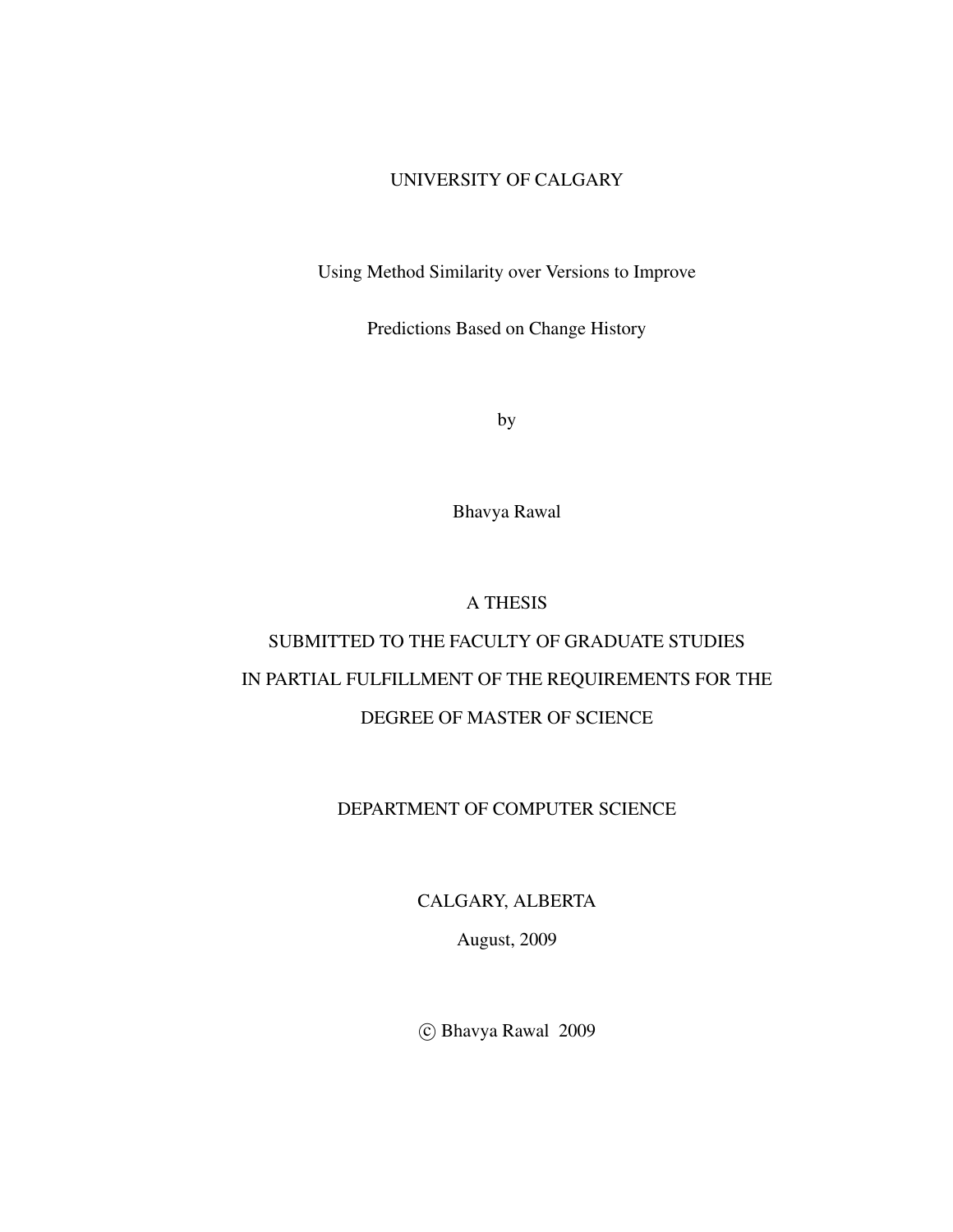# UNIVERSITY OF CALGARY

# FACULTY OF GRADUATE STUDIES

The undersigned certify that they have read, and recommend to the Faculty of Graduate Studies for acceptance, a thesis entitled "Using Method Similarity over Versions to Improve Predictions Based on Change History" submitted by Bhavya Rawal in partial fulfillment of the requirements for the degree of Master of Science.

> Dr. Robert James Walker Supervisor, Department of Computer Science

Dr. Jörg Denzinger Department of Computer Science

Dr. Behrouz Homayoun Far Department of Electrical & Computer Engineering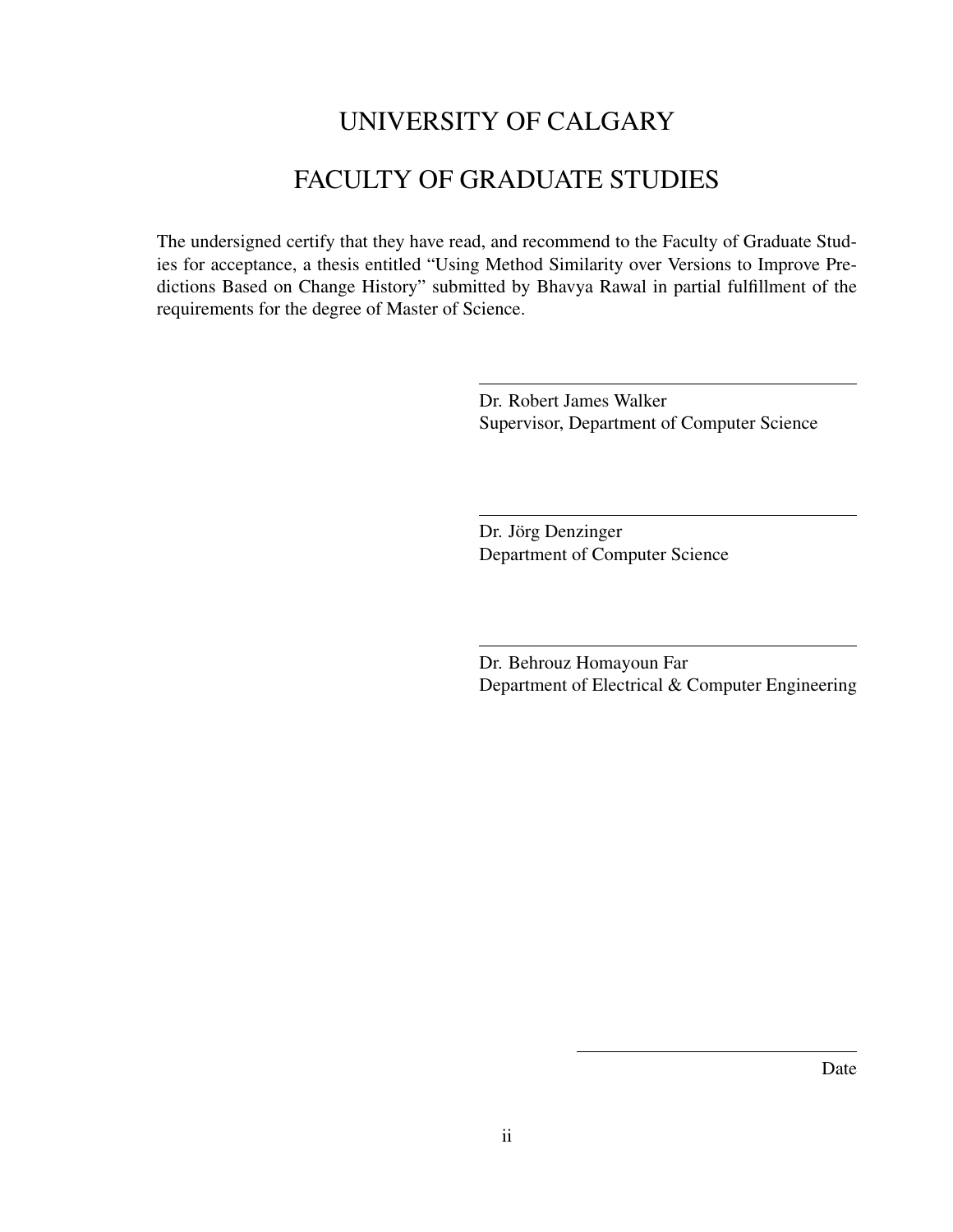### Abstract

Software developers are often required to perform modification tasks that involve source code spanning multiple files. To assist developers in finding relevant source code when working on a modification task, current approaches make use of data mining techniques to identify change patterns. These change patterns are mined from the version history of a system and are used to identify co-changing entities of potential interest.

These current approaches rely on the name and location of the source code entity to identify that entity and to associate history with it. Using name and location for entity identification leads to loss of historical information for entities that have undergone any transformations that have modified their name or location. Such transformations occur during common maintenance practice (like refactoring) and are fairly commonplace in evolving systems.

In our work we have focused on associating history with transformed code entities to improve mining-based recommender systems. We have used various method facts to identify similarity between methods in different versions. Historical information from highly similar entities is used to estimate the historical information that is missing from transformed entities. We hypothesize that predictions utilizing this similarity-derived historical information can provide higher number of pertinent recommendations over techniques that would not estimate the missing information.

To test our hypothesis, we have extended the existing change history based approach of Ying et al. and compared the results of our extension with the original approach.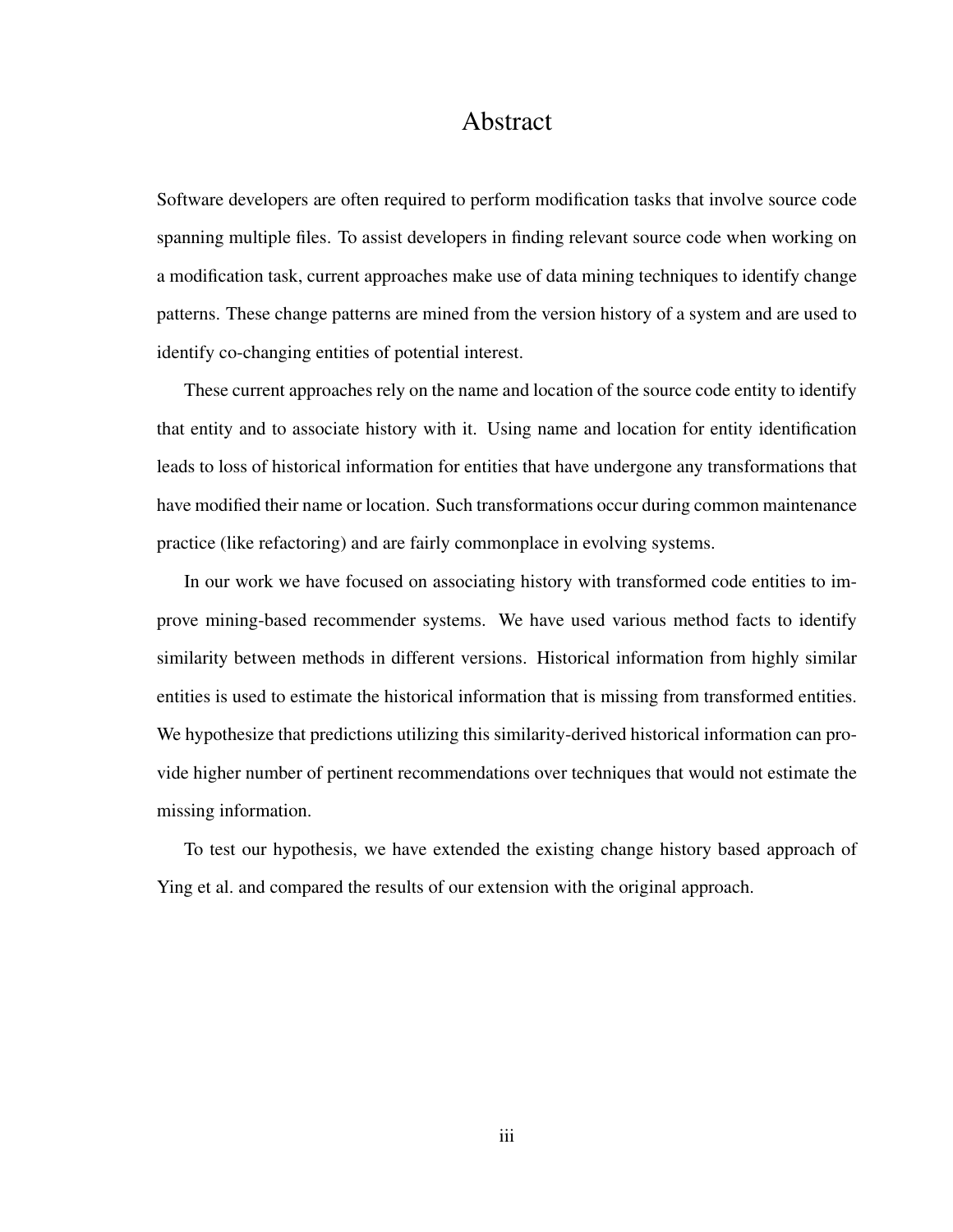# Table of Contents

|   |     |                                                                        | iii            |
|---|-----|------------------------------------------------------------------------|----------------|
|   |     |                                                                        | iv             |
|   |     |                                                                        | vi             |
|   |     |                                                                        | vii            |
|   |     |                                                                        | $\overline{1}$ |
|   | 1.1 |                                                                        | 8              |
|   | 1.2 |                                                                        | 8              |
| 2 |     | PARTIAL REPLICATION OF YING ET AL.'s APPROACH                          | 9              |
|   | 2.1 |                                                                        | 9              |
|   |     | 2.1.1                                                                  | 10             |
|   |     | 2.1.2                                                                  | 10             |
|   |     | 2.1.3                                                                  | 15             |
|   | 2.2 |                                                                        | 16             |
|   |     | 2.2.1                                                                  | 16             |
|   |     | 2.2.2                                                                  | 19             |
|   | 2.3 | Results                                                                | 21             |
|   |     | 2.3.1                                                                  | 30             |
|   |     | 2.3.2<br>Differences in computing average precision and recall         | 33             |
|   |     | 2.3.3                                                                  | 35             |
|   |     | 2.3.4                                                                  | 36             |
|   | 2.4 |                                                                        | 38             |
| 3 |     | YING ET AL.'S APPROACH FOR METHOD-LEVEL GRANULARITY                    | 41             |
|   | 3.1 |                                                                        | 42             |
|   | 3.2 |                                                                        | 50             |
|   | 3.3 |                                                                        | 55             |
|   |     | Effect of granularity on experimental methodology<br>3.3.1             | 55             |
|   |     | 3.3.2                                                                  | 56             |
|   | 3.4 |                                                                        | 58             |
| 4 |     | AN ALGORITHM FOR DETERMINING METHOD SIMILARITY                         | 60             |
|   | 4.1 |                                                                        | 61             |
|   | 4.2 | Similarity Graph Construction Algorithm                                | 66             |
|   |     | 4.2.1                                                                  | 70             |
|   |     | Fact weights in the similarity measure<br>4.2.2                        | 71             |
|   | 4.3 | Standalone SB Approach and its Evaluation                              | 72             |
|   | 4.4 |                                                                        | 74             |
| 5 |     | SIMILARITY-BASED APPROACH FOR CLASS-LEVEL GRANULARITY.                 | 77             |
|   | 5.1 | Combining Method-Level Similarities to Obtain Class-Level Similarity . | 77             |
|   | 5.2 |                                                                        | 78             |
|   | 5.3 |                                                                        | 79             |
|   | 5.4 |                                                                        | 79             |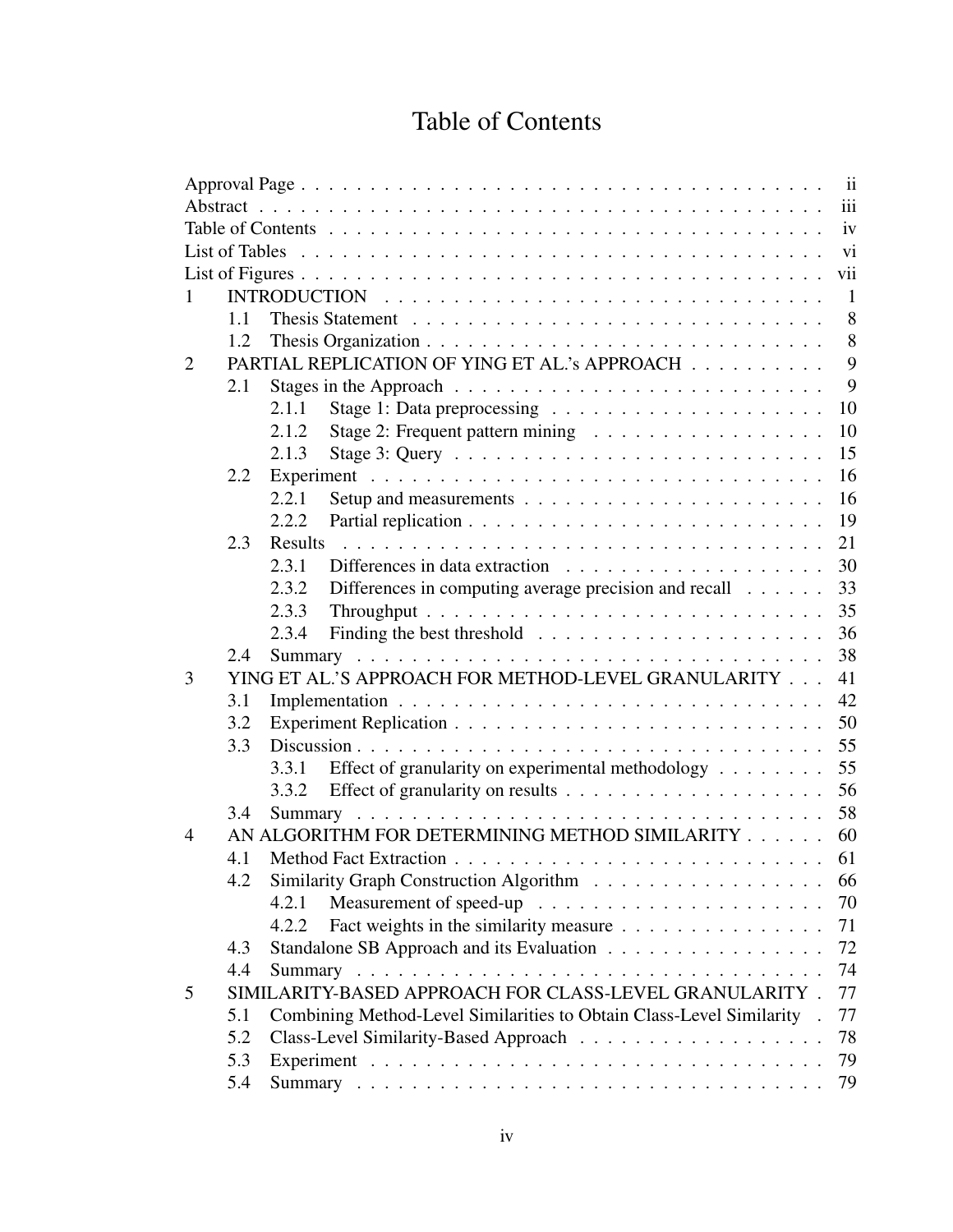| 6 |                                                                           | COMBINING CHANGE HISTORY BASED AND SIMILARITY BASED ES-               |  |  |  |  |  |  |
|---|---------------------------------------------------------------------------|-----------------------------------------------------------------------|--|--|--|--|--|--|
|   |                                                                           | 82                                                                    |  |  |  |  |  |  |
|   | 6.1                                                                       | 83                                                                    |  |  |  |  |  |  |
|   | 6.2                                                                       | 84                                                                    |  |  |  |  |  |  |
|   |                                                                           | TH variant: Implementation and evaluation<br>84<br>6.2.1              |  |  |  |  |  |  |
|   |                                                                           | Results for ECHB, TH variant, at method-level<br>86<br>6.2.2          |  |  |  |  |  |  |
|   |                                                                           | 89<br>Results for ECHB, TH variant, at file-level<br>6.2.3            |  |  |  |  |  |  |
|   |                                                                           | 89<br>BM variant: Implementation and evaluation<br>6.2.4              |  |  |  |  |  |  |
|   |                                                                           | 6.2.5<br>Results for ECHB, BM variant, at method-level<br>90          |  |  |  |  |  |  |
|   |                                                                           | 92<br>6.2.6<br>Results for ECHB, BM variant, at file-level            |  |  |  |  |  |  |
|   | 6.3                                                                       | 92                                                                    |  |  |  |  |  |  |
|   | 6.4                                                                       | Using Similarity Estimates to Substitute Non-existent Recommended En- |  |  |  |  |  |  |
|   |                                                                           | 95                                                                    |  |  |  |  |  |  |
|   | 6.5                                                                       | 97                                                                    |  |  |  |  |  |  |
|   |                                                                           | 97<br>6.5.1                                                           |  |  |  |  |  |  |
|   |                                                                           | 97<br>Efficacy of ECHB approach compared to CHB<br>6.5.2              |  |  |  |  |  |  |
|   | 6.6                                                                       |                                                                       |  |  |  |  |  |  |
| 7 |                                                                           |                                                                       |  |  |  |  |  |  |
|   | 7.1                                                                       |                                                                       |  |  |  |  |  |  |
|   | Experimental Setup as an Approximation of Real World Usage of Rec-<br>7.2 |                                                                       |  |  |  |  |  |  |
|   |                                                                           |                                                                       |  |  |  |  |  |  |
|   |                                                                           | 7.2.1                                                                 |  |  |  |  |  |  |
|   |                                                                           | Selection of Eclipse versions for ECHB 107<br>7.2.2                   |  |  |  |  |  |  |
|   | 7.3                                                                       | Usage Scenarios for the Six Approaches Compared 109                   |  |  |  |  |  |  |
|   | 7.4                                                                       | Limitations of Godfrey and Zou's Origin Analysis Technique 110        |  |  |  |  |  |  |
|   | 7.5                                                                       |                                                                       |  |  |  |  |  |  |
|   |                                                                           | 7.5.1                                                                 |  |  |  |  |  |  |
| 8 |                                                                           |                                                                       |  |  |  |  |  |  |
|   | 8.1                                                                       | Using Change History to Detect Relevant Code 114                      |  |  |  |  |  |  |
|   | 8.2                                                                       | Using Code Similarity to Detect Relevant Code 116                     |  |  |  |  |  |  |
|   | 8.3                                                                       | Other Approaches in Understanding Software Evolution 117              |  |  |  |  |  |  |
|   | 8.4                                                                       |                                                                       |  |  |  |  |  |  |
| 9 |                                                                           |                                                                       |  |  |  |  |  |  |
|   | 9.1                                                                       |                                                                       |  |  |  |  |  |  |
|   | 9.2                                                                       |                                                                       |  |  |  |  |  |  |
| A |                                                                           | <b>DETAILED DATA</b>                                                  |  |  |  |  |  |  |
|   | A.1                                                                       | File-Level Solution Sets for Modification Tasks 126                   |  |  |  |  |  |  |
|   | A.2                                                                       | Method-Level Solution Sets for Modification Tasks 132                 |  |  |  |  |  |  |
|   | A.3                                                                       | Task-wise Results for the Method-Level CHB Approach 154               |  |  |  |  |  |  |
|   | A.4                                                                       | Task-wise Results for the File-Level CHB Approach 159                 |  |  |  |  |  |  |
|   | A.5                                                                       | Additional Results for the Method-Level CHB Approach 167              |  |  |  |  |  |  |
|   |                                                                           |                                                                       |  |  |  |  |  |  |
|   |                                                                           |                                                                       |  |  |  |  |  |  |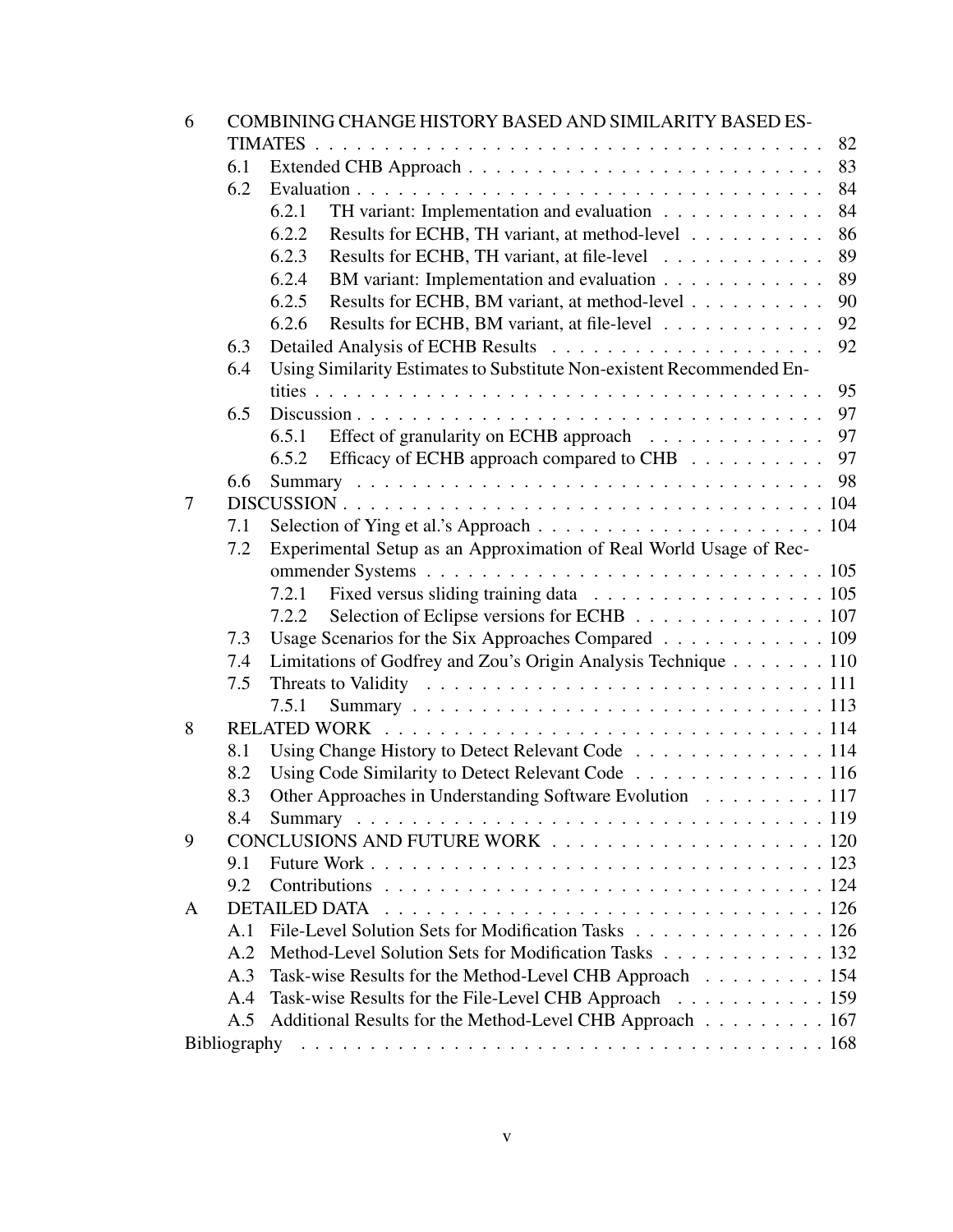# List of Tables

| 2.1  | Running example's change set (frequent threshold = 3). $\ldots \ldots \ldots \ldots$                                                                        | 12 |
|------|-------------------------------------------------------------------------------------------------------------------------------------------------------------|----|
| 2.2  | Heuristic details for identification of each modification task solution.                                                                                    | 22 |
| 2.3  | Experimental results for the 11 modification tasks in which Ying et al. report                                                                              |    |
|      | that no results occurred.                                                                                                                                   | 23 |
| 2.4  | Experimental results for the 11 modification tasks after filtering out the build-                                                                           |    |
|      | notes file<br>$\cdots$                                                                                                                                      | 24 |
| 2.5  | Experimental results for the 9 tasks in which Ying et al. report results.                                                                                   | 26 |
| 2.6  | Experimental results, for the 9 tasks for which Ying et al. report results, after                                                                           |    |
|      |                                                                                                                                                             | 27 |
| 2.7  | Precision and recall results for the 9 tasks for which Ying et al. report results.                                                                          | 28 |
| 2.8  | Precision and recall results for the 9 tasks, for which Ying et al. report results,                                                                         |    |
|      |                                                                                                                                                             | 29 |
|      |                                                                                                                                                             | 31 |
|      |                                                                                                                                                             | 32 |
| 2.10 | Experimental results for variation based on date tag for 9 modification tasks,                                                                              |    |
|      | for which Ying et al. report results, after filtering out the build-notes file.                                                                             | 34 |
|      |                                                                                                                                                             |    |
| 3.1  | Comparison of results for method-level and file-level implementation of CHB                                                                                 |    |
|      |                                                                                                                                                             | 56 |
| 6.1  |                                                                                                                                                             | 86 |
| 6.2  | $\omega_{\text{method}}$ versus pr' <sub>avg</sub> for CHB and ECHB, TH variant.                                                                            | 87 |
| 6.3  | $\omega_{\text{method}}$ versus $rc'_{\text{avg}}$ for CHB and ECHB, TH variant.                                                                            | 87 |
|      | $\omega_{\text{method}}$ versus $tp'_{\text{avg}}$ for CHB and ECHB, TH variant.                                                                            |    |
| 6.4  | Variation in recommendation set sizes with decreasing similarity and fre-                                                                                   | 88 |
| 6.5  |                                                                                                                                                             | 89 |
|      | $\omega_{\text{file}}$ versus $\text{pr}'_{\text{avg}}$ for CHB and ECHB, TH variant.                                                                       | 90 |
| 6.6  | $\omega_{\text{file}}$ versus $rc'_{\text{avg}}$ for CHB and ECHB, TH variant.                                                                              | 90 |
| 6.7  | $\omega_{\text{file}}$ versus tp' <sub>avg</sub> for CHB and ECHB, TH variant.                                                                              | 90 |
| 6.8  | $\omega_{\text{file}}$ versus $pr'_{\text{avg}}$ , $rc'_{\text{avg}}$ , and $tp'_{\text{avg}}$ for CHB and ECHB, BM variant.                                |    |
| 6.9  | Precision and recall values for individual inputs for ECHB, BM variant. 100                                                                                 |    |
| 6.10 | $\omega_{\text{file}}$ versus $pr'_{\text{avg}}$ , $rc'_{\text{avg}}$ , and $tp'_{\text{avg}}$ for CHB and ECHB, BM variant. 101                            |    |
| 6.11 | $\omega_{\rm method}$ versus $pr'_{\rm avg}$ , $rc'_{\rm avg}$ , and $tp'_{\rm avg}$ for CHB and ECHB, BM variant; limited                                  |    |
|      |                                                                                                                                                             |    |
|      | 6.12(a)Precision and recall values for individual inputs for CHB and ECHB, BM                                                                               |    |
|      | variant; limited to entities that exist in only later version, Part 1. $\dots \dots \dots \dots$ 102                                                        |    |
|      | 6.12(b)Precision and recall values for individual inputs for CHB and ECHB, BM                                                                               |    |
|      | variant; limited to entities that exist in only later version, Part 2.<br>$\ldots \ldots \ldots 103$                                                        |    |
| 6.13 | $\omega_{\rm method}$ versus pr' <sub>avg</sub> , rc' <sub>avg</sub> , and tp' <sub>avg</sub> for ECHB, BM uni-directional, and<br>ECHB, BM bi-directional. |    |
|      |                                                                                                                                                             |    |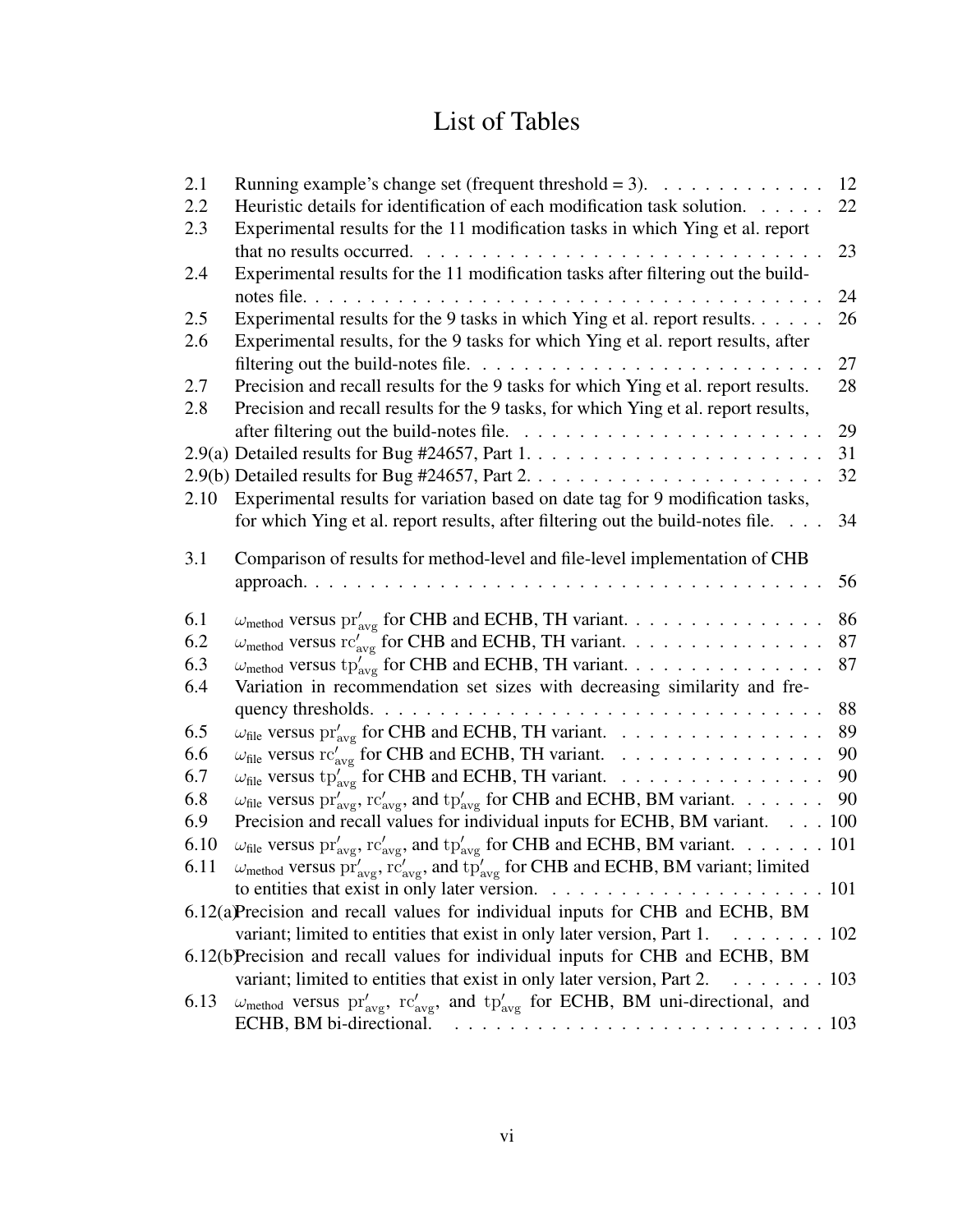# List of Figures

| 1.1<br>1.2        | Stages in change history based recommender systems.<br>Different source code transformations from version $n-1$ to version $n$                                                                               | 2<br>5   |
|-------------------|--------------------------------------------------------------------------------------------------------------------------------------------------------------------------------------------------------------|----------|
| 2.1<br>2.2<br>2.3 | Ying et al.'s results. $\ldots \ldots \ldots \ldots \ldots \ldots \ldots \ldots \ldots \ldots \ldots$<br>Effect of different thresholds on $pr'_{avg}$ , $rc'_{avg}$ , and $tp'_{avg}$ for Ying et al.'s ap- | 14<br>26 |
|                   |                                                                                                                                                                                                              | 37       |
| 3.1<br>3.2        | Mapping line number differences to syntactic differences.<br>Effect of different thresholds on $pr'_{avg}$ , $rc'_{avg}$ , and $tp'_{avg}$ for Ying et al.'s ap-                                             | 44       |
| 3.3               | Solution set size (method-level granularity). $\ldots \ldots \ldots \ldots \ldots \ldots$                                                                                                                    | 53<br>54 |
| 4.1<br>4.2        | Eclipse timeline used for the standalone SB approach.<br>Effect of different similarity thresholds on $pr'_{avg}$ , $rc'_{avg}$ , and $tp'_{avg}$ for the stan-                                              | 73       |
|                   | dalone SB approach at method-level granularity.                                                                                                                                                              | 75       |
| 5.1               | Effect of different similarity thresholds on $pr'_{avg}$ , $rc'_{avg}$ , and $tp'_{avg}$ for stan-                                                                                                           | 80       |
| 6.1               | Extended change history based approach, TH variant.                                                                                                                                                          | 85       |
| 6.2<br>6.3        | Extended change history based approach, BM variant<br>Entity satisfying the transformation condition, in addition to having relevant                                                                         | 91       |
|                   |                                                                                                                                                                                                              | 94       |
| 6.4               | Extended change history based approach, substituting non-existent recom-<br>mendations.                                                                                                                      | 96       |
| 7.1<br>7.2        | Eclipse timeline depicting resolution time of task $m$ and creation time of entity $i.106$<br>Eclipse timeline shows the time period during which if transformations occur                                   |          |
|                   |                                                                                                                                                                                                              |          |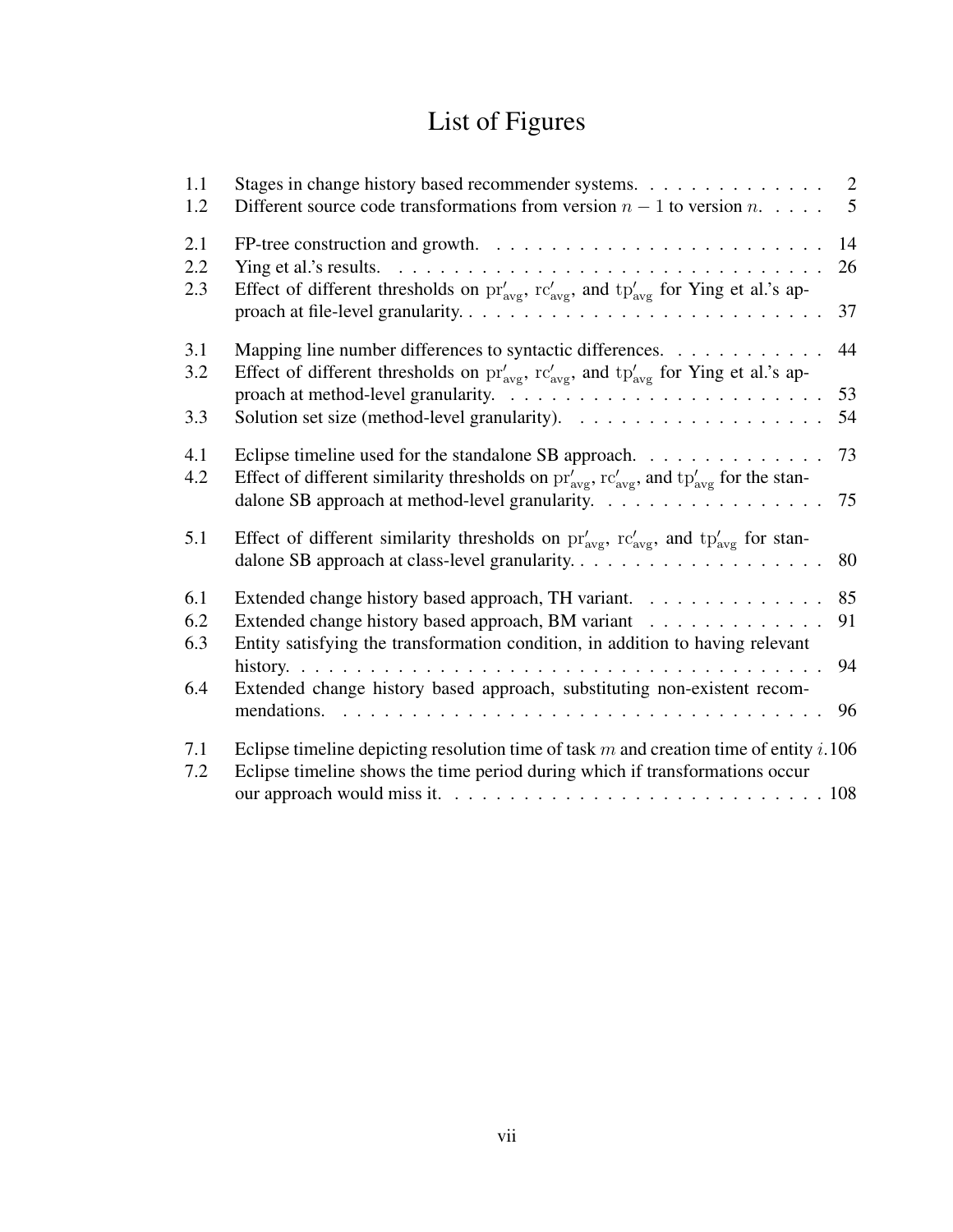## Chapter 1

## INTRODUCTION

Software systems are subject to constant change [9, 32]. Post-development, these changes fall under four categories of "maintenance": *corrective*, *adaptive*, *perfective*, and *preventive* [33]. Corrective maintenance involves modifications made to the system to fix errors detected in the system. Adaptive maintenance involves changes made to the system to make it compatible with its external environment, e.g., there may be changes to the host machine's operating system resulting in changes to the software running on the machine. Perfective maintenance is performed to improve the functionality of the system. Preventive maintenance is performed to ease the future maintenance of the system.

In terms of actual implementation these activities manifest themselves in the form of modification tasks such as bug fixes and feature implementations. For non-trivial systems, these tasks require considerable planning, effort, and time. Successful performance of these tasks entails correct determination of the scope of the task, which further involves finding a subset of code that will be changed as part of the task. In practice, a modification task requires changing parts of code which the developer knows would be affected and various secondary changes which are due to the "ripple effect" of the first set of changes.

Typically, a version control system (VCS)—like Concurrent Versions System (CVS)<sup>1</sup>, Subversion  $(SVN)^2$ , or Microsoft Visual SourceSafe<sup>3</sup>—is used to manage the co-development of evolving software systems, by implementing a protocol that is invoked when multiple developers make changes to the same piece of code. The protocol tries to merge the changes and calls attention to any conflicts, thereby ensuring that there is always a central, conflict-free copy of

<sup>1</sup>http://www.nongnu.org/cvs

<sup>2</sup>http://subversion.tigris.org/

<sup>3</sup>http://en.wikipedia.org/wiki/Visual SourceSafe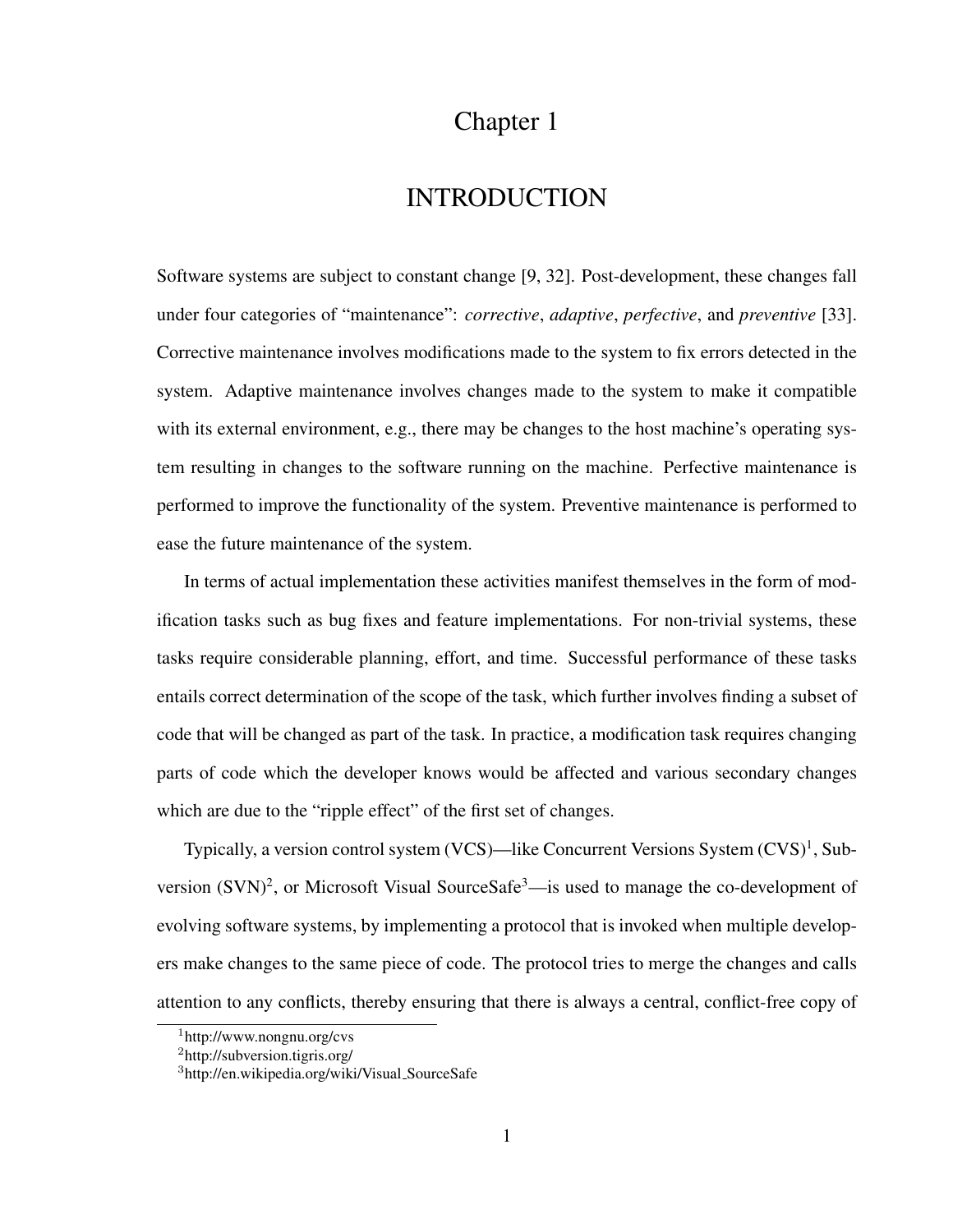

Figure 1.1: Stages in change history based recommender systems.

the code maintained.

One of the important side effects of an ever changing system managed using a VCS is a rich history of changes of the system. A system managed using a VCS has all its changes stored in a central repository. One way to leverage this rich, detailed history of a software system is as guidance to developers working on modification tasks.

Currently, various approaches are available that help developers in determining the subset of code which would likely have to be changed as part of a modification task. Some of these existing approaches [41, 44, 38] help developers by suggesting parts of code that are likely to change given an initial set of changes for a modification task. These approaches leverage the code history or current structure of the system or both. Together they form the category of change history based (CHB) recommender systems.

Figure 1.1 describes the workings of a typical CHB recommender system. In the first stage, changes stored in the VCS as files and line numbers are extracted in the form of atomic change sets. A change set is a *set of source code entities that are changed together*. In SVN there are explicit change sets that are generated on each commit whereas in CVS the change sets must be inferred; this is often performed by extracting the source code entities changed within a 3-minute time interval by the same author and annotated with the same comment [35]. The timeframe and other heuristics (author and comment similarity) are used to attempt to capture the entities that were changed together as part of a common development goal.

In the next stage, various data mining techniques are applied to the extracted change sets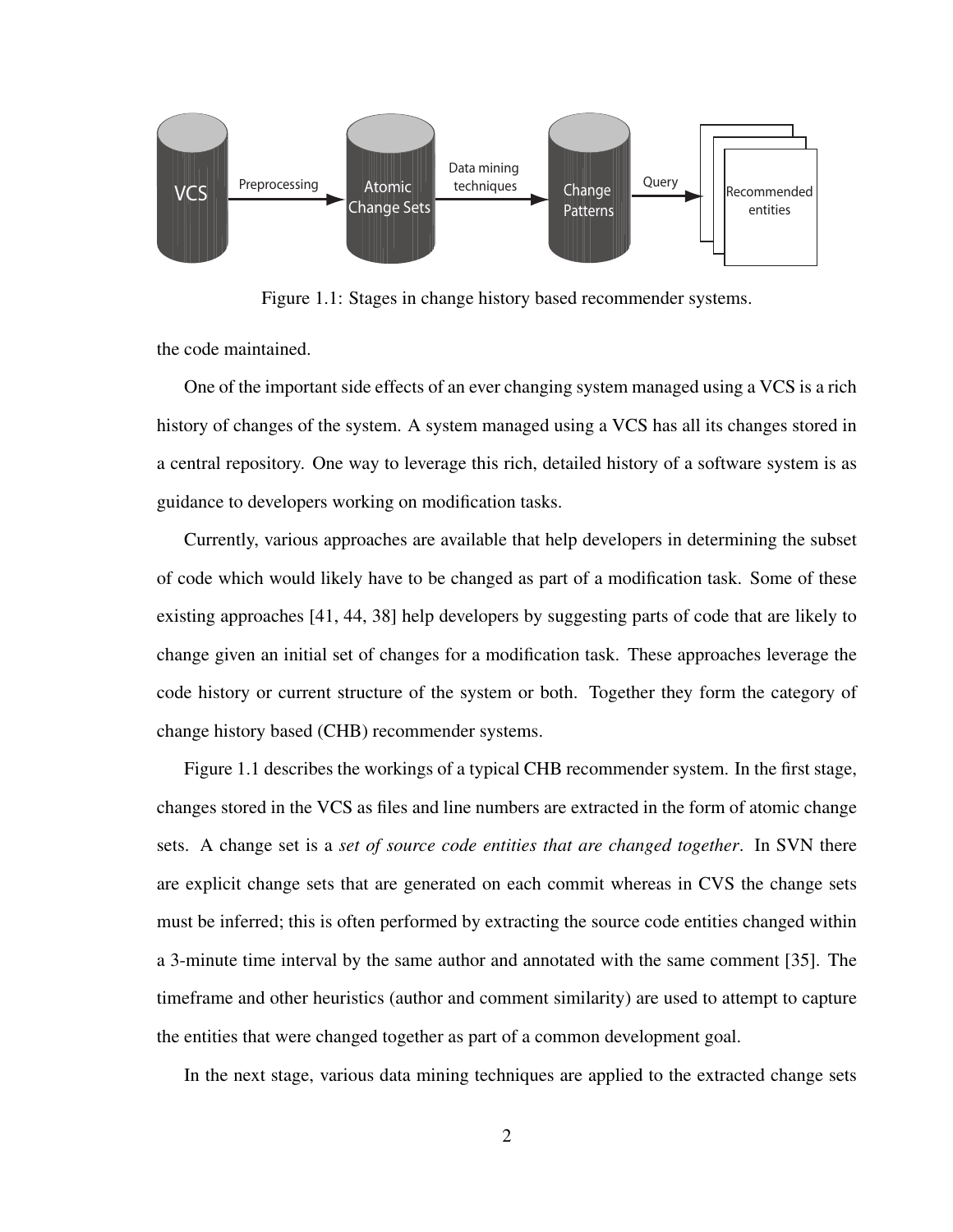to obtain interesting patterns and associations between source code entities. An example of the patterns obtained by these techniques is: If Authentication.java is changed then UserPrivileges.java is changed too; or more explicitly, Authentication.java and UserPrivileges.java changed 45 times together when Authentication.java changed 50 times and UserPrivileges.java changed 55 times. Alternatively the pattern can be at a finer granularity too. For example, the init() method in Authentication. java changed with the init() method in UserPrivileges.java.

Next the extracted change patterns are used to obtain recommendations for developers working on change tasks. This is done by querying the set of change patterns to obtain patterns of interest for the modification task at hand. Thus if the modification task involves modifying Authentication.java (continuing the above example) the developer will be pointed to UserPrivileges.java, as both files are involved in a pattern.

One of the biggest advantages of existing CHB recommender techniques is that change patterns can capture some of the logical associations among source code entities that are not structurally related. Hence, while regular static and dynamic analyses [4, 39] might fail to detect the association between non-structurally related entities, change history based techniques can find useful non-structural associations based on the usage of these entities. And sometimes, change patterns are able to capture logical associations between files written in different languages. In addition, change patterns can help developers pare down a large number of relevant entities by identifying stronger associations between a select few. Thus, the recommender systems help developers working on modification tasks.

In many existing CHB recommender systems [41, 44, 38], source code entities are identified uniquely based on their name and location in the system. This is specifically a limitation of CVS, as CVS does not support tracking of renames or moves, resulting in the moved/renamed entity's history being split into two. For our work we have focused on systems maintained using CVS.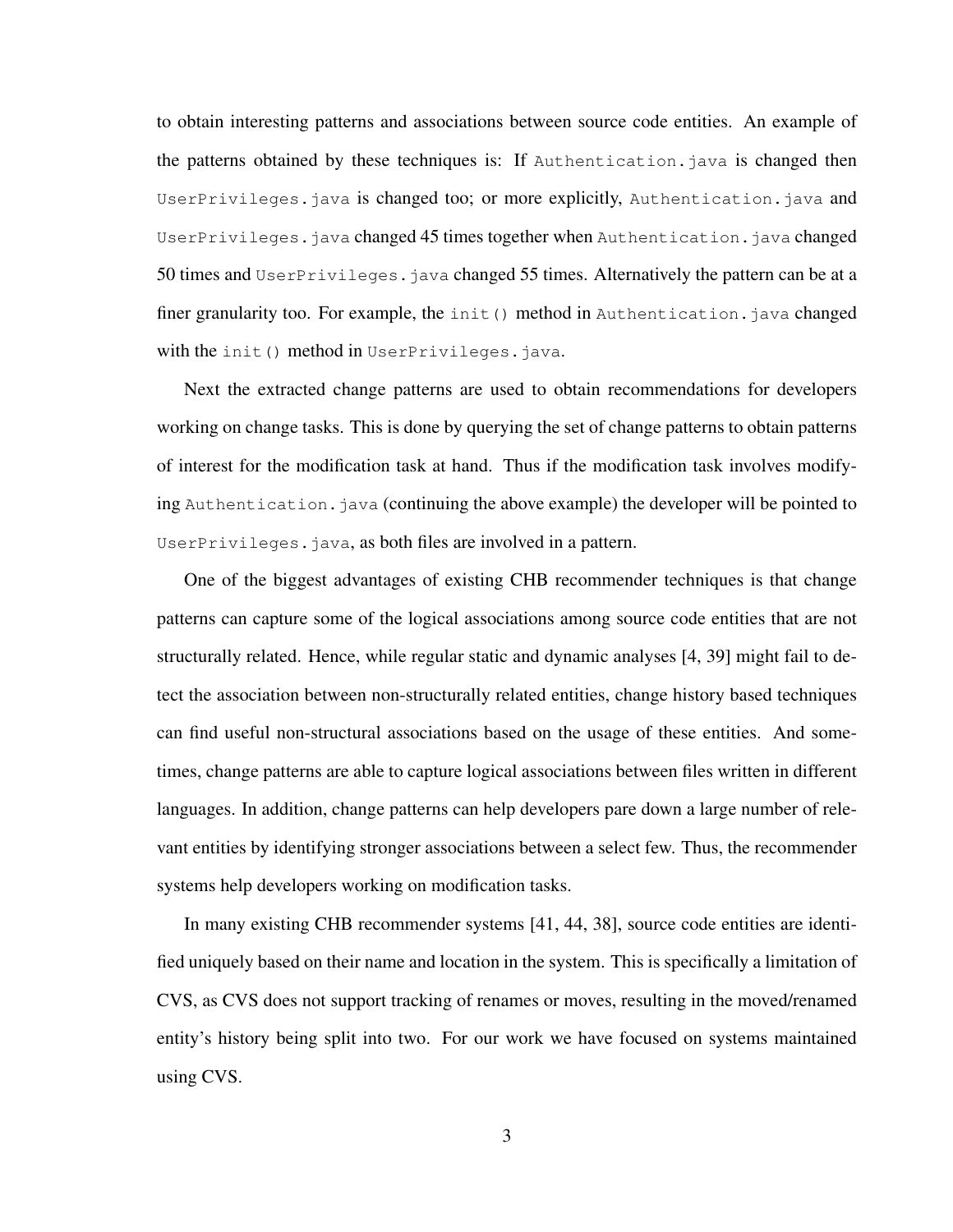One issue with the current approaches is that they do not take into account source code entity (classes, methods, etc. in Java; functions in C++) transformations resulting from software maintenance activities like refactoring [41, 44]. Transformations can result in changed name or location or both for a particular entity. The transformed entity is now classified as a new entity, which results in loss of history.

Figure 1.2 depicts three such transformations from version  $n - 1$  to version n of a system.

- Entity A in version  $n 1$  is split into entities A1 and A2 in version n.
- Entities B and C in version  $n 1$  are combined into entity BC in version n.
- Entity D in version  $n 1$  is renamed to entity newD in version n.

Currently, there are various approaches that track the evolution of a software system over time by detecting changes at the level of individual source code entities. These approaches track code clones to detect the evolution of similar code [27] or use facts corresponding to software entities to detect the origin of an entity [45] or apply pre-defined rules to detect transformations [26]. While these approaches are helpful in detecting changes to a given entity over a period of time and are thus helpful in understanding the evolution of the system as a whole, none of these approaches are used by the change history mining systems to associate history with transformed entities.

[BR: Model-based approaches use models **generated from** software artifacts to guide developers in a software development exercise. For example, model-based testing approaches provide ways for automatic test case generation based on software models [16]. In theory model-based techniques can be applied to recommender approaches. Models used for automatic test generations can be modified to provide recommendations to developers working on code modification. UML diagrams, ean serve as a model of a system representing all the dependencies. However, software artifacts like UML diagrams and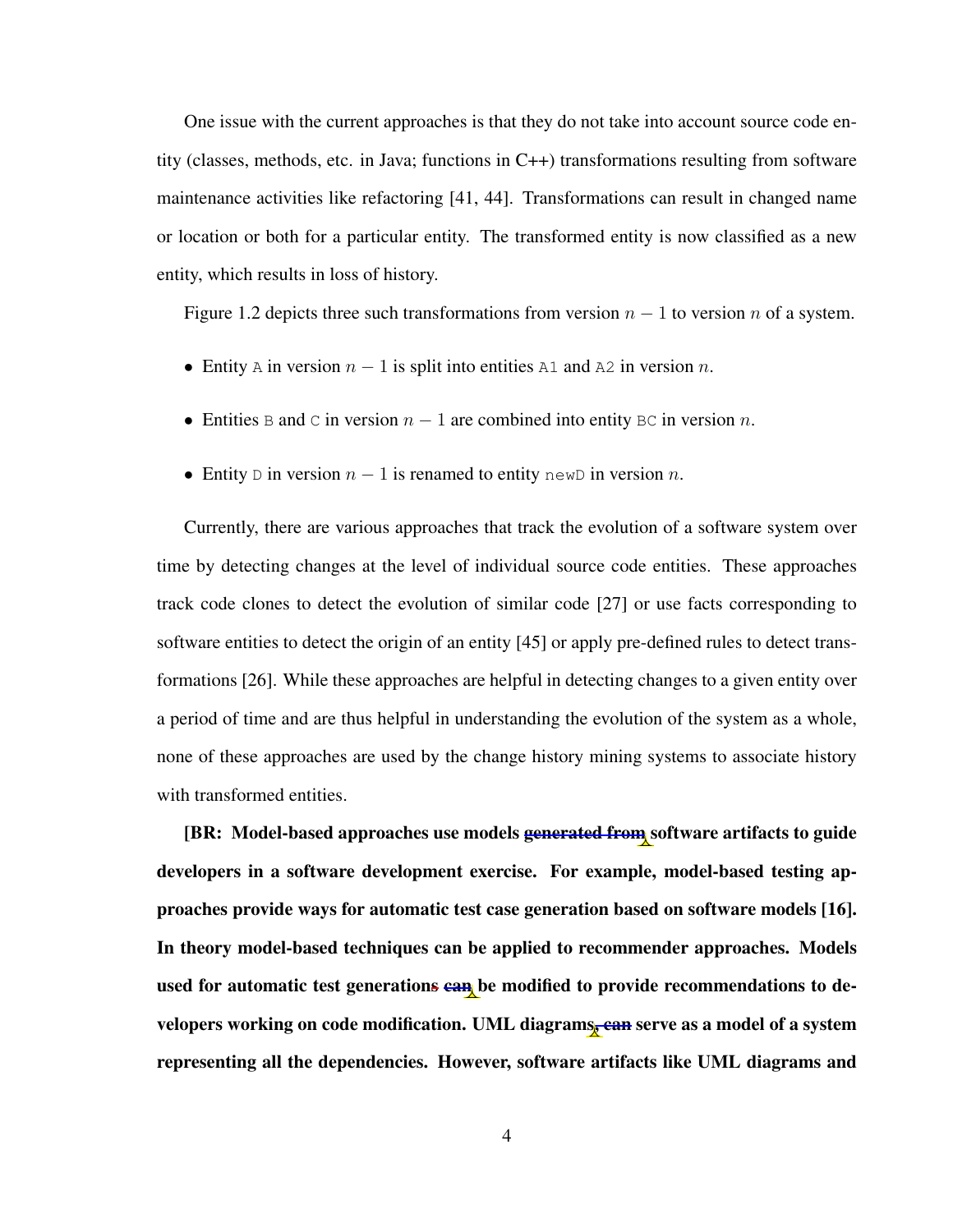

Figure 1.2: Different source code transformations from version  $n - 1$  to version n.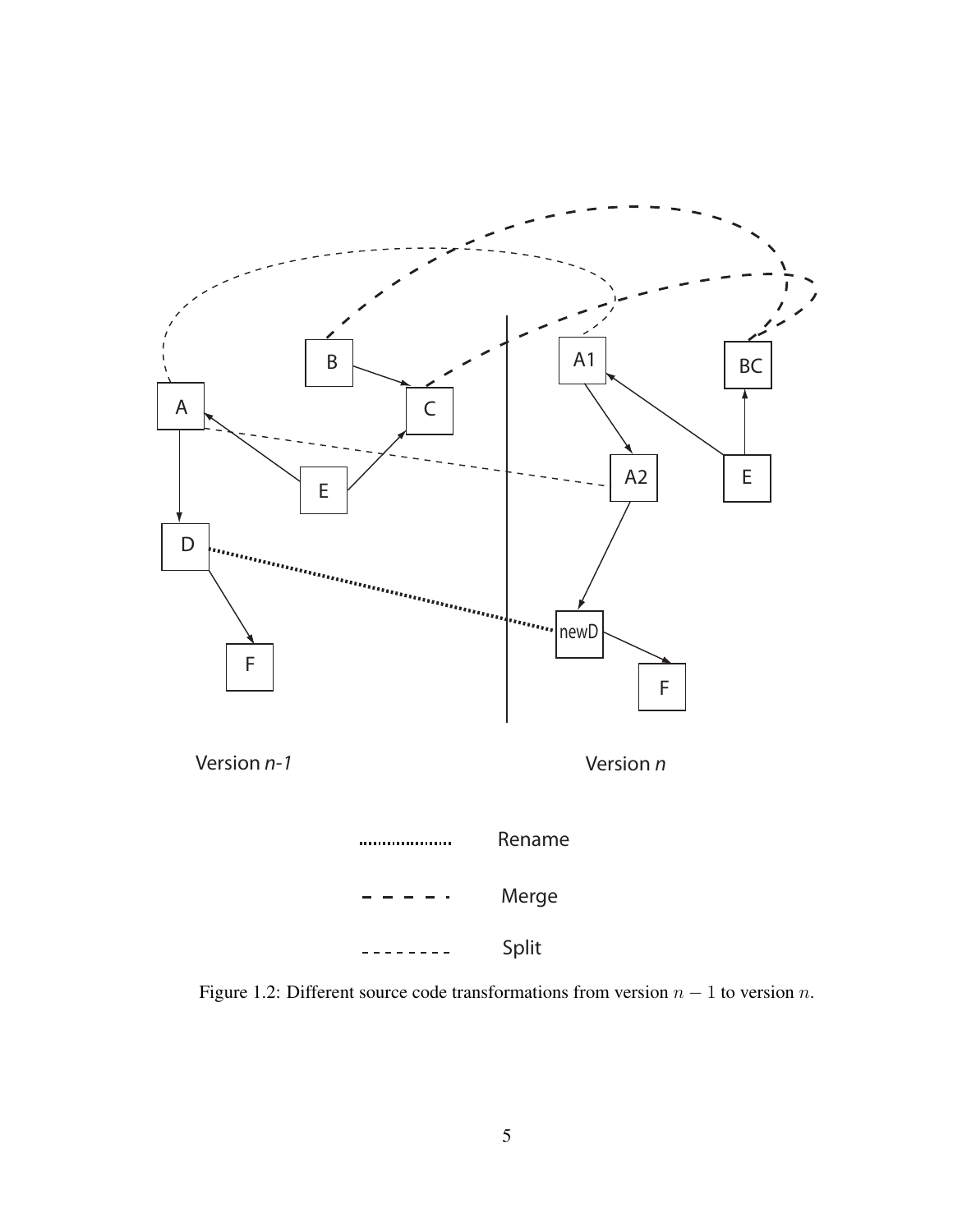documentation are not updates at regular intervals resulting out-of-date and often incorrect documentation [31, 11, 37]. Thus, for most systems model-based recommender approaches are not practical. ]

In order to associate useful history with transformed entities we have developed a transformation detection extension to an existing change history based approach by Ying et al. [41]. Ying et al.'s approach uses frequent pattern mining [22], "a data-mining technique for obtaining patterns with high frequency" to identify change patterns above a given threshold of frequency. While Ying et al.'s approach showed promise in recommending relevant source code entities for change tasks, the precision (measure of correctness) and recall (measure of completeness) rates for the two benchmark systems used to evaluate the approach (Eclipse<sup>4</sup> and Mozilla<sup>5</sup>) were low (precision =  $30\%$  recall =  $10-20\%$  and precision =  $50\%$  recall =  $20-30\%$  respectively). We describe reasons for selecting Ying et al.'s approach in the Discussion chapter of this thesis. In principle our extended approach should provide comparable results for any change history based approach.

One of the issues with the current change history based recommender systems is that they do not take into account activities like refactoring, which result in loss of history for the refactored entities. Ying et al. acknowledge this issue in their journal publication [41, p. 583]:

Moreover, significant rewrites and refactoring of the code base can affect our approach. Such changes affect the patterns we compute because we do not track the similarity of code across such changes.

Another concern raised by Ying et al. addresses their use of files as the unit of change patterns as opposed to finer entities like methods [41, p. 583]:

Applying our approach to methods where change patterns describe methods instead of files that change together repeatedly may provide better results because a

<sup>4</sup>http://www.eclipse.org

<sup>5</sup>http://www.mozilla.org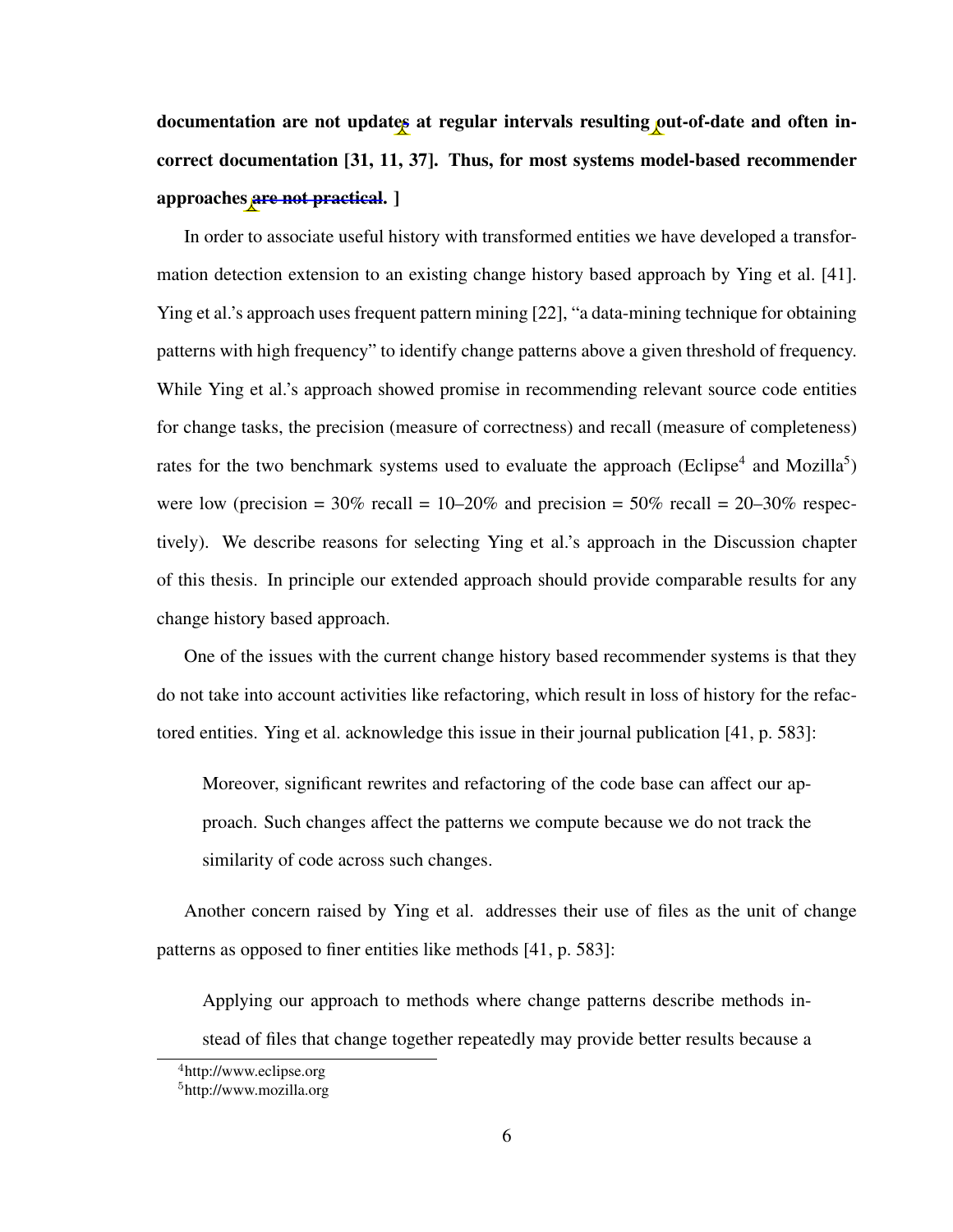smaller unit of source code may suggest a similar intention behind the separated code.

To investigate the importance of detecting transformation and finer granularity in CHB recommender systems, we have extended Ying et al.'s original approach. Specifically, we have developed an algorithm to detect method based similarity over various versions of a software system. This similarity information is then combined with change patterns to derive predictions. Next, we extend the original file based approach to include transformation information. The two extended approaches (file based and method based) allow us to investigate the role of both transformations and granularity in CHB recommender systems. We thus investigate the effectiveness of three approaches in this thesis for two granularities resulting in 6 approaches:

- 1. Ying et al.'s CHB approach for file-level granularity,
- 2. Ying et al.'s CHB approach for method-level granularity,
- 3. similarity based (SB) approach for class-level granularity,
- 4. SB approach for method-level granularity,
- 5. extended change history based (ECHB) approach (including transformation information) for class-level granularity, and
- 6. ECHB approach (including transformation information) for method-level granularity.

We often use the terms "file-level" and "class-level" interchangeably as we focus on Java source code and, generally, each Java class resides in its own file. Furthermore, CHB approaches are not aware of syntactic structures (like classes) whereas our 2 SB approaches utilize the syntactic structures and are more appropriately termed "class-level".

To evaluate the 6 approaches, we perform a series of experiments using the Eclipse project as our benchmark system. Our experiments use real modification tasks, used by Ying et al. in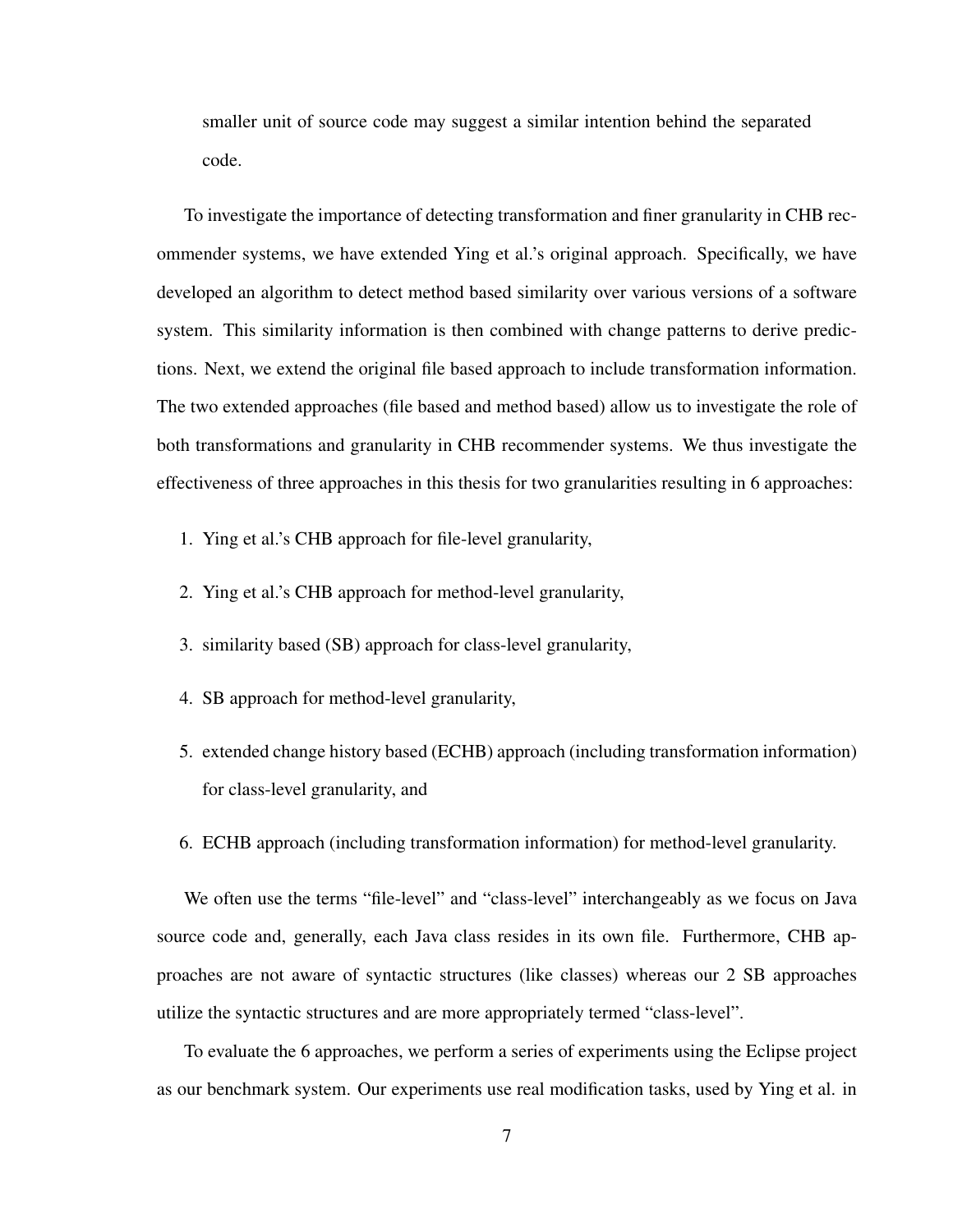their original experiments, from Eclipse code base. The experiments were designed to compare results for the following categories:

- 1. Ying et al.'s CHB recommender approach versus our SB recommender approach and ECHB recommender approach.
- 2. Effect of granularity (method level and file level) on the quality of recommendations.

#### 1.1 Thesis Statement

The thesis of this work is that by using method similarity over versions to detect transformations and using this information to build an extension to Ying et al.'s CHB recommender approach, we can fill historical gaps in their approach and provide valid recommendations when an entity is transformed, thereby expanding the scope of their recommender approach.

#### 1.2 Thesis Organization

The thesis begins with Chapter 2, describing our partial replication of Ying et al.'s original file level CHB recommender approach. Chapter 3 describes our implementation of Ying et al.'s CHB approach for method-level granularity. Chapter 4 describes our algorithm for detecting method-level similarity over two versions and its implementation as a SB recommender approach. Chapter 5 describes the class-level implementation of our SB approach. Chapter 6 describes our ECHB approach, for method level and class level granularity, leveraging the similarity algorithm to fill in gaps for missing change history. Chapter 7 summarizes issues around our implementation of the various approaches and their evaluation. Chapter 8 compares our work with other work in the field. Additional points and future work are discussed in Chapter 9.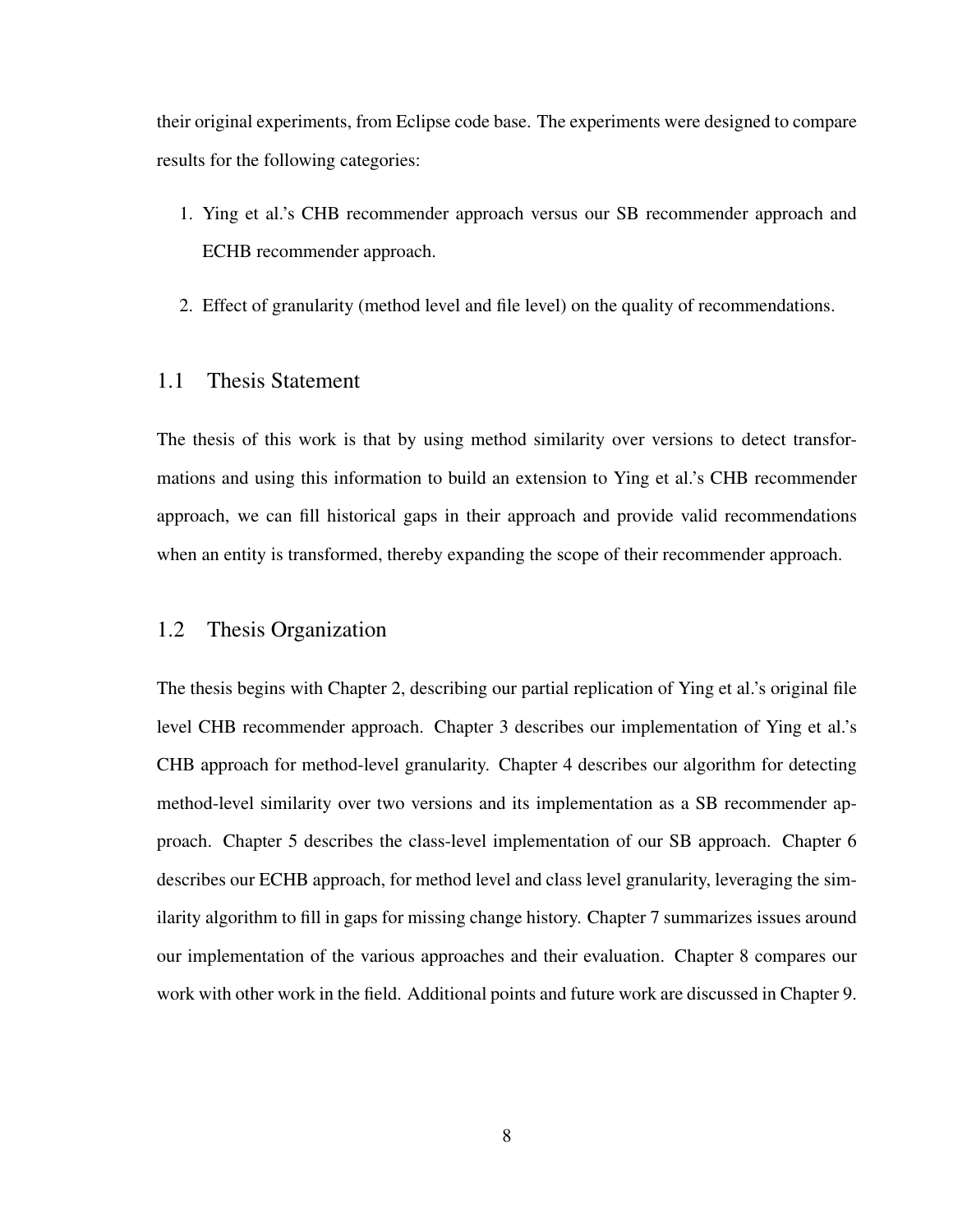### Chapter 2

## PARTIAL REPLICATION OF YING ET AL.'s APPROACH

In this chapter, we describe our re-implementation and re-validation of Ying et al.'s change history based recommender approach [41]. As Ying et al.'s approach is not available as a tool, in order to extend it, we needed to replicate a large portion of their work. Our replication is based on four sources of information: their journal publication [41], Ying's MSc thesis [42], an email correspondence with Ying, and a teleconference meeting with Ying.

In this chapter, we first describe their original approach in Section 2.1. In Section 2.2 we describe our re-implementation. In Section 2.3 we present the findings from our attempts at replicating a subset of their original evaluation, including several variations that were tried where particular points were ambiguous.

#### 2.1 Stages in the Approach

Ying et al.'s approach works at the file level, and consists of three stages:

- 1. Data is extracted from a version control system like CVS and preprocessed to eliminate spurious changes and to organize individual file level changes into *atomic change sets*.
- 2. The atomic change sets obtained from the first stage are used as an input for a data mining algorithm to extract frequent patterns.
- 3. The extracted frequent patterns are queried to recommend relevant source files to developers working on a modification task.

We examine these stages in turn.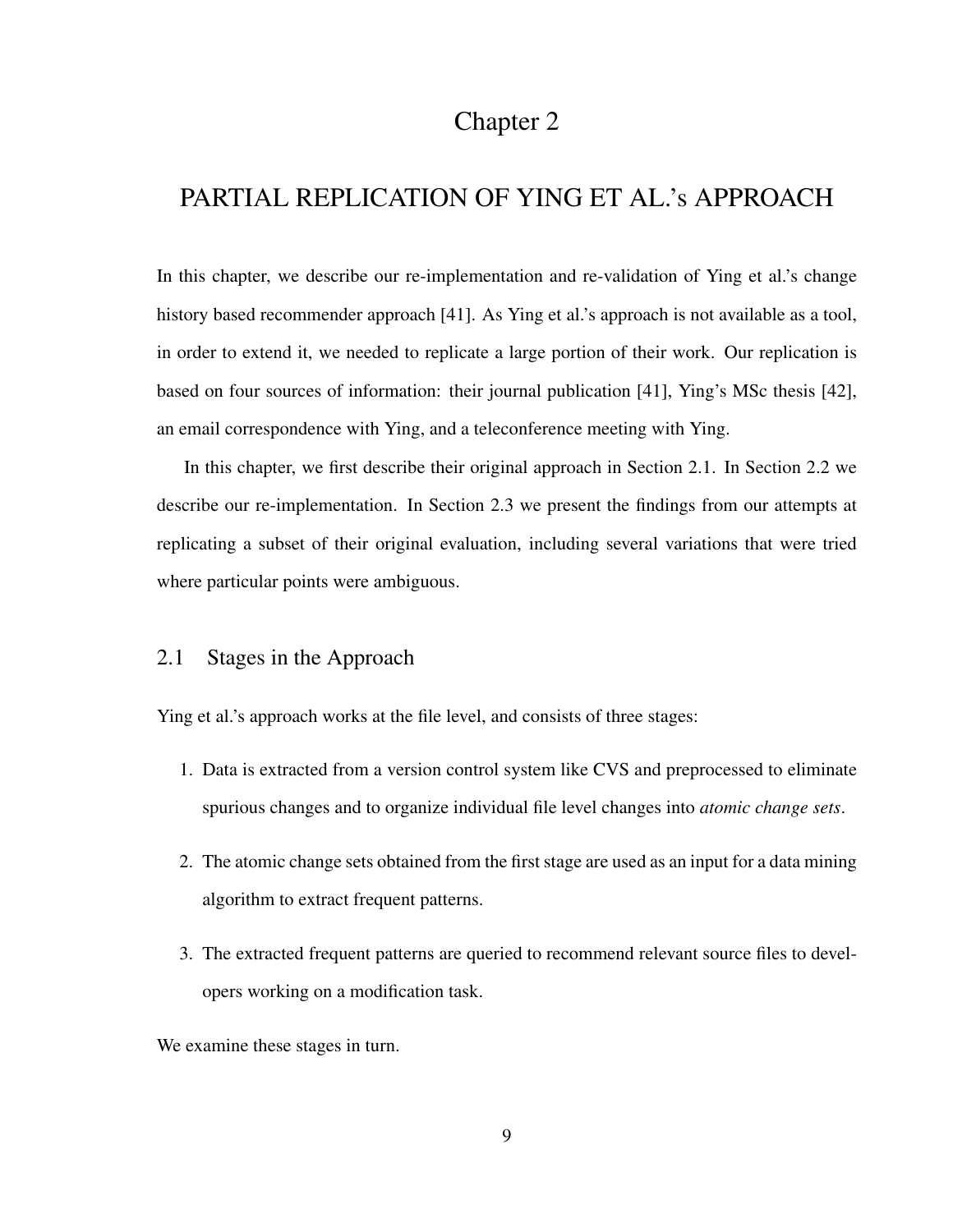#### 2.1.1 Stage 1: Data preprocessing

The data mining algorithm used by Ying et al. takes as input a set of atomic change sets to return all frequent patterns. An atomic change set is a set of files that were committed to a version control repository in a single transaction. Unfortunately, some version control systems (such as CVS, which is heavily used in industrial practice) do not explicitly record atomic change sets, but rather record only the individual file changes. The atomic change sets must be estimated from other evidence present in the repository.

To obtain change history in the form of atomic change sets, we need heuristics to map file-level changes to atomic change sets. Ying et al. create atomic change sets based on the temporal proximity of file changes and certain metadata associated with the change: two or more files that changed within a three-minute interval by the same author and checked in using the same comment are considered to be part of an atomic change set. This technique was first described by Mockus et al. [35].

Next, all change sets of cardinality 100 or more are removed from the extracted change sets to eliminate any transaction that likely were the result of large-scale activities (such as merging an entire branch of the repository into the main trunk) and not representative of regular developmental changes. These change sets are now ready to be mined for interesting patterns.

#### 2.1.2 Stage 2: Frequent pattern mining

Ying et al. use the FP-tree mining algorithm [22], a form of association rule mining, to extract frequent patterns from the change history of a system.

Association rule mining is a data mining technique used to detect relationships between items in a database of transactions [5]. The technique was first used on supermarket transactional databases to identify buying patterns of customers, which were then used for specific product placements, e.g., *90% of customers who buy beer also buy diapers* (resulting in beer and diapers being placed in closer aisles). Ying et al. have used frequent pattern mining to find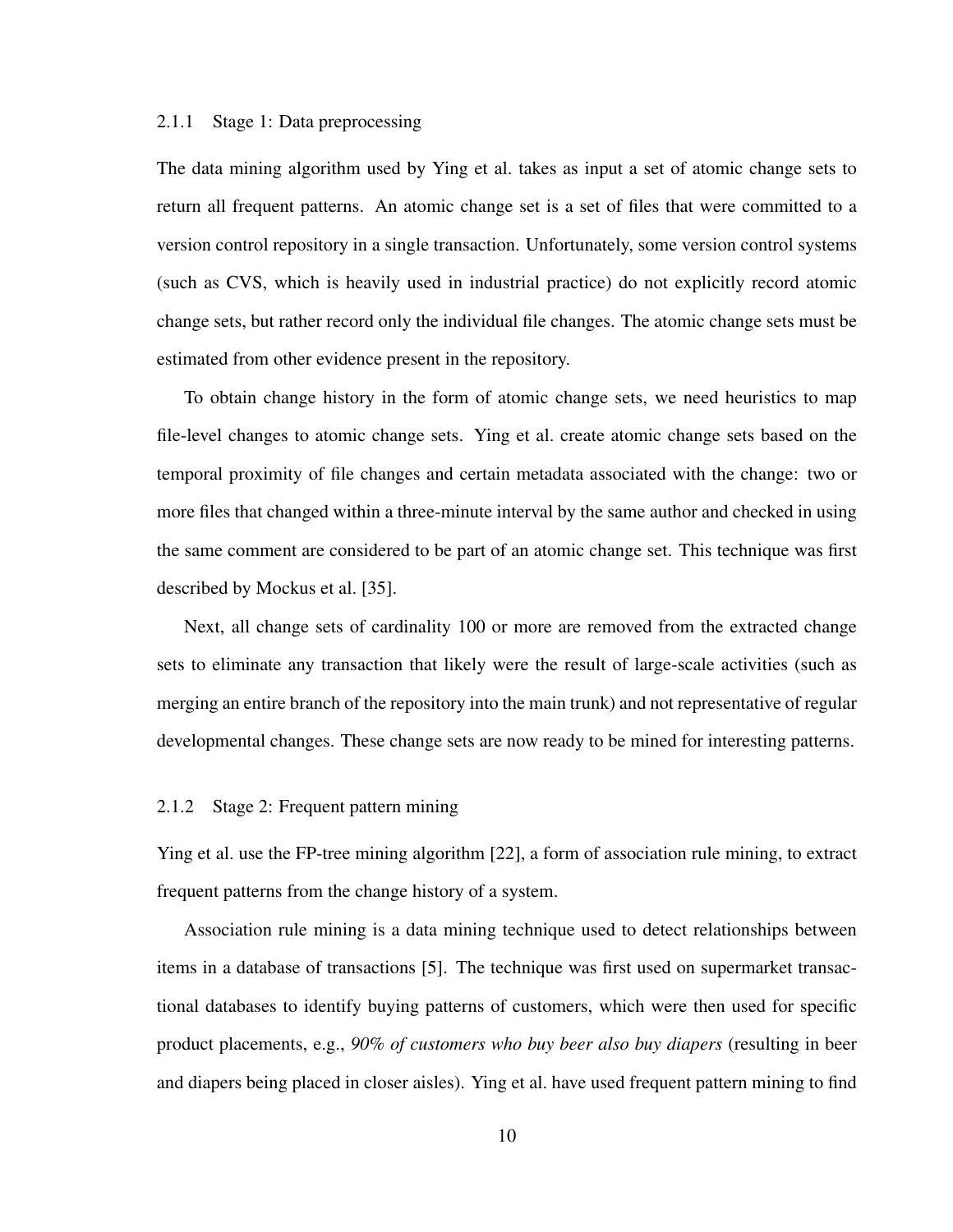source code files that frequently change together.

Frequent pattern mining, in Ying et al.'s approach, identifies files that change together a sufficient number of times, where the measure of sufficiency is a user-provided threshold value. A pattern is of the form  $P = \{f_1, f_2, \dots, f_n\}$  and the number of times the pattern was repeated in a collection of change sets is called its *support* s. The user-provided threshold is the minimum support for which the pattern is considered frequent. We refer to this threshold as frequent threshold.

Frequent pattern mining consists of two stages [22]: construction of an FP-tree and mining the FP-tree for frequent patterns. The FP-tree construction algorithm takes as input a list of atomic change sets and the user-provided minimum support threshold, and returns an FP-tree data structure as a compact representation of the atomic change sets. Next, the FP-tree growth algorithm takes as input the previously constructed FP-tree and the user-provided minimum support threshold and returns a *complete set of frequent patterns*.

In this section we highlight certain features of the FP-tree construction and FP-tree growth, together referred to as FP-tree mining, to describe the modifications to the algorithm by Ying. For a detailed description of the original FP-tree mining algorithm, please refer to Appendix A in Ying's MSc thesis [42, p. 56] or the original work by Han et al. [22]; note that Ying's modifications to the algorithm are not described in Ying et al.'s journal publication. The details of Ying et al.'s modifications are provided in Ying's MSc thesis [42, p. 13], and are as follows.

We have modified the FP-tree mining algorithm so that we do not continue to generate subsets of patterns from a single-branched tree. In addition, we only output maximal patterns with respect to  $D$  from the mining process, as opposed to all patterns and their subsets. Storing only the maximal patterns does not affect the recommendations generated by the patterns because recommendations generated by all patterns are contained in the recommendations generated using the maximal patterns.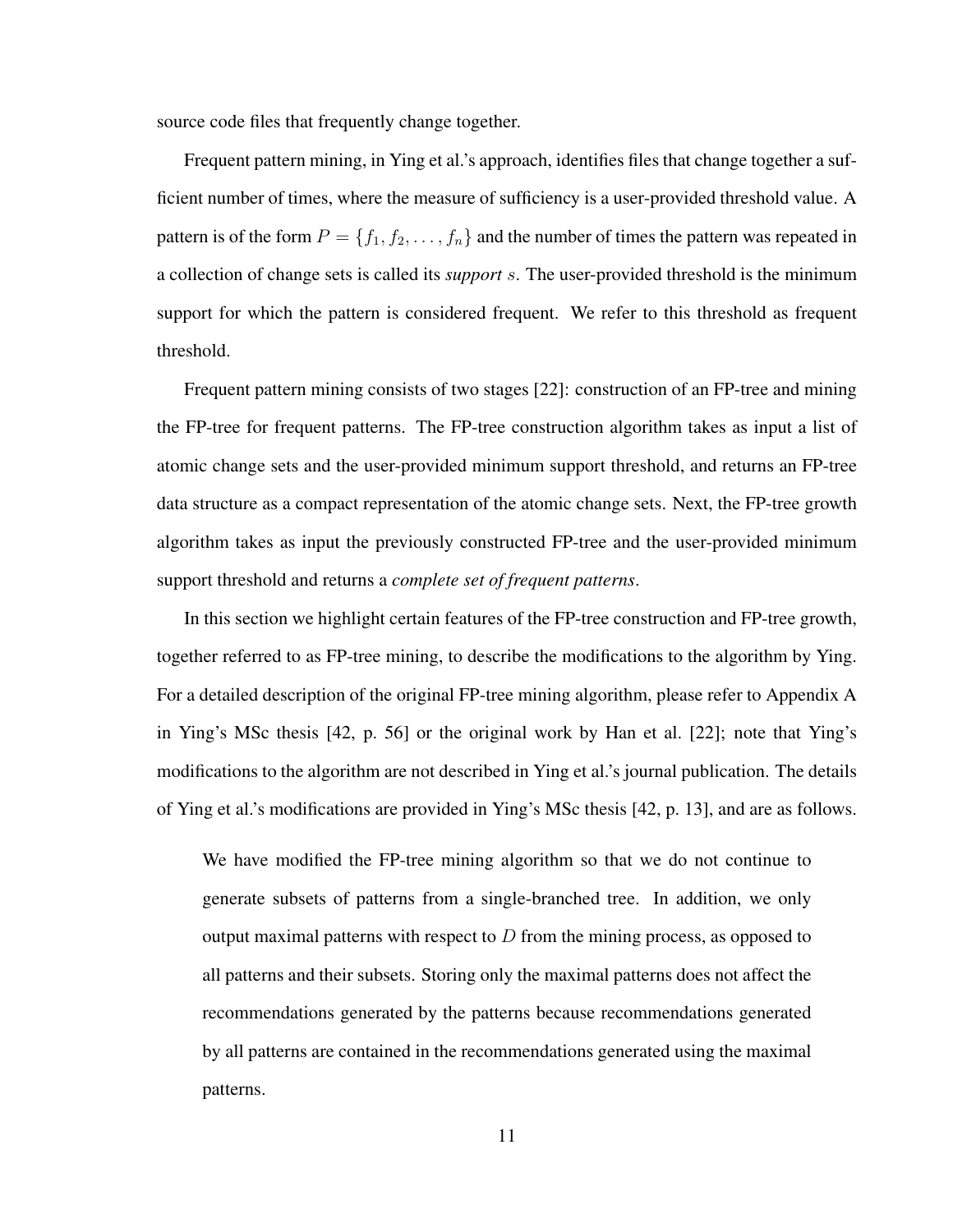Note that a pattern in D is *maximal* if it is not a subset of any other pattern in D. We refer to Ying's description of these modifications, as pertinent, in our brief description of FP-tree mining.

**Tree construction.** The FP-tree mining algorithm processes a collection of atomic change sets to extract frequent patterns in the collection. For the sake of brevity of explanation, assume that the files in each change set in the collection are ordered in descending order of the frequency count of the files in the collection. In addition, assume that the files whose frequency count is less than the user-provided minimum support threshold are eliminated from all the change sets. The FP-tree construction algorithm does not make these assumptions but in effect, transforms the change sets to this form during tree creation. At the end of the FP-tree construction algorithm, the collection of atomic change sets is represented by the FP-tree.

For some parts of the algorithm we provide a running example based on a similar one provided by Han et al. [22], for which Table 2.1 gives a collection of atomic change sets. The first column gives the original change sets and the second column gives sorted and modified change sets.

| Change sets            | Sorted and modified change sets |  |  |
|------------------------|---------------------------------|--|--|
| g, b, d, e, h, j, n, q | g, d, b, n, q                   |  |  |
| b, c, d, g, m, n, p    | g, d, b, c, n                   |  |  |
| c, g, i, k, p          | g, c                            |  |  |
| c, d, l, t, q          | d, c, q                         |  |  |
| b, g, d, f, m, q, n, o | g, d, b, n, q                   |  |  |

Table 2.1: Running example's change set (frequent threshold  $= 3$ ).

The general organization of the FP-tree is as follows. The root node of the FP-tree is labelled *null*, all other nodes in the tree represent the files in the change sets and are labelled with a *count* value. (Note that *count* is not the frequency count of the file in the collection of change sets.) The tree has the following properties: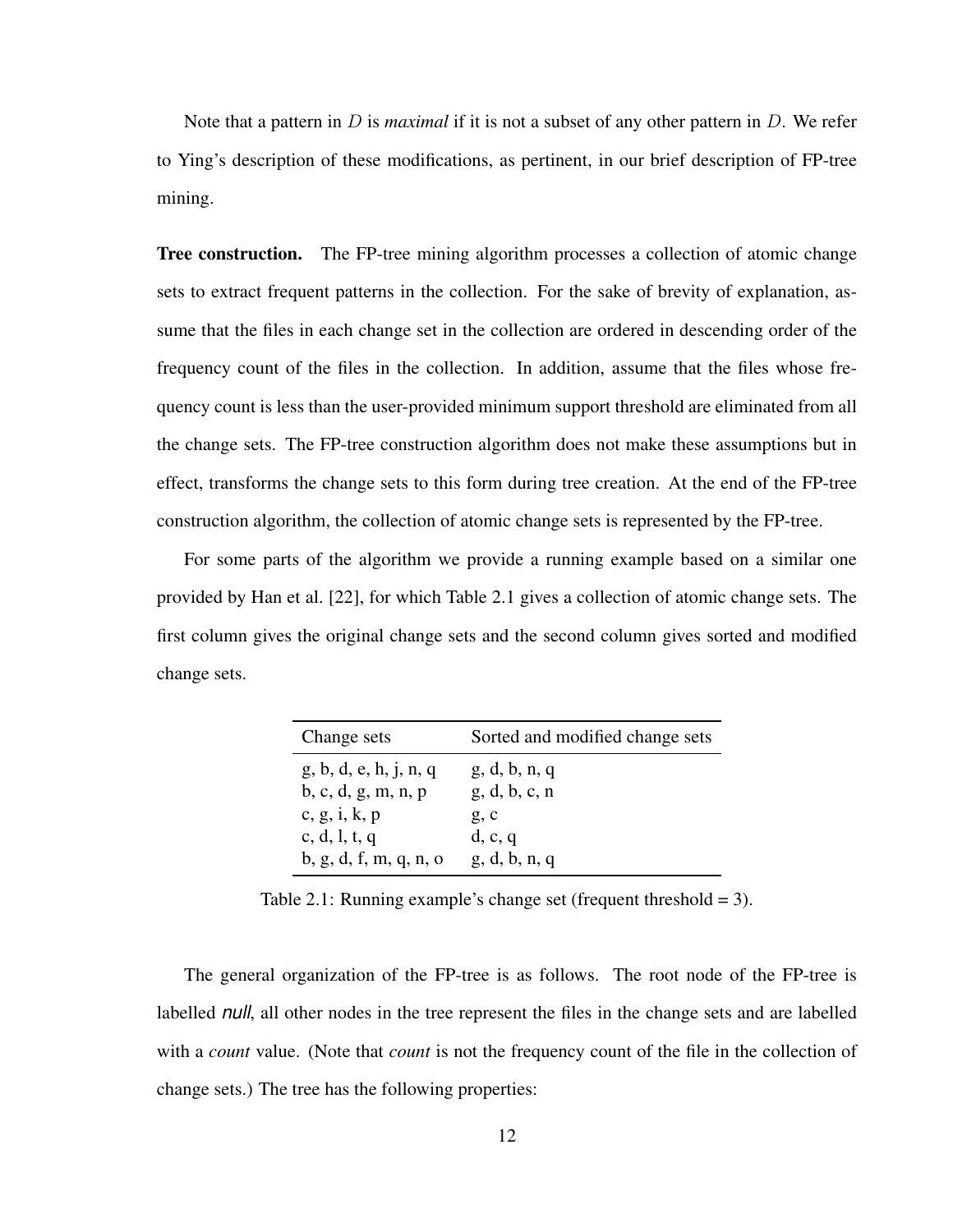- Files in the change sets may be placed in one or more nodes in the tree. Also, for a given file, the sum of the counts in these nodes equals the frequency count of the file in the collection of change sets.
- Every change set  $cs = (a_1, a_2, ..., a_k)$  in the collection corresponds to a path in the tree (root node  $\rightarrow a_1 \rightarrow a_2 \rightarrow \ldots \rightarrow a_k$ )
- If the first  $l$  files in the two change sets  $cs_1$  and  $cs_2$  are the same, then the paths that correspond to patterns  $cs_1$  and  $cs_2$  share the first l (excluding the root) nodes in the tree.
- Let (root node  $\rightarrow a_1 \rightarrow a_2 \rightarrow \ldots \rightarrow a_k$ ) be the path to node  $a_k$  in the FP-tree. Then, the *count* of node  $a_k$  is the number of change sets for which the first k files, in order, are  $a_1$ ,  $a_2, \ldots, a_k$ .
- If the first file in two patterns  $cs_1$  and  $cs_2$  are not the same, then they share only the root node.
- In addition, the FP-tree contains a *header table* that stores the individual frequent files in the decreasing order of their frequency in the first column. The second column links each file in the header table to all its corresponding occurrences in the tree.

Figure 2.1(a) gives the FP-tree generated by the FP-tree construction algorithm for the change sets in Table 2.1.

Frequent pattern mining from the FP-tree. The general principle of FP-growth is divideand-conquer, as follows.

A *suffix pattern* is a set of files, used as a starting point to build an FP-tree; FP-growth starts with suffix patterns of length 1. In Ying et al.'s approach suffix patterns of length 1 are individual files, selected one at a time from the header table. For each suffix pattern, its *conditional pattern base* or all the nodes in the tree from the root node up to but not including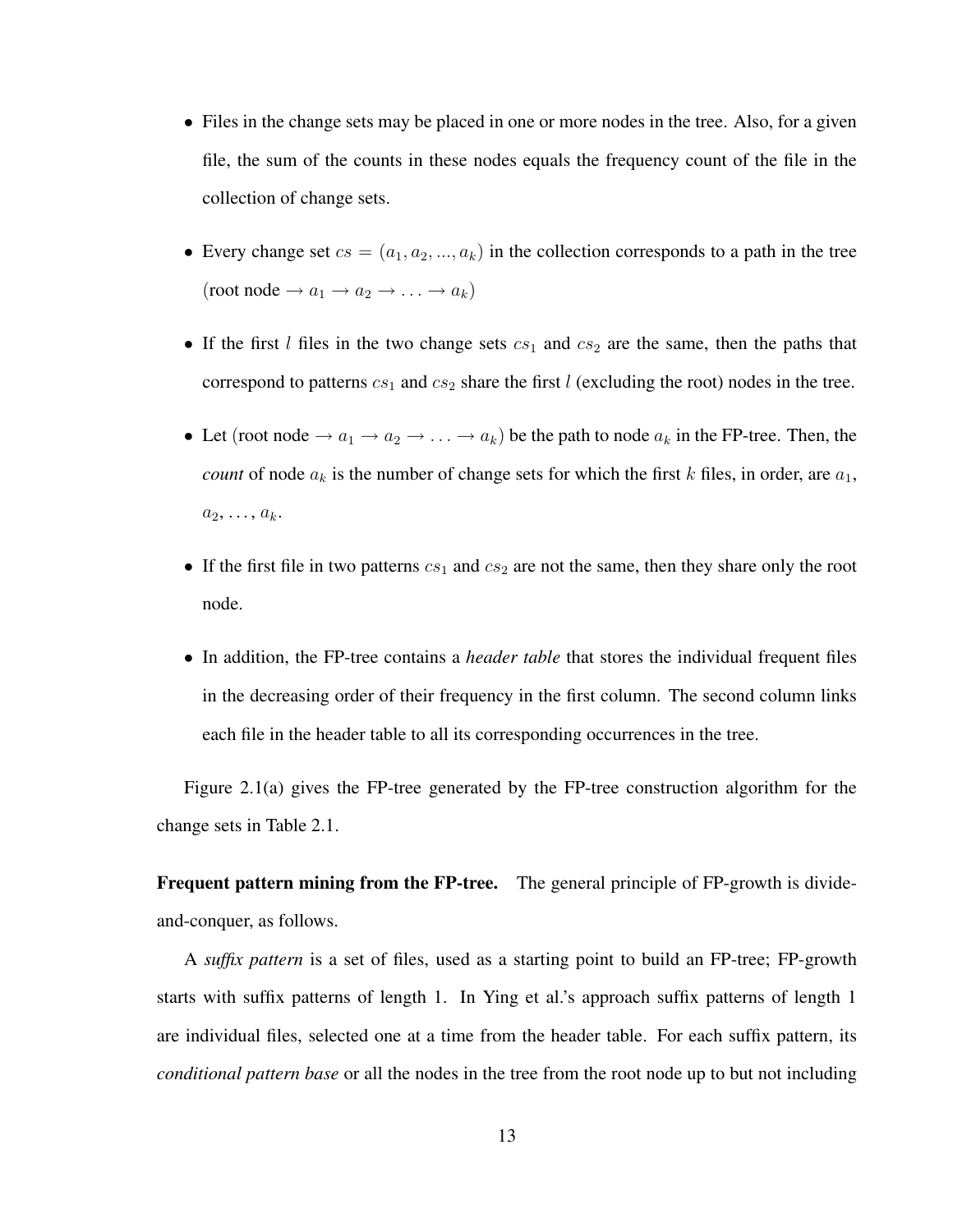the suffix pattern, is obtained. For example, the greyed nodes in Figure 2.1(a) illustrates the conditional pattern base for suffix pattern  $n$ . This conditional pattern base consists of the two paths  $(g \to d \to b)$  with *count* of 2, and  $(g \to d \to b \to c)$  with *count* of 1.

Next, a smaller FP-tree, called the *conditional FP-tree*, is created from the conditional pattern base by invoking the FP-tree construction algorithm on the conditional pattern base. This step is applied recursively until the resulting smaller FP-tree consists of only a single path. All combinations of files in this single path tree are returned as frequent patterns. Initial suffix patterns grow by appending them with the newer ones generated from the conditional FP-tree. Figure 2.1(b) illustrates the result.



Figure 2.1: FP-tree construction and growth, showing (a) the conditional pattern base for suffix pattern  $n$ , and (b) the conditional FP-tree created from this conditional pattern base.

Ying modified the algorithm to stop the generation of frequent patterns from a single branched tree (a tree with a single path between its root node and leaf node), and to generate only maximal frequent patterns [42, p. 13]. From Ying's thesis, the modification needed to achieve the first of the two changes described above is clear but the modification needed to achieve the second of the two changes is not. We have made this first change in our implemen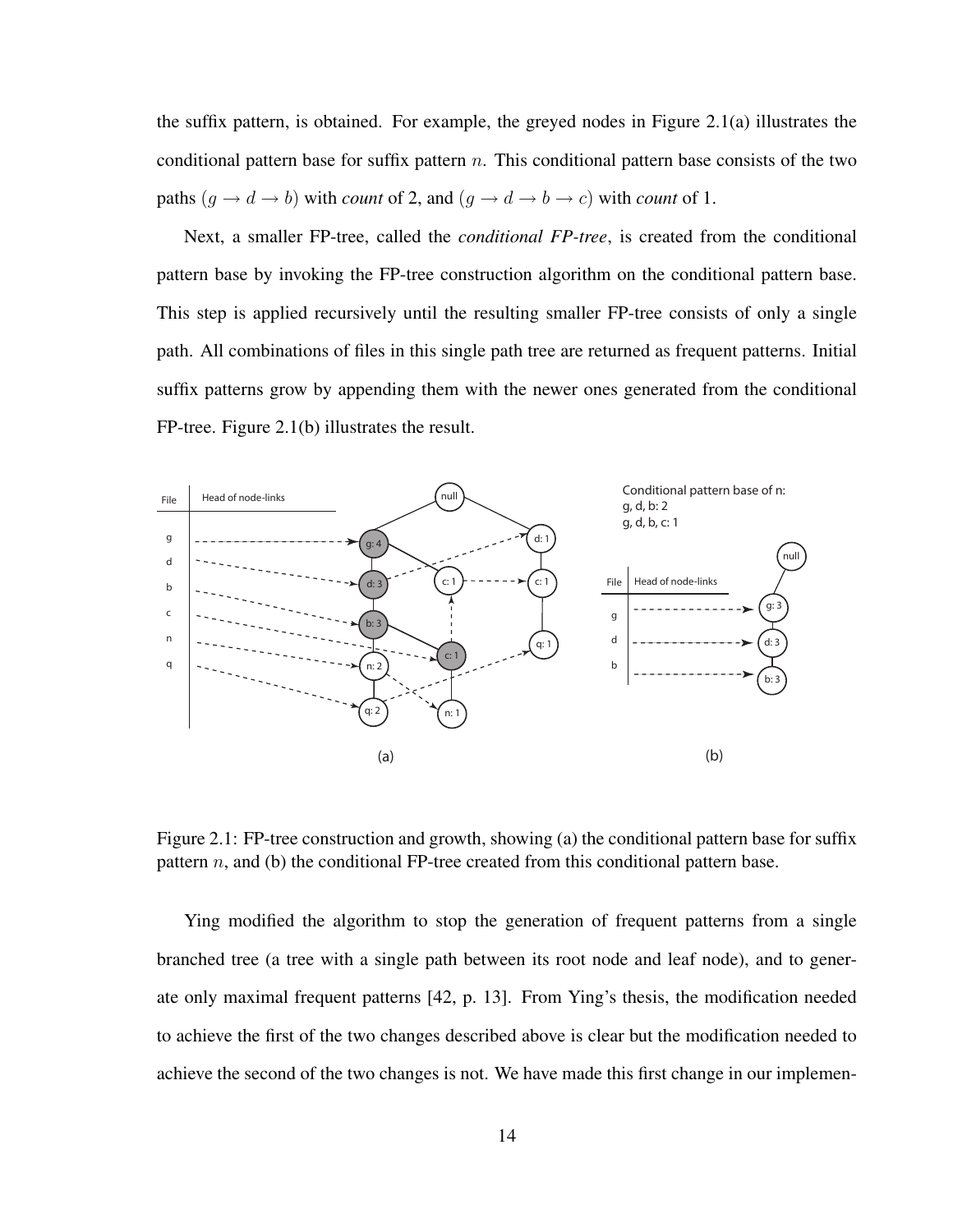tation of the algorithm.

Note that the first modification to the FP-tree mining algorithm is not sufficient to produce maximal patterns on its own, as the FP-growth algorithm produces frequent patterns at two steps. First, when patterns are generated from a single path tree and second, when suffix patterns are output as frequent patterns. Both these steps produce frequent patterns not all of which are maximal. Thus, in our understanding of the FP-growth algorithm, it would need to be changed non-trivially and for several steps to generate only maximal patterns.<sup>1</sup> Henceforth in this thesis we use the phrase "*our modified FP-tree mining algorithm*" to indicate the use of FP-tree mining algorithm with a single modification and "*Ying et al.'s modified FP-tree mining algorithm*" to indicate Ying et al.'s two modifications.

Indeed, the problem of mining maximal patterns is well-known and well-researched in the field of data mining, but such work utilizes alternative algorithms [12, 19, 20]. Regardless, Ying et al. state that using only maximal patterns, in place of union of *all* patterns, would not change the recommendations [42, p. 13]. We achieved the same result by using only unique recommendations when evaluating individual modification tasks later in the experiment. Thus, the results from our modified FP-tree mining algorithm should be the same as those of Ying et al.'s modified FP-tree mining algorithm. The only difference would be that the computational complexity might be greater for our implementation. We discuss an alternative approach to obtain frequent patterns, which we used to corroborate the frequent patterns generated by our implementation of FP-tree mining, in Section 2.3.

#### 2.1.3 Stage 3: Query

In this stage a developer working on a modification task queries the set of frequent patterns obtained in the previous stage for recommendations. The query consists of at least one file known to be involved in the solution of a particular modification task. The supplied input

<sup>&</sup>lt;sup>1</sup>Even through our personal correspondence with Ying, we could not determine the exact change, made by Ying et al., to the algorithm.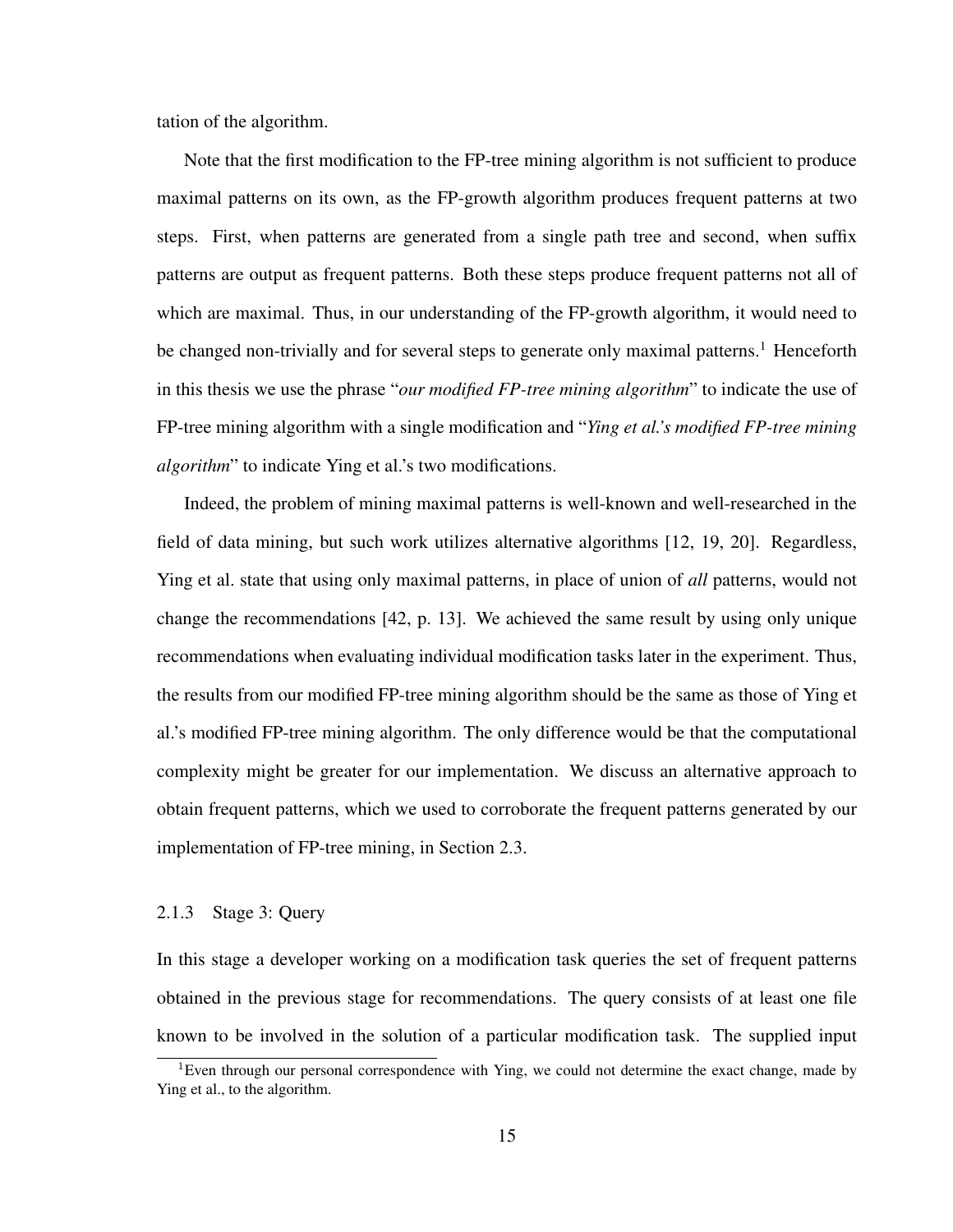files are then matched against the extracted frequent patterns to obtain patterns involving the input files. All the files thus identified (other than the input files) form a recommendation. Thus if  $\{x, y\}$  is the input file set, matched against the frequent patterns  $\{x, a, b\}$ ,  $\{x, b, t, q\}$ , and  $\{y, c\}$ , then  $\{a, b, t, q, c\}$  would form the recommendation set. We define the function  $Rec: 2^F \rightarrow 2^F$  to take a set of input files and to return the set of recommended files (plus the set of input files, for notational convenience).

#### 2.2 Experiment

Ying et al. evaluated the usefulness of their approach by using it to make predictions for real modification tasks in Eclipse<sup>2</sup> and Mozilla<sup>3</sup>. To test the correctness of our implementation of their approach, we re-created their experiments for Eclipse. We did not repeat their experiments for Mozilla, as our intended extension of their approach would work only for Java systems at this point, and Mozilla is implemented in C/C++.

In this section we describe the implementation of their approach and recreation of the experiments in detail. Any modifications that we made to their original approach along with their implications are discussed. We also discuss our interpretation of some of the less clear details.

#### 2.2.1 Setup and measurements

To evaluate the usefulness of their approach, Ying et al. used 40 modification tasks randomly selected from Eclipse and Mozilla (20 tasks each) and applied their approach on these to recommend relevant files as solutions for the respective tasks. Their validation strategy involved comparing the code entities (files) changed as part of a known solution for a modification task against the recommended code provided by their approach. The set of entities changed as part of the solution to a modification task are referred to as the task's solution set. The usefulness

<sup>2</sup>www.eclipse.org

<sup>3</sup>www.mozilla.org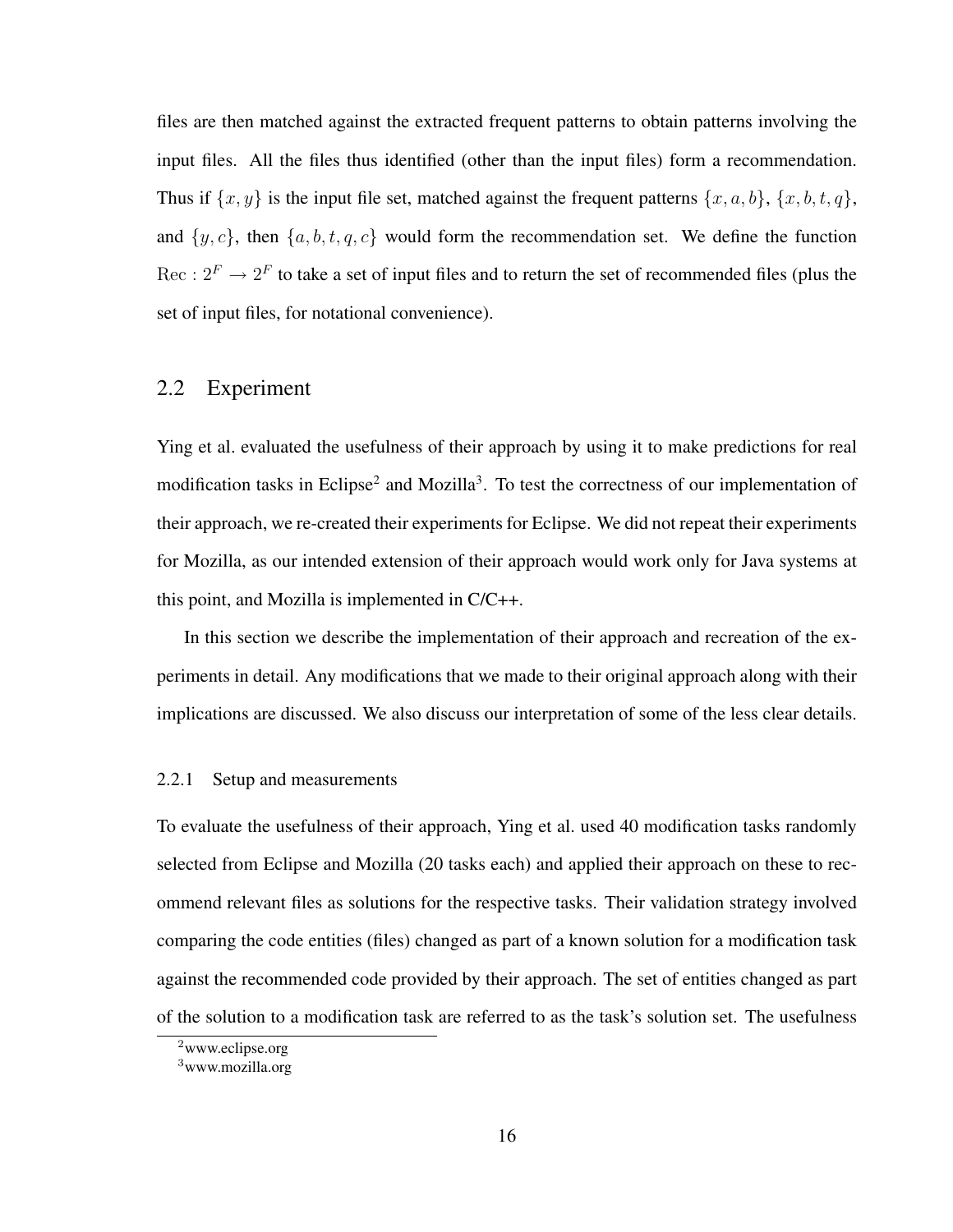of the recommendations is then evaluated using the quantitative measures, *precision* and *recall* (they also used a subjective and qualitative measure called *interestingness* that we will not examine).

Informally, the *precision* and *recall* of a set of recommendations refer respectively to the exactness and the completeness of the results. They are calculated using the recommended set  $F_r$  and the known solution set  $F_s$  relative to a particular modification task m. Equations 2.1 and 2.2 define these measures more precisely.

$$
\text{pr}_m(F_r, F_s) = \frac{|F_s \cap F_r|}{|F_r|} \tag{2.1}
$$

$$
rc_m(F_r, F_s) = \frac{|F_s \cap F_r|}{|F_s|} \tag{2.2}
$$

For inputs that do not result in any recommendations we assign the following values:  $pr_m({}, F_s) = 0$  and  $rc_m({}, F_s) = 0$ . Ying et al. do not state specifically how they evaluate  $pr_m({\{\}, F_s)$  and  $rc_m({\{\}, F_s)$ . We discuss implications of assigning 0 in these situations and an alternate, better measure for representing these cases in Subsection 2.3.3.

Ying et al. combine the precision and recall values per input to obtain the average precision and recall [41, p. 577]:

In the computation of the average measures, [...], we included only the precision and recall for recommendations from modification tasks  $M$  in the test data where each task's solution contained at least one file from a change pattern. We used each file  $f_s$  in the solution of a modification task  $m \in M$  to generate a set of recommended files  $[F_r]$  and calculated  $[F_r]$  precision and recall in the equations in [2.1 and 2.2]. The average precision is the mean of such precision values and analogously for the average recall.

We interpret this description such that, for each task  $m$ , we compute the mean precision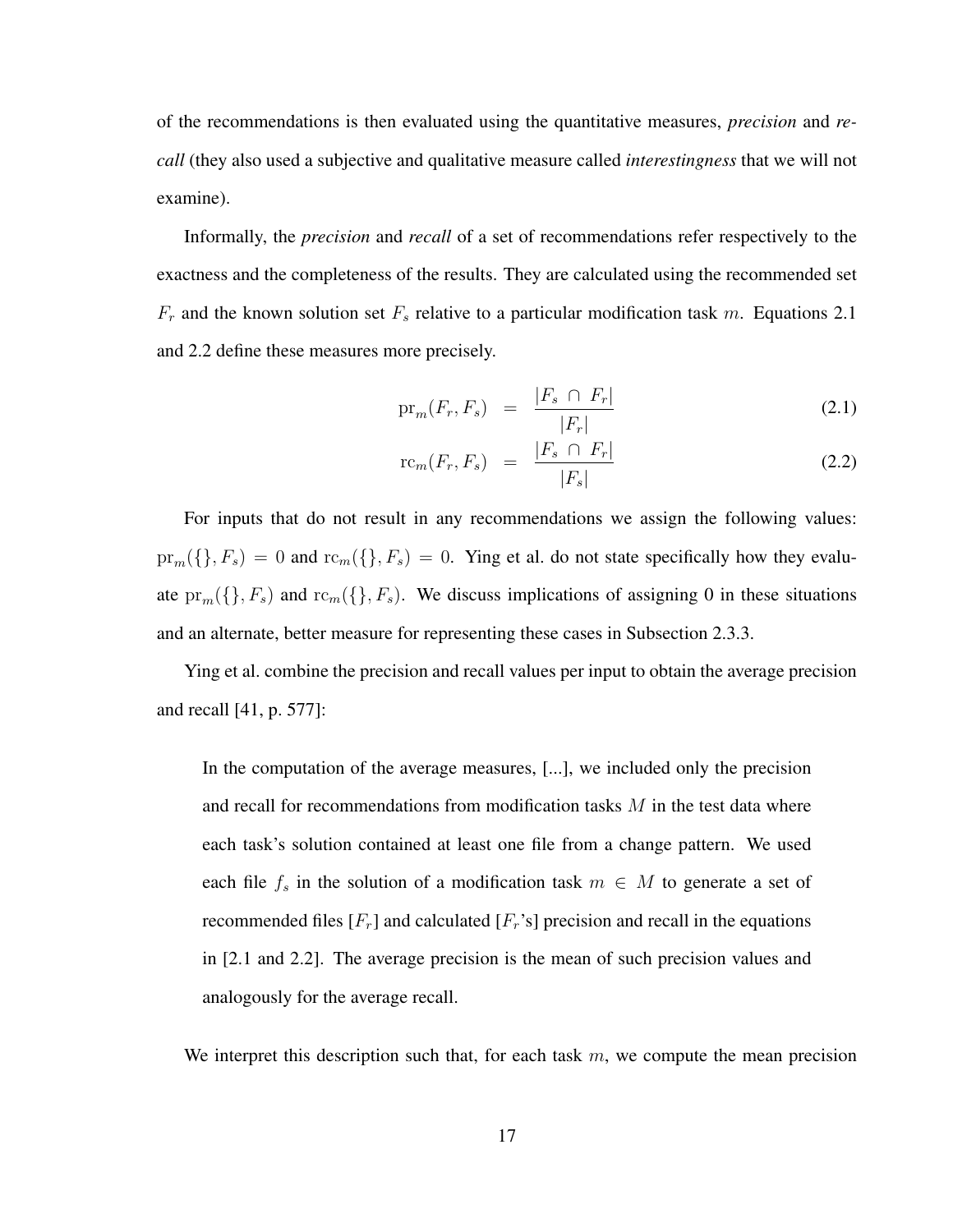and recall values over all individual inputs, as shown in Equations 2.3 and 2.4 respectively.

$$
\widetilde{\mathrm{pr}_m} = \frac{1}{|F_s|} \sum_{f_s \in F_s} \mathrm{pr}_m(\{f_s\}, F_s) \tag{2.3}
$$

$$
\widetilde{\text{rc}_m} = \frac{1}{|F_s|} \sum_{f_s \in F_s} \text{rc}_m(\{f_s\}, F_s) \tag{2.4}
$$

Next, to compute  $pr_{\text{avg}}$  and  $rc_{\text{avg}}$ , which is the final mean of all results, we compute the mean of  $\widetilde{pr_m}$  and  $\widetilde{rc_m}$  respectively, over all tasks, as shown in Equations 2.5 and 2.6. In Section 2.3.2 we discuss an alternative interpretation of Ying et al.'s description.

$$
\text{pr}_{\text{avg}} = \frac{1}{|M|} \sum_{m \in M} \widetilde{\text{pr}_m}
$$
\n(2.5)

$$
rc_{avg} = \frac{1}{|M|} \sum_{m \in M} \widetilde{rc_m}
$$
 (2.6)

For their experiments, Ying et al. divide Eclipse's change history into training data and test data. Their general approach involves making recommendations using frequent patterns extracted from training data for the modification tasks selected from the test data. They select 20 modification tasks from Eclipse, reported and fixed, in the time period of the test data. The files fixed as part of the solution for the modification tasks are not recorded directly and hence Ying et al. use two common developer practices as heuristics to obtain the solution set for the tasks:

- The identifier for the modification task is used in the comments when checking in files involved in the solution. (Note that a given modification task involved performing a change request or repairing an error, as described by a "bug report" in Bugzilla, identified with a unique number; thus we often refer to bugs and their associated modification tasks interchangeably.)
- Developers commit the files associated with a modification task in the repository around the same time when the status of the modification task is changed to "fixed" in Bugzilla. (We discuss the shortcomings of this heuristic in Section 2.2.2.)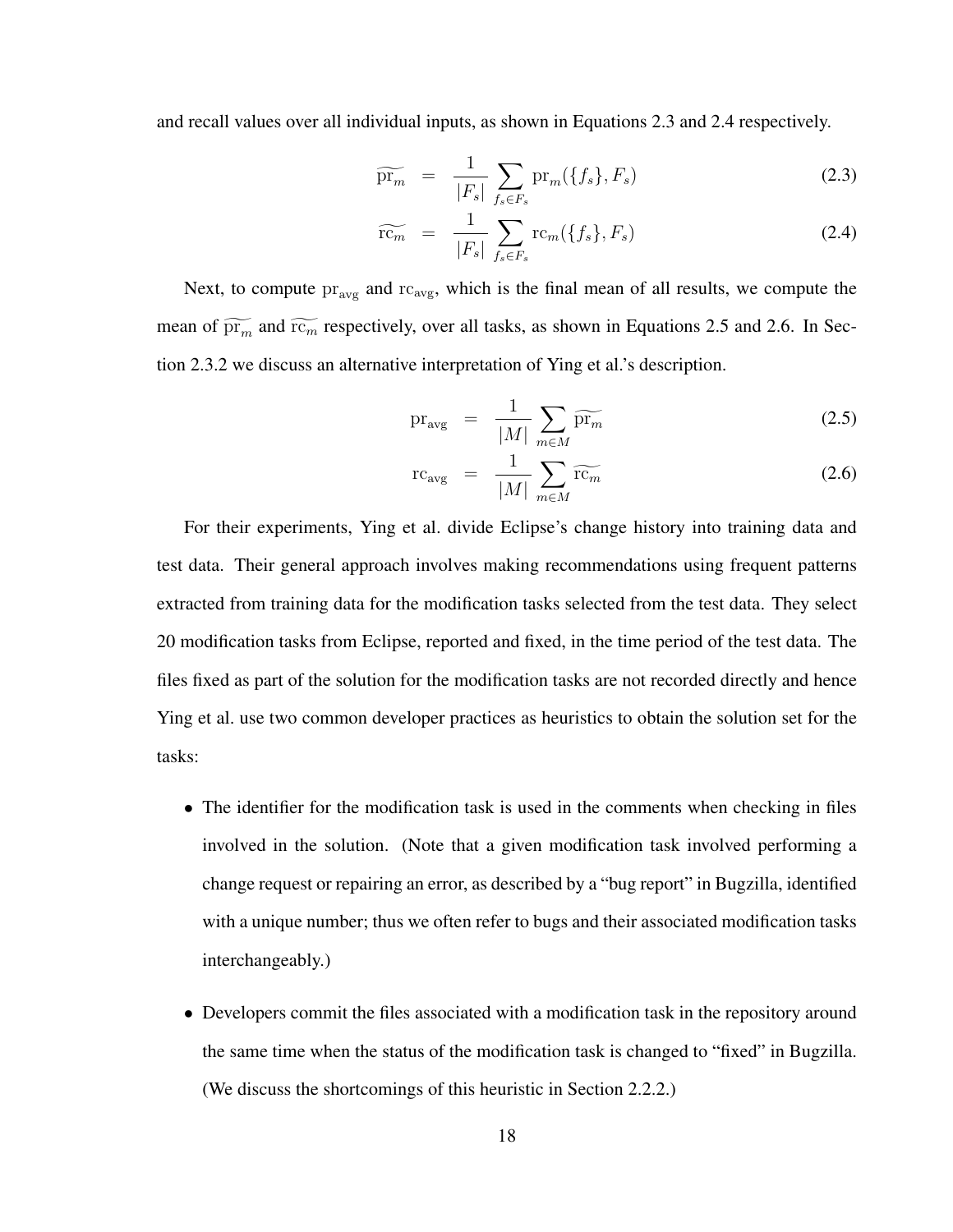After repeating the experiments for thresholds 5, 10, 15, and 20, they report that a frequent threshold value of 10 provided the best tradeoff in terms of precision and recall values for frequent pattern mining from the training data.

#### 2.2.2 Partial replication

We extracted the history for all Eclipse projects of the form org.eclipse.\*. Apart from these, the Eclipse code base also contains external projects like  $\sigma$ rg.apache.ant and  $\sigma$ rg-.apache.lucene, which we ignored. Ying confirmed in our personal correspondence that this corresponds to the code base that they analyzed.

Next, we extracted atomic change sets based on the training data timeline provided by Ying et al. This training period was from 2001/03/28 (initial check-in) to 2002/10/01, and the test period was from 2002/10/01 to 2003/05/01. To ensure that the projects are extracted today as they existed then, we created a CVS *date tag* for 2002/10/01 (the end of the training data) and extracted history relative to this date tag. Thus, for all the files existing on 2002/10/01, history was extracted. This history consisted of all the changes from the initial creation of the file until the date of extraction. We then truncated the extracted change sets to include only history until 2002/10/01. In our initial extractions, we experienced a timeout problem with the Eclipse server for about fifteen files in every extraction. Some of the online Eclipse forums attribute the timeout problem to heavy access of Eclipse servers during regular working hours. To circumvent this problem, we extracted change history during weekend nights and holidays.

Ying et al. do not indicate how they extracted history corresponding to the training period, to ensure that the history for all files as they existed on 2002/10/01 was extracted. Ying et al. did not use a date tag to extract history corresponding to 2002/10/01. Assuming that Ying et al. extracted the change sets from the main development branch, we selected a date on which we suspect the data may have been extracted by them. We repeated a variation of our experiment, described in detail in Section 2.3.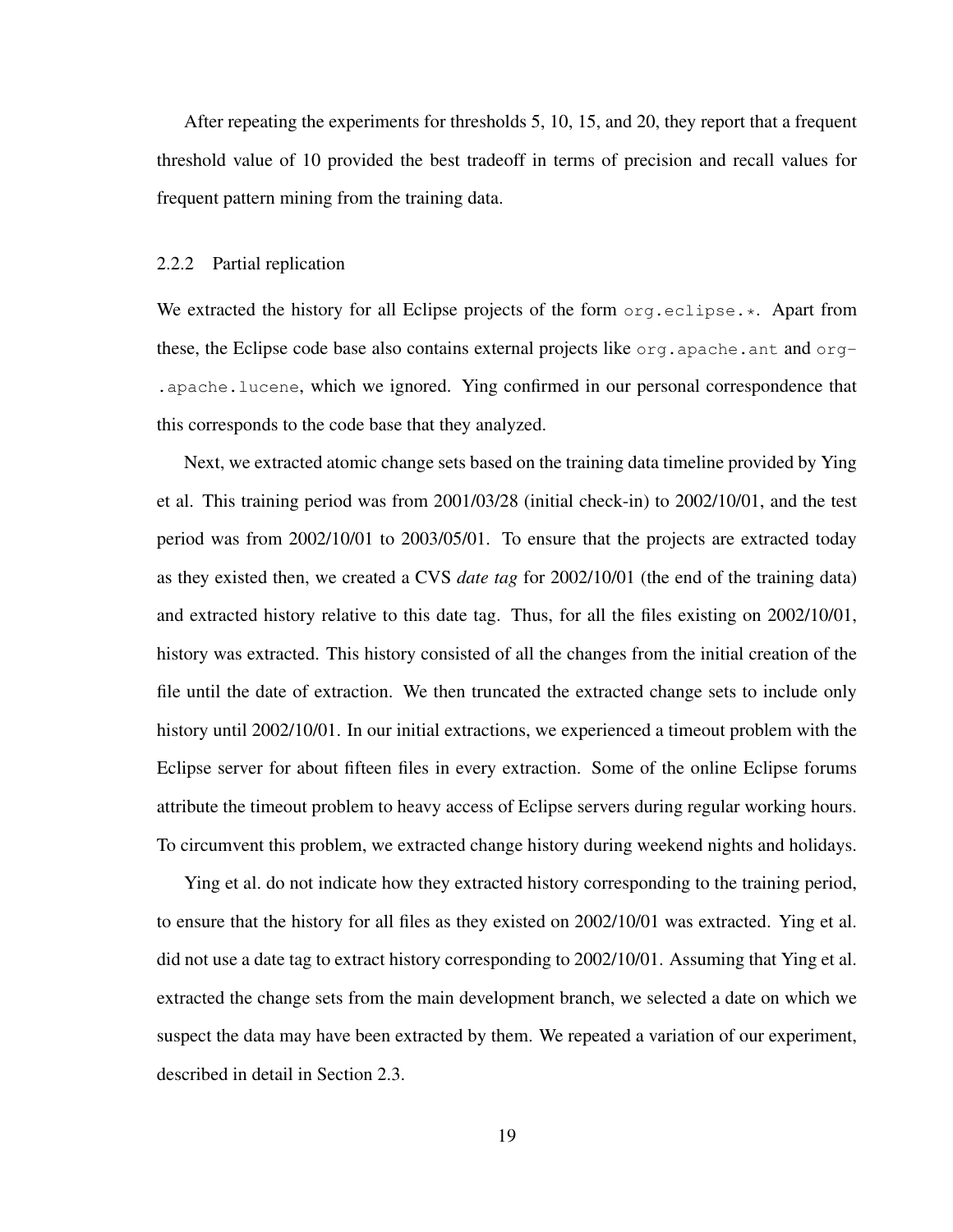Next, we applied our modified FP-tree mining algorithm (using 10 as the frequent threshold value) on the extracted atomic change sets to obtain frequent patterns. Having extracted all frequent patterns for Eclipse, the next step involved picking 20 modification tasks and identifying their solution sets. Ying et al. do not give details about the solution set for each modification task. Instead, we used the heuristics as described by Ying et al. (i.e., use of the bug identifier in the check-in comment and a change in task status at the time of check-in) to identify solution sets. Neither their paper nor the thesis states if both heuristics must be satisfied to correctly identify the solution set or if satisfaction of one heuristic suffices. However, in our personal correspondence, Ying confirmed the simultaneous use of both heuristics to identify the solution set. For some of the tasks (described later), however, the first heuristic (use of the bug identifier in the check-in comment) did not result in any files. Though the second heuristic is useful to give more credence to the files already identified by the first heuristic, it is not sufficient to conclusively identify the solution set. This is because a developer typically performs several check-ins with different files in a couple of hours. Without an indication of "how close" the check-in should be with respect to the time when the status of the task is changed to "fixed" in Bugzilla, it was difficult to re-establish the solution set.

Nevertheless, we used the heuristics described by Ying et al. to identify solution sets for the modification tasks. We used the identified solution set even if one of the two heuristics was satisfied. In addition, we also used Ying et al.'s task descriptions from their journal publication and Ying's MSc thesis to corroborate our findings. In Table 2.2 we describe the details of solution sets for modification tasks based on the two heuristics. Columns "Heuristic 1 (dev. comments)" and "Heuristic 2 (check-in time)" show the heuristics that were satisfied in identification of the solution set. Note that in the absence of a well-defined satisfaction criterion for Heuristic 2, we only show the difference in time from the check-in time to the time when the status of the task was changed to "fixed". We now discuss the tasks where the solution set was identified somewhat differently than what Ying et al. suggest.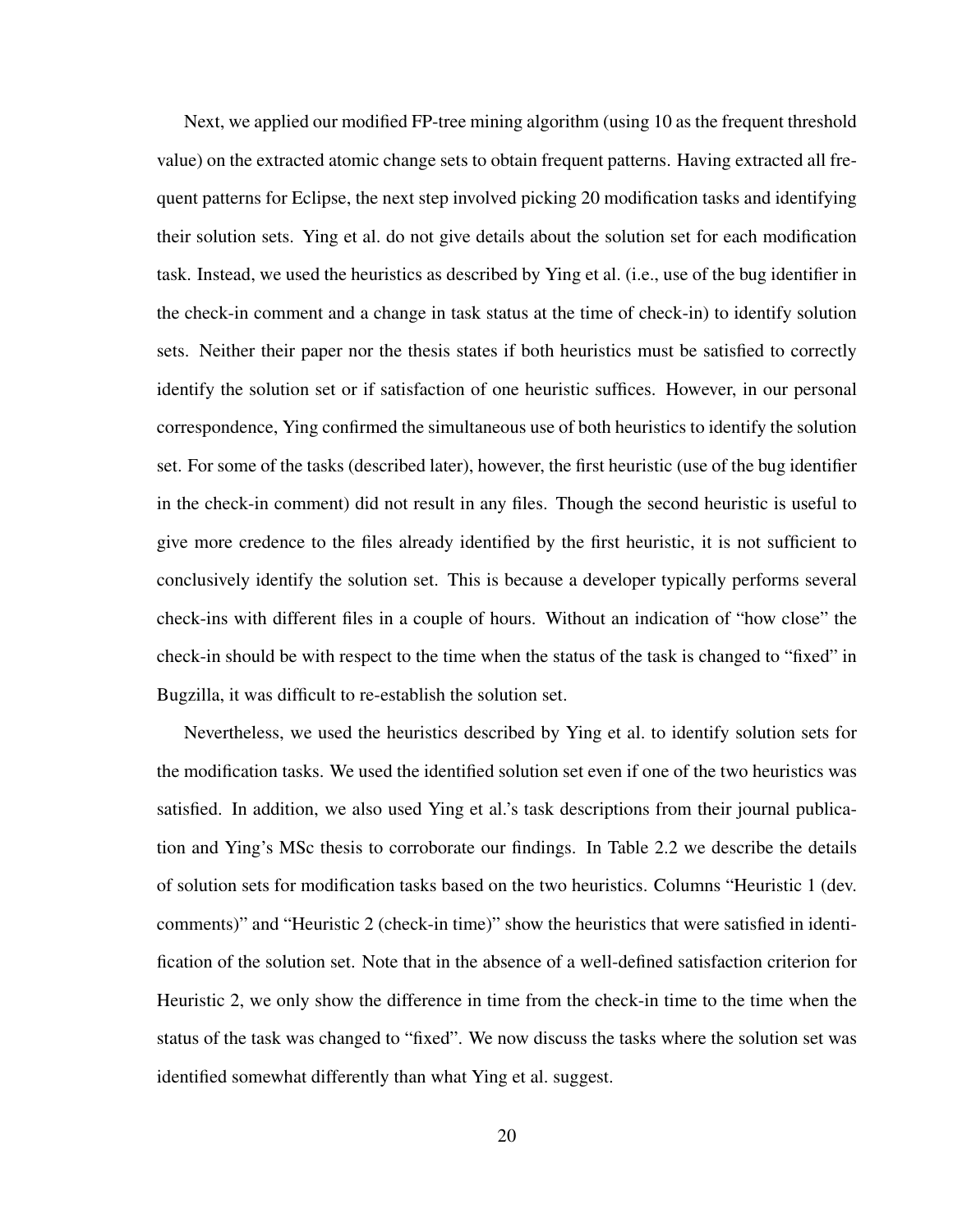- 1. Bugs #21330 and #23587 did not satisfy the first heuristic. For these two bugs we used the details in Ying's MSc thesis to identify the solution set where she describes parts of the solution set for Bug #21330. In addition, we used the second heuristic to find the time when the bug was fixed in Bugzilla. The resultant solution set was used for this task.
- 2. Bugs #24635, #24657, and #23096 had a significant time difference (more than a day) between the solution check-in and Bugzilla "fix" of the task. For these tasks the solution set identified by only the first heuristic was used.
- 3. Bugs #24668 and #24756 returned only one file for the solution set and hence were not suitable for our experiments.

#### 2.3 Results

Ying et al. used their approach to make predictions for 20 randomly selected Eclipse tasks. Of these 20 tasks, for two tasks we found only one file changed as part of the solution, making the solution set of cardinality one and hence ineffective for our experiments. We report these tasks as "N/A" in the results tables. Ying et al. report results for only nine out of 20 tasks. For the other 11 tasks, Ying et al. report that none of the files in the solution set were part of a change pattern.

We first repeat Ying et al.'s experiment for the 11 tasks that did not result in any recommendations. Ying states in her thesis [42, p. 39]:

We could not provide recommendations for 11 of the modification tasks (#16817, #24165, #24406, #24424, #24449, #24594, #24622, #24756, #24828, #25124, and #25133) because the changed files were not covered by a change pattern.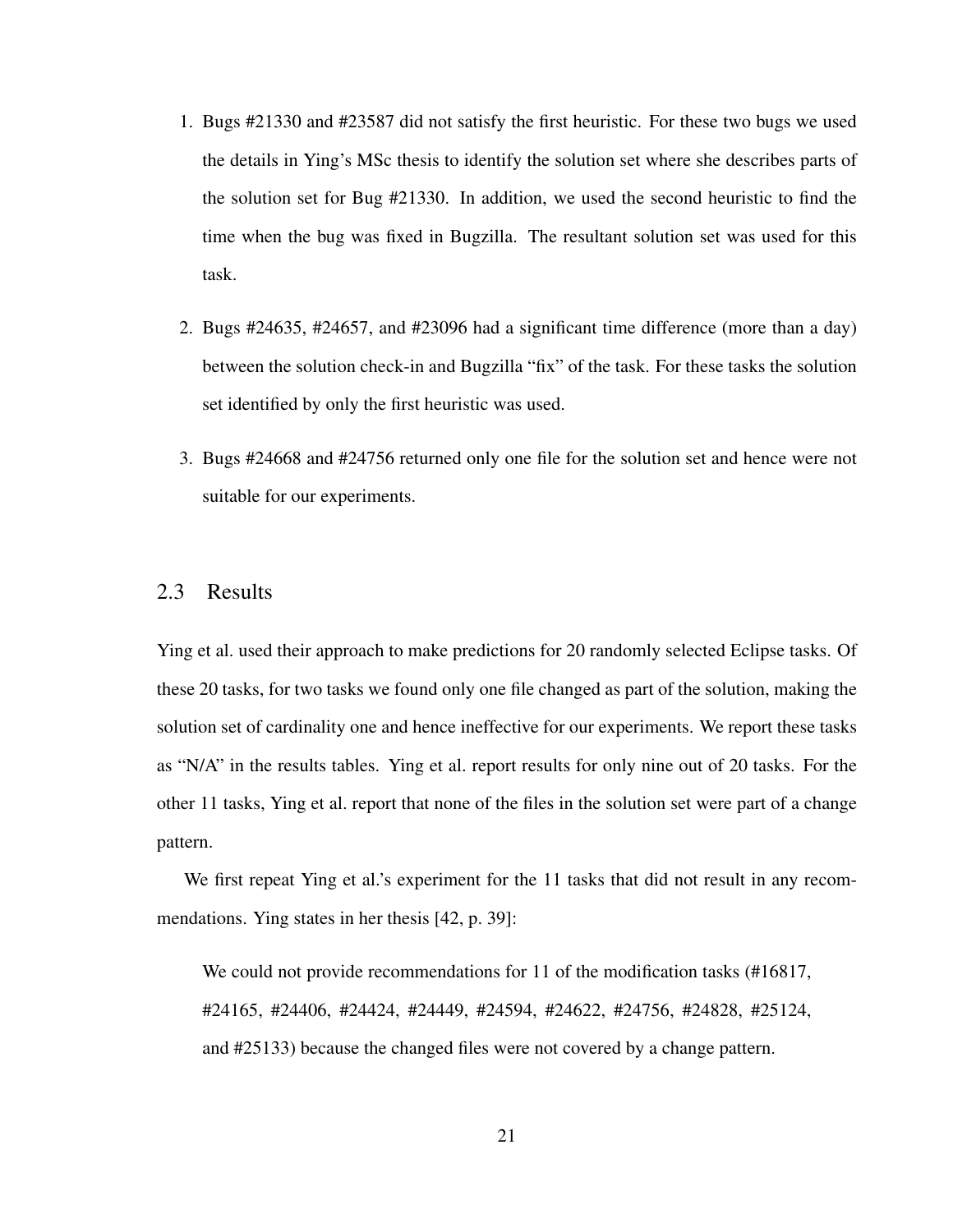| Bug ID | Heuristic 1     | Heuristic 2     |  |
|--------|-----------------|-----------------|--|
|        | (dev. comments) | (check-in time) |  |
| 24635  | yes             | $+1d$ 6hr       |  |
| 21330  | no              | $+2hr$          |  |
| 24657  | yes             | $-2d$ 22hr      |  |
| 25041  | yes             | 0hr             |  |
| 13907  | yes             | $+1hr$          |  |
| 23096  | yes             | -1d 18hr        |  |
| 24668  | yes             | $+2hr$          |  |
| 23587  | no              | $+2hr$          |  |
| 24730  | yes             | $+2hr$          |  |
| 16817  | yes             | $+2hr$          |  |
| 24165  | yes             | $+2hr$          |  |
| 24406  | yes             | $+1hr$          |  |
| 24424  | yes             | $+2hr$          |  |
| 24449  | yes             | $+15hr$         |  |
| 24594  | yes             | $+2hr$          |  |
| 24622  | yes             | $+1hr$          |  |
| 24756  | yes             | $+2hr$          |  |
| 24828  | yes             | $+2hr$          |  |
| 25124  | yes             | $+1hr$          |  |
| 25133  | yes             | $+2hr$          |  |

Table 2.2: Heuristic details for identification of each modification task solution. The '+' sign indicates that the solution set for the task was checked in before the status of the task was changed to "fixed" in Bugzilla and '-' sign indicates the time for Bugzilla status change preceded the check-in time of solution set.

However, our experiments resulted in recommendations for 10 of these tasks, some of which were correct recommendations (see Table 2.3). We found a single file as a solution set for Bug #24756 and hence we do not have any results corresponding to this task.

Bugs #24406, #24449, #24622, and #25124 resulted in correct recommendations, as opposed to no recommendations as reported by Ying et al. On manual inspection, we found a common file in the solution sets of these four modification tasks. Each of the four tasks with correct results involved a build-notes file<sup>4</sup> in the solution set. This file had several hundred

<sup>4</sup>Named org.eclipse.jdt.core/buildnotes\_jdt.core.html.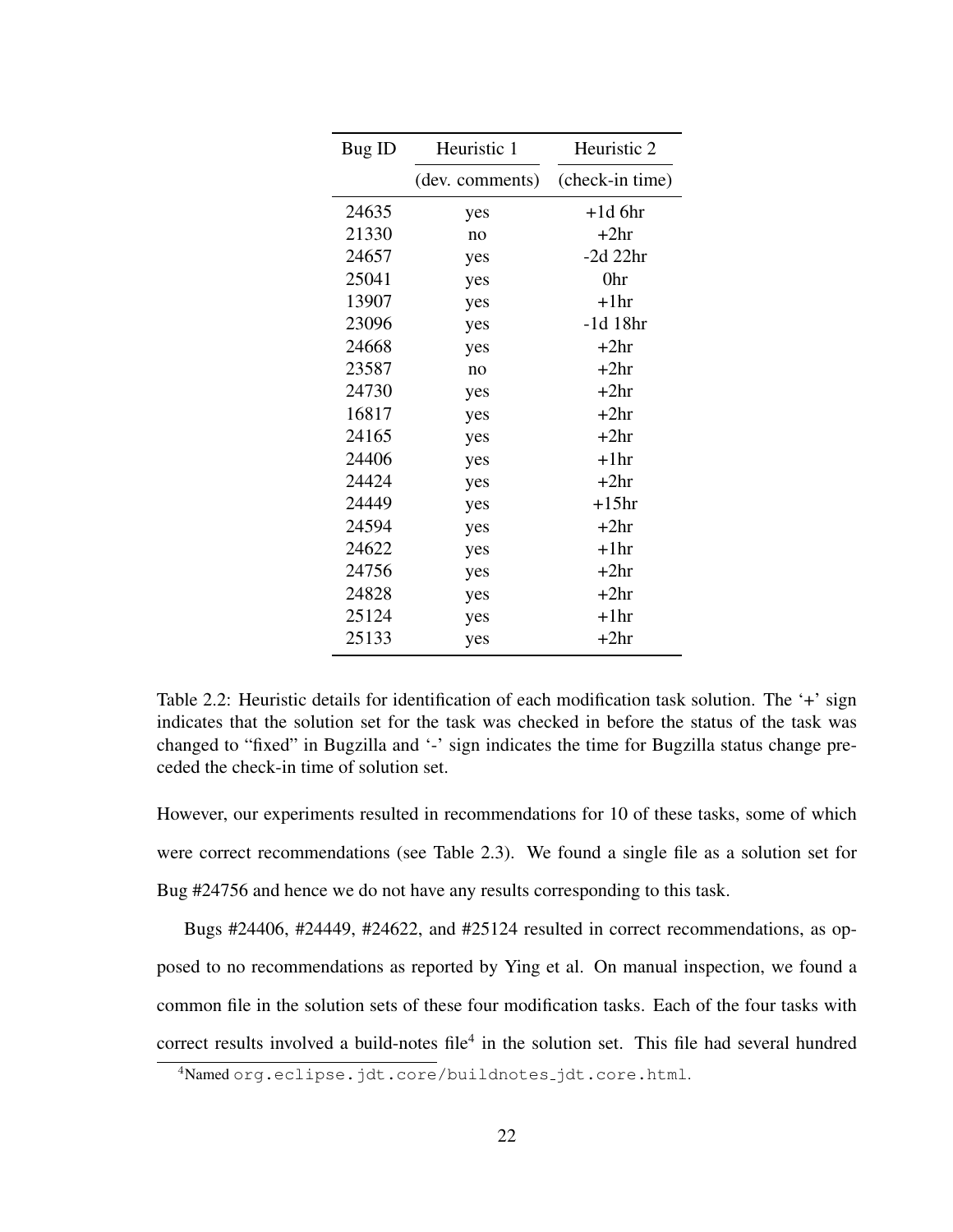| Bug ID | Recommendations |           |  |
|--------|-----------------|-----------|--|
|        | correct         | incorrect |  |
| 16817  | 0               | 6         |  |
| 24165  | 0               | 4         |  |
| 24406  | 2               | 30        |  |
| 24424  | 0               | 3         |  |
| 24449  | 2               | 30        |  |
| 24594  | 0               | 1         |  |
| 24622  | 2               | 30        |  |
| 24756  | N/A             | N/A       |  |
| 24828  | 0               | 5         |  |
| 25124  | 2               | 36        |  |
| 25133  | 0               | 1         |  |

Table 2.3: Experimental results for the 11 modification tasks in which Ying et al. report that no results occurred.

changes to it over time, as this file is used to record notes for each build. Also, the build-notes file changed with many other files and its longest frequent patterns involved 30 other files. Thus, when used as an input the build-notes file resulted in a high number of recommendations, few of which were correct.

When we removed the build-notes file from the solution set, all four tasks which had previously resulted in correct recommendations returned only incorrect recommendations (see Table 2.4). All the modification tasks now returned either incorrect recommendations or no recommendations. Later, in our teleconference meeting, Ying confirmed the removal of documentation files form the change history. However, the filtering of documentation files is not reported in their thesis or journal publication.

Our results still differ from Ying et al.'s, as our experiments resulted in recommendations for most tasks even after filtering out the build-notes file.

Next, we repeat Ying et al.'s experiment for the remaining nine tasks which had resulted in correct recommendations in their original experiment. For each of these nine tasks, Ying et al.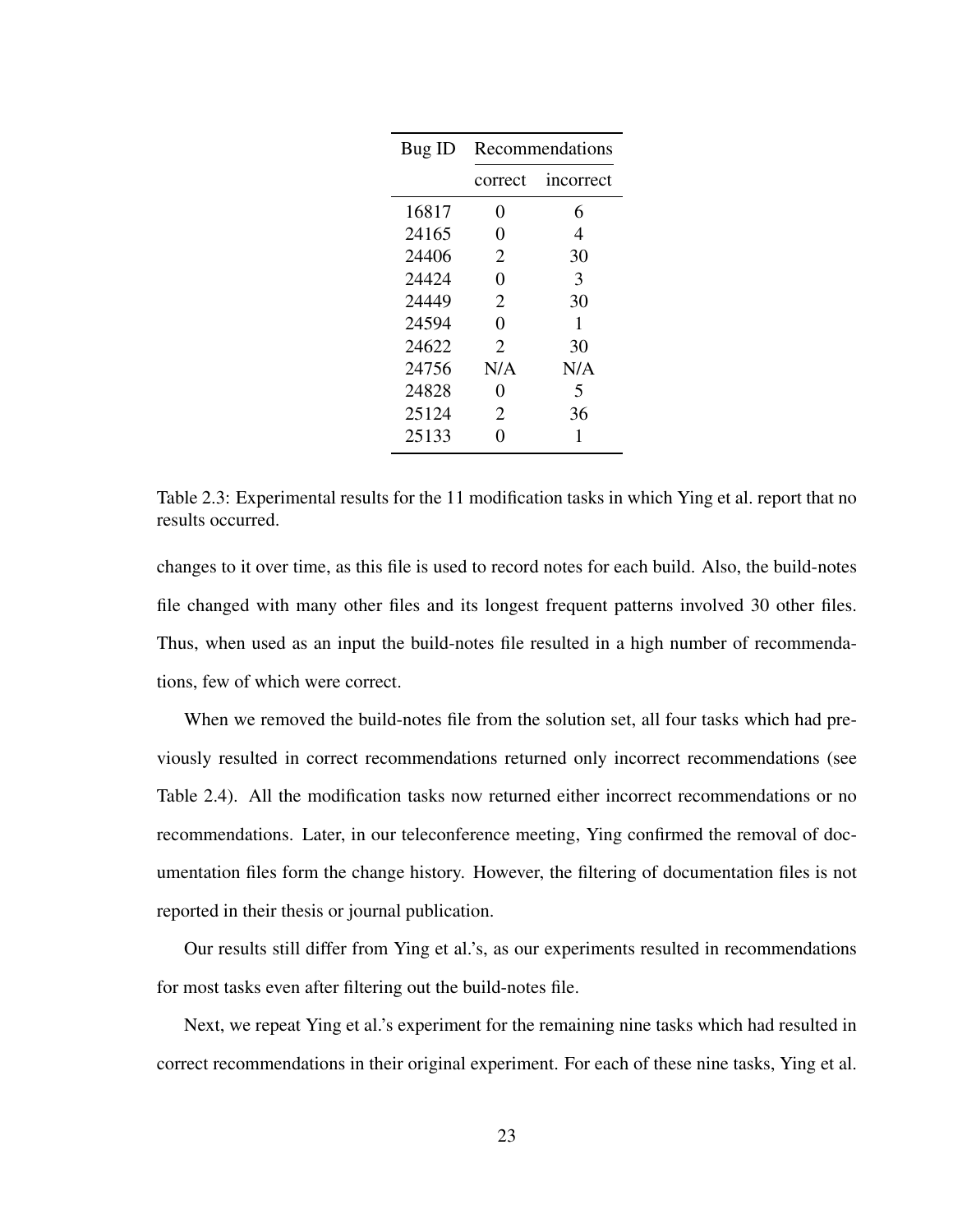| Bug ID | Recommendations |           |  |
|--------|-----------------|-----------|--|
|        | correct         | incorrect |  |
| 16817  | $\overline{0}$  | 6         |  |
| 24165  | 0               | 4         |  |
| 24406  | 0               | 2         |  |
| 24424  | 0               | 3         |  |
| 24449  | N/A             | N/A       |  |
| 24594  | 0               | 1         |  |
| 24622  | N/A             | N/A       |  |
| 24756  | N/A             | N/A       |  |
| 24828  | 0               | 5         |  |
| 25124  | 0               | 8         |  |
| 25133  | 0               | 1         |  |

Table 2.4: Experimental results for the 11 modification tasks, in which Ying et al. report that no results occurred, after filtering out the build-notes file. Note that for Bugs #24449 and #24622, removal of the build-notes file left only one file in the solution set which could not be used to compare recommendations for correctness.

report useful recommendations when their approach was applied to these tasks. They report a precision of around ∼0.3 and a recall of ∼0.1 to 0.2 for these tasks.

Figure 2.2, taken from Ying et al.'s journal publication, shows the Eclipse recommendations categorized by interestingness value (which we do not consider in our work). In our experiments, we detected a result where the modification task identifier seems to be erroneous. We found that Bug #24657 is incorrectly reported as #24567 in the second row of Figure 2.2. In her thesis Ying has described all the tasks in Mozilla and Eclipse experiments that result in surprising or neutral recommendations, yet Bug #24567 is not described. In addition, in the description of Bug #24657, Ying reports two neutral recommendations ("... although each of the files have parts that have call relationships to the other file, resulting in two neutral recommendations" [42, p. 41]) which we do not see in Figure 2.2. Finally, Ying et al. report only nine tasks resulting in correct recommendations for Eclipse but we see ten tasks in Figure 2.2. Thus, we consider the entry for Bug #24657 to be a typographical error, and that Bug #24567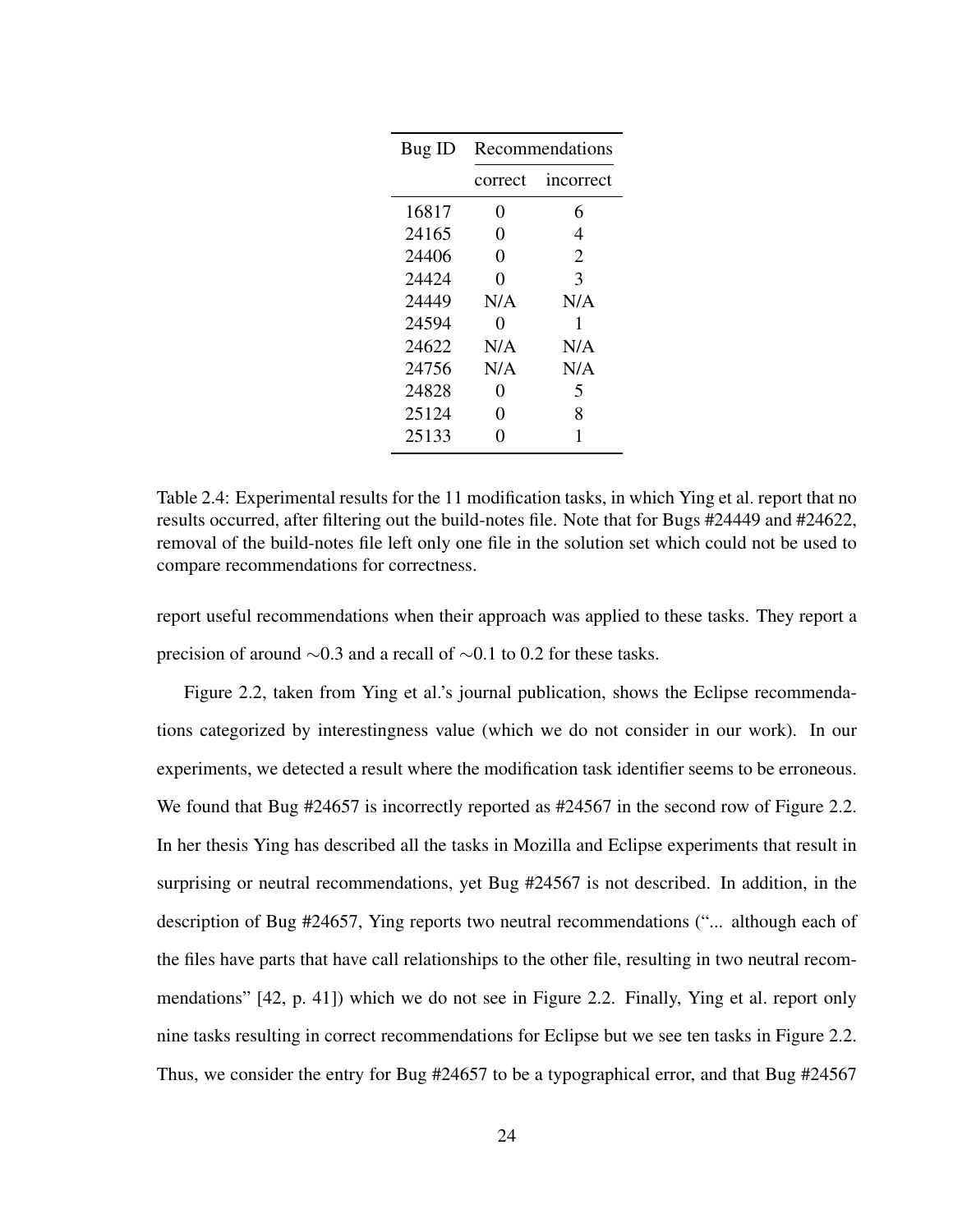was actually intended<sup>5</sup>.

In Figure 2.2, "Description" describes the relationship between the input file and the recommended file. "Modification task ids (and no. of recommendations)" gives the bug identifiers and their corresponding number of recommendations whose relationship with the input file is as given in the "Description" column. We are not certain of this interpretation as Ying et al.'s description for it is not clear [41, p. 580]:

The number in parentheses beside each identifier is the sum of the cardinality of recommended sets, where each recommended set is the result of querying with a different  $[F_s]$  associated with the modification task.

Two things are unclear here:

- How should multiple instances of the same identifier be interpreted? For example, Bug #25041 is present under the descriptions "distant inheritance", "method call dependence" and "direct inheritance".
- Is the sum being referred to obtained by adding the cardinality of the recommended sets of *every* file in the solution set?

Due to the ambiguity in the description of the number in parentheses, we use the following interpretation for its meaning: "The number in parentheses represents the total number of inputfile/recommended-file pairs that satisfy the given relationship in the 'Description' column." Consequently, when an identifier occurs multiple times, the sum of the numbers in parentheses for each occurrence is equal to the sum of the cardinality of the recommended sets obtained by using every file in the solution set. For example, Bug #25041 occurs three times and the sum of the numbers in parentheses for each of the three occurrences is  $12 + 2 + 8 = 22$ . So, adding the size of the recommended sets obtained with each input file in the solution set should result in 22 appearing in the parentheses.

<sup>&</sup>lt;sup>5</sup>In our teleconference meeting later, Ying confirmed the typographical error.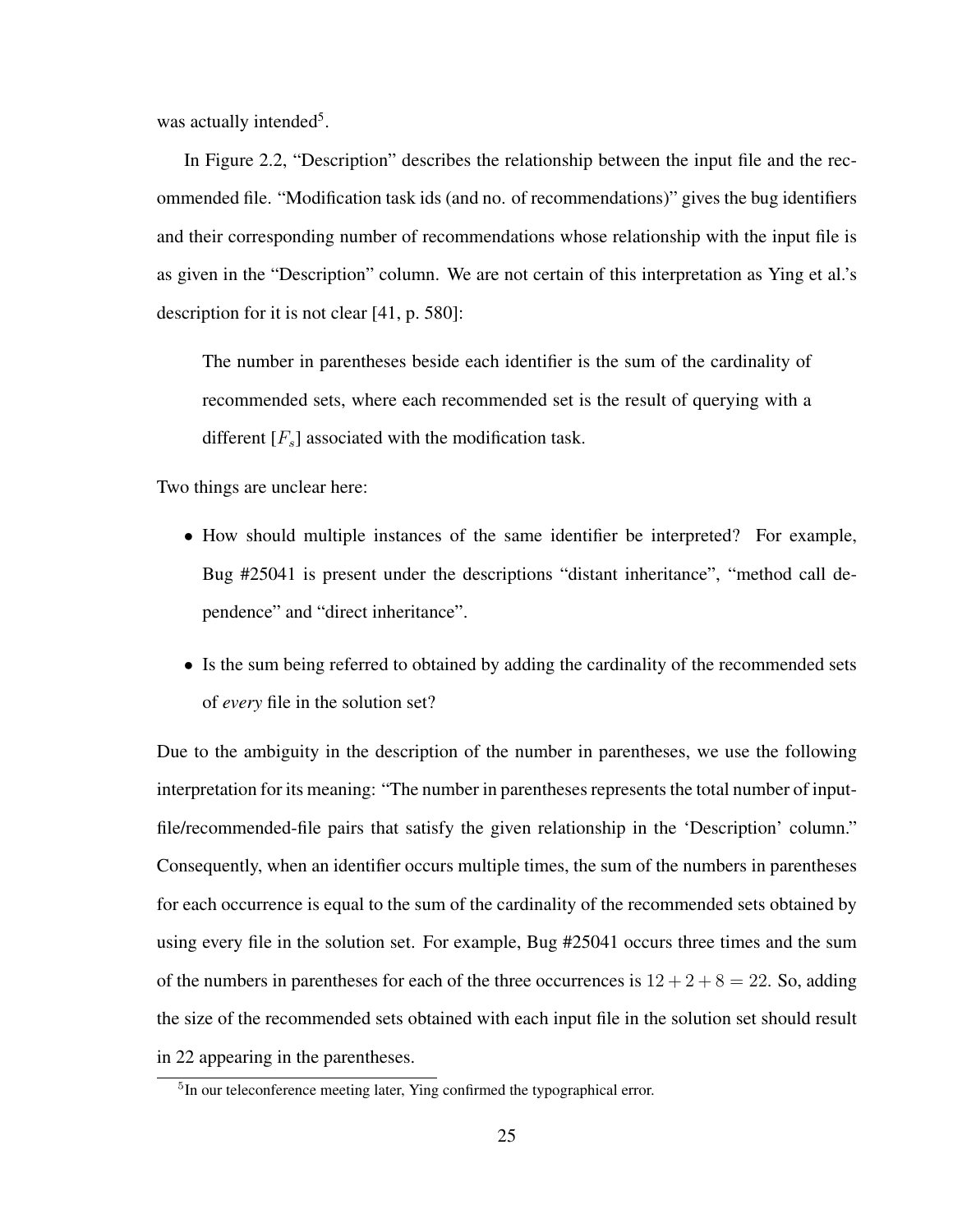| <b>Interestingness</b> | <b>Description</b>                   | Modification task ids (and no.   |  |
|------------------------|--------------------------------------|----------------------------------|--|
|                        |                                      | of recommendations)              |  |
| surprising             | cross-platform/XML                   | 24635 (230)                      |  |
| neutral                | distant call dependence              | 21330 (2), 24567 (2)             |  |
| neutral                | distant inheritance                  | 25041 (12)                       |  |
| obvious                | containment                          | 13907 (2), 23096 (2), 24668 (2)  |  |
| obvious                | framework                            | 21330(2)                         |  |
| obvious                | same package with less than 20 files | 21330(2)                         |  |
| obvious                | instance creation/being created      | 23587(4)                         |  |
| obvious                | method call dependence               | 21330 (2), 23587 (4), 24657 (2), |  |
|                        |                                      | 25041(2)                         |  |
| obvious                | direct inheritance                   | 25041(8)                         |  |
| obvious                | interface-implementation             | 24730 (2)                        |  |

Figure 2.2: Ying et al.'s results. [Table reproduced with permission from IEEE.]

Based on this interpretation, we compare our results (along with Ying et al.'s) for the nine modification tasks that returned correct results in Ying et al.'s experiments in Table 2.5. In Table 2.6 we report the results after filtering out the build-notes file.

| Bug ID | Our recommendations |           |       | Ying et al.'s recommendations |
|--------|---------------------|-----------|-------|-------------------------------|
|        | correct             | incorrect | total | (total)                       |
| 24635  | 208                 | 26        | 234   | 230                           |
| 21330  | 6                   | 11        | 17    | 8                             |
| 24657  | 4                   | 39        | 43    | 4                             |
| 25041  | 40                  | 53        | 93    | 22                            |
| 13907  | 4                   | 36        | 40    | $\mathfrak{D}$                |
| 23096  | 6                   | 36        | 42    | $\mathcal{D}_{\cdot}$         |
| 24668  | N/A                 | N/A       | N/A   | $\mathcal{D}_{\mathcal{A}}$   |
| 23587  | 12                  | 4         | 16    | 8                             |
| 24730  | 2                   |           | 6     | $\mathcal{D}_{\mathcal{A}}$   |

Table 2.5: Experimental results for the 9 tasks in which Ying et al. report results.

Table 2.7 summarizes the precision and recall values for the nine modification tasks. Table 2.8 summarizes the precision and recall values for the nine modification tasks without the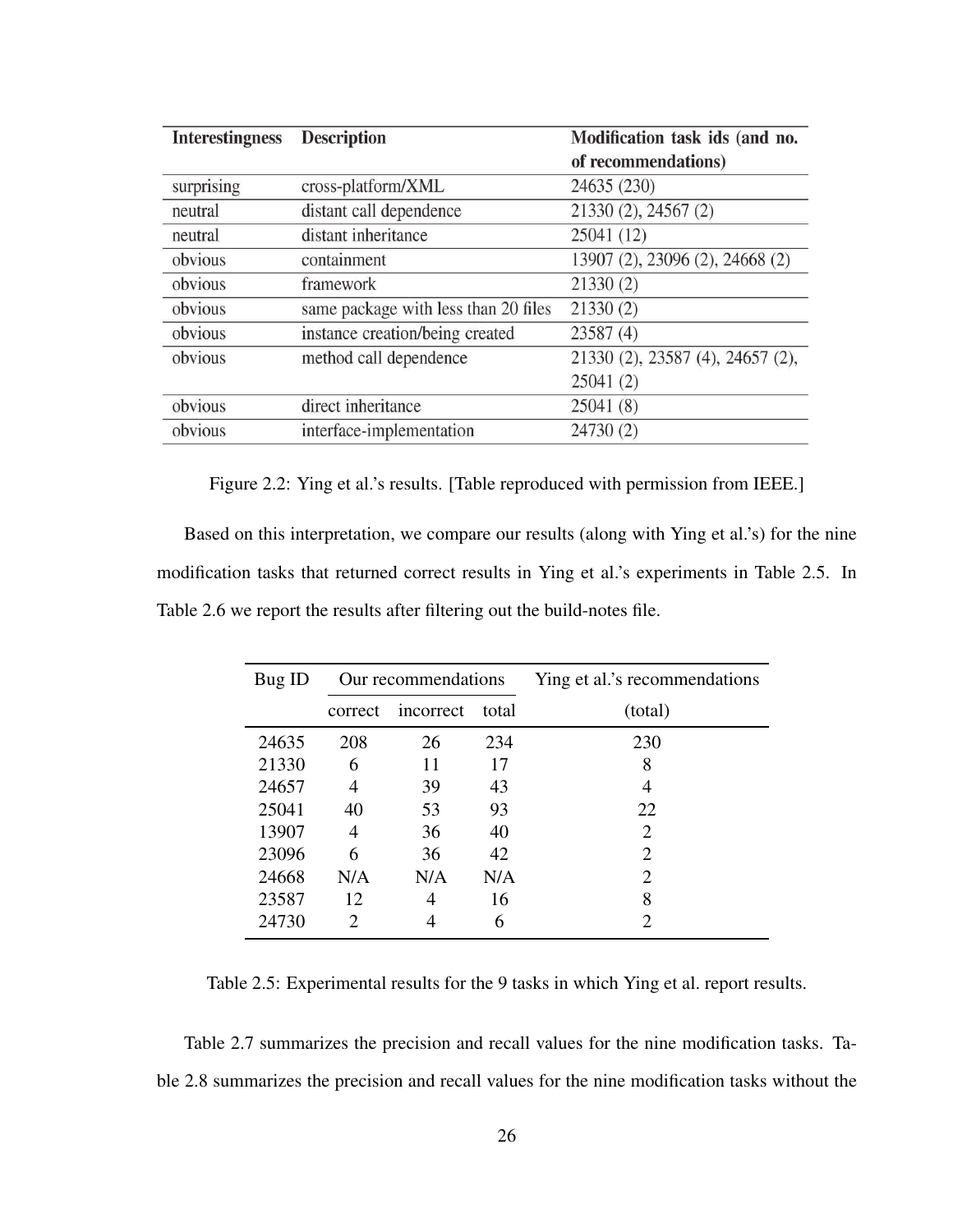| Bug ID | Our recommendations         |           |       | Ying et al.'s recommendations |
|--------|-----------------------------|-----------|-------|-------------------------------|
|        | correct                     | incorrect | total | (total)                       |
| 24635  | 208                         | 26        | 234   | 230                           |
| 21330  | 6                           | 11        | 17    | 8                             |
| 24657  | 4                           | 39        | 43    | 4                             |
| 25041  | 24                          | 39        | 63    | 22                            |
| 13907  | $\mathcal{D}_{\cdot}$       | 8         | 10    | $\mathcal{D}_{\cdot}$         |
| 23096  | $\mathcal{D}_{\mathcal{A}}$ | 10        | 12    | 2                             |
| 24668  | N/A                         | N/A       | N/A   | $\mathcal{D}_{\cdot}$         |
| 23587  | 12                          | 4         | 16    | 8                             |
| 24730  | 2                           |           | 6     | 2                             |

Table 2.6: Experimental results, for the 9 tasks for which Ying et al. report results, after filtering out the build-notes file.

build-notes file.

We found that our precision and recall rates differed widely from those reported by Ying et al. They reported a precision of around ∼0.3 and a recall of ∼0.1 to 0.2 [41, p. 580], while we obtained precision and recall rates of 0.5032 and 0.2877 respectively (0.48 and 0.27 after filtering out the build-notes file). Ying et al. only report average precision and recall rates making it difficult to identify for which individual tasks our results differ.

It is important to note that in our experiments we could not establish a solution set for Bug #24668 which we report as "N/A" in Tables 2.5, 2.6, 2.7, and 2.8. However, even if we assume the precision and recall rates for Bug #24668 as zero, average precision and recall rates for our experiments would still be 0.447 and 0.255, differing significantly from that of Ying et al.

As our results differ from Ying et al.'s both in number of recommendations and precision and recall rates we examine the results for a single modification task in detail. We examine one of the modification tasks for which the total number of recommendations in our experiment and Ying et al.'s experiments differed widely. We picked Bug #24657 which is a good candidate for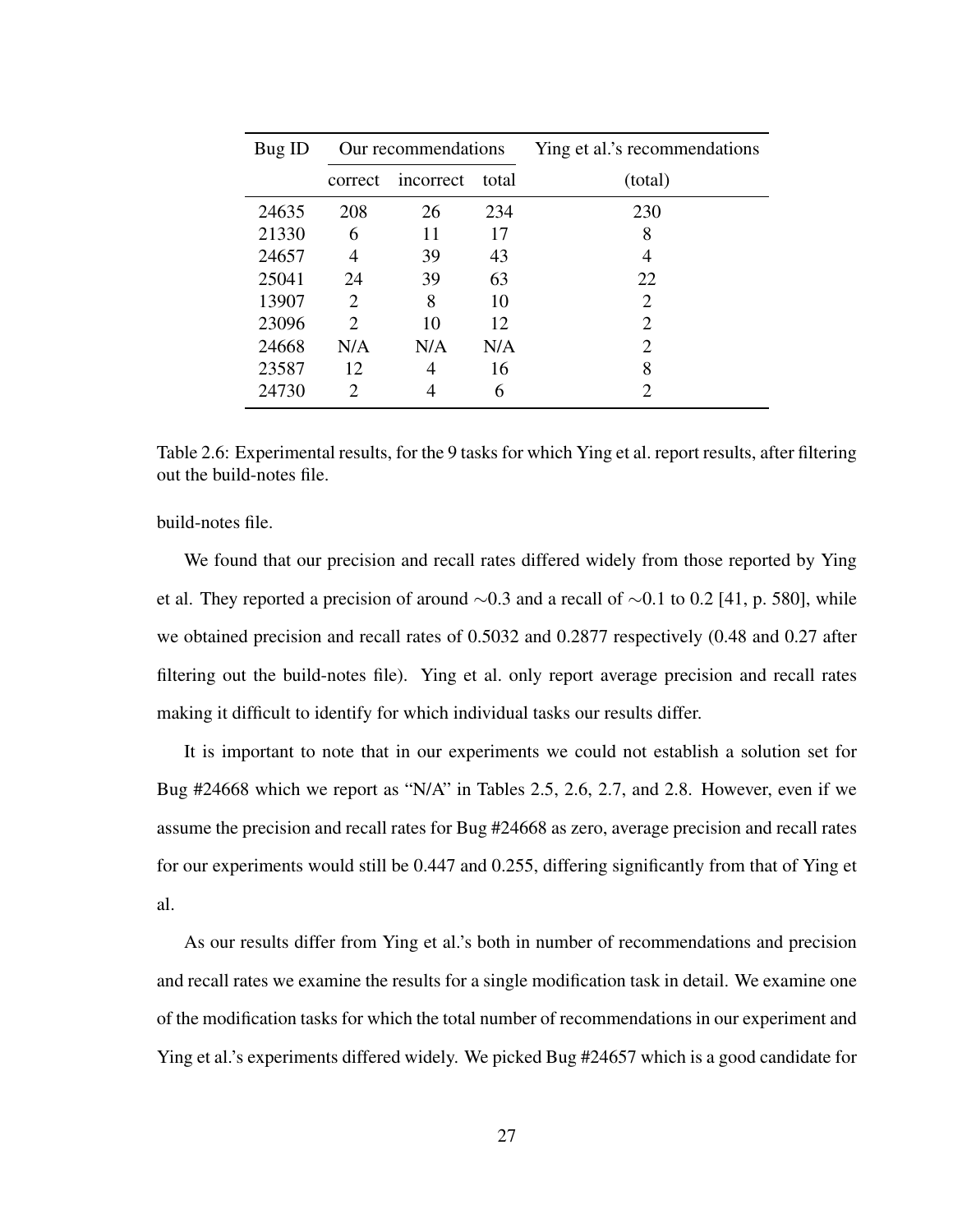| Bug ID  | Our results   |                 |  |
|---------|---------------|-----------------|--|
|         | $\text{pr}_m$ | $\mathrm{rc}_m$ |  |
| 24635   | 0.8843        | 0.4127          |  |
| 21330   | 0.3333        | 0.1429          |  |
| 24657   | 0.1654        | 0.1600          |  |
| 25041   | 0.5952        | 0.1100          |  |
| 13907   | 0.2611        | 0.3333          |  |
| 23096   | 0.3292        | 0.2143          |  |
| 24668   | N/A           | N/A             |  |
| 23587   | 0.8571        | 0.4286          |  |
| 24730   | 0.6000        | 0.5000          |  |
| Average | 0.5032        | 0.2877          |  |

Table 2.7: Precision and recall results for the 9 tasks for which Ying et al. report results.

detailed inspection since the solution set for it could be established, unequivocally, based on the heuristics. Moreover, Bug #24657's solution set and experimental results are small enough to be examined carefully and manually.

To confirm the validity of our results we checked the results for Bug #24657 at each stage; its solution set consists of six files. First, we looked at the history of each file in the solution set to confirm that the file was involved in the solution by checking for the occurrence of "24657" in the log comments for the file. Next, we checked the correctness of our extracted change sets by manually checking two randomly selected change sets in the Eclipse CVS (containing some of the six files) using the heuristics to detect change sets (similarity of author name, comment, and timestamp). Next, we checked the validity of the recommendations. Each file, when used as an input, produced several recommendations in our experiment. To confirm the validity of the returned recommendations we computed the number of times the recommended file was changed with the input file.

For this last step, we wrote a Python script that calculates the frequent patterns by definition. For any input, the script iteratively finds the change sets containing the input. Next, it orders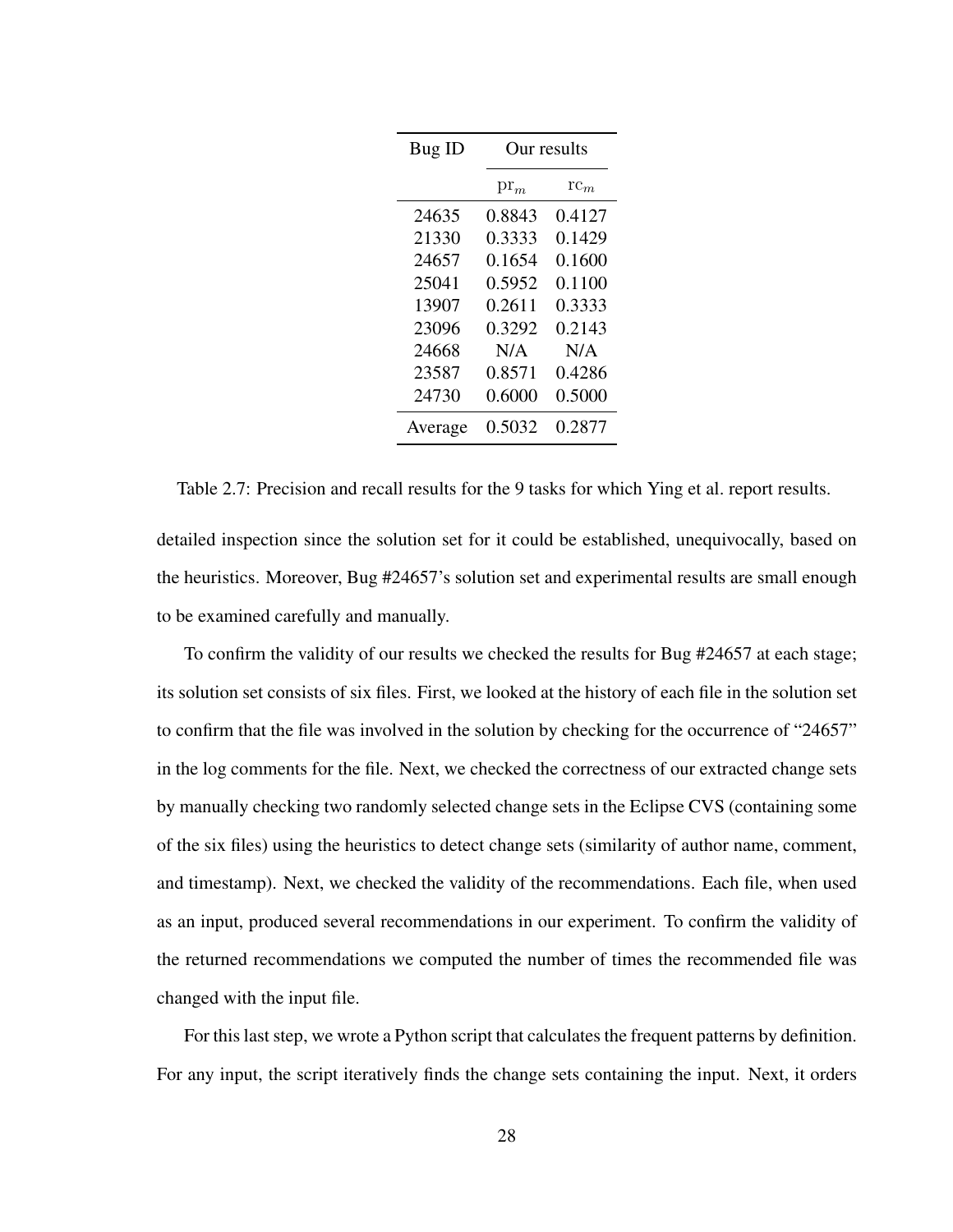| Bug ID  | Our results   |                 |
|---------|---------------|-----------------|
|         | $\text{pr}_m$ | $\mathrm{rc}_m$ |
| 24635   | 0.8843        | 0.4127          |
| 21330   | 0.3333        | 0.1429          |
| 24657   | 0.1654        | 0.1600          |
| 25041   | 0.4595        | 0.0741          |
| 13907   | 0.3125        | 0.3333          |
| 23096   | 0.2083        | 0.1111          |
| 24668   | N/A           | N/A             |
| 23587   | 0.8571        | 0.4286          |
| 24730   | 0.6000        | 0.5000          |
| Average | 0.4776        | 0.2703          |

Table 2.8: Precision and recall results for the 9 tasks, for which Ying et al. report results, after filtering out the build-notes file.

the files in these change sets by the number of times they occurred with the input. If a given file occurred ten or more times with the input file in change sets, it is returned as a recommendation. In this manner, we have an alternative way to find frequent patterns and hence compare the recommendations provided by our implementation of the FP-tree mining algorithm. We used this alternative script on five of the 20 modification tasks. Each of the recommended files (using the alternative script) for the five modification tasks, matched our results exactly from our implementation of Ying et al.'s approach. We conclude that our implementation is thus correct.

We present the recommendations provided for Bug  $#24657$  in Tables 2.9(a) & (b). The first column ("File name") gives the file used as input (in bold) followed by the files obtained as recommendations. The second column ("# Recomm.") gives the total number of recommendations for the input file. The last column ("# Co-changes") gives the frequency of the number of times the recommended file changed with the input file. Based on our evaluation of Bug #24657 we believe that our results are correct; however, we still see a significant differ-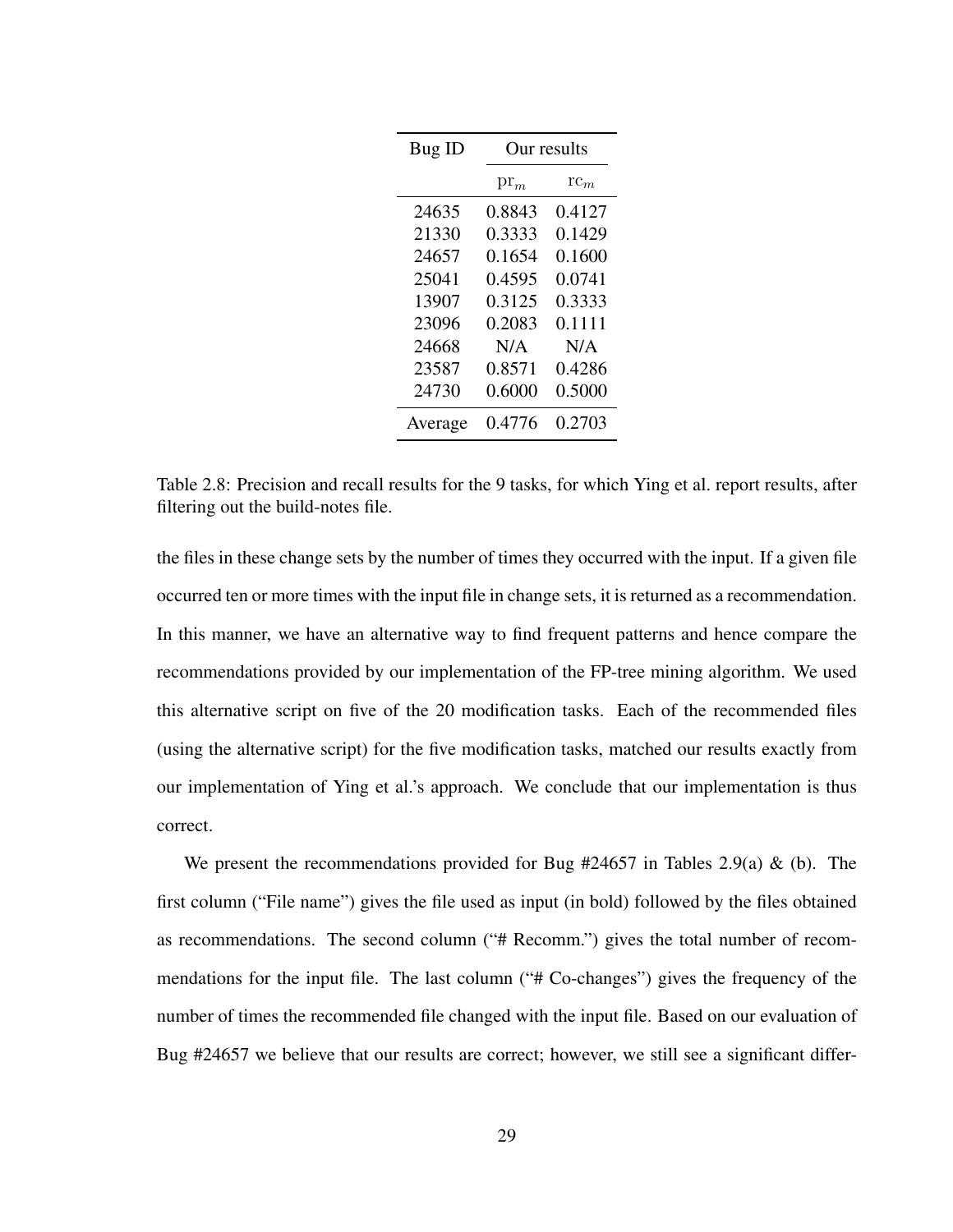ence in our results compared to those of Ying et al. They report only four recommendations for Bug #24657 while we obtained 43 recommendations, four of which were correct.

To evaluate the correctness of our implementation of Ying et al.'s work we performed one last detailed test on a subset of recommendations for the Bug #13907. We selected Bug #13907 and manually tested the number of recommendations for one of the inputs. The rationale behind this last test was to eliminate the possibility of error by performing the entire life cycle of Ying et al.'s approach without using any component of our implementation. We only relied on the information provided by CVS to test the validity of the selected recommendations.

In Figure 2.2 Ying et al. report that Bug #13907 only produced 2 recommendations. However, we obtained 10 recommendations (2 correct, 8 incorrect). One of the input files Parser.java alone returned 8 files as recommendations (while Ying et al. report the *sum of recommendations* for all the inputs to be 2). Using Eclipse's WebCVS<sup>6</sup>, a web interface to Eclipse's CVS repository where all the change log files for Eclipse can be accessed online, we retrieved all the log files for four of the eight recommended files (Scanner.java, Problem-Reporter.java, DocumentElementParser.java and SourceElementParser.java). We then compared manually (using grep to search for relevant change log details) to see if these four files had changed at least 10 times with the input file, Parser.java. All four files were changed at least 10 times with the input file. This established that for Bug #13907 the total number of recommendations should be 4 or more.

### 2.3.1 Differences in data extraction

One of the stages in Ying et al.'s approach that is open to different interpretations and hence differences in results, is the data extraction stage. As described earlier, Ying et al. extract Eclipse change history from CVS in the form of atomic change sets. For their experiment they have used the atomic change sets in the duration of  $2001/04/28$  to  $2002/10/01$  as training data;

<sup>6</sup>http://dev.eclipse.org/viewcvs/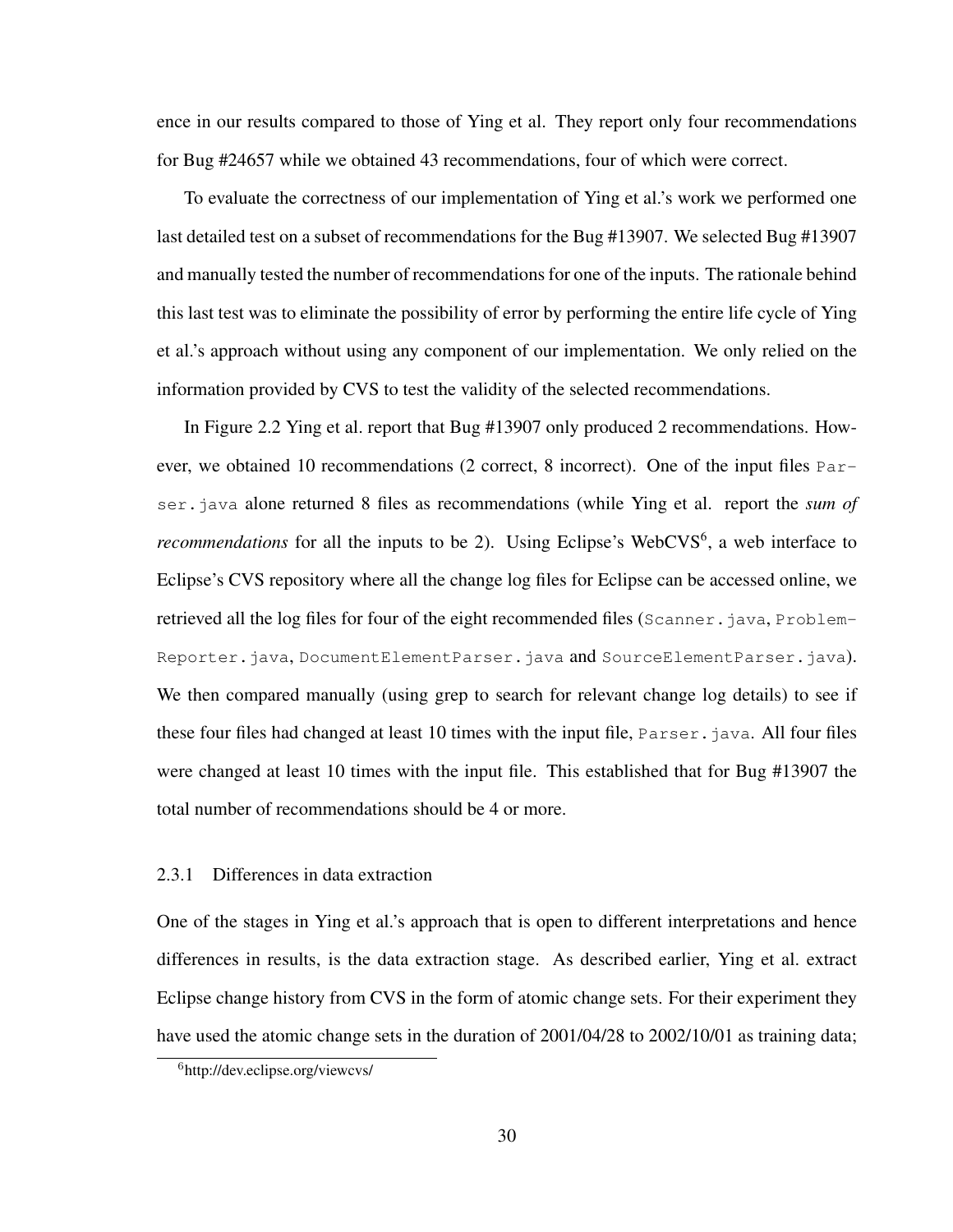| File name                                             | # Recomm. | $# Co-changes$ |
|-------------------------------------------------------|-----------|----------------|
| dir/internal/core/InstallConfiguration.java           | 23        |                |
| dir/configuration/IConfiguredSite.java                |           | 10             |
| dir/core/Feature.java                                 |           | 16             |
| dir/core/Site.java                                    |           | 16             |
| dir/core/SiteManager.java                             |           | 10             |
| dir/core/Utilities.java                               |           | 10             |
| dir/internal/core/ConfigurationActivity.java          |           | 10             |
| dir/internal/core/ConfigurationPolicy.java            |           | 41             |
| dir/internal/core/ConfiguredSite.java                 |           | 25             |
| dir/internal/core/FeatureExecutableFactory.java       |           | 10             |
| dir/internal/core/FeaturePackagedContentProvider.java |           | 12             |
| dir/internal/core/InternalSiteManager.java            |           | 29             |
| dir/internal/core/messages.properties                 |           | 13             |
| dir/internal/core/SiteFile.java                       |           | 12             |
| dir/internal/core/SiteFileFactory.java                |           | 18             |
| dir/internal/core/SiteLocal.java                      |           | 61             |
| dir/internal/core/SiteReconciler.java                 |           | 12             |
| dir/internal/core/UpdateManagerPlugin.java            |           | 12             |
| dir/internal/core/UpdateManagerUtils.java             |           | 25             |
| dir/tests/configurations/TestRevert.java              |           | 13             |
| dir/tests/parser/TestSiteParse.java                   |           | 10             |
| dir/tests/regularInstall/TestInstall.java             |           | 14             |
| dir/tests/regularInstall/TestInstallURLSIteXML.java   |           | 11             |
| dir/tests/regularInstall/TestLocalSite.java           |           | 22             |

Table 2.9(a): Detailed results for Bug #24657, Part 1. Note that "dir" = /org/eclipse/update.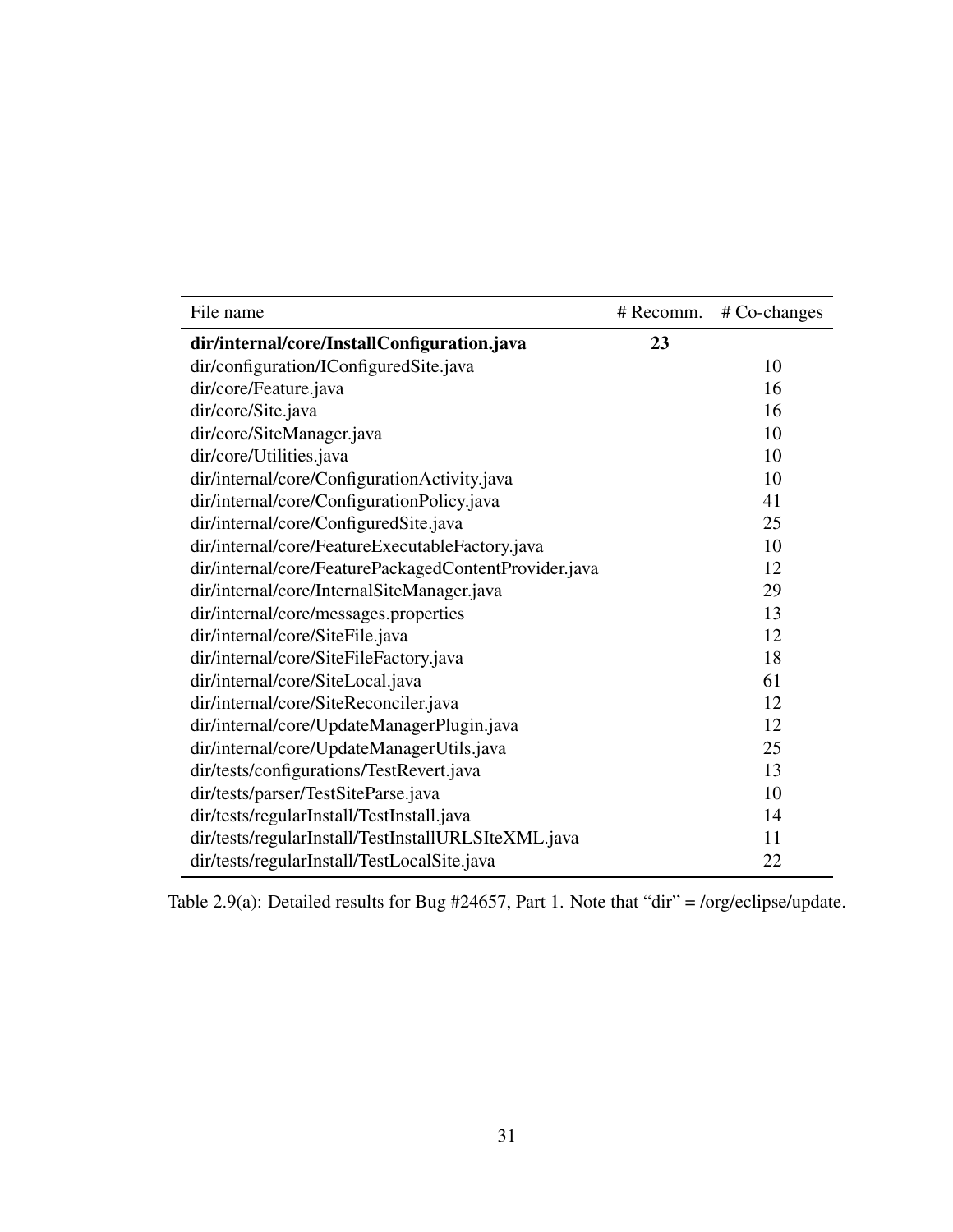| File name                                               | # Recomm.    | # Co-changes |
|---------------------------------------------------------|--------------|--------------|
| dir/core/JarContentReference.java                       | 2            |              |
| dir/core/FeatureContentProvider.java                    |              | 14           |
| dir/internal/core/UpdateManagerUtils.java               |              | 10           |
| dir/core/FeatureContentProvider.java                    | 12           |              |
| dir/core/ContentReference.java                          |              | 12           |
| dir/core/Feature.java                                   |              | 18           |
| dir/core/IFeature.java                                  |              | 10           |
| dir/core/IFeatureContentProvider.java                   |              | 11           |
| dir/core/JarContentReference.java                       |              | 14           |
| dir/core/Site.java                                      |              | 12           |
| dir/internal/core/FeatureExecutableContentProvider.java |              | 10           |
| dir/internal/core/FeaturePackagedContentProvider.java   |              | 19           |
| dir/internal/core/messages.properties                   |              | 10           |
| dir/internal/core/SiteFile.java                         |              | 10           |
| dir/internal/core/SiteFileFactory.java                  |              | 10           |
| dir/internal/core/UpdateManagerUtils.java               |              | 11           |
| dir/internal/core/UpdateManagerLogWriter.java           | $\bf{0}$     |              |
| dir/core/Utilities.java                                 | 5            |              |
| dir/core/Feature.java                                   |              | 10           |
| dir/internal/core/ConfiguredSite.java                   |              | 10           |
| dir/internal/core/InstallConfiguration.java             |              | 10           |
| dir/internal/core/InternalSiteManager.java              |              | 10           |
| dir/internal/core/SiteLocal.java                        |              | 12           |
| dir/core/FeatureReference.java                          | $\mathbf{1}$ |              |
| dir/core/Feature.java                                   |              | 10           |

Table 2.9(b): Detailed results for Bug #24657, Part 2. Note that "dir" = /org/eclipse/update.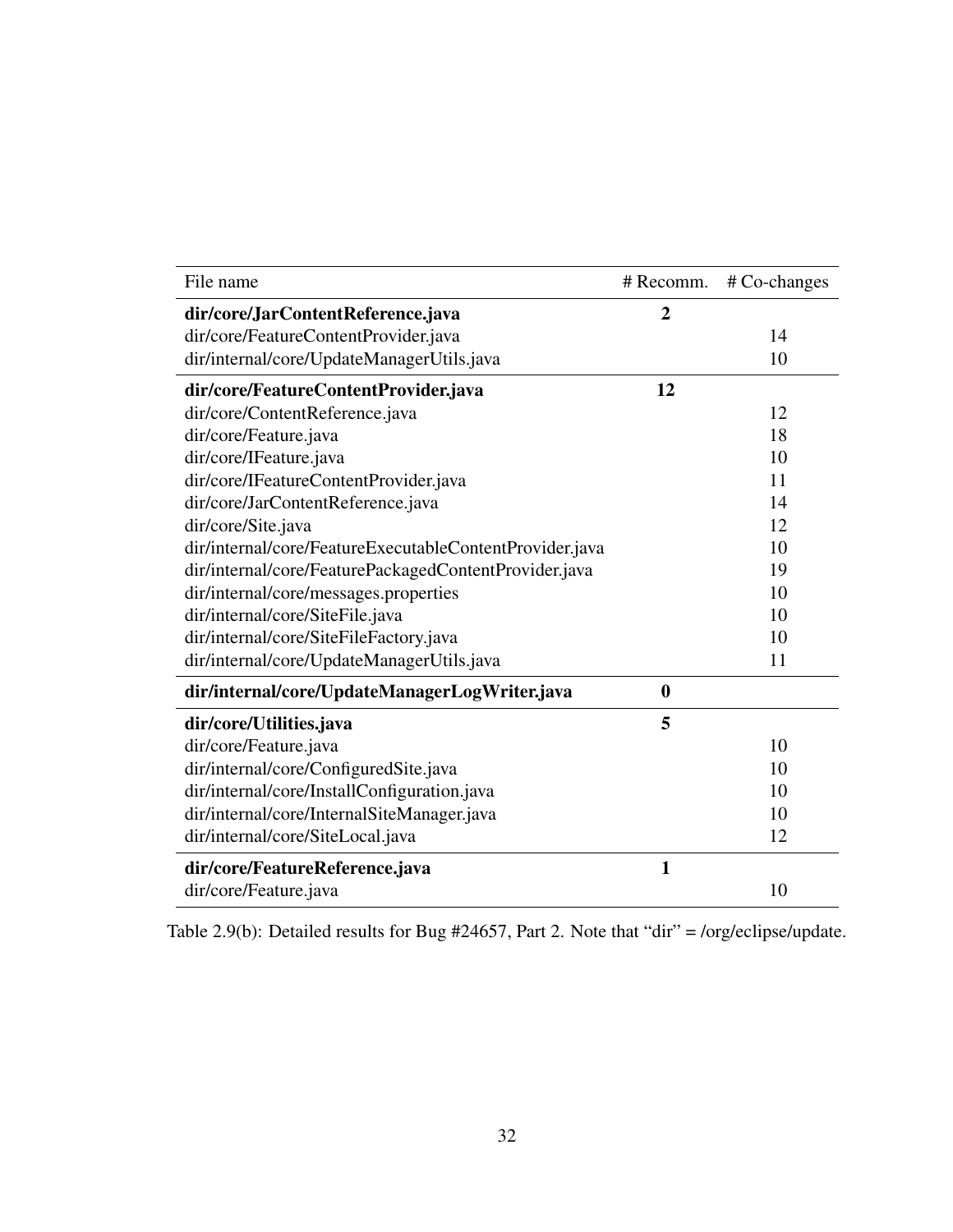naturally, the actual extraction took place after 2002/10/01. To extract the history of all files existing in the Eclipse code base on a certain date, CVS logs should be extracted against the date tag for that particular date. However, Ying et al. do not elaborate on their process for atomic change set extraction. One possibility is that Ying et al. have extracted the history from the current development branch and later filtered it to include only history within the training data time period; this approach would not affect the change sets involving files existing in the system for the duration of training data and current development branch; however, the history for files existing during training data but deleted from the current development branch would be missed. To test this hypothesis, we re-extracted the history differently from our original experiment. We re-extracted the atomic change sets for the code base as existing on 2003/06/30, which we suspect to be the approximate date of extraction by Ying et al.

Table 2.10 shows the results of the variation of experiment based on the date tag. It reports the results for the nine modification tasks with useful results after filtering out the build-notes file. The resulting experiments returned results which were similar to our original results (see Table 2.6), with moderately to significantly higher numbers of recommendations than those of Ying et al. It is possible that the Eclipse code base, or more precisely the set of files returned as recommendations in our experiments, did not undergo the kinds of major additions or deletions during the training data time period necessary to differentiate these two extraction methods.

#### 2.3.2 Differences in computing average precision and recall

After checking various hypotheses explaining the differences in results, we realize that there could be an alternative interpretation of Ying et al.'s description for average precision and recall values.

We interpret their description of average precision and recall to be the mean of  $pr<sub>m</sub>$  and rc<sup>m</sup> values *for each modification task*, as described above. However, an alternate interpretation could be that average precision and recall are the mean precision and recall values *over all*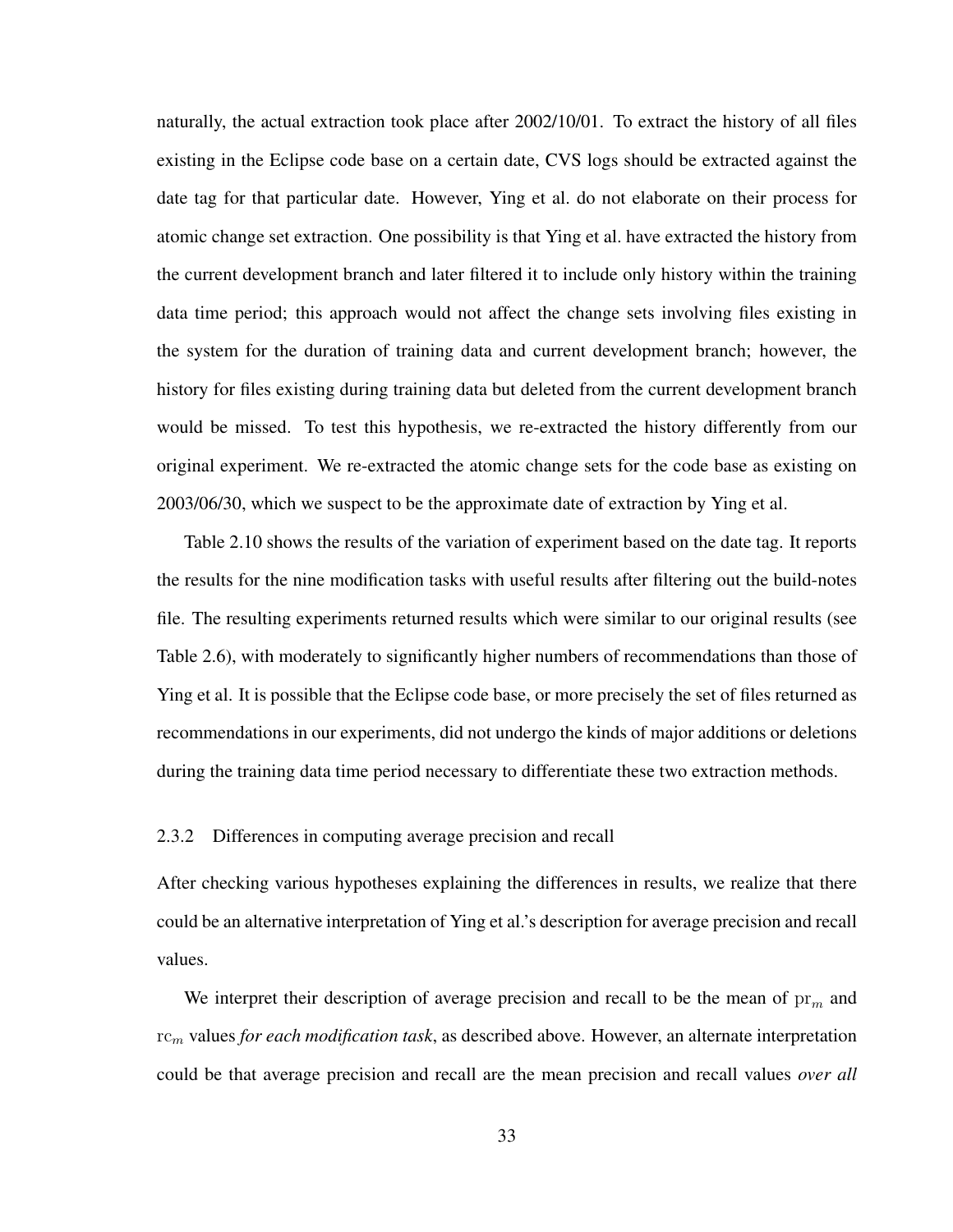| Bug ID | Our recommendations         |           |       | Ying et al.'s recommendations |  |
|--------|-----------------------------|-----------|-------|-------------------------------|--|
|        | correct                     | incorrect | total | (total)                       |  |
| 24635  | 206                         | 26        | 232   | 230                           |  |
| 21330  | 2                           | 6         | 8     | 8                             |  |
| 24657  | 4                           | 38        | 42    |                               |  |
| 25041  | 20                          | 36        | 56    | 22                            |  |
| 13907  | 2                           | 8         | 10    | 2                             |  |
| 23096  | $\mathcal{D}_{\mathcal{L}}$ | 10        | 12    | $\mathcal{D}_{\cdot}$         |  |
| 24668  | N/A                         | N/A       | N/A   | $\mathcal{D}_{\cdot}$         |  |
| 23587  | 12                          |           | 16    | 8                             |  |
| 24730  | 2                           |           | 6     | $\mathcal{D}_{\cdot}$         |  |

Table 2.10: Experimental results for variation based on date tag for 9 modification tasks, for which Ying et al. report results, after filtering out the build-notes file.

*inputs, regardless of task*. To better differentiate this new interpretation of the final mean values, we refer to them as  $pr'_{avg}$  and  $rc'_{avg}$ , as defined in Equations 2.7 and 2.8.

$$
\text{pr}'_{\text{avg}} = \frac{1}{\sum_{m \in M} |F_s(m)|} \sum_{m \in M} \sum_{f_s \in F_s(m)} \text{pr}_m(\text{Rec}(\{f_s\}), F_s)
$$
(2.7)

$$
\text{rc}'_{\text{avg}} = \frac{1}{\sum_{m \in M} |F_s(m)|} \sum_{m \in M} \sum_{f_s \in F_s(m)} \text{rc}_m(\text{Rec}(\{f_s\}), F_s)
$$
(2.8)

Thus, for threshold 10 for the 9 modification tasks for which Ying et al. report results, we obtain  $pr'_{avg} = 0.324$  and  $rc'_{avg} = 0.127$ . Note that, if we include the precision and recall values for the remaining 11 modification tasks, then we get the following values:  $pr'_{avg} = 0.243$  and  $\text{rc}_{\text{avg}}' = 0.11$ . These values (for the 9 modification tasks) match the ones reported by Ying et al. in their journal publication: precision of around ∼0.3 and a recall of ∼0.1 to 0.2. Thus for the 9 modification tasks for which Ying et al. obtained valid recommendations, we have the same results as them. However, we obtained valid (albeit incorrect) recommendations for some of remaining 11 tasks for which Ying et al. report that they did not obtain any recommendations.

We feel that although we deviated from Ying et al.'s method of calculating  $pr'_{avg}$  and  $rc'_{avg}$ , our intermediate measures of  $\widetilde{pr_m}$  and  $\widetilde{rc_m}$  provide additional insight in the usefulness of rec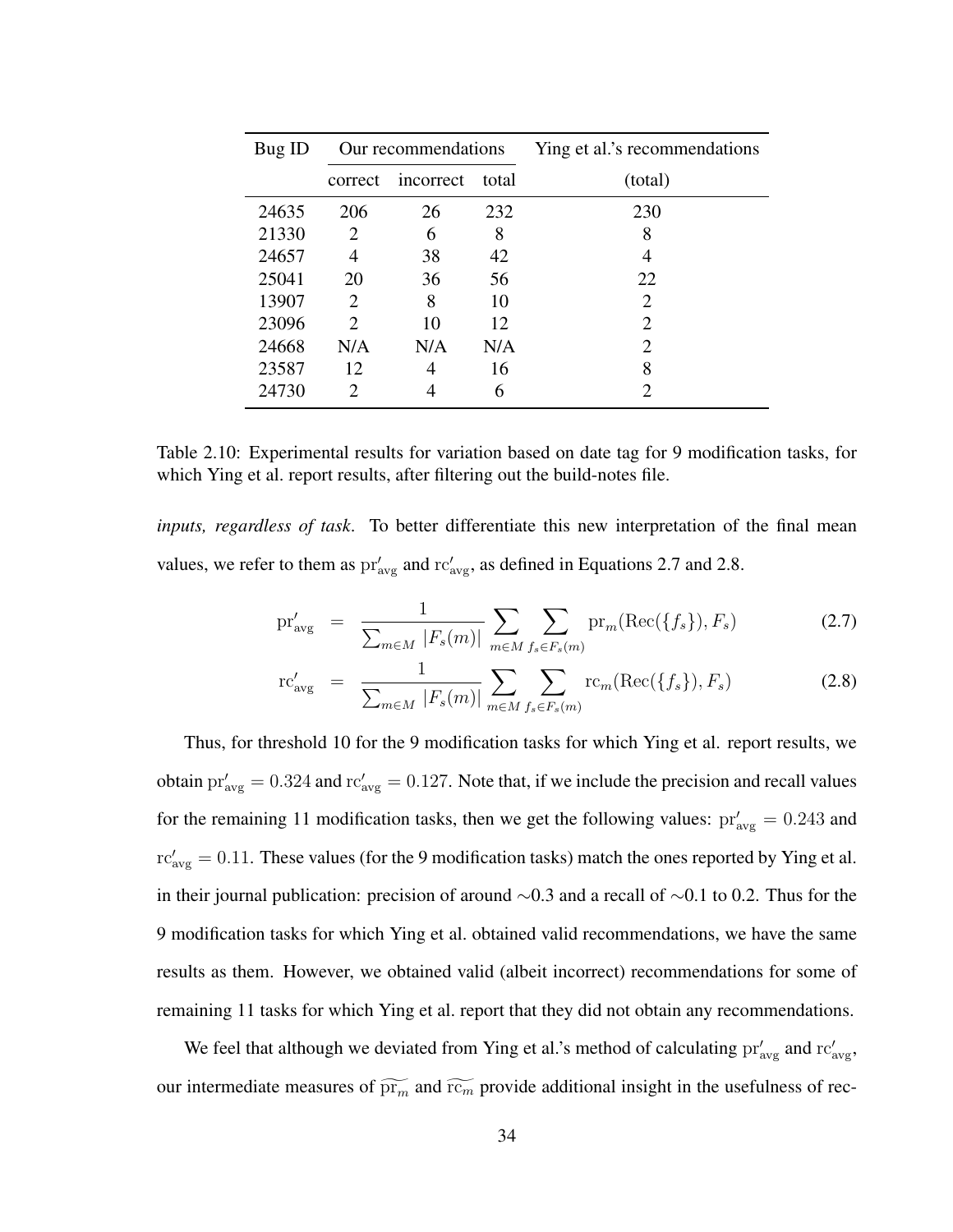ommendations. More precisely,  $\widetilde{pr_m}$  and  $\widetilde{rc_m}$  are useful in indicating if a recommender approach performs better for certain types of modification tasks. We discuss  $\widetilde{pr_m}$  and  $\widetilde{rc_m}$  in more detail in Chapter 3.

From now on in this thesis we use  $pr'_{avg}$ ,  $rc'_{avg}$  and an additional measure of  $tp'_{avg}$  (introduced in Subsection 2.3.3) as our primary measures for evaluating the efficacy of a recommender approach.

### 2.3.3 Throughput

As mentioned in Section 2.2.1, the individual inputs that do not return any recommendations are assigned precision and recall values of 0 each. Ying et al. did not discuss this case for individual inputs and while assigning 0 for both precision and recall is one way to count the values, it can introduce a bias in the results.

To elaborate, imagine a scenario in which 50% of inputs result in incorrect recommendations and a parallel scenario where the same 50% of the inputs result in no recommendations. While the second scenario is much more favourable (no results are better than misleading results), our current way of counting precision and recall values for inputs with no recommendations would make it impossible to distinguish between the first and the second scenario.

We believe that ignoring inputs without recommendations from the computation of Equations 2.7 and 2.8 and introducing an additional measure of "throughput" to depict the fraction of inputs that resulted in recommendations (correct or incorrect) is a better way of capturing the overall usefulness of a particular approach. Zimmermann et al. [44] follow this approach to report the results for their CHB recommender approach. Following this technique, for threshold 10 we get the following new values:  $pr'_{avg} = 0.486$ ,  $rc'_{avg} = 0.22$  and  $tp'_{avg} = 0.5$ . Thus, henceforth in this thesis we use these three measures to capture the results of our experiments for the recommender approaches under consideration.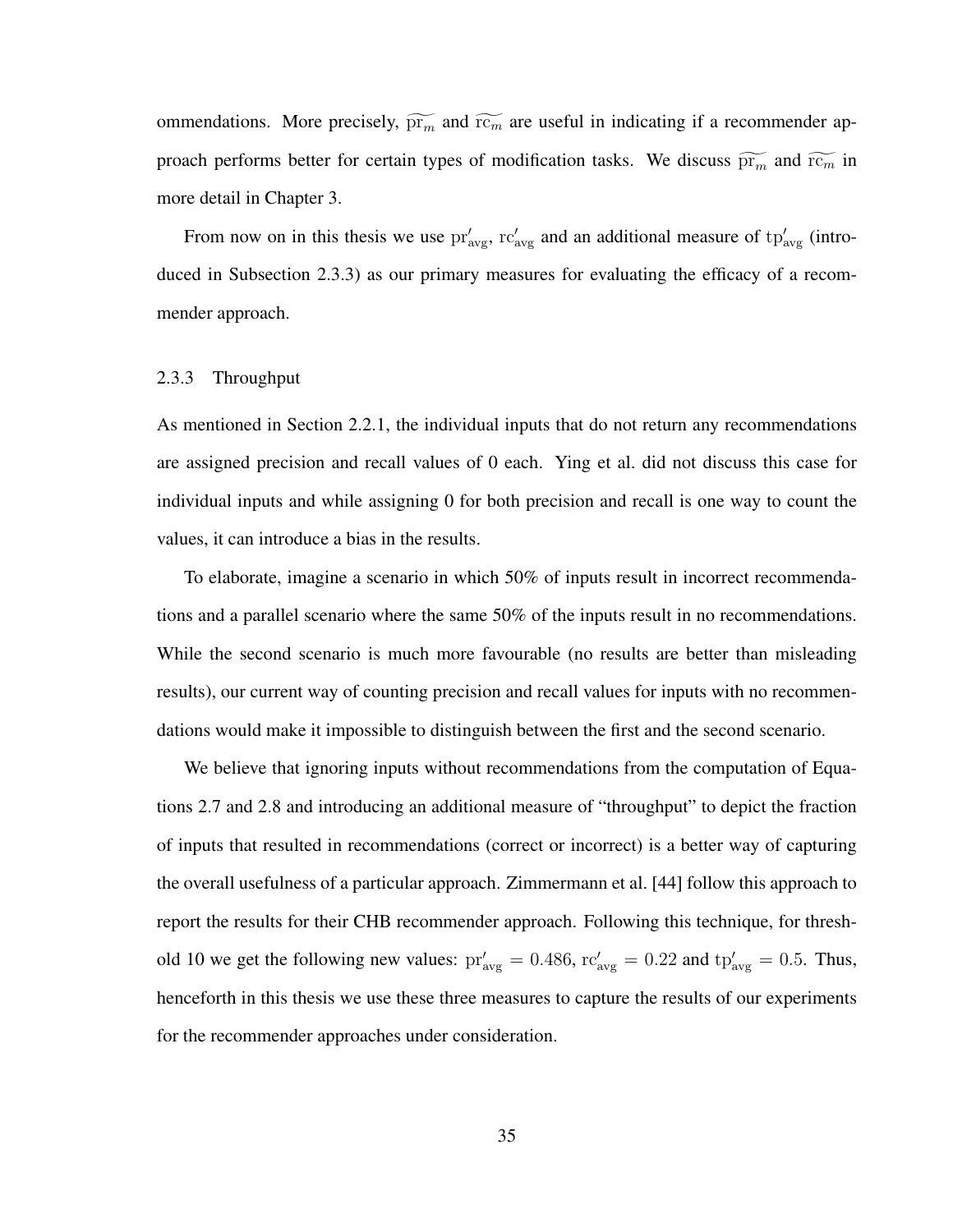#### 2.3.4 Finding the best threshold

Ying et al. perform their experiments for four different thresholds (5, 10, 15 and 20) [41, p. 579] and obtained the best results for threshold 10. To more accurately observe the effect of threshold on the quality of results we repeat the experiments for a range of thresholds. We found that after threshold 30 the throughput is negligible, and for threshold 1 the FP-tree mining algorithm is computationally very expensive and cannot be applied easily. Hence we select the threshold range to be tested as 2–30.

Figure 2.3 shows the effects of varying threshold on  $pr'_{\text{avg}}$ ,  $rc'_{\text{avg}}$ , and  $tp'_{\text{avg}}$ . Different thresholds give the best values for each of the measures. This is expected as a higher number of recommendations not only implies more correct recommendations (increase in recall) but also more incorrect recommendations (decrease in precision). On the other hand, at higher threshold values, the number of recommendations decreases resulting in lower recall rates but variable precision rates (based on the decrease in correct or incorrect recommendations). In the end, the importance of higher precision versus higher recall depends on the use case. A developer looking to get as many relevant files as possible for an unfamiliar code base might be interested in higher recall values, while a developer looking for one last file to complete a bug fix would want fewer recommendations with higher accuracy (higher precision).

For our experiments we obtained the following best values:

- 1. Best value for  $pr'_{avg} = 0.56$  at threshold 13 ( $rc'_{avg} = 0.13$ ,  $tp'_{avg} = 0.31$ )
- 2. Best value for  $rc'_{avg} = 0.58$  at threshold 2 ( $pr'_{avg} = 0.23$ ,  $tp'_{avg} = 0.87$ )
- 3. Best value for  $tp'_{avg} = 0.87$  at threshold 2 ( $pr'_{avg} = 0.23$ ,  $rc'_{avg} = 0.58$ )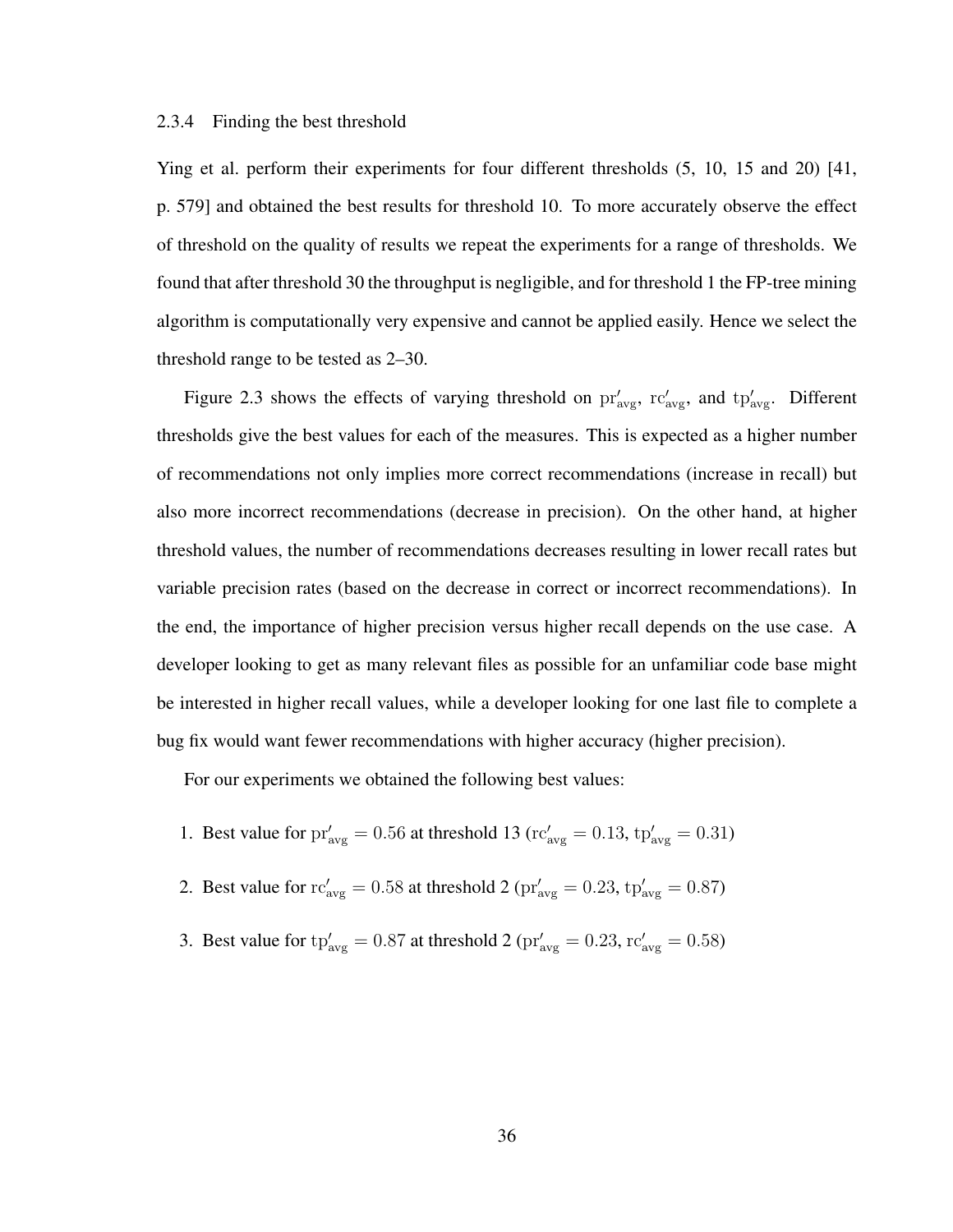

frequent pattern threshold

Figure 2.3: Effect of different thresholds on  $pr'_{avg}$ ,  $rc'_{avg}$ , and  $tp'_{avg}$  for Ying et al.'s approach at file-level granularity.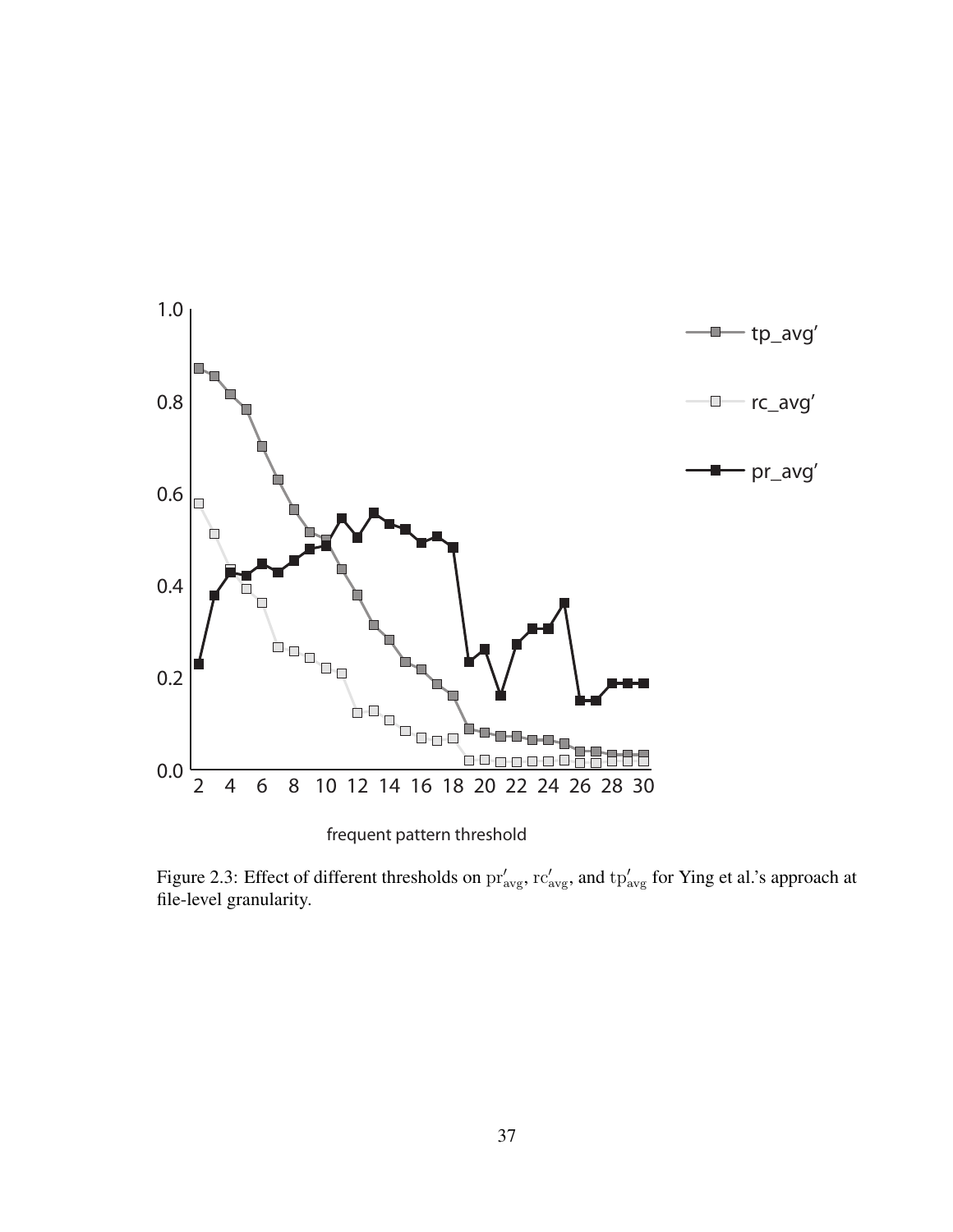## 2.4 Summary

In this chapter, we describe our re-implementation of Ying et al.'s change history based recommendation approach and our partial replication of their experiment for their change history mining recommender approach.

We had difficulties replicating their experiment due to the ambiguity of a number of details:

- Data pre-processing. The implementation of atomic change set extraction and removal of spurious change sets is fairly straightforward based on Ying et al.'s description and information obtained through our personal correspondence. The only deviation in our understanding could be due to differences in the date at which data was extracted. To test for this difference we conducted a variation of the experiment using a different extraction date tag. The results did not differ significantly from our original experiments implying that the extraction date tag did not account for our results that differ from those of Ying et al.
- Frequent pattern extraction. Though the implementation of the original FP-tree mining algorithm is straightforward, we were unable to determine a simple means to return only maximal patterns, which Ying et al. state they had accomplished. However, we believe that we interpreted the rationale behind the modifications correctly and achieved the same results as Ying et al. at a later stage in the experiment. We also validated the correctness of our modified FP-tree mining algorithm by implementing an alternate simpler program to find recommendations (the same as those provided by the frequent pattern technique)
- Experiments. We found that the actual experimental setup and quantitative measures of results to be the most troublesome issues. The three major sources of potential deviations from their work were finding solution sets for the modification tasks, counting the returned recommendations and calculating final  $pr'_{avg}$  and  $rc'_{avg}$  values. As we found the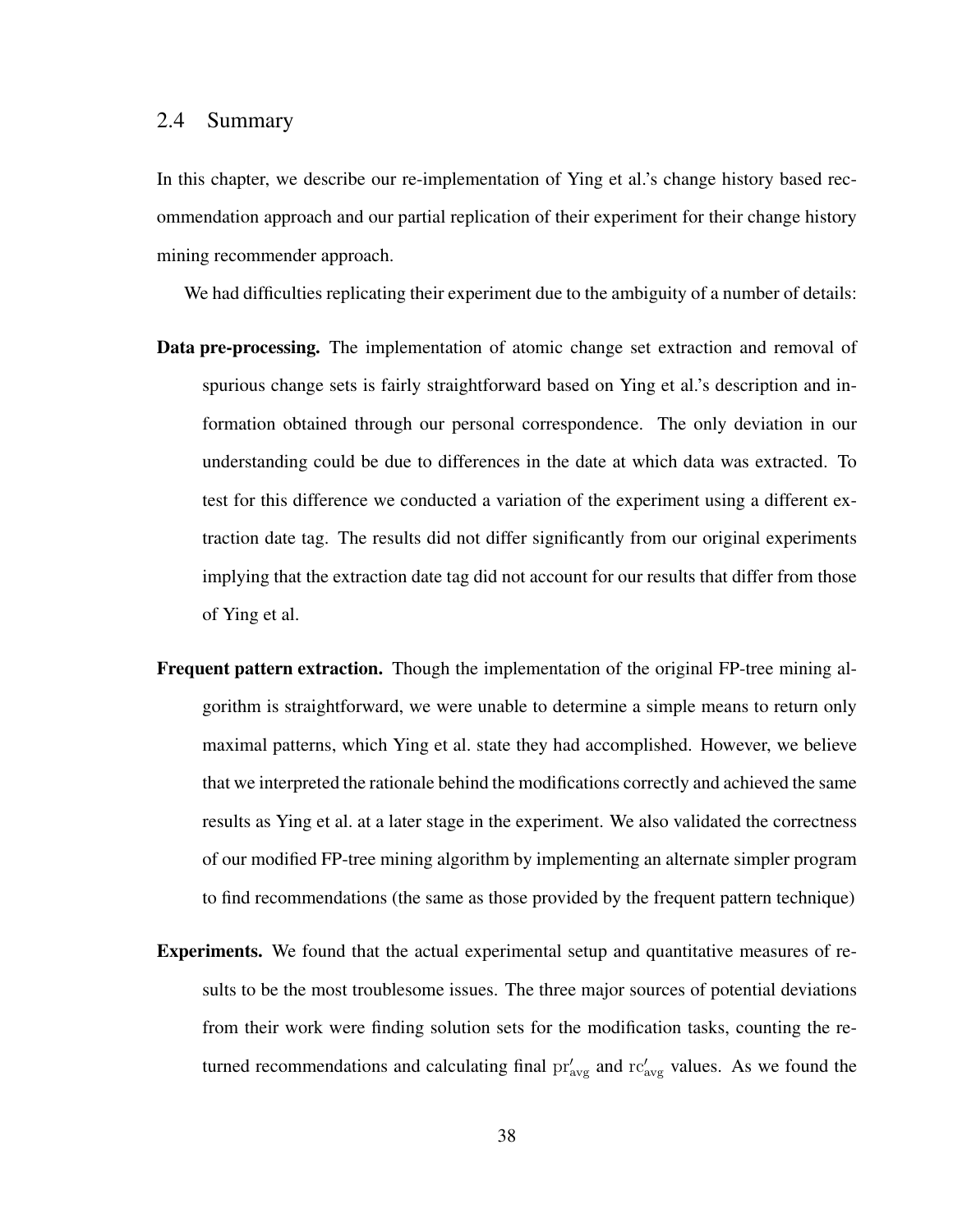heuristics used for identifying solution sets imprecise and hence subject to different interpretations, we used all the information available to us to find the solution sets and explain the variations where applicable. Lacking quantitative details for the results meant that we could not find the exact cases where our results differed with that of Ying et al.'s leaving us to compare only cumulative results. However, in the end we believe that the differences in results were in large part due to differences in calculating average precision and recall (i.e.,  $\text{pr}_{\text{avg}}$  and  $\text{rc}_{\text{avg}}$  vs.  $\text{pr}'_{\text{avg}}$  and  $\text{rc}'_{\text{avg}}$ ).

In the 11 modification tasks for which Ying et al. report no recommendations, our experiments resulted in recommendations, some of which were correct (i.e., true positives). We observed that for all these tasks where we obtained correct recommendations, a build-notes file was involved with a very long frequent pattern. The file itself is presumably modified frequently to record notes about changes, and is not part of modification task solutions as such. We removed the file from the solution set and the new results were closer to Ying et al.'s with no correct recommendations (we still obtained some incorrect recommendations rather than no recommendations).

Next, we repeated the experiments for the 9 modification tasks that resulted in correct recommendations for Ying et al.'s experiments. Our experiments resulted in significantly higher numbers of recommendations compared to those reported by Ying et al. Our precision and recall values differed too (0.503 and 0.287 for precision and recall, respectively, as opposed to 0.3 and 0.1–0.2 reported by Ying et al.). We repeated the experiments after filtering out the build-notes file; this did not change the results by much (0.477 and 0.27). However, removal of the build-notes file did result in lower numbers of recommendations that were closer to those of Ying et al.'s results.

In the end, we realized that there might be a different interpretation of Ying et al.'s description of average precision and recall. Following an alternate technique for combining precision and recall values for individual inputs we arrived at the same average values as reported by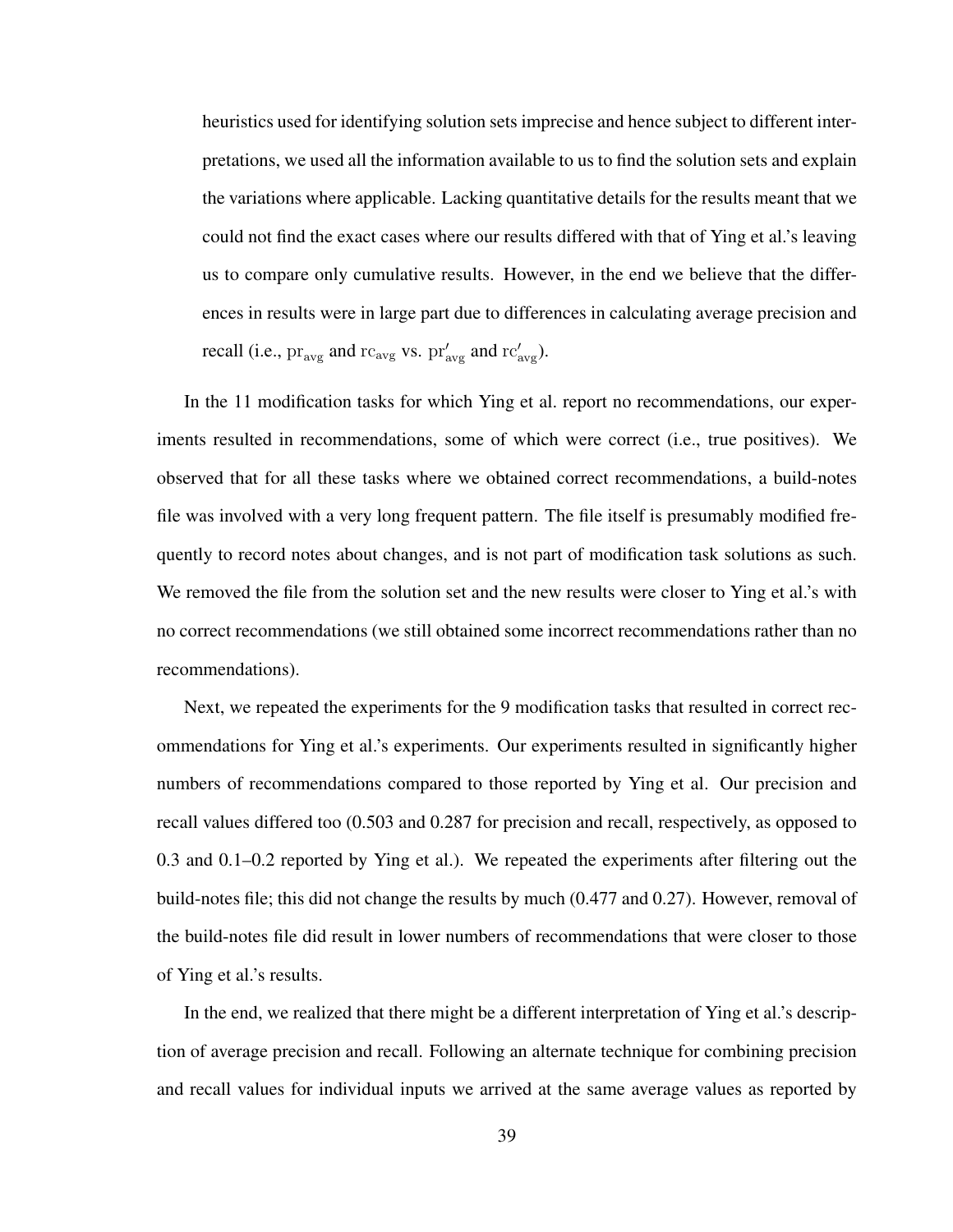Ying et al. However, it is important to take into account that our results still differed for some of the remaining 11 tasks for which Ying et al. did not report any recommendations.

Ultimately, we can only compare our results against the cumulative precision and recall values as reported by Ying et al. for the 9 modification tasks, with any certainty. The number of recommendations, though more detailed in their publications, are open to interpretation making it difficult to compare our results. Nevertheless we performed two variations of our experiments, one of which changed the number of recommendations bringing them closer to Ying et al.'s (removal of the build-notes file), the other not affecting the results by much (variation based on date tag).

Last, we repeated their experiments for several more thresholds (in addition to the 4 thresholds used by them in their original experiments). We also introduced a new measure "throughput", in addition to altering the original  $pr'_{avg}$  and  $rc'_{avg}$  measures to better represent the overall results. We found that if we pick the frequent threshold with best  $pr'_{avg}$  and  $rc'_{avg}$  values (using either their original technique or our new measures), we would actually get much better  $pr'_{avg}$ and  $\text{rc}'_{\text{avg}}$  values for threshold 5 ( $\text{pr}'_{\text{avg}} = 0.42$ ,  $\text{rc}'_{\text{avg}} = 0.39$ ,  $\text{tp}'_{\text{avg}} = 0.78$ ).

To conclude, we believe that we have reasonably evaluated the correctness of our implementation of their approach. While our interpretation of some details of their approach and experiment may not accurately reflect what they did, we believe that we have demonstrated that their approach actually works somewhat *better* than they have reported.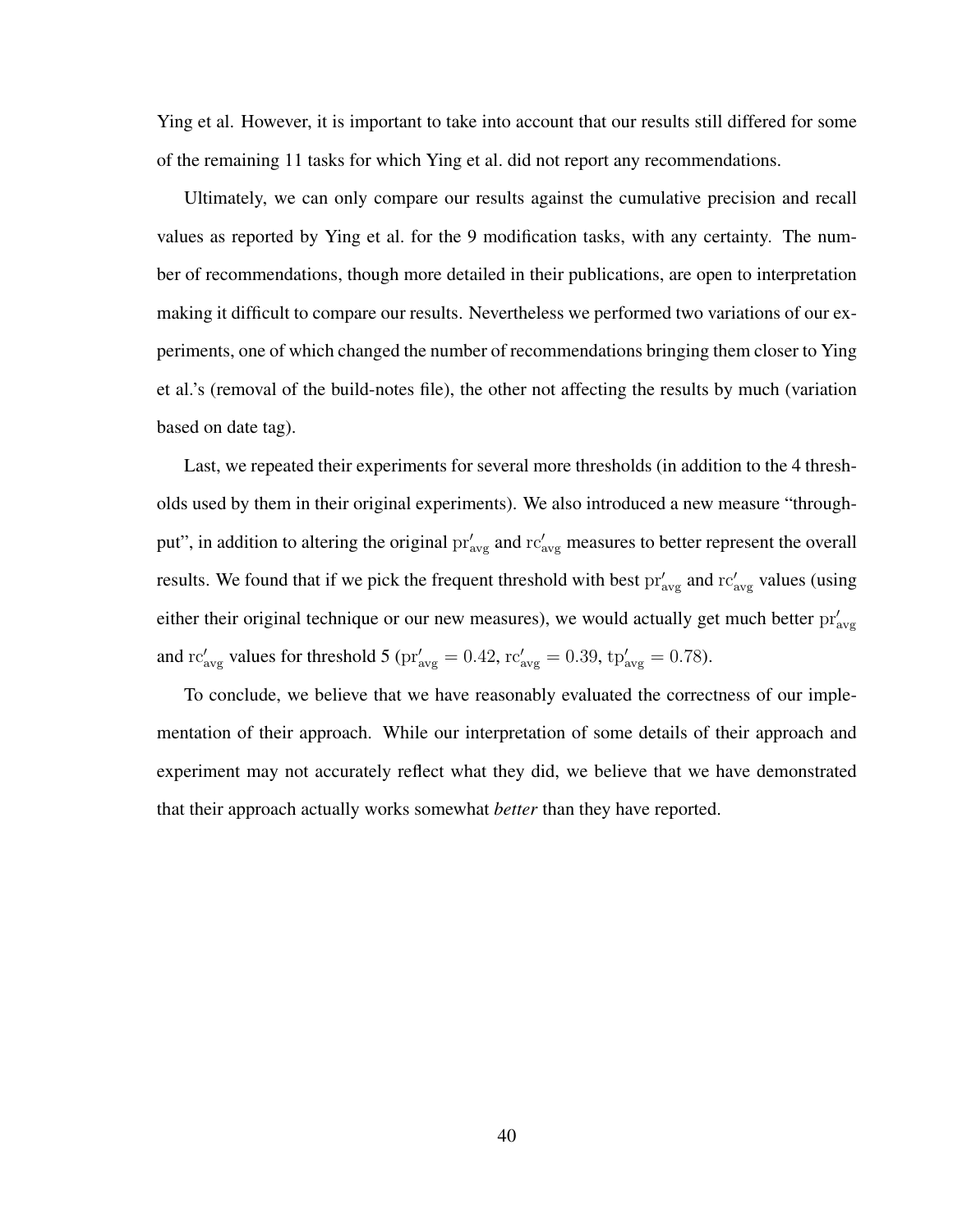# Chapter 3

# YING ET AL.'S APPROACH FOR METHOD-LEVEL GRANULARITY

A crucial consideration when designing a recommender system is the intended granularity of the results. Selection of any granularity comes with its inherent tradeoffs. Finer-grained recommendations might provide more pertinent results while coarser-grained recommendations might capture a broader scope in its results. To clarify, imagine two extremes: a very fine grained recommendation could suggest particular lines of code, or individual source code expressions, to the developer. Such a fine-grained recommendation, though more useful to the developer, is much harder to achieve. On the other hand, a recommender system suggesting an entire project to a developer working on a modification task within it will always be "correct", but of little use to the developer. Ultimately, the factors affecting choice of granularity for a recommender system depend on the use cases for the recommender system, the availability of quality data, and the cost (in terms of developer's time, computational resources, etc.) of providing finer-grained recommendations.

Ying et al. implemented their change history based (CHB) recommender approach at a filelevel granularity, i.e., their approach provides recommendations in the form of source code files.<sup>1</sup> However, Ying et al. raise the issue of granularity of their approach [41, p. 583]:

Currently, the change associations we find are among files. Applying our approach to methods where change patterns describe methods instead of files that change together repeatedly may provide better results because a smaller unit of source code may suggest a similar intention behind the separated code. However, refining

<sup>&</sup>lt;sup>1</sup>In Java, the name of a file containing a public, outer class is the same as the name of the class.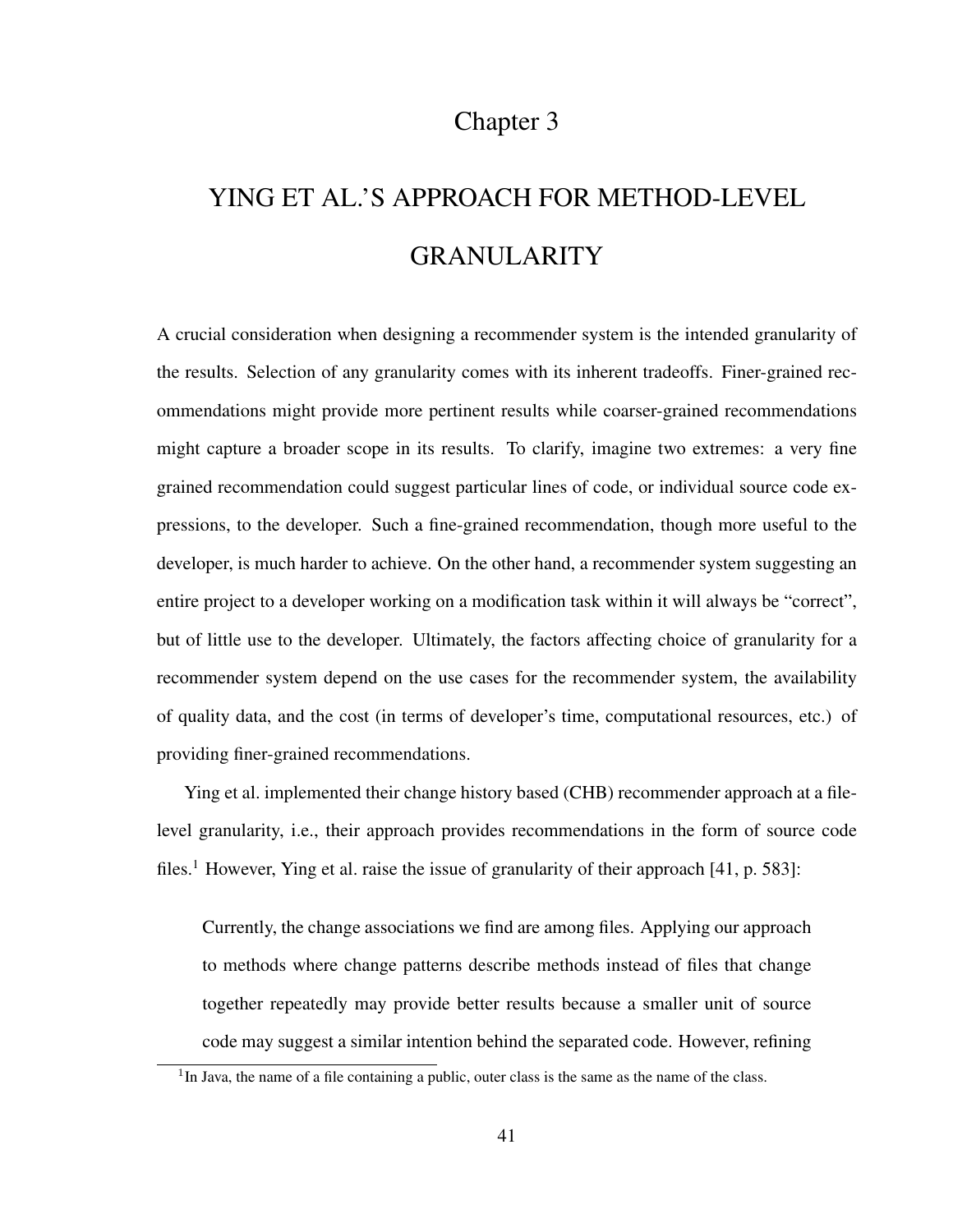the granularity weakens the associations (each pattern would have lower support), which may not be well-handled by our current approach.

To investigate if Ying et al.'s CHB approach and ultimately our extended implementation thereof (extended CHB, or ECHB, approach) work better for a finer granularity, we also implement Ying et al.'s original approach for method-level granularity. In this chapter we describe this implementation (Section 3.1), and our modification for method-level granularity of their experiment (Section 3.2). Finally, we compare and contrast the results of Ying et al.'s approach at method-level and file-level granularities (Section 3.3).

# 3.1 Implementation

In this section, we briefly summarize our implementation of Ying et al.'s approach at methodlevel. Some variations from their approach are inevitable when porting it to a finer granularity; we discuss these in detail.

Ying et al.s original CHB recommender approach consists of three stages:

- 1. data preprocessing
	- (a) identifying atomic change sets
	- (b) filtering
- 2. association rule mining
- 3. query

Most of our variations occur in the first stage, with fewer in the second stage, and none in the last stage.

Data preprocessing, the first stage, involves extracting the change history of a system in the form of atomic change sets and filtering out any spuriously long change sets. In their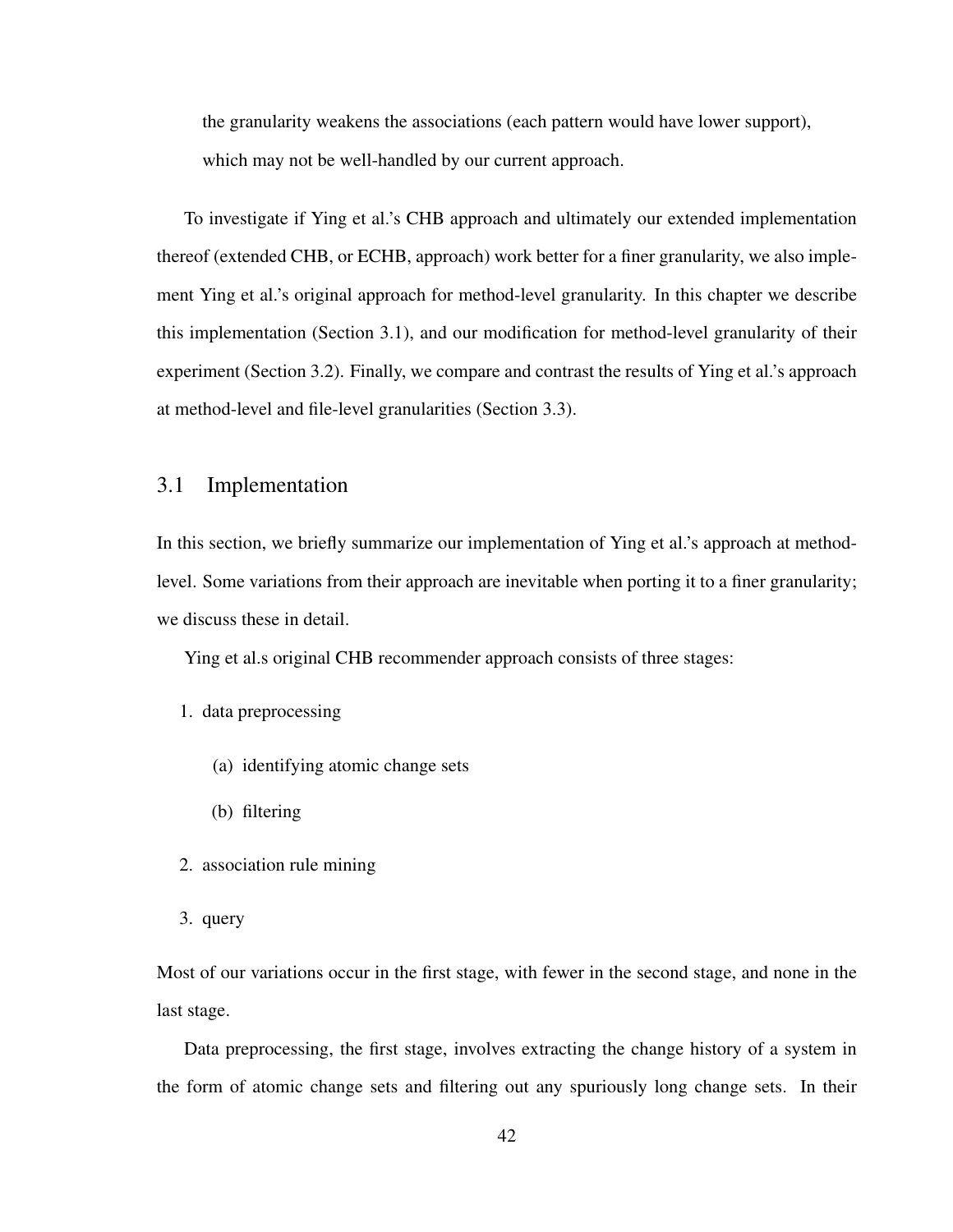original approach, Ying et al. identify atomic change sets based on metadata associated with each source code transaction in a Version Control System. Thus files checked in together by the same author, using the same comment, within three-minute interval of each other are considered to form an atomic change set.

To port this approach to the method-level, we extracted the change history for a given system in the form of *method-level change sets*. This implies that the change sets must consist of methods (in place of files) that were changed by the same author, using the same comment within three minute interval.

Current Version Control Systems, like CVS, store the code in the form of text files. Each file in turn is associated with a set of revisions that are stored in the form of lines changed. Thus, CVS is unaware of changes at the syntactic level. So, to detect changes at the method level, we must map physical changes (files and line numbers) to syntactic changes (method changes). For this mapping, we included an additional step in Ying's data preprocessing stage.

In this step, we first extract the history of each source code file in the system in the form of revisions. A file revision is a snapshot of the file contents at a given point in the history of the file along with metadata such as revision number of the file, author of the revision, comment associated with the revision and timestamp of the revision. Next, we identify the syntactic entities that have changed in a given revision (compared to the previous revision). Determining the syntactic entities that have changed in a given revision is non-trivial. A naive comparison of two revisions of a file will provide only textual changes.

For example, Figure 3.1 shows the difference between CVS diff output and the syntactic differences for two revisions of a sample file, Shape. java. CVS stores the changes in the form of physical lines like this. $x = x$ ; (line #22 in Shape. java, revision 1). Each added line is denoted by a plus symbol and a deleted line denoted by a minus symbol. Our approach requires changes in the form of entities (more specifically, methods). Thus we must map changes in the form of line numbers (deleted lines #21–24 in Shape.java, revision 1) to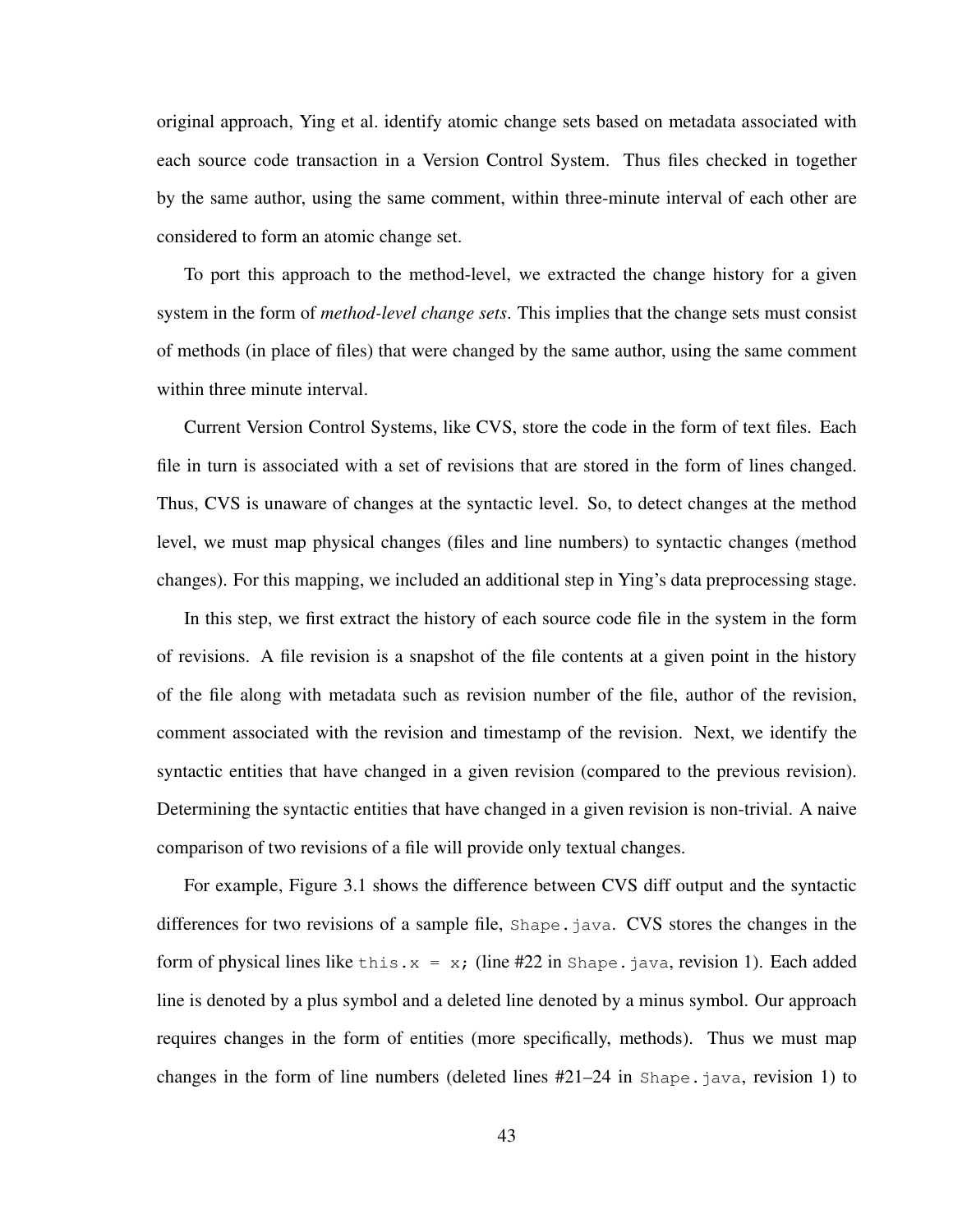

Figure 3.1: Mapping line number differences to syntactic differences.

syntactic changes, e.g., "method move (int, int) is deleted".

To map text changes to syntactic changes, we first determine all the syntactic entities in the two revisions of any given file. The  $\text{org.}$  eclipse.compare subproject<sup>2</sup> of Eclipse provides support for the comparison of two structures (source code files in our case) and finding the differences between them at syntactic level.

To find the syntactic differences between two files, we first map the revisions to a Java

<sup>2</sup>We use revision 3.4.1.r34x 20090121 in our implementation.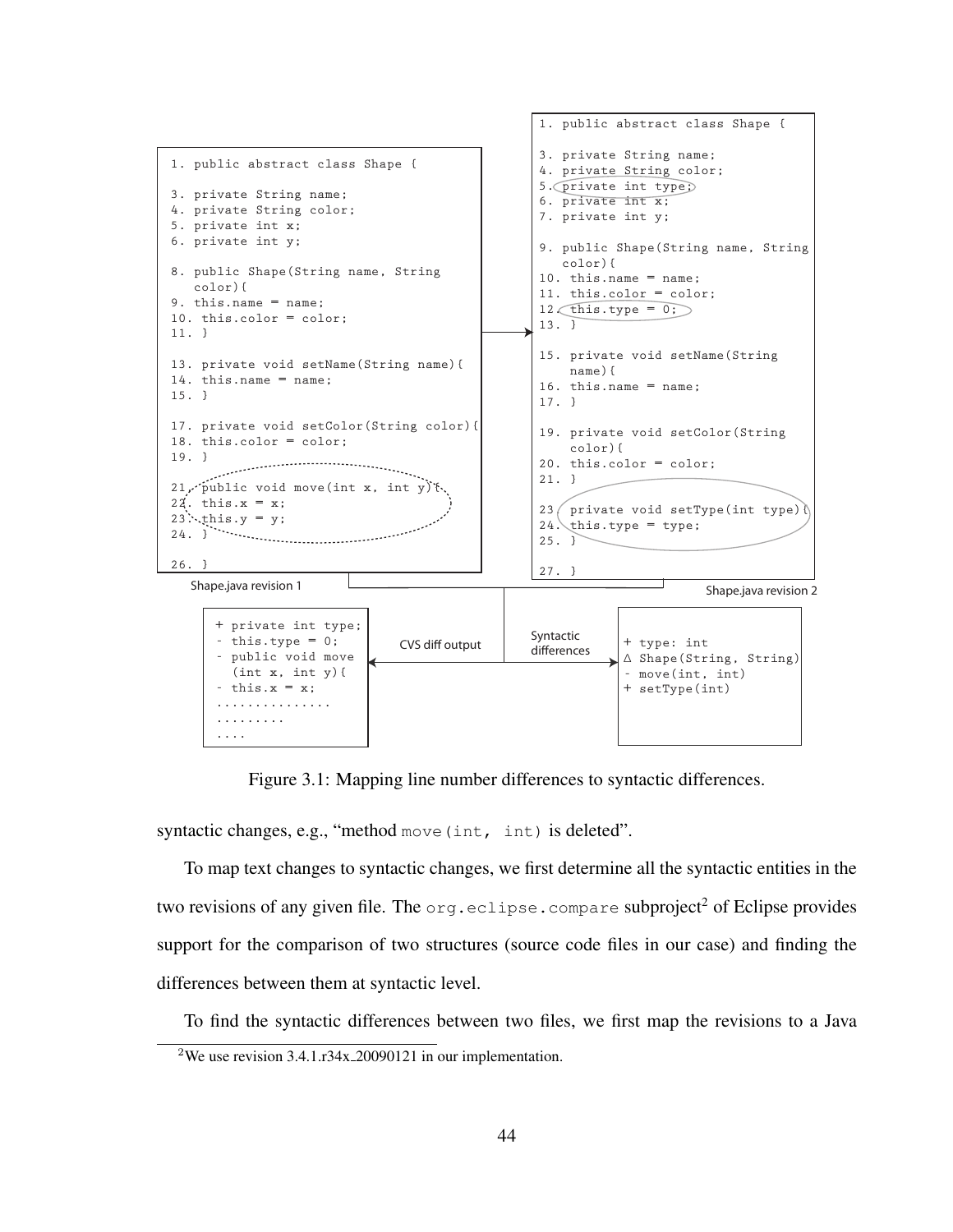programming language structure (Java Structure). We leverage Eclipse's internal class Java-StructureCreator.java<sup>3</sup> for the mapping. JavaStructureCreator.java superimposes a hierarchical Java structure on a document. Next we find the syntactic differences between two Java Structures (for two revisions) using Eclipse's Differencer. java class<sup>4</sup>.

Differencer. java is a generic differencing engine which can be used to compare two versions of a given hierarchical structure. Clients can write their own implementation of the hierarchical structure that they want compared. In our implementation, the differencing engine takes as input two revisions of a Java file in the form of Java Structures (obtained earlier) and returns a tree of differences. The inputs are hierarchical tree structures representing the Java files. The top most element of the structure is the class itself. Elements in the structure can have child elements of their own. The children are essentially syntactic entities which in turn may have more children. For example, a Java class is a parent of all its inner classes, each of which, in turn, is a parent of all its syntactic entities (methods, variable declarations etc.). Elements with no children form the leaf nodes of the structure.

The traverse operation of the engine, which results in a tree of differences, takes three inputs (the root node of the tree of differences (inputNode), leftInput, and rightInput) and performs a compare on the input objects using the following steps:

traverse(inputNode, leftInput, rightInput)

- 1. Create a new child node, such that its parent node is the input Node. Annotate the newly created node with details of leftInput and rightInput.
- 2. Enumerate all the children for the two inputs. Store the left input's children as left set and right input's children in rightSet. Store the union of set of children for left and right input in an allSet.
- 3. For each child entity in the  $\alpha$ lset, extract the corresponding entity (by the same name)

 $3$ org.eclipse.jdt.internal.ui.compare.JavaStructureCreator.java <sup>4</sup>org.eclipse.compare.structuremergeviewer.Differencer.java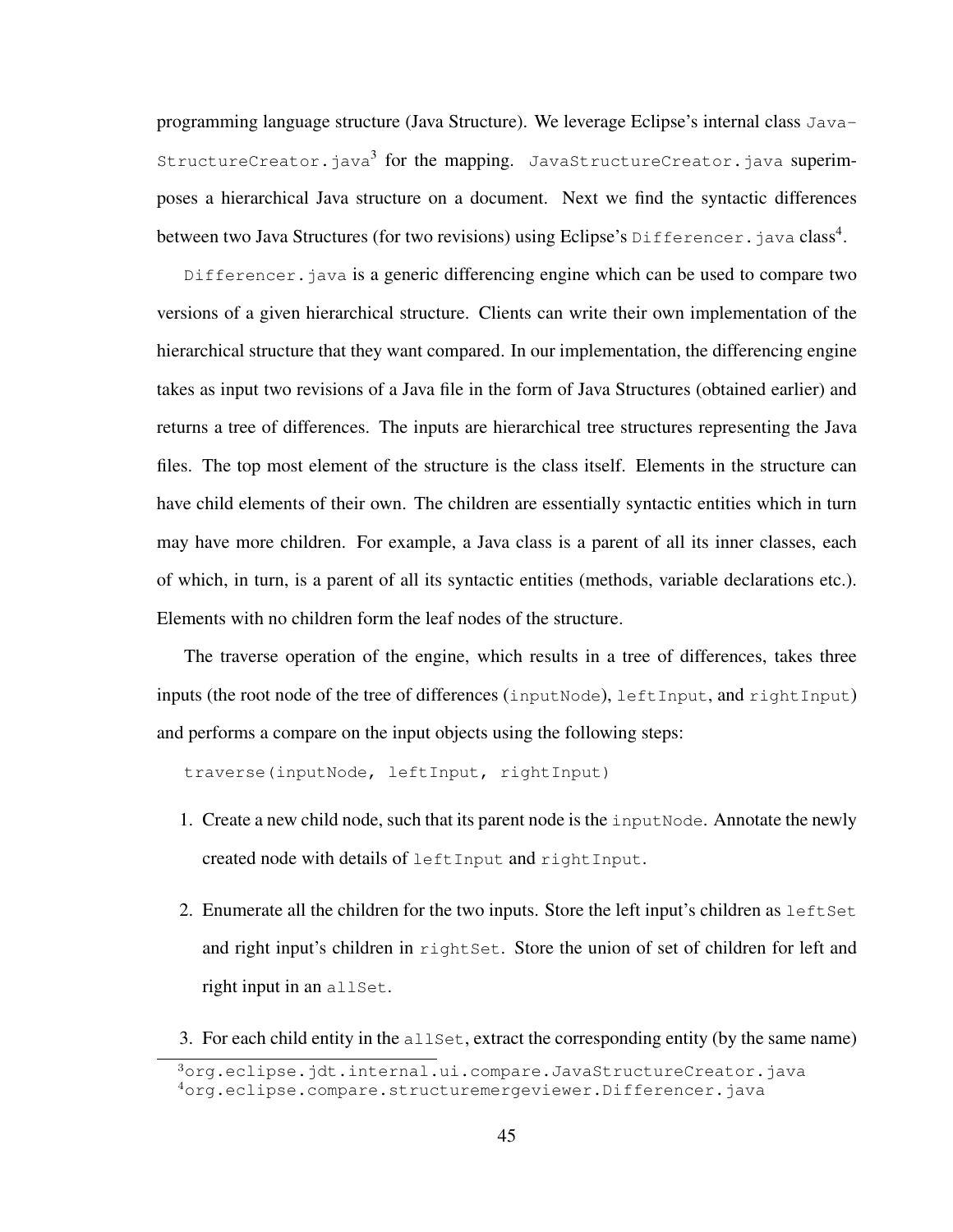from leftSet and rightSet.

- 4. The two extracted child entities form new inputs for the traverse method of the differencing engine. Thus a recursive call to traverse is made, with left and right child entities as left and right inputs and the current node as parent node.
- 5. Steps 2-4 are repeated if both the left Input and rightInput have children.
	- (a) If one of the two do not have children we have reached an entity that exists only in one of the two inputs. Implying an ADDED or DELETED entity (ADDED if the entity only exists in the rightInput and DELETED if the entity only exists in the leftInput).
	- (b) If both leftInput and rightInput do not have children we have reached a leaf node which can now be compared by invoking a byte-wise compare operation on the source code for the two entities. The compare operation returns a boolean value indicating a CHANGE or NO CHANGE.

Thus, the extracted differences belong to one of the following categories:

- 1. NO CHANGE: Method exists in versions n and  $n-1$  without any change;
- 2. CHANGED: Method exists in versions n and  $n 1$  but do not match;
- 3. ADDED: Method does not exist in version  $n 1$  but exists in version n; and
- 4. DELETED: Method exists in version *n* but not in version  $n 1$ .

For simplicity, we consider all three types of differences (CHANGED, ADDED, DELETED) as a change.

Next, we create atomic change sets from the method-level changes, based on the closeness of changed methods in time using file revision metadata as implemented by Ying et al. (described in Chapter 2). To avoid any spuriously long change sets caused by activities such as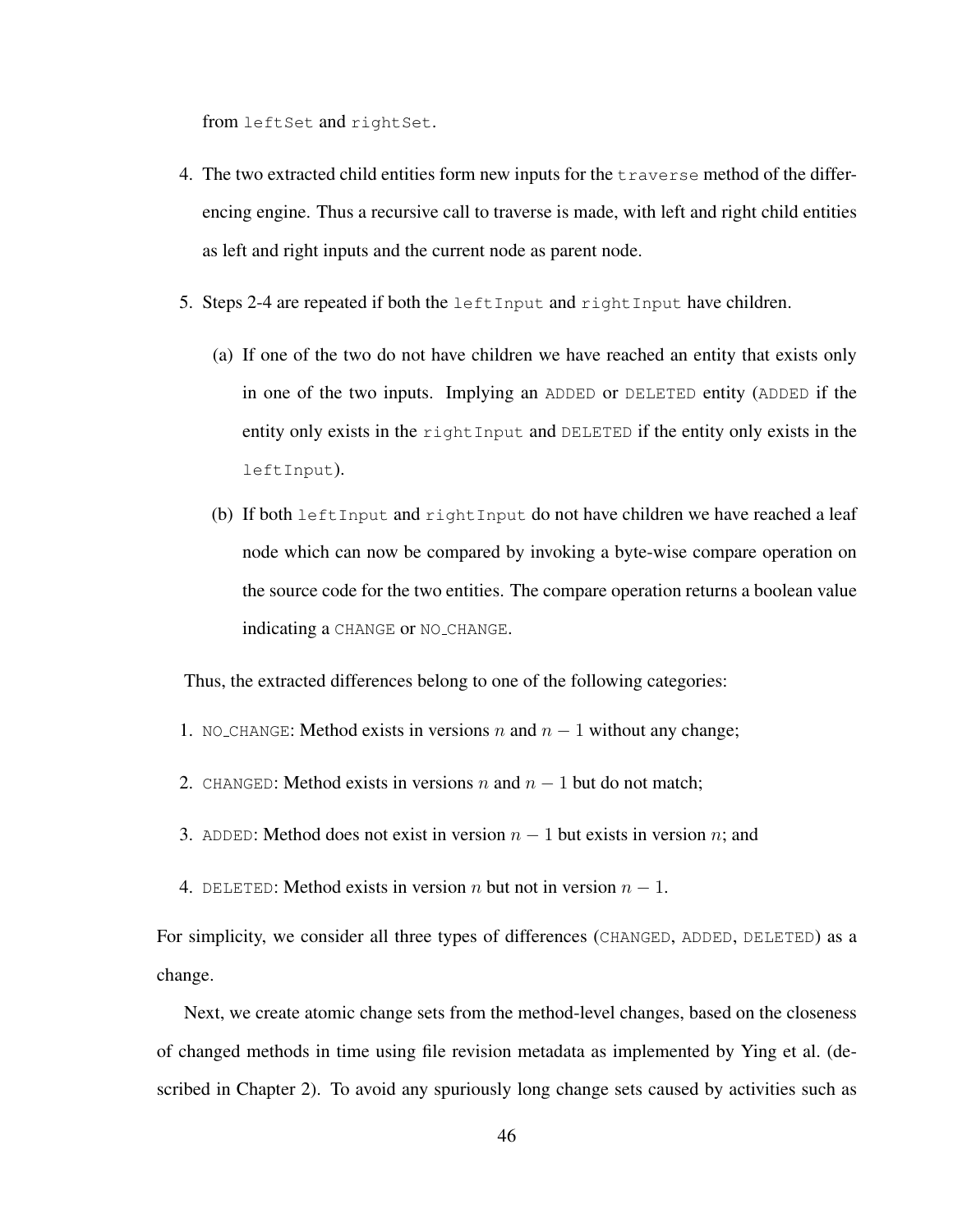merging, we remove all change sets containing more than 400 methods for the method-level implementation of Ying et al.'s approach (for their file-level approach, Ying et al. removed all change sets containing more than 100 files). These large sets usually do not correspond to meaningful changes and add to the computational complexity by creating long branches in the frequent pattern tree during mining. Exceptionally large change sets result in a dense tree with more patterns and/or longer patterns resulting in expensive mining of frequent patterns.

Note that for non-Java files (i.e., text files, XML files, etc.) we do not extract changes at a finer granularity. Currently, our approach employs the knowledge of hierarchical structure of Java source code entities to determine fine-grained changes. Inclusion of files of a different nature would require us to define the structure for file types that do not have a native structure (for example, text files) and identifying the structure of files types that do have a native structure (for example, XML files). Our similarity-based approach for detecting transformation should work for any file type for which we can define fine-grained entities and a way of comparing them. However, the addition of each file types for this approach is non-trivial [10].

We summarize the method-level atomic change set creation for Java files through the following steps:

- 1. For a given Java file, all its revisions are extracted in the form of text files.
- 2. In addition, metadata for each revision is extracted (author name, comment, time stamp) which would be used later in constructing atomic change sets.
- 3. Next, each revision for a given Java file, from the most recent to least recent, is compared with its preceding revision to identify the structural changes. This is done by first mapping each revision to a Java Structure. The two revisions are compared using Eclipse's Differencer class.
- 4. The Differencer class returns the outcome of comparison (for two file revisions) in the form of a tree. Each leaf node in the tree represents a structural difference. We do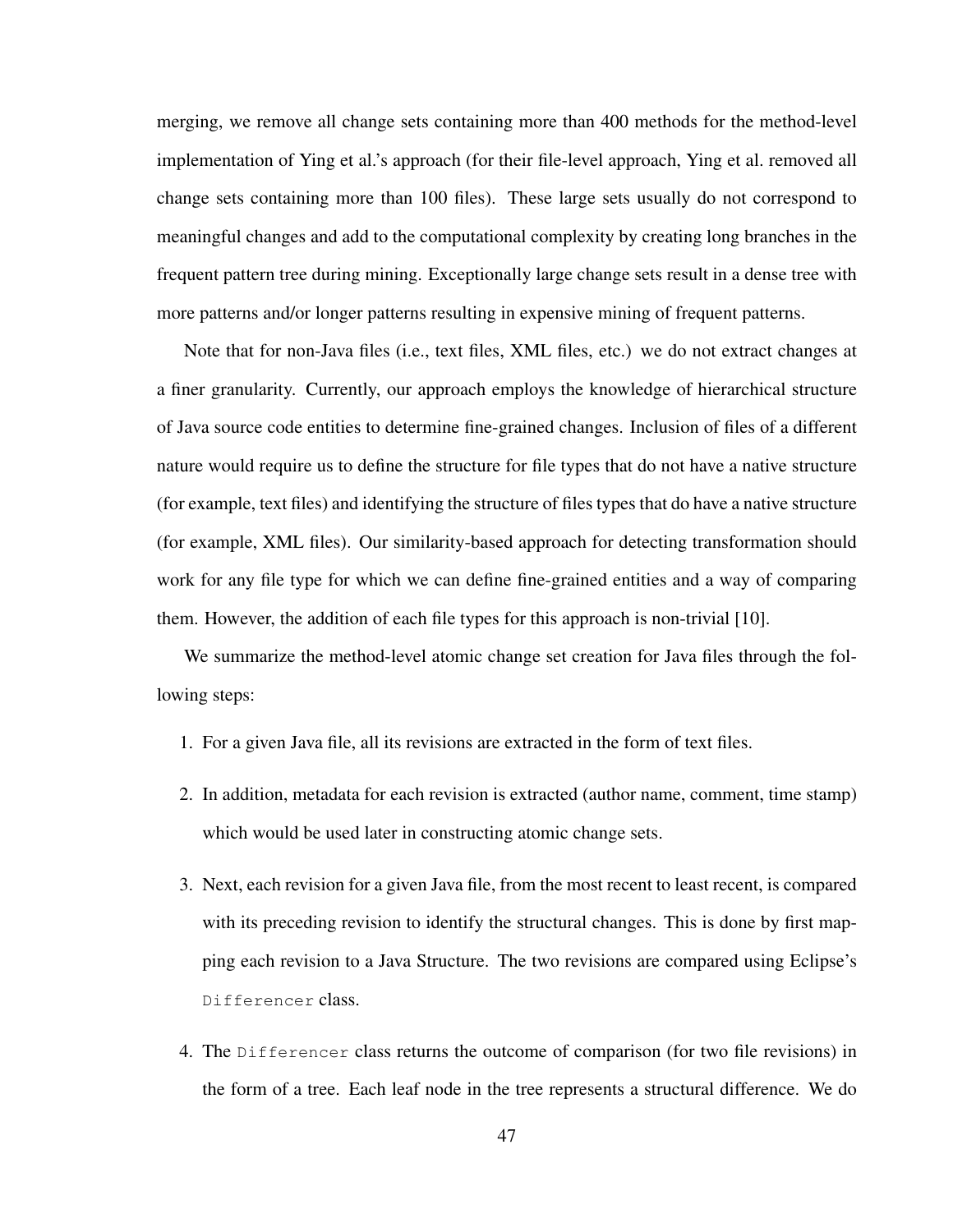not distinguish between additions, deletions, and modifications.

5. All the method-level changes (along with their metadata) are now processed to form atomic change sets.

Our method-level implementation has two deviations from the file-level approach for the detection of changes (#3 and #4 in the steps enumerated above).

- In the file level approach, even the initial commit is recorded as a "change". However, as the initial commit cannot be compared with a preceding revision we do not include it as a change for the method-level implementation. To maintain consistency, for the method-level implementation, we do not record initial commits as changes for non-Java files either.
- Another deviation from the file-level approach is that, while deleted revisions still result in "changes" for the file-level approach, they are not included for the method-level approach. A deleted revision implies that all the contents of a file for that particular revision are deleted, however, CVS still retains the metadata associated with the deleted revision.

Both the deviations from the file-level approach stem from the fact that for method-level implementation of Ying et al.'s approach we require the source code for two revisions to generate method-level changes. In the first deviation, for the first commit, there is no "previous revision" to compare against. We believe that ignoring initial check-ins can lead to a lowered number for the best frequency threshold. For example, in our approach a method that has changed 5 times would be recorded as if it changed only 4 times. This scenario can also be extended to frequent patterns with multiple methods. Thus if methods a, b, and c changed 5 times, one of the changes stemming from the first commit, this frequent pattern would be recorded with frequency 4 in place of 5. Together such cases can bring down the best frequency threshold by 1. However, as we repeat our experiments for a range of thresholds, readers can observe the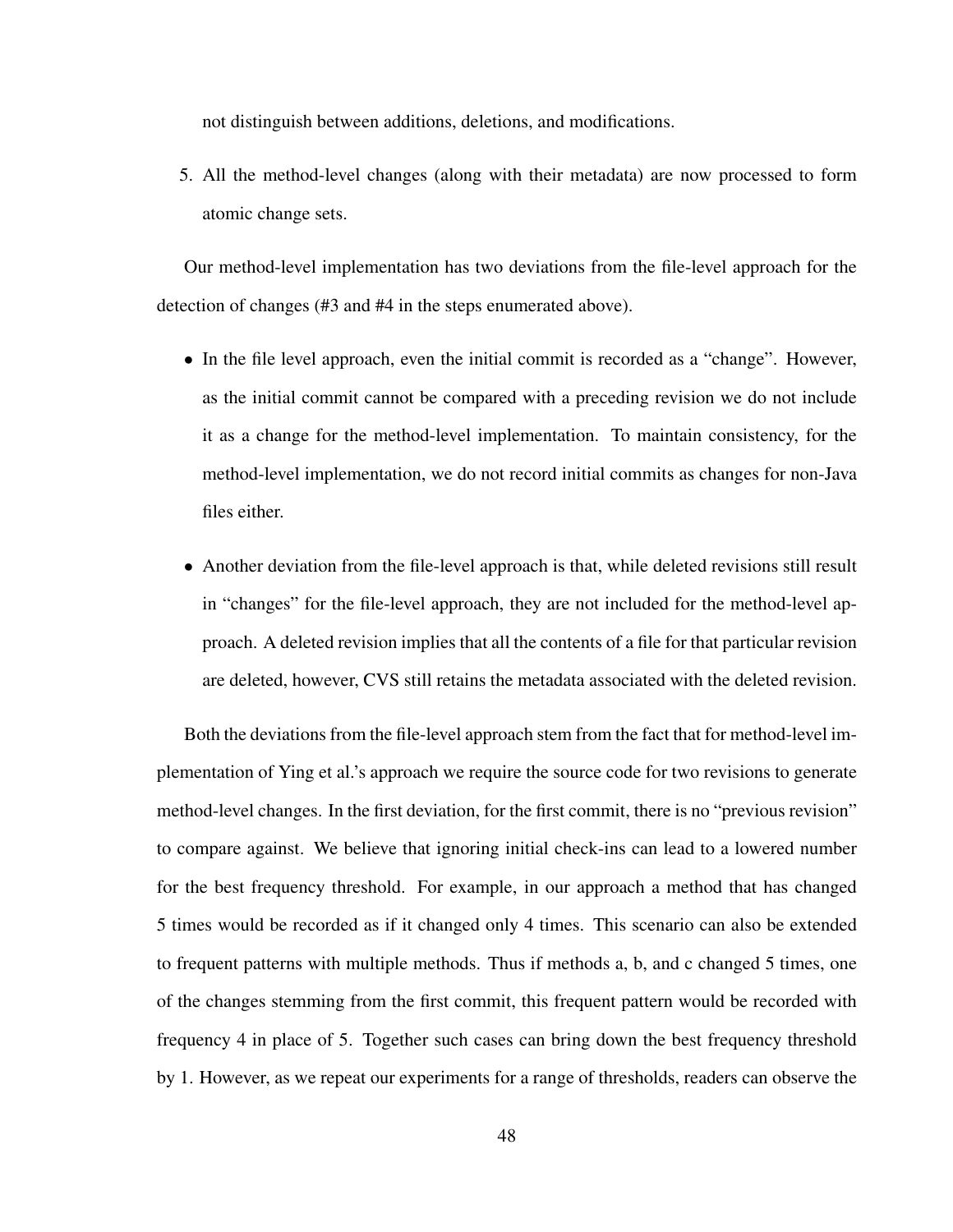effect of different thresholds without being misled by the results from a single best threshold. In addition, in this thesis we do not prescribe a best threshold but present the results for a range thresholds further eliminating the issue of incorrect best threshold.

For the second deviation, CVS stores the metadata even for a deleted file revision, which suffices for generating file-level changes. However, the source code, in the form of text files, for a deleted revision is not easily retrievable, making it complicated to generate changes for method-level implementation for deleted revisions. The number of missing changes due to deleted revisions, constitute only 0.2% of the total number of changes and as such should not affect the results.

We show the difference between the atomic change sets at two different granularities in the following example. Changes to non-Java files are represented in the same manner for both granularities.

File-level change set:

- buildnotes.html
- spring.xml
- my/example/project/Process.java
- my/example/project/Shape.java

## Method-level change set:

- buildnotes.html
- spring.xml
- my/example/project/Process.java/run()
- my/example/project/Shape.java/draw()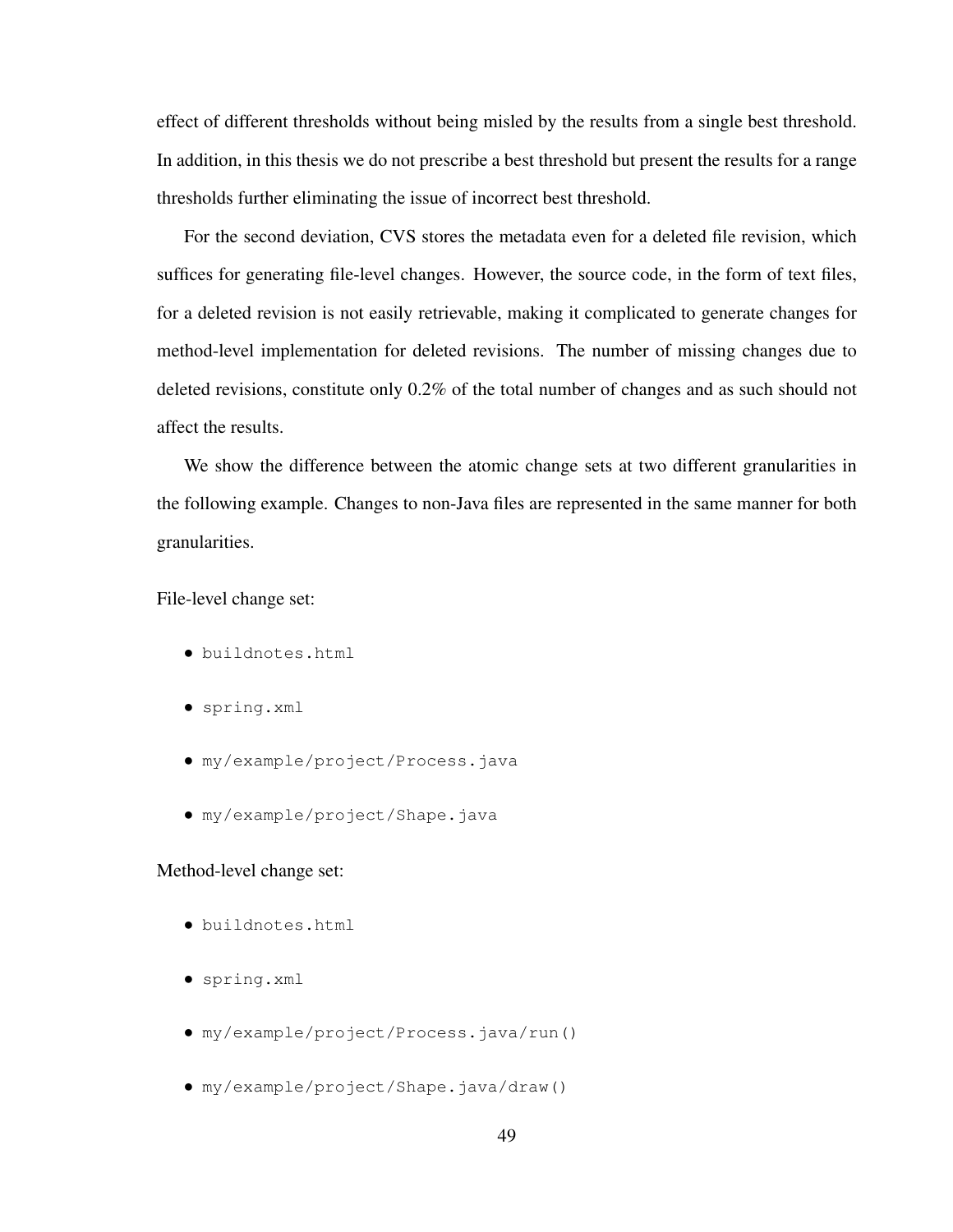• my/example/project/Shape.java/Shape()

The next stage uses the atomic change sets generated in the previous stage to extract frequent patterns using the frequent pattern mining algorithm (see Section 2.1.2). Our only deviation from Ying et al.'s approach in this stage is the user-provided thresholds that result in the most useful recommendations. Ying et al. experimented with various thresholds (5, 10, 15, 20) to determine the best threshold. They found 10 to be the best threshold resulting in relatively high values for both precision and recall. We repeat their approach and test the method-based implementation for a range of frequency thresholds, 2–20. For file-level granularity the range was 2–30; we have lowered the upper limit of the range from 30 to 20 to account for weaker associations due to finer granularity, as two specific methods have a lower probability of changing together than their respective container classes.

# 3.2 Experiment Replication

To assess the effect of granularity on the quality of recommendations we base our experiment on Ying et al.'s original.

We use 20 modification tasks from Eclipse that Ying et al. had randomly selected to test the effectiveness of their original approach. As described in Chapter 2.2, we identified some ambiguities in their experiment description during our replication of their original experiment for file-level granularity, for which we settled on the best interpretation. We utilize the same interpretations for our method-level implementation when unsure of the meaning or intent of Ying et al.'s description.

To identify the method-level solution sets for these modification tasks, we again repeat Ying et al.'s technique for identifying file-level solution sets. To identify the solution set for the tasks that were reported and fixed during the test data period (2002/10/01 to 2003/05/01) we created a CVS *date tag* for 2003/05/01 (corresponding to the end of test data) and extract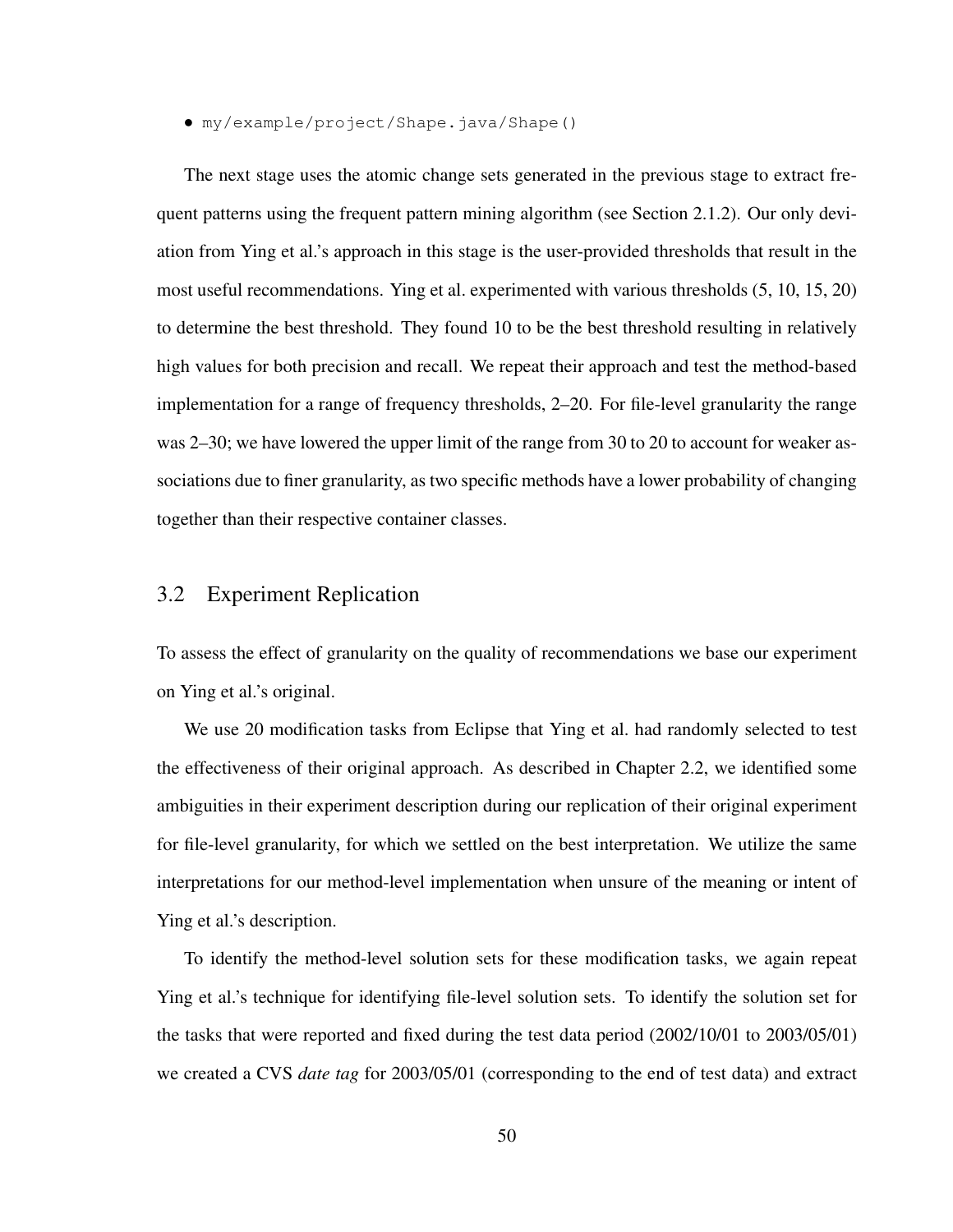history relative to this date tag. This ensures that we get the history of the Eclipse code base as if the history was extracted from the main development branch on 2003/05/01. Section 2.2 describes our extraction procedure in detail.

Similarly, for the training data we extract the history corresponding to the *date tag* for the end of the training data time period (2002/10/01). We extract atomic change sets from this history and apply FP-tree mining algorithm on the atomic change sets to obtain frequent patterns.

Next, we use the two developer practices (use of task identifier in solution set check-in and the proximity in time of the solution set check-in with respect to change in status of the task in Bugzilla) leveraged by Ying et al. in determining the solution set for each modification task. The identification of solution set and ambiguities in resolving the solution set for certain modification tasks is described in Section 2.2. Thus, we identify the solution set for modification tasks for method-level granularity.

The following steps summarize our experiment for method-level granularity.

- 1. We extract method-level change sets for the Eclipse code base (everything in the package hierarchy for org.eclipse.\*) against two date tags, one for the training data  $(2002/10/01)$  and one for the test data  $(2003/05/01)^5$ .
- 2. We use the atomic change sets from the training data to extract frequent patterns for different thresholds.
- 3. We identify the solution set for the modification tasks fixed within the test data time period using the heuristics described by Ying et al. $<sup>6</sup>$  We filter out the build-notes file</sup> from the solution set as the file is a generic documentation file and skews the results (the recommender approach expects source code files).

<sup>5</sup>See Section 2.2 for variations in data extraction

<sup>6</sup>See Section 2.2 for variations.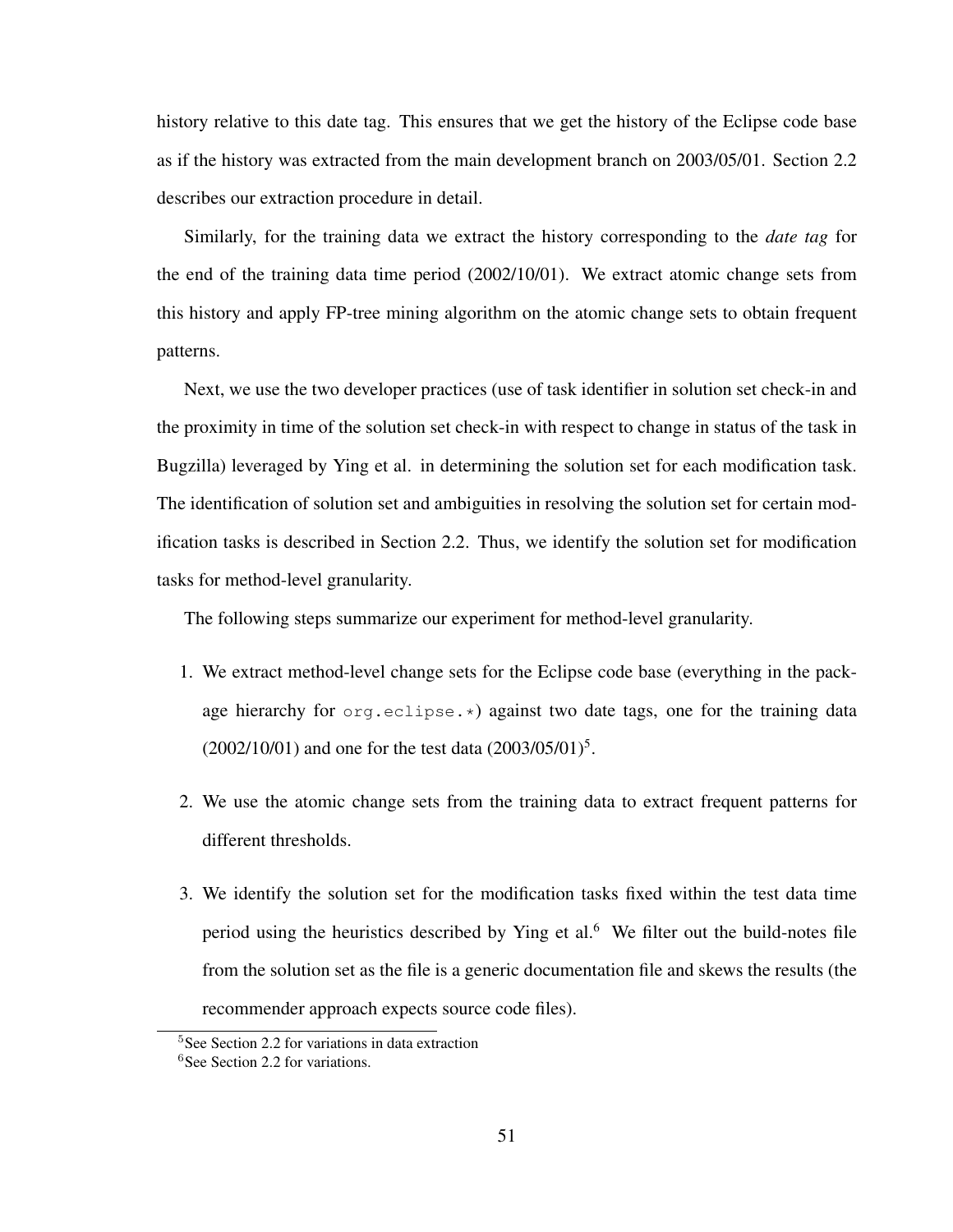4. We use *each* method in every solution set (identified as described above), for a given modification task, as an input for recommendations. All frequent patterns matching the input are extracted and all unique methods in the matched the frequent patterns are returned as recommendations.

We now report the results for the method-level implementation of Ying et al.'s approach for different thresholds. To identify the best threshold for method-level granularity we vary the frequency threshold from 2 to 20 and record the results for each threshold. We use the measures of  $pr'_{avg}$ ,  $rc'_{avg}$ , and  $tp'_{avg}$  to assess the usefulness of recommendations.

Figure 3.2 shows the effects of varying threshold on  $pr'_{\text{avg}}$ ,  $rc'_{\text{avg}}$ , and  $tp'_{\text{avg}}$ . For our experiments we obtained the following best values:

- 1. Best value for  $pr'_{avg} = 0.89$  at threshold 17 ( $rc'_{avg} = 0.12$ ,  $tp'_{avg} = 0.01$ )
- 2. Best value for  $rc'_{avg} = 0.41$  at threshold 10 ( $pr'_{avg} = 0.74$ ,  $tp'_{avg} = 0.03$ )
- 3. Best value for  $tp'_{avg} = 0.24$  at threshold 2 ( $pr'_{avg} = 0.35$ ,  $rc'_{avg} = 0.21$ )

During our experiments we noticed that the solution set for Bug #25124 consisted of 421 methods. This was an unusually large solution set as compared to the remaining bugs. In fact, the solution set for Bug #25124 (421 methods) was much larger than the solution sets for all the other bugs combined (281 methods). Figure 3.3 shows the relative sizes for the solution sets for the 20 bugs.

We observed that, even for lower thresholds, no recommendations were returned by most methods in the solution set for Bug #25124 when used as an input. For example, for threshold 3 only 8 out of 421 methods in the solution set when used as an input returned valid recommendations. Naturally, this resulted in very low  $tp'_{avg}$  value for Ying et al.'s method-level approach. This brings us to an important observation, that our current approach of calculating  $pr'_{avg}$ ,  $rc'_{avg}$ , and  $tp'_{avg}$  (based on Zimmermann et al.'s [44] approach and similar to Ying et al.'s [41]) does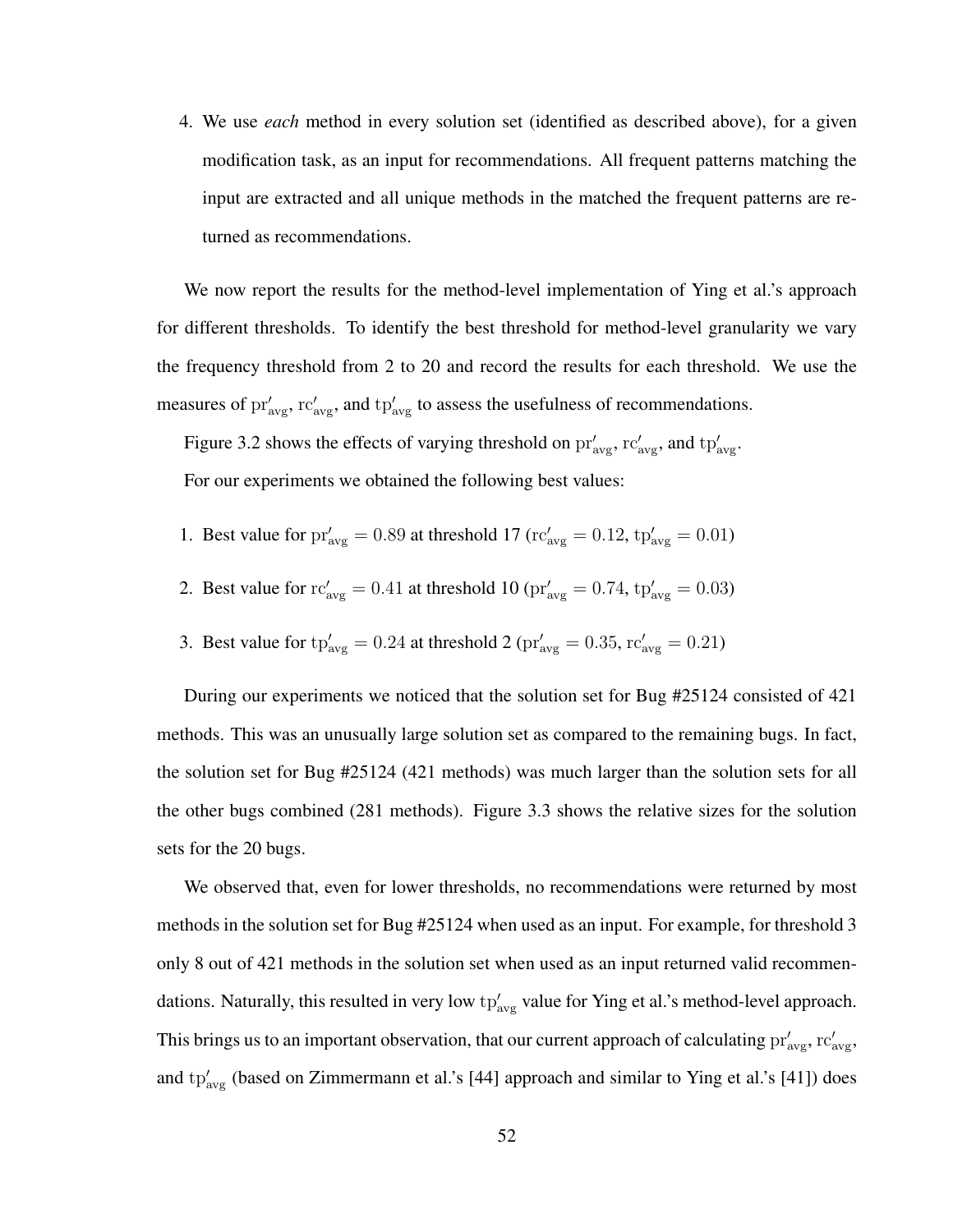

Figure 3.2: Effect of different thresholds on  $pr'_{avg}$ ,  $rc'_{avg}$ , and  $tp'_{avg}$  for Ying et al.'s approach at method-level granularity.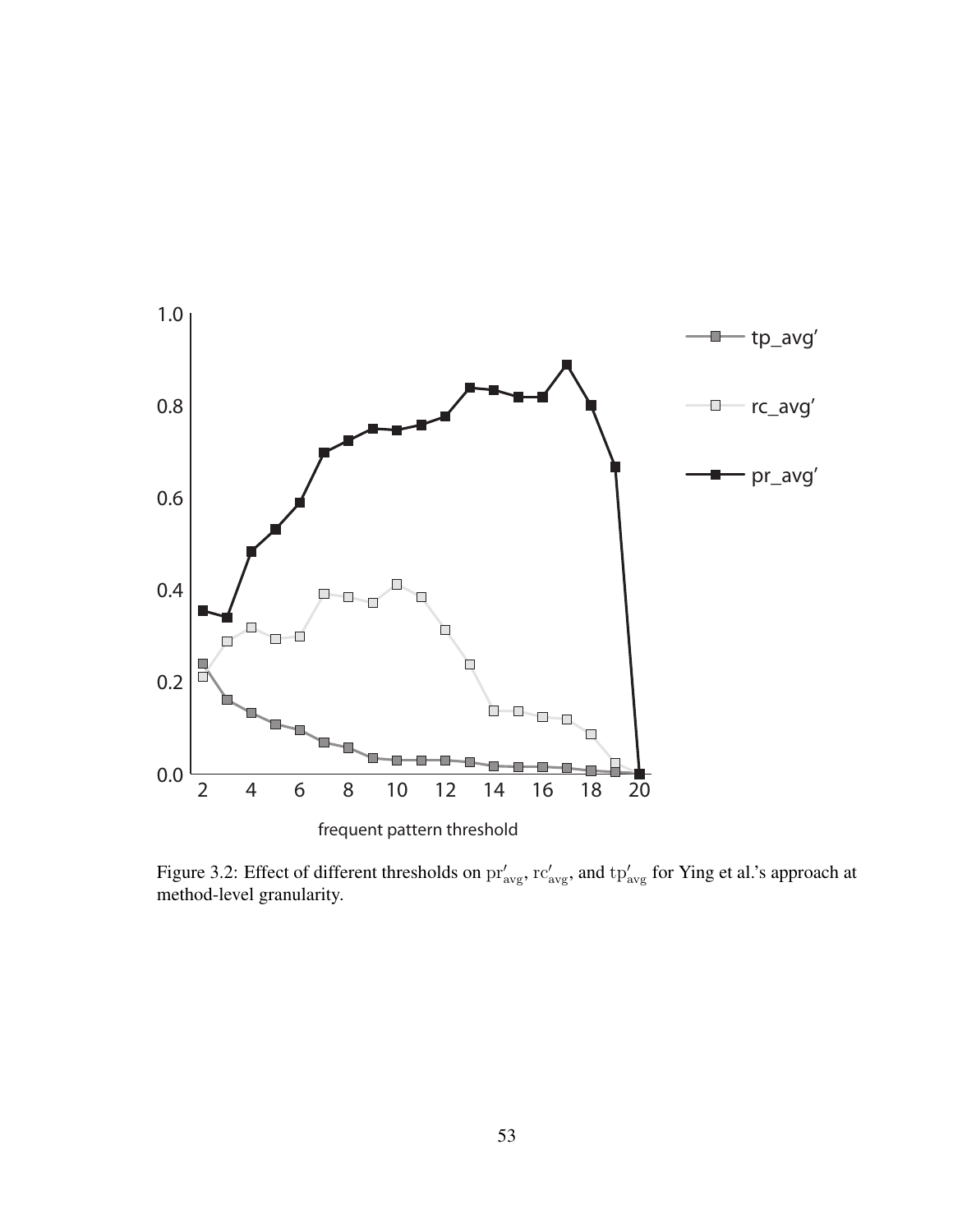

Figure 3.3: Solution set size (method-level granularity).

not give any indication of particular bugs for which the approach fails (or works better). The current approach is also biased towards bugs with larger solution sets since it assigns the equal weight to each input. Thus, the more inputs for a particular bug, the greater its influence on the overall results.

However, based on 20 bug fixes for which we performed the experiments, it appears that Ying et al.'s approach might be well-suited for bug fixes involving a smaller number of files (or methods) in the solution set. To observe the usefulness of Ying et al.'s approach for individual bug fixes we report our results in an alternate way. We report the  $\widetilde{pr_m}$  and  $\widetilde{rc_m}$  rates for each modification task and then find the mean of these averages. We refer to these as  $pr_{avg}$  and  $rc_{\text{avg}}$  to distinguish them from  $pr'_{\text{avg}}$ ,  $rc'_{\text{avg}}$ . Note that, initially during partial recreation of Ying et al.'s approach we were reporting precision and recall values task-wise and used the notations  $\widetilde{pr_m}$  and  $\widetilde{rc_m}$  given by Equations 2.3 and 2.4 respectively. However, for inputs with no recommendations we were assigning 0 for precision and recall, now, on the other hand, we ignore inputs which result in no recommendations and report  $tp_m$ . Thus, from our earlier introductions of the measures of precision and recall, for individual inputs, we deviate for inputs with no recommendations by ignoring them in the calculations for  $pr_{avg}$  and  $rc_{avg}$ .

We believe, when considering the choice of a CHB recommender system all five measures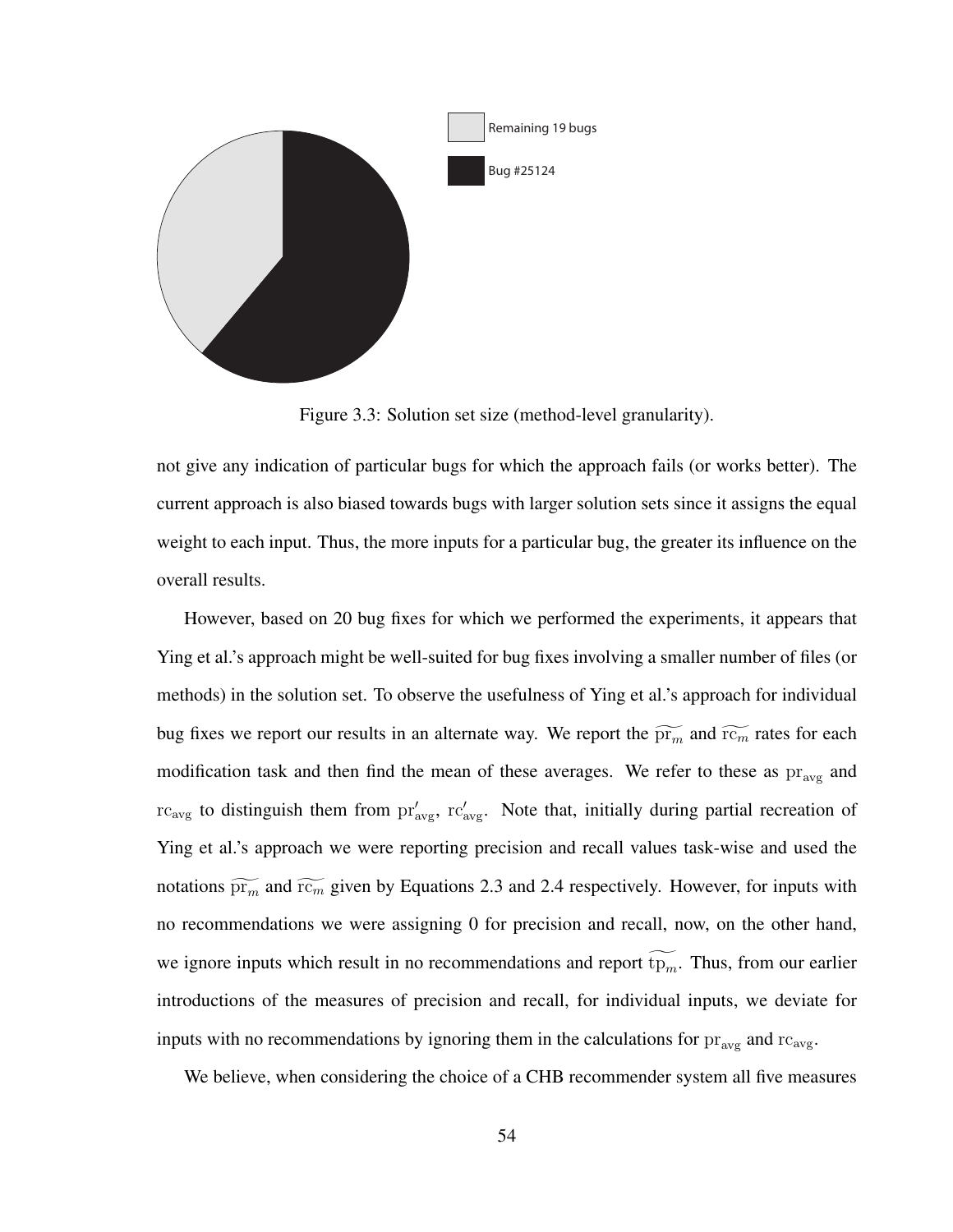$(pr'_{\text{avg}}, rc'_{\text{avg}}, tp'_{\text{avg}}, pr_{\text{avg}})$  and  $rc_{\text{avg}}$ ) should be taken into account. Appendix A.3 gives the  $\widetilde{pr_m}$ ,  $\widetilde{rc_m}$ , and  $\widetilde{tp_m}$  values for individual modification tasks and  $pr_{\text{avg}}$ ,  $rc_{\text{avg}}$ , and  $tp_{\text{avg}}$  for a range of frequency thresholds (2–20).

# 3.3 Discussion

We have already discussed some of the differences arising in porting Ying et al.'s approach from file-level to method-level granularity. We now discuss the consequences of a finer granularity on our experimental setup and on results.

#### 3.3.1 Effect of granularity on experimental methodology

We have implemented Ying et al.'s CHB approach at two granularities: fine-grained (at methodlevel) and coarse-grained (at file-level). When adapting Ying et al.'s original approach to a finegrained granularity we made the decision to only consider methods. This implies that we ignore other fine-grained artifacts of a Java class like import declarations and fields. While methods form the bulk of the code most of the times for a given class, including fields and import declarations in the fine-grained implementations of both the CHB and ECHB approaches would make our implementation complete in terms of code coverage.

Our decision to ignore import declarations and fields was driven by the nature of our intended extension to the original work in the form of ECHB. Comparing methods for similarity and hence possible transformation is more straight forward as the five facts (name, return type, parameters, callers, and callees) encompass a structure of a method completely. However, to identify with certainty the origins of a transformed field, we would have to consider the usage of the field which is more complex and beyond the scope of this thesis (see Chapter 9).

Difference in granularity had some interesting effects on the experimental setup. For example, for four of the 20 modification tasks under consideration (Bugs #24668, #24449, #24662,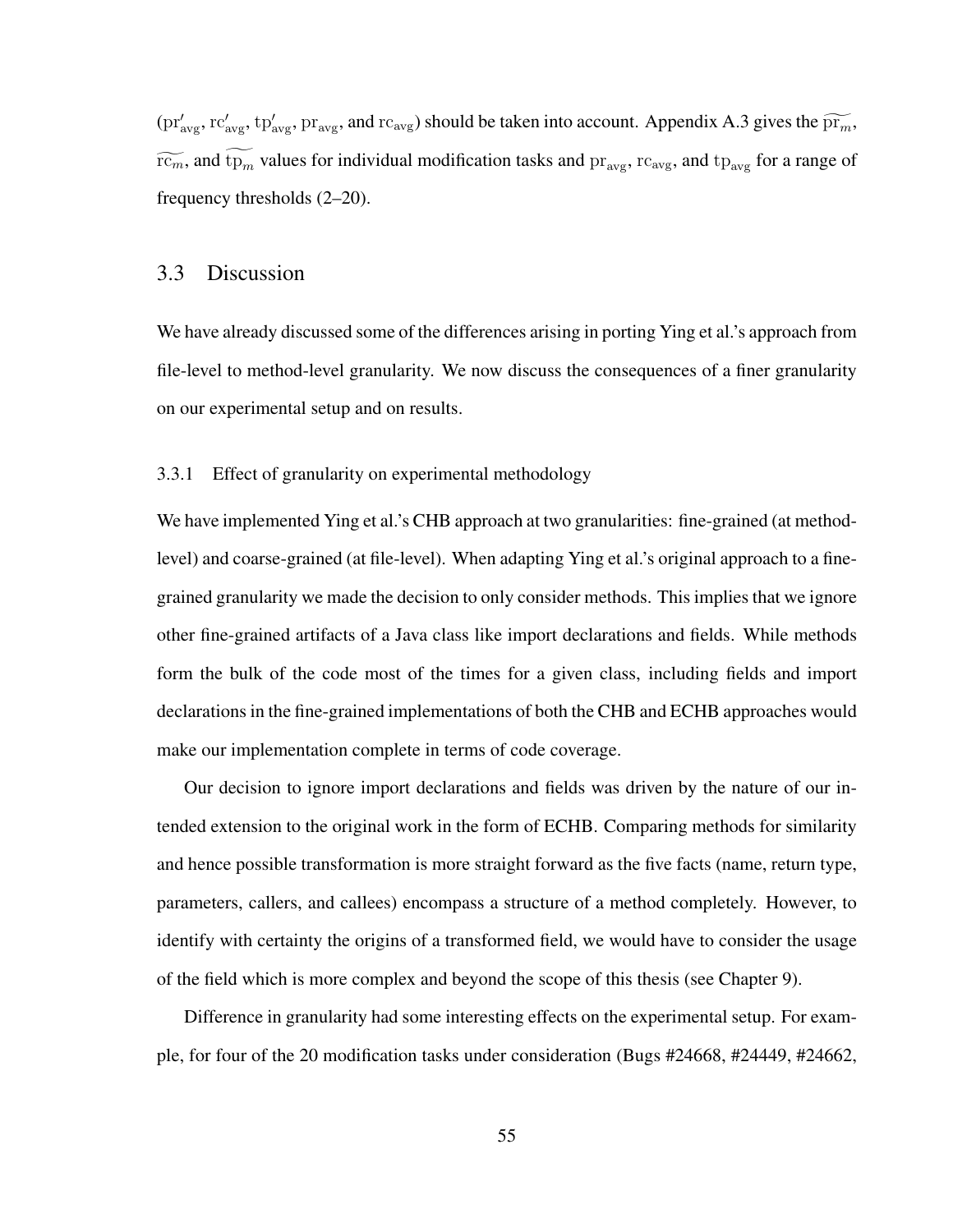and #24756), the solution set consisted of only a single file (after filtering out the build-notes file). We did not use these tasks for the experiments, in the class level, as Ying et al.'s CHB approach is intended to be used for modification tasks involving *multiple* files. Interestingly, for our method-level implementation, these four tasks could still be used for experiments as the tasks consisted of multiple methods belonging to a single class. Appendix A.5 gives the results for the method-level implementation of CHB approach without these four tasks for a better comparison with the file-level results. The overall effect of removing these tasks is nominal as three of the four tasks did not result in valid recommendations. The individual throughput for these tasks was also small.

#### 3.3.2 Effect of granularity on results

Table 3.1 shows the results for first four thresholds of CHB recommender approach for methodlevel and file-level granularity.

| $\omega$ |                                 |  |                                                                                                                                                             | CHB file-level CHB method-level |  |  |
|----------|---------------------------------|--|-------------------------------------------------------------------------------------------------------------------------------------------------------------|---------------------------------|--|--|
|          |                                 |  | $\text{pr}'_{\text{avg}}$ $\text{rc}'_{\text{avg}}$ $\text{tp}'_{\text{avg}}$ $\text{pr}'_{\text{avg}}$ $\text{rc}'_{\text{avg}}$ $\text{tp}'_{\text{avg}}$ |                                 |  |  |
|          | 2 0.23 0.58 0.87 0.35 0.21 0.24 |  |                                                                                                                                                             |                                 |  |  |
|          | 3 0.38 0.51 0.85 0.34 0.29 0.16 |  |                                                                                                                                                             |                                 |  |  |
|          | 4 0.43 0.44 0.81 0.48 0.32 0.13 |  |                                                                                                                                                             |                                 |  |  |
|          | 5 0.42 0.39 0.78 0.53 0.29 0.11 |  |                                                                                                                                                             |                                 |  |  |

Table 3.1: Comparison of results for method-level and file-level implementation of CHB approach.  $\omega$  represents the threshold for the respective granularity.

If we compare the  $pr'_{avg}$  values for the two approaches we can see that for the same threshold, the method-level CHB approach results in higher  $pr'_{avg}$  values for 3 out of 4 thresholds. As we can see, the general trend is that, for lower thresholds, method-level CHB approach tends to perform better in terms of  $pr'_{avg}$ . Threshold 3 is an anomaly perhaps because for the increase in threshold from 2 to 3 many inputs do not result in recommendations (as seen in the sharp drop in  $tp'_{avg}$ ), but the inputs that do result in valid recommendations contain a lot of incorrect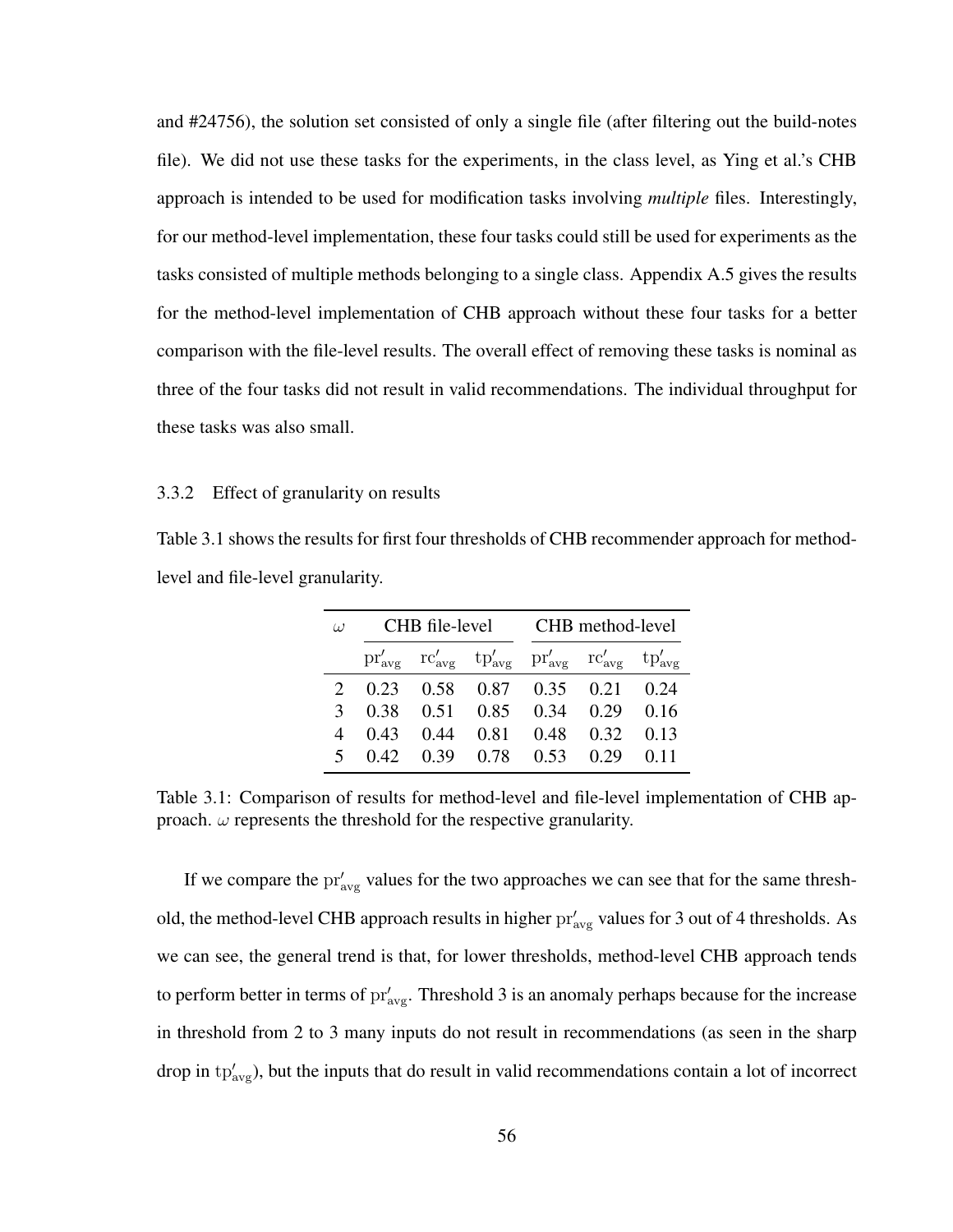recommendations.

On the other hand,  $rc'_{avg}$  and  $tp'_{avg}$  drop sharply when moving from file-level to methodlevel results. Thus, in general, the finer the granularity of an artifact in a system, the less likely it is to change. For example, if a class has 5 methods, each is changed once, then the total number of changes to the class is already 5 which is 5 times the number of changes to each method.

The choice of appropriate granularity depends on the project for which the recommender system is being used and the use case scenario. A developer wanting to understand the effects of a high level design decision and its implementation through change tasks might find coarsegrained recommendations more useful. This could be quite useful in planning and estimating the time needed to complete a bug fix. Whereas a developer who is involved in doing the actual modifications, will be more interested in fine-grained recommendations.

For our method-level implementation of Ying et al.'s CHB approach, at times the recommendation and the input belong to the same class. It can be argued that such a recommendation cannot be of much use to developer as it would be an *obvious* suggestion to the developer. Analogously, the same can be argued for the file-level variant of the approach too. A file recommendation belonging to the same package as the input, where the package has few inputs can be already known to the developer. Ying et al. have performed a qualitative analysis in addition to their quantitative experiments. The qualitative analysis groups the recommendations in three categories: *obvious*, *neutral*, and *surprising*. The categories, as their names imply, classify the recommendations in increasing order of usefulness. Their file-level approach was already found to return recommendations that could not be captured by current static and dynamic analysis techniques (belonging to *surprising* category). A finer granularity will only help in producing more results in the *surprising* category, which is the most useful category of recommendations.

As our method-level implementation of their approach is based on the same principles,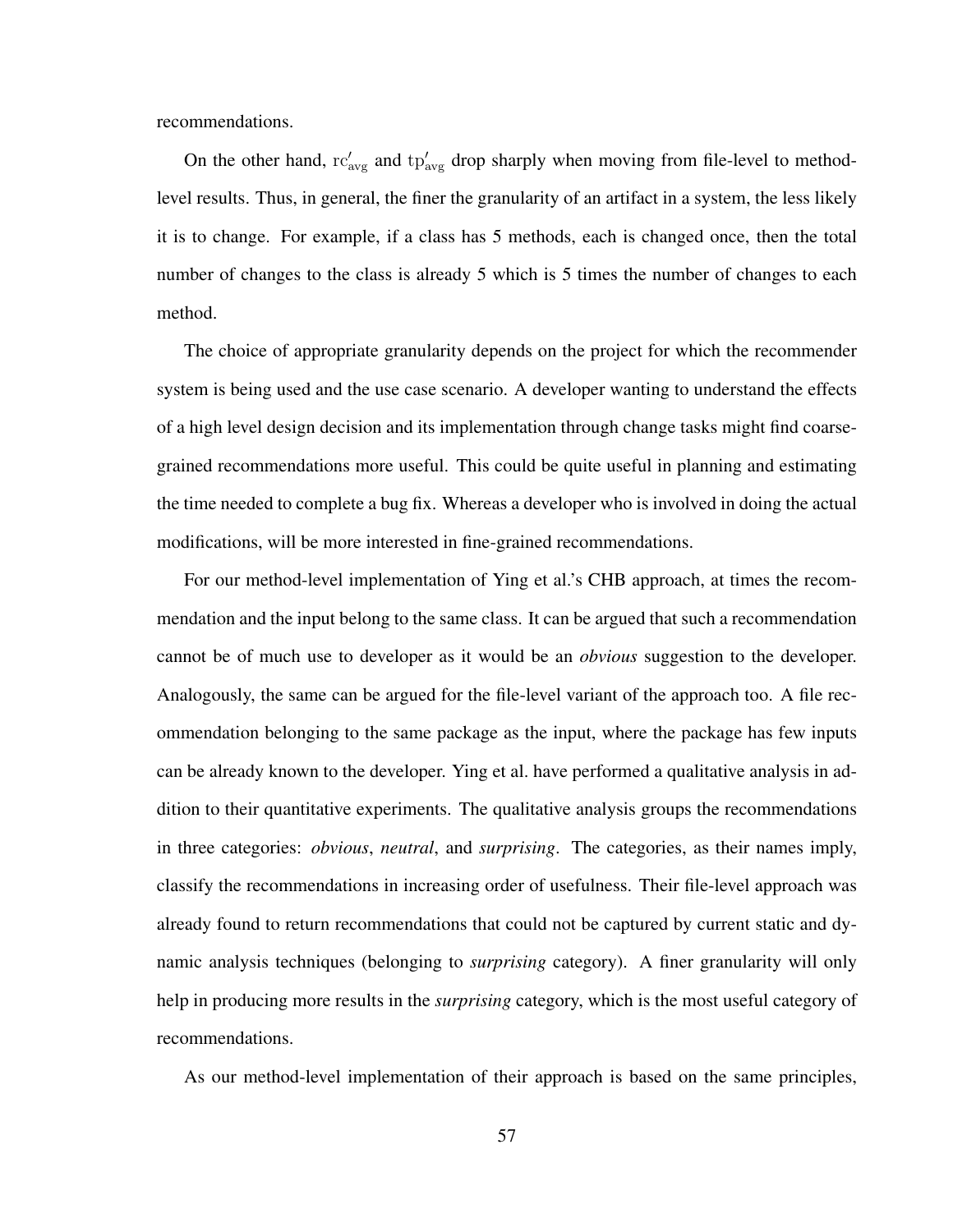the subjective categories defined by Ying et al. will also apply to method-level recommendations. Thus, for example, if Shape. java (input) results in Utility. java as a *surprising* recommendation, then, Shape.java/draw() resulting in Utility.java/draw() will also belong to *surprising* category.

Recommendations belonging to the same class as input for method-level granularity might not be always obvious to developers. Several classes in Eclipse contain dozens of methods, making it difficult to narrow down to the methods of interest when working on a modification task. An example of such a class in Eclipse is org.eclipse.update.internal.core.- UpdateManagerUtils.java containing more than 40 methods. A recommendation for such large classes, which help trim down the number of relevant methods for the developers can be useful despite belonging to the same class. Even in cases where a recommendation is *obvious* it can still be useful by reinforcing results from static analysis approaches or developer's knowledge of the code base.

Thus, it is evident from various experimental results that CHB recommender approach at both file-level and method-level granularity can provide useful recommendations to developers. However, exactly how a particular granularity can be employed in real world scenario and the variation in usefulness of the results to the developers based on various factors (developer's knowledge of the system, task at hand, nature of the system) can only be assessed by performing user case studies on a large scale.

## 3.4 Summary

In this chapter we describe our implementation of Ying et al.'s CHB recommender approach for method-level granularity. When porting from file-level to method-level granularity some variations are unavoidable and we discuss them in detail. In Section 3.1 we provide details of our implementation of Ying et al.'s original approach for method-level granularity. We discuss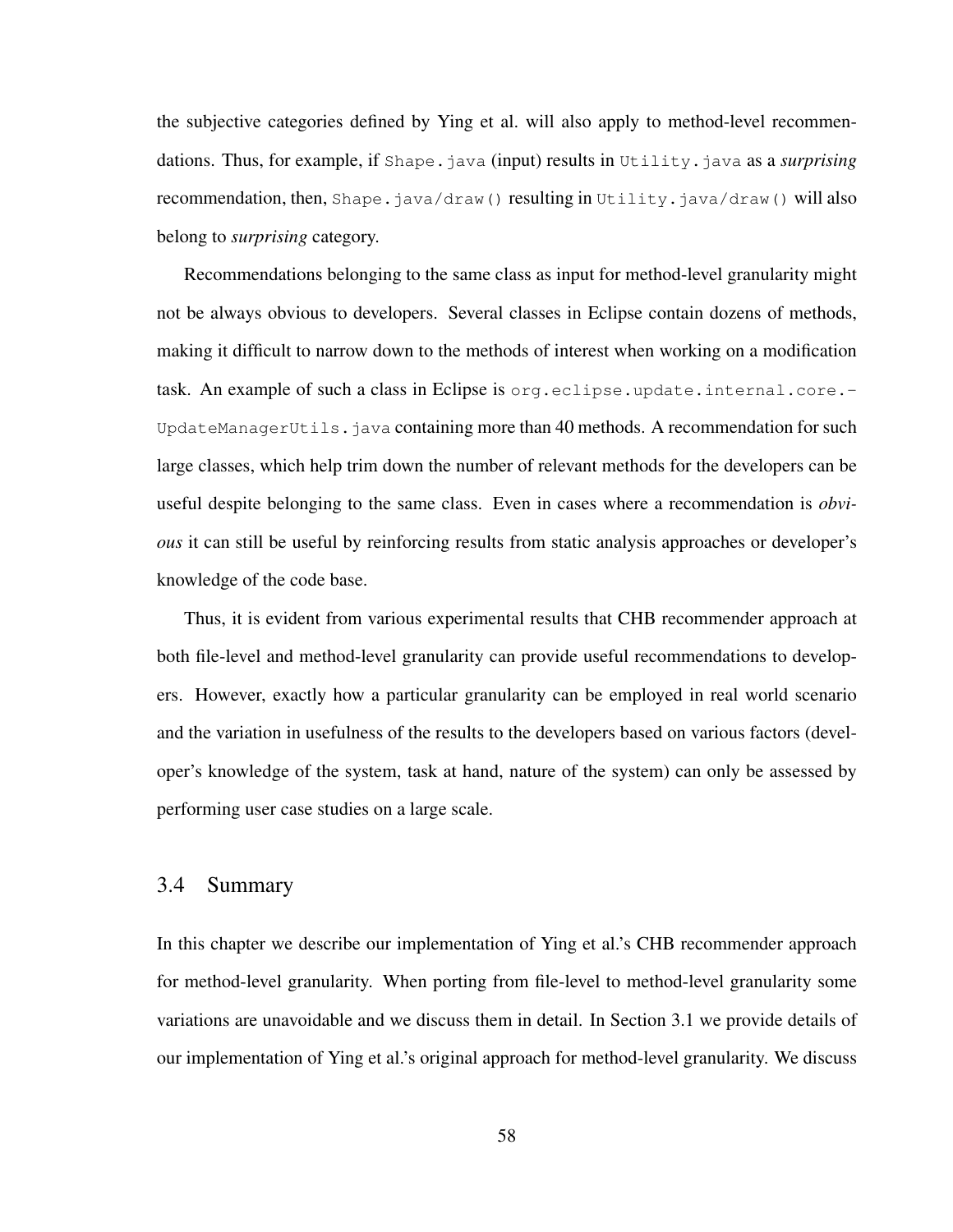all the implementation details where we varied from the file-level implementation of their approach and discuss the effects of these variations. Next, in Section 3.2 we elaborate on our evaluation experiment for the method-level variant. We also discuss some of the shortcomings of Ying et al.'s measures of  $\text{pr}_{\text{avg}}$  etc. and introduce additional task-wise measures to better understand the efficacy of the recommender systems at individual task-level. Finally, we discuss the effect of granularity on experimental methodology and results in Section 3.2. We believe that both variants of CHB approach are useful to developers based on the modification task at hand.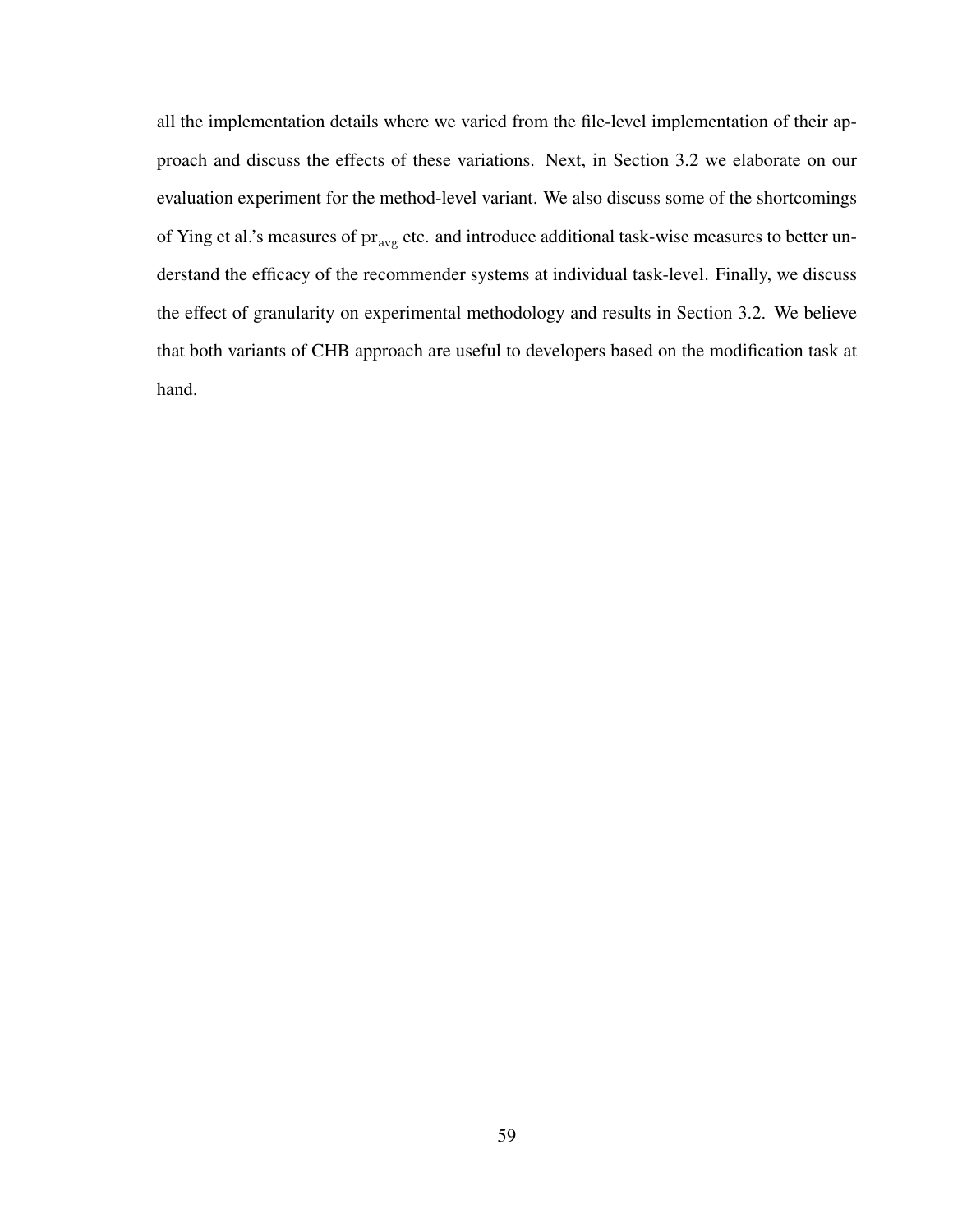# Chapter 4

# AN ALGORITHM FOR DETERMINING METHOD SIMILARITY

In evolving software systems, many developmental activities can result in changes to the name or other properties of a software entity (e.g., a method or class). Such changes, though common, can result in difficulty in determining that the earlier version and the later version of the entity share a common identity. In version control systems like CVS, a transformed entity would in fact appear as a new entity. Consequently, change history based (CHB) recommendation systems, which rely on the association of historical information to a software entity, experience a loss of information for such transformed entities. To overcome this problem, a means for recovering the lost identity, or otherwise borrowing the historical information from another entity that has it, is needed.

To obtain the historical information of a transformed entity, we must identify entities (methods and classes for our work) that are similar to the transformed entity. Then, we can leverage the history of the similar entity as the history of the transformed entity and proceed to find recommendations like in a CHB recommender system. In this chapter, we describe our algorithm for determining the similarity between pairs of methods; we will apply this algorithm in our similarity based (SB) and extended change history based (ECHB) approaches to borrow historical information from a method that is most similar to the one that is missing it.

In Section 4.1 we describe the extraction of relevant method facts for a given version of a system. Section 4.2 describes our algorithm to determine method similarity between the two versions using the extracted method facts. Last, in Section 4.3 we apply our transformation detection algorithm in a stand alone SB recommender approach (method-level) and repeat our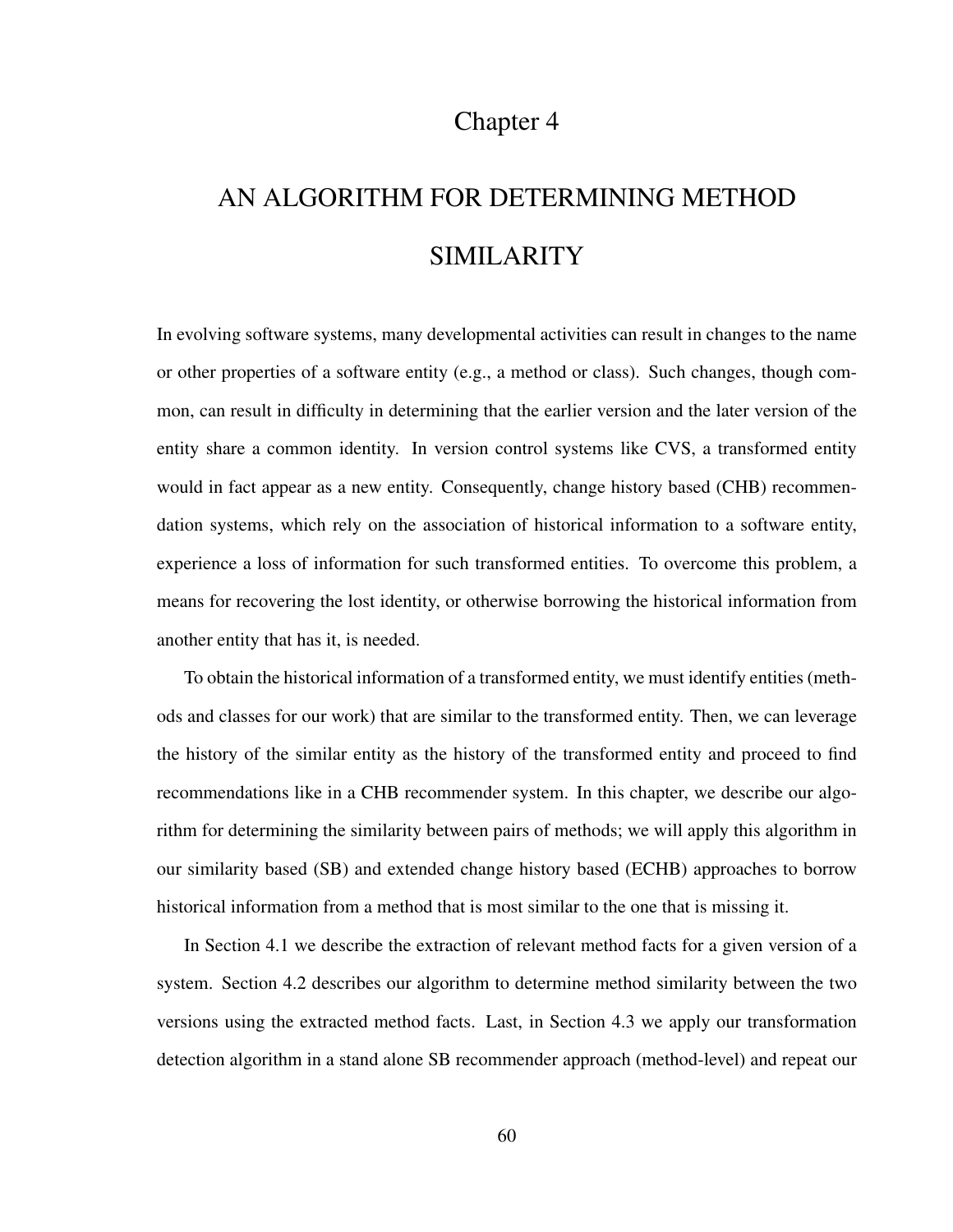experiments for this approach.

# 4.1 Method Fact Extraction

A transformation is a set of operations performed on or using  $p$  software entities in a given version, resulting in  $q$  software entities in the successive version. In an evolving software system several developmental activities can result in a transformation; however, as we are only interested in the history of software entities, we are concerned primarily with the class of transformations that might result in a loss of history, or, the class of transformations whose knowledge would help in associating some historical information to transformed entities. For example, when an entity is split in two in the successive version, historical information for one or both the entities (depending on if one or no entities retain the name of parent entity), is lost. However, if the transformation involves only minor changes to the code of an entity, resulting in simply a changed entity in the subsequent version, the history is preserved.

*Refactoring* is a common activity in modern software development, which usually involves the meaning-preserving transformation of one or more software entities [21]. Many refactorings, like RENAME METHOD, MOVE CLASS, MOVE METHOD, EXTRACT SUBCLASS, EX-TRACT SUPERCLASS, etc., described in the Refactoring Catalogue [17] result in changes that result in loss of history from the perspective of a version control system. The above mentioned refactorings are some of the more commonly used ones [3], indicating that the problem of loss of history will tend to be common.

The creation of code clones (i.e., where a software entity is copied and modified into a new location) is also an industrially common activity [24]. A code clone will initially possess no historical information, despite the fact that it likely shares many of the issues of its ancestor.

In our work, we have adopted a similarity based approach to overcome the loss of historical information from these activities. When a transformation occurs that modifies the name and/or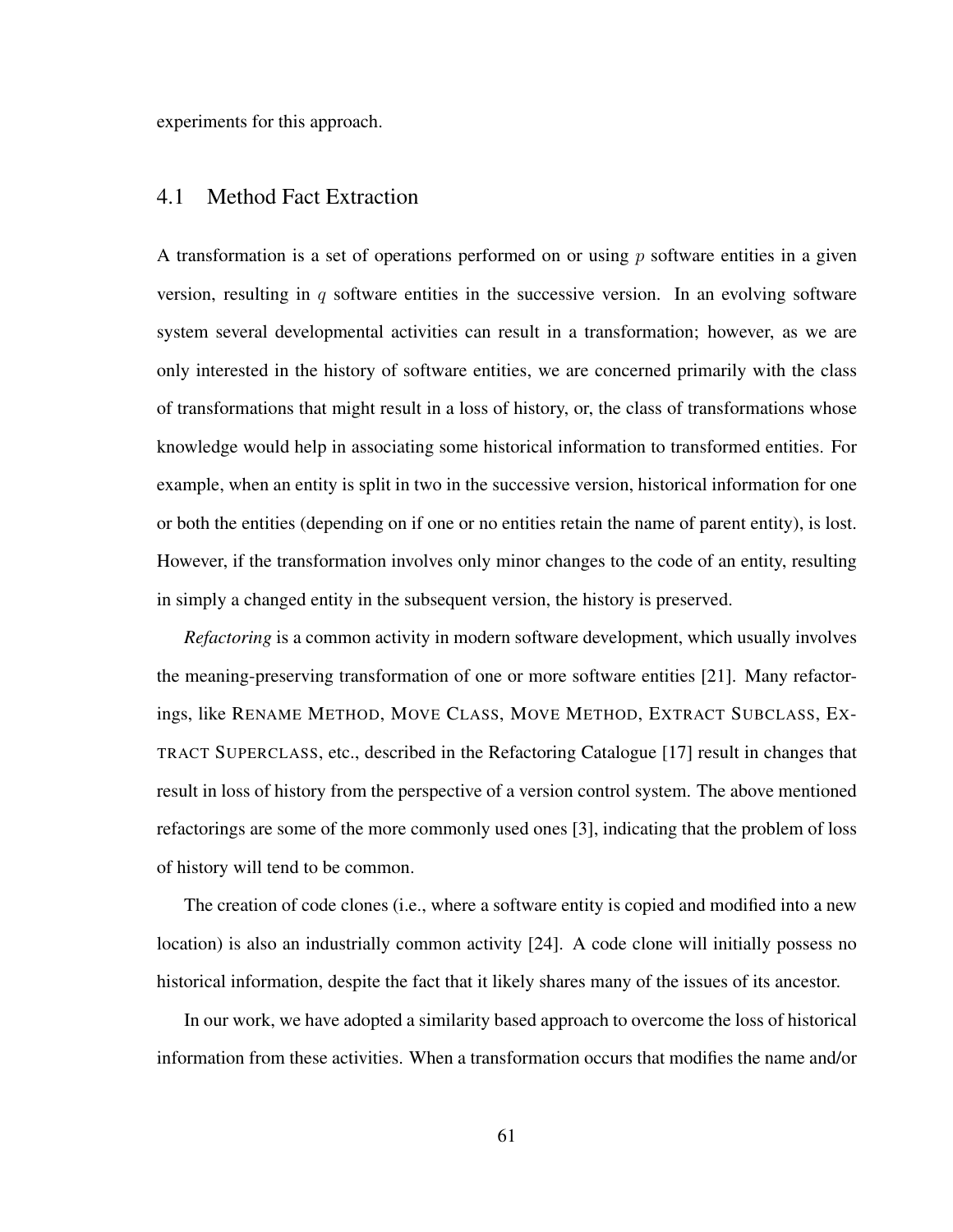the location of a software entity, often most of the original structure of the entity is preserved. We leverage this retained similarity between the original and transformed entity to determine the best candidate from which to borrow historical information.

There *can* be transformations which result in severe modification to the structure and behaviour of the original entity. Admittedly, our approach is unlikely to help in such situations. However, an entity that is markedly different from its original entity can gain little from the history of the original entity. Hence, we focus only on situations in which an entity without sufficient historical information bears significant similarity to an entity with sufficient historical information. We have designed our similarity measure to exploit the assumed structural similarity between the original and transformed entities.

To detect method transformations over different versions of a system we use a similarity measure defined by 5 method facts (quite similar to those used by Godfrey and Zou [45]). The method facts we consider are as follows:

- Name. The method name preceded by the unqualified name of its container class, e.g., Shape $foo()$ .
- Result Type. The fully-qualified result type (i.e., including void for methods) as determined through type resolution.
- Callers. The set of methods invoking the method under consideration. The members of this set are considered in terms of simple signature preceded by the unqualified name of its container class. For example, FPTree.insertTree(ItemList, FPTreeNode).
- Callees. The set of methods invoked by the method under consideration. Analogously to method callers, the members of this set are considered in terms of simple signature preceded by the unqualified name of its container class.

Parameters. The types of the parameters of the method under consideration. The members of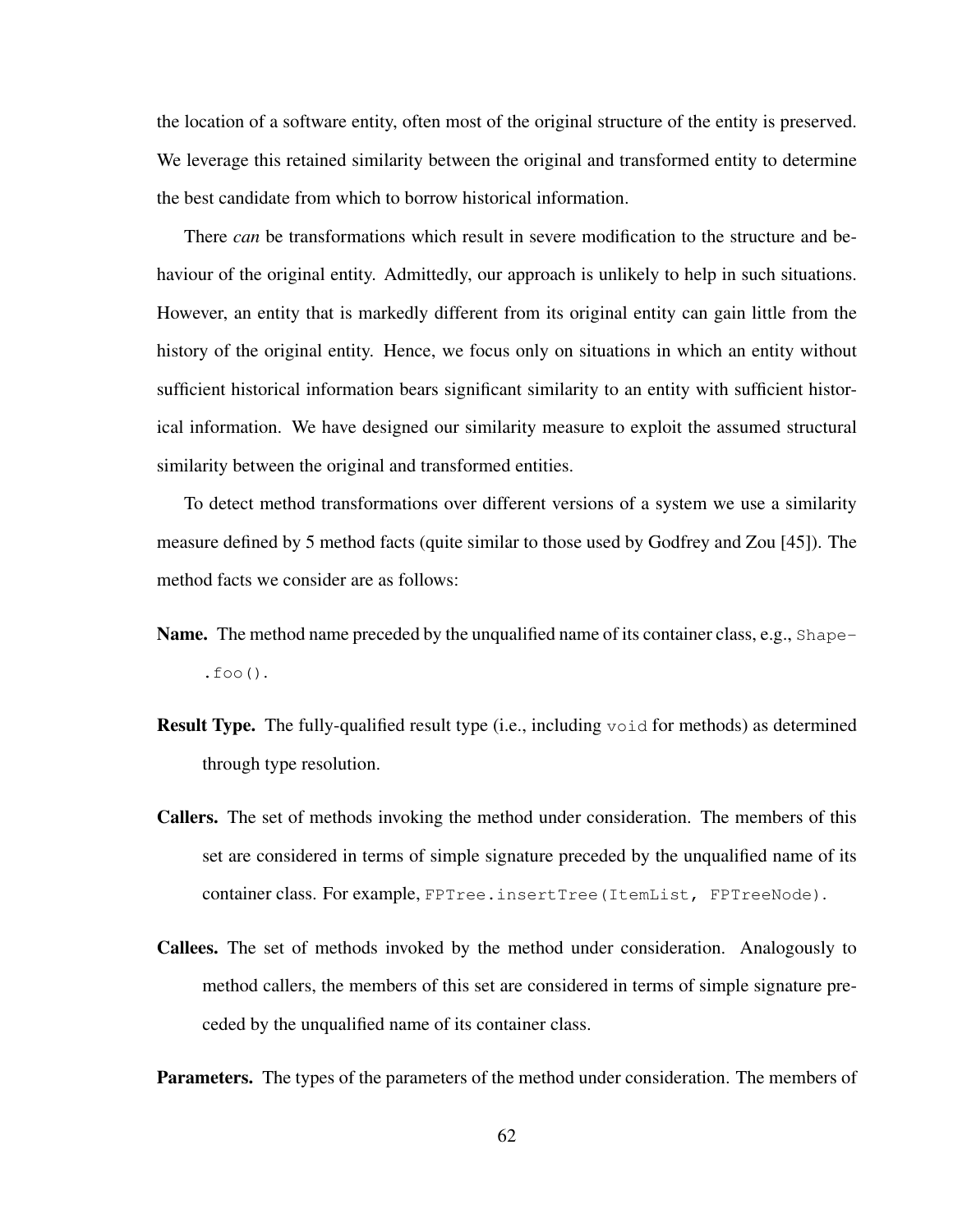this set are fully-qualified parameter types.

We have refrained from using fully-qualified names for the *Name* fact, because in systems like Eclipse (used for evaluation of our approach) fully-qualified method names tend to be very long with a large part of name common for methods in the same package. For example, the fully-qualified method names for JavaProject.JavaProject() and Java-ProjectElementInfo.JavaProjectElementInfo() are org.eclipse.jdt.core/ model/org/eclipse/jdt/internal/core/JavaProject.JavaProject() and org- .eclipse.jdt.core/model/org/eclipse/jdt/internal/core/JavaProjectElementInfo.JavaProjectElementInfo() respectively. This results in a skewed similarity in method names for methods in the same package.

We use the Abstract Syntax Tree (AST) framework from the Eclipse Java Development Tools (JDT) to extract these five method facts. The extracted method facts for version  $n$  are compared against the method facts for version  $m<sup>1</sup>$  to obtain name similarity ( $\sigma_{\text{name}}$ ), return type similarity ( $\sigma_{\text{result two}}$ ), caller similarity ( $\sigma_{\text{called}}$ ), callee similarity ( $\sigma_{\text{called}}$ ), and parameter similarity  $(\sigma_{\text{parameter}}).$ 

In general, individual fact similarities are computed by dividing the size of the intersection set of a particular fact for two methods by the size of their union set. An exception to this is name similarity, which is computed by calculating the length of the longest common substring (LCS) between the method names being compared and normalizing it by dividing the LCS with the average length of the method names. Each of the fact similarities lies between 0 and 1. Result type similarity is either 0 or 1.

When extracting individual facts we ignore duplicate elements. Thus the parameter sets of two methods with parameters (String, Integer, String, Integer) and (String, Integer) respectively would be the same, {String, Integer}. Again, as we are interested in

<sup>&</sup>lt;sup>1</sup>In our work, version m implies the preceding version. However as the approach can be used for any two versions, in our description, we choose the term version  $m$ , over the more specific "version  $n - 1$ ".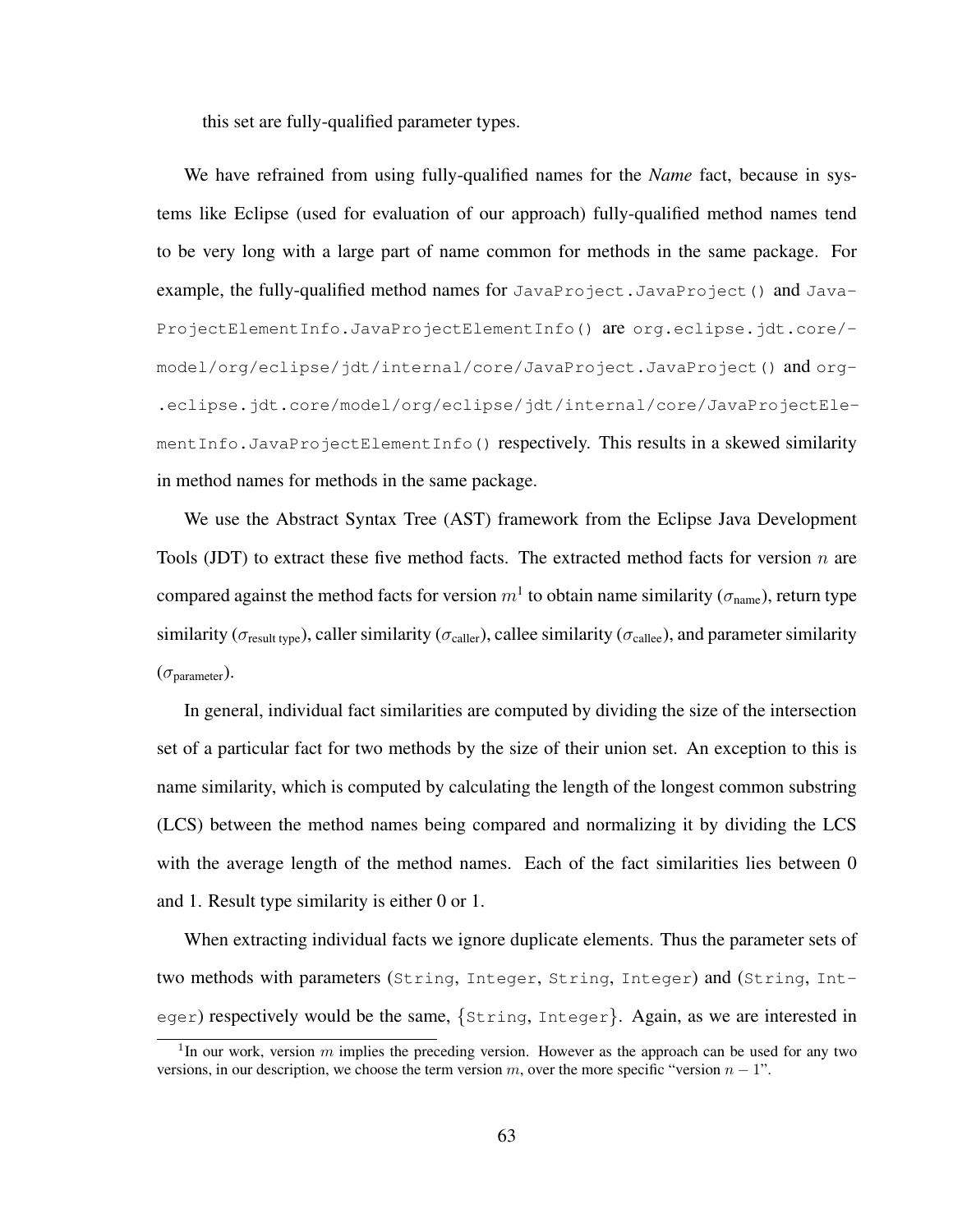a similarity measure which only roughly models method pair similarity we are not concerned about the loss of some information. The individual fact similarities between two methods  $m_1$ and  $m_2$  are given by Equations 4.1–4.5.

$$
\sigma_{\text{name}}(m_1, m_2) = 2 \cdot \frac{\text{length}(\text{LCS}(m_1, m_2))}{\text{length}(m_1) + \text{length}(m_2)}
$$
(4.1)

$$
\sigma_{\text{parameter}}(m_1, m_2) = \frac{\text{Parameters}(m_1) \cap \text{Parameters}(m_2)}{\text{Parameters}(m_1) \cup \text{Parameters}(m_2)}
$$
(4.2)

$$
\sigma_{\text{caller}}(m_1, m_2) = \frac{\text{Callers}(m_1) \cap \text{Callers}(m_2)}{\text{Callers}(m_1) \cup \text{Callers}(m_2)} \tag{4.3}
$$

$$
\sigma_{\text{called}}(m_1, m_2) = \frac{\text{Callees}(m_1) \cap \text{Callees}(m_2)}{\text{Callees}(m_1) \cup \text{Callees}(m_2)} \tag{4.4}
$$

$$
\sigma_{\text{result type}}(m_1, m_2) = \begin{cases} 1, & \text{if ResultType}(m_1) \equiv \text{ResultType}(m_2) \\ 0, & \text{otherwise} \end{cases} \tag{4.5}
$$

The individual fact similarities are then combined via a weighted linear model (Equation 4.6) to give the total similarity. For every fact i, its fact similarity  $\sigma_i$  is accorded a weight  $w_i$ in the computation of total similarity. We use equal weights for the similarity measure in our experiments. We discuss our choice of equal weights and some of the difficulties around selecting a more sophisticated model to weight individual facts in Section 4.2.2.

$$
\sigma_{\text{method}}(m_1, m_2) = \frac{\sum w_i \cdot \sigma_i(m_1, m_2)}{\sum w_i} \tag{4.6}
$$

The five method facts in our similarity measure can only detect method pairs that have changed structurally. Methods that have been altered in non-structural ways (e.g., changes in method logic) but retain all the five facts, used in the similarity measure, will be accorded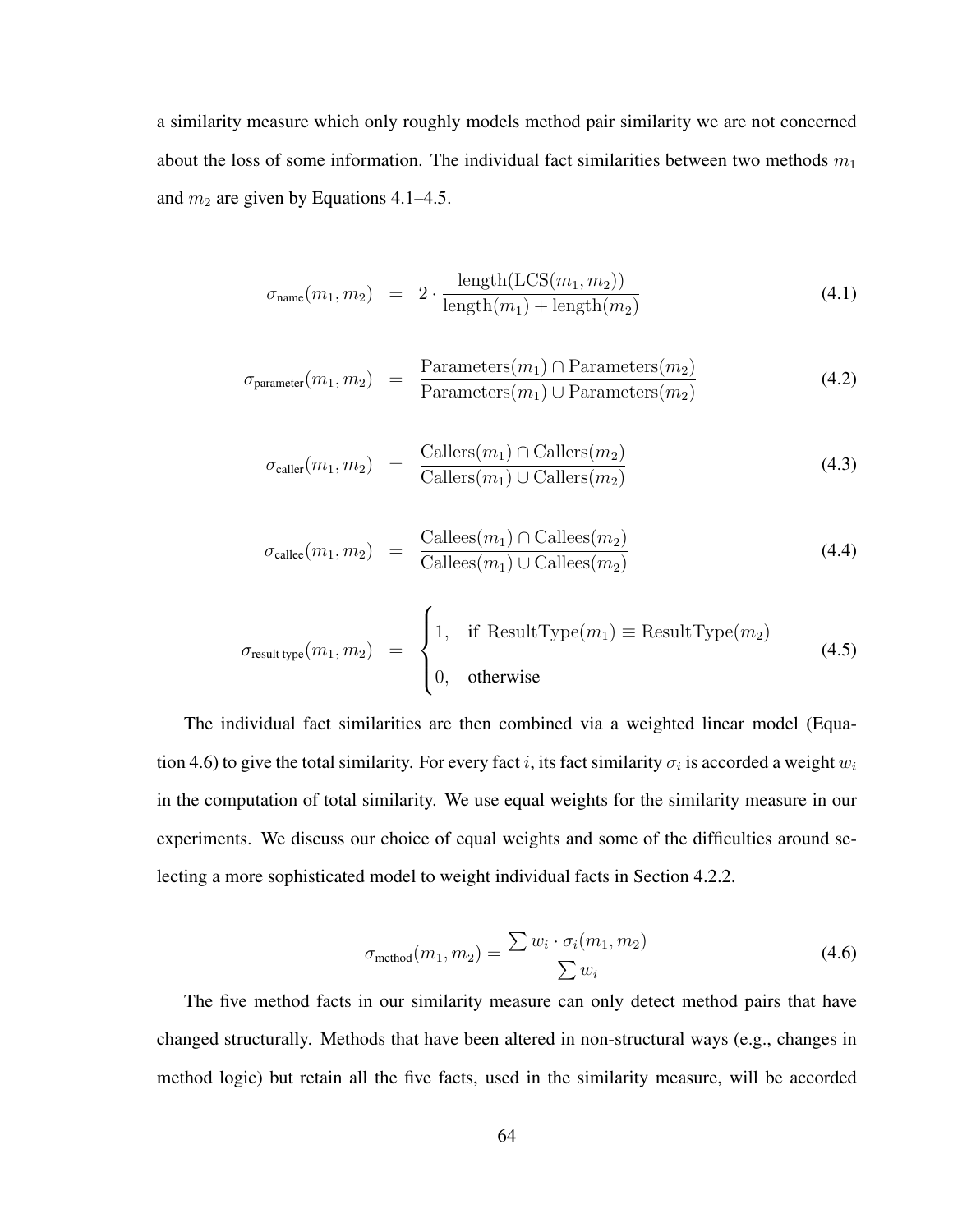a perfect similarity value (1.0) despite the changes. However, as our goal is to determine if a rough measure of similarity can help in identifying refactorings and similar code, these measures are reasonable for our problem.

The extracted facts of all the methods are stored in an XML file. Each method forms an XML node; name and return type are stored as properties of the method node, while other facts (callers, callees, and parameters) form the children of the method node. Listing 4.1 illustrates a snippet from one of the XML files for Eclipse version 2.1.

We now describe a sample method-pair and the calculation of  $\sigma_{\text{method}}$  for equal weights in detail.

### Original method:

Name: PackageExplorerPart.updateTitle(String) Result Type: boolean Callers: PackagesFrameSource.frameChanged(TreeFrame), PackageExplorerPart.createPartControl(Composite) Callees: PackagesMessages.getFormattedString(String, String[]), PackageExplorerPart.getToolTipText(Object), ContentViewer.getInput() Parameters: java.lang.String

#### Transformed method:

Name: PackageExplorerPart.updateTitle(String)

Result Type: void

Callers: PackagesFrameSource.frameChanged(),

PackageExplorerPart.createPartControl(Composite)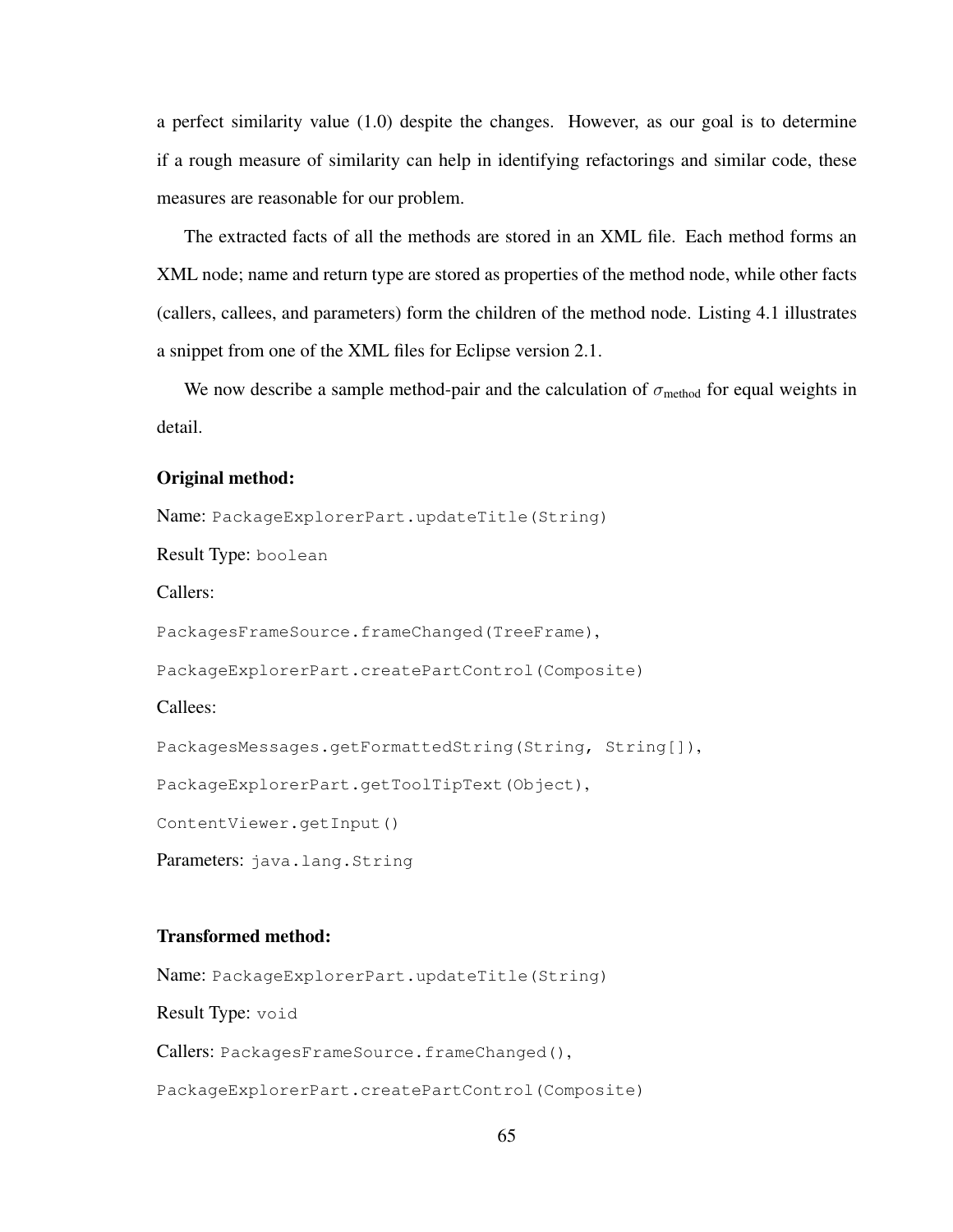Callees: PackagesMessages.getFormattedString(String, String[]), PackageExplorerPart.getToolTipText(Object), ContentViewer.getInput(), WorkbenchPart.setTitle(String)

 $Parameters =  $java.lang.fiting$$ 

For equal weights,  $\sigma_{\text{method}}$  is as follows:

$$
\frac{\sigma_{\text{name}} \cdot 1.0 + \sigma_{\text{result type}} \cdot 1.0 + \sigma_{\text{caller}} \cdot 1.0 + \sigma_{\text{called}} \cdot 1.0 + \sigma_{\text{parameter}} \cdot 1.0}{5.0} = \frac{1.0 + 0.0 + 0.33 + 0.75 + 1.0}{5.0} = 0.616
$$

# 4.2 Similarity Graph Construction Algorithm

We construct a graph of similarity relationships in the two versions of the source code to be analyzed. The methods in the two versions form the nodes in the graph. Edges are created through our algorithm between similar methods in the two versions and are annotated with method-pair similarity value.

For every method in version j we obtain methods similar to it in version i. We are more interested in finding all the similar methods in version  $i$  rather than a single best match for two reasons. First, a method in version  $j$  can result from the transformation of several methods in version  $i$ , resulting in multiple matches of interest. Second, as we are not interested in the best matches per se but matches modelling a transformation, a variety of similar matches might be useful. For example, a transformation *t*, modifying initially 2 entities to 3 entities, when correctly identified must return 2 similar entities to each of the 3 final entities. Using only a best match would enforce the assumption that a transformation is a change in a *single* entity resulting in a *single* modified entity. However, transformation resulting from several refactorings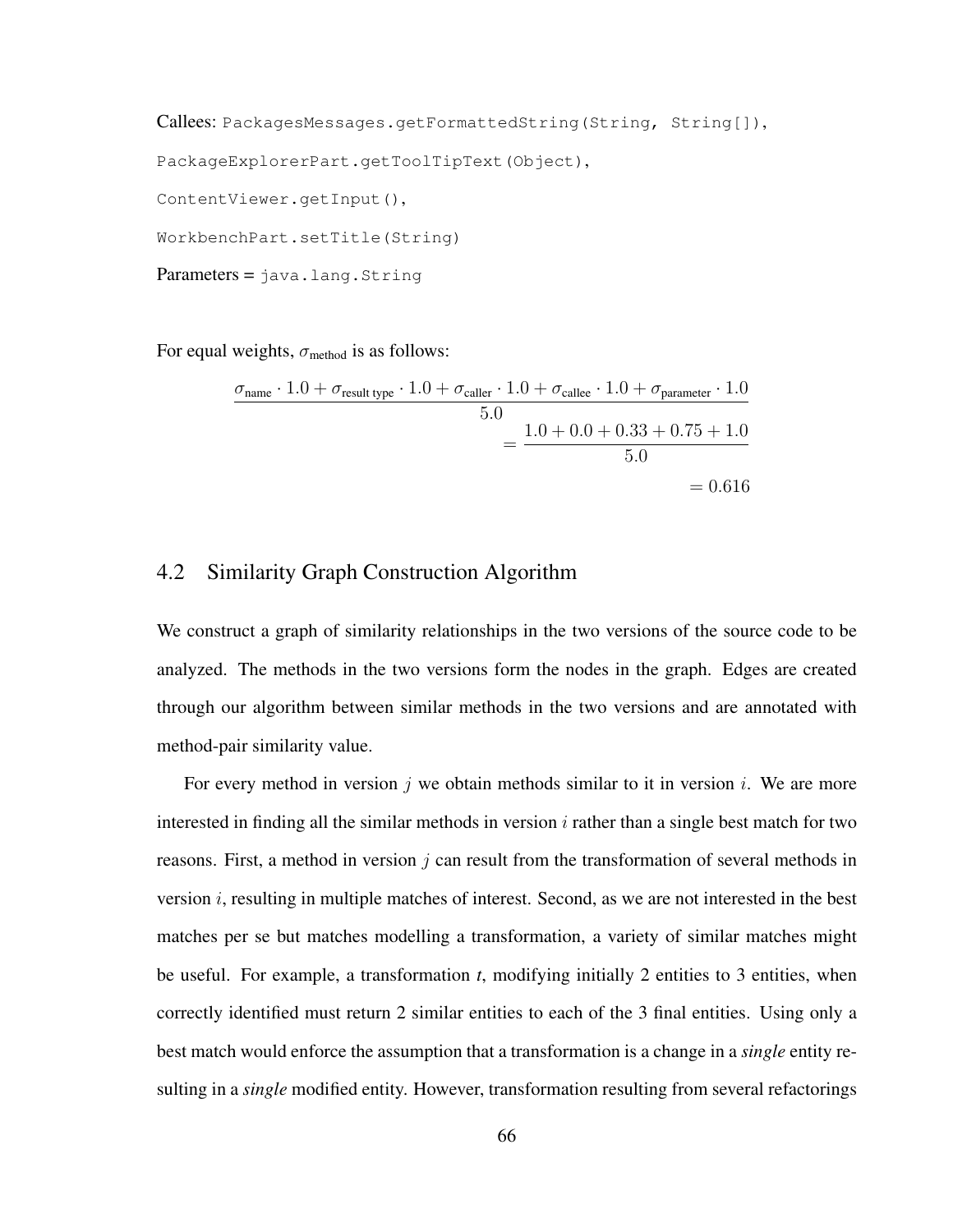```
<?xml version="1.0" encoding="UTF-8"?>
<MethodFacts>
<VersionNode ProjectName="org.eclipse.jdt.core" VersionNum="
  R2_1"<MethodName name="SourceReferenceAction.selectionChanged"
                id="org.eclipse.jdt.ui/ui/org/eclipse/jdt/
                  internal/ui/reorg/SourceReferenceAction.
                   java/selectionChanged(IStructuredSelection)
                   "
                returnType="void">
      <callerMethod id="SelectionDispatchAction.
        dispatchSelectionChanged(ISelection)" />
     <callerMethod id="CutSourceReferencesToClipboardAction.
        selectionChanged(IStructuredSelection)" />
      <calleeMethod id="Action.setEnabled(boolean)" />
      <calleeMethod id="SourceReferenceAction.canOperateOn(
        IStructuredSelection)" />
      <parameter id="org.eclipse.jface.viewers.
        IStructuredSelection" />
    </MethodName>
   <MethodName name="ChangeElementTreeViewer.doUpdateItem" id
      ="org.eclipse.jdt.ui/ui refactoring/org/eclipse/jdt/
      internal/ui/refactoring/ChangeElementTreeViewer.java/
     doUpdateItem(Object, Item)" returnType="void">
      <calleeMethod id="TreeItem.setGrayed(boolean)" />
      <calleeMethod id="ChangeElement.getActive()" />
      <calleeMethod id="TreeItem.setChecked(boolean)" />
      <calleeMethod id="TreeViewer.doUpdateItem(Item, Object)"
         /<parameter id="java.lang.Object" />
      <parameter id="org.eclipse.swt.widgets.Item" />
    </MethodName>
</VersionNode>
</MethodFacts>
```
Listing 4.1: XML storage format of method facts.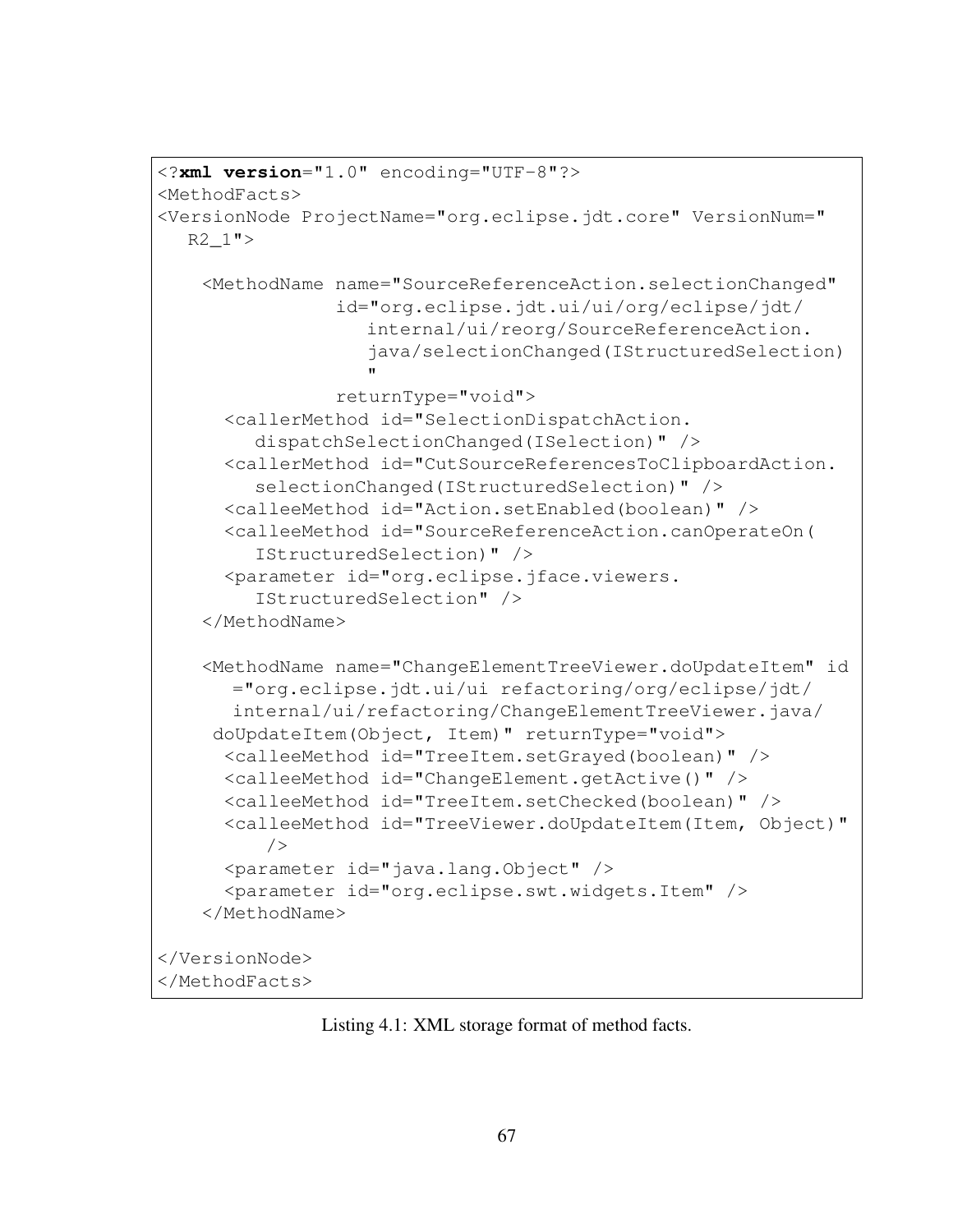alone involve changes of the type where multiple entities participate in the change resulting in multiple changed entities. In addition, there can be, in theory, other transformations, not recorded in the refactoring cataloged but adhering to our formal definition of transformation. Thus, for our original approach, we threshold our similarity measure to return matches above a ceratin similarity value. However, in Section 6.2.4 we discuss a variant of our original approach that uses only the best match to detect similar entities. We also discuss the implications of using the best-match estimates in this section.

A brute-force approach to determining the most similar methods between two versions would involve comparing every method in version  $i$  of a system to all methods in version  $j$ of the system. An individual name comparison would have a running time in  $O(pq)$ , where p and  $q$  are the lengths of the compared method names. If we assume that the name lengths are bounded by a constant value, then the running time would be in  $O(1)$ . Similarly computation time for other fact comparisons would also be  $O(1)$  (assuming an upper bound for the set sizes compared). Thus, if the number of methods in version i is m and in version j is n then effectively the computational complexity of the brute-force approach would be  $O(mn)$  or roughly  $O(n^2)$ . While this asymptotic complexity class is reasonable for small- to mediumsized systems, the computation time can grow excessive for large-scale systems with several thousand methods. A brute-force approach could also result in significant storage complexity.

One way to reduce the computational requirements of the brute-force approach is to compare only those methods in version  $i$  for which no (or little) history can be associated. In other words, we compare only those methods which do not have a counterpart in the version  $j$ . To do so, we employ a two pass approach, embodied in the CREATE-SIMILARITY-GRAPH algorithm. We begin by storing each name fact from each version into a hashtable ( $H_i$  for version i and  $H_i$  for version j), using Java's standard hashcode implementation for  $string$ .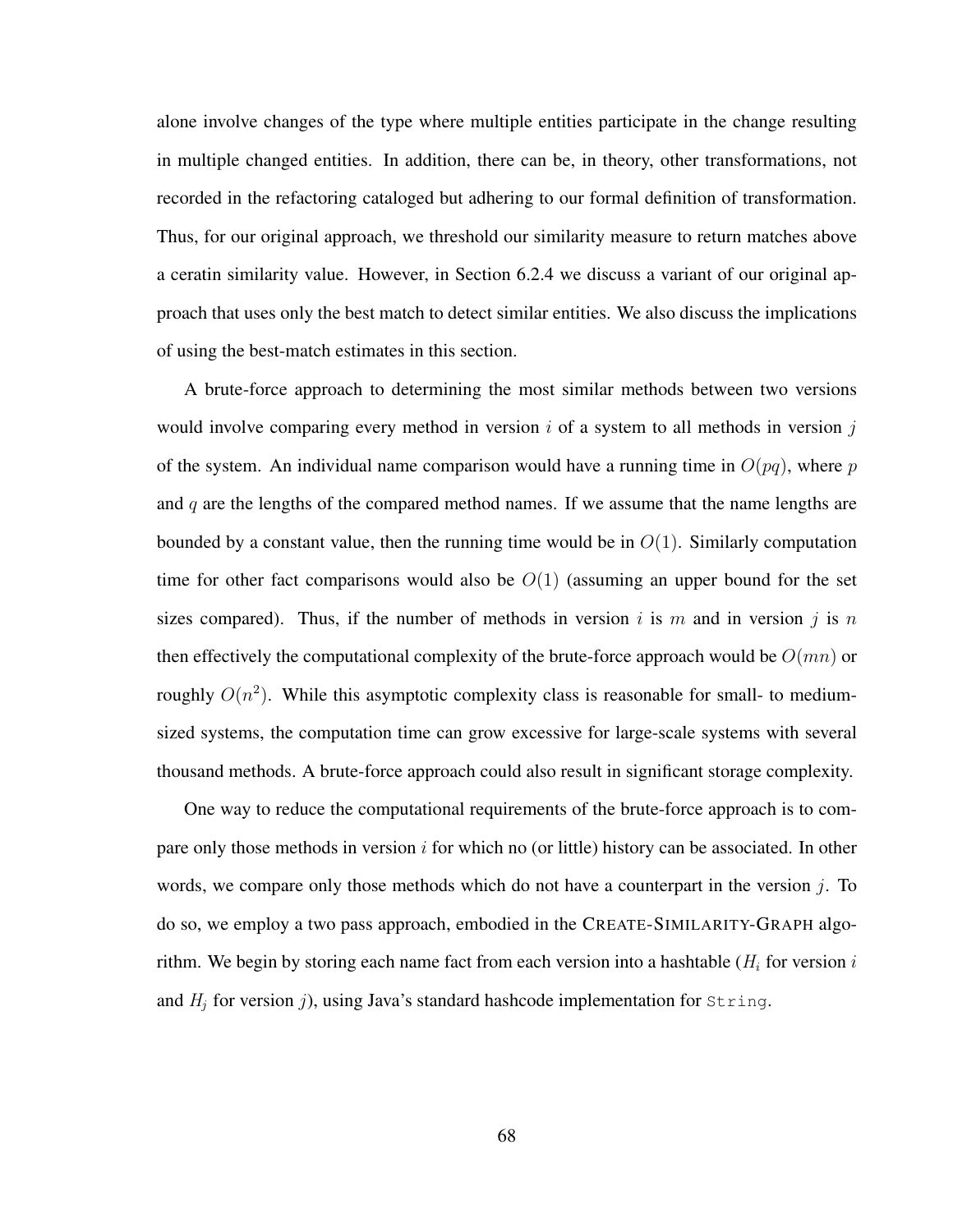**CREATE-SIMILARITY-GRAPH** $(H_i, H_j, \tau_{identity}, \tau_{similarity})$ 1 for each  $\hat{m}_q \in H_j$ 2 **do**  $m \leftarrow H_i[name[\hat{m}_q]]$ 3 if  $m \neq \text{NIL}$ 4 **then**  $s \leftarrow \sigma_{\text{method}}(m, \hat{m}_a)$ 5 if  $s > \tau_{identity}$ 6 **then**  $identity[\hat{m}_q] \leftarrow \text{TRUE}$ 7 **CREATE-EDGE** $(G, m, \hat{m}_q, s)$ 8 if  $identity[\hat{m}_q] =$  FALSE 9 then for each  $m_p \in H_i$ 10 **do**  $s \leftarrow \sigma_{\text{method}}(m_n, \hat{m}_a)$ 11 if  $s > \tau_{\text{similarity}}$ 12 **then** CREATE-EDGE( $G, m_p, \hat{m}_q, s$ )

First pass. The first pass (lines 2–7) determines methods that have not had identity-altering transformation from version i to version j, i.e., methods whose name and location have remained unchanged between these versions. In Java, both name and location are encompassed by the fully-qualified name of an entity, so to detect un-transformed methods in version  $j$ , we compare its fully-qualified name against that of each method in version  $i$  by a simple lookup of the name in  $H_i$  (line 2). If such a name exists in  $H_i$ , the method likely retains its identity. However, a check is made on the total similarity to ensure that the similarity remains sufficiently high (greater than  $\tau_{identity}$ ) for the methods to be considered the same entity (lines 4–7). Regardless, the method in version  $i$  is retained for further processing, since it may be involved in other transformations (e.g., cloning).

**Second pass.** In the second pass (lines  $8-12$ ), all the methods in version j whose identity was not established in the first pass are compared with all the methods in version  $i$ . For each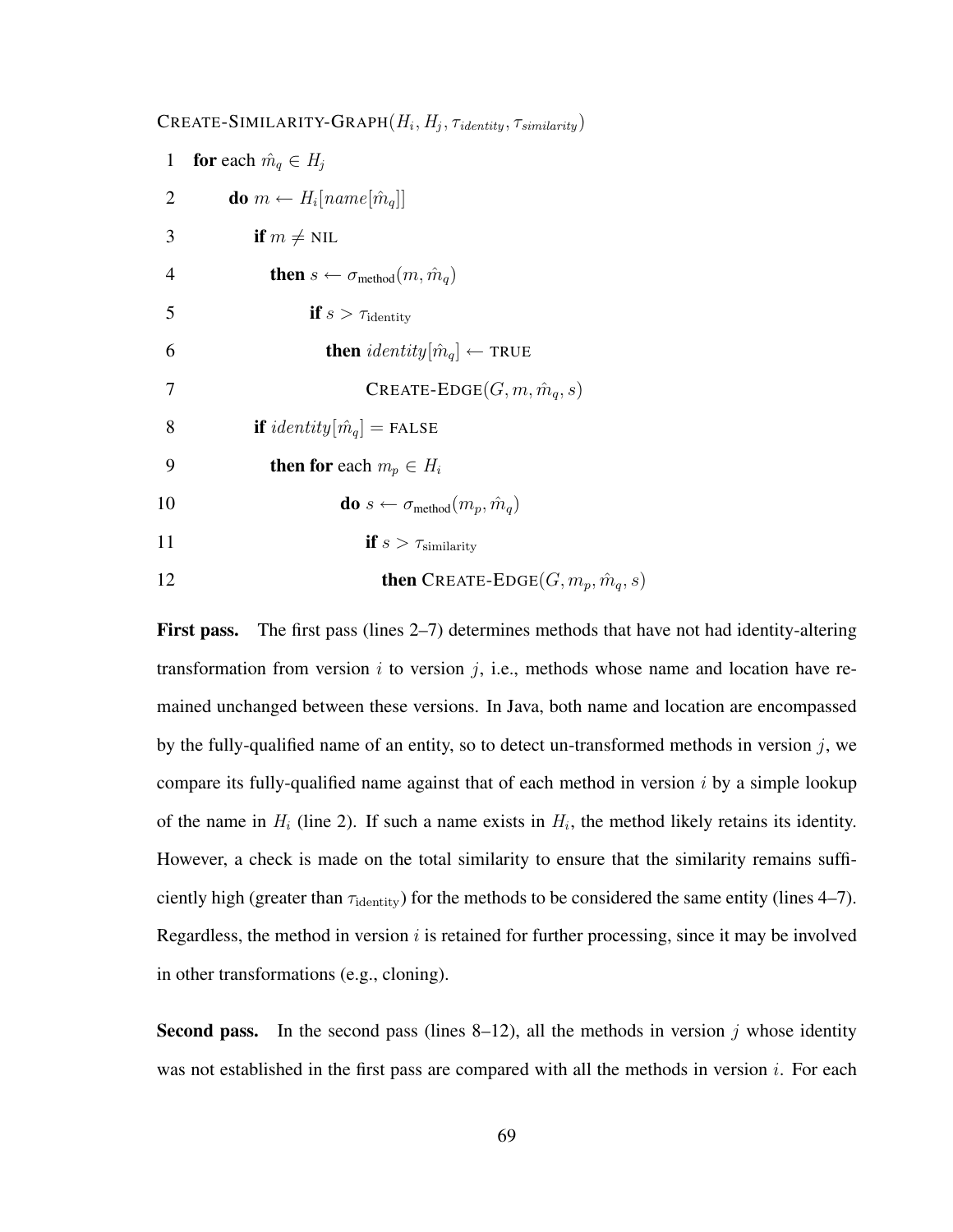method pair being compared,  $\sigma_{\text{method}}$  is calculated (line 10). If the  $\sigma_{\text{method}}$  value is greater than  $\tau_{\text{similarity}}$ , an edge is created between the two methods and marked with  $\sigma_{\text{method}}(\text{lines }11-12)$ .

Although the asymptotic complexity of this algorithm is still  $O(n^2)$ , we have considerably reduced the size of the sets to be compared, thereby resulting in faster comparison in most practical situations. We provide empirical results in Section 4.2.1

#### 4.2.1 Measurement of speed-up

We measure the speed-up in performance of our CREATE-SIMILARITY-GRAPH algorithm, as compared to a brute force approach comparing every method in version  $m$  against all methods in version  $n$ . For this we implemented the brute force approach by modifying our CREATE-SIMILARITY-GRAPH algorithm to eliminate the first pass. Thus, methods with no changes to their fully qualified name (methods identical between version  $m$  and version  $n$ ) were not filtered out.

We tested the speed-up on a Dell Precision PWS490 machine with 8.00 GB of RAM and Microsoft Windows XP Operating System. We used releases R2 0 and R2 1 of Eclipse as our two benchmark versions. Method facts for the two versions were extracted using the same machine. Number of unique methods in R2<sub>-1</sub> were 67470, while in R<sub>-0</sub> were 57184.

We first ran our CREATE-SIMILARITY-GRAPH algorithm with  $\tau_{\rm identity}$  as 0.75 and  $\tau_{\rm similarity}$ as 0.1 (the minimum value used in our experiments). Pass 1 of our algorithm finished executed in 2.8 seconds. The first pass identified 30291 methods in R2 1 as identical to their counterparts in R2<sub>-0</sub>. The *identity* $[\hat{m}_q]$  of these methods in version R2<sub>-1</sub> was marked as 1 and they were not used further in pass 2. We tested our algorithm for a subset of methods in R2 1 of size 600. Pass 2 completed execution in 21.03 minutes for 600 methods and thus effectively our CREATE-SIMILARITY-GRAPH algorithm built the Similarity Graph in just over 21 minutes.

We also ran the CREATE-SIMILARITY-GRAPH algorithm without the check for identity by removing line 11 of the algorithm. The algorithm now identified 43920 methods in R2 1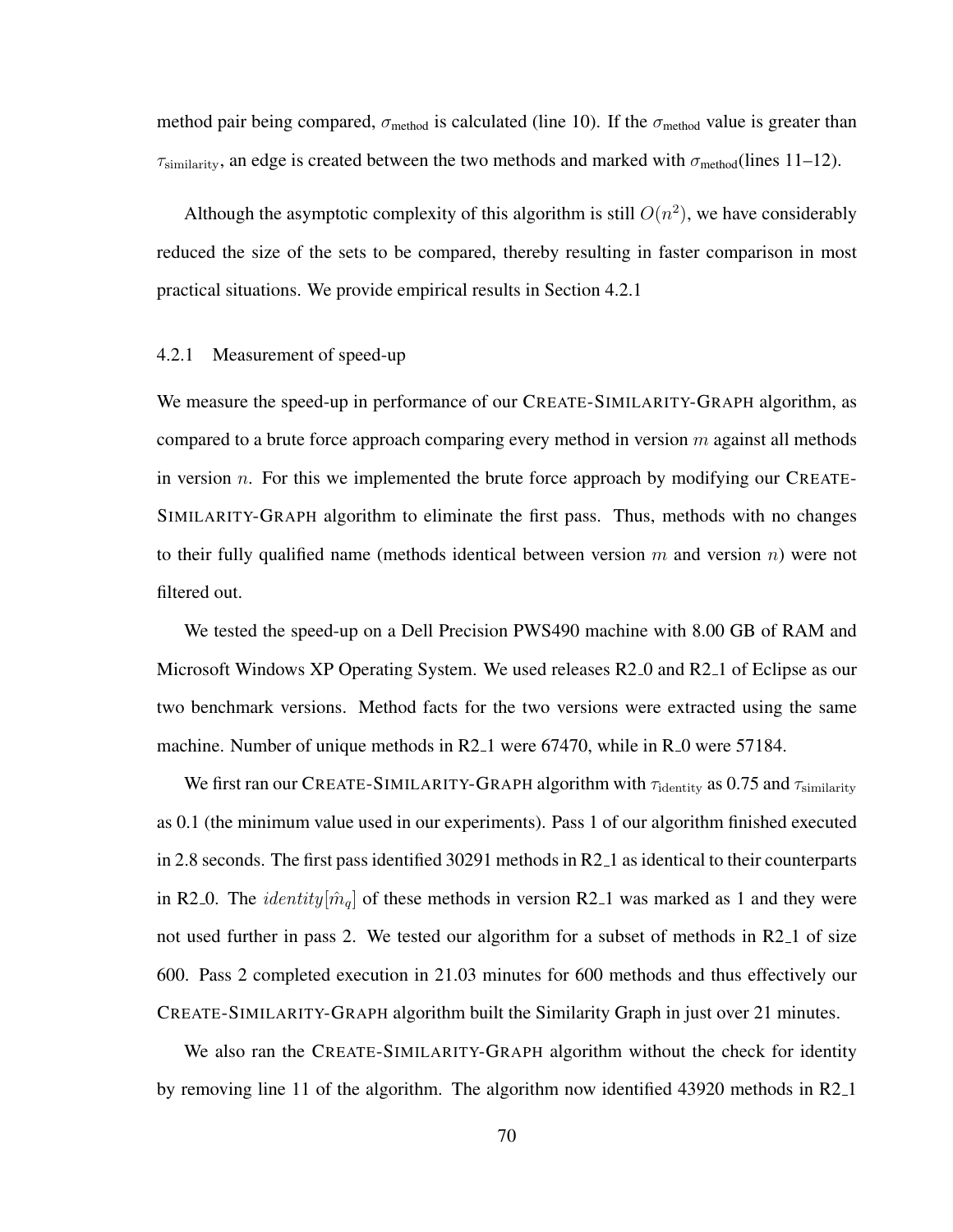as having an identical equivalent in version R2 0 and for an input of 600 methods completed in 18.71 minutes. Thus, *identity*[ $\hat{m}_q$ ] was useful in distinguishing methods that retained their fully qualified name but changed in non-trivial ways structurally versus methods that retained their fully qualified name and did not change structurally (or changed very little).

Last, we ran our brute force variant of CREATE-SIMILARITY-GRAPH. This algorithm completed execution in 48.07 minutes, thus providing over 200% improvement in speed up. Our CREATE-SIMILARITY-GRAPH algorithm filters out approximately 45% of the methods in the first pass, which is the central optimization in our algorithm. Thus, intuitively, the speed-up should be around 100%. However, as the number of methods in the graph is higher for the brute force variant, the number of edges also is significantly higher, leading to a denser graph which adds to space complexity and thus the speed-up is actually higher than expected.

Eclipse is perhaps unusual in terms of the small number of methods that retained their identity (45%) and the speed-up may be even more for other systems in which a larger number of methods preserve their identity over two versions.

#### 4.2.2 Fact weights in the similarity measure

Currently our approach uses equal weights for the similarity measure. Although a more refined similarity measure experimenting with different weights may return better results, we found that testing our approach for varying weights was difficult. A better similarity measure might involve a non-linear combination of varying weights; however, determining such a measure and testing it for efficacy prior to performing the actual experiments is particularly problematic.

A naive approach for finding a better similarity measure could involve using the previously described handcrafted examples to find a similarity measure which best captures the similarity amongst various method pairs. The problem with this approach is that while the handcrafted test cases can be used to test the correctness of the approach, they are not representative of any real world large software system. A system like Eclipse, which we used as our benchmark sys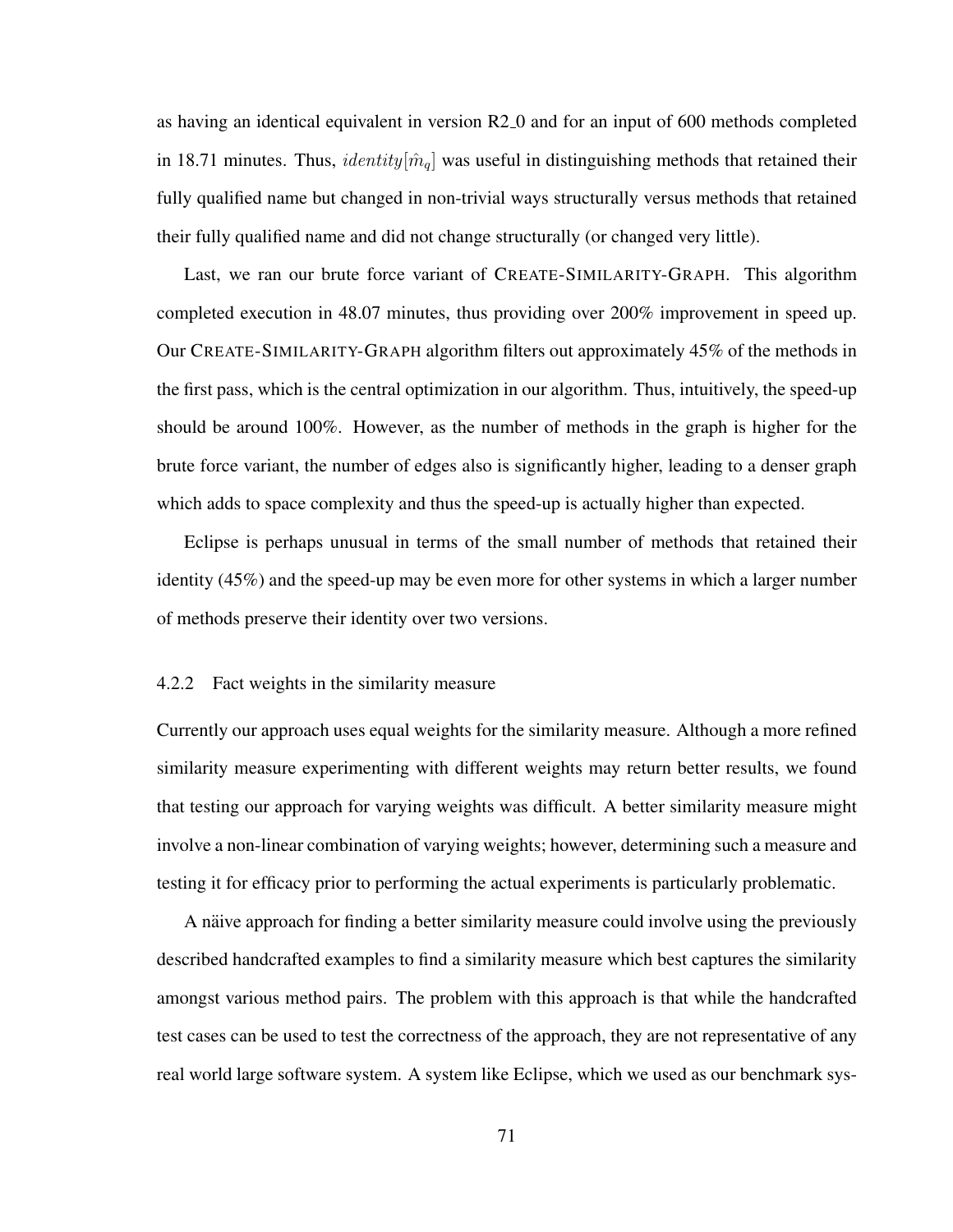tem for all the experiments, involves many developers and hundreds of modules. Handcrafting test cases that can capture the structural properties of the whole of Eclipse and hence aid in finding the best similarity measure is a research goal in its own right and not the focus of thesis. Even a select set of cases from Eclipse code base itself is not guaranteed to be a sufficient representative of the entire Eclipse code base.

Thus, any variations in the similarity measure can be reasonably tested for their effectiveness only with real modification tasks. However, in the scenario that a perfect measure is determined it is hard to argue that the measure would work for another set of modification tasks in Eclipse, let alone in another system. We believe that assigning equal weights to all facts in our similarity measure is reasonable and would lead to a acceptable similarity values. We think that the use of equal weights can balance the effects of individual facts in determining total similarity.

Ultimately, it is important to remember that the goal of our approach is to substitute missing history of a software entity with the history of other similar entities and the most similar entity might not be the best substitute for the history. Thus, we believe that for our work a similarity measure which is not computationally expensive (as we are dealing with large scale systems like Eclipse) and a reasonable representation of similarity should suffice.

## 4.3 Standalone SB Approach and its Evaluation

We have implemented our algorithm for detecting transformations, CREATE-SIMILARITY-GRAPH, as a stand alone Similarity based (SB) recommender approach. The general principle of our standalone SB approach is that for any input i from version n, we extract all similar methods in version  $m$  using CREATE-SIMILARITY-GRAPH. The set of similar methods in the previous version forms the set of recommendations for the given input.

Our rationale for implementing the standalone approach is two-fold. First, we want to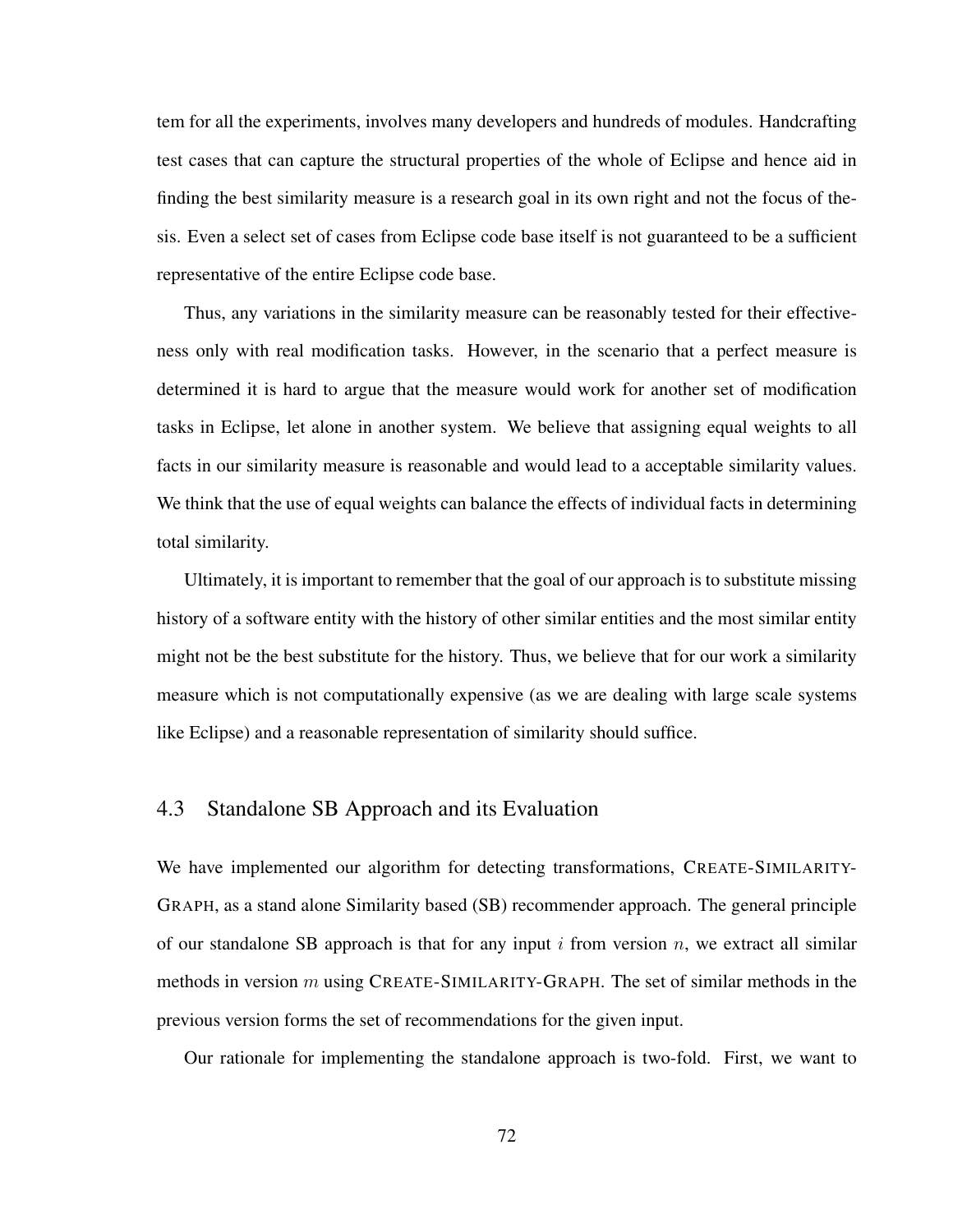

Figure 4.1: Eclipse timeline used for the standalone SB approach.

investigate the role of structurally similar code in bug fixes. Second, since similarity based estimates are the underpinnings of our extended change history based approach (ECHB), we want to investigate the effect of various similarity thresholds on the usefulness of recommendations for our stand alone SB recommender approach. For the evaluation of the similarity based (SB) approach (and later for our ECHB approach) we selected two major releases for Eclipse. It was important to select the releases in a manner that the later release fell in the duration of test data while the earlier release was in the training data. Such a selection of timelines would more likely result in transformed entities in test data, enabling us to see how our SB approach fares with respect to CHB approaches. This selection of timeline allows us to observe the effects of our approach in the context of a major release resulting in transformations. Figure 4.1 depicts the training data and test data timelines along with two major Eclipse releases.

We repeat our experiments as described in the previous chapters, using each entity in the solution set for a bug fix as input. For our similarity based approach we first create a similarity graph using the algorithm CREATE-SIMILARITY-GRAPH and input hashtables for version R2<sub>-1</sub> and R<sub>2</sub>-0 of Eclipse. Next, for each input method in the solution set for the 20 modification tasks used for evaluation, we retrieve the corresponding similar methods from the similarity graph.

For our standalone SB approach, these similar methods form the recommendations. Next, we use the measures  $pr'_{avg}$ ,  $rc'_{avg}$ ,  $tp'_{avg}$  to assess the usefulness of the recommendations. We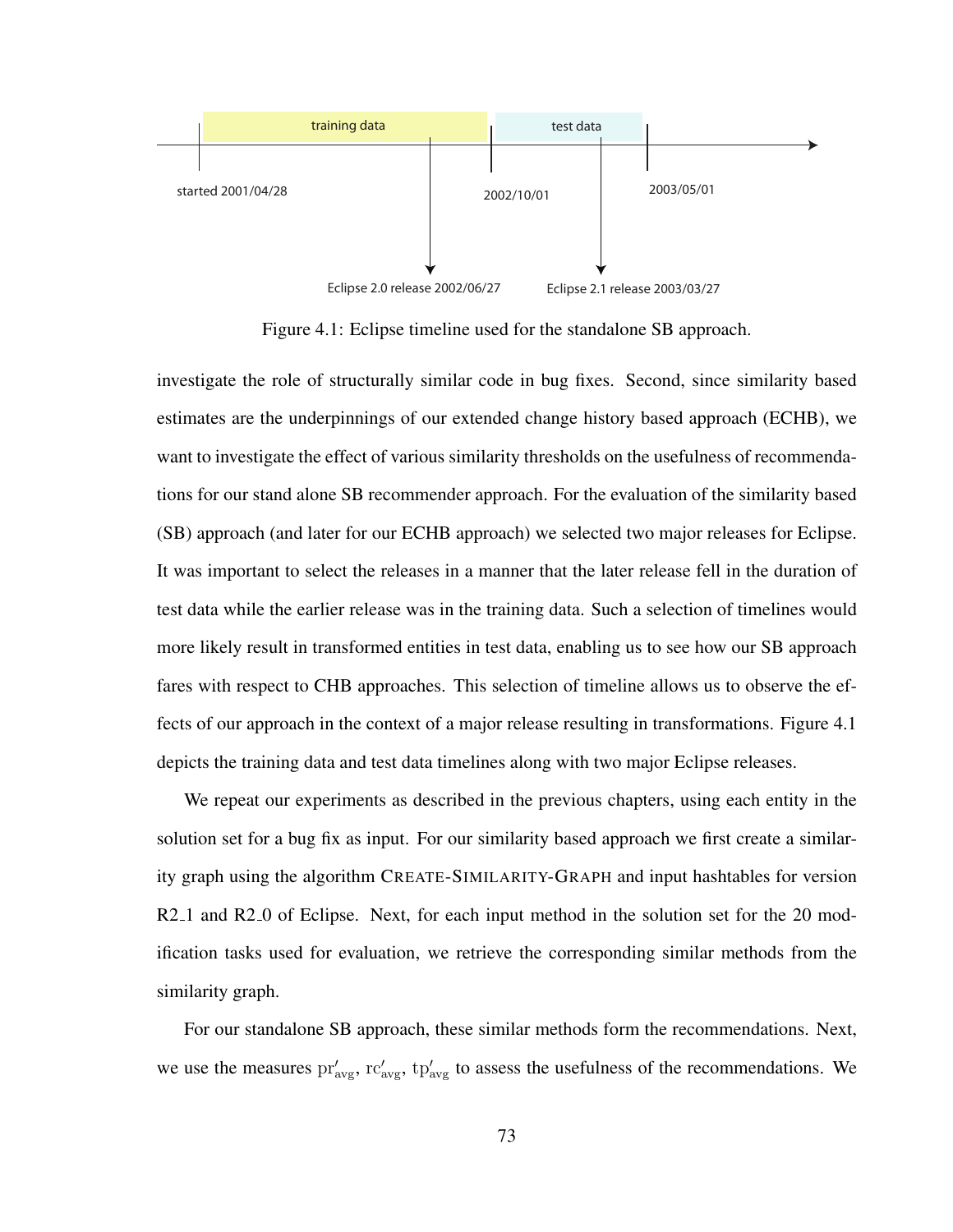vary the similarity threshold from 0.1 to 1.0 (increments of 0.1), however, our approach does not return any results for threshold 1.0.

Figure 4.2 shows the effects of varying similarity threshold on  $pr'_{\text{avg}}$ ,  $rc'_{\text{avg}}$ , and  $tp'_{\text{avg}}$ . For our experiments we obtained the following best values:

1. 
$$
pr'_{\text{avg}} = 1.00
$$
 at similarity threshold 0.9 ( $rc'_{\text{avg}} = 0.03$ ,  $tp'_{\text{avg}} = 0.001$ )

2. 
$$
\text{rc}'_{\text{avg}} = 0.20
$$
 at similarity threshold 0.1 ( $\text{pr}'_{\text{avg}} = 0.007$ ,  $\text{tp}'_{\text{avg}} = 0.24$ )

3. 
$$
tp'_{\text{avg}} = 0.24
$$
 at similarity threshold 0.1  $(pr'_{\text{avg}} = 0.007, rc'_{\text{avg}} = 0.20)$ 

As seen in Figure 4.2, the results for the stand alone SB approach are much less promising than the earlier described CHB approaches (for method-level granularity). These low values for the similarity measures are expected. High values for precision and recall would imply that all the entities changed as part of modification tasks are similar to each other, which is seldom the case and reason why CHB approaches are useful. Values for the different measures for our stand alone approach confirm the notion that structural similarity does not capture all the information when modification tasks are resolved.

## 4.4 Summary

In this chapter we described our algorithm to detect transformations over two versions of a system. We also implement our algorithm through a similarity based (SB) approach to study the usefulness of similarity estimates for making pertinent recommendations. We use method facts to detect method similarity which is an indicator of potential transformations. We first describe the 5 method facts (name, parameters, return type, callers, callees), to detect method-pair similarity in Section 4.1. Next we describe our transformation detection algorithm, CREATE-SIMILARITY-GRAPH, its performance and the difficulties in determining appropriate weights for our similarity measure in Secion 4.2. Finally, we use this algorithm in our stand alone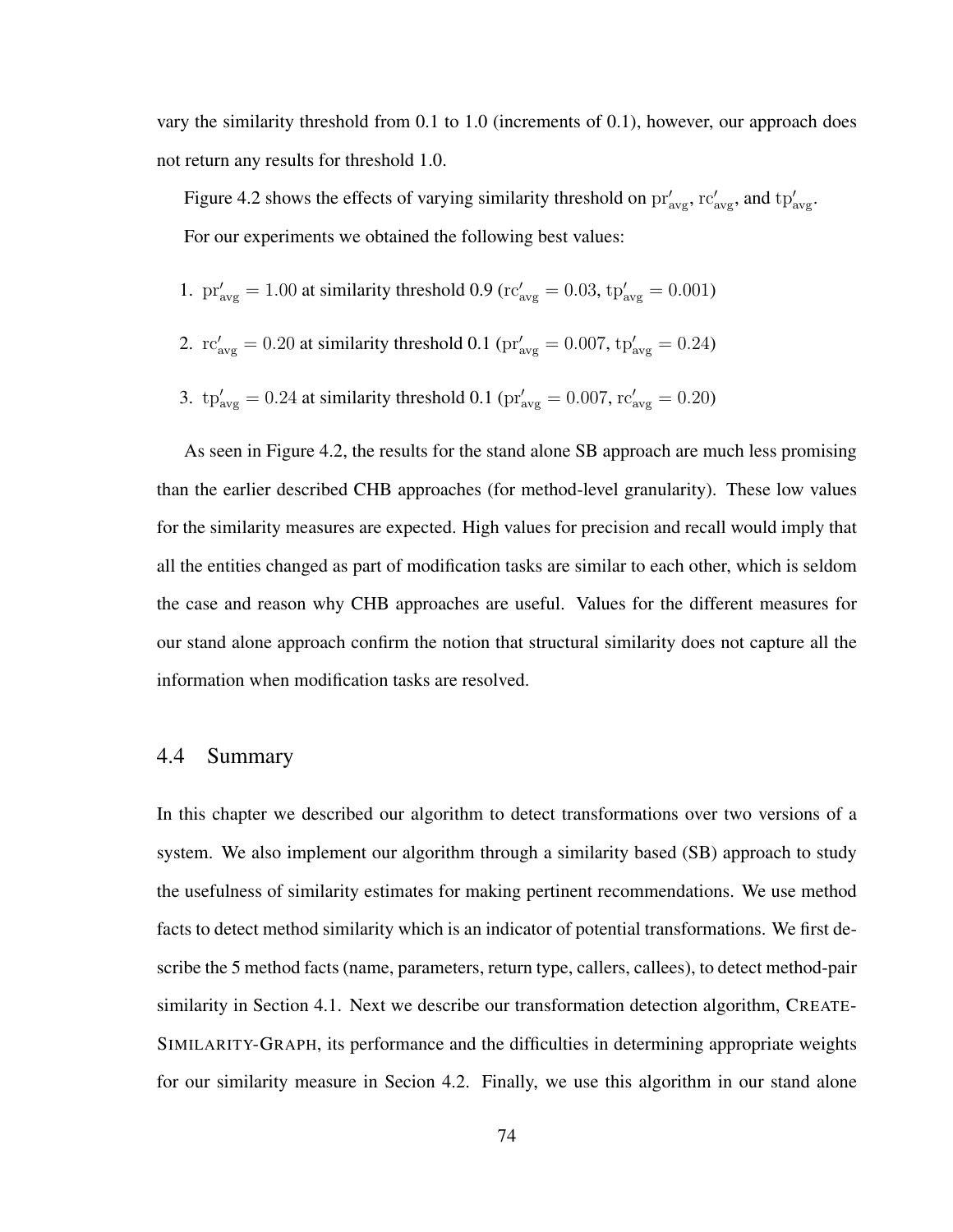

similarity threshold

Figure 4.2: Effect of different similarity thresholds on  $pr'_{avg}$ ,  $rc'_{avg}$ , and  $tp'_{avg}$  for the standalone SB approach at method-level granularity.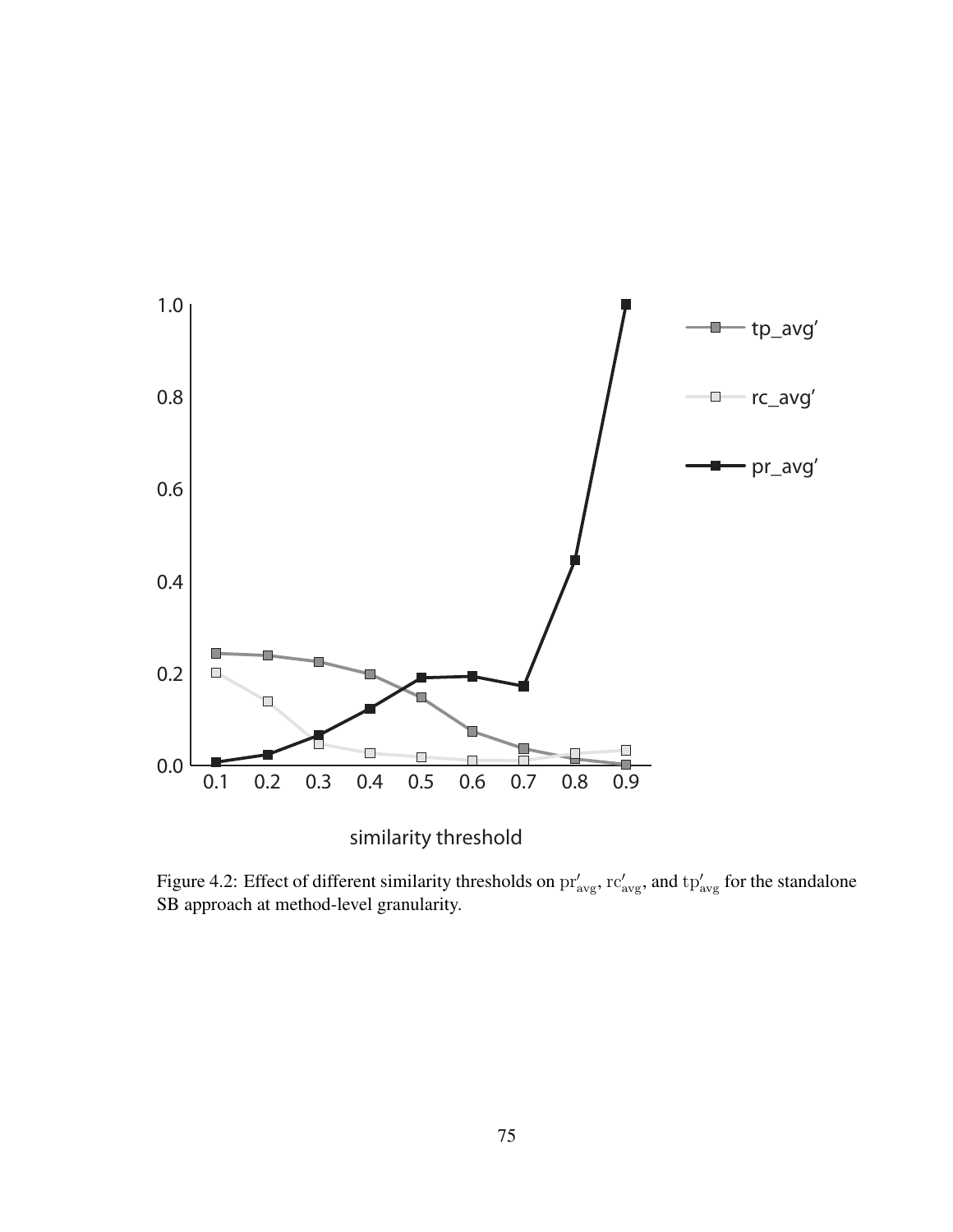SB recommender approach and we evaluate the SB recommender approach using the 20 modification tasks from Eclipse. We find that similarity alone is not sufficient to provide useful recommendations, confirming the usefulness of CHB approaches.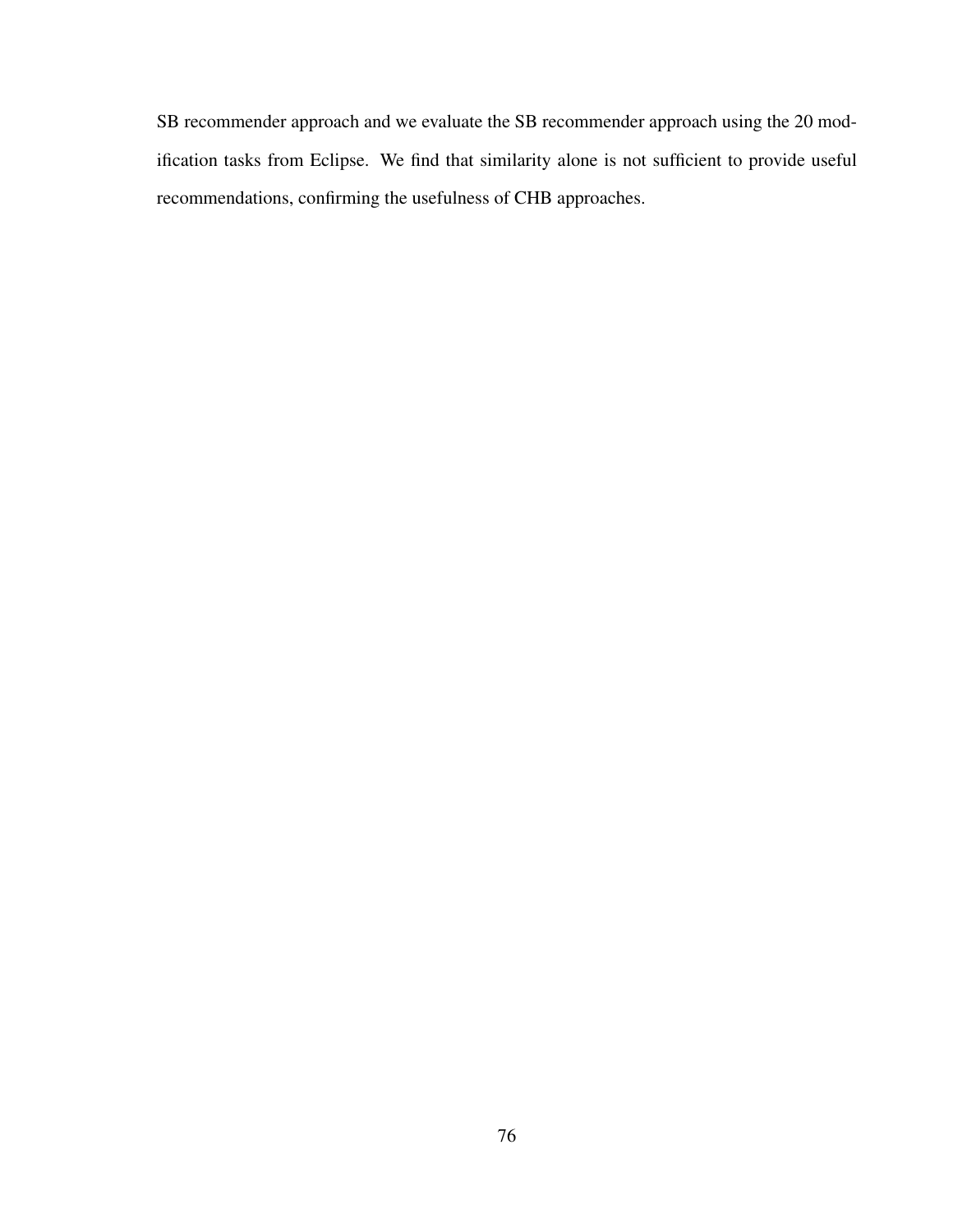# Chapter 5

# SIMILARITY-BASED APPROACH FOR CLASS-LEVEL GRANULARITY

To compare our standalone SB recommender approach for method-level granularity against class-level granularity, we have extended our method-level approach to the class level. We use method-pair similarities described in 4.1 between methods of two classes to calculate the overall class similarity.

In this chapter, we first describe our technique for computing similarity between classpairs, in Section 5.1. In Section 5.2 we describe our class-level SB approach based on the class-pair similarity. Last, in Section 5.3, we describe the results of our experiment for the SB recommender approach for class-level granularity.

# 5.1 Combining Method-Level Similarities to Obtain Class-Level Similarity

Here, we leverage the pre-existing method-similarity calculation technique from Section 4.1 to calculate the overall class-level similarity. Our general technique is as follows:

- 1. If  $M_i$  is the set of methods in class A and  $M_j$  is the set of methods in class B, we calculate  $\sigma_{\text{method}}(m_i, m_j)$  where<sup>1</sup>  $(m_i, m_j) \in M_i \times M_j$ .
- 2. Next, for each  $m_i \in M_i$ , we find  $m \in M_j$  such that  $\sigma_{\text{method}}(m_i, m)$  is the highest  $\forall m \in M_i$  $M_j$ .
- 3. We repeat Step 2 for each method in class B, that is, for each  $m_j \in M_j$ , we find  $n \in M_i$ such that  $\sigma_{\text{method}}(n, m_j)$  is the highest  $\forall n \in M_i$ .

 ${}^1M_i \times M_j$  represents the Cartesian cross-product.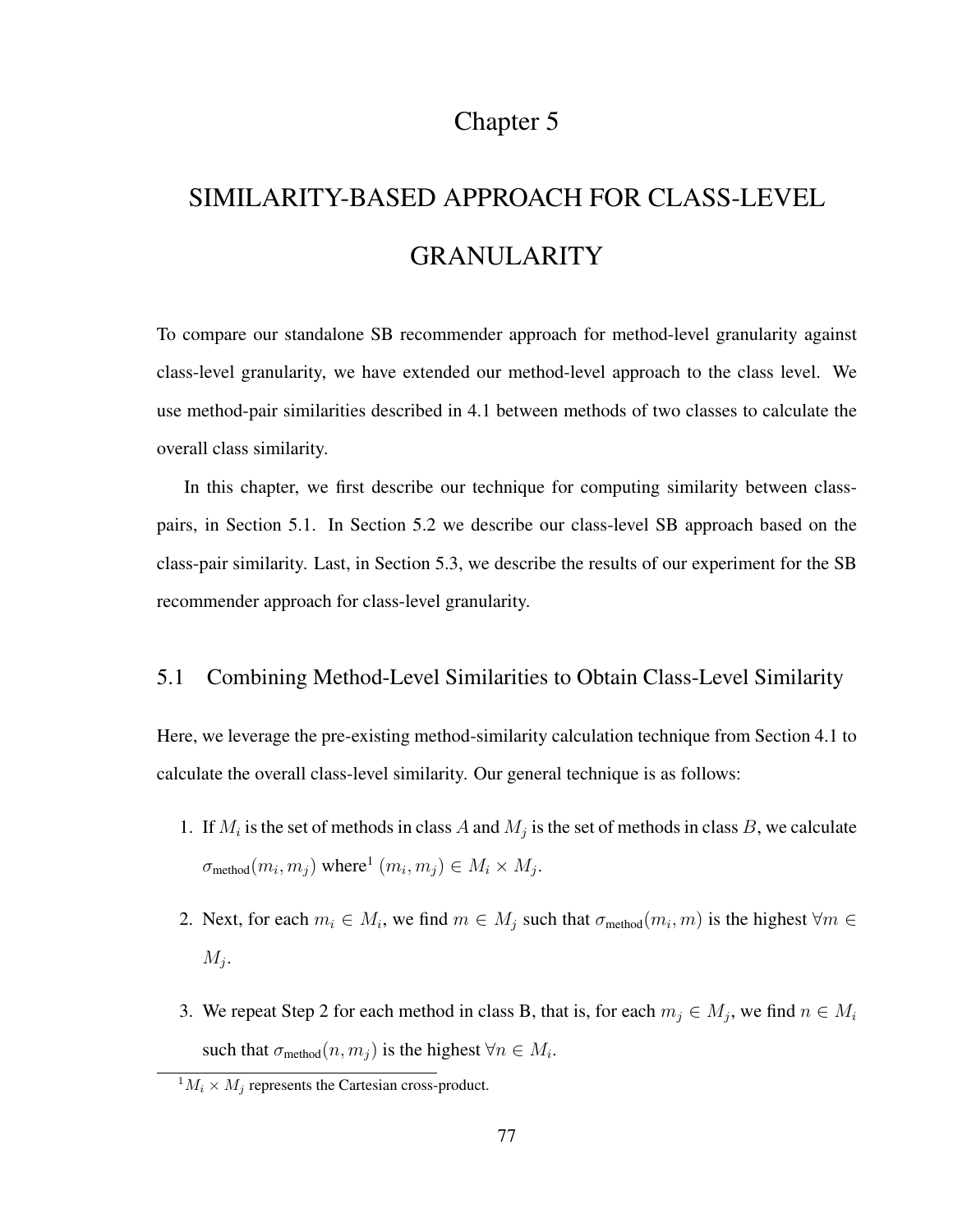- 4. We add the highest similarity values, obtained through Steps 2 and 3, for best match method-pairs in classes A and B.
- 5. Last, we normalize the sum of similarity values for best match method-pairs in class A and B by dividing it with the sum of method set sizes of class A and B ( $|A| + |B|$ ).

Intuitively, if any two classes are identical, then each method in the first class would have a corresponding identical method in second class ( $\sigma_{\text{method}}(m_i, m_j) = 1.0$ ). However, for any specific method in class A, it is highly probable that only one method in class B has  $\sigma_{\rm method}(m_i, m_j)$ = 1.0 and all other methods have lower similarity values.

Thus, by selecting only the method-pairs with highest similarity values, our technique ensures that the non-similar method pairs do not negatively affect the total similarity values.

Equation 5.1 gives the formula for calculating class  $\sigma_{\text{class}}(A, B)$ .

$$
\sigma_{\text{class}}(A, B) = \frac{\sum_{m_i \in A} \max_{m \in B} \{\sigma_{\text{method}}(m_i, m)\} + \sum_{m_j \in B} \max_{n \in A} \{\sigma_{\text{method}}(n, m_j)\}}{|A| + |B|}
$$
(5.1)

# 5.2 Class-Level Similarity-Based Approach

We implement our similarity based approach to find similar classes amongst those in versions R2<sub>-1</sub> and R<sub>2</sub><sup>-0</sup> through the following steps.

- 1. If  $C_i$  is the set of classes in version R2<sub>-1</sub> and  $C_j$  is the set of classes in version R2<sub>-0</sub>, we calculate  $\sigma_{\text{class}}(c_i, c_j)$  where  $(c_i, c_j) \in C_i \times C_j$  using the equation 5.1.
- 2. For a given class  $c_i \in C_i$  we create an edge with each the classes  $c \in C_j$  with similarity greater than a specified similarity threshold.

Our approach for calculating class similarity for two versions differs from our approach for finding method similarity for two versions described by algorithm CREATE-SIMILARITY-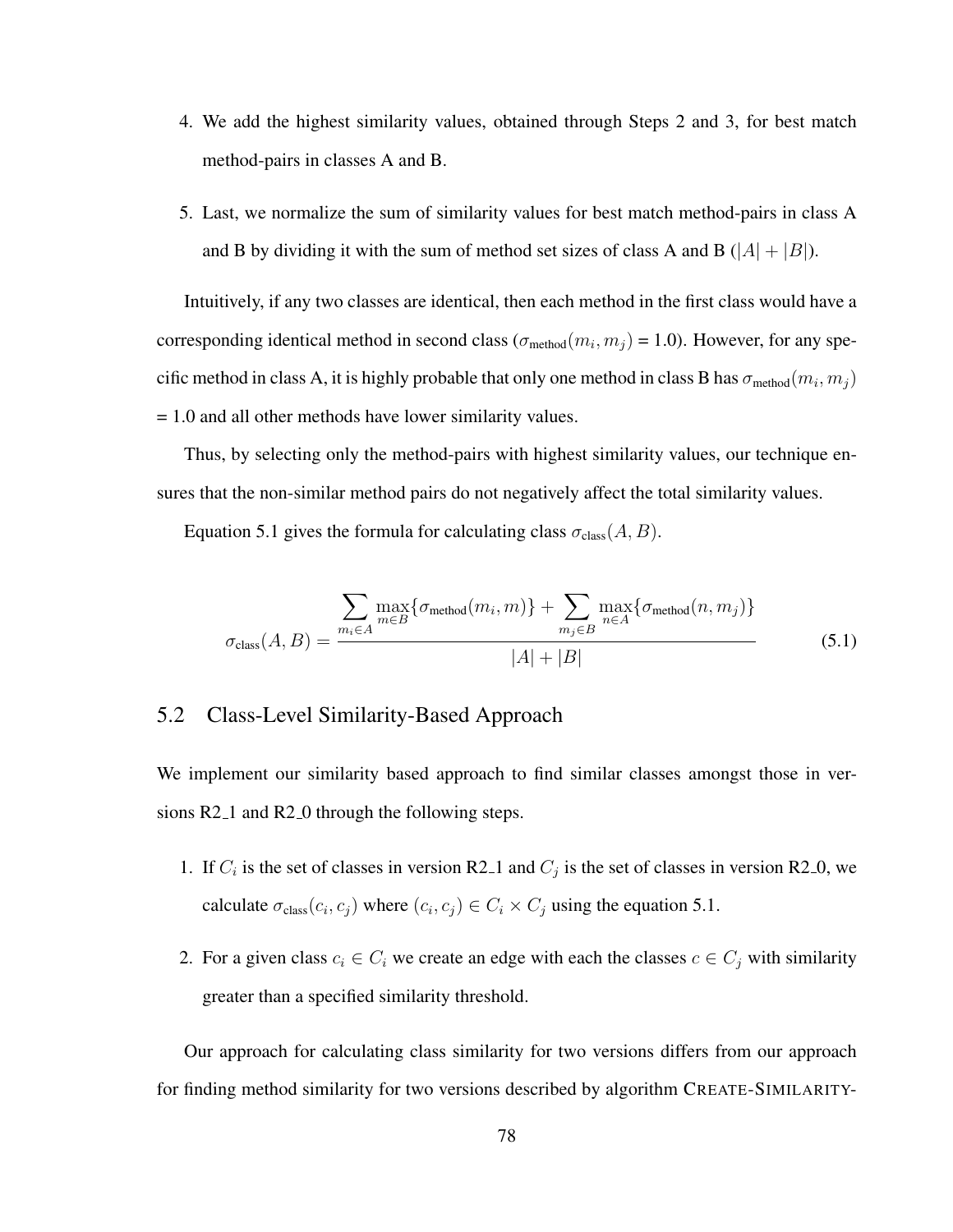GRAPH. This is because unlike in CREATE-SIMILARITY-GRAPH we do not filter out identical classes. We cannot filter out any methods because we are using the similarity values for all method-pairs, identical or not. On the other hand, filtering out identical classes is not possible in our current approach as we are building class-similarity from the method-similarity pairs and do not have a way of identifying identical classes easily.

However, to keep the computation time reasonable we do not build the entire similarity graph of the system, but build smaller graphs for each input during our experiment.

## 5.3 Experiment

In our evaluation, each file in the solution set of a modification task is used as an input. The public Java class in the file is compared against all classes from version R2 0 to obtain a set of classes with similarity above the given threshold. This is done by steps described in Section 5.1. The difference is that in place of constructing the similarity graph for the entire system we create it for a single class input at a time.

Figure 5.1 shows the effects of varying similarity threshold on  $pr'_{\text{avg}}$ ,  $rc'_{\text{avg}}$ , and  $tp'_{\text{avg}}$ .

As can be seen in the graph the results from the standalone SB approach for class-level are not strong. The  $pr'_{avg}$  values are very low and the best value is only about 0.2 at similarity threshold 0.5 for which the  $rc'_{avg}$  and  $tp'_{avg}$  values are extremely low (less than 0.01 each). As discussed earlier, in Section 4.3, we suspect that *only* similarity is not a good indicator of relevant classes (or methods) in the context of a modification task.

#### 5.4 Summary

In this chapter we first describe our approach for detecting class similarity using individual method-pair similarities obtained through CREATE-SIMILARITY-GRAPH in Section 5.1. Next, we discuss implementation of our class similarity technique through our SB recommender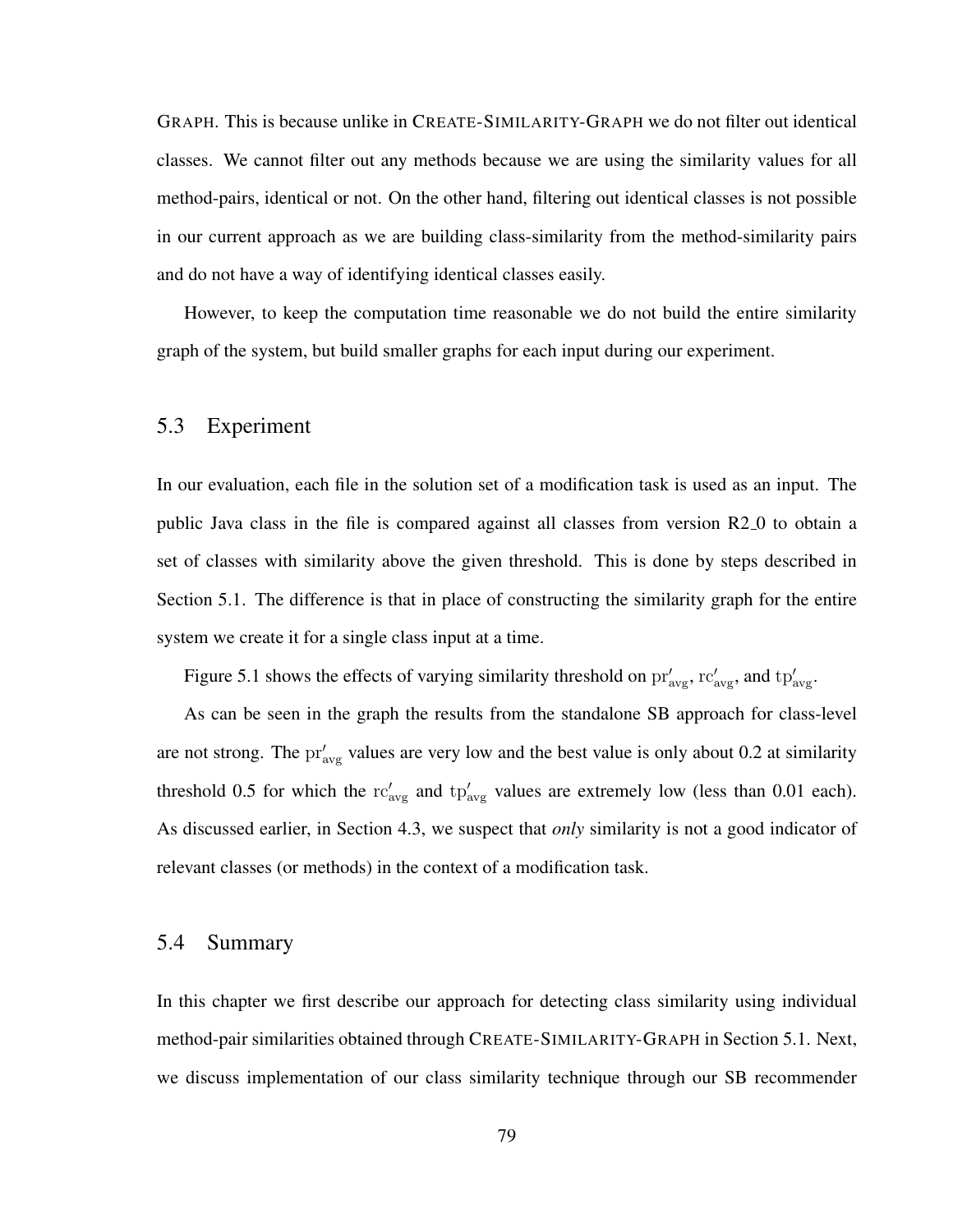

Similarity threshold

Figure 5.1: Effect of different similarity thresholds on  $pr'_{avg}$ ,  $rc'_{avg}$ , and  $tp'_{avg}$  for standalone SB approach at class-level granularity.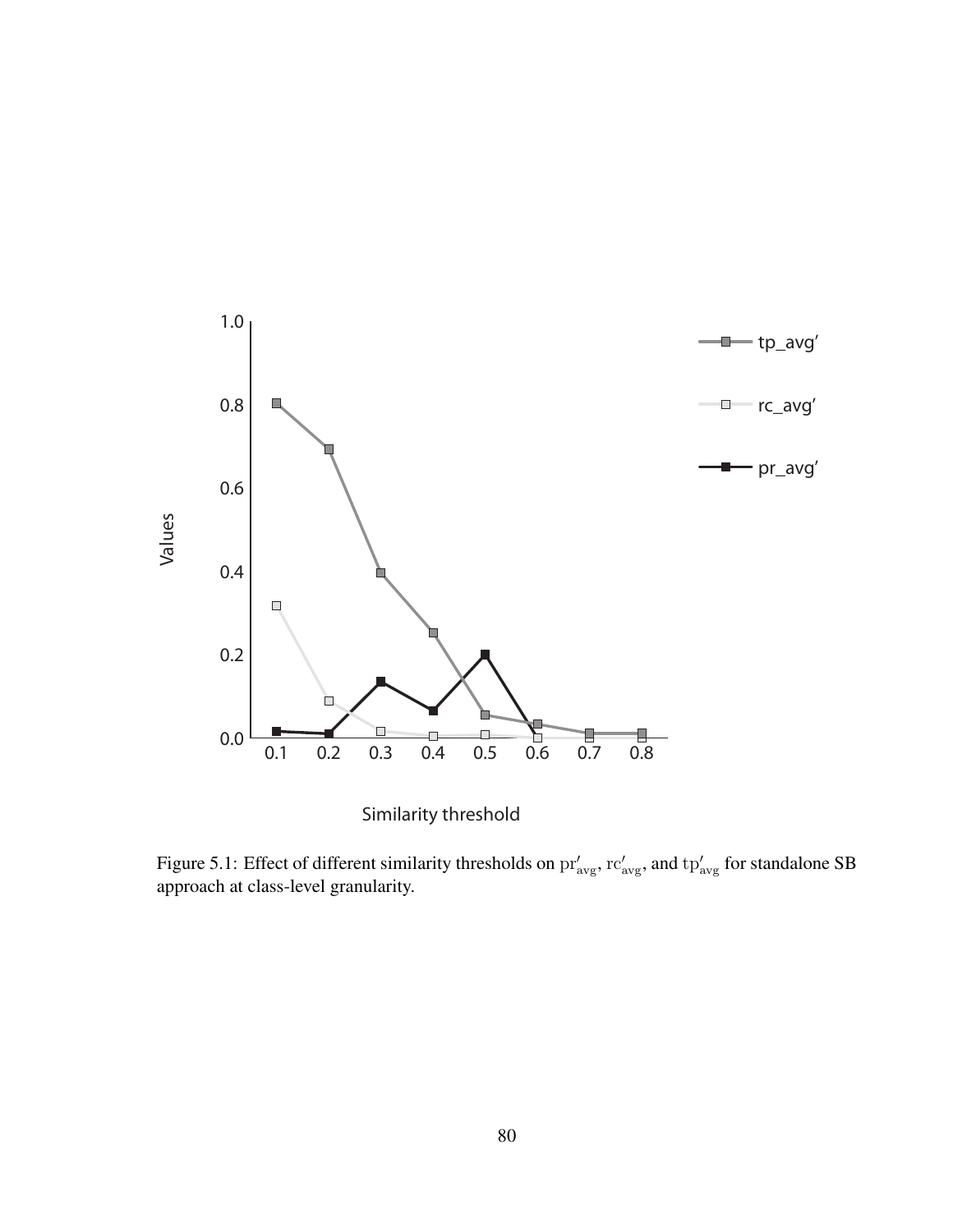approach and its evaluation in sections 5.2 and 5.3 respectively. The results from the SB approach at class level are not strong with very low values for  $pr'_{avg}$  and  $rc'_{avg}$ . This further shows that entity similarity alone is not helpful in guiding developers working on modification tasks. However, to assess if similarity estimates (by way of transformations) can enhance CHB approaches, in Chapter 6 we will combine our SB approach at class level with Ying et al.'s original CHB approach at file-level to obtain the extended CHB approach (ECHB).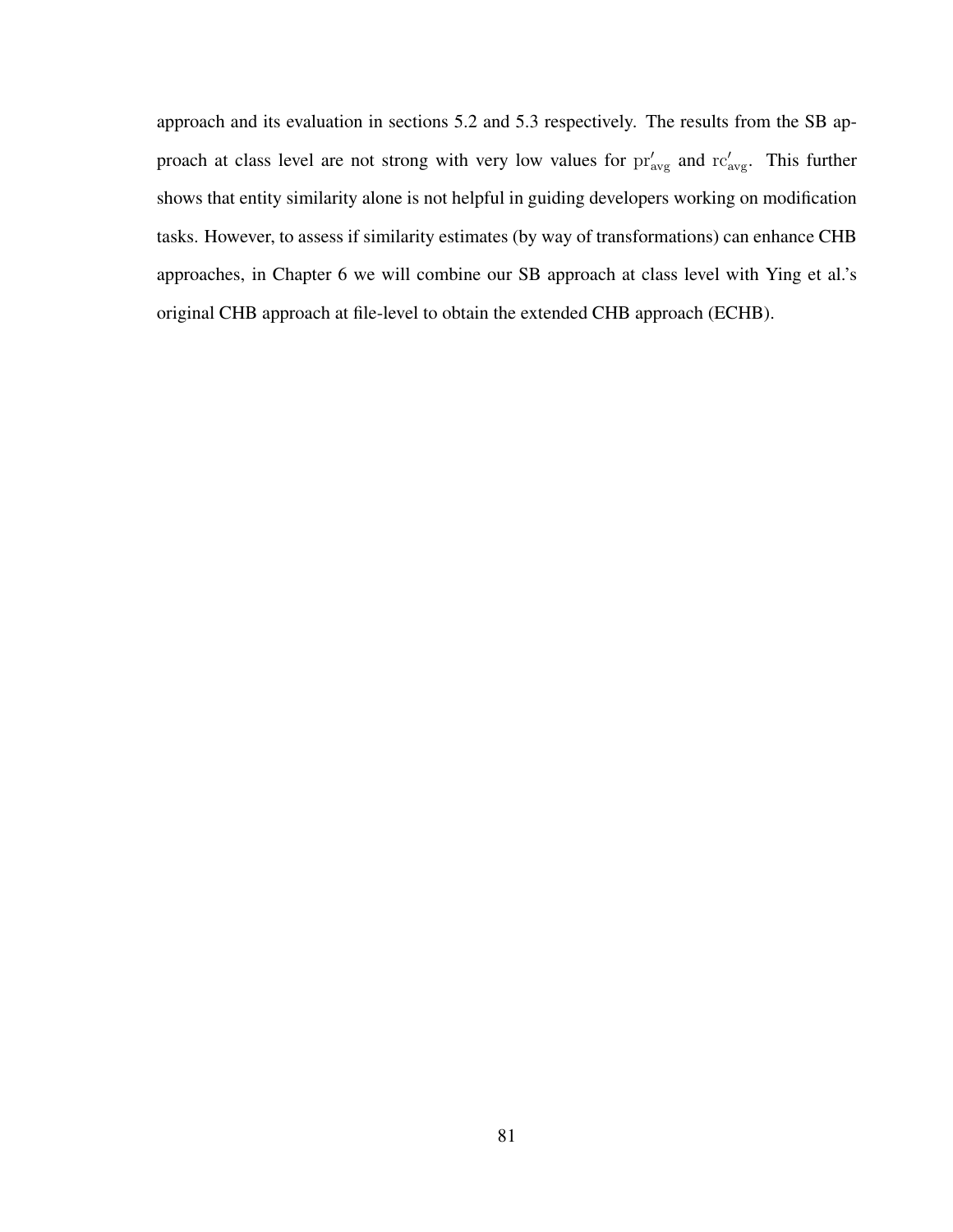# Chapter 6

# COMBINING CHANGE HISTORY BASED AND SIMILARITY BASED ESTIMATES

Current change history based (CHB) recommender systems do not prescribe an alternative for software entities with limited or no history. This can undermine the results of CHB recommender systems when transformed or newly created entities are used as an input. We believe that, for these entities, using a similarity based approach for detecting similar entities and using the similar entities' history as a substitute for missing history can be a viable solution.

In Chapters 2 and 3, we described the file-level and method-level implementations and the evaluation of Ying et al.'s CHB recommender approach. In this chapter we describe our extended change history based (ECHB) approach for providing useful recommendations to developers working on modification tasks.

First, in Section 6.1 we describe our general approach for combining CHB and similarity based (SB) approaches to create the ECHB approach. Next, in Section 6.2 we describe our experiments to test our ECHB approach for different combinations of the CHB and SB approaches. We propose and implement two variants of our ECHB approach: (a) the best-match (BM) variant and (b) the threshold (TH) variant. In Section 6.3, we describe results from the CHB and ECHB approaches for method-level implementation for inputs satisfying a specific condition so as to remove the confounding factors and include only inputs exhibiting characteristics of transformations. In Secion 6.4 we implement and evaluate our ECHB approach for finding similar substitutes to missing recommendations. Finally, in Section 6.5 we talk about some of the issues around combining change history and similarity estimates.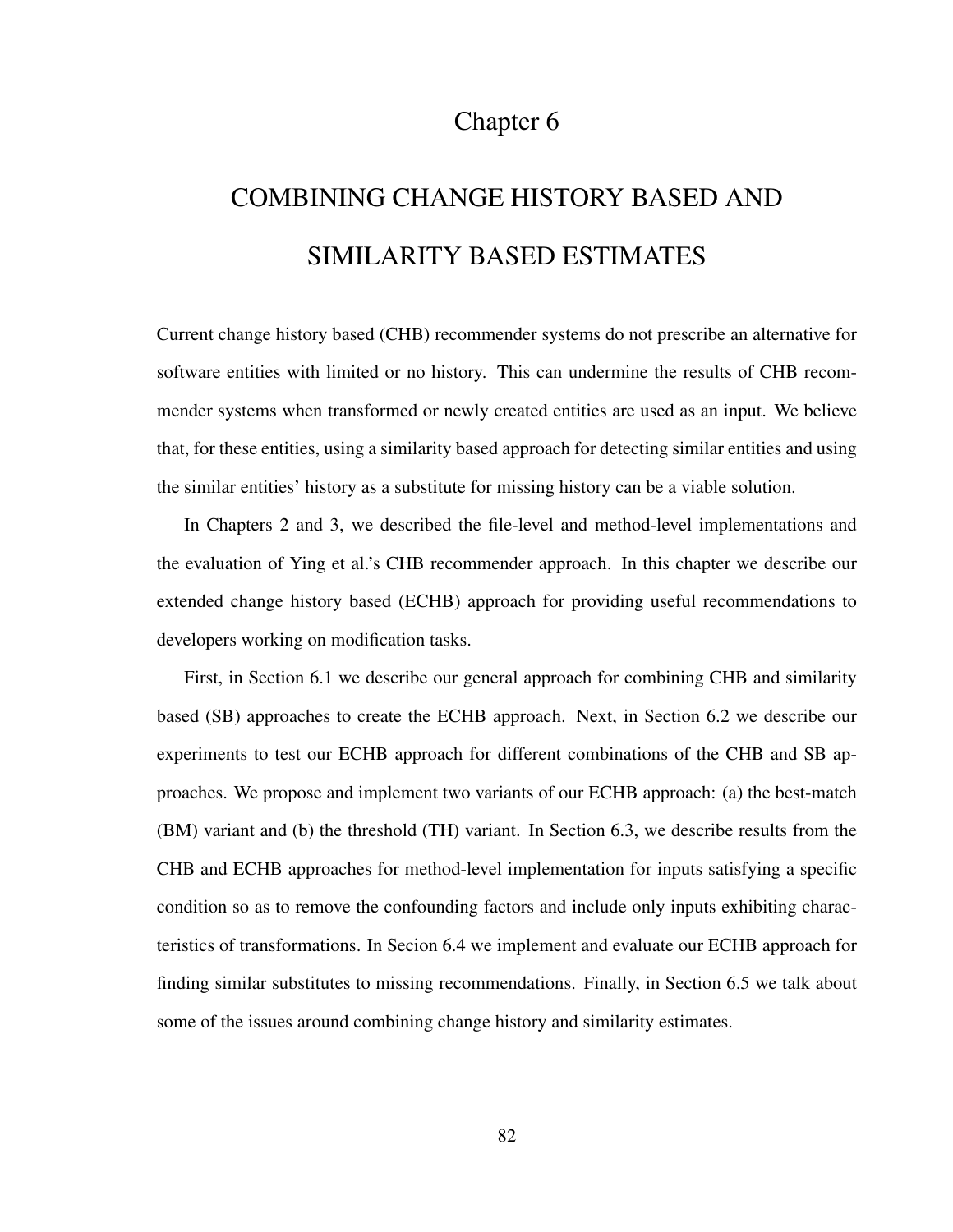## 6.1 Extended CHB Approach

The general approach for ECHB is constructed as follows. For entities with little or no history, we detect similar entities in a previous version and use the history associated with these similar entities in place of the history of the original entity to generate recommendations.

Combining the two approaches for a large scale system like Eclipse is expensive in terms of resources and requires considerable time. Hence we combine the two approaches for specific inputs on the fly. The data associated with each of the individual approaches like extracted facts and generated frequent patterns is still obtained beforehand. However, instead of filling in the historical gaps for the entire system we invoke our similarity-based approach only for the inputs that do not result in any recommendations for the original CHB approach.

The following steps summarize our method for combining the change history and similarity estimates:

- 1. Each method/class in the solution set for a modification task is used as an input to CHB.
- 2. Results from the CHB approach are stored as a recommendation set.
- 3. Now, each inputs for which the recommendation set is null is used as input to the similarity algorithm implemented through our SB approach.
- 4. For these inputs SB approach finds similar entity/entities (based on the variant used, described later). The SB approach is invoked using versions R2 0 (earlier version) and R2<sub>-1</sub> (later version) of Eclipse.
- 5. CHB approach is now repeated for this set of similar entities, each used as an input.
- 6. The combined recommendations from all the similar entities are treated as the recommendations from the ECHB approach.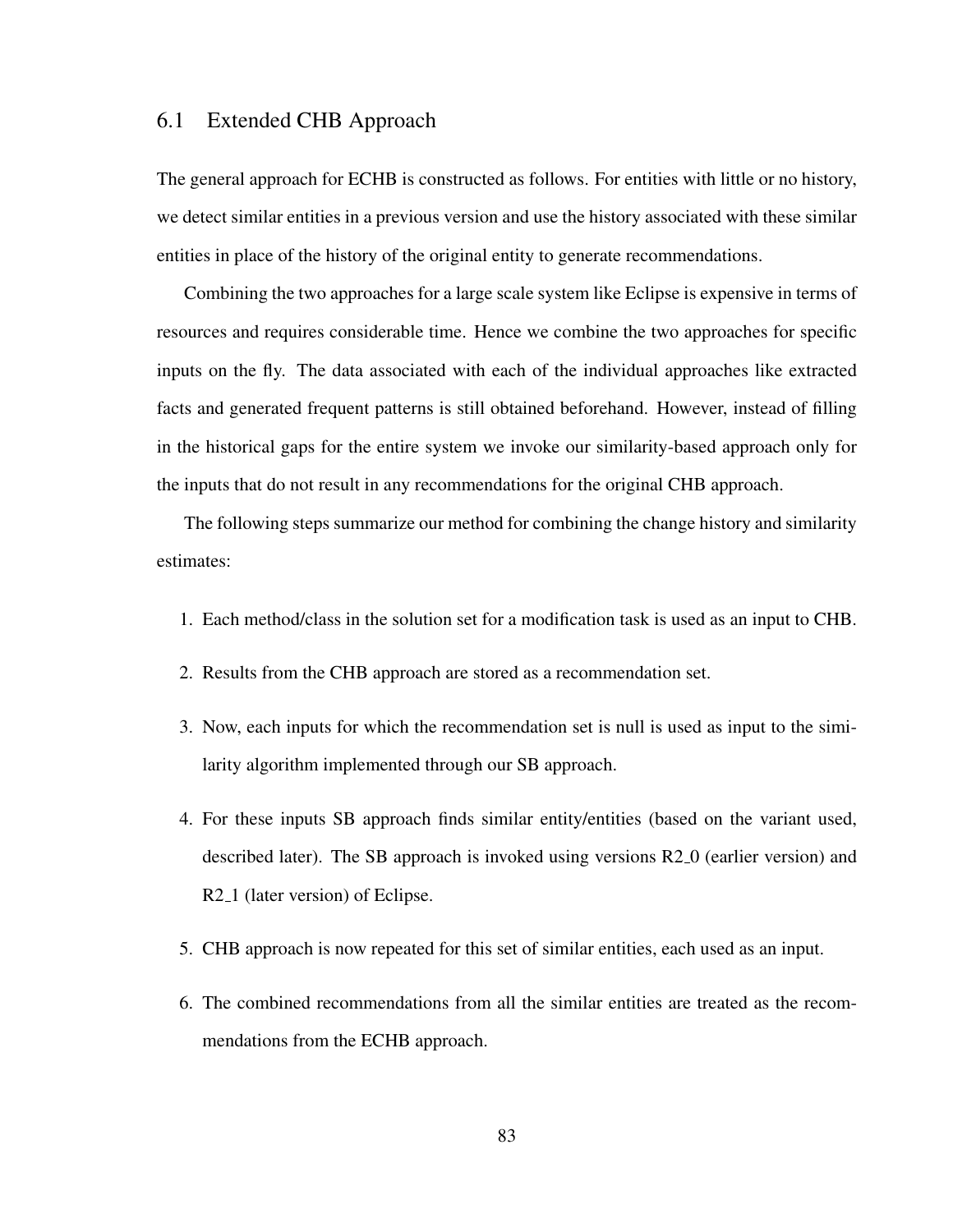Our CHB and SB approaches can be combined in several ways. In this section we describe two variants of our ECHB approach and present the evaluation results for both. The results are presented for both method-level and file-level granularities. The variability in our two ECHB approaches comes from the way the similarity algorithm is leveraged to fill in the historical gaps.

#### 6.2.1 TH variant: Implementation and evaluation

The first variant of our approach is an implementation of the general approach (see Section 6.1). For all inputs that result in no recommendations, we find similar entities using our SB approach. These similar entities are determined based on a similarity threshold which is an input to CREATE-SIMILARITY-GRAPH. We use the notations  $\sigma_{\text{method}}$  for the method-level similarity threshold and  $\sigma_{\text{class}}$  for the class-level similarity threshold for succinctness in this chapter.

Recommendations are now obtained from the CHB approach using these similar entities as inputs. The set of recommendations thus obtained from the set of similar entities is treated as the recommendations from the original input when calculating  $pr'_{avg}$ , etc.

In Figure 6.1, label a indicates the results for a single input using the CHB approach, when the input results in valid recommendations. Label  $b_1$  shows the execution path for the same input if it results in no recommendations. Next, our SB approach is invoked on the input with no recommendations to obtain entities similar to it (label  $b_2$ ), which are then used as input to the CHB approach to generate recommendations (label  $b_3$ ).

We implemented the TH variant of our ECHB approach for method-level and file-level granularity and repeated our experiments for both.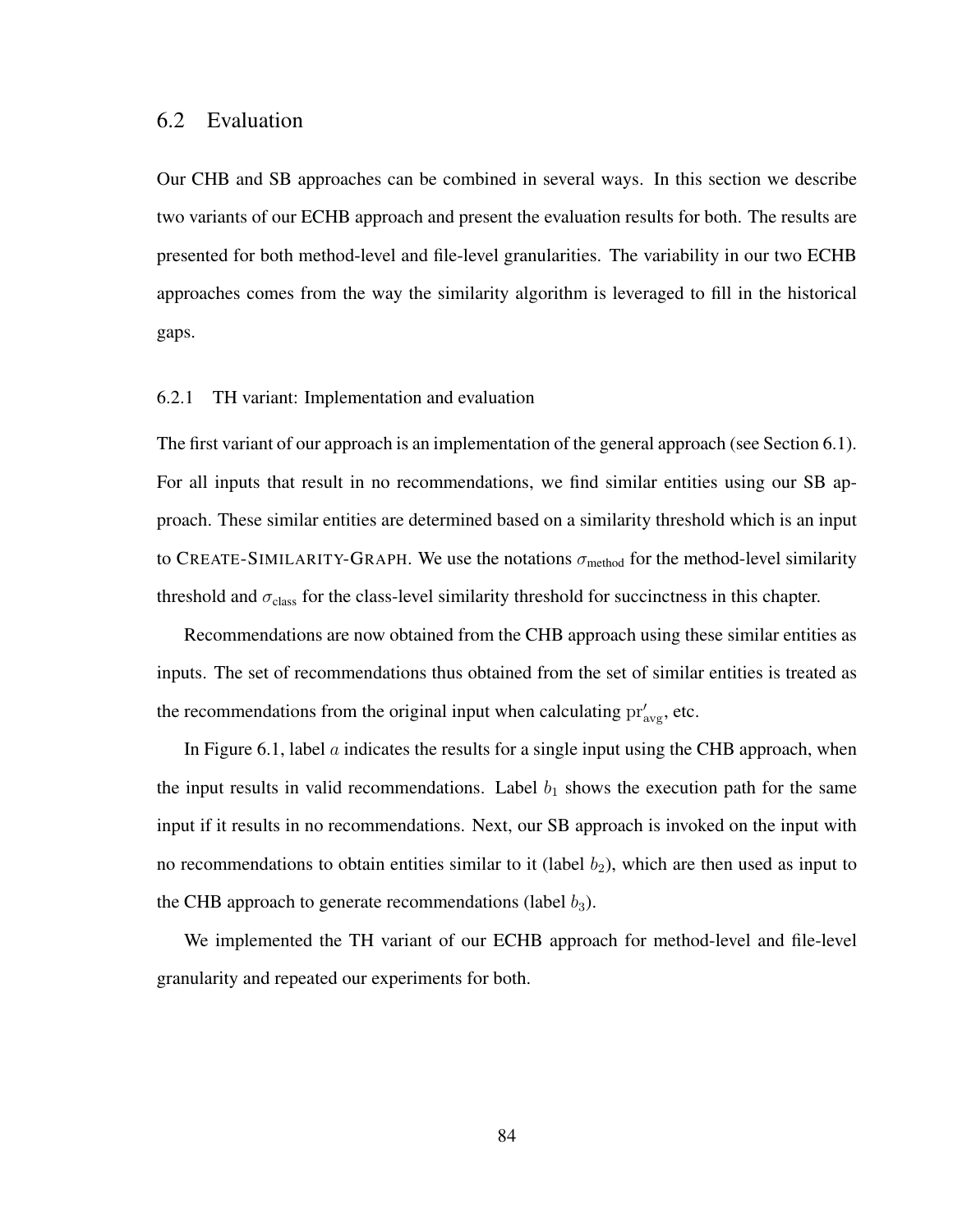

Figure 6.1: Extended change history based approach, TH variant.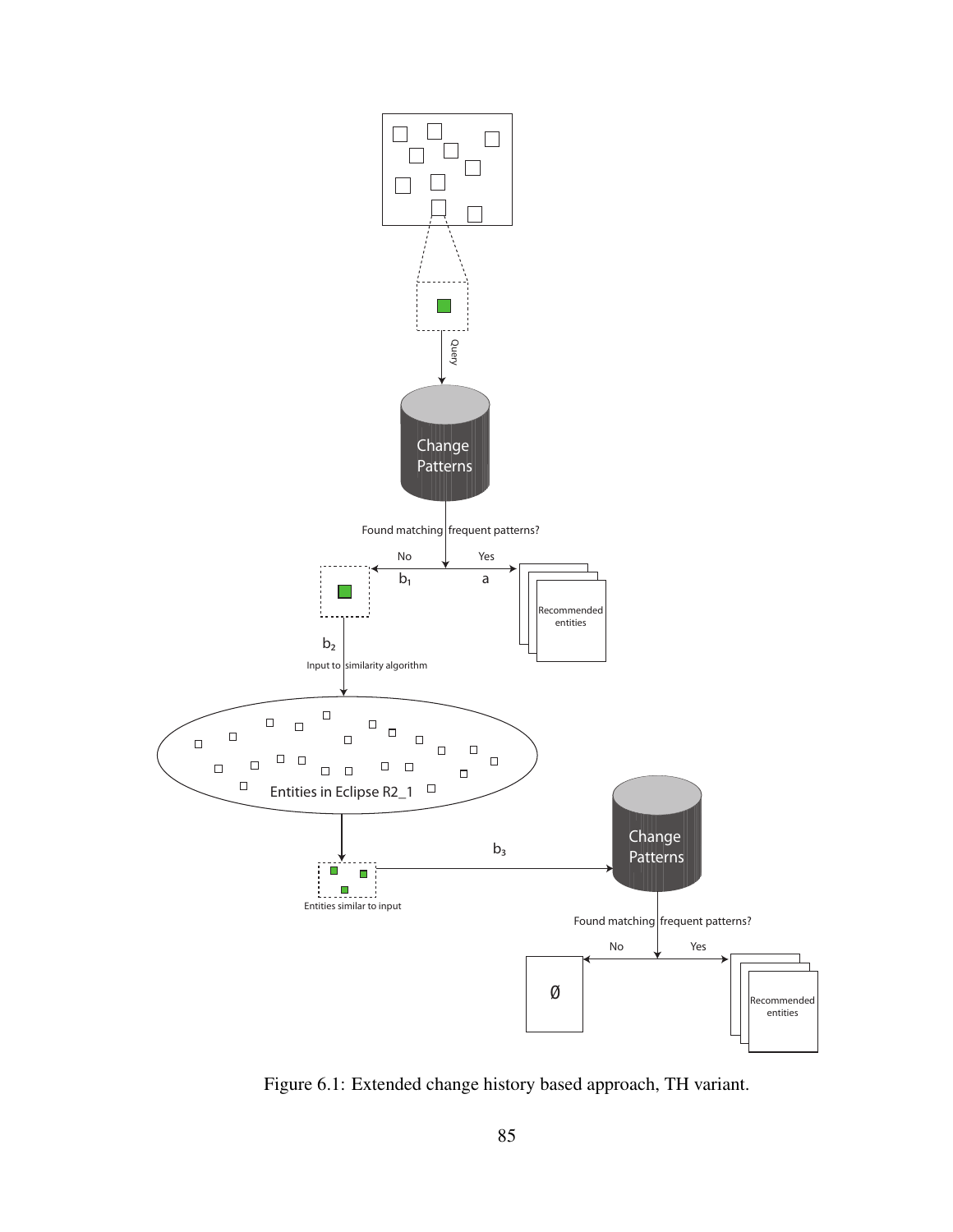#### 6.2.2 Results for ECHB, TH variant, at method-level

For the method-level experiment, we varied the similarity thresholds in the range 1.0 to 0.4 in decrement of 0.1 for the similarity algorithm. We varied the frequency thresholds ( $\omega_{\rm method}$ ) in the range 2 to 21 (decrement of 1) for the CHB approach. We stopped repeating our experiments after a similarity threshold of 0.4 for two reasons:

- The drop in measures of  $pr'_{avg}$  and  $rc'_{avg}$  becomes sharper as we decrease the similarity threshold thus diminishing the usefulness of the results with decrease in the threshold.
- Currently, for very low similarity thresholds, for method-level granularity, our tool cannot provide recommendations due to computational resource limitations.

The choice of best threshold for the CHB approach is a difficult one and depends on the use case for which CHB is applied (see Section 3.3 for a discussion on the difficulties in selecting the best threshold). Nonetheless, we selected four thresholds which gave relatively strong values for each of  $pr'_{avg}$ ,  $rc'_{avg}$ , and  $tp'_{avg}$  individually, without compromising much on the remaining two measures. For example, threshold 17 results in the best value for  $pr'_{\text{avg}}$  (0.89) but  $\text{rc}_{\text{avg}}'$  and  $\text{tp}_{\text{avg}}'$  (0.12 and 0.01 respectively) are extremely low. Table 6.1 gives the  $\text{pr}_{\text{avg}}'$ results for four frequency thresholds (2, 3, 4 and 5) and six similarity thresholds (0.4, 0.5, 0.6, 0.7, 0.8 and 0.9). Tables 6.2 and 6.3 gives the comparative results for  $rc'_{\text{avg}}$  values and  $tp'_{\text{avg}}$ values respectively.

|                         | $\omega_{\rm method}$ CHB $\operatorname{pr}'_{\rm avg}$ | ECHB pr' <sub>avg</sub> for $\tau_{\sigma_{\rm method}} =$ |  |                               |  |                               |       |  |
|-------------------------|----------------------------------------------------------|------------------------------------------------------------|--|-------------------------------|--|-------------------------------|-------|--|
|                         |                                                          |                                                            |  | $0.4$ $0.5$ $0.6$ $0.7$ $0.8$ |  |                               | (0.9) |  |
| 2                       | 0.35                                                     |                                                            |  |                               |  | 0.28 0.31 0.32 0.34 0.35 0.35 |       |  |
| 3                       | 0.34                                                     |                                                            |  |                               |  | 0.25 0.28 0.30 0.32 0.34 0.34 |       |  |
| 4                       | 0.48                                                     |                                                            |  |                               |  | 0.32 0.40 0.44 0.46 0.47 0.48 |       |  |
| $\overline{\mathbf{z}}$ | 0.53                                                     |                                                            |  |                               |  | 0.33 0.43 0.48 0.51 0.52 0.53 |       |  |

Table 6.1:  $\omega_{\text{method}}$  versus  $\text{pr}'_{\text{avg}}$  for CHB and ECHB, TH variant.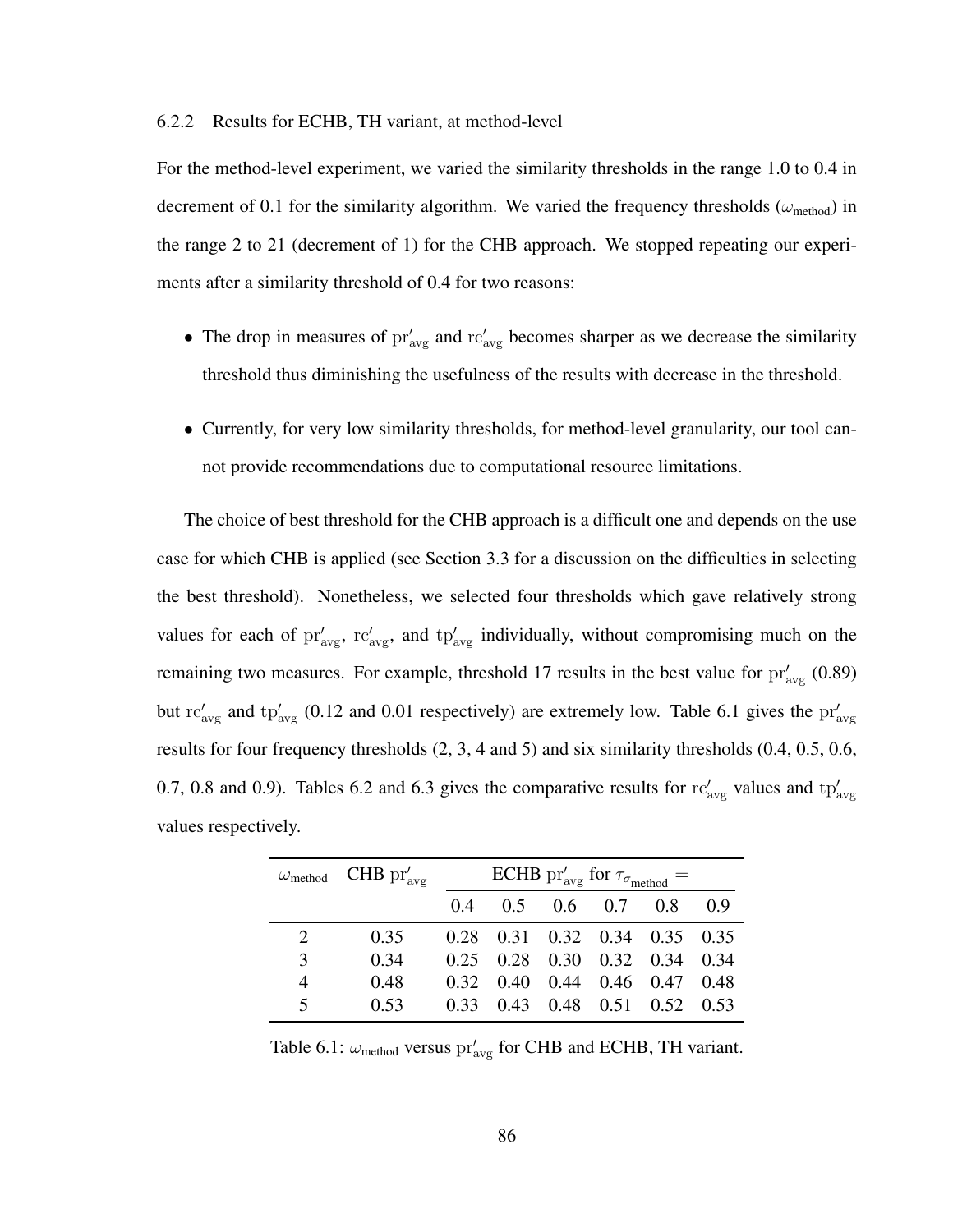|                       | $\omega_{\rm method}$ CHB rc' <sub>avg</sub> | ECHB rc' <sub>avg</sub> for $\tau_{\sigma_{\rm method}} =$ |  |  |                                           |     |      |  |
|-----------------------|----------------------------------------------|------------------------------------------------------------|--|--|-------------------------------------------|-----|------|--|
|                       |                                              | $0.4^{\circ}$                                              |  |  | $0.5$ 0.6 0.7                             | 0.8 | 0.9  |  |
| $\mathcal{D}_{\cdot}$ | 0.21                                         |                                                            |  |  | $0.18$ $0.19$ $0.20$ $0.20$ $0.21$ $0.21$ |     |      |  |
| 3                     | 0.29                                         |                                                            |  |  | $0.21$ $0.23$ $0.25$ $0.27$ $0.28$ $0.29$ |     |      |  |
| 4                     | 0.32                                         |                                                            |  |  | $0.22$ $0.26$ $0.28$ $0.31$ $0.31$ $0.32$ |     |      |  |
| 5                     | () 29                                        | 0.18                                                       |  |  | $0.23 \quad 0.26 \quad 0.28 \quad 0.29$   |     | 0.29 |  |

Table 6.2:  $\omega_{\text{method}}$  versus  $rc'_{\text{avg}}$  for CHB and ECHB, TH variant.

|                         | $\omega_{\rm method}$ CHB tp' <sub>avg</sub> | ECHB tp' <sub>avg</sub> for $\tau_{\sigma_{\rm method}} =$ |                               |  |  |                                           |     |  |
|-------------------------|----------------------------------------------|------------------------------------------------------------|-------------------------------|--|--|-------------------------------------------|-----|--|
|                         |                                              |                                                            | $0.4$ $0.5$ $0.6$ $0.7$ $0.8$ |  |  |                                           | 0.9 |  |
| $\mathcal{D}_{\cdot}$   | 0.24                                         |                                                            |                               |  |  | $0.31$ $0.28$ $0.26$ $0.25$ $0.25$ $0.24$ |     |  |
| 3                       | 0.16                                         |                                                            |                               |  |  | 0.23 0.21 0.19 0.18 0.17 0.16             |     |  |
| $\overline{4}$          | 0.13                                         |                                                            |                               |  |  | $0.20$ $0.17$ $0.15$ $0.14$ $0.14$ $0.13$ |     |  |
| $\overline{\mathbf{5}}$ | 0.11                                         |                                                            |                               |  |  | $0.19$ $0.15$ $0.12$ $0.11$ $0.11$ $0.11$ |     |  |

Table 6.3:  $\omega_{\text{method}}$  versus  $tp'_{\text{avg}}$  for CHB and ECHB, TH variant.

The results from our first variant are not very strong. For  $\tau_{\sigma_{\text{method}}} = 0.4$  (which gives the best values for  $pr'_{avg}$  and  $rc'_{avg}$  for ECHB), there is an increase in  $tp'_{avg}$  for all four frequency thresholds (2, 3, 4, 5). However, we also see a moderate drop in precision  $pr'_{avg}$  and  $rc'_{avg}$ compared to CHB. As the  $\tau_{\sigma_{\rm method}}$  is increased from 0.4 for 0.1 increments the gain in  $tp'_{\rm avg}$ compared to CHB starts decreasing and for  $\tau_{\sigma_{\text{method}}}$  0.9 and 1.0 the values for the three measures are the same as that of CHB.

The results imply that for most cases when CHB does not return any recommendations our TH variant of ECHB approach either does not return any results or returns results with lower values for the three measures compared to the mean values of CHB (lowering the net values for ECHB). For  $\tau_{\sigma_{\text{method}}} = 0.4$ , the increase in tp'<sub>avg</sub> is substantial (0.24 to 0.31); however, the drop in  $\mathrm{pr}_{\mathrm{avg}}'$  values is also analogously high.

On further investigation, we noticed that the results from our SB approach when used as an input to the CHB approach resulted in very large number of recommendations. To elaborate, the similar entities were obtained by varying the similarity threshold from 1.0 to 0.4. As we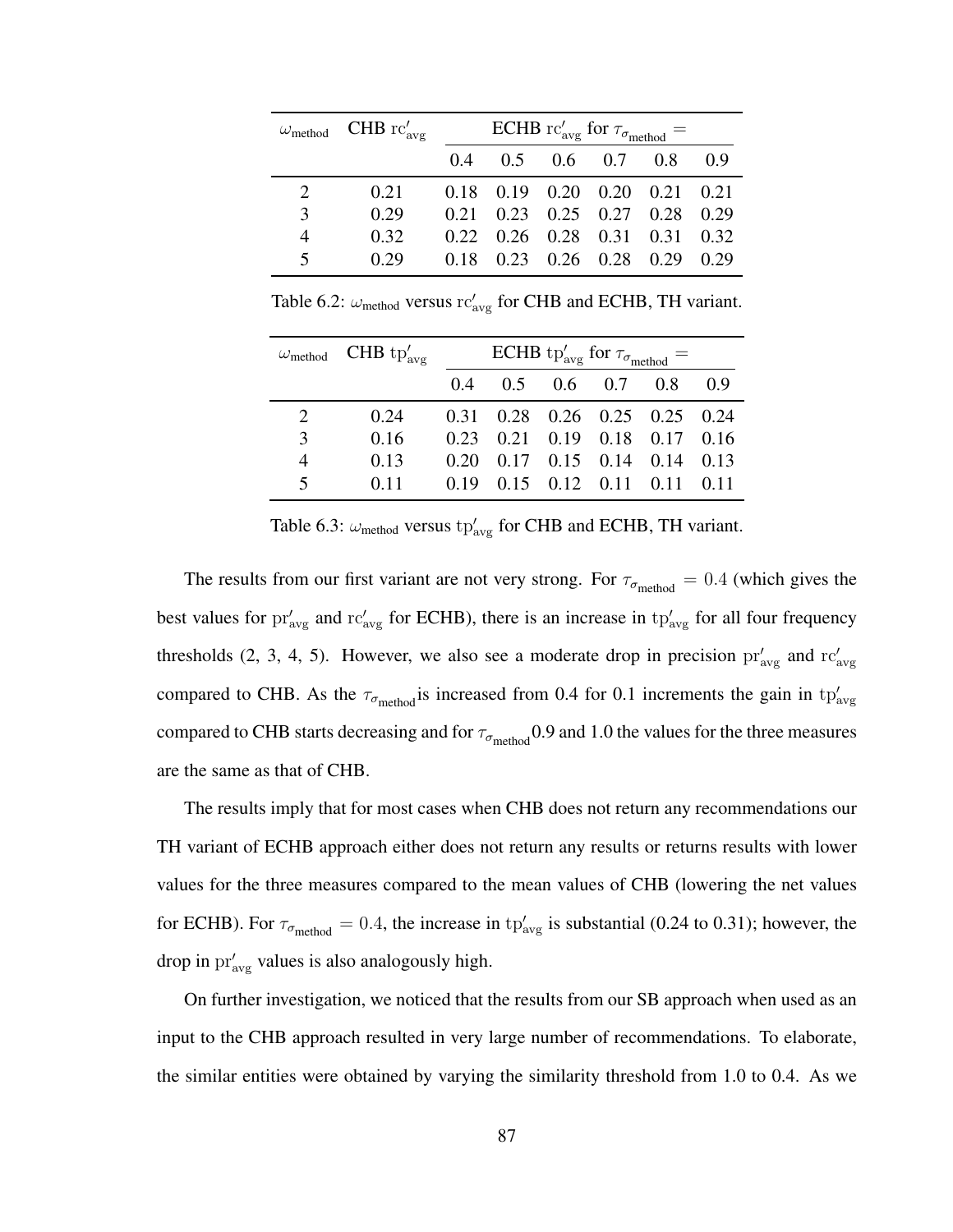decreased the similarity threshold, the set sizes of similar entities for a given input increased drastically. This increase is expected, since, for a large system like Eclipse a similarity threshold of 0.1, for example, would return several hundred methods as similar. Thus, if we assume that the number of results from the CHB approach are a constant  $k_1$  (for a specific frequency threshold) and the number of results from the SB approach are a constant  $k_2$  (for a specific similarity threshold), then, for each input that did not return any recommendations for the CHB approach, the number of recommendations from the ECHB approach for this input would be  $k_1 \cdot k_2$ , where  $k_2$  is very large for lower similarity thresholds.

For example, the column "# Similar entities" in Table 6.4 shows the increase in number of similar entities as the similarity threshold is decreased for input  $\sigma$ rg.eclipse.update.ui/ src/org/eclipse/update/internal/ui/forms/DetailsForm/doButtonSelected(). The column "# Recommendations CHB" shows the increase in number of recommended methods as the frequency threshold is decreased.

| $\sigma$ <sub>method</sub> | # Similar entities | $\omega_{\text{method}}$ | # CHB recommendations |
|----------------------------|--------------------|--------------------------|-----------------------|
| 1.0                        |                    | 20                       |                       |
| 0.9                        |                    | 18                       |                       |
| 0.8                        |                    | 16                       |                       |
| 0.7                        |                    | 14                       |                       |
| 0.6                        |                    | 12                       |                       |
| 0.5                        |                    | 10                       |                       |
| 0.4                        |                    | 8                        |                       |
| 0.3                        | 30                 | 6                        |                       |
| 0.2                        | 27741              |                          |                       |
| 0.1                        | 27748              | 2                        | 26                    |

|             |  | Table 6.4: Variation in recommendation set sizes with decreasing similarity and frequency |  |  |  |  |
|-------------|--|-------------------------------------------------------------------------------------------|--|--|--|--|
| thresholds. |  |                                                                                           |  |  |  |  |

To counter the problem of a large number of recommendations, leading to lowered values of  $pr'_{avg}$  and  $rc'_{avg}$  we implemented our ECHB approach through BM Variation.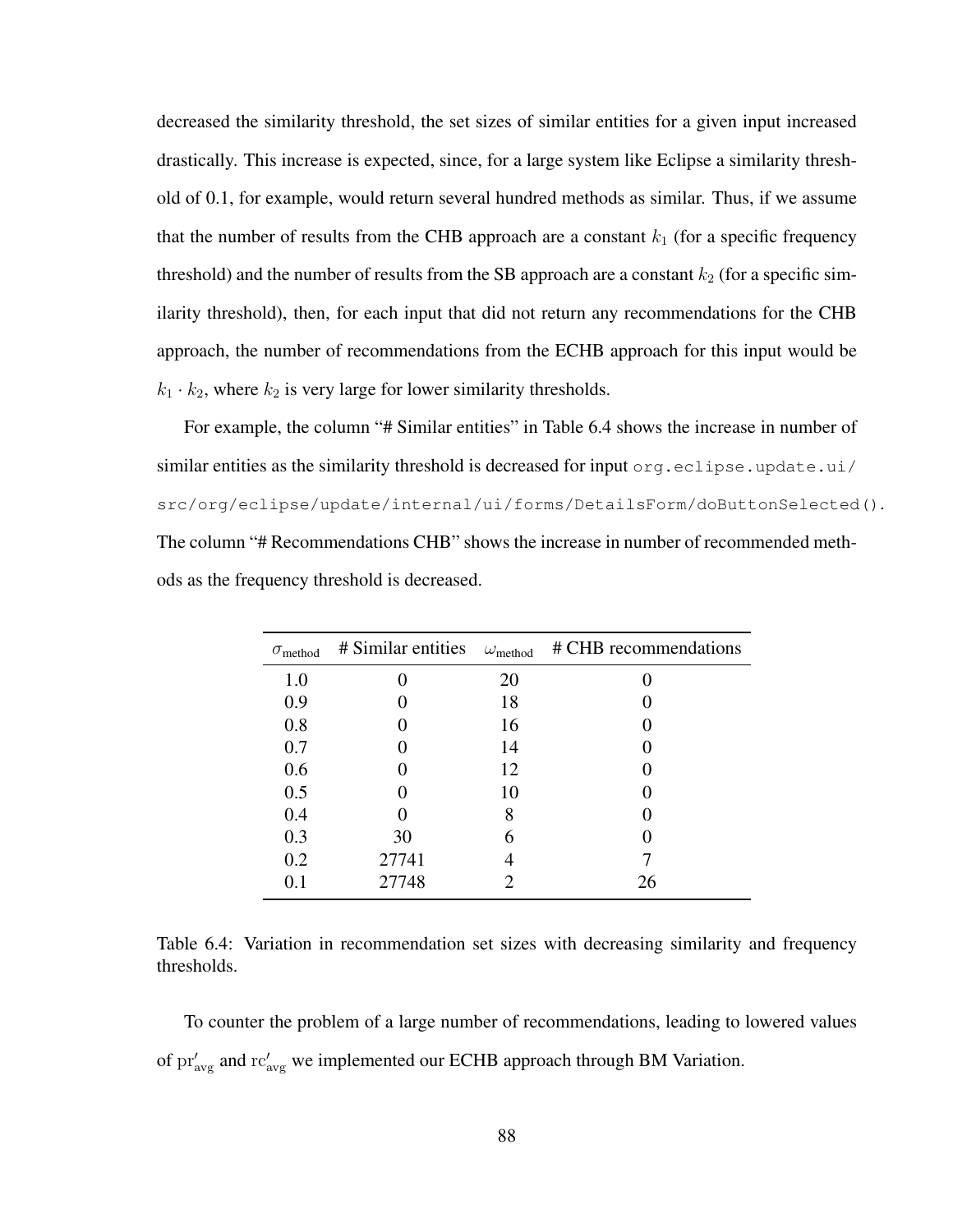#### 6.2.3 Results for ECHB, TH variant, at file-level

The results for the file-level implementation of the TH variant of ECHB approach are presented in Tables 6.5–6.7. Table 6.5 gives the  $pr'_{avg}$  for  $\omega_{file} = 2, 4, 8 and 12$  and  $\tau_{\sigma_{class}} =$ 0.1, 0.3, 0.5, 0.7and0.9.

The results for the file-level implementation of our approach are even weaker than our method-level implementation. We suspect that part of the reason is that extending our methodlevel similarity approach to class-level is tricky. Classes have additional artifacts like fields which we ignore in our similarity measure calculation for simplicity. In addition, perhaps our current similarity measure for class similarity does not model transformations accurately. For example, if a single method is moved from one class to another, our current measure would recognize the similar method but penalize the two classes for the dissimilarity of the remaining methods. We believe that while our approach shows promise for method-level transformation detection, for class-level, further research in the nature of transformations is needed to arrive at a more accurate similarity measure.

|                         | $\omega_{\text{file}}$ CHB $\text{pr}'_{\text{avg}}$ | ECHB pr' <sub>avg</sub> for $\tau_{\sigma_{\text{class}}}$ = |  |                                    |  |     |  |
|-------------------------|------------------------------------------------------|--------------------------------------------------------------|--|------------------------------------|--|-----|--|
|                         |                                                      | 0.1                                                          |  | $0.3$ $0.5$ $0.7$                  |  | 0.9 |  |
| 2                       | 0.23                                                 |                                                              |  | $0.22$ $0.22$ $0.23$ $0.23$ $0.23$ |  |     |  |
| $\mathcal{F}$           | 0.38                                                 |                                                              |  | 0.35 0.36 0.37 0.37 0.38           |  |     |  |
| 4                       | 0.43                                                 |                                                              |  | 0.40 0.41 0.42 0.42 0.43           |  |     |  |
| $\overline{\mathbf{z}}$ | 0.42                                                 |                                                              |  | 0.38 0.41 0.42 0.42 0.42           |  |     |  |

Table 6.5:  $\omega_{\text{file}}$  versus  $\text{pr}'_{\text{avg}}$  for CHB and ECHB, TH variant.

#### 6.2.4 BM variant: Implementation and evaluation

In this variant, when combining CHB and SB approaches, we use the similar entity which is the best match for a given input as opposed to using all similar entities above a given threshold. This results in roughly the same number of recommendations for ECHB as that of CHB (assuming that for a given threshold CHB provides constant number of recommendations  $k_1$ ).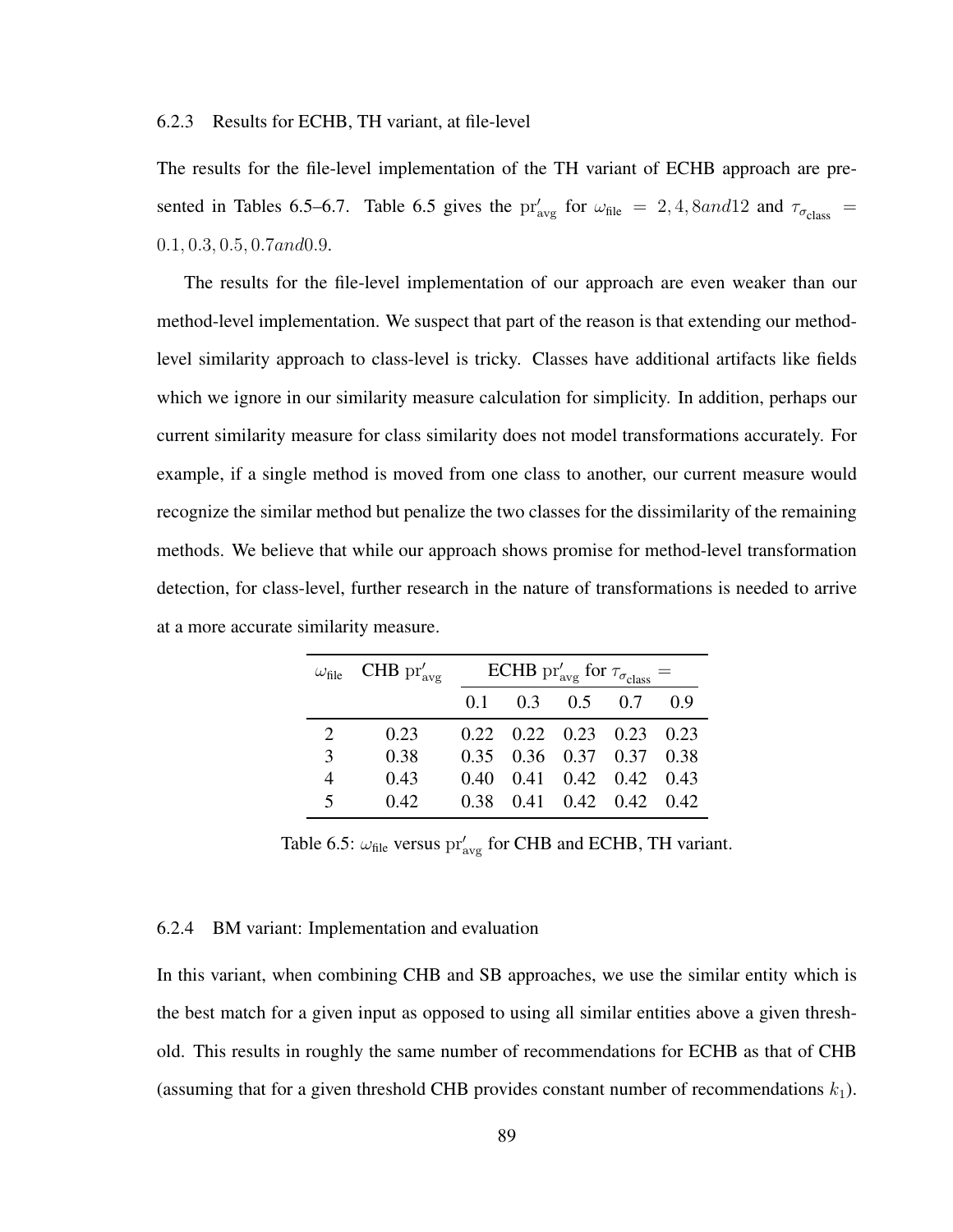| $\omega_{\rm file}$ | CHB $\operatorname{rc}'_{\operatorname{avg}}$ | ECHB rc' <sub>avg</sub> for $\tau_{\sigma_{\text{class}}}$ = |  |                             |  |     |  |  |
|---------------------|-----------------------------------------------|--------------------------------------------------------------|--|-----------------------------|--|-----|--|--|
|                     |                                               |                                                              |  | $0.1$ $0.3$ $0.5$ $0.7$     |  | 0.9 |  |  |
| 2                   | 0.58                                          |                                                              |  | 0.58 0.55 0.57 0.57 0.58    |  |     |  |  |
| 3                   | 0.36                                          | 0.51                                                         |  | $0.49$ $0.50$ $0.51$ $0.51$ |  |     |  |  |
| $\overline{4}$      | 0.44                                          | 0.44                                                         |  | $0.42$ $0.43$ $0.43$ $0.44$ |  |     |  |  |
| 5                   | 0.36                                          | 0.39                                                         |  | 0.38 0.39 0.39 0.39         |  |     |  |  |

Table 6.6:  $\omega_{\text{file}}$  versus rc'<sub>avg</sub> for CHB and ECHB, TH variant.

|                | $\omega_{\text{file}}$ CHB tp' <sub>avg</sub> | ECHB tp' <sub>avg</sub> for $\tau_{\sigma_{\rm method}} =$ |  |                   |                          |     |  |
|----------------|-----------------------------------------------|------------------------------------------------------------|--|-------------------|--------------------------|-----|--|
|                |                                               | 0.1                                                        |  | $0.3$ $0.5$ $0.7$ |                          | 0.9 |  |
| 2              | 0.87                                          |                                                            |  |                   | 0.93 0.92 0.89 0.88 0.87 |     |  |
| 3              | 0.85                                          | 0.91                                                       |  |                   | 0.90 0.87 0.86 0.85      |     |  |
| $\overline{4}$ | 0.81                                          |                                                            |  |                   | 0.88 0.85 0.82 0.82 0.81 |     |  |
| $\leq$         | 0.78                                          |                                                            |  |                   | 0.87 0.81 0.78 0.78 0.78 |     |  |

Table 6.7:  $\omega_{\text{file}}$  versus  $tp'_{\text{avg}}$  for CHB and ECHB, TH variant.

The similarity algorithm is modified to return only the best-matched entity. If the best match is not unique, we arbitrarily select only the match that was detected first.

Figure 6.2 shows the execution path for our modified ECHB (BM variant). Label  $b_2$  shows the deviation from our general ECHB (implemented through TH variant) approach.

#### 6.2.5 Results for ECHB, BM variant, at method-level

Table 6.8 gives the results for four frequency thresholds for the BM variant of our ECHB approach for method-level granularity.

| $\omega_{\rm method}$    | <b>CHB</b> |      |                                                                                                                                                             |                   | <b>ECHR</b> |      |  |
|--------------------------|------------|------|-------------------------------------------------------------------------------------------------------------------------------------------------------------|-------------------|-------------|------|--|
|                          |            |      | $\text{pr}'_{\text{avg}}$ $\text{rc}'_{\text{avg}}$ $\text{tp}'_{\text{avg}}$ $\text{pr}'_{\text{avg}}$ $\text{rc}'_{\text{avg}}$ $\text{tp}'_{\text{avg}}$ |                   |             |      |  |
|                          |            |      | $0.35$ $0.21$ $0.24$ $0.32$ $0.20$                                                                                                                          |                   |             | 0.28 |  |
| 3                        | 0.34       |      | $0.29$ $0.16$ $0.30$                                                                                                                                        |                   | 0.25        | 0.19 |  |
| 4                        | 0.48       |      | $0.32 \quad 0.13 \quad 0.43$                                                                                                                                |                   | 0.29        | 0.16 |  |
| $\overline{\mathcal{L}}$ | 0.53       | 0.29 |                                                                                                                                                             | $0.11 \quad 0.47$ | 0.27        | 0.13 |  |

Table 6.8:  $\omega_{\text{file}}$  versus  $\text{pr}'_{\text{avg}}$ ,  $\text{rc}'_{\text{avg}}$ , and  $\text{tp}'_{\text{avg}}$  for CHB and ECHB, BM variant.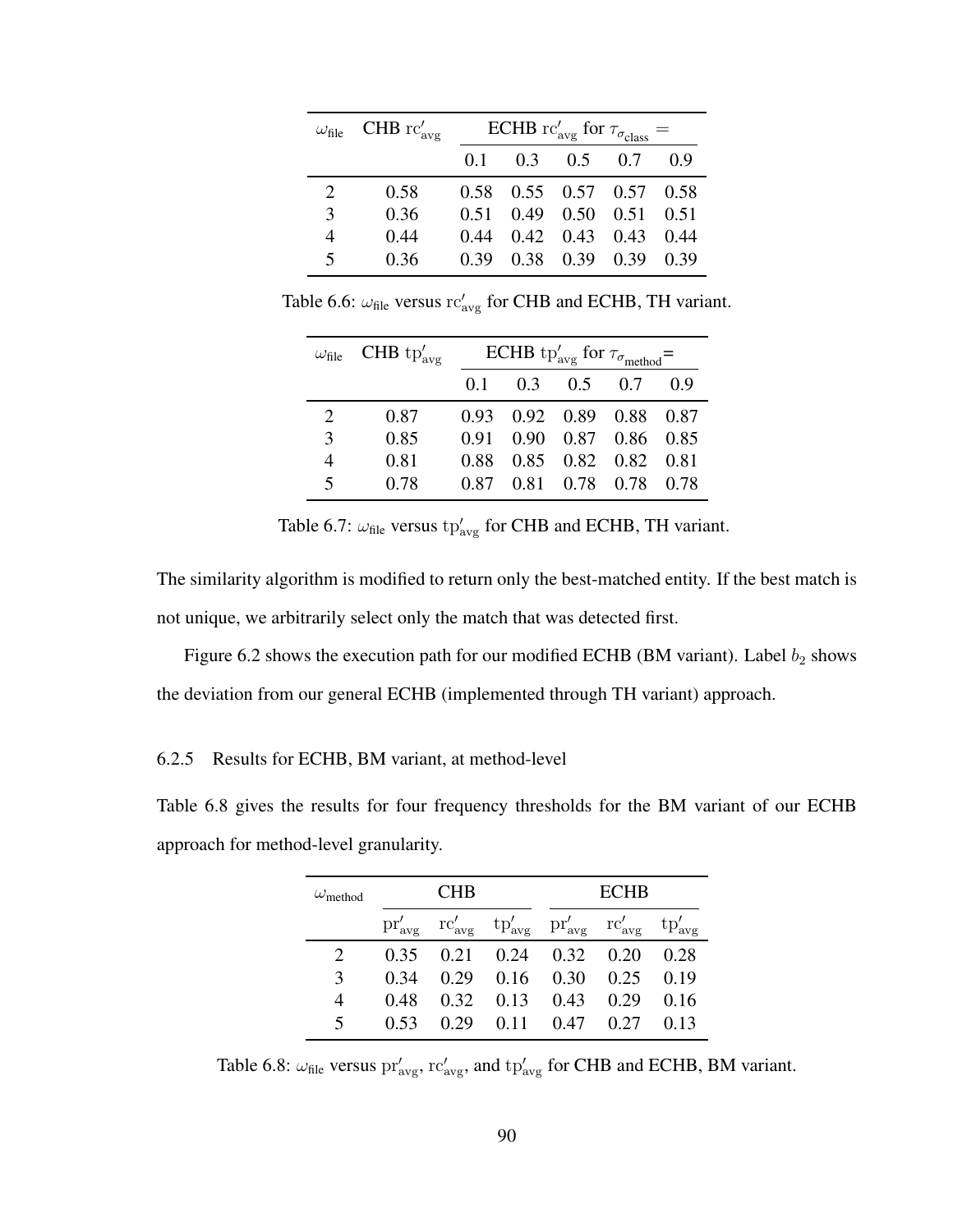

Figure 6.2: Extended change history based approach, BM variant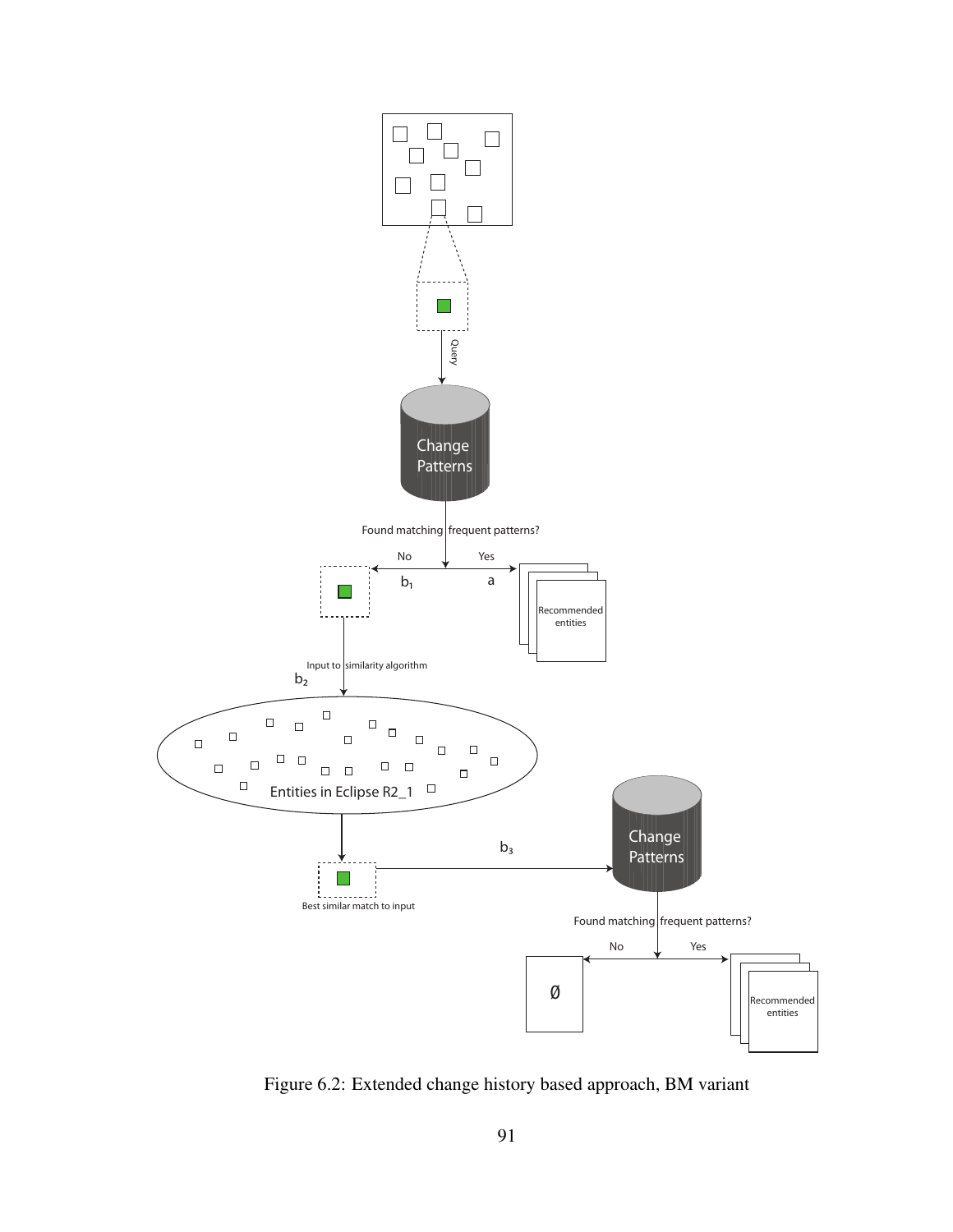[BR: Table 6.9 gives the precision and recall values for the individual inputs for the ECHB approach, BM variant at method-level. The values are for the specific cases where CHB approach did not provide any results while the ECHB approach did. NOTE THAT THE REFERENCED TABLE IS ADDED AS PART OF THESIS CORRECTIONS.]

Comparing the results from the BM variant with those from the TH variant, we can observe an improvement in the results. We think this improvement is due to reduction in the excessive number of recommendations. While there still is a drop in  $pr'_{\text{avg}}$  and  $rc'_{\text{avg}}$  values for the ECHB approach as compared to CHB, the drop is smaller. When compared to analogous values of  $pr'_{avg}$  and  $rc'_{avg}$  in the TH variant we see that the gain in  $tp'_{avg}$  is better. For example, for  $\omega_{\rm method} = 2$ , BM variant results in  $pr'_{\rm avg} = 0.32$ ,  $rc'_{\rm avg} = 0.20$  and  $tp'_{\rm avg} = 0.28$ . The TH variant, on the other hand, results in  $pr'_{avg} = 0.32$ ,  $rc'_{avg} = 0.20$  and  $tp'_{avg} = 0.26$  for  $\tau_{\sigma_{method}} = 0.6$ .

#### 6.2.6 Results for ECHB, BM variant, at file-level

Table 6.10 gives the results for four frequency thresholds for the BM variant of our ECHB approach for file-level.

We find the the results of the BM variant were only marginally better than TH variant for file-level. Perhaps one of the reasons for weak results is our similarity measure which does not extend well from method-level to class-level. To be able to better analyze the results from method-level ECHB approach in the limited time we do not perform any more evaluation of the ECHB approach for file-level.

#### 6.3 Detailed Analysis of ECHB Results

We realize that our method of comparing CHB and ECHB approaches does not emphasize the specific inputs at which our ECHB approach is aimed at. Our evaluation approach also does not highlight how CHB fares for these cases.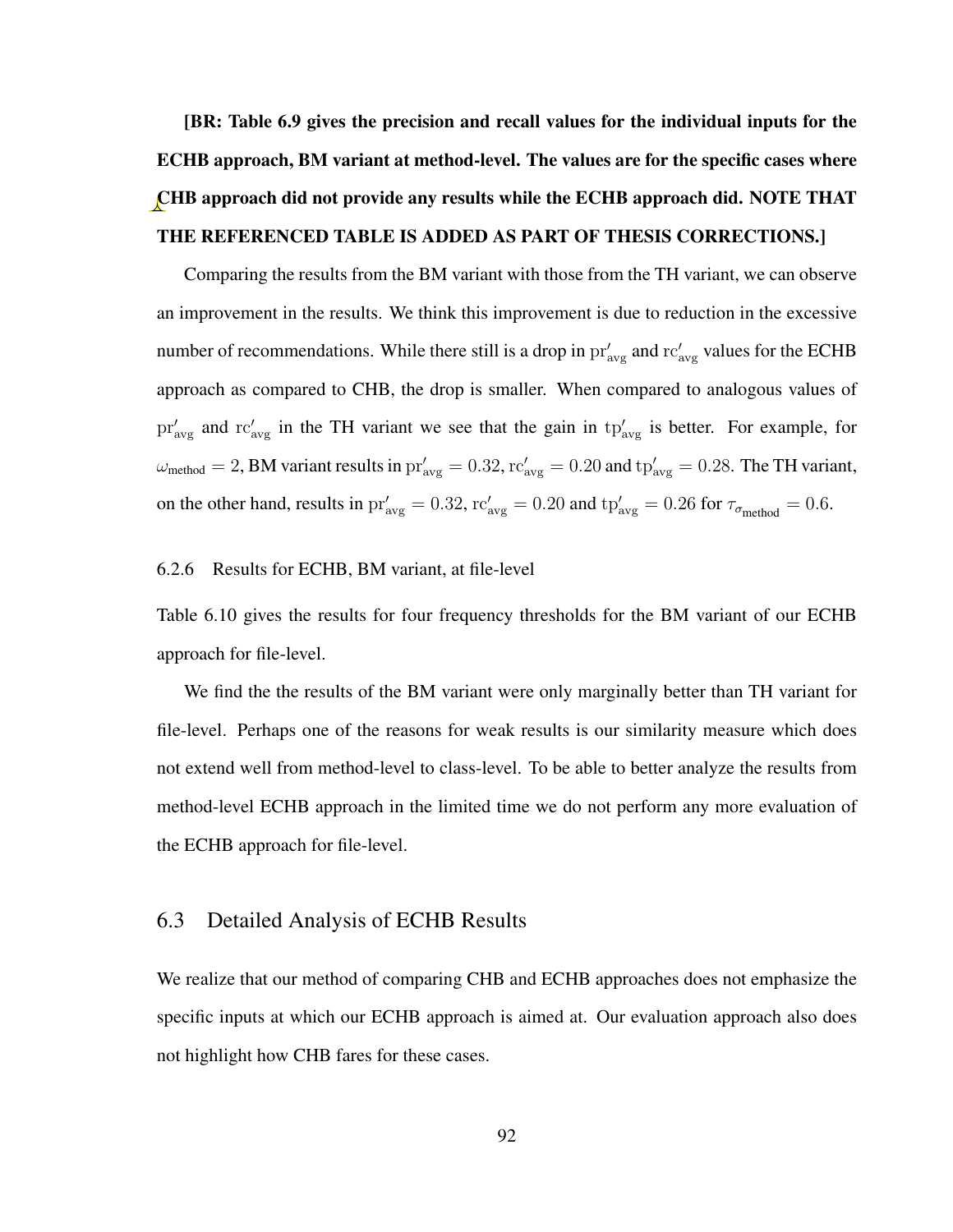To better understand the scenario for which the ECHB approach is designed, we now explicitly define the nature of inputs for which ECHB approach would be helpful.

Essentially, the ECHB approach should be useful for cases where an input exists in the current version but not in the previous version. For our evaluation experiments, this condition implies that any input that exists in  $R2<sub>-1</sub>$  but not in  $R2<sub>-0</sub>$  would not result in any recommendations. This is because for the CHB approach such entities are new and have no history associated with them. However, if this entity is transformed from version R2<sub>-0</sub> to R2<sub>-1</sub> then our ECHB approach may detect the transformation, substituting the transformed entity's history with that of parent entity.

Thus, in our next experiment we select only those inputs that exist in  $R2_1$  and  $R2_0$  and apply CHB and ECHB approaches to them. Due to the way training data and test data timelines coincide with the release dates of R2 1 and not R2 0 it is possible that CHB approach also gives valid recommendations for some of the inputs. Figure 6.3 shows an entity for which CHB approach may provide valid recommendations even though it satisfies the conditions of a possible transformation. The entity (depicted by "X") is created after  $R2_0$  but still falls within the training data timeline. This is one of the shortcomings of our current evaluation setup. In Section 7.2 we discuss some of the other issues with our experimental setup.

Table 6.11 shows the results from our conditional experiment. We found that out of all the inputs for the method-level CHB approach 72 inputs satisfied the condition of a possible transformation (that is the entity corresponding to the input existed in version  $R2_1$  but not in  $R2_0$ ). We repeated the method-level CHB and ECHB evaluation experiments for only these inputs. We found that for  $\omega_{\text{method}}= 2$  almost 50% of the inputs resulted in valid recommendations. While the CHB approach resulted in valid recommendations for only 14% of the inputs. However, the  $pr'_{avg}$  value was much higher for the CHB approach compared to ECHB approach, rc'<sub>avg</sub> values also were marginally higher for CHB approach compared to ECHB approach.

The results from our conditional experiment are important because they show how our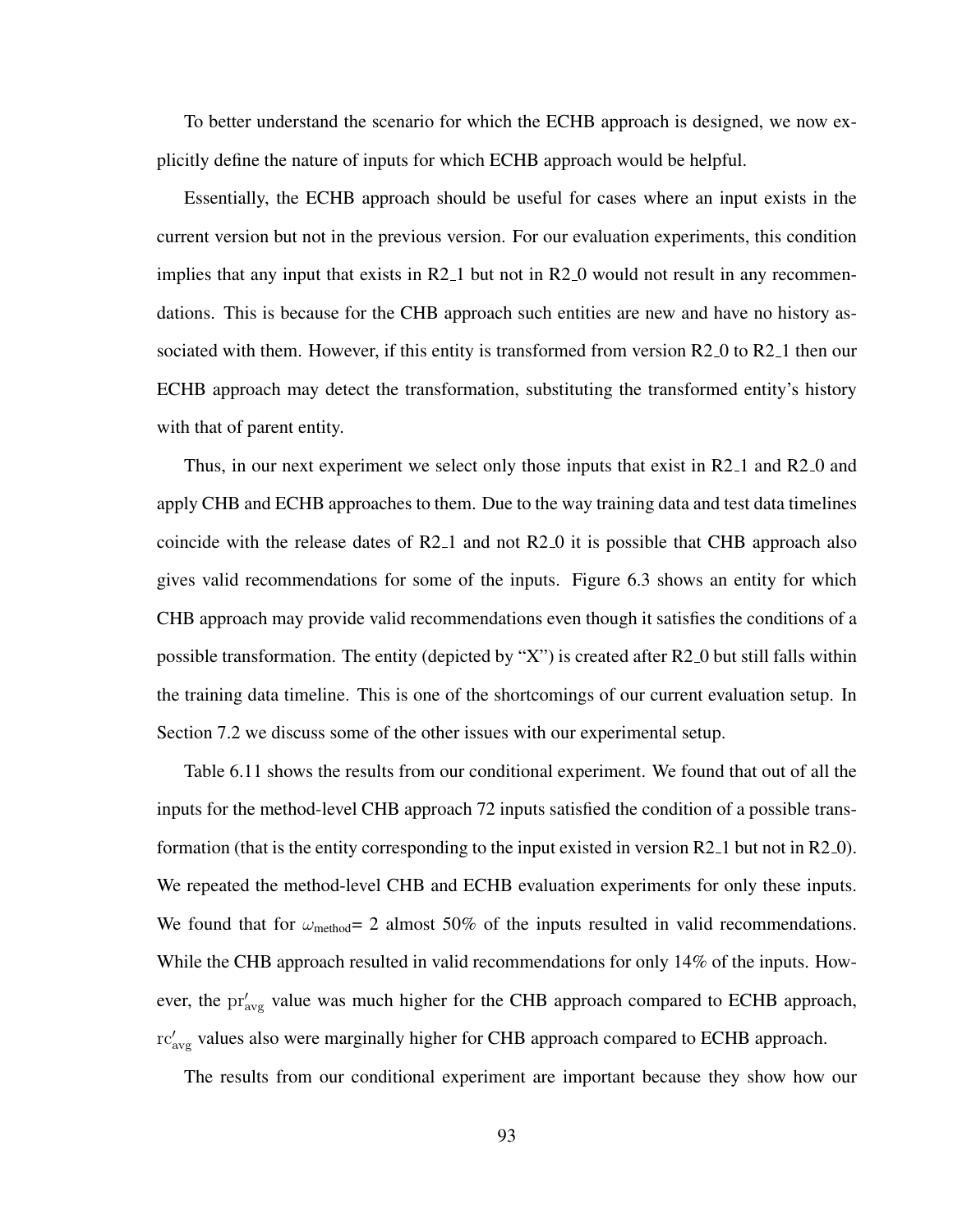

Figure 6.3: Entity satisfying the transformation condition, in addition to having relevant history.

ECHB approach performs for the specific cases for which it is intended. Our results show that ECHB approach provided valid recommendations in about half of the cases where the entity has "disappeared" from the previous version. [BR: The low  $\text{pr}_{\text{avg}}'$  and  $\text{rc}_{\text{avg}}'$  values also show that ECHB results are not as strong as that of CHB in general. However, averaging the individual precision and recall values obfuscates a lot of information about the two approaches. To study in detail the cases in which ECHB fares better and vice versa, we present the precision and recall values for each input for the two approaches in tables 6.12(a)-6.12(b). For brevity we present the results for only  $\omega_{\rm method}=2$ .

[BR: In tables 6.12(a)-6.12(b), column "Bug ID" gives the identifier of the bug, column "Input" gives the method input (only container class name and method name for brevity), columns " $p$ " and " $r$ " gives the precision and recall values for ECHB and CHB approaches. An entry "N/A" represents the cases where one of the two approaches did not return any results and hence there are no precision and recall values. The table shows the inputs where for at least one of the two approaches, CHB and ECHB, valid results are obtained. For most cases CHB approach does not provide any results, however, for the cases where both approaches provide recommendations, precision and recall values for CHB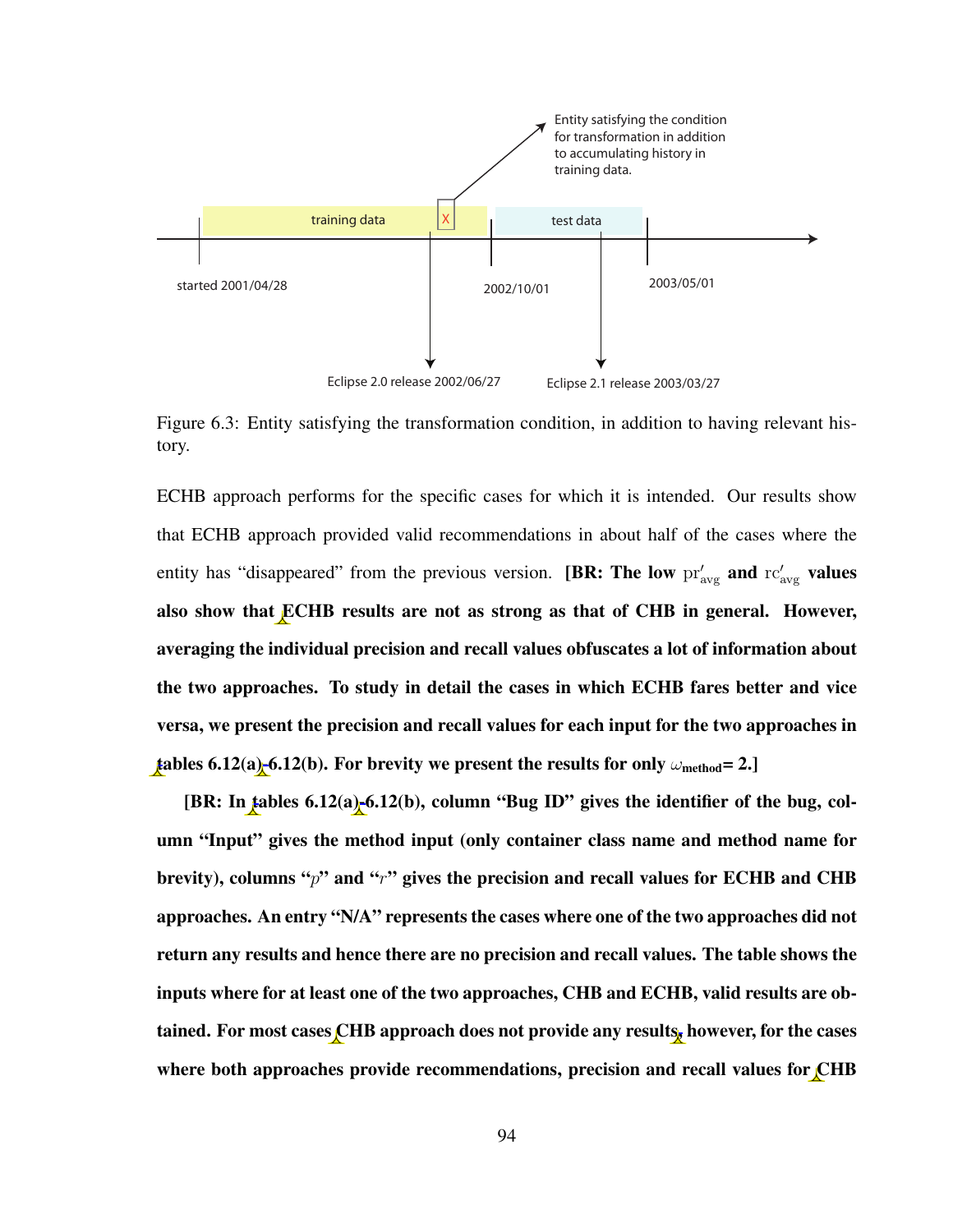# approach are better compared to those of ECHB. NOTE THAT THE REFERENCED TABLE IS ADDED AS PART OF THESIS CORRECTIONS.]

A future direction in evaluating ECHB could be to use an additional measure to differentiate inputs of interest for ECHB by using only those entities that have no history associated with them, in lieu of our conditional measure. This additional condition can further help in applying ECHB approach for the scenario it is designed for.

# 6.4 Using Similarity Estimates to Substitute Non-existent Recommended Entities

Similarity estimates can be helpful not just for substituting history for transformed entities but also for transformed recommendations. For example, if the recommendation provided for a given input entity has transformed since the training data time period, the recommendation would be actually for a non-existent entity. If we can detect the transformation, the transformed entity can be replaced by its currently missing original counterpart which was recommended. If a significant number of recommendations have transformed, we hypothesize that our transformation detection technique can be helpful in the reverse direction too.

Figure 6.4 shows the implementation of the BM variant of our ECHB approach for nonexistent recommendations.

Table 6.13 shows the results from our experiments when ECHB approach is applied in both directions, for transformed input entities and transformed recommendations. Surprisingly, the results remain unchanged from that of ECHB, BM variant.

The reason why we do not see any change in the quality of recommendations is because in this bi-directional a set of non-existent recommendations was replaced by a set of incorrect recommendations. Thus we do not see any changes in results. However, it is still worth while to convert our ECHB approach to bi-directional, since, compared to its uni-directional variant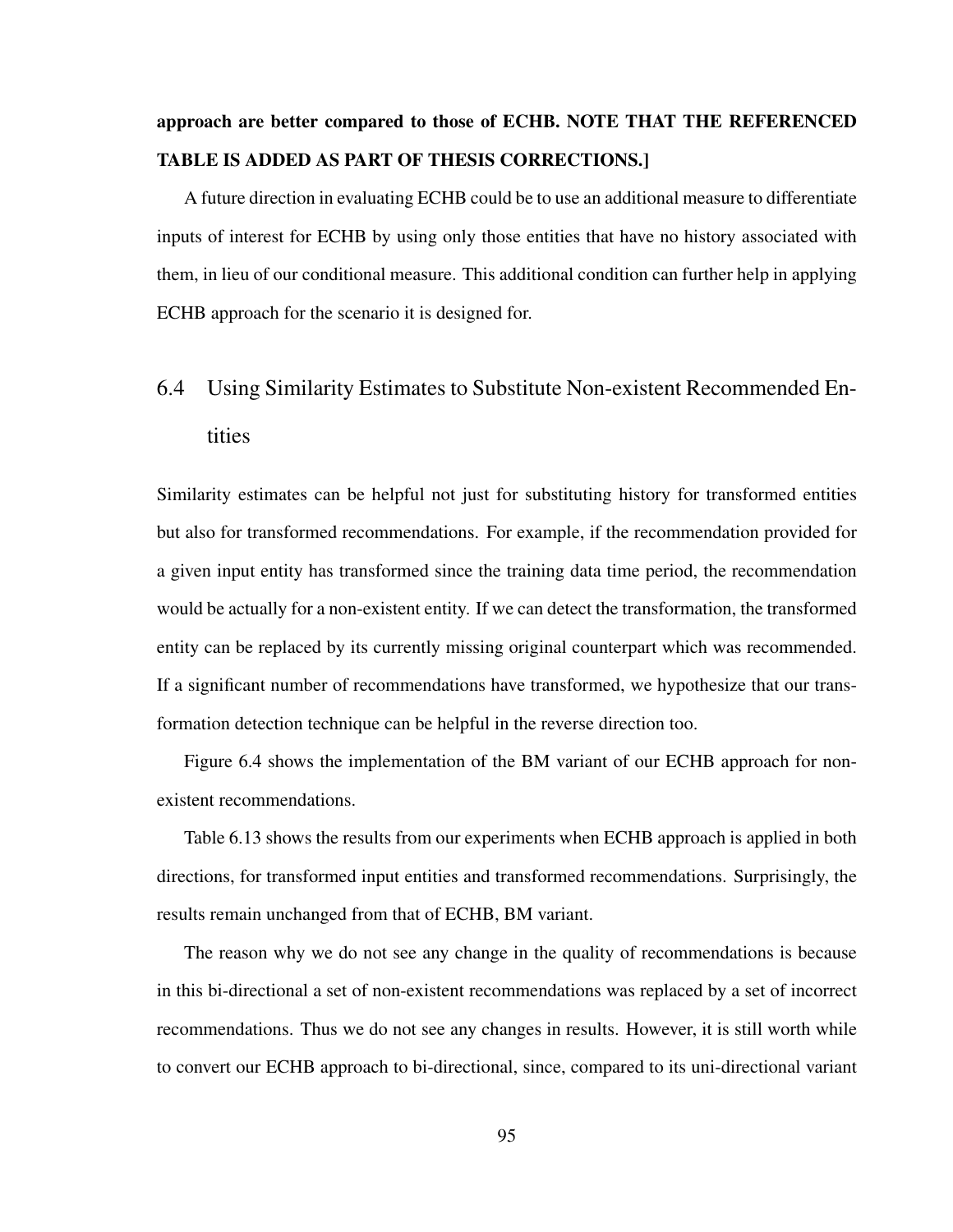

Figure 6.4: Extended change history based approach, substituting non-existent recommendations.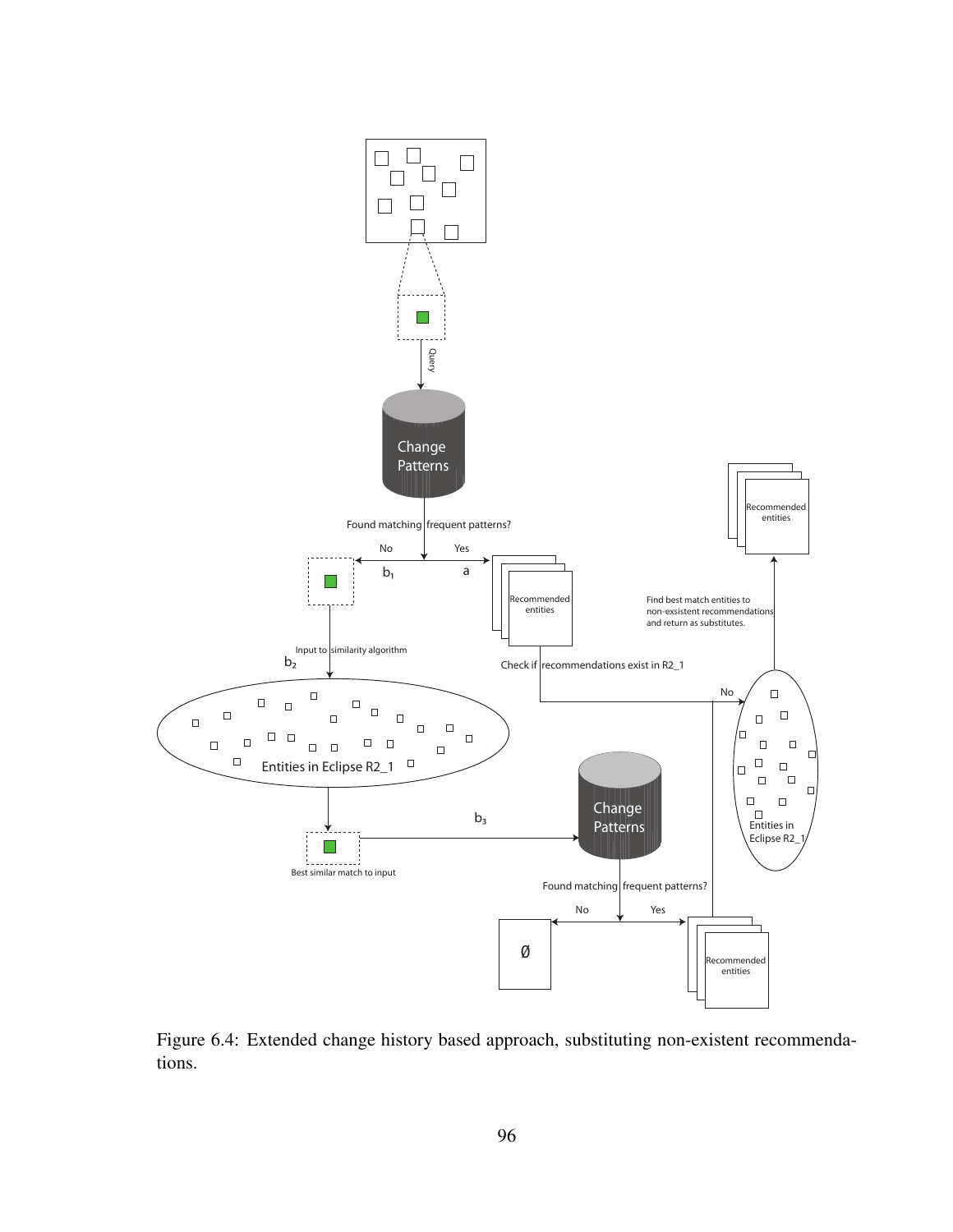the results would always remain unchanged or improve.

# 6.5 Discussion

#### 6.5.1 Effect of granularity on ECHB approach

Our ECHB approach is not as effective when ported to class-level granularity. Both variants result in little or no improvement over its CHB counterpart. We think the main reason is differences in our similarity detection technique for class-level compared to method-level. Defining and identifying similarity for method-pairs is simpler than detecting similarity for class-pairs. Our technique for detecting method-pair similarity does not scale well for detecting class-pair similarity. There can be multiple reasons. Our technique utilizes the structural properties for a method (method facts in this thesis), however, for class-pair similarity we combine the results from the method-pair similarity. Perhaps the lost information, like fields in the class, is crucial in determining class-pair similarity. It is also possible that the manner in which we combine method-pair similarity to obtain class-pair similarity is not effective.We feel that further research in class-similarity is necessary before our ECHB approach can provide useful results at this granularity.

#### 6.5.2 Efficacy of ECHB approach compared to CHB

We believe that the strongest results showing the potential of ECHB approach are the ones where we use only those inputs which satisfy the conditions for transformations (see Section 6.3). These results show that when conditions of a transformation are satisfied our ECHB approach can provide relevant recommendations in higher number of cases than CHB (49% as compared to 14%) for method-level granularity. In fact we believe that in a real scenario the number of cases where CHB would provide recommendations in case of a transformation would be even lower. In figure 6.3 we show the limitations of our experimental setup and why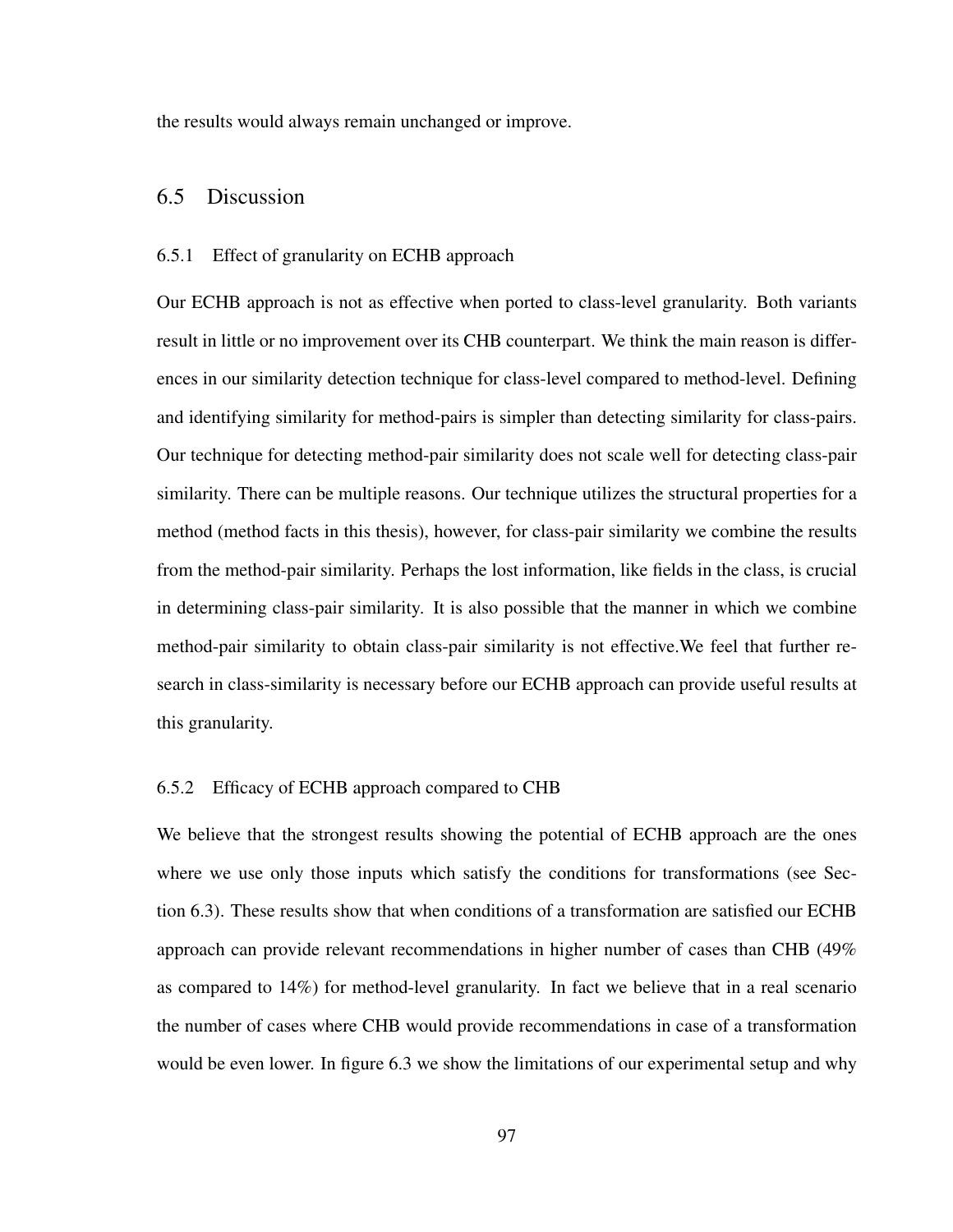CHB approach provides recommendations in 14% of the cases in our evaluation experiment. For class-level granularity the results for our ECHB approach were not strong (Section 6.2.3 and 6.2.6 gives the results for the two variants). After analyzing the weak results from the ECHB results for file-level granularity we do not pursue further analysis of ECHB approach at file-level by performing the conditional experiment and bi-directional experiment. Similarly for method-level granularity we perform the conditional experiment and bi-directional experiments only for the BM variant, since, the results from the BM variant were stronger than for the TH variant.

## 6.6 Summary

In this chapter we extend Ying et al.'s CHB approach by filling in the historical gaps using similarity estimates from our SB approach. In Section 6.1 we introduce our general ECHB approach. The idea behind our ECHB approach is that the inputs for which CHB approach fails to provide any recommendations are deemed as transformed. Thus, for these inputs we apply our SB approach to identity the "original" entity/entities. We now invoke CHB approach for the set of "original" entities. Thus, we aim to detect and leverage transformation information to aid CHB approach through our ECHB approach.

Next, in Section 6.2 we implement and evaluate two variants of our ECHB approach for both granularities. The TH variant uses all entities above a certain threshold as a substitute for inputs that do not result in any recommendations. Whereas, in the BM variant, we substitute the input without recommendations with its best-match. The results from these two variants were mixed, while the results for file-level granularity were weak for both the variants, for method-level BM variant, we saw a small improvement in  $tp'_{avg}$  with a relatively smaller drop in  $pr'_{avg}$  and  $rc'_{avg}$  values.

We realized that in our original experiments it is difficult to distinguish the exact inputs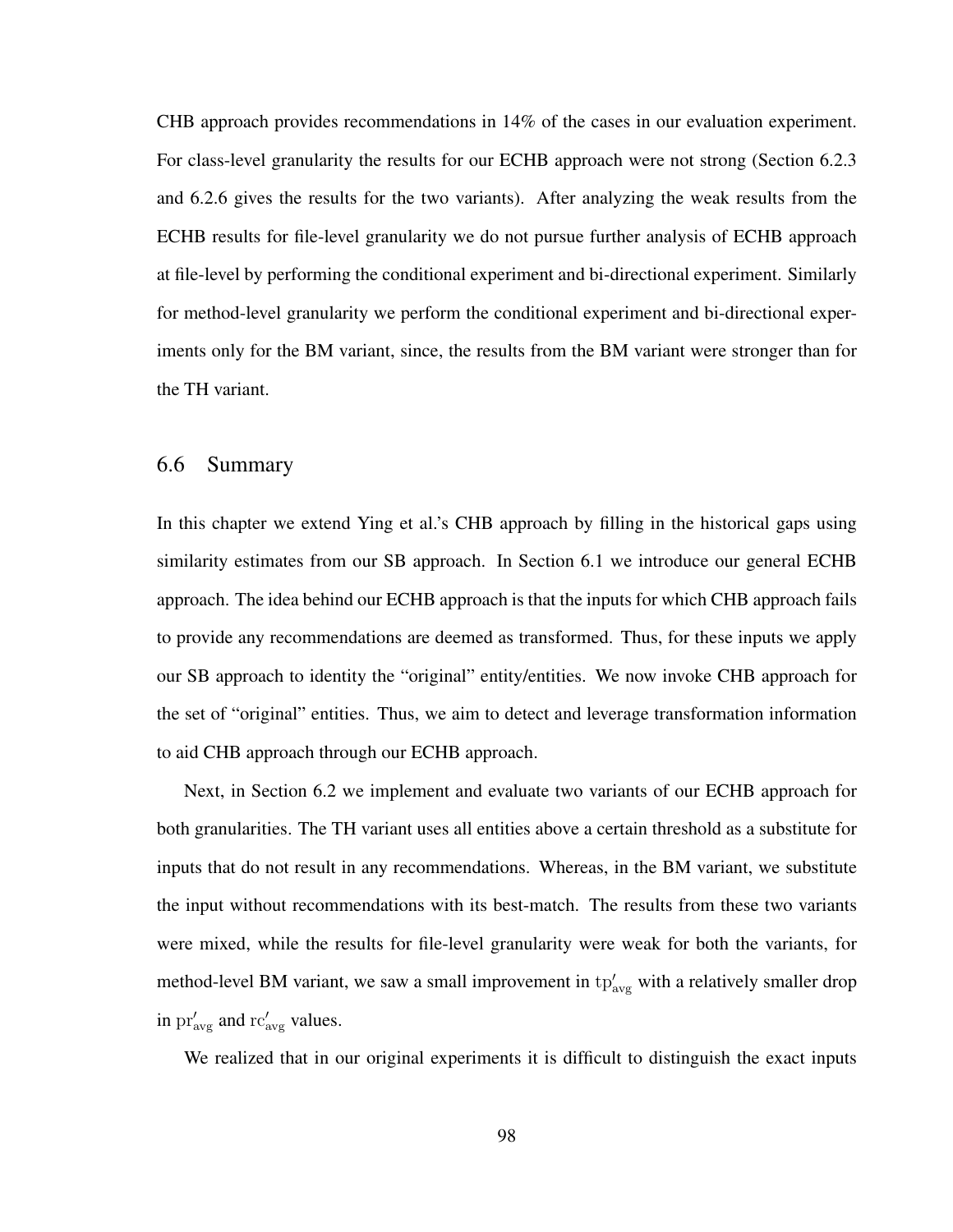where the cause of no recommendations is transformations. Thus to better study the efficacy of our approach for *only* transformed entities, we performed a conditional experiment where we employ only those inputs that satisfy the "transformation condition", i.e. inputs that exist in version R2 1 but not in R2 0 of Eclipse. The results showed that our ECHB approach provided valid recommendations in 49% cases, whereas, the CHB approach provided recommendations in only 14% cases. However, the  $pr'_{avg}$  and  $rc'_{avg}$  values for CHB approach in these 14% cases was higher than ECHB approach (CHB approach:  $pr'_{\text{avg}} = 0.47$  and  $rc'_{\text{avg}} = 0.18$ ; ECHB approach:  $pr'_{\text{avg}} = 0.09$  and  $rc'_{\text{avg}} = 0.13^1$ .

In Secion 6.4 we implement and evaluate our ECHB approach for finding similar substitutes to missing recommendations.

Finally, in Section 6.5 we discuss the effect of granularity on ECHB approach and the efficacy of ECHB approach over CHB. To conclude we feel that our results show that for method-level variant our ECHB approach shows promising results, however, additional research is needed before we can establish the extent to which ECHB can be an improvement over CHB approaches.

<sup>&</sup>lt;sup>1</sup>Note that for brevity we compare only results for frequency threshold 2 here.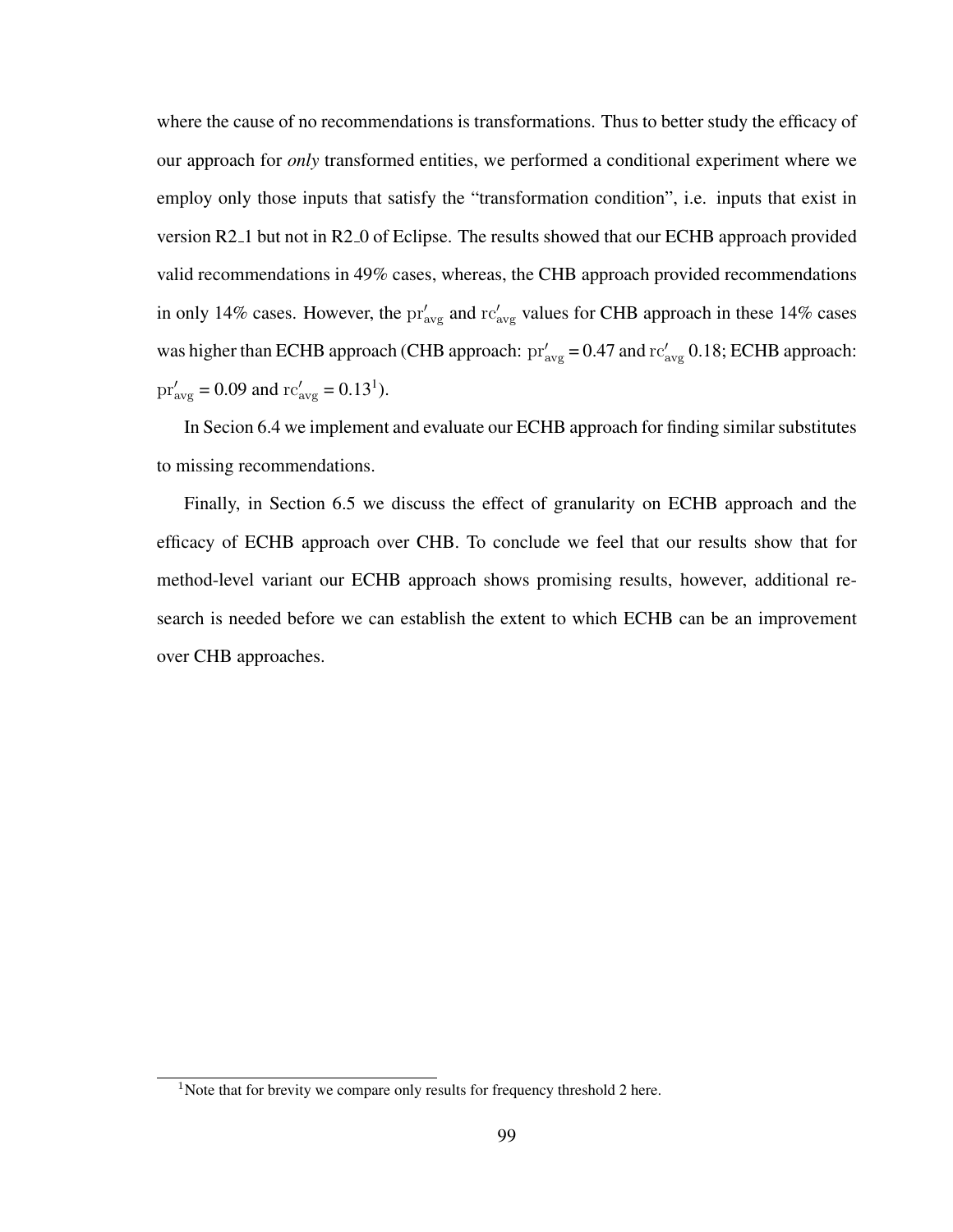| Bug ID         | Input                                        | <b>ECHB</b>  |              |  |
|----------------|----------------------------------------------|--------------|--------------|--|
|                |                                              | $\,p\,$      | $\,r$        |  |
| 21330          | DetailsForm/executeOptionalInstall           | 0.33         | 0.11         |  |
| 21330          | InstallWizard/                               | 0.03         | 0.06         |  |
|                | preserveOriginatingURLs                      |              |              |  |
| 24657          | FeatureReference/FeatureReference            | 0.00         | 0.00         |  |
| 24657          | Utilities/createLocalFile                    | 0.20         | 0.03         |  |
| 24657          | UpdateManagerLogWriter/getAction             | 0.00         | 0.00         |  |
| 25041          | PackageFragment/openWhenClosed               | 0.02         | 0.05         |  |
| 25041          | ClassFile/openWhenClosed                     | 0.02         | 0.05         |  |
| 23096          | ASTConverter/ASTConverter                    | 0.02         | 0.20         |  |
| 23587          | SimilarElementsRequestor/                    | 0.43         | 0.09         |  |
|                | findSimilarElement                           |              |              |  |
| 23587          | ASTResolving/getPossibleReference            | 0.30         | 0.09         |  |
|                | Binding                                      |              |              |  |
| 23587          | NewVariableCompletionProposal/               | 0.09         | 0.03         |  |
|                | NewVariableCompletionProposal                |              |              |  |
| 23587          | NewCUCompletionUsingWizardProposal/          | 0.01         | 0.03         |  |
|                | getAdditionalProposalInfo                    |              |              |  |
| 23587          | ASTResolving/getBindingOfParentType          | 0.17         | 0.06         |  |
| 23587          | NewCUCompletionUsingWizardProposal/          | 0.01         | 0.03         |  |
|                | fillInWizardPageName                         |              |              |  |
| 23587          | UnresolvedElementsSubProcessor/              | 0.13         | 0.18         |  |
|                | createTypeRefChangeProposal                  |              |              |  |
| 24730          | CVSRepositoryLocation/getRemoteFile          | 0.03         | 0.33         |  |
| 24730          | ICVSRepositoryLocation/                      | 0.08         | 0.33         |  |
|                | qetRemoteFile                                |              |              |  |
| 16817          | Breakpoint/markerExists                      | 0.00         | 0.00         |  |
| 24594          | InternalAntRunner/processTargets             | 0.05         | 0.33         |  |
| 24594          | InternalAntRunner/getArgument                | 0.05         | 0.33         |  |
| 24828          | AppletMainTab/createControl                  | 0.50<br>0.00 | 0.04<br>0.00 |  |
| 24828          | JavaAppletLaunchShortcut/                    |              |              |  |
|                | createConfiguration                          |              |              |  |
| 24828<br>24828 | AppletMainTab/initializeFrom                 | 0.00<br>0.00 | 0.00<br>0.00 |  |
|                | AppletMainTab/<br>handleSearchButtonSelected |              |              |  |
| 25133          | InternalAntRunner/addInputHandler            | 0.08         | 0.17         |  |
| 25133          | InternalAntRunner/createLogFile              | 0.06         | 0.11         |  |
| 25133          | InternalAntRunner/loadPropertyFiles          | 0.08         | 0.17         |  |
| <b>Average</b> |                                              | 0.10         | 0.10         |  |
|                |                                              |              |              |  |

Table 6.9: Precision and recall values for individual inputs for ECHB, BM variant.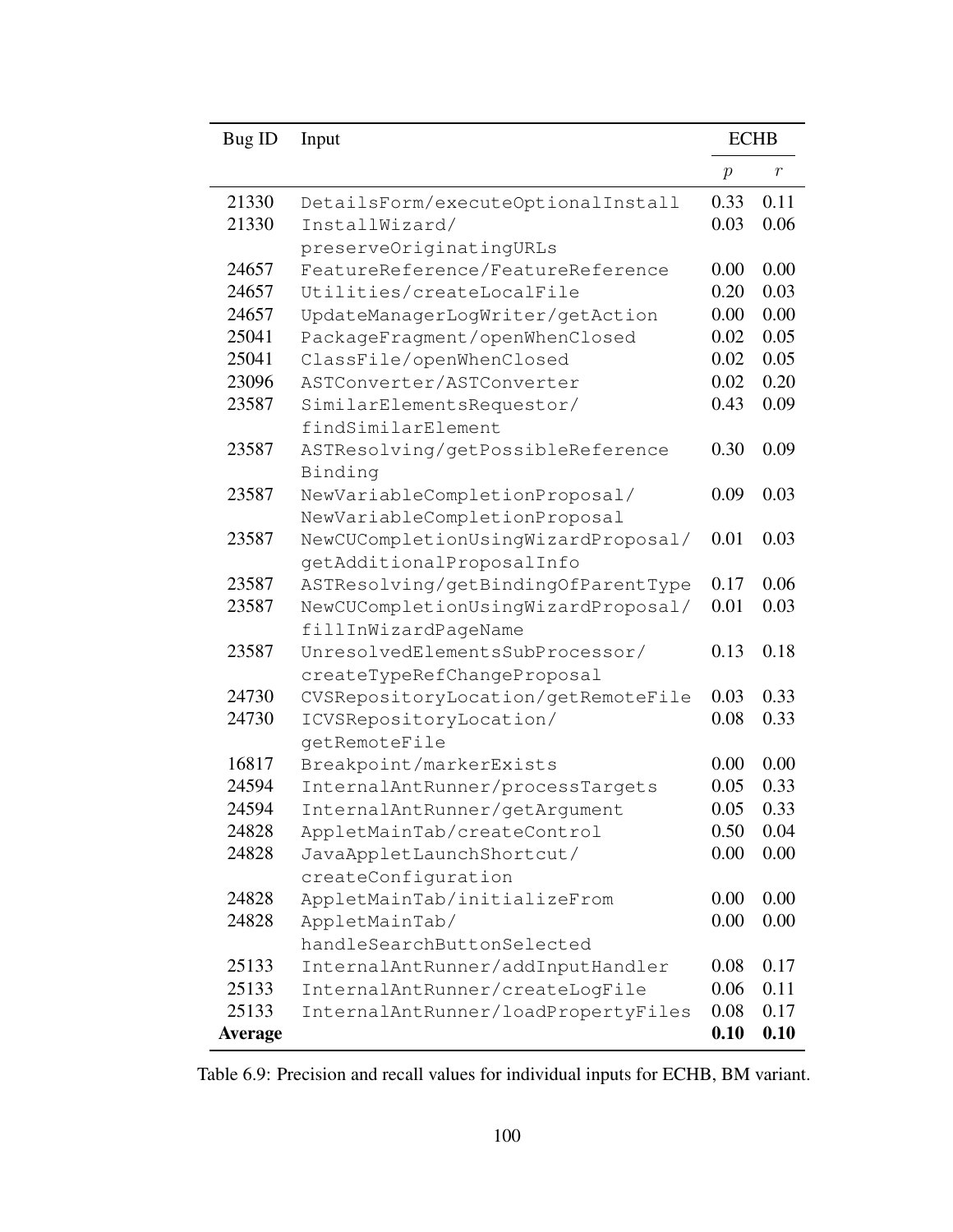| $\omega_{\rm file}$ | <b>CHB</b> |  |                                                                                                                                                             | <b>ECHB</b> |      |  |
|---------------------|------------|--|-------------------------------------------------------------------------------------------------------------------------------------------------------------|-------------|------|--|
|                     |            |  | $\text{pr}'_{\text{avg}}$ $\text{rc}'_{\text{avg}}$ $\text{tp}'_{\text{avg}}$ $\text{pr}'_{\text{avg}}$ $\text{rc}'_{\text{avg}}$ $\text{tp}'_{\text{avg}}$ |             |      |  |
|                     |            |  | 0.23 0.58 0.87 0.22 0.56 0.90                                                                                                                               |             |      |  |
| $\mathcal{E}$       |            |  | 0.38  0.51  0.85  0.37  0.50                                                                                                                                |             | 0.88 |  |
| 4                   | 0.43       |  | $0.44$ $0.81$ $0.42$ $0.43$ $0.82$                                                                                                                          |             |      |  |
| $\overline{5}$      |            |  | 0.42 0.39 0.78 0.42 0.39 0.78                                                                                                                               |             |      |  |

Table 6.10:  $\omega_{\text{file}}$  versus  $\text{pr}'_{\text{avg}}$ ,  $\text{rc}'_{\text{avg}}$ , and  $\text{tp}'_{\text{avg}}$  for CHB and ECHB, BM variant.

| $\omega_{\rm method}$ | <b>CHB</b> |      |                                                                                                                                   | <b>ECHB</b> |      |                    |  |
|-----------------------|------------|------|-----------------------------------------------------------------------------------------------------------------------------------|-------------|------|--------------------|--|
|                       |            |      | $\text{pr}'_{\text{avg}}$ $\text{rc}'_{\text{avg}}$ $\text{tp}'_{\text{avg}}$ $\text{pr}'_{\text{avg}}$ $\text{rc}'_{\text{avg}}$ |             |      | $tp'_{\text{avg}}$ |  |
|                       | 0.47       | 0.18 | 0.14                                                                                                                              | 0.09        | 0.13 | 0.49               |  |
| 3                     | 0.52       | 0.27 | 0.07                                                                                                                              | 0.09        | 0.12 | 0.36               |  |
| 4                     | 0.33       | 0.35 | 0.04                                                                                                                              | 0.10        | 0.15 | 0.26               |  |
| 5                     | 0.50       | 0.03 | 0.03                                                                                                                              | 0.11        | 0.17 | 0.21               |  |

Table 6.11:  $\omega_{\text{method}}$  versus  $pr'_{\text{avg}}$ ,  $rc'_{\text{avg}}$ , and  $tp'_{\text{avg}}$  for CHB and ECHB, BM variant; limited to entities that exist in only later version.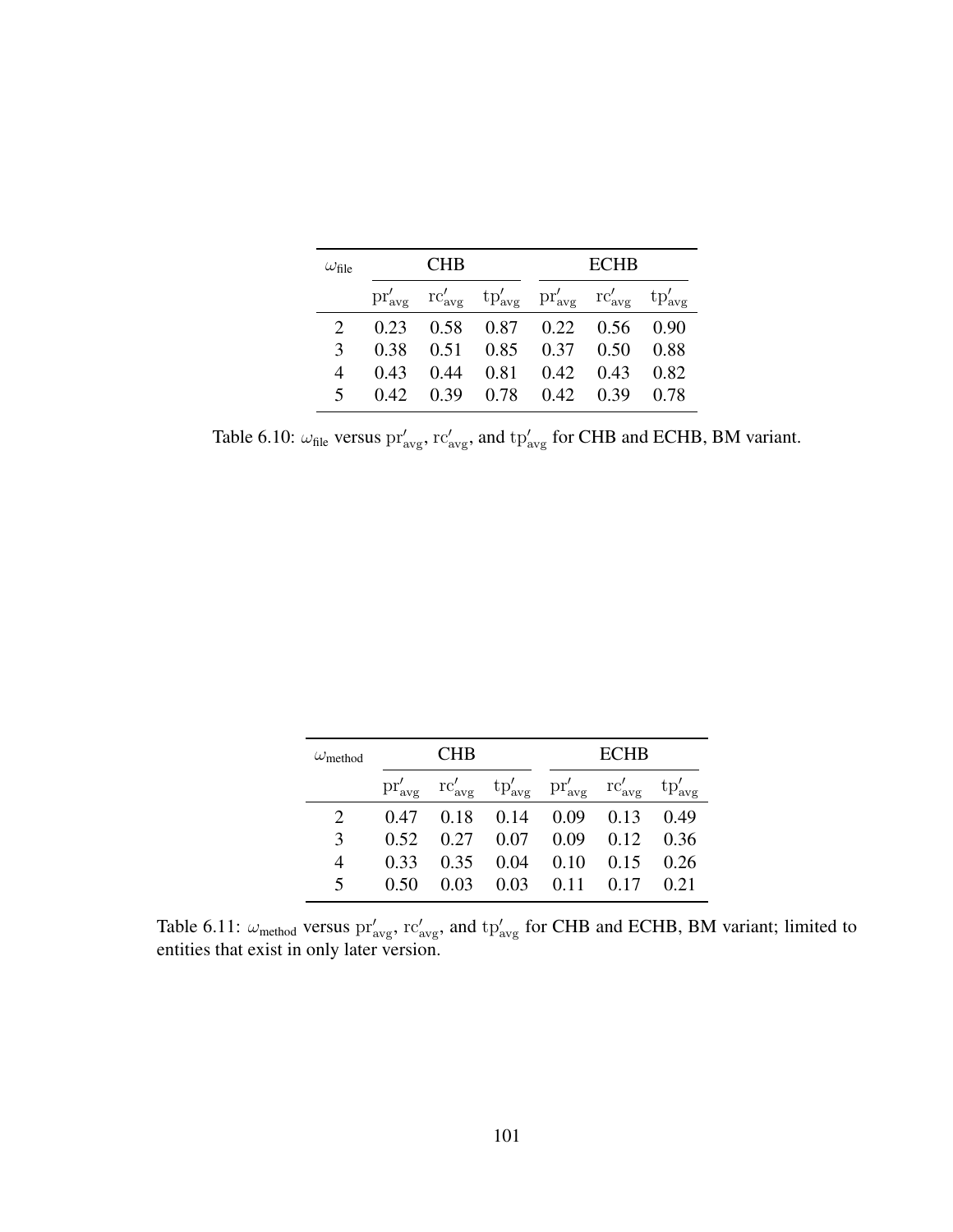| Bug ID | Input                               | <b>ECHB</b>    |         | <b>CHB</b>     |         |
|--------|-------------------------------------|----------------|---------|----------------|---------|
|        |                                     | $\overline{p}$ | $\,r\,$ | $\overline{p}$ | $\,r\,$ |
| 21330  | InstallWizard/execute               | 0.02           | 0.06    | 0.00           | 0.00    |
| 21330  | InstallWizard/                      | 0.03           | 0.06    | N/A            | N/A     |
|        | preserveOriginatingURLs             |                |         |                |         |
| 21330  | DetailsForm/executeOptionalInstall  | 0.33           | 0.11    | N/A            | N/A     |
| 24657  | FeatureReference/FeatureReference   | 0.00           | 0.00    | N/A            | N/A     |
| 24657  | FeatureContentProvider/             | 0.00           | 0.00    | 1.00           | 0.03    |
|        | validatePermissions                 |                |         |                |         |
| 24657  | Utilities/createLocalFile           | 0.20           | 0.03    | N/A            | N/A     |
| 24657  | UpdateManagerLogWriter/getAction    | 0.00           | 0.00    | N/A            | N/A     |
| 24657  | FeatureReference/getName            | N/A            | N/A     | 1.00           | 0.03    |
| 24657  | FeatureContentProvider/             | N/A            | N/A     | 0.20           | 0.03    |
|        | getPermissions                      |                |         |                |         |
| 25041  | ClassFile/openWhenClosed            | 0.02           | 0.05    | N/A            | N/A     |
| 25041  | PackageFragment/openWhenClosed      | 0.02           | 0.05    | N/A            | N/A     |
| 23096  | ASTConverter/ASTConverter           | 0.02           | 0.20    | N/A            | N/A     |
| 23587  | NewCUCompletionUsingWizardProposal/ | 0.01           | 0.03    | N/A            | N/A     |
|        | getAdditionalProposalInfo           |                |         |                |         |
| 23587  | SimilarElementsRequestor/           | 0.43           | 0.09    | N/A            | N/A     |
|        | findSimilarElement                  |                |         |                |         |
| 23587  | NewCUCompletionUsingWizardProposal/ | 0.01           | 0.03    | N/A            | N/A     |
|        | fillInWizardPageName                |                |         |                |         |
| 23587  | NewMethodCompletionProposal/        | 0.12           | 0.15    | 0.26           | 0.15    |
|        | getRewrite                          |                |         |                |         |
| 23587  | ASTResolving/getPossibleReference   | 0.3            | 0.09    | N/A            | N/A     |
|        | Binding                             |                |         |                |         |
| 23587  | UnresolvedElementsSubProcessor/     | 0.13           | 0.18    | N/A            | N/A     |
|        | createTypeRefChangeProposal         |                |         |                |         |
| 23587  | NewVariableCompletionProposal/      | 0.14           | 0.03    | 0.57           | 0.12    |
|        | getRewrite                          |                |         |                |         |
| 23587  | ASTResolving/getBindingOfParentType | 0.17           | 0.06    | N/A            | N/A     |
| 23587  | NewVariableCompletionProposal/      | 0.09           | 0.03    | N/A            | N/A     |
|        | NewVariableCompletionProposal       |                |         |                |         |

Table 6.12(a): Precision and recall values for individual inputs for CHB and ECHB, BM variant; limited to entities that exist in only later version, Part 1.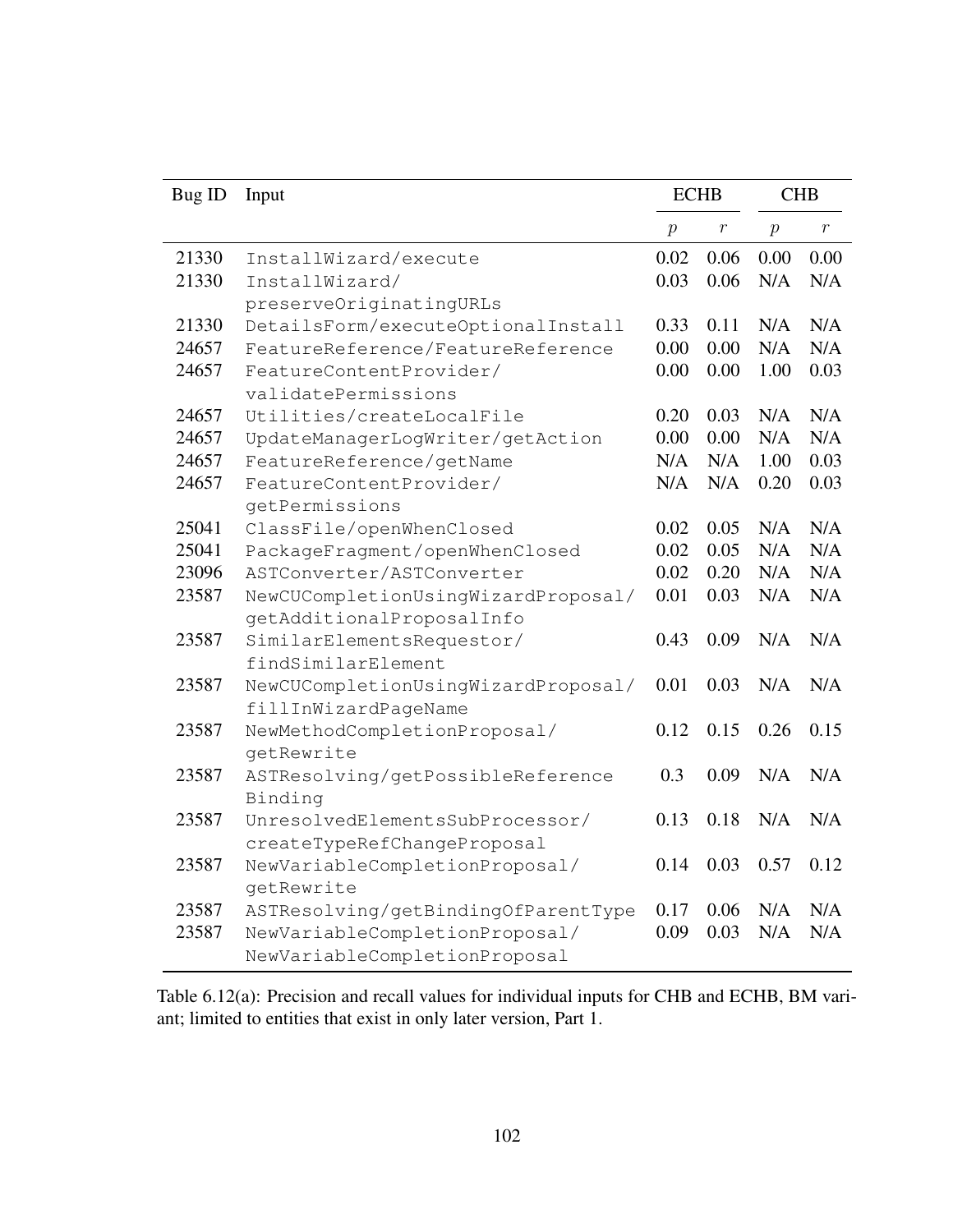| Bug ID         | Input                               | <b>ECHB</b>   |                  | <b>CHB</b>    |                  |
|----------------|-------------------------------------|---------------|------------------|---------------|------------------|
|                |                                     | $\mathcal{P}$ | $\boldsymbol{r}$ | $\mathcal{p}$ | $\boldsymbol{r}$ |
| 24730          | CVSRepositoryLocation/getRemoteFile | 0.03          | 0.33             | N/A           | N/A              |
| 24730          | ICVSRepositoryLocation/             | 0.08          | 0.33             | N/A           | N/A              |
|                | getRemoteFile                       |               |                  |               |                  |
| 16817          | Breakpoint/markerExists             | 0.00          | 0.00             | N/A           | N/A              |
| 24594          | InternalAntRunner/                  | 0.05          | 0.33             | 0.50          | 0.17             |
|                | preprocessCommandLine               |               |                  |               |                  |
| 24594          | InternalAntRunner/processTargets    | 0.05          | 0.33             | N/A           | N/A              |
| 24594          | InternalAntRunner/getArgument       | 0.05          | 0.33             | N/A           | N/A              |
| 24756          | InternalAntRunner/run               | 0.05          | 1.00             | 0.08          | 1.00             |
| 24828          | AppletMainTab/createControl         | 0.50          | 0.04             | N/A           | N/A              |
| 24828          | JavaAppletLaunchShortcut/           | 0.00          | 0.00             | N/A           | N/A              |
|                | createConfiguration                 |               |                  |               |                  |
| 24828          | AppletMainTab/initializeFrom        | 0.00          | 0.00             | N/A           | N/A              |
| 24828          | AppletMainTab/                      | 0.00          | 0.00             | N/A           | N/A              |
|                | handleSearchButtonSelected          |               |                  |               |                  |
| 25133          | InternalAntRunner/createLogFile     | 0.06          | 0.11             | N/A           | N/A              |
| 25133          | InternalAntRunner/run               | 0.05          | 0.11             | 0.12          | 0.17             |
| 25133          | InternalAntRunner/loadPropertyFiles | 0.08          | 0.17             | N/A           | N/A              |
| 25133          | InternalAntRunner/                  | 0.07          | 0.17             | 1.00          | 0.11             |
|                | preprocessCommandLine               |               |                  |               |                  |
| 25133          | InternalAntRunner/addInputHandler   | 0.08          | 0.17             | N/A           | N/A              |
| <b>Average</b> |                                     | 0.09          | 0.13             | 0.47          | 0.18             |

Table 6.12(b): Precision and recall values for individual inputs for CHB and ECHB, BM variant; limited to entities that exist in only later version, Part 2.

| $\omega_{\rm method}$   | ECHB (uni) |      |                                                                                                                                                             | $ECHB$ (bi) |      |      |
|-------------------------|------------|------|-------------------------------------------------------------------------------------------------------------------------------------------------------------|-------------|------|------|
|                         |            |      | $\text{pr}'_{\text{avg}}$ $\text{rc}'_{\text{avg}}$ $\text{tp}'_{\text{avg}}$ $\text{pr}'_{\text{avg}}$ $\text{rc}'_{\text{avg}}$ $\text{tp}'_{\text{avg}}$ |             |      |      |
|                         | 0.32       | 0.20 | $0.28$ $0.32$ $0.20$                                                                                                                                        |             |      | 0.28 |
| 3                       | 0.30       | 0.25 | $0.19$ 0.30                                                                                                                                                 |             | 0.25 | 0.19 |
| 4                       | 0.43       | 0.29 | 0.16                                                                                                                                                        | 0.43        | 0.29 | 0.16 |
| $\overline{\mathbf{z}}$ | 0.47       | 0.27 | 0.13                                                                                                                                                        | 0.47        | 0.27 | 0.13 |

Table 6.13:  $\omega_{\text{method}}$  versus  $\text{pr}'_{\text{avg}}$ ,  $\text{rc}'_{\text{avg}}$ , and  $\text{tp}'_{\text{avg}}$  for ECHB, BM uni-directional, and ECHB, BM bi-directional.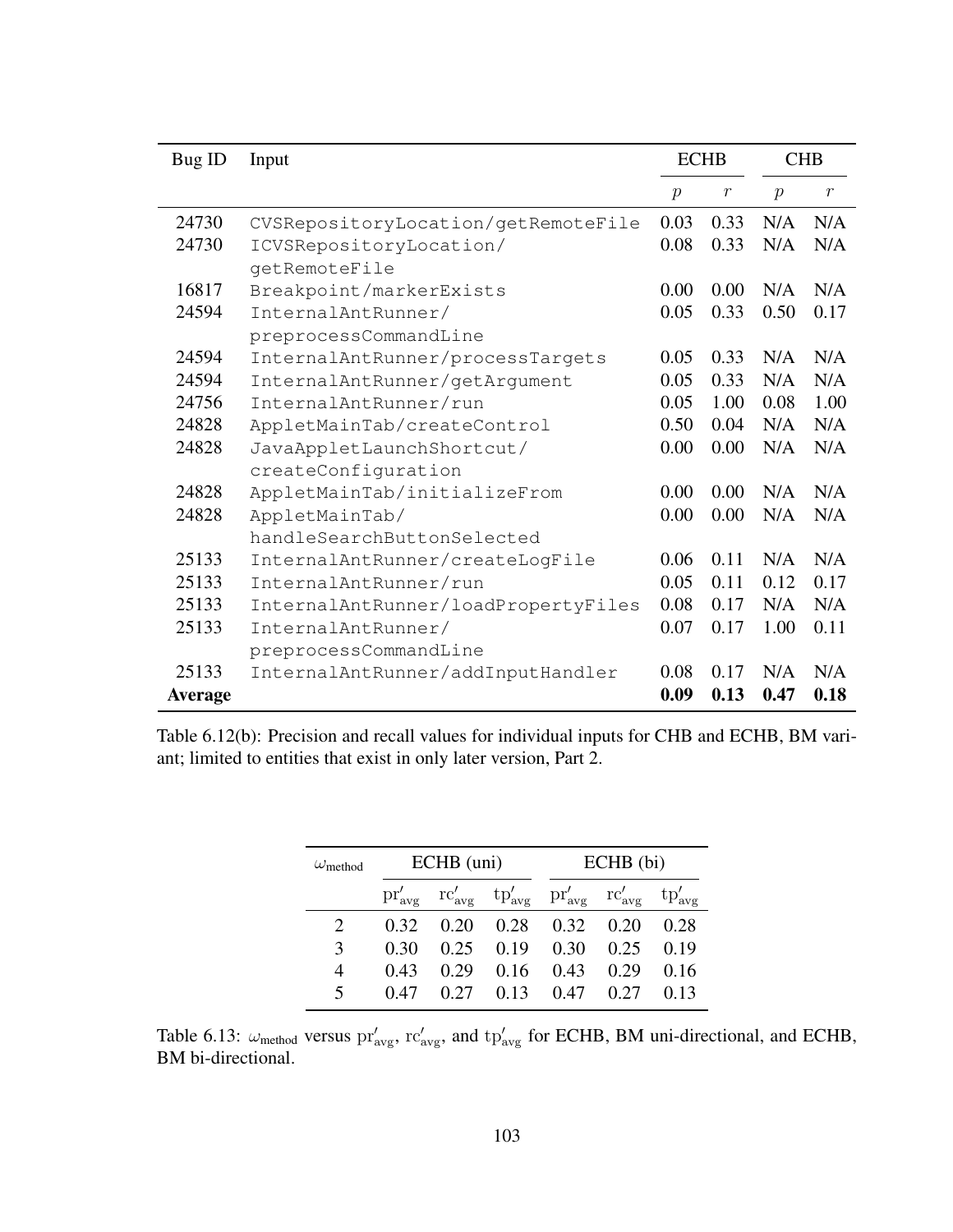## Chapter 7

## DISCUSSION

In this chapter, we discuss several issues around our work of comparing and combining change history based (CHB) and similarity based (SB) recommender systems and their effects on the presented results. We summarize various possible sources of errors and our efforts in countering them. We also explain some of our more unexpected results in greater detail.

### 7.1 Selection of Ying et al.'s Approach

Our primary goal for this thesis was to evaluate the efficacy of using similarity estimates to identify missing change history in change history based recommender (CHB) systems. For this goal, we selected Ying et al.'s approach [41] as a representative of CHB recommender systems. While there are several existing approaches which employ code history to make predictions, we chose Ying et al.'s approach for 2 reasons. Ying et al.'s work was published a few months before the inception of this thesis and used open source projects for evaluation, which enabled us to replicate their experiments. Ying's approach was originally part of her Master's thesis [42] and thus the scope and depth of her work matched that of this thesis.

In retrospect, Zimmermann et al.'s CHB approach [44], implemented through their tool ROSE, is also a relevant baseline approach for our work. However, their work was much more detailed (part of Zimmermann's PhD work) and a re-evaluation of their work would have been out of scope for this thesis.

In the end, we realize that our choice of baseline approach guides and dictates much of the work of this thesis. Still, the question raised by this thesis, namely, "Can we substitute missing history in CHB recommender systems using similarity estimates to increase the scope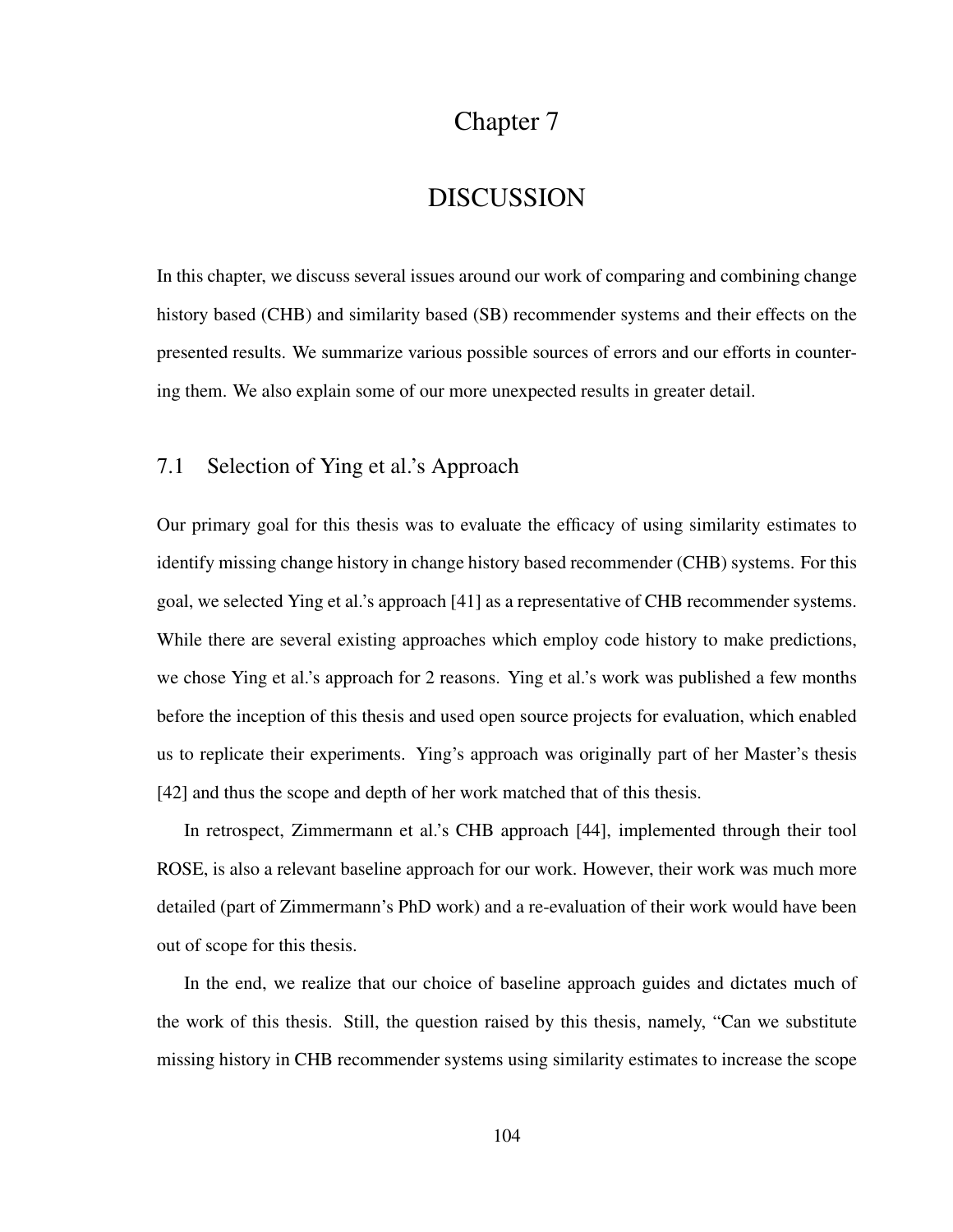of CHB recommender systems?" is relevant to all CHB recommender systems with less than 100% recall rate.

# 7.2 Experimental Setup as an Approximation of Real World Usage of Recommender Systems

For evaluation of our recommender approach,we follow Ying et al.'s technique of checking the recommendations provided by our approach on some finished modification tasks. We discuss some of the unique challenges presented by our evaluation setup and their effects on the results.

### 7.2.1 Fixed versus sliding training data

To assess the usefulness of a recommender approach, the availability of *correct* recommendations to compare against those supplied by the recommender approach is essential.

One way of evaluation is asking experienced developers working on real modification tasks to use a recommender approach and compare the results against those intended. While this is a good setup for evaluation, it is difficult to execute if the requirement is to compare several recommender approaches for a large number of test cases (modification tasks in our case). Another difficulty is that often developers might themselves not know all the changes required to fix a reported bug. When identifying valid solution sets for modification tasks during our evaluation, we observed that more than 50% of the modification tasks were fixed over 2 or more commits. Some of these multiple commits were separated by more than 12 hours. This implies that for at least some modification tasks developers might not know all the involved entities (files and methods) at the beginning of the task. Lastly, this type of testing is very subjective and depends heavily on the developers' inherent knowledge and experience in the software system. Executing our experiments after-the-fact ensures, to some extent, that we do not encounter the oracle problem and have a valid solution set to compare our results against.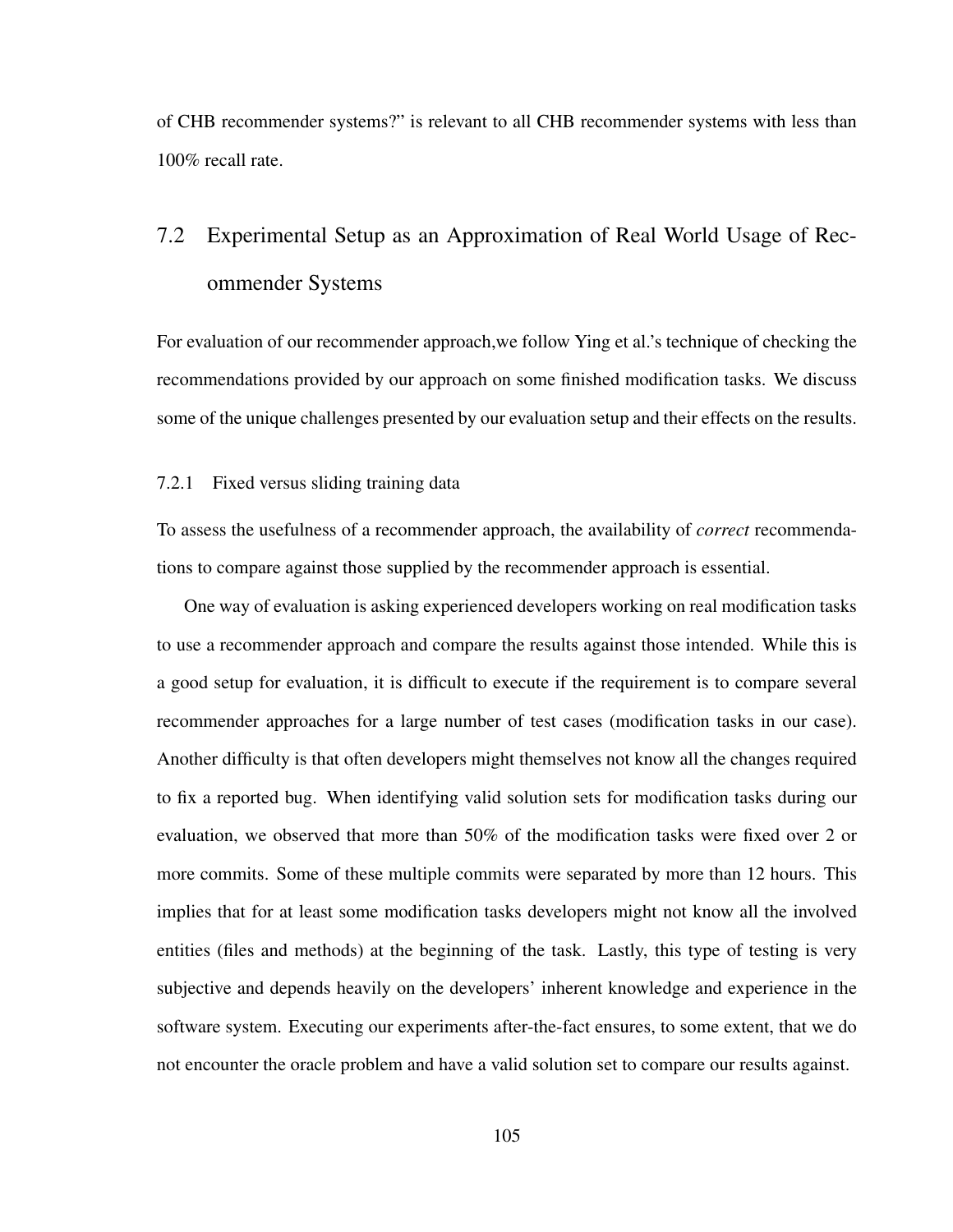



However, engineering an experimental setup to use modification tasks already fixed also mean that we approximate the real world scenario. For example, in the evaluation of their original approach Ying et al. fixed a training data and a test data period. Frequent patterns were extracted through the training data period and evaluated against modification tasks selected in test data period.

Now imagine a modification task m with a file i as part of its solution set. Figure 7.1 shows the test and training data timeline in addition to time of resolution of  $m$  and time of creation of i. The modification task is created and resolved towards the end of the test data timeline whereas file  $i$  is created at the beginning of the test data timeline. File  $i$  may have significant history from its creation till its modification as part of task  $m$ . However, due to fixed end points for training data timeline, file i's history will not be considered.

A substitute to the fixed training data period is sliding training data where, for a given modification task, entire history of the system *till* the modification task creation can be used to make recommendations. However, this also implies that frequent patterns for the history under consideration would have to be generated on the fly. A fixed training data period allows us to extract frequent patterns in advance making our recommendation process faster.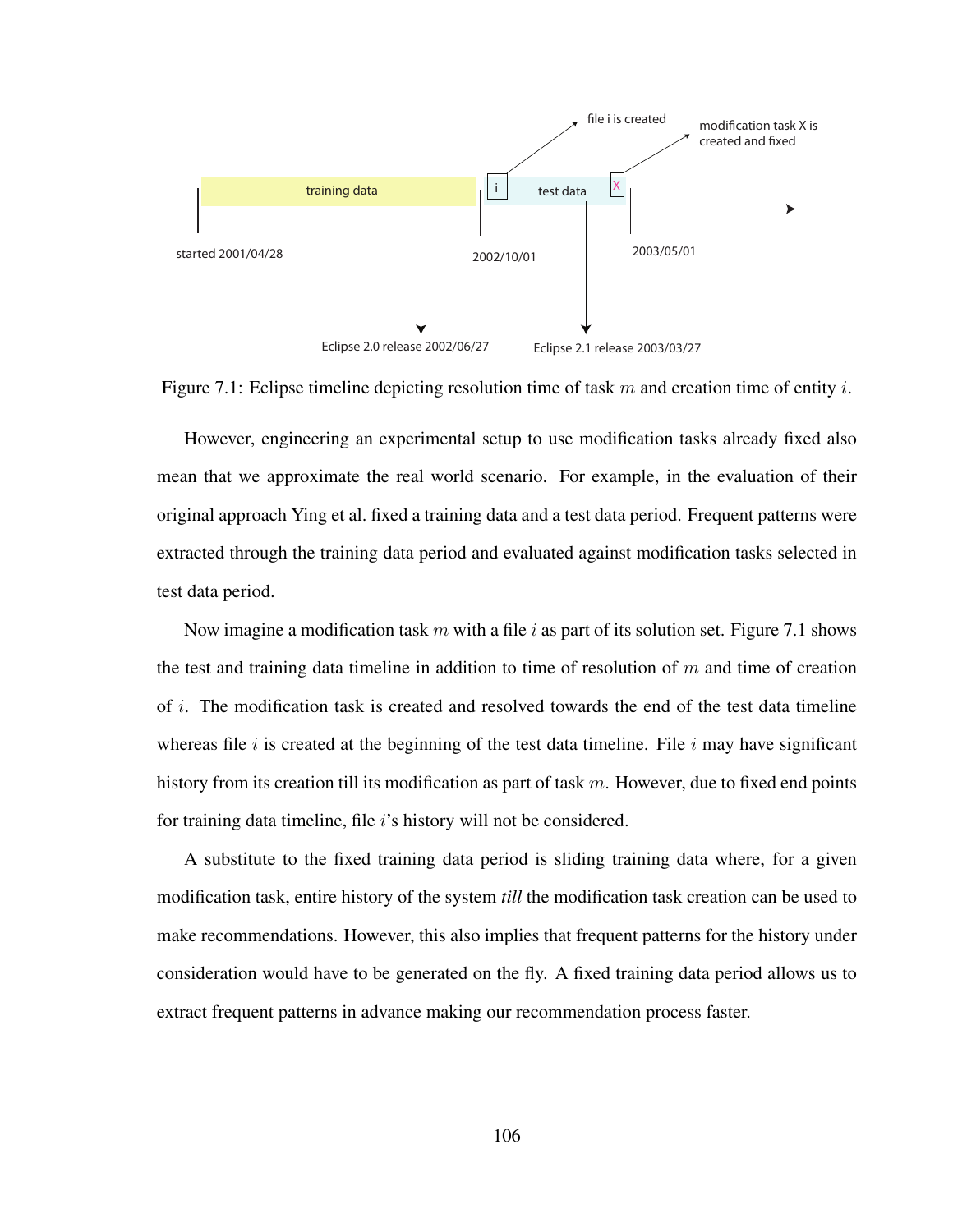### 7.2.2 Selection of Eclipse versions for ECHB

The selection of the two versions is a tricky question. In real time, the older version should be immediately after the end of training data and the newer version should be the version in which the modification task is being attempted. But, to do such a testing for multiple tasks spread over many versions is beyond the scope of the thesis. In addition, it was important to select two major releases so as to have adequate number of transformations between the two versions.

Consider the ideal case of the older version being immediately at the end of training data and the newer version being the current version. Let  $x$  be a file which has accumulated history in the training data period and let it be transformed to  $x'$  after the training data. If this file  $x'$  is part of a solution set, then conventional CHB recommender systems will provide no recommendations when  $x'$  is given as input. But, because of the placement of our two versions, one before and one after the transformation of x to  $x'$ , our ECHB approach will be able to relate  $x'$  to x and obtain the history of x. Similarly, consider another file a that got transformed to  $a'$ after the end of training data and let  $a$  be returned as a recommendation by conventional CHB recommender systems. But, since a has been transformed, this recommendation is of no use to a developer. But, our ECHB approach will be able to track the transformation and will return  $a'$  as the correct recommendation. Thus, the ideal time of release of the two versions between which we will detect transformations has a lot of advantages. But, since we want to test our approach against multiple modification tasks which were fixed during different intermediate versions of Eclipse, it is imperative we choose one version of Eclipse that was released after all (or most modification tasks) were completed. Another constraint in the selection of the two versions is that both of them need to be major releases. This ensures that there will be sufficient number of transformations between the two versions as code transforming activities are part of major releases.

So, for our approach, we selected two releases of Eclipse, R2<sub>-1</sub> and R2<sub>-0</sub>. Release R2<sub>-1</sub> is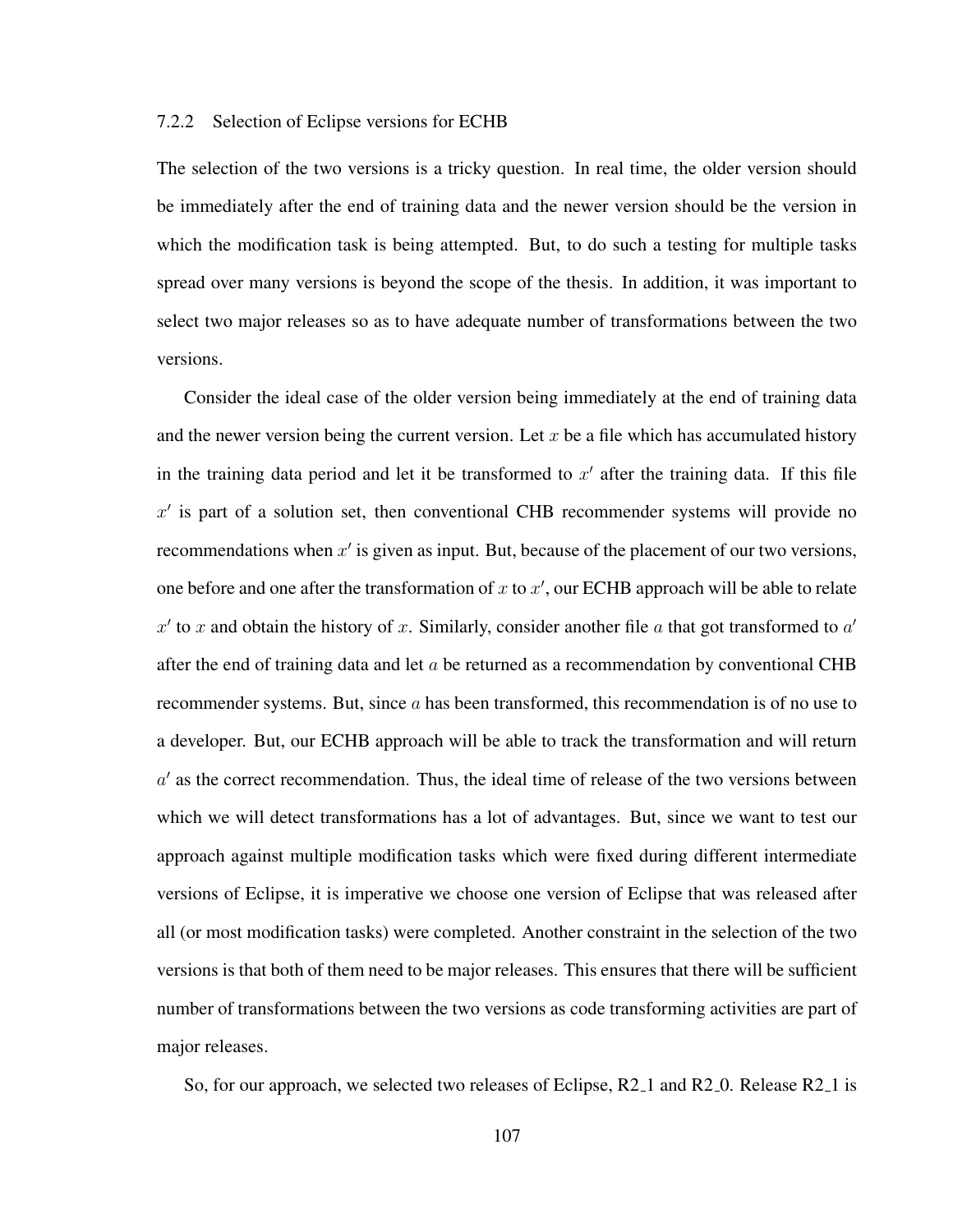

Figure 7.2: Eclipse timeline shows the time period during which if transformations occur our approach would miss it.

towards the end of training data and release R2<sub>-0</sub> is towards the end of test data. Eclipse team also publishes releases notes [1, 2] for each release giving a high-level overview of the magnitude and amount of changes for a given release. In addition Xing and Stroulia [40] studied the structural evolution of Eclipse and their findings for various versions of Eclipse, including releases R2 1 and releases R2 0. Thus, various sources indicate that R2 1 and R2 0 were important releases for the Eclipse IDE that involved significant number of changes. Hence, these two releases were best suited to study the efficacy of our transformation detection extension.

Though our choice of the two releases to detect transformations have many advantages and in our opinion are best suited for our testing, they are not without their share of disadvantages. There are locations in the Eclipse timeline where if transformations had occurred, we would have missed detecting them. Figure 7.2 shows the points in time, when, if a transformation occurs our experimental setup would miss it. These points are represented through symbol "X".

In the end, our evaluation set up is an approximation and just like Ying et al.'s original approach, in a real world scenario a developer can easily select the appropriate older release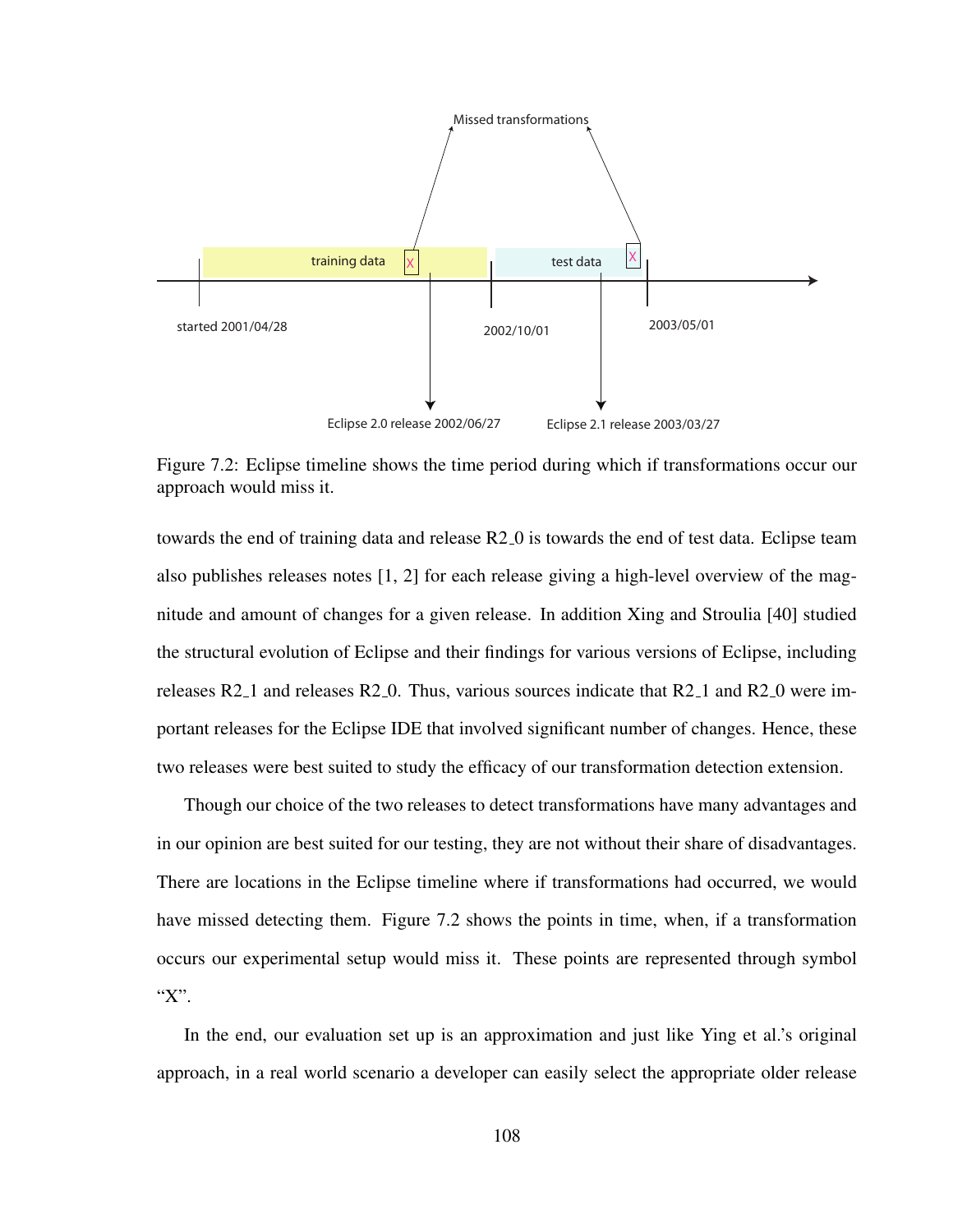that would act as the initial release against which entities in the current version would be compared. Selecting fixed releases allowed us the flexibility to extract various data a priori making it easier to carry out detailed experiments quickly. In addition, in Sections 6.3 and 6.4 we discuss the exact conditions under which our extension would provide an improvement over the original CHB approach. We also carry out experiments evaluating the inputs that satisfy these conditions so as to inform the readers how our approach would perform in real world scenario despite missed transformations due to selected evaluation timeline.

## 7.3 Usage Scenarios for the Six Approaches Compared

Based on various experimental results for the 6 approaches under consideration we make some suggestions for the usage of individual approaches.

• CHB approaches: Our re-evaluation of CHB approaches for two granularities showed that this approach is indeed useful in recommending relevant entities to developers working on modification tasks. Some of these entities cannot be identified as pertinent by the current static and dynamic approaches. Even for cases where help exists in the form of various tools for software structure evaluation and human knowledge in the team, recommendations from CHB approaches can act as important supplementary information. However, to get the best recommendations, selection of an appropriate frequency threshold ( $\omega_{\rm method}$ ,  $\omega_{\rm file}$ ) is crucial. We found that for both file-level and method-level implementations of CHB, even the lowest threshold of 2 resulted in significant number of useful recommendations. Perhaps, in future, enhancements of CHB can use a technique similar to Zimmermann et al. [44] and use a low frequency threshold in conjugation with the support threshold (number of time any two entities changed together) and suggest top 10 recommendations with highest support threshold after filtering out recommendations below the lowest frequency threshold of 2. Thus CHB approach can be used for systems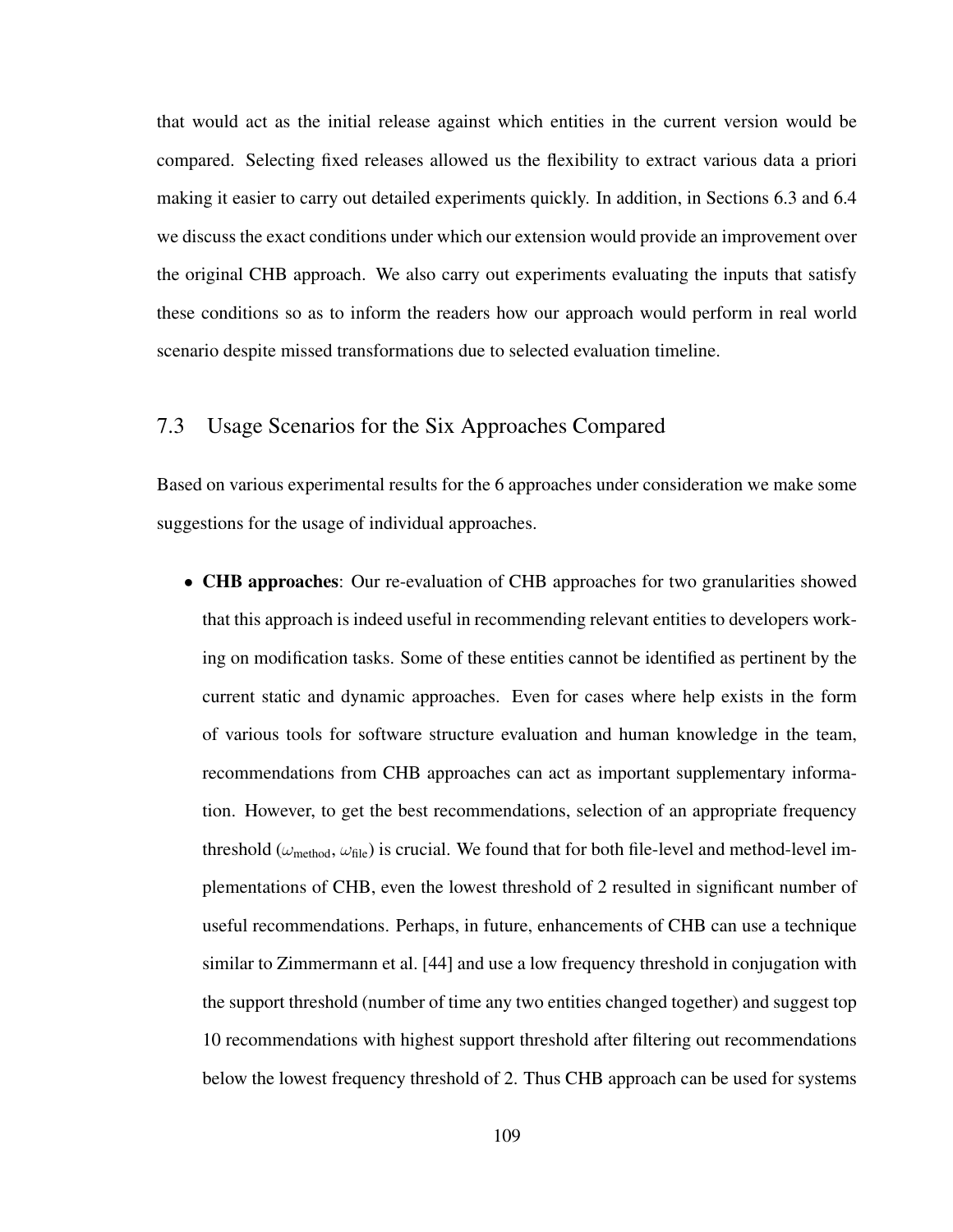with moderate to significant history.

- SB approaches: Through our evaluation, we found that entity similarity alone do not result in useful recommendations. Perhaps, a variant of our SB approaches can be used as a tool for monitoring and studying software evolution. This can be achieved by extending our CREATE-SIMILARITY-GRAPH for multiple versions allowing developers to see the effects of transformation on a single entity (or multiple entities) over various versions. Low precision and recall values for our SB approach was a further testament to the usefulness of CHB approaches.
- **ECHB approaches:** The results of our ECHB approach show that for method-level our approach provides valid results in cases where CHB does not. We found that in as many as 50% of the cases when a transformation occurred our extended ECHB approach provided valid recommendation. While the precision and recall of results in these cases is low we think that our approach can be useful in its current form for systems which undergo transformations constantly. We carried out two variants of our ECHB approach and found one (BM) to be more effective than the other (TH). Further research is needed in identifying ways in which we can modify our similarity algorithm and our technique for combining CHB and SB to improve the results from the ECHB approach.

## 7.4 Limitations of Godfrey and Zou's Origin Analysis Technique

Our transformation detection approach is based on Godfrey and Zou's work on origin analysis to detect merging and splitting [45]. Their work is implemented through the tool Beagle. Beagle uses "matchers" or matching modules implementing different matching techniques. The four matchers used in their work are *name matcher* (same as our method name fact comparison), *declaration matcher* (similar to our return type and parameter comparison), *relation matcher* (similar to our caller and callee comparison) and *metrics matcher* using the Kon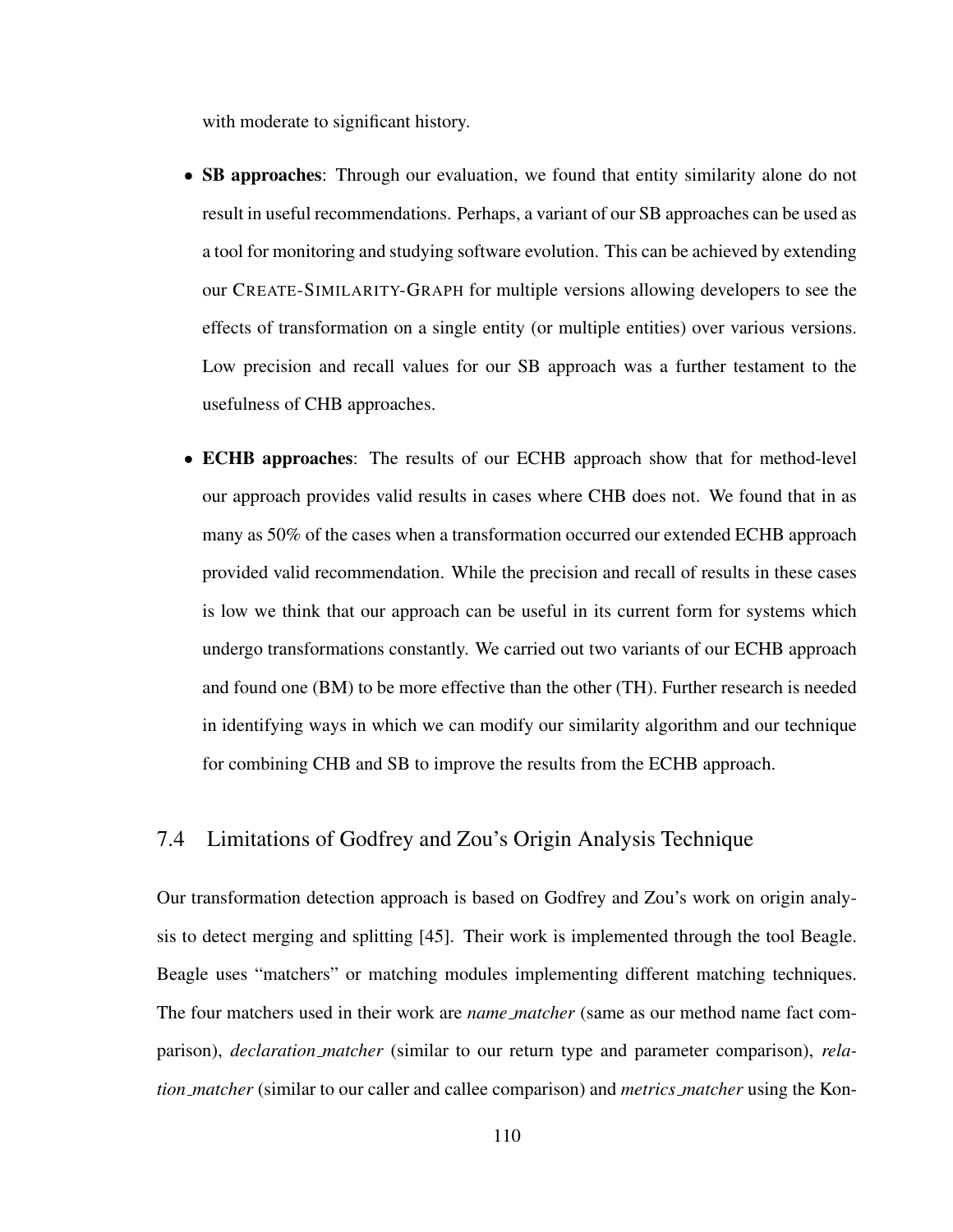togiannis metrics [29] (we have not implemented this).

Thus, our approach is largely based on Godfrey's origin analysis technique. However, unlike our approach their approach is not completely automatic. Beagle tool performs origin analysis through the following steps:

- 1. User selects a set of entities from the previous version to be compared, known as "candidate entities" against the "target" entity from the later version.
- 2. The user applies one or more matchers to compare the "target" and "candidate" entities.
- 3. Beagle uses the results from various matchers and ranks the "candidate" entities according to the results from the matchers.

It is evident that Godfrey and Zou's origin analysis technique requires user input in the form of selection of "target" and "candidate" entities and later for selection of one or matchers. Thus, their approach relies on the fact that the user already has knowledge of potential "candidates" for the "target" entities under comparison. However, their assumption may not apply for systems as large as Eclipse or for developers working on existing code base.

To automate similarity detection, we have applied a fixed combination of various facts in addition to treating the set of all entities as a "candidate" set. It is difficult to give an absolute measure of correctness of the origin analysis technique or our similarity detection algorithm as there is no well accepted *best* way to detect similarities and the usefulness of the similarity measure depends on the use case. Our technique has its strengths and weaknesses.

## 7.5 Threats to Validity

We examine the soundness of our approach by discussing threats to its validity in this section. In this section, we discuss threats to *internal validity* and *external validity* of our approach.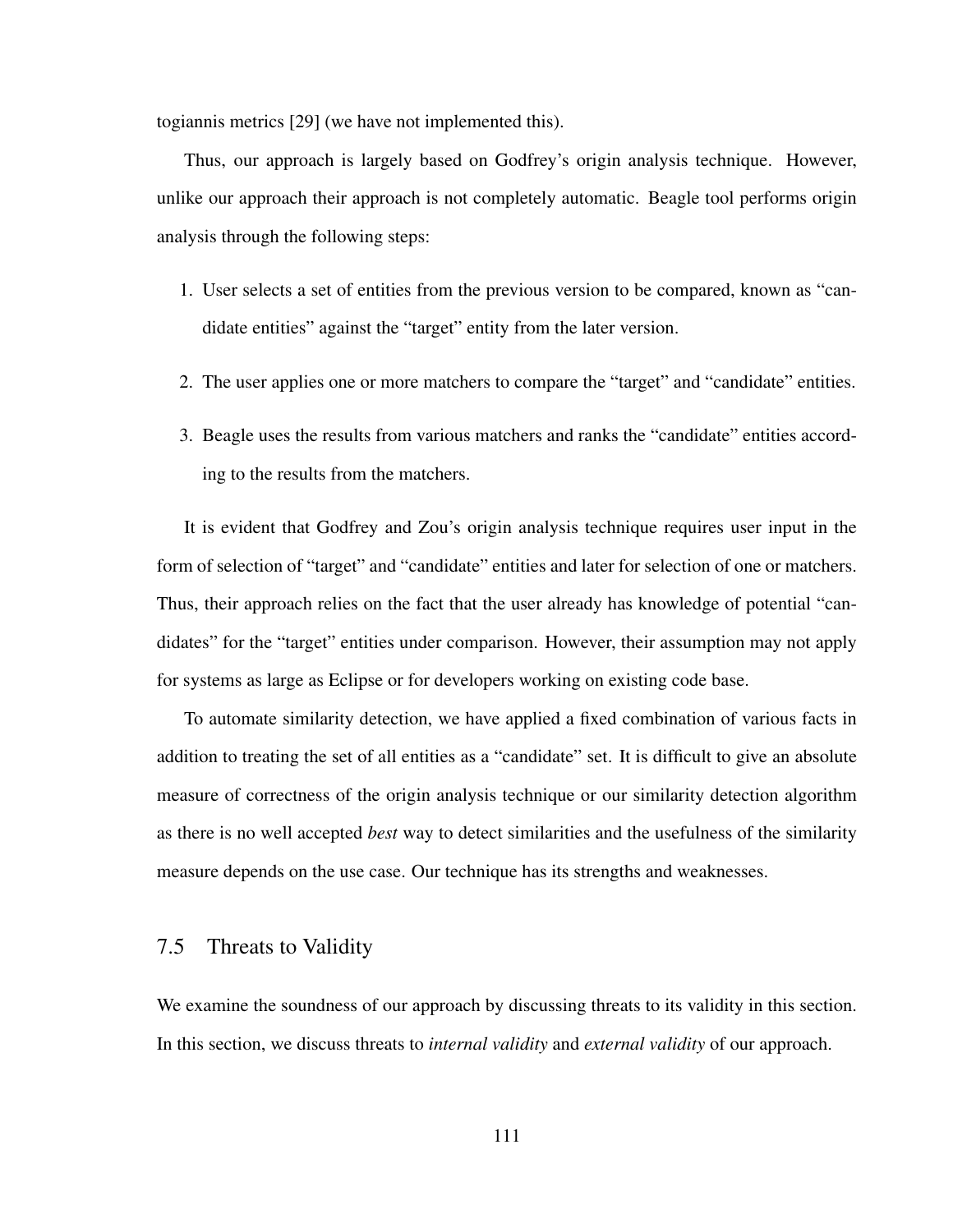Internal Validity Internal validity examines if the results of our experiments are affected by any spurious relationships in addition to the relationships that we have studied.

We hypothesize that using knowledge of transformations, we can identify missing history and hence improve CHB recommender approaches. The primary threat to the construct validity of our approach is that it is difficult to distinguish transformation from similarity. For example, consider entities A and B that are highly similar in version  $n - 1$  and without undergoing any transformation retain their similarity in version  $n$ . Now, our approach would detect similarity between entity B in version n with entity A in version  $n - 1$  and vice versa, and report it as a transformation even though a transformation did not occur. To counter this, we have performed a specific experiment of our ECHB and CHB approach (see Section 6.3) where we use only those entities as input which exist in version n but not in  $n - 1$ . This partially eliminates the confounding factor of similarity without transformation.

External Validity External validity examines if the results of our experiments are generalizable. We have used only one system, Eclipse, as our benchmark system and, without further research, it is difficult to predict the usefulness of our results for other systems. Eclipse is a complex real world system with multiple developers and we used all 419 projects in the code base for the evaluation experiments. The nature of our work allowed detailed experiments for only one complex system. Nevertheless, we believe that software evolution is a common denominator for all non-defunct projects and transformations are a natural result of many evolutionary activities like refactoring. Thus, our approach should work for systems beyond Eclipse. The results might differ for different systems.

In addition, we have only extended Ying et al.'s CHB approach and hence we cannot argue that our work would perform similarly for all CHB approaches. However, as discussed, transformations are a common property of evolving systems and hence any CHB approach that does not take them into account would perform poorly when an entity of interest has been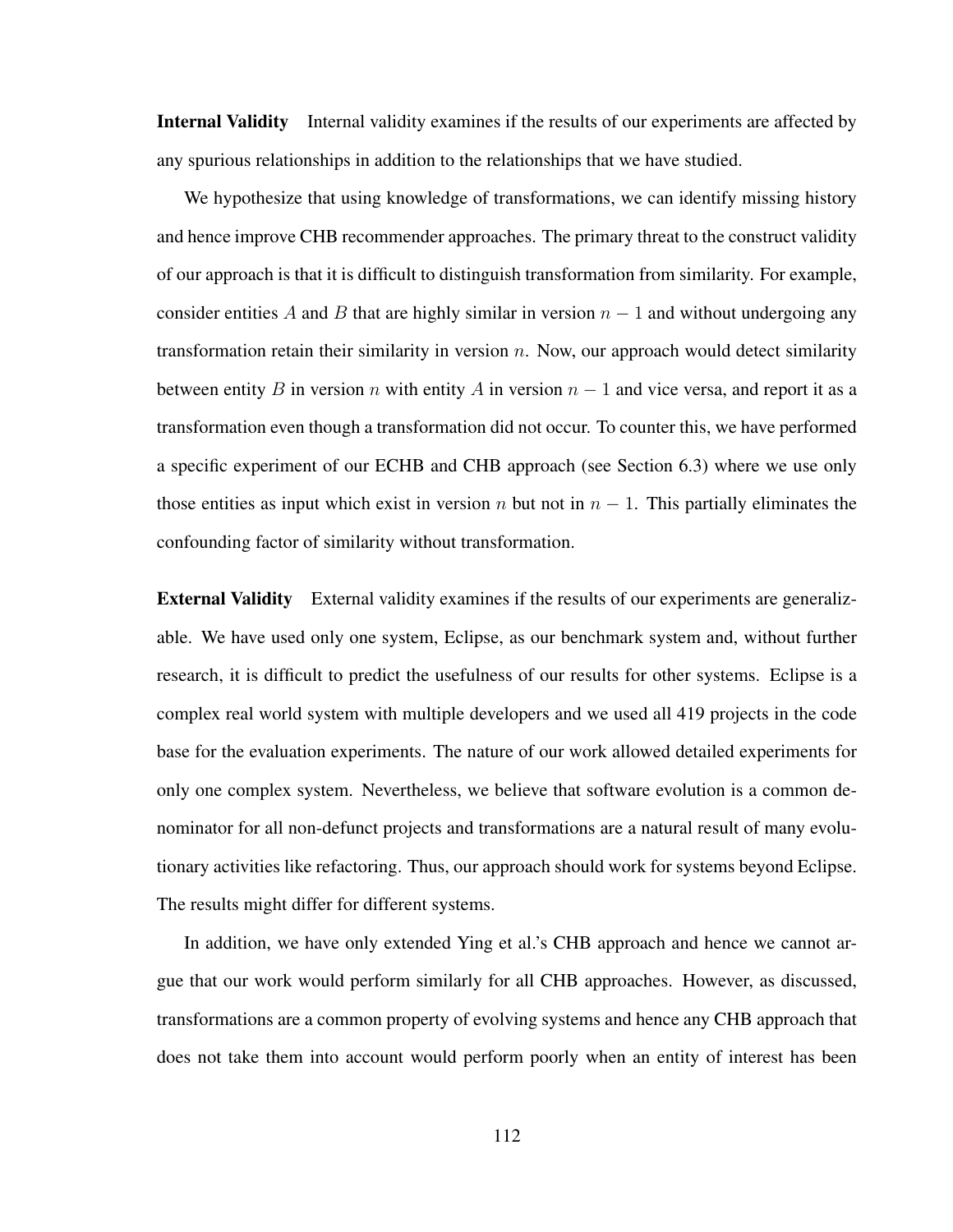transformed. In these cases our extended approach can provide better results.

### 7.5.1 Summary

In this chapter, we summarize some issues about our approach and its evaluation. In Section 7.1, we explain the reasons for selecting Ying et al.'s CHB approach as a baseline approach for our work. Section 7.2 describes some of the challenges arising due to after-the-fact evaluation of the modification tasks already fixed. In Section 7.3, we describe some of the usage scenarios where individual approaches evaluated in this thesis may perform better compared to others. We have used Godfrey and Zou's origin analysis technique as a basis of our technique for detecting method-pair similarity. In Section 7.4, we discuss some of the limitations of their technique which can affect the quality of our results. Finally, Section 7.5 discusses the threats to the validity of our work.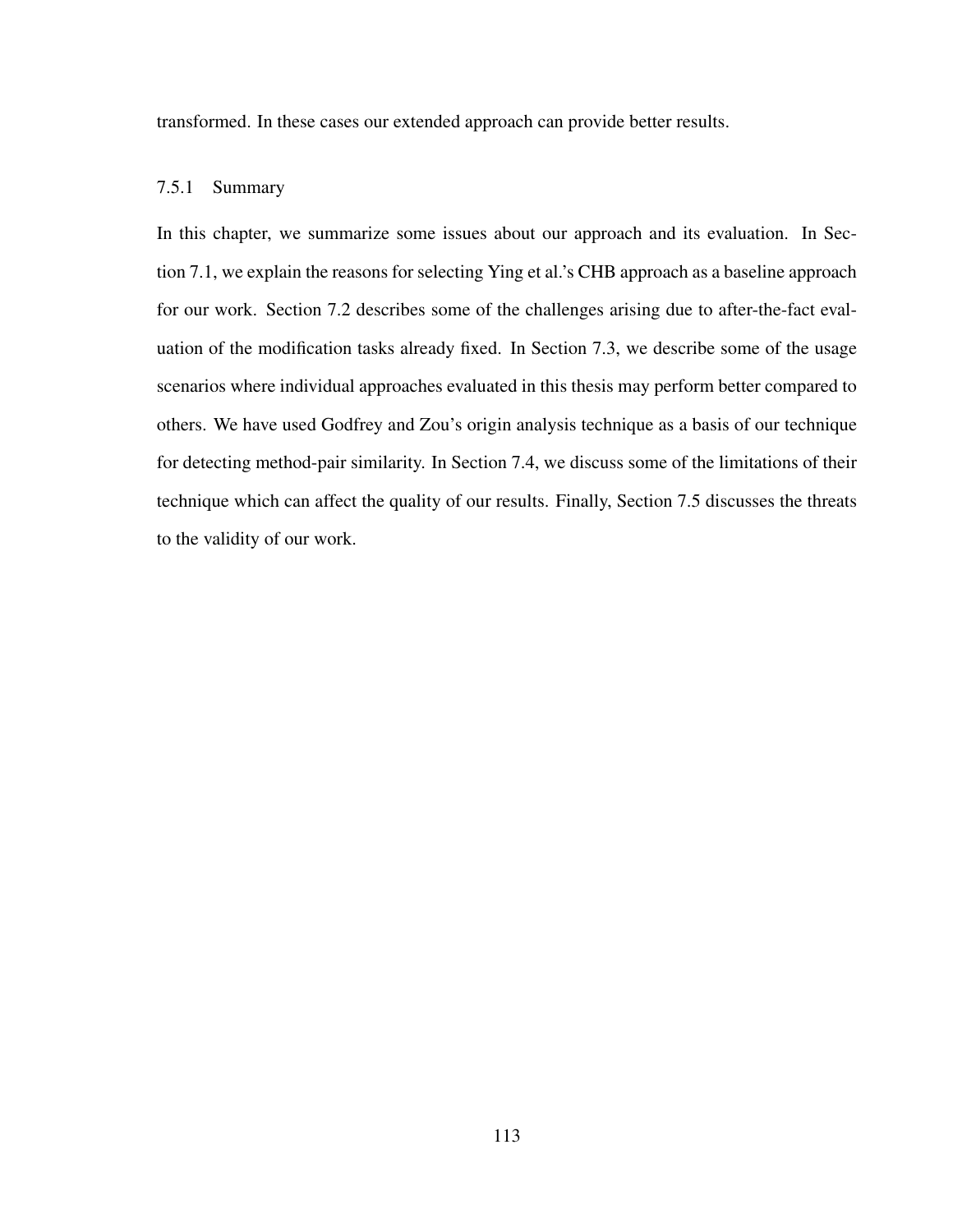## Chapter 8

## RELATED WORK

In our best knowledge, no change history mining based approaches include transformation information when making predictions. So, in this chapter, we compare and contrast our work with different classes of change history based recommender approaches. The three basic approaches are: (a) techniques that rely on development history (See Section 8.1) (b) techniques that use code similarity (See Section 8.2) (c) techniques that help in understanding the evolutionary nature of software systems (See Section 8.3).

## 8.1 Using Change History to Detect Relevant Code

Gall and colleagues were some of the earliest researchers to explore the use of change history for detecting logical coupling among program entities [18]. To this end, they developed a technique called CAESAR using *Change Sequence Analysis* to identify change patterns in a system. The detected logical couplings are then verified using *Change Report Analysis*. Change reports consist of a detailed description of a given change in system, along with the participating entities for the change. If Change Reports consist of the Change Patterns as suggested by CAESAR, then the technique is deemed useful for detecting hidden logical coupling. While our approach builds on the idea of change patterns in the form of frequent patterns, our work differs from the work of Gall et al. in several respects. We have extended the basic change history mining approach to include transformation information. Our work is predictive and is used for predicting entities of interest involved in a modification task; while CAESAR is used to detect logical couplings with the intent of understanding the logical couplings.

Our work extends the approach proposed by Ying et al. and, expectedly, is most similar to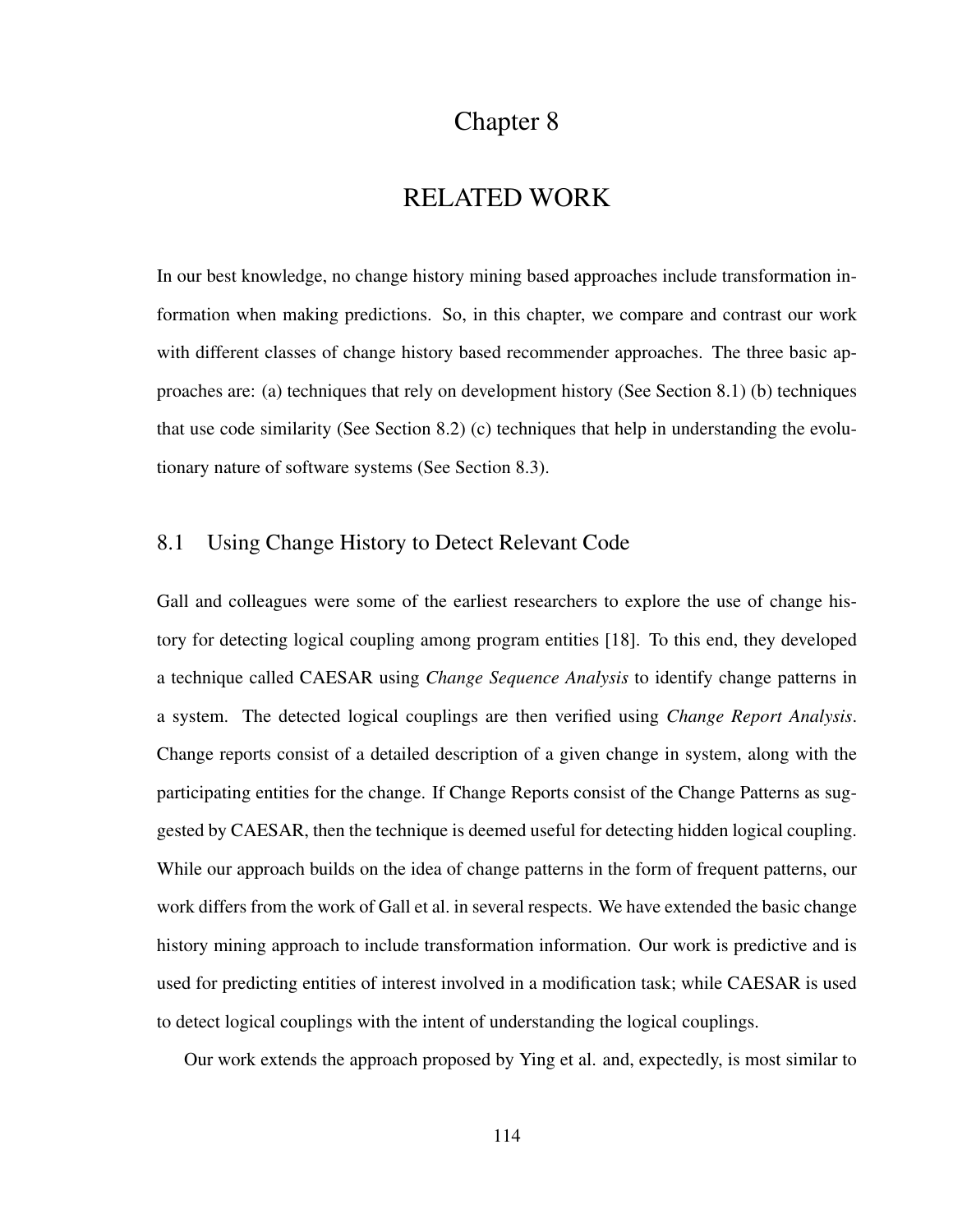their approach. Ying et al. use frequent pattern mining on change history to make predictions of potential interest. However unlike our approach their approach does not track similarity of code over refactored and transformed versions. In addition our extended approach works at both method-level and file-level granularity as opposed to only file-level granularity of Ying et al.'s approach. Results of our quantitative experiments show that our extended approach is able to provide recommendations in as many at 50% of the cases where the input is a potentially transformed entity.

Zimmermann et al. developed a tool named ROSE that used association rule mining to recommend related changes given a fragment of code. The primary difference between ROSE and our approach again is that our approach identifies and includes transformation information when making predictions while ROSE only relies on change history when making predictions. In addition, Zimmermann's approach can provide recommendations on the fly, whereas our approach requires extraction of frequent patterns and transformational information beforehand.

Canfora and Cerulo [13, 14] mine the textual description of a bug fix to guide developers working on a new bug fix. The rationale behind their approach is that developers working on new bug fixes might benefit from older bug fixes having similar description. The disadvantage of this approach is the reliance on textual description of a bug fix, which may or may not be accurate in many cases and our approach is not restrained by this.

Similarly other approaches leveraging change history [43, 34] do not account for name and/or location modifying transformations; while relying on name and location for establishing the identity of source code entities. While this issue has been recognized in Ying et al. and Zimmermann et al.'s work [41, 44] it has not been incorporated in any of the newer works. Our approach is the first approach to incorporate the knowledge of transformations with a change history based approach to make transformation aware recommendations.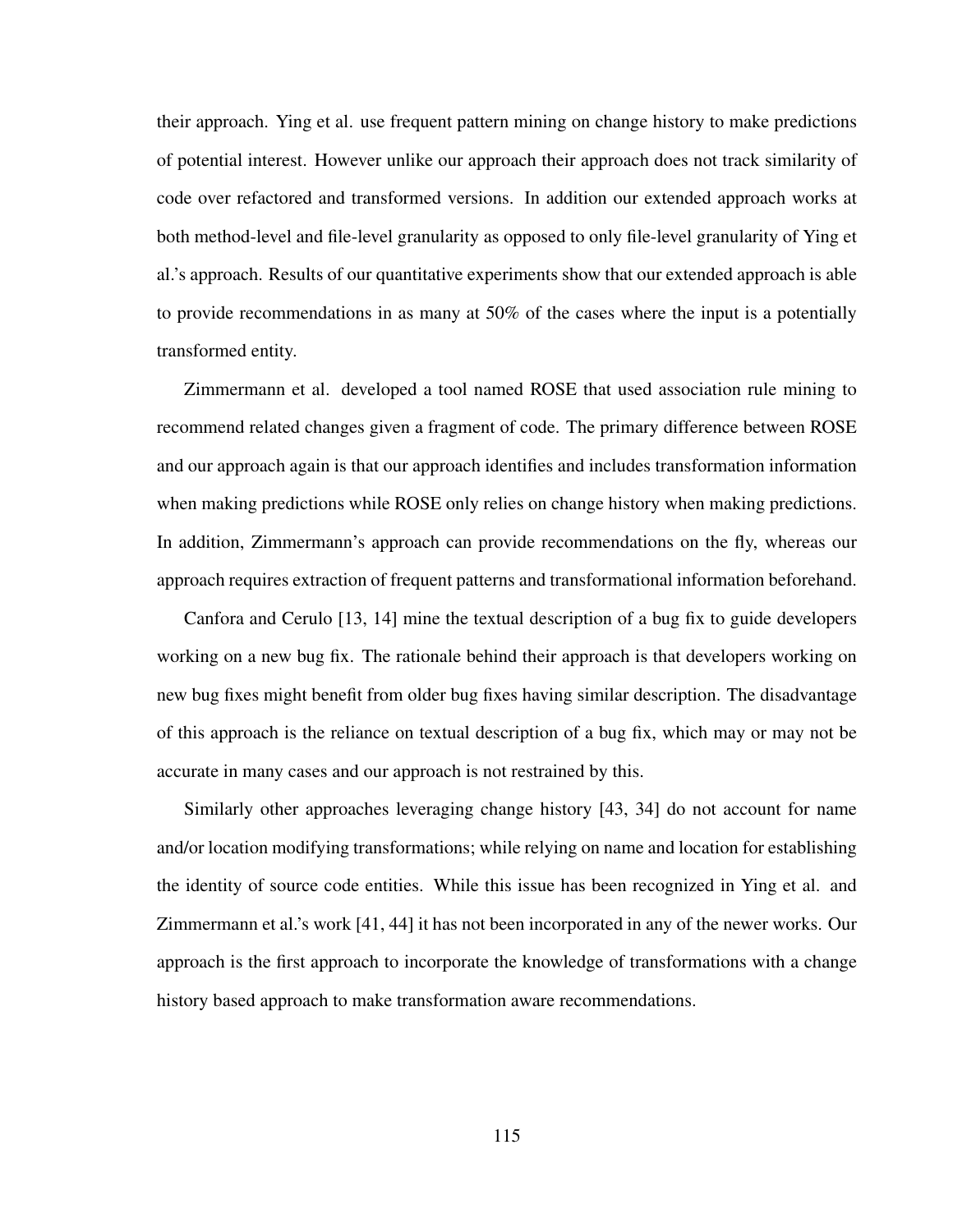### 8.2 Using Code Similarity to Detect Relevant Code

In addition to change history mining approaches various similarity based approaches have been used by developers to guide them in modification tasks. These approaches are based on the hypothesis that looking at similar code can help developers in a particular change task. The developer provides a fragment of code as input and other portions of code similar to the input are returned as result.

As our ECHB approach relies on code similarity to detect transformations, it is useful to compare and contrast some of the existing similarity based recommender approaches with our approach for detecting transformations. Hipikat [15] and Strathcona [23] are two such tools. While Hipikat uses artifacts in addition to code to recommend relevant information, Strathcona makes use of existing similar code fragments to inform developers. Both these approaches make use of heuristics to determine code similarity as a basis of recommendations.

Hipikat makes suggestions based on the textual similarity between the description of modification task at hand and various other artifacts in a system; like bug reports in Bugzilla, source code files, file revisions stored in Version Control Systems, email messages and newsgroup messages. In this respect, Hipikat uses a wider variety of information compared to our approach. However, Hipikat does not take transformation information into account. It also requires a similar modification task to have occurred in the past and thus may not be useful for completely new modification tasks.

Strathcona helps users of an Application Programming Interface (API) by suggesting example code fragments from repository of source code using the API. Strathcona uses various heuristics (Inherits, Calls, Uses and References) to match a given code fragment with relevant examples. Our approach is similar to Strathcona as our ECHB approach also uses similar facts as those identified by the heuristics (Callers, Callees, Parameters, Return Type and Name) to identify similarity. However our goal is to identify transformations between versions as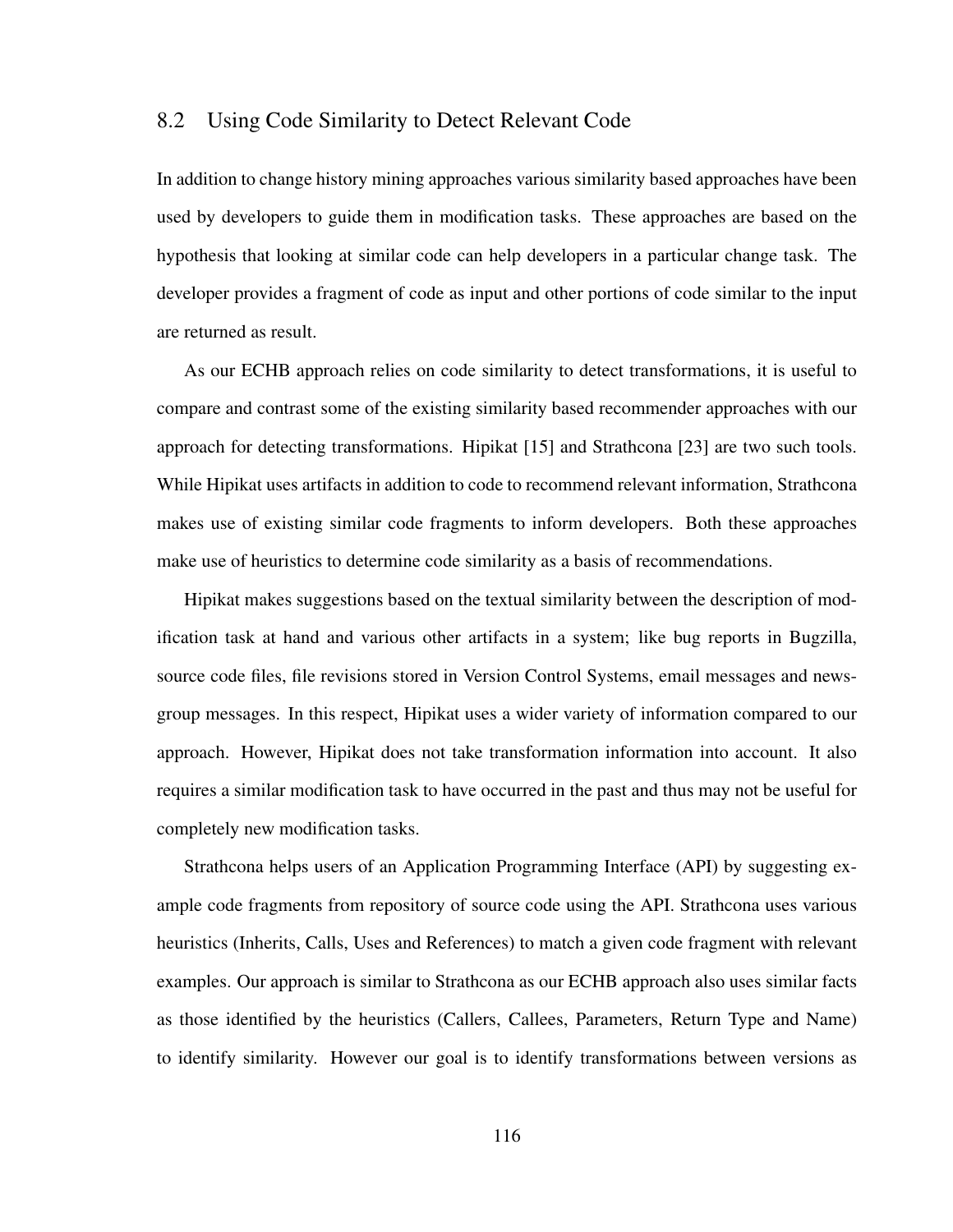opposed to similar code fragments in current version of systems using a particular API. Our approach also builds on top of Ying et al.'s approach thus effectively using both change history and transformation information. Ultimately Strathcona and our ECHB approach are addressing different problems.

## 8.3 Other Approaches in Understanding Software Evolution

Our ECHB approach detects transformations over versions of a software system and in this respect it is similar to some of the approaches which are aimed at understanding the evolutionary nature of a system over various versions. In this section we focus on these approaches.

Godfrey and Zou [45] use origin analysis - the technique of identifying origins of various source code entities to better understand the original intent of some of the design changes. Our ECHB approach's five facts used in detection of transformations (callers, callees, parameters, return type and name) is based on the facts used in origin analysis. Origin analysis however uses a more rigourous measure for establishing origin of entities by including Kontogiannis [29] metrics in addition to the above mentioned facts. For our purposes we need to keep the detection lightweight and hence we have not used Kontogiannis metric. Godfrey and Zou's technique requires the developer to provide a set of candidate and target entities which are then compared for transformational links. Our ECHB approach on the other hand does not require any developer input to detect transformations.

S. Kim et al. [28] used the technique of origin analysis as suggested by Godfrey and Zou; but automated the detection of original entities by combining various similarity measures in a weighted manner. In this respect our ECHB approach's detection of similarity is similar to their approach. However, unlike our approach they do not use the detected origin relationships for any predictive work.

Kim and colleagues investigated clone life cycles using their clone genealogy tool which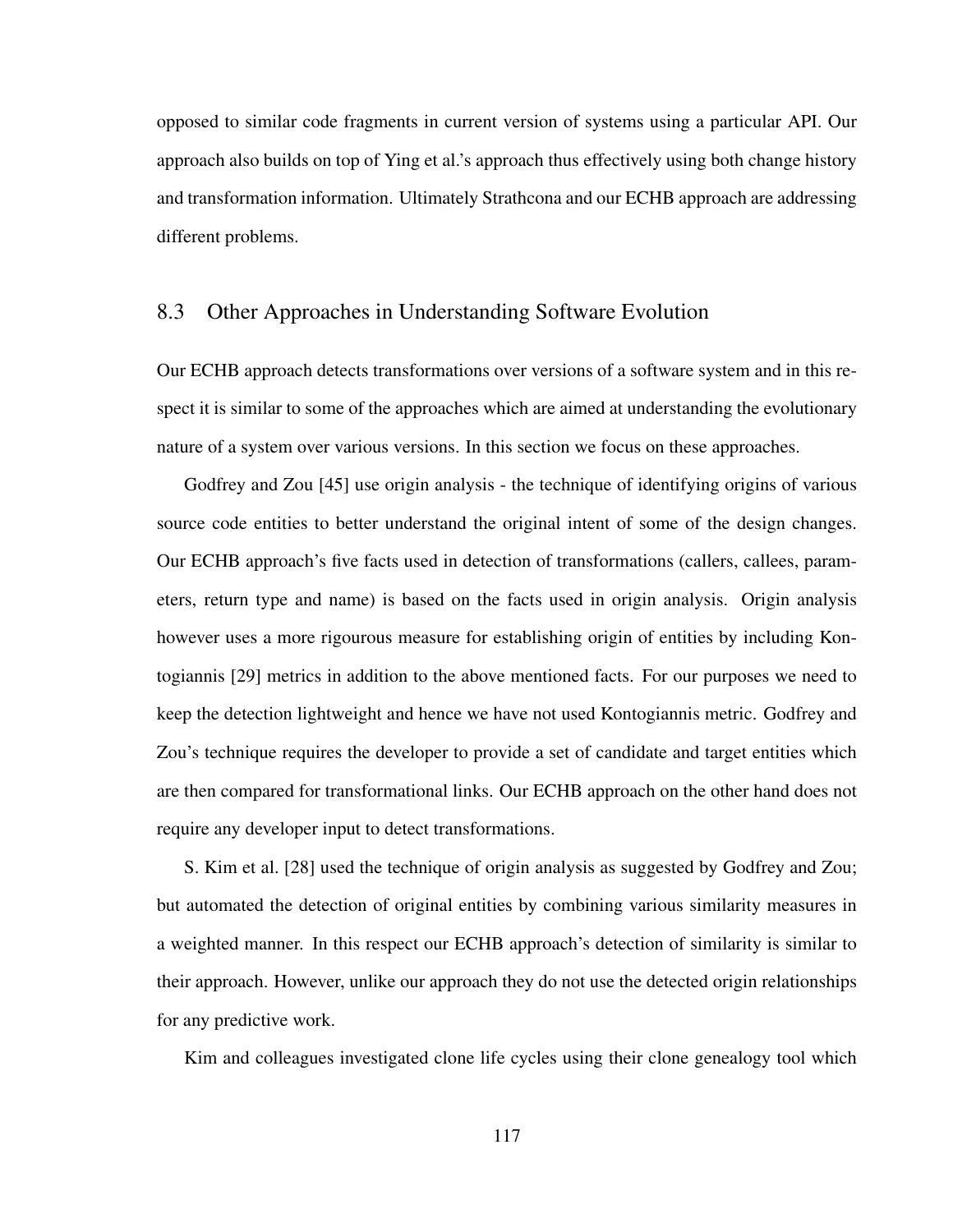automatically extracts clone information from Version Control Systems [27, 25]. They discovered that it is not always easy to refactor clones in a system and a significant number of clones resolve themselves with time. While their work focuses solely on how clones evolve over versions we are interested in software entities that have undergone transformation loosing past history. We are also more interested in using the identified transformation in making predictions for developers working on modification tasks.

Kim et al. [26] have developed a tool to determine and represent structural changes in a given system over various versions in the form of concise rules. Their approach is similar to our ECHB approach in the way of detection of transformations over any two versions. However, our approach is different from their tool in two ways. While their tool supports a pre-specified set of rules and determines a subset of these rules, our tool detects transformations on the basis of similarity. Thus while their tool might report more accurate results with respect to the said transformations; our tool would identify a larger section of transformation. Further more while the goal of their work is to determine and concisely represent transformations we use the detected transformational information to buttress change history based recommender systems.

JDiff by Apiwattanapong et al. [6, 8] compares two versions of a Java program based on an enhanced control flow graph (ECFG). JDiff is an extension of Laski and Szermer's algorithm [30] for comparing control flow graph (CFG) nodes in two programs. The algorithm reduces a CFG into a *hammock* or a single entry, single exist subgraph. Next the algorithm (and JDiff) compares the hammocks in a depth first manner. JDiff is an improvement on Laski and Szermer's original work in terms of performance and robustness. JDiff uses the top-down approach to find class-level, method-level and node-level correspondence through the same algorithm and in this respect it is more effective than our algorithm which find only methodsimilarity and than builds on it to find class-level similarity. However, while JDiff has been used in regression test selection [36] and dynamic impact analysis [7] our approach is the only one which uses the detected method and class level correspondence to fill in historical gaps in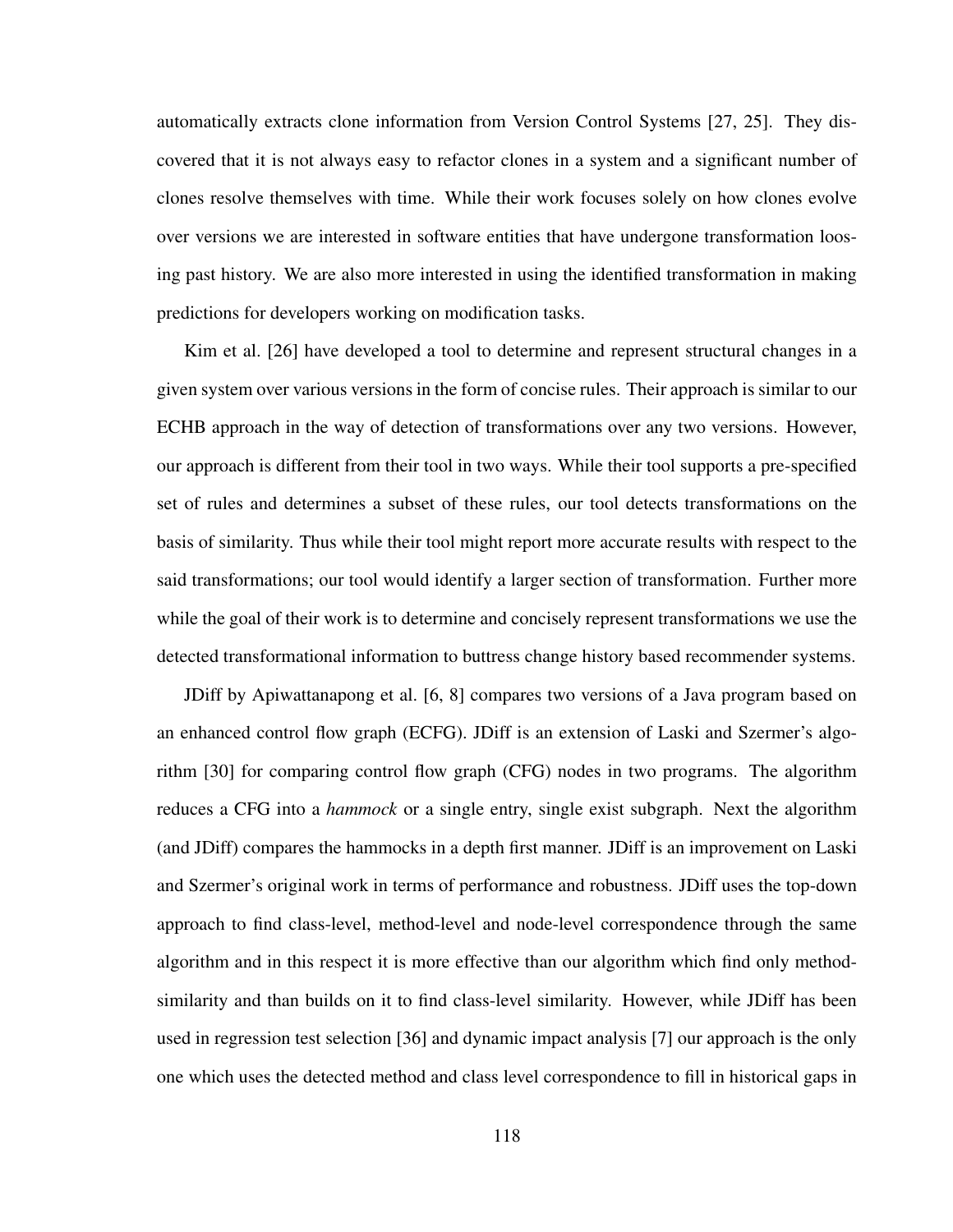a CHB approach.

## 8.4 Summary

In this chapter we have discussed some of the research pertinent to this thesis. All the examined related work can be classified under three categories: research using change history to detect relevant code, research using code similarity to detect relevant code and other approaches in understanding software evaluation. While all three classes of work bear resemblance to our work, none of the existing approaches to our knowledge use transformation information in addition to change history of a system to provide recommendations to developers working on modification tasks.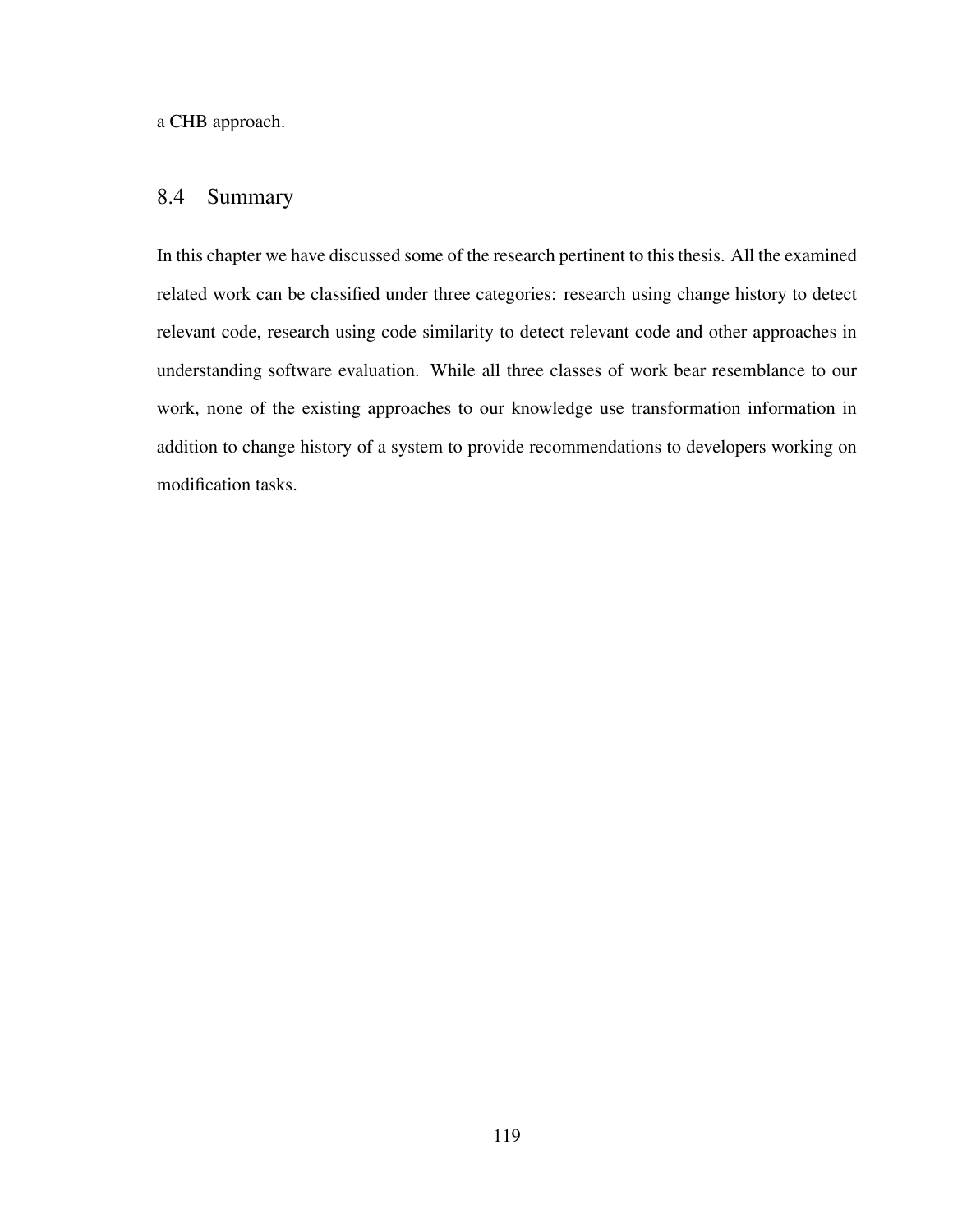## Chapter 9

## CONCLUSIONS AND FUTURE WORK

In this thesis, we have described our similarity based transformation detection approach as an extension to Change History Based (CHB) recommender approaches. Current CHB approaches cannot provide good recommendations in case of modification tasks that involve source code entities that have little or no history. We hypothesized that by filling in this gap we can improve the scope of CHB approaches. To test our hypothesis, we selected Ying et al.'s CHB approach as a representative of existing CHBs and extended it. We conjectured that our approach could provide useful recommendations where current CHB approaches fail due to lack of history for a newly created source code entity or missing history for transformed source code entities.

Since Ying et al.'s CHB approach is not available as a tool, to extend it, we first reimplemented their approach from scratch. Re-implementation of their approach proved to be complex due to missing/ambiguous details about their work. We also repeated their evaluation experiments to attest the correctness of our implementation. Of the two benchmark systems, Eclipse and Mozilla, we repeated their experiment for Eclipse as our intended extension to their work can work only for Java programming language currently and Mozilla is implemented in  $C/C++$ .

We used 20 modification tasks from Eclipse to compare the quality of recommendations provided by various recommender systems. Each file in the solution set of the modification task was provided as input to the CHB recommender system. The obtained recommendations were compared against the remaining files in the solution set. We assess the efficacy of the recommender system using three measures:  $pr'_{avg}$  for accuracy,  $rc'_{avg}$  for completeness and  $tp'_{avg}$  for depicting the fraction of inputs for which the recommender system provides results.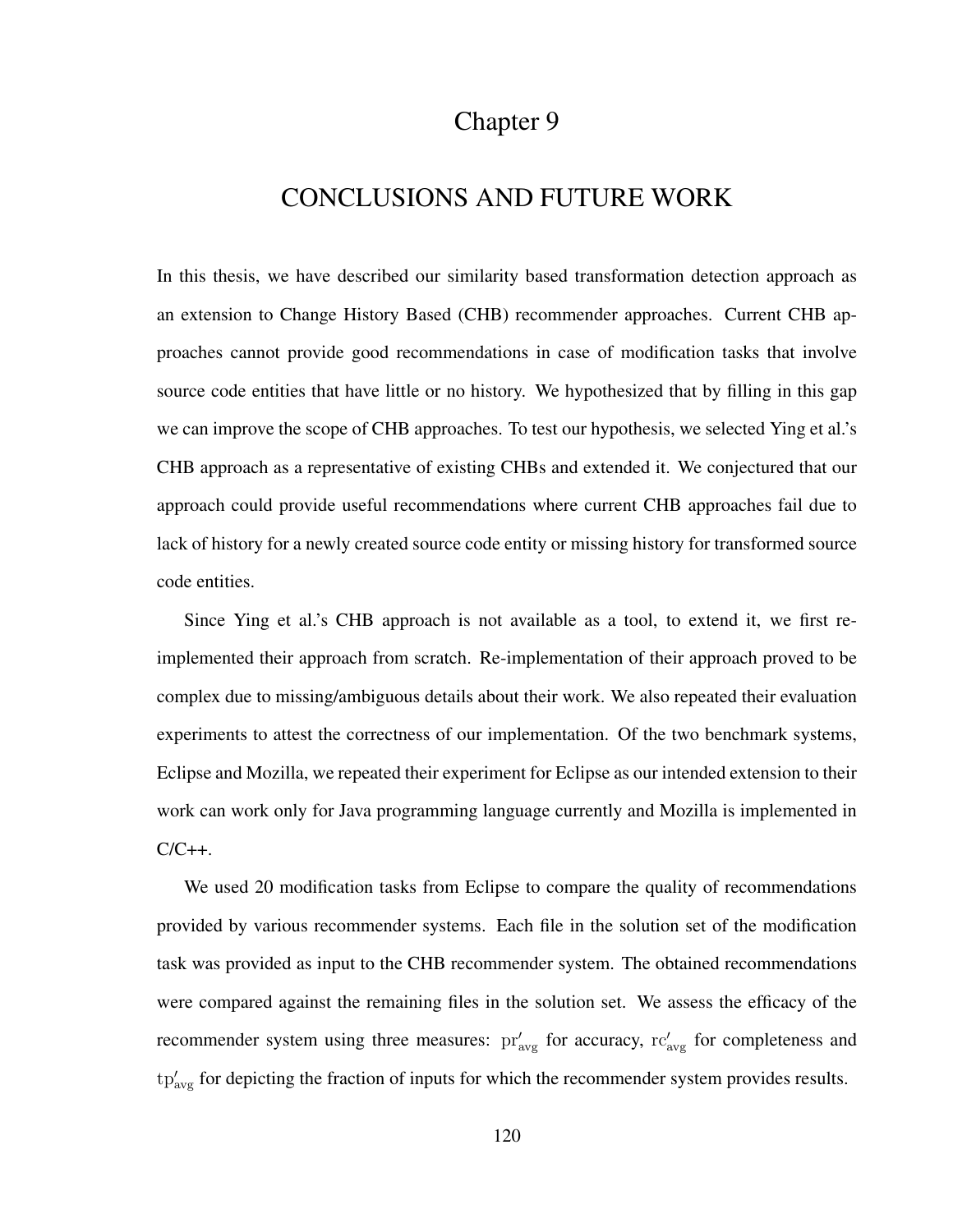Neither could we obtain all the details necessary to accurately reproduce Yings experiment accurately from their journal publication [41] nor from Ying's Master's thesis [42]. So, we had to perform several variations of their evaluation experiments to arrive at the same results as Ying et al. Each variation was a hypothesis of what Ying had actually performed. Details of their work was compiled from their journal publication [41], Ying's Master's thesis [42], our email correspondence, and a teleconference with Ying. In addition, to test their approach for a range of frequent thresholds, we repeated their experiments for frequent thresholds 2–30. Eventually, we obtained results which were close to Ying et al.'s results for the 9 modification tasks for which they report valid results. However, we also obtained results for some of the other 11 modification tasks for which Ying et al. did not obtain any results. Nevertheless, we built our extended approach (ECHB) using our implementation of Ying et al.'s original approach as baseline.

In addition to re-implementing Ying et al.'s original approach for class-level granularity, we also implemented their approach for method-level granularity. Our goal was to examine the quality of recommendations for both CHB and ECHB approaches for two different granularities. After porting their approach to method-level granularity, we repeated the evaluation experiment for the method-level granularity. We found that for thresholds 2–5 (these thresholds give the best values for the three measures of  $pr'_{avg}$ ,  $rc'_{avg}$  and  $tp'_{avg}^{-1}$  overall), method-level CHB approach provided more accurate results while the file-level CHB provided more complete results. We believe that depending on the task at hand, both method-level and file-level CHB approaches can be useful to developers.

Next, to test our hypothesis, we implemented ECHB, an extended CHB approach leveraging entity similarity to provide recommendations for transformed entities. We developed a lightweight algorithm (CREATE-SIMILARITY-GRAPH) to detect method-level transformations

 $<sup>1</sup>$ At higher frequent thresholds, precision for file-level CHB results is higher than for method-level results, but</sup>  $tp'_{\text{avg}}$  is very low and hence we consider only the results up to threshold 5 for both granularities.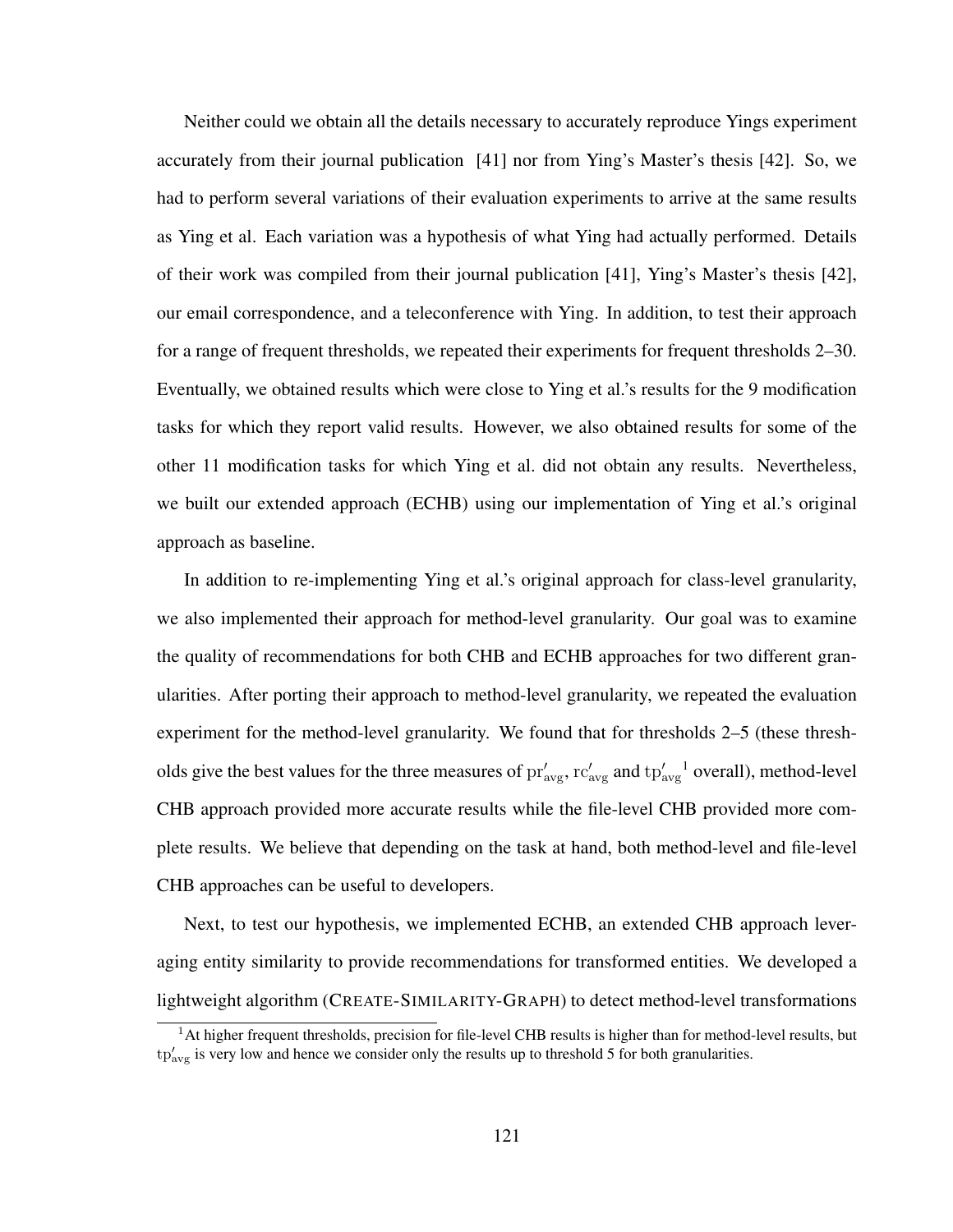amongst two versions of a system. Due to the involvement of a large number of entities, the algorithm needed optimization. So, we developed a lightweight solution by ignoring entities that had retained their name and location. Those entities that were ignored represented untransformed entities. Thus, the set of candidate entities that were compared was reduced by 45%. Next, we leveraged the algorithm CREATE-SIMILARITY-GRAPH to find class-level similarity by combining the method-pair similarities.

To evaluate our ECHB approach we chose two major versions of Eclipse, R2<sub>-1</sub> and R2<sub>-0</sub> as input for CREATE-SIMILARITY-GRAPH. For each input that did not result in any recommendation through the CHB approach, we found its similar counterpart in version R2<sub>0</sub> of Eclipse using the similarity algorithm. The similar entities are in turn provided as inputs to CHB to find recommendations. In this way, we substitute the missing recommendations of a potentially transformed entity using the recommendations obtained using the original entity. We implement the ECHB approach for two variants, the best-match (BM) and the threshold (TH) variants and repeat the evaluation experiments for both the granularities using the 2 variants. The results from file-level experiments are not very strong. However, the results from the method-level variant showed an improvement in  $tp'_{avg}$  (with a drop in  $pr'_{avg}$  and  $rc'_{avg}$ ) for the BM variant. To investigate further, we perform an additional experiment for the BM variant for method-level granularity. We selected only the inputs which satisfy the condition of a transformation and use them for the experiment. This helps in removing some of the confounding factors and shows how our approach fares with respect to CHB for the intended scenario of transformed entity, when used as an input. We find that in about 50% of the cases our ECHB approach was able to provide recommendations when the input entity was potentially transformed, the CHB approach on the other hand provided results only for 14% cases. However the  $pr'_{avg}$  values for CHB approach were significantly higher than that of ECHB in this experiment (0.47 and 0.09 respectively). The  $rc'_{avg}$  values were also slightly higher for CHB approach (0.18 and 0.13 respectively).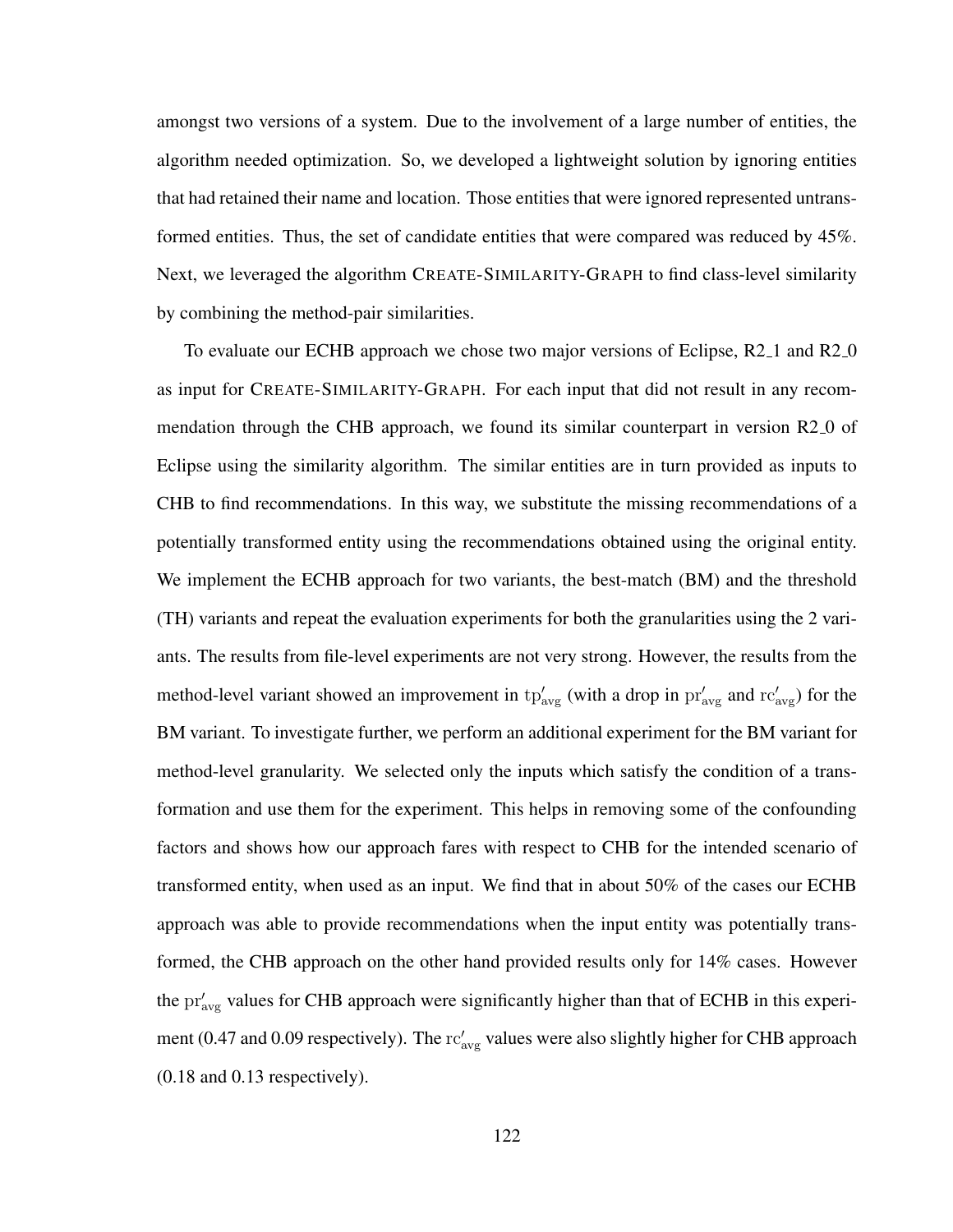Finally, we applied our ECHB approach for method-level granularity for the BM variant to substitute missing recommendations, in addition to missing history. The results remained the same as that of our initial experiments.

In addition, to ECHB approaches, we implemented CREATE-SIMILARITY-GRAPH as an independent similarity based (SB) recommender approach to provide recommendations based solely on similarity. The results for both granularities for this standalone SB approach are very weak reinforcing the knowledge that structural similarity alone cannot always constitute useful recommendations.

To conclude, while current CHB approaches leverage change history to provide meaningful recommendations, many of them rely on fixed identifiers for source code entities, ignoring the fact that the identifiers themselves are subject to change. In this thesis, we remedy this assumption of fixed identifiers by introducing our transformation detection approach as an extension to CHB approach to fill missing historical gaps. The results from our ECHB approach are not very strong. However, in specific cases ECHB for method-level provides results when CHB does not. Thus, increasing the scope of inputs where CHB can provide pertinent recommendations. We believe that further research in the area would reveal ways in which ECHB can provide more accurate recommendations when CHB approaches fail. Our approach can be particularly useful for frequently modified systems where source code entities do not have sufficient history to be leveraged by CHB approaches.

## 9.1 Future Work

We have shown through this thesis that ECHB approach can provide recommendations in scenarios where CHB does not. However, we found that the  $\text{pr}'_{\text{avg}}$  and  $\text{rc}'_{\text{avg}}$  of values of our ECHB approach were low for these cases. Thus, additional research is required both on the approach and evaluations before our ECHB approach can result in significant gains in recommendation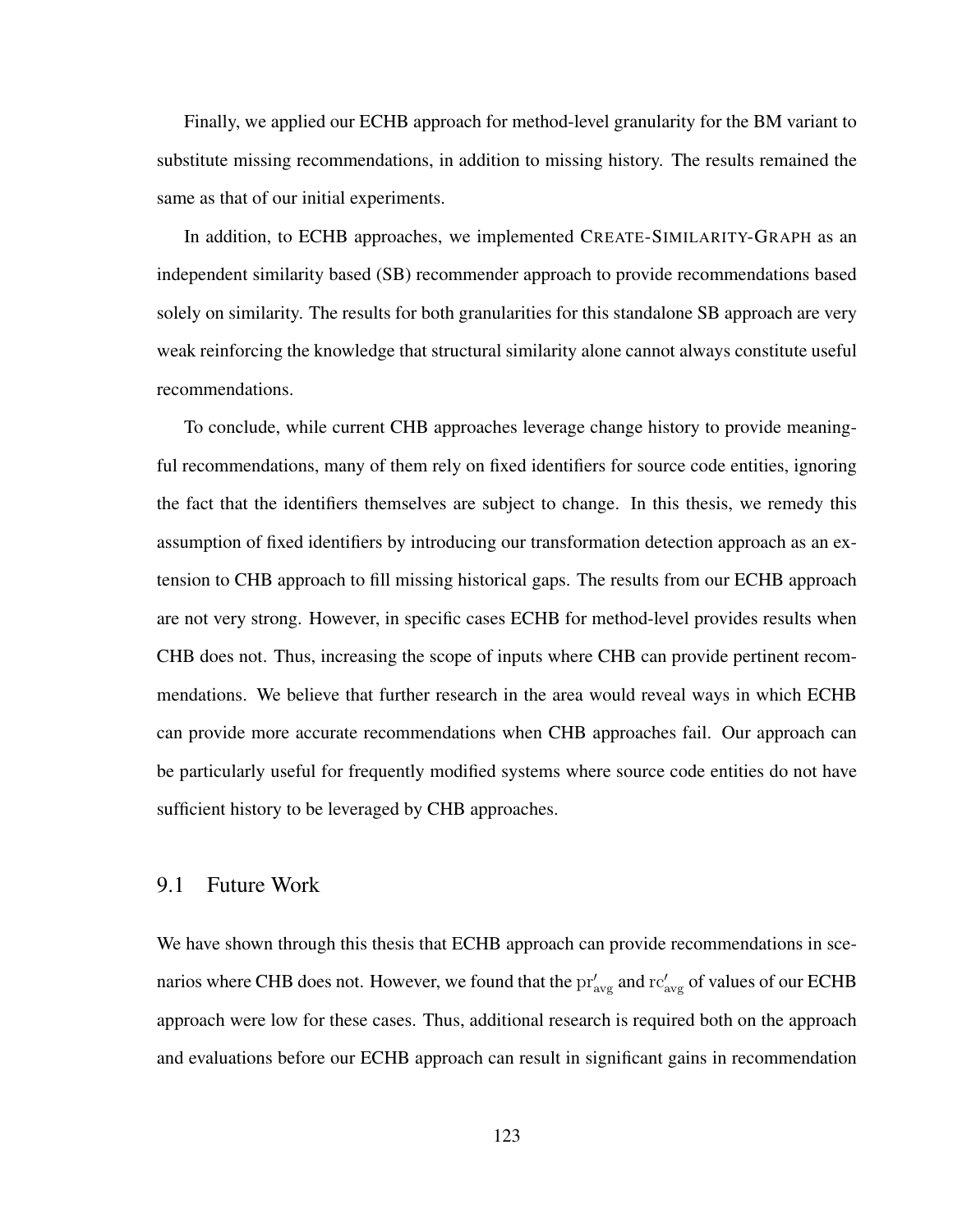quality over CHB.

Currently, our system has a single approach for all types of modification tasks. It would be interesting to analyze and classify modification tasks into different categories such that each category will be approached differently by the recommender system. This approach can exploit the nature of the modification task to use the recommender approach best suited for it.

In addition, further research is needed to determine a more accurate similarity measure for both method-level and class-level transformation detection. A deeper understanding into the interplay of the role of various method facts in the computation of the similarity measure could help in devising the best similarity measure. A more sophisticated similarity measure, based on this understanding, will improve the quality of recommendations.

One research direction advancing our work could be to test how our approach fares for transformations over several versions. Technically, our approach can detect similarities over multiple version. But, in our evaluation, we detected similarities only over two consecutive versions.

Finally, we think case studies with developers working on modification tasks in real scenarios can help us refine our ECHB approach and assess the strength of our work more realistically.

## 9.2 Contributions

This thesis makes three significant contributions in the fields of software evolution.

1. We partially replicate Ying et al.'s FP-tree mining recommender approach to use it as baseline. In the process we assess the strengths and weaknesses of their current approach. In addition, our work shows that recreating an implemented approach an its evaluation is hard. Seldom in the field of Software Engineering evaluation experiments are recreated and this has been a cause of criticism towards Software Engineering. Our work is an example of systematic replication of an existing work and the difficulties encountered in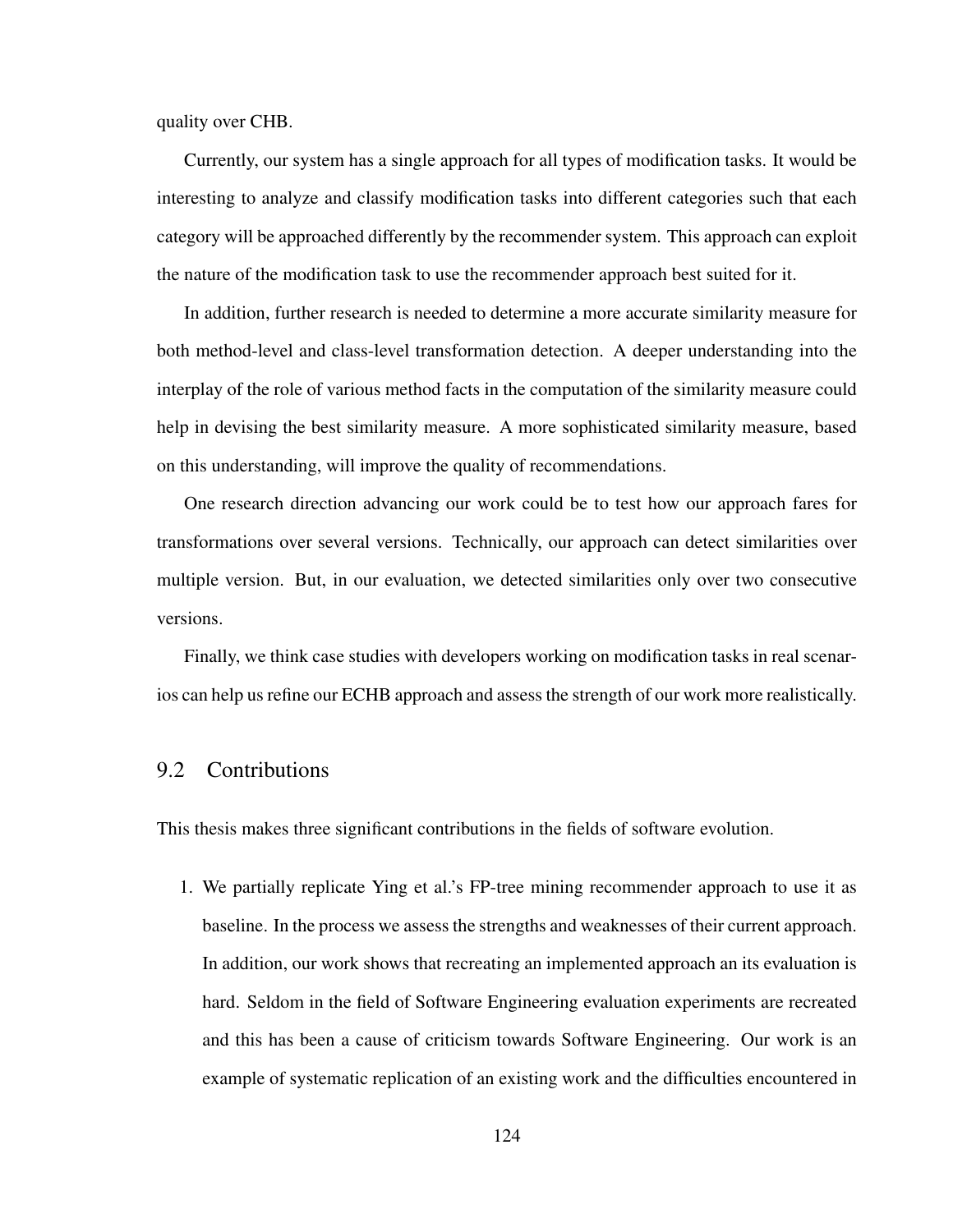the process.

- 2. We also implement Ying et al.'s original approach at method-level granularity and compare and contrast the effects of granularity on efficacy of their approach
- 3. Last we introduce a lightweight algorithm to detect transformations over 2 versions of a system and use the resulting information as a means to enhance Ying et al.'s CHB approach. We evaluate our ECHB approach and compare it against Ying et al.'s original approach.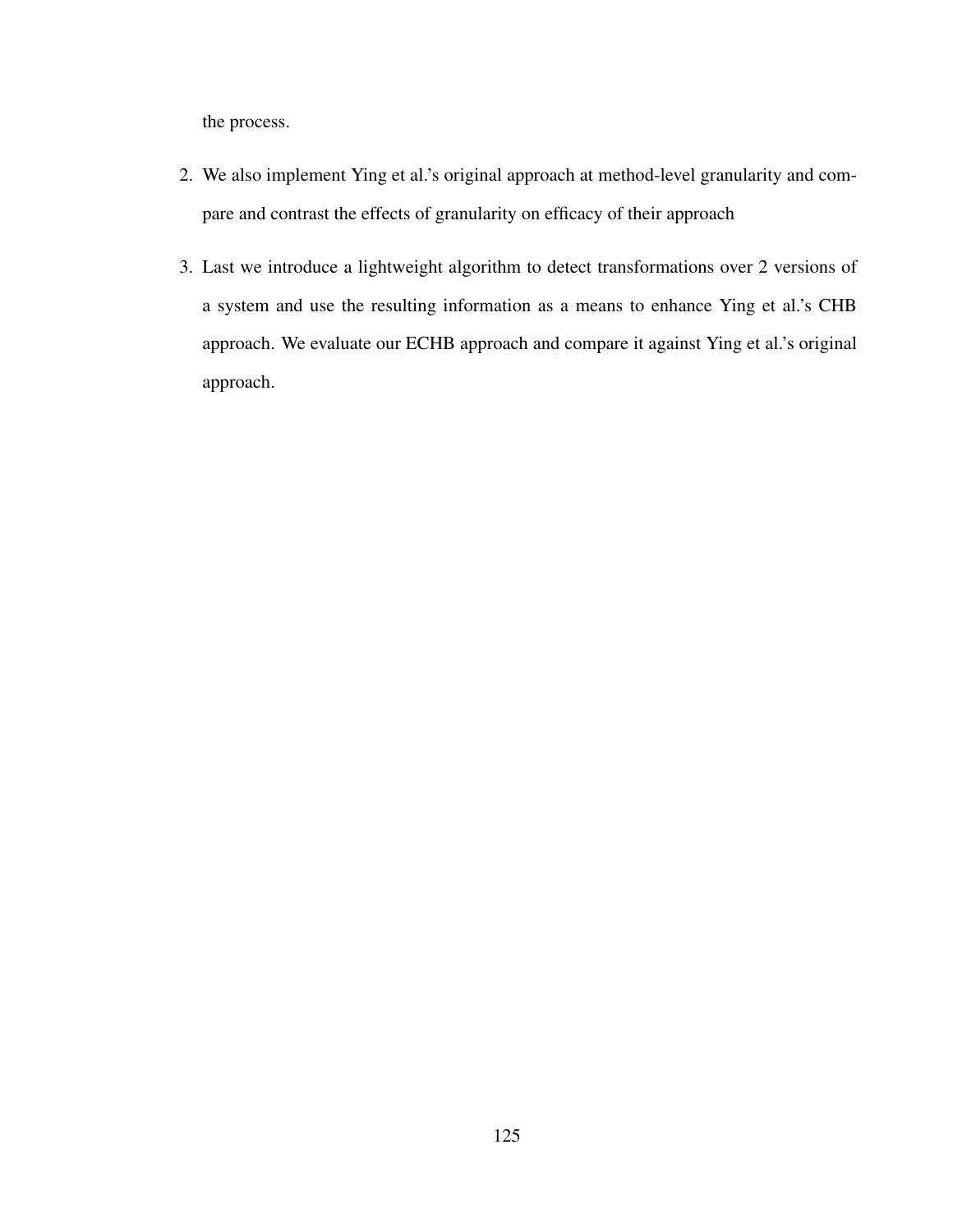# Appendix A

# DETAILED DATA

## A.1 File-Level Solution Sets for Modification Tasks

| #24635                                                        |
|---------------------------------------------------------------|
| org.eclipse.platform.source-feature/feature.xml               |
| org.eclipse.platform.solaris.motif-feature/feature.xml        |
| org.eclipse.platform.linux.motif.source-feature/feature.xml   |
| org.eclipse.platform.qnx.photon.source-feature/feature.xml    |
| org.eclipse.platform.aix.motif-feature/feature.xml            |
| org.eclipse.platform.solaris.motif.source-feature/feature.xml |
| org.eclipse.platform-feature/feature.xml                      |
| org.eclipse.platform.hpux.motif-feature/feature.xml           |
| org.eclipse.platform.linux.gtk-feature/feature.xml            |
| org.eclipse.platform.linux.gtk.source-feature/feature.xml     |
| org.eclipse.platform.qnx.photon-feature/feature.xml           |
| org.eclipse.platform.win32.source-feature/feature.xml         |
| org.eclipse.platform.linux.motif-feature/feature.xml          |
| org.eclipse.platform.win32-feature/feature.xml                |
| org.eclipse.platform.hpux.motif.source-feature/feature.xml    |
| org.eclipse.platform.aix.motif.source-feature/feature.xml     |
| org.eclipse.releng/maps/feature.map                           |
| org.eclipse.sdk.tests-feature/feature.xml                     |
| org.eclipse.sdk.examples-feature/feature.xml                  |
| org.eclipse.sdk.linux.gtk-feature/feature.xml                 |
| org.eclipse.sdk.linux.motif-feature/feature.xml               |
| org.eclipse.sdk.qnx.photon-feature/feature.xml                |
| org.eclipse.sdk.aix.motif-feature/feature.xml                 |
| org.eclipse.sdk.examples.win32-feature/feature.xml            |
| org.eclipse.sdk.hpux.motif-feature/feature.xml                |
| org.eclipse.sdk.solaris.motif-feature/feature.xml             |
| org.eclipse.sdk.win32-feature/feature.xml                     |
| org.eclipse.releng/maps/releng.map                            |
| org.eclipse.team.extras-feature/feature.xml                   |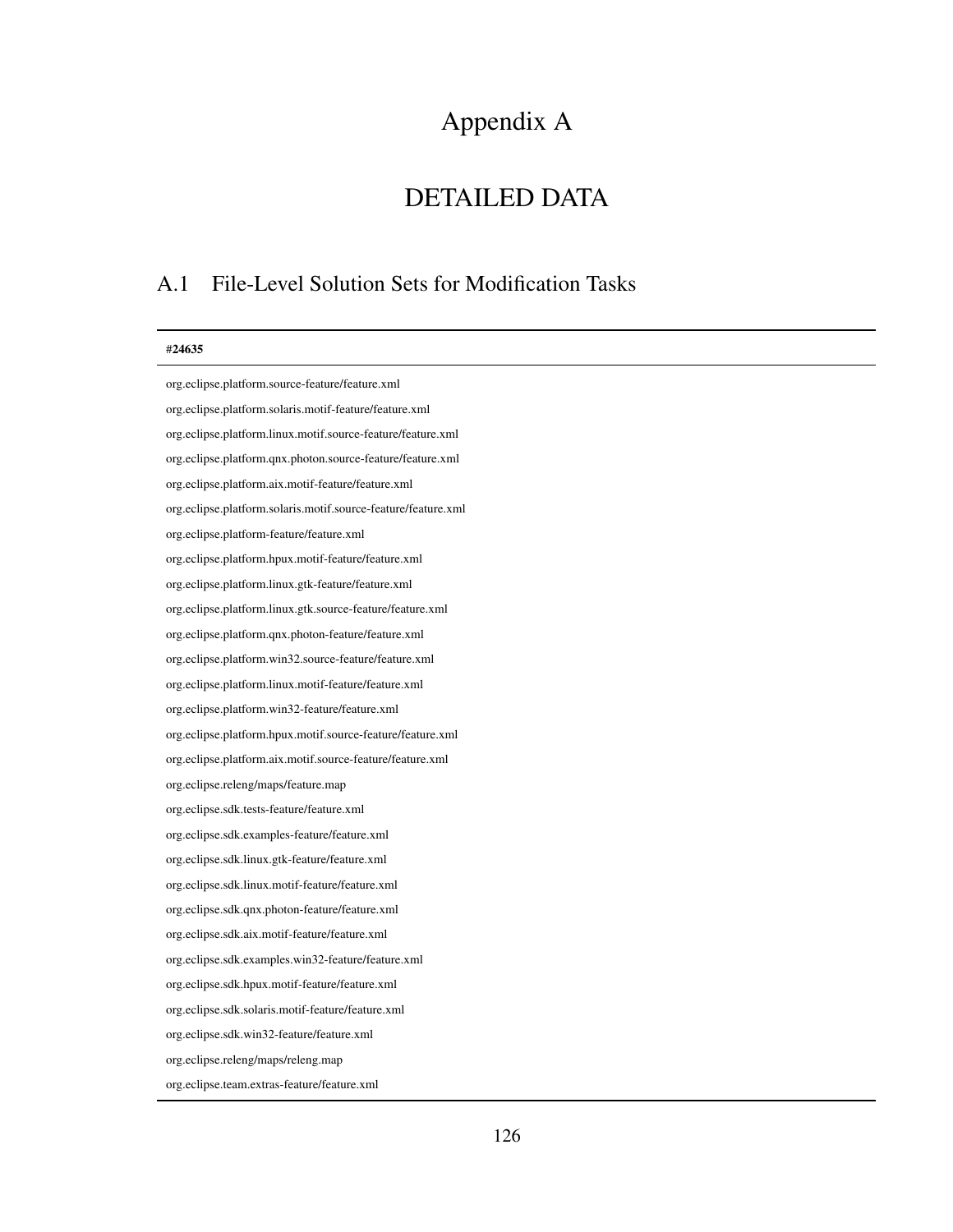#### #21330

org.eclipse.update.ui/src/org/eclipse/update/internal/ui/forms/DetailsForm.java org.eclipse.update.ui/src/org/eclipse/update/internal/ui/model/ConfiguredFeatureAdapter.java org.eclipse.update.ui/src/org/eclipse/update/internal/ui/model/MissingFeature.java org.eclipse.update.ui/src/org/eclipse/update/internal/ui/model/PendingChange.java org.eclipse.update.ui/src/org/eclipse/update/internal/ui/views/ConfigurationView.java org.eclipse.update.ui/src/org/eclipse/update/internal/ui/wizards/InstallWizard.java org.eclipse.update.ui/src/org/eclipse/update/internal/ui/wizards/TargetPage.java org.eclipse.update.ui/src/org/eclipse/update/internal/ui/UpdateUIPlugin.java

#### #24657

org.eclipse.update.core/src/org/eclipse/update/core/FeatureContentProvider.java org.eclipse.update.core/src/org/eclipse/update/core/FeatureReference.java org.eclipse.update.core/src/org/eclipse/update/core/JarContentReference.java org.eclipse.update.core/src/org/eclipse/update/core/Utilities.java org.eclipse.update.core/src/org/eclipse/update/internal/core/InstallConfiguration.java org.eclipse.update.core/src/org/eclipse/update/internal/core/UpdateManagerLogWriter.java

#### #25041

org.eclipse.jdt.core/model/org/eclipse/jdt/internal/core/ClassFile.java org.eclipse.jdt.core/model/org/eclipse/jdt/internal/core/CommitWorkingCopyOperation.java org.eclipse.jdt.core/model/org/eclipse/jdt/internal/core/CompilationUnit.java org.eclipse.jdt.core/model/org/eclipse/jdt/internal/core/CopyResourceElementsOperation.java org.eclipse.jdt.core/model/org/eclipse/jdt/internal/core/CreateCompilationUnitOperation.java org.eclipse.jdt.core/model/org/eclipse/jdt/internal/core/CreatePackageFragmentOperation.java org.eclipse.jdt.core/model/org/eclipse/jdt/internal/core/DeleteResourceElementsOperation.java org.eclipse.jdt.core/model/org/eclipse/jdt/internal/core/DeltaProcessor.java org.eclipse.jdt.core/model/org/eclipse/jdt/internal/core/JarPackageFragmentRoot.java org.eclipse.jdt.core/model/org/eclipse/jdt/internal/core/JavaProject.java org.eclipse.jdt.core/model/org/eclipse/jdt/internal/core/JavaProjectElementInfo.java org.eclipse.jdt.core/model/org/eclipse/jdt/internal/core/NameLookup.java org.eclipse.jdt.core/model/org/eclipse/jdt/internal/core/Openable.java org.eclipse.jdt.core/model/org/eclipse/jdt/internal/core/PackageFragment.java org.eclipse.jdt.core/model/org/eclipse/jdt/internal/core/PackageFragmentRoot.java org.eclipse.jdt.core/model/org/eclipse/jdt/internal/core/SearchableEnvironment.java org.eclipse.jdt.core/model/org/eclipse/jdt/internal/core/SourceRefElement.java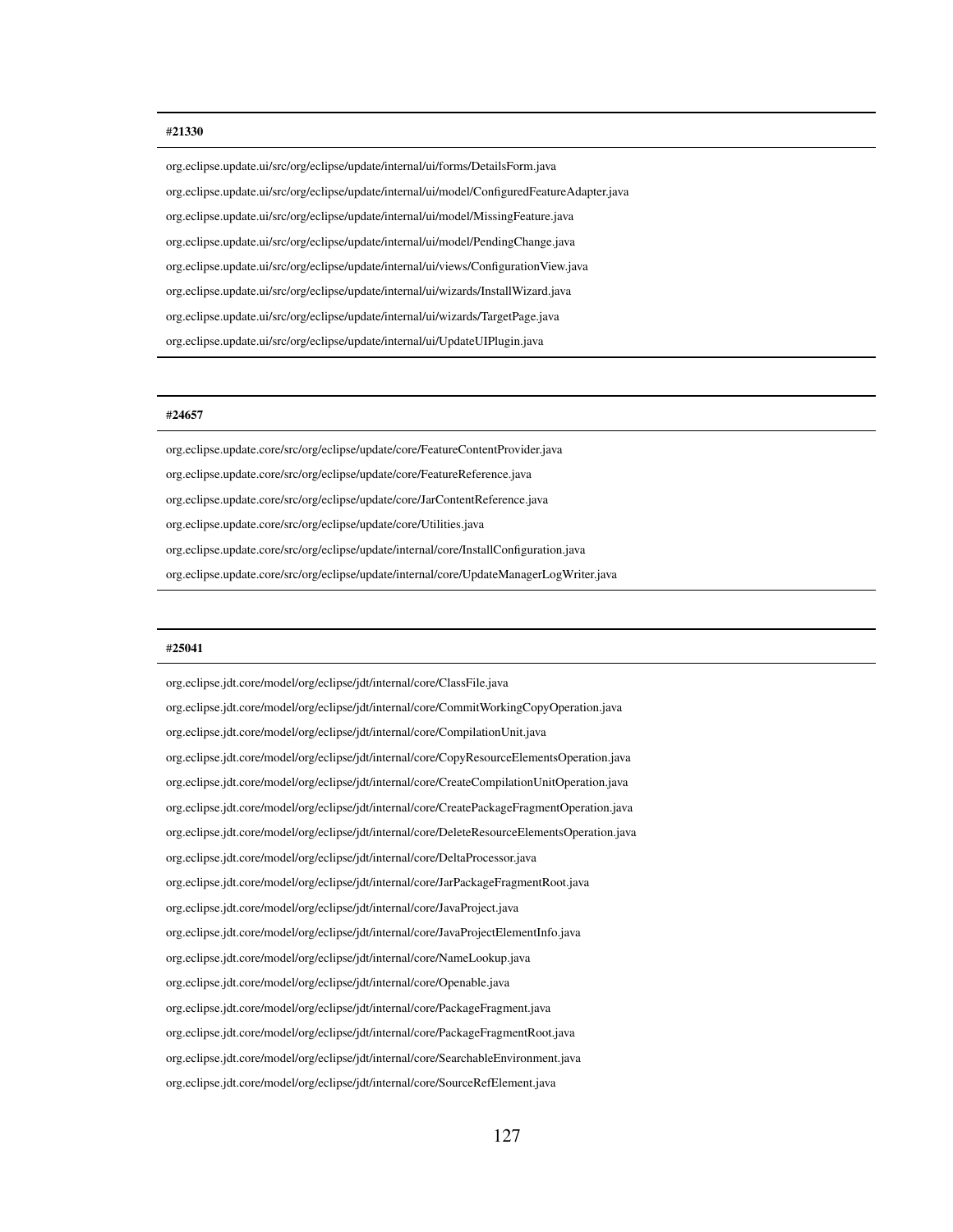#### #25041 (cont'd)

org.eclipse.jdt.core/model/org/eclipse/jdt/internal/core/Util.java

org.eclipse.jdt.core/model/org/eclipse/jdt/internal/core/WorkingCopy.java

org.eclipse.jdt.core/search/org/eclipse/jdt/core/search/SearchEngine.java

org.eclipse.jdt.core/search/org/eclipse/jdt/internal/core/search/matching/DeclarationOfAccessedFieldsPattern.java

org.eclipse.jdt.core/search/org/eclipse/jdt/internal/core/search/matching/DeclarationOfReferencedMethodsPattern.java

org.eclipse.jdt.core/search/org/eclipse/jdt/internal/core/search/matching/DeclarationOfReferencedTypesPattern.java

org.eclipse.jdt.core/search/org/eclipse/jdt/internal/core/search/matching/MatchLocator.java

org.eclipse.jdt.core/search/org/eclipse/jdt/internal/core/search/matching/SuperTypeNamesCollector.java

org.eclipse.jdt.core/search/org/eclipse/jdt/internal/core/search/HierarchyScope.java

org.eclipse.jdt.core/search/org/eclipse/jdt/internal/core/search/JavaSearchScope.java

build-notes file

org.eclipse.jdt.core/model/org/eclipse/jdt/internal/core/DeleteElementsOperation.java

#### #13907

org.eclipse.jdt.ui/ui/org/eclipse/jdt/internal/ui/compare/JavaTokenComparator.java org.eclipse.jdt.core/compiler/org/eclipse/jdt/internal/compiler/parser/Parser.java org.eclipse.jdt.core/compiler/org/eclipse/jdt/internal/compiler/parser/Scanner.java org.eclipse.jdt.core/formatter/org/eclipse/jdt/internal/formatter/CodeFormatter.java build-notes file

#### #23096

org.eclipse.jdt.core/compiler/org/eclipse/jdt/internal/compiler/parser/Parser.java

org.eclipse.jdt.core/compiler/org/eclipse/jdt/internal/compiler/parser/Scanner.java

org.eclipse.jdt.core/formatter/org/eclipse/jdt/internal/formatter/CodeFormatter.java

build-notes file

org.eclipse.jdt.core.tests.model/src/org/eclipse/jdt/core/tests/dom/ASTTest.java

org.eclipse.jdt.core/dom/org/eclipse/jdt/core/dom/AST.java

org.eclipse.jdt.core/dom/org/eclipse/jdt/core/dom/ASTConverter.java

org.eclipse.jdt.core/dom/org/eclipse/jdt/core/dom/Statement.java

#### #24668

org.eclipse.core.runtime/src/org/eclipse/core/internal/plugins/PluginDescriptor.java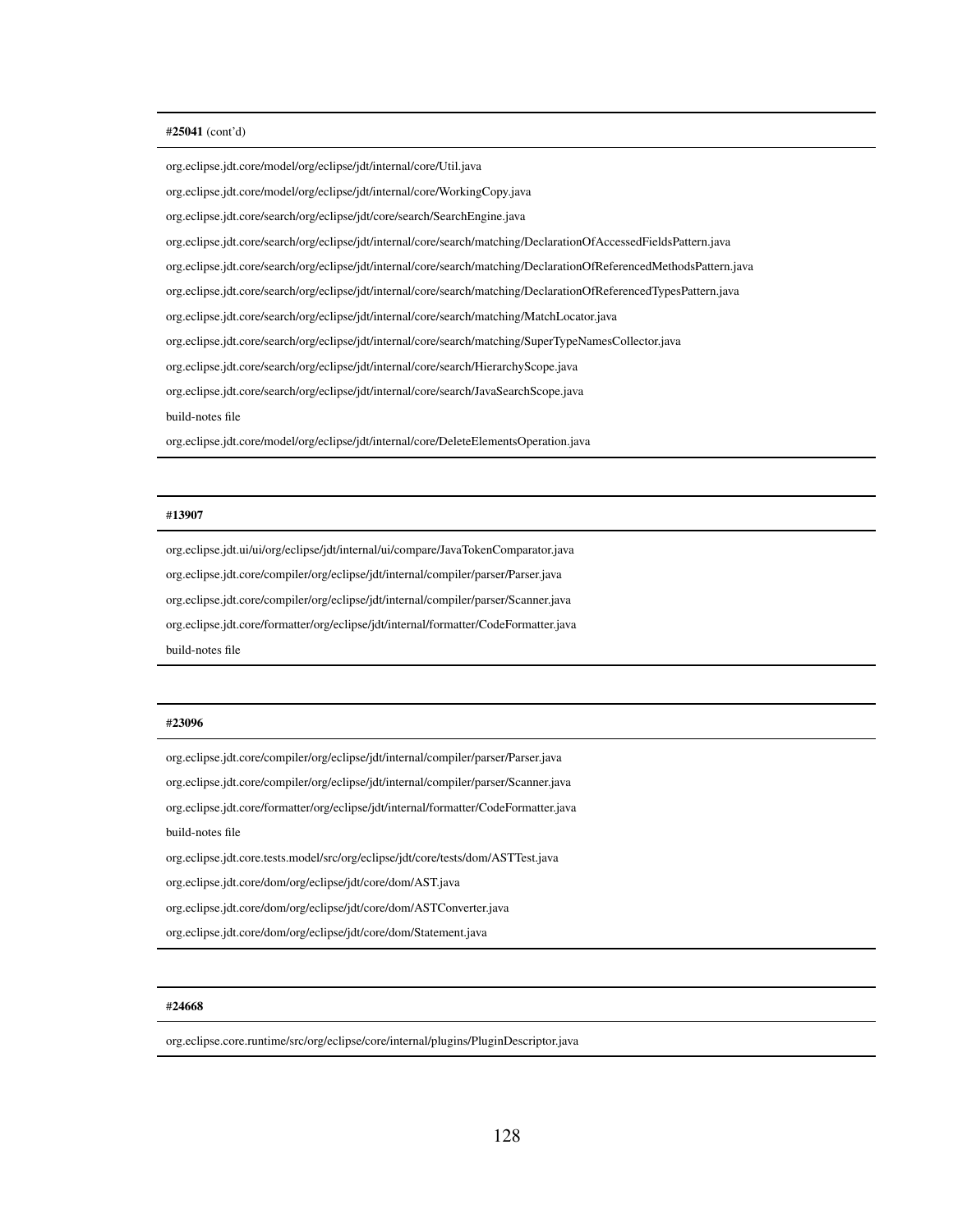#### #23587

org.eclipse.jdt.ui/ui/org/eclipse/jdt/internal/ui/text/correction/ASTResolving.java org.eclipse.jdt.ui/ui/org/eclipse/jdt/internal/ui/text/correction/CorrectionMessages.properties org.eclipse.jdt.ui/ui/org/eclipse/jdt/internal/ui/text/correction/NewCUCompletionUsingWizardProposal.java org.eclipse.jdt.ui/ui/org/eclipse/jdt/internal/ui/text/correction/NewMethodCompletionProposal.java org.eclipse.jdt.ui/ui/org/eclipse/jdt/internal/ui/text/correction/NewVariableCompletionProposal.java org.eclipse.jdt.ui/ui/org/eclipse/jdt/internal/ui/text/correction/SimilarElementsRequestor.java org.eclipse.jdt.ui/ui/org/eclipse/jdt/internal/ui/text/correction/UnresolvedElementsSubProcessor.java org.eclipse.jdt.ui/ui/org/eclipse/jdt/internal/ui/JavaPluginImages.java

#### #24730

org.eclipse.team.cvs.core/src/org/eclipse/team/internal/ccvs/core/connection/CVSRepositoryLocation.java

org.eclipse.team.cvs.core/src/org/eclipse/team/internal/ccvs/core/ICVSRepositoryLocation.java

org.eclipse.team.cvs.ui/src/org/eclipse/team/internal/ccvs/ui/wizards/RestoreFromRepositoryFileSelectionPage.java

#### #16817

org.eclipse.jdt.debug/model/org/eclipse/jdt/internal/debug/core/breakpoints/JavaBreakpoint.java

org.eclipse.debug.core/core/org/eclipse/debug/core/model/Breakpoint.java

#### #24165

org.eclipse.team.ui/src/org/eclipse/team/internal/ui/sync/CatchupReleaseViewer.java

org.eclipse.team.ui/src/org/eclipse/team/internal/ui/IHelpContextIds.java

org.eclipse.team.ui/src/org/eclipse/team/internal/ui/messages.properties

#### #24406

org.eclipse.jdt.core/dom/org/eclipse/jdt/core/dom/DefaultBindingResolver.java

build-notes file

org.eclipse.jdt.core.tests.model/src/org/eclipse/jdt/core/tests/dom/ASTConverterTest2.java

org.eclipse.jdt.core.tests.model/workspace/Converter/test0418/A.java

#### #24424

org.eclipse.debug.core/core/org/eclipse/debug/core/model/Breakpoint.java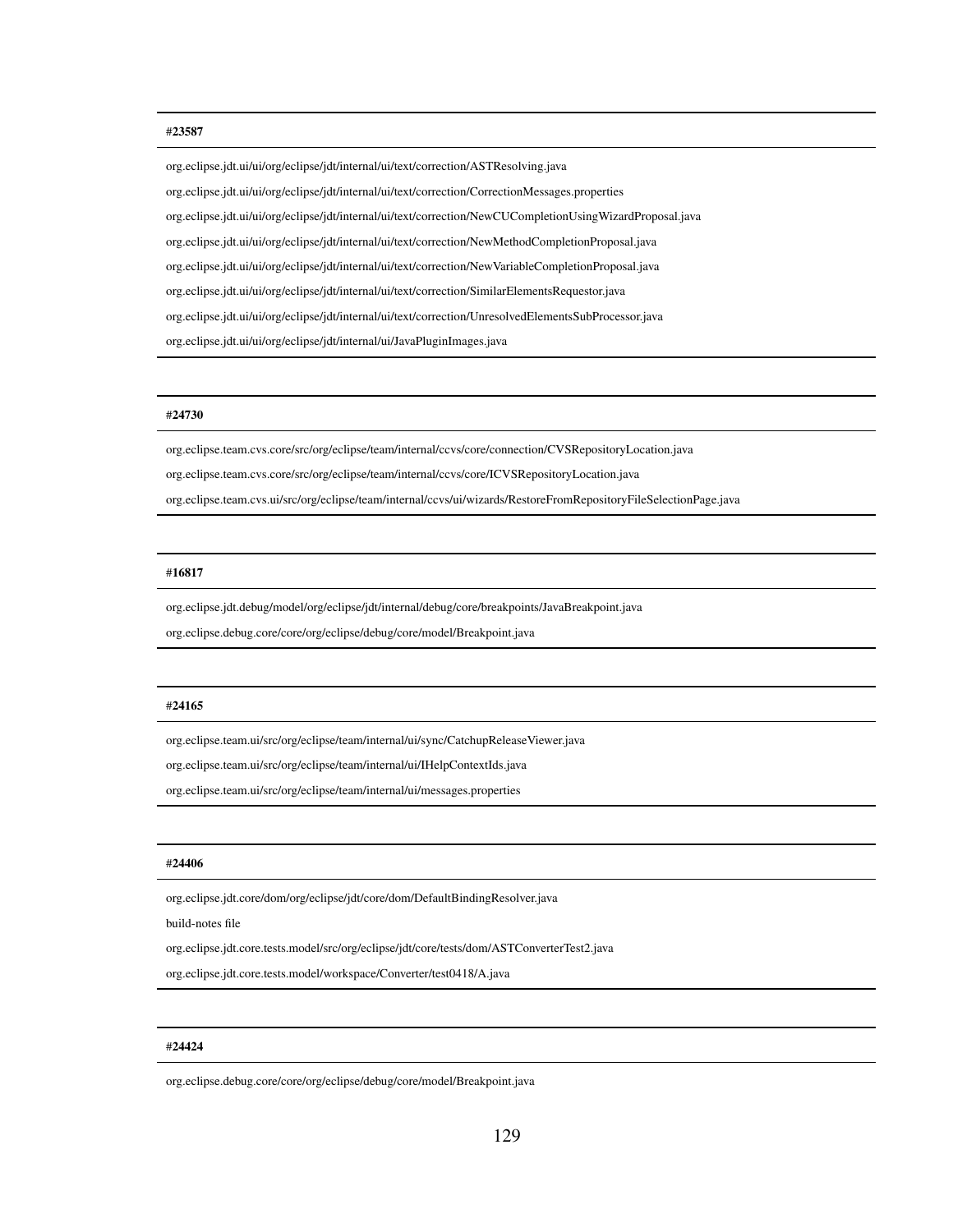#### #24424 (cont'd)

org.eclipse.jdt.debug.tests/tests/org/eclipse/jdt/debug/tests/AbstractDebugTest.java

org.eclipse.jdt.debug.tests/tests/org/eclipse/jdt/debug/tests/ProjectCreationDecorator.java

build-notes-jdt-debug file

#### #24449

org.eclipse.jdt.core/dom/org/eclipse/jdt/core/dom/DefaultBindingResolver.java

build-notes file

#### #24594

org.eclipse.ant.core/src ant/org/eclipse/ant/internal/core/ant/InternalAntRunner.java

org.eclipse.ant.tests.core/tests/org/eclipse/ant/tests/core/tests/OptionTests.java

#### #24622

org.eclipse.jdt.core/dom/org/eclipse/jdt/core/dom/ASTConverter.java

build-notes file

#### #24756

org.eclipse.ant.core/src ant/org/eclipse/ant/internal/core/ant/InternalAntRunner.java

#### #24828

org.eclipse.jdt.debug.ui/ui/org/eclipse/jdt/debug/ui/launchConfigurations/AppletArgumentsTab.java org.eclipse.jdt.debug.ui/ui/org/eclipse/jdt/debug/ui/launchConfigurations/AppletMainTab.java org.eclipse.jdt.debug.ui/ui/org/eclipse/jdt/debug/ui/launchConfigurations/AppletParametersTab.java org.eclipse.jdt.debug.ui/ui/org/eclipse/jdt/internal/debug/ui/launcher/JavaAppletLaunchShortcut.java org.eclipse.jdt.debug.ui/ui/org/eclipse/jdt/internal/debug/ui/launcher/JavaAppletTabGroup.java org.eclipse.jdt.debug.ui/ui/org/eclipse/jdt/internal/debug/ui/launcher/LauncherMessages.properties org.eclipse.jdt.debug.ui/plugin.properties build-notes-jdt-debug file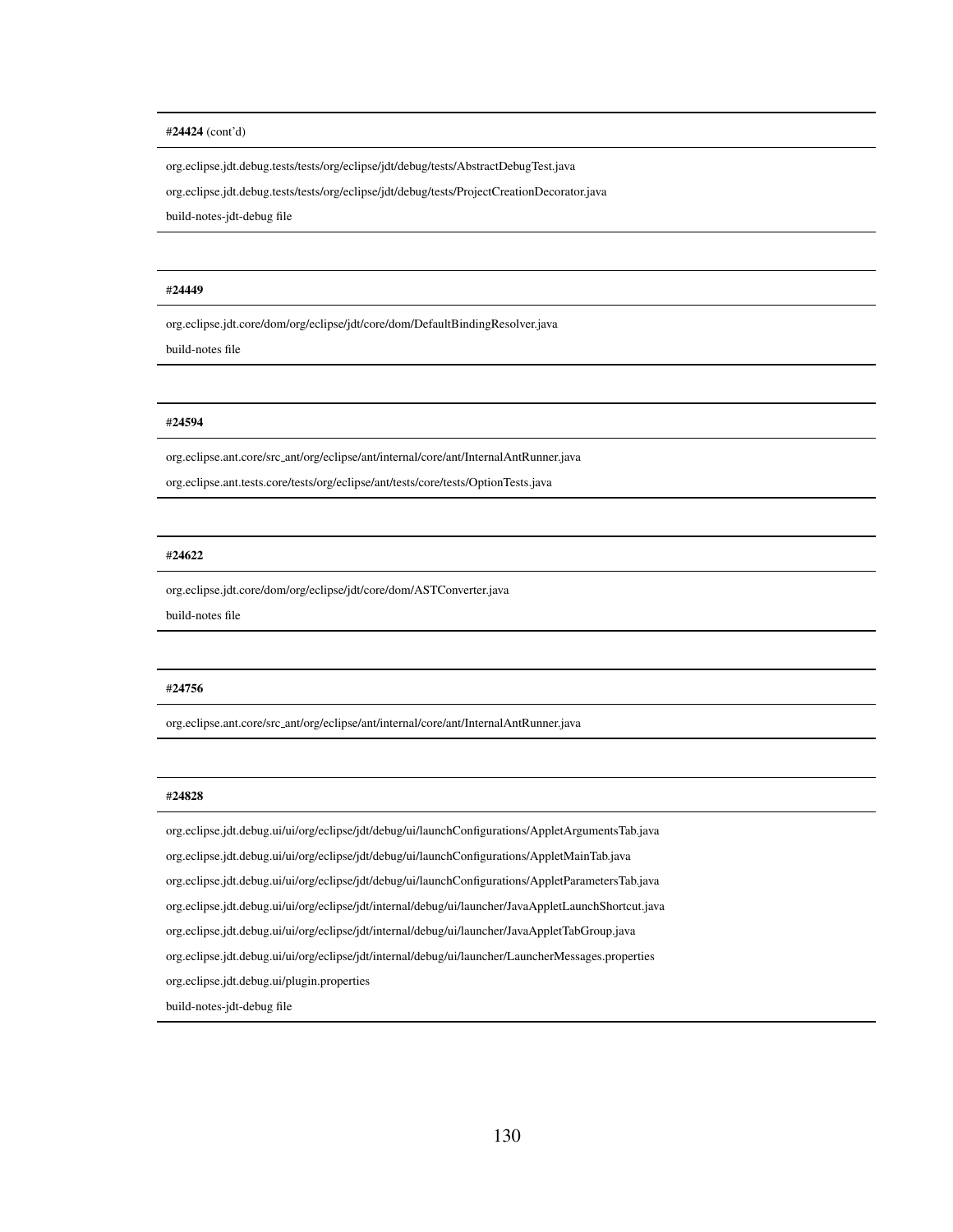#### #25124

org.eclipse.jdt.core.tests.model/workspace/Converter/test0447/A.java org.eclipse.jdt.core/compiler/org/eclipse/jdt/internal/compiler/parser/Parser.java org.eclipse.jdt.core.tests.model/src/org/eclipse/jdt/core/tests/dom/ASTConverterTest.java org.eclipse.jdt.core.tests.model/src/org/eclipse/jdt/core/tests/dom/ASTConverterTest2.java org.eclipse.jdt.core.tests.compiler/src/org/eclipse/jdt/core/tests/compiler/parser/DietRecoveryTest.java build-notes file

#### #25133

org.eclipse.ant.core/src ant/org/eclipse/ant/internal/core/ant/InternalAntRunner.java

org.eclipse.ant.tests.core/test plugin/org/eclipse/ant/tests/core/testplugin/ProjectHelper.java

org.eclipse.ant.tests.core/tests/org/eclipse/ant/tests/core/tests/OptionTests.java

org.eclipse.ant.tests.core/tests/org/eclipse/ant/tests/core/AbstractAntTest.java

org.eclipse.ant.tests.core/tests/org/eclipse/ant/tests/core/ProjectCreationDecorator.java

org.eclipse.ant.tests.core/.classpath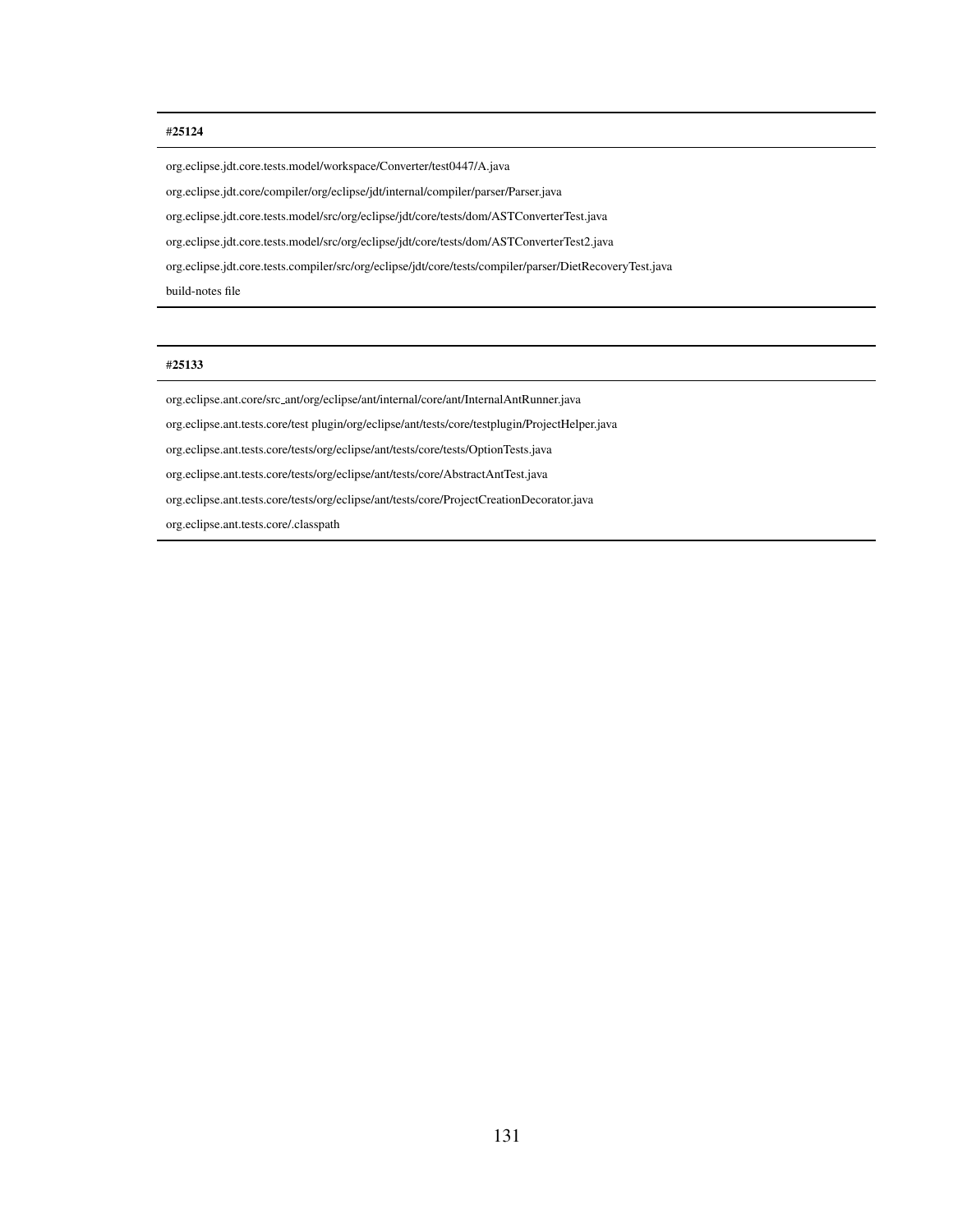## A.2 Method-Level Solution Sets for Modification Tasks

#### #24635

Same as solution set for file-level modification task.

#### #21330

org.eclipse.update.ui/src/org/eclipse/update/internal/ui/forms/DetailsForm/getDoButtonVisibility()

org.eclipse.update.ui/src/org/eclipse/update/internal/ui/forms/DetailsForm/findFeature(VersionedIdentifier, IFeatureReference[])

org.eclipse.update.ui/src/org/eclipse/update/internal/ui/forms/DetailsForm/doButtonSelected()

org.eclipse.update.ui/src/org/eclipse/update/internal/ui/forms/DetailsForm/updateButtonText(boolean)

org.eclipse.update.ui/src/org/eclipse/update/internal/ui/forms/DetailsForm/executeOptionalInstall(MissingFeature)

org.eclipse.update.ui/src/org/eclipse/update/internal/ui/model/ConfiguredFeatureAdapter/getIncludedFeatures()

org.eclipse.update.ui/src/org/eclipse/update/internal/ui/model/MissingFeature/getParentOriginatingSiteURL()

org.eclipse.update.ui/src/org/eclipse/update/internal/ui/model/MissingFeature/getOriginatingSiteURL()

org.eclipse.update.ui/src/org/eclipse/update/internal/ui/model/PendingChange/getTargetSite()

org.eclipse.update.ui/src/org/eclipse/update/internal/ui/model/PendingChange/PendingChange(IFeature, IConfiguredSite)

org.eclipse.update.ui/src/org/eclipse/update/internal/ui/views/ConfigurationView/makeActions()

org.eclipse.update.ui/src/org/eclipse/update/internal/ui/wizards/InstallWizard/preserveOriginatingURLs(IFeature, IFeatureReference[])

org.eclipse.update.ui/src/org/eclipse/update/internal/ui/wizards/InstallWizard/performFinish()

org.eclipse.update.ui/src/org/eclipse/update/internal/ui/wizards/InstallWizard/execute(IConfiguredSite, Object[], IFeatureReference[], IProgressMonitor)

org.eclipse.update.ui/src/org/eclipse/update/internal/ui/wizards/TargetPage/TargetPage(PendingChange, IInstallConfiguration)

org.eclipse.update.ui/src/org/eclipse/update/internal/ui/wizards/TargetPage/getSiteVisibility(IConfiguredSite)

org.eclipse.update.ui/src/org/eclipse/update/internal/ui/UpdateUIPlugin/setOriginatingURL(String, URL)

org.eclipse.update.ui/src/org/eclipse/update/internal/ui/UpdateUIPlugin/getOriginatingURL(String)

org.eclipse.update.ui/src/org/eclipse/update/internal/ui/UpdateUIPlugin/getOriginatingURLSection()

#### #24657

org.eclipse.update.core/src/org/eclipse/update/core/FeatureContentProvider/getPathID(INonPluginEntry) org.eclipse.update.core/src/org/eclipse/update/core/FeatureContentProvider/FileFilter/accept(String) org.eclipse.update.core/src/org/eclipse/update/core/FeatureContentProvider/validatePermissions(ContentReference[]) org.eclipse.update.core/src/org/eclipse/update/core/FeatureContentProvider/getDownloadSizeFor(IPluginEntry[], INonPluginEntry[]) org.eclipse.update.core/src/org/eclipse/update/core/FeatureContentProvider/matchesOneRule(String, Map) org.eclipse.update.core/src/org/eclipse/update/core/FeatureContentProvider/getInstallSizeFor(IPluginEntry[], INonPluginEntry[]) org.eclipse.update.core/src/org/eclipse/update/core/FeatureContentProvider/asLocalReference(ContentReference, InstallMonitor) org.eclipse.update.core/src/org/eclipse/update/core/FeatureContentProvider/getPermissions(ContentReference[])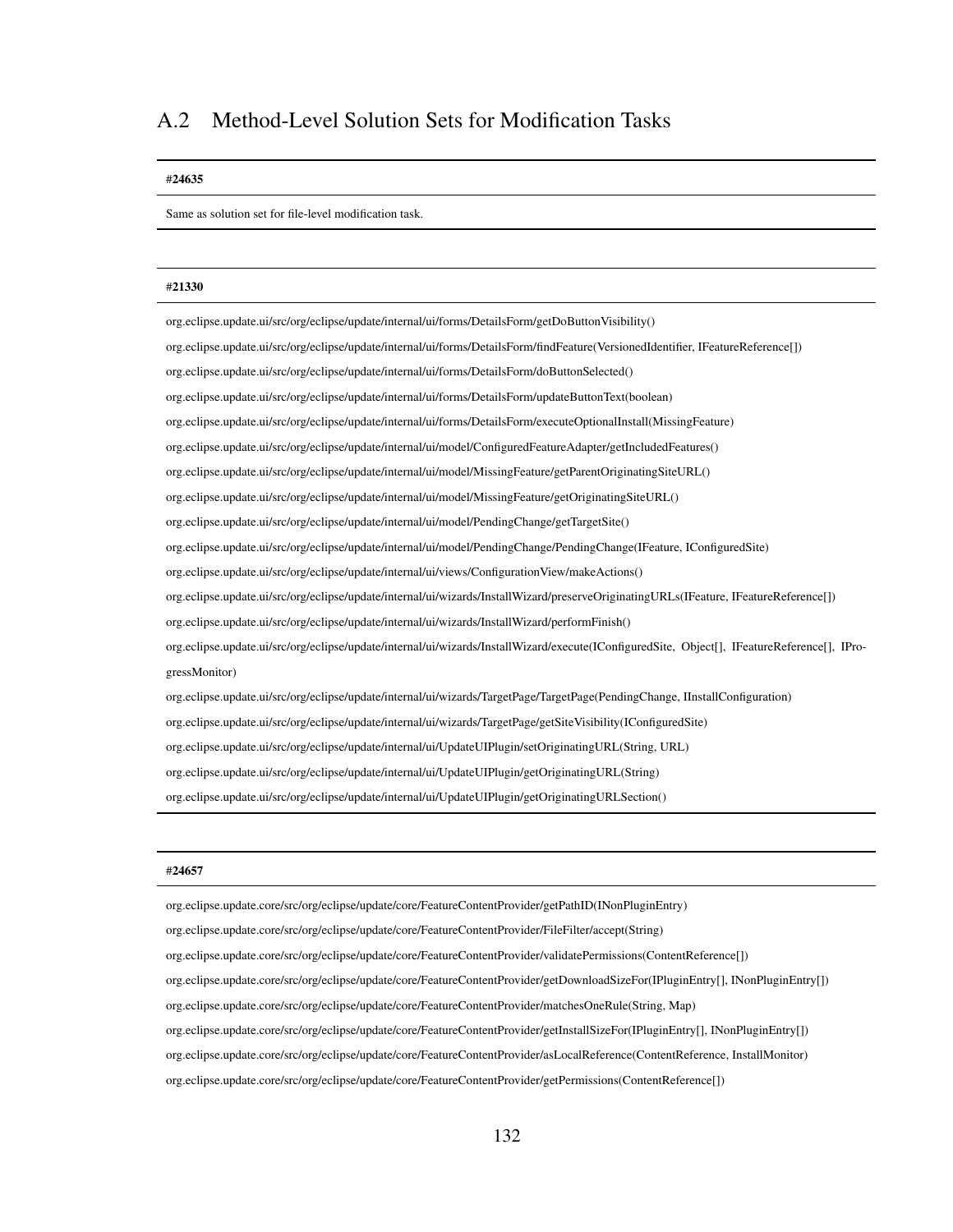#### #24657 (cont'd)

org.eclipse.update.core/src/org/eclipse/update/core/FeatureContentProvider/asLocalFile(ContentReference, InstallMonitor) org.eclipse.update.core/src/org/eclipse/update/core/FeatureReference/getCategories() org.eclipse.update.core/src/org/eclipse/update/core/FeatureReference/getSearchLocation() org.eclipse.update.core/src/org/eclipse/update/core/FeatureReference/getMatch() org.eclipse.update.core/src/org/eclipse/update/core/FeatureReference/setURL(URL) org.eclipse.update.core/src/org/eclipse/update/core/FeatureReference/retrieveEnabledFeatures(ISite) org.eclipse.update.core/src/org/eclipse/update/core/FeatureReference/getBestMatch() org.eclipse.update.core/src/org/eclipse/update/core/FeatureReference/getVersionedIdentifier() org.eclipse.update.core/src/org/eclipse/update/core/FeatureReference/getFeature() org.eclipse.update.core/src/org/eclipse/update/core/FeatureReference/FeatureReference(IFeatureReference) org.eclipse.update.core/src/org/eclipse/update/core/FeatureReference/isDisabled() org.eclipse.update.core/src/org/eclipse/update/core/FeatureReference/createFeature(String, URL, ISite) org.eclipse.update.core/src/org/eclipse/update/core/FeatureReference/getName() org.eclipse.update.core/src/org/eclipse/update/core/FeatureReference/isOptional() org.eclipse.update.core/src/org/eclipse/update/core/FeatureReference/matches(VersionedIdentifier, VersionedIdentifier, IncludedFeatureReference) org.eclipse.update.core/src/org/eclipse/update/core/JarContentReference/unpack(File, String, ContentSelector, InstallMonitor) org.eclipse.update.core/src/org/eclipse/update/core/JarContentReference/unpack(File, ContentSelector, InstallMonitor) org.eclipse.update.core/src/org/eclipse/update/core/Utilities/createLocalFile(File, String) org.eclipse.update.core/src/org/eclipse/update/core/Utilities/createLocalFile(File, String, String) org.eclipse.update.core/src/org/eclipse/update/core/Utilities/mapLocalFile(String, File) org.eclipse.update.core/src/org/eclipse/update/internal/core/InstallConfiguration/save(boolean) org.eclipse.update.core/src/org/eclipse/update/internal/core/InstallConfiguration/savePluginPath(ConfiguredSite, IPlatformConfiguration, IPlatformConfiguration) org.eclipse.update.core/src/org/eclipse/update/internal/core/InstallConfiguration/saveConfigurationFile(boolean) org.eclipse.update.core/src/org/eclipse/update/internal/core/UpdateManagerLogWriter/getAction(int)

#### #24657

org.eclipse.jdt.core.tests.model/src/org/eclipse/jdt/core/tests/model/ExistenceTests/assertCorrespondingResourceFails(IJavaElement) org.eclipse.jdt.core.tests.model/src/org/eclipse/jdt/core/tests/model/ExistenceTests/assertOpenFails(IOpenable) org.eclipse.jdt.core.tests.model/src/org/eclipse/jdt/core/tests/model/ExistenceTests/assertUnderlyingResourceFails(IJavaElement) org.eclipse.jdt.core.tests.model/src/org/eclipse/jdt/core/tests/model/ExistenceTests/testCorrespondingResourceNonExistingCompilationUnit() org.eclipse.jdt.core.tests.model/src/org/eclipse/jdt/core/tests/model/ExistenceTests/testCorrespondingResourceNonExistingJarPkgFragment-Root()

org.eclipse.jdt.core.tests.model/src/org/eclipse/jdt/core/tests/model/ExistenceTests/testCorrespondingResourceNonExistingPkgFragment() org.eclipse.jdt.core.tests.model/src/org/eclipse/jdt/core/tests/model/ExistenceTests/testCorrespondingResourceNonExistingPkgFragmentRoot() org.eclipse.jdt.core.tests.model/src/org/eclipse/jdt/core/tests/model/ExistenceTests/testCorrespondingResourceNonExistingProject()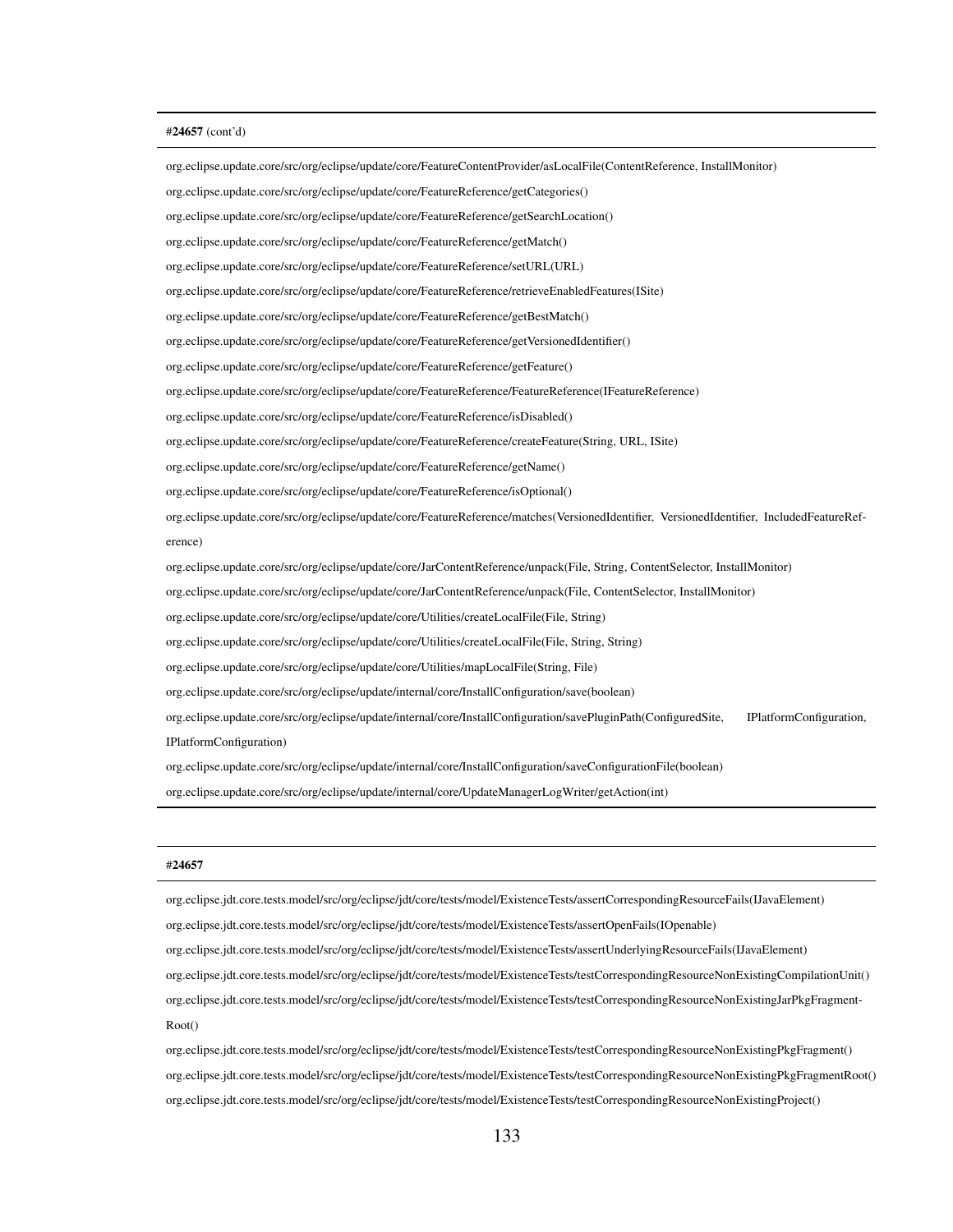#### #24657 (cont'd)

org.eclipse.jdt.core.tests.model/src/org/eclipse/jdt/core/tests/model/ExistenceTests/testNonExistingCompilationUnit() org.eclipse.jdt.core.tests.model/src/org/eclipse/jdt/core/tests/model/ExistenceTests/testNonExistingPackageFragment() org.eclipse.jdt.core.tests.model/src/org/eclipse/jdt/core/tests/model/ExistenceTests/testUnderlyingResourceNonExistingClassFile() org.eclipse.jdt.core.tests.model/src/org/eclipse/jdt/core/tests/model/ExistenceTests/testUnderlyingResourceNonExistingCompilationUnit() org.eclipse.jdt.core.tests.model/src/org/eclipse/jdt/core/tests/model/ExistenceTests/testUnderlyingResourceNonExistingJarPkgFragmentRoot() org.eclipse.jdt.core.tests.model/src/org/eclipse/jdt/core/tests/model/ExistenceTests/testUnderlyingResourceNonExistingPkgFragment() org.eclipse.jdt.core.tests.model/src/org/eclipse/jdt/core/tests/model/ExistenceTests/testUnderlyingResourceNonExistingPkgFragmentRoot() org.eclipse.jdt.core.tests.model/src/org/eclipse/jdt/core/tests/model/ExistenceTests/testUnderlyingResourceNonExistingProject() org.eclipse.jdt.core.tests.model/src/org/eclipse/jdt/core/tests/model/ExistenceTests/testUnderlyingResourceNonExistingType() org.eclipse.jdt.core.tests.model/src/org/eclipse/jdt/core/tests/model/WorkingCopyTests/testNonExistingCU() build-notes file org.eclipse.jdt.core/model/org/eclipse/jdt/core/ToolFactory/createDefaultClassFileReader(IClassFile, int) org.eclipse.jdt.core/model/org/eclipse/jdt/internal/core/ClassFile/openWhenClosed(IProgressMonitor) org.eclipse.jdt.core/model/org/eclipse/jdt/internal/core/CommitWorkingCopyOperation/verify() org.eclipse.jdt.core/model/org/eclipse/jdt/internal/core/CompilationUnit/buildStructure(OpenableElementInfo, IProgressMonitor) org.eclipse.jdt.core/model/org/eclipse/jdt/internal/core/CompilationUnit/generateInfos(OpenableElementInfo, IProgressMonitor, Map, IResource) org.eclipse.jdt.core/model/org/eclipse/jdt/internal/core/CopyResourceElementsOperation/collectResourcesOfInterest(IPackageFragment) org.eclipse.jdt.core/model/org/eclipse/jdt/internal/core/CopyResourceElementsOperation/createNeededPackageFragments(IPackageFragmentRoot, String, boolean) org.eclipse.jdt.core/model/org/eclipse/jdt/internal/core/CopyResourceElementsOperation/processCompilationUnitResource(ICompilationUnit, IPackageFragment) org.eclipse.jdt.core/model/org/eclipse/jdt/internal/core/CopyResourceElementsOperation/processPackageFragmentResource(IPackageFragment, IPackageFragmentRoot, String) org.eclipse.jdt.core/model/org/eclipse/jdt/internal/core/CreateCompilationUnitOperation/executeOperation() org.eclipse.jdt.core/model/org/eclipse/jdt/internal/core/CreatePackageFragmentOperation/executeOperation() org.eclipse.jdt.core/model/org/eclipse/jdt/internal/core/CreatePackageFragmentOperation/verify() org.eclipse.jdt.core/model/org/eclipse/jdt/internal/core/DeleteResourceElementsOperation/deletePackageFragment(IPackageFragment) org.eclipse.jdt.core/model/org/eclipse/jdt/internal/core/DeleteResourceElementsOperation/processElement(IJavaElement) org.eclipse.jdt.core/model/org/eclipse/jdt/internal/core/DeltaProcessor/popUntilPrefixOf(IPath) org.eclipse.jdt.core/model/org/eclipse/jdt/internal/core/hierarchy/IndexBasedHierarchyBuilder/buildFromPotentialSubtypes(String[]) org.eclipse.jdt.core/model/org/eclipse/jdt/internal/core/hierarchy/TypeHierarchy/isAffectedByJavaProject(IJavaElementDelta, IJavaElement) org.eclipse.jdt.core/model/org/eclipse/jdt/internal/core/JarPackageFragmentRoot/getUnderlyingResource() org.eclipse.jdt.core/model/org/eclipse/jdt/internal/core/JavaProject/generateInfos(OpenableElementInfo, IProgressMonitor, Map, IResource) org.eclipse.jdt.core/model/org/eclipse/jdt/internal/core/JavaProject/getUnderlyingResource()

org.eclipse.jdt.core.tests.model/src/org/eclipse/jdt/core/tests/model/ExistenceTests/testCorrespondingResourceNonExistingType()

org.eclipse.jdt.core.tests.model/src/org/eclipse/jdt/core/tests/model/ExistenceTests/testNonExistingClassFile()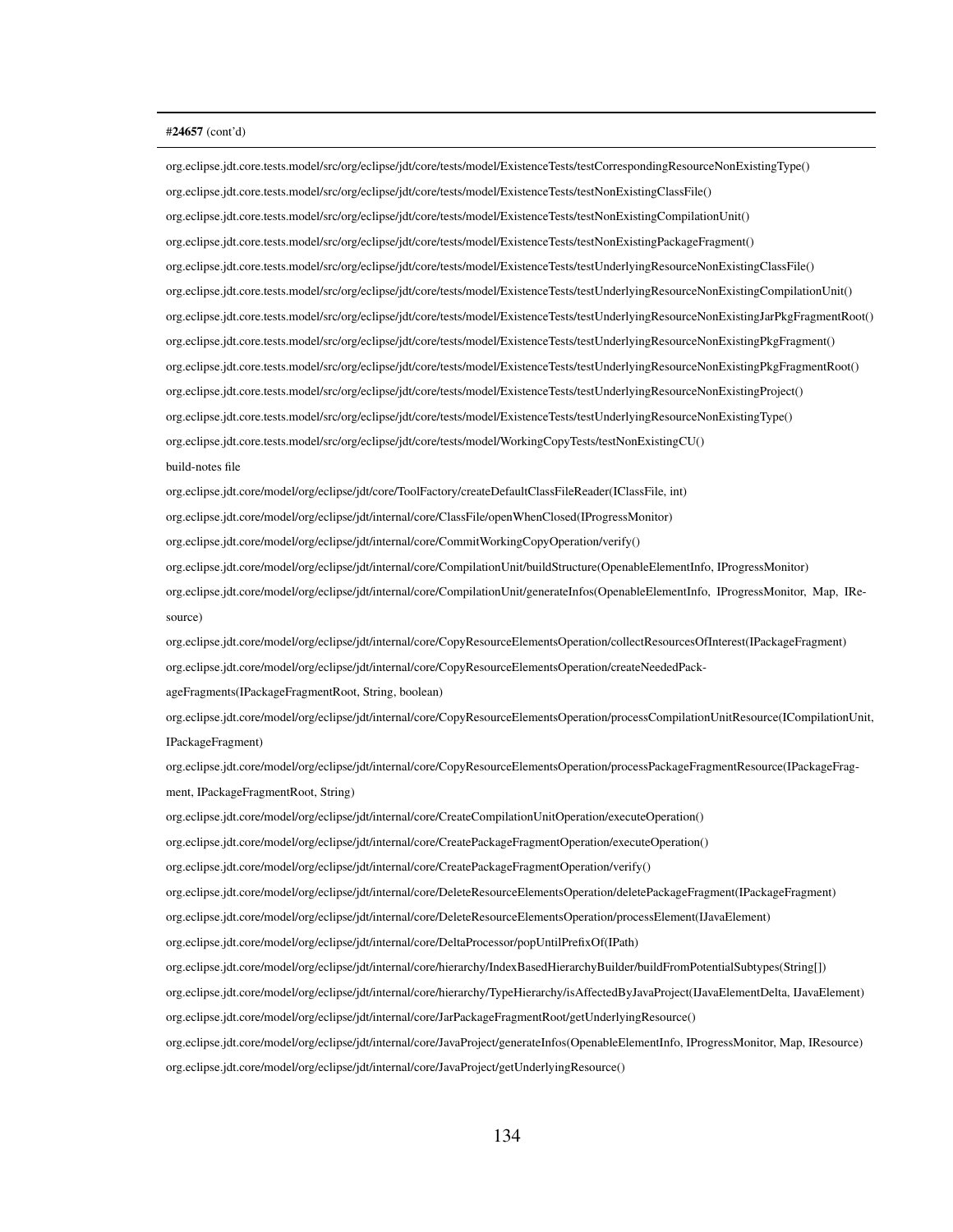#### #24657 (cont'd)

org.eclipse.jdt.core/model/org/eclipse/jdt/internal/core/JavaProjectElementInfo/computeNonJavaResources(JavaProject) org.eclipse.jdt.core/model/org/eclipse/jdt/internal/core/NameLookup/findPackageFragment(IPath) org.eclipse.jdt.core/model/org/eclipse/jdt/internal/core/Openable/buildStructure(OpenableElementInfo, IProgressMonitor) org.eclipse.jdt.core/model/org/eclipse/jdt/internal/core/Openable/openWhenClosed(IProgressMonitor) org.eclipse.jdt.core/model/org/eclipse/jdt/internal/core/PackageFragment/getNonJavaResources() org.eclipse.jdt.core/model/org/eclipse/jdt/internal/core/PackageFragment/openWhenClosed(IProgressMonitor) org.eclipse.jdt.core/model/org/eclipse/jdt/internal/core/PackageFragment/refreshChildren() org.eclipse.jdt.core/model/org/eclipse/jdt/internal/core/PackageFragmentRoot/getNonJavaResources() org.eclipse.jdt.core/model/org/eclipse/jdt/internal/core/PackageFragmentRoot/getUnderlyingResource() org.eclipse.jdt.core/model/org/eclipse/jdt/internal/core/SearchableEnvironment/findTypes(char[], ISearchRequestor) org.eclipse.jdt.core/model/org/eclipse/jdt/internal/core/SourceRefElement/getCorrespondingResource() org.eclipse.jdt.core/model/org/eclipse/jdt/internal/core/SourceRefElement/getUnderlyingResource() org.eclipse.jdt.core/model/org/eclipse/jdt/internal/core/Util/getResourceContentsAsCharArray(IFile) org.eclipse.jdt.core/model/org/eclipse/jdt/internal/core/WorkingCopy/updateTimeStamp(CompilationUnit) org.eclipse.jdt.core/search/org/eclipse/jdt/core/search/SearchEngine/getResource(IJavaElement) org.eclipse.jdt.core/search/org/eclipse/jdt/internal/core/search/HierarchyScope/buildResourceVector() org.eclipse.jdt.core/search/org/eclipse/jdt/internal/core/search/JavaSearchScope/add(IJavaElement) org.eclipse.jdt.core/search/org/eclipse/jdt/internal/core/search/matching/DeclarationOfAccessedFieldsPattern/reportDeclaration(FieldBinding, MatchLocator) org.eclipse.jdt.core/search/org/eclipse/jdt/internal/core/search/matching/DeclarationOfReferencedMethodsPattern/reportDeclaration(Method-Binding, MatchLocator) org.eclipse.jdt.core/search/org/eclipse/jdt/internal/core/search/matching/DeclarationOfReferencedTypesPattern/reportDeclaration(TypeBinding, int, MatchLocator) org.eclipse.jdt.core/search/org/eclipse/jdt/internal/core/search/matching/MatchLocator/buildBindings(ICompilationUnit) org.eclipse.jdt.core/search/org/eclipse/jdt/internal/core/search/matching/MatchLocator/classFileReader(IType) org.eclipse.jdt.core/search/org/eclipse/jdt/internal/core/search/matching/MatchLocator/locateMatches(String[], IWorkspace, IWorking-Copy[], IProgressMonitor) org.eclipse.jdt.core/search/org/eclipse/jdt/internal/core/search/matching/MatchLocator/locatePackageDeclarations(SearchPattern, IWorkspace) org.eclipse.jdt.core/search/org/eclipse/jdt/internal/core/search/matching/SuperTypeNamesCollector/buildBindings(ICompilationUnit) org.eclipse.jdt.core.tests.model/src/org/eclipse/jdt/core/tests/model/ExistenceTests/testCorrespondingResourceNonExistingClassFile() org.eclipse.jdt.core/model/org/eclipse/jdt/internal/core/DeleteElementsOperation/verify(IJavaElement)

#### #13907

org.eclipse.jdt.ui/ui/org/eclipse/jdt/internal/ui/compare/JavaTokenComparator/JavaTokenComparator(String, boolean)

org.eclipse.jdt.ui/ui/org/eclipse/jdt/internal/ui/compare/JavaTokenComparator/getTokenStart(int)

org.eclipse.jdt.core/compiler/org/eclipse/jdt/internal/compiler/parser/Parser/checkAndReportBracketAnomalies(ProblemReporter)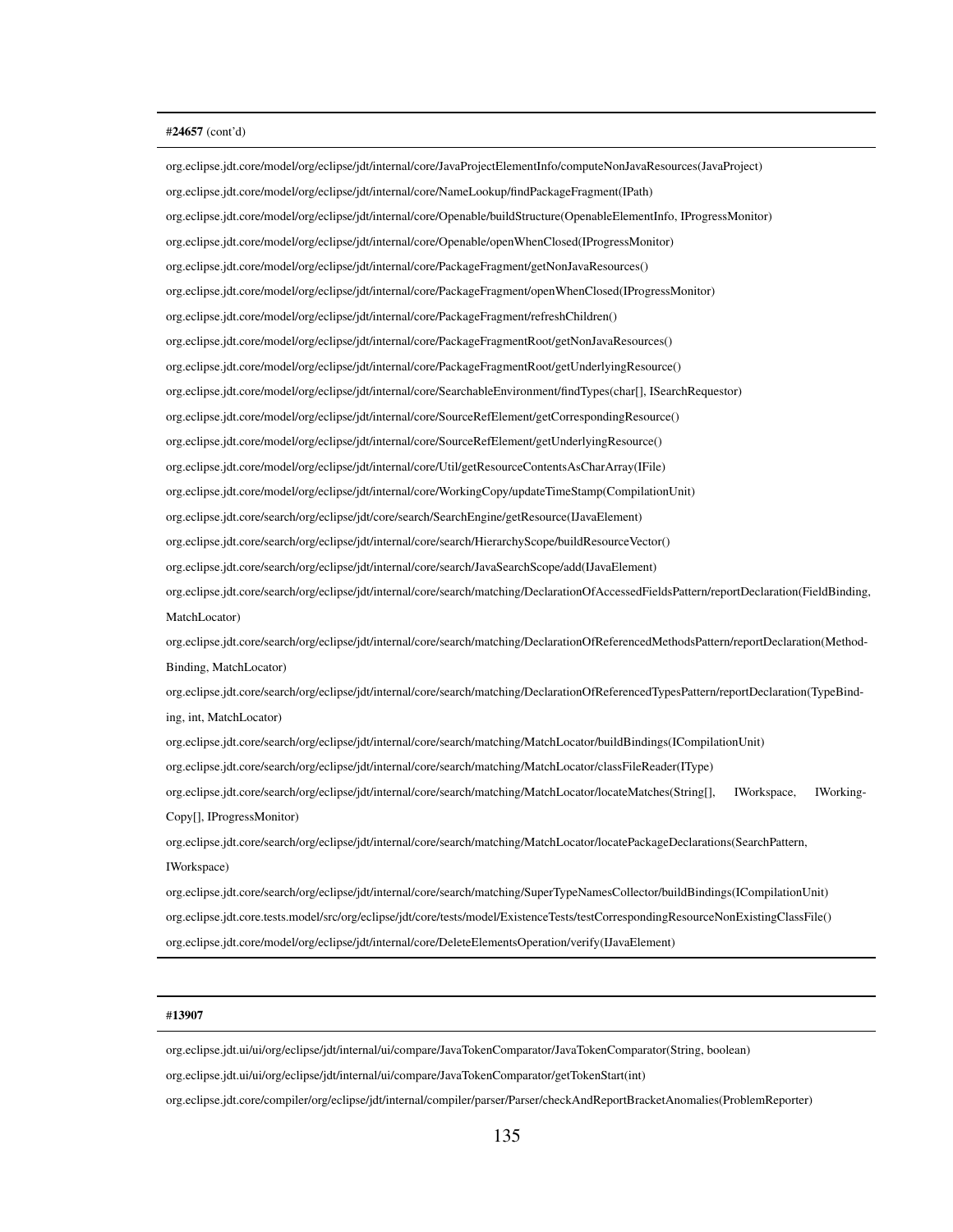#### #13907 (cont'd)

org.eclipse.jdt.core/compiler/org/eclipse/jdt/internal/compiler/parser/Parser/flushAnnotationsDefinedPriorTo(int)

org.eclipse.jdt.core/compiler/org/eclipse/jdt/internal/compiler/parser/Scanner/getNextToken()

org.eclipse.jdt.core/formatter/org/eclipse/jdt/internal/formatter/CodeFormatter/format()

build-notes file

#### #23096

org.eclipse.jdt.core/compiler/org/eclipse/jdt/internal/compiler/parser/Parser/checkAndReportBracketAnomalies(ProblemReporter)

org.eclipse.jdt.core/compiler/org/eclipse/jdt/internal/compiler/parser/Parser/flushAnnotationsDefinedPriorTo(int)

org.eclipse.jdt.core/compiler/org/eclipse/jdt/internal/compiler/parser/Scanner/getNextToken()

org.eclipse.jdt.core/formatter/org/eclipse/jdt/internal/formatter/CodeFormatter/format()

org.eclipse.jdt.core.tests.model/src/org/eclipse/jdt/core/tests/dom/ASTTest/tLeadingComment(Statement) build-notes file

org.eclipse.jdt.core/dom/org/eclipse/jdt/core/dom/AST/parseCompilationUnit(char[])

org.eclipse.jdt.core/dom/org/eclipse/jdt/core/dom/AST/parseCompilationUnit(char[], String, IJavaProject)

org.eclipse.jdt.core/dom/org/eclipse/jdt/core/dom/AST/parseCompilationUnit(ICompilationUnit, boolean)

org.eclipse.jdt.core/dom/org/eclipse/jdt/core/dom/ASTConverter/ASTConverter(boolean)

org.eclipse.jdt.core/dom/org/eclipse/jdt/core/dom/ASTConverter/ASTConverter(Map, boolean)

org.eclipse.jdt.core/dom/org/eclipse/jdt/core/dom/Statement/setLeadingComment(String)

#### #24668

org.eclipse.core.runtime/src/org/eclipse/core/internal/plugins/PluginDescriptor/getPluginClassLoaderPath(boolean)

org.eclipse.core.runtime/src/org/eclipse/core/internal/plugins/PluginDescriptor/createExecutableExtension(String, Object, IConfigurationElement, String)

org.eclipse.core.runtime/src/org/eclipse/core/internal/plugins/PluginDescriptor/getResourceBundle(Locale)

#### #23587

org.eclipse.jdt.ui/ui/org/eclipse/jdt/internal/ui/text/correction/ASTResolving/getBindingOfParentType(ASTNode)

org.eclipse.jdt.ui/ui/org/eclipse/jdt/internal/ui/text/correction/ASTResolving/getPossibleReferenceBinding(ASTNode)

org.eclipse.jdt.ui/ui/org/eclipse/jdt/internal/ui/text/correction/CorrectionMessages.properties

org.eclipse.jdt.ui/ui/org/eclipse/jdt/internal/ui/text/correction/NewCUCompletionUsingWizardProposal/fillInWizardPageName(NewTypeWizardPage)

org.eclipse.jdt.ui/ui/org/eclipse/jdt/internal/ui/text/correction/NewCUCompletionUsingWizardProposal/getAdditionalProposalInfo()

org.eclipse.jdt.ui/ui/org/eclipse/jdt/internal/ui/text/correction/NewMethodCompletionProposal/apply(IDocument)

org.eclipse.jdt.ui/ui/org/eclipse/jdt/internal/ui/text/correction/NewMethodCompletionProposal/evaluateModifiers()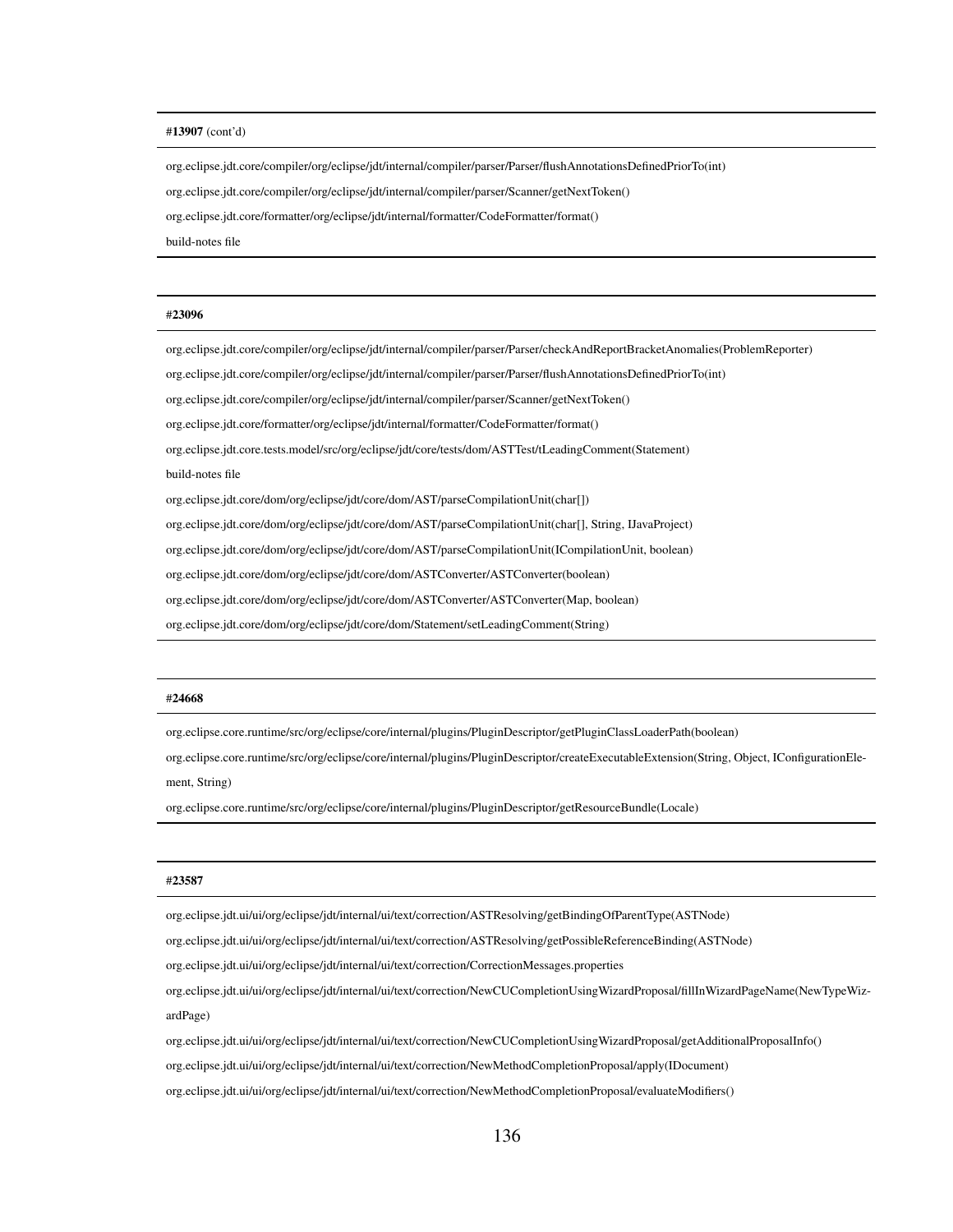#### #23587 (cont'd)

org.eclipse.jdt.ui/ui/org/eclipse/jdt/internal/ui/text/correction/NewMethodCompletionProposal/getRewrite()

org.eclipse.jdt.ui/ui/org/eclipse/jdt/internal/ui/text/correction/NewVariableCompletionProposal/apply(IDocument)

org.eclipse.jdt.ui/ui/org/eclipse/jdt/internal/ui/text/correction/NewVariableCompletionProposal/doAddField(AST, SimpleName, ASTRewrite)

org.eclipse.jdt.ui/ui/org/eclipse/jdt/internal/ui/text/correction/NewVariableCompletionProposal/doAddField(CompilationUnit) org.eclipse.jdt.ui/ui/org/eclipse/jdt/internal/ui/text/correction/NewVariableCompletionProposal/doAddLocal(AST, SimpleName, ASTRewrite)

org.eclipse.jdt.ui/ui/org/eclipse/jdt/internal/ui/text/correction/NewVariableCompletionProposal/doAddLocal(CompilationUnit) org.eclipse.jdt.ui/ui/org/eclipse/jdt/internal/ui/text/correction/NewVariableCompletionProposal/doAddParam(AST, SimpleName, ASTRewrite)

org.eclipse.jdt.ui/ui/org/eclipse/jdt/internal/ui/text/correction/NewVariableCompletionProposal/doAddParam(CompilationUnit) org.eclipse.jdt.ui/ui/org/eclipse/jdt/internal/ui/text/correction/NewVariableCompletionProposal/evaluateFieldModifiers(CompilationUnit) org.eclipse.jdt.ui/ui/org/eclipse/jdt/internal/ui/text/correction/NewVariableCompletionProposal/getRewrite()

org.eclipse.jdt.ui/ui/org/eclipse/jdt/internal/ui/text/correction/NewVariableCompletionProposal/NewVariableCompletionProposal(String, ICompilationUnit, int, SimpleName, int)

org.eclipse.jdt.ui/ui/org/eclipse/jdt/internal/ui/text/correction/NewVariableCompletionProposal/NewVariableCompletionProposal(String, ICompilationUnit, int, SimpleName, ITypeBinding, int, Image)

org.eclipse.jdt.ui/ui/org/eclipse/jdt/internal/ui/text/correction/SimilarElementsRequestor/findSimilarElement(ICompilationUnit, int, String, int)

org.eclipse.jdt.ui/ui/org/eclipse/jdt/internal/ui/text/correction/SimilarElementsRequestor/findSimilarElement(ICompilationUnit, int, String, int, int, String)

org.eclipse.jdt.ui/ui/org/eclipse/jdt/internal/ui/text/correction/SimilarElementsRequestor/findSimilarElement(ICompilationUnit, Name, int) org.eclipse.jdt.ui/ui/org/eclipse/jdt/internal/ui/text/correction/SimilarElementsRequestor/findSimilarElement(ICompilationUnit, Simple-Name, int)

org.eclipse.jdt.ui/ui/org/eclipse/jdt/internal/ui/text/correction/SimilarElementsRequestor/process(ICompilationUnit, int) org.eclipse.jdt.ui/ui/org/eclipse/jdt/internal/ui/text/correction/SimilarElementsRequestor/SimilarElementsRequestor(String, int, int, String) org.eclipse.jdt.ui/ui/org/eclipse/jdt/internal/ui/text/correction/UnresolvedElementsSubProcessor/addNewTypeProposals(ICompilationUnit, Name, int, ArrayList)

org.eclipse.jdt.ui/ui/org/eclipse/jdt/internal/ui/text/correction/UnresolvedElementsSubProcessor/addSimilarTypeProposals(SimilarElement[], ICompilationUnit, Name, ArrayList)

org.eclipse.jdt.ui/ui/org/eclipse/jdt/internal/ui/text/correction/UnresolvedElementsSubProcessor/addSimilarTypeProposals(SimilarElement[], ICompilationUnit, SimpleName, ArrayList)

org.eclipse.jdt.ui/ui/org/eclipse/jdt/internal/ui/text/correction/UnresolvedElementsSubProcessor/createTypeRefChangeProposal(ICompilation-Unit, String, Name, int)

org.eclipse.jdt.ui/ui/org/eclipse/jdt/internal/ui/text/correction/UnresolvedElementsSubProcessor/createTypeRefChangeProposal(ICompilation-Unit, String, SimpleName, int)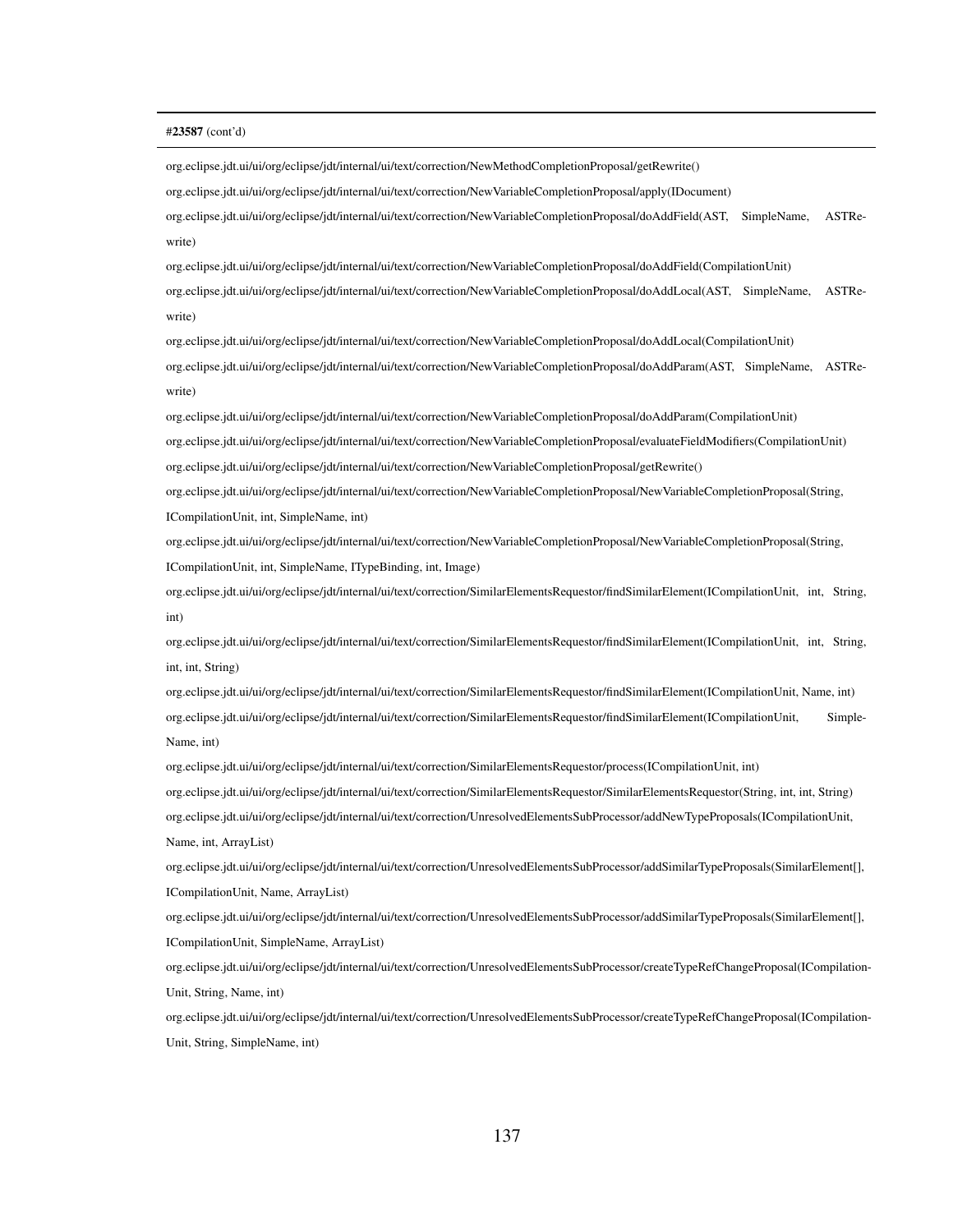## #23587 (cont'd)

org.eclipse.jdt.ui/ui/org/eclipse/jdt/internal/ui/text/correction/UnresolvedElementsSubProcessor/getConstructorProposals(ProblemPosition, ArrayList)

org.eclipse.jdt.ui/ui/org/eclipse/jdt/internal/ui/text/correction/UnresolvedElementsSubProcessor/getMethodProposals(ProblemPosition,

boolean, ArrayList)

org.eclipse.jdt.ui/ui/org/eclipse/jdt/internal/ui/text/correction/UnresolvedElementsSubProcessor/getTypeProposals(ProblemPosition, int, ArrayList)

org.eclipse.jdt.ui/ui/org/eclipse/jdt/internal/ui/text/correction/UnresolvedElementsSubProcessor/getVariableProposals(ProblemPosition, ArrayList)

## #24730

org.eclipse.team.cvs.core/src/org/eclipse/team/internal/ccvs/core/connection/CVSRepositoryLocation/getRemoteFile(String, CVSTag) org.eclipse.team.cvs.core/src/org/eclipse/team/internal/ccvs/core/ICVSRepositoryLocation/getRemoteFile(String, CVSTag) org.eclipse.team.cvs.core/src/org/eclipse/team/internal/ccvs/core/ICVSRepositoryLocation/getRemoteFolder(String, CVSTag) org.eclipse.team.cvs.ui/src/org/eclipse/team/internal/ccvs/ui/wizards/RestoreFromRepositoryFileSelectionPage/handleFileSelection(IFile)

## #16817

org.eclipse.jdt.debug/model/org/eclipse/jdt/internal/debug/core/breakpoints/JavaBreakpoint/removeFromTarget(JDIDebugTarget)

org.eclipse.jdt.debug/model/org/eclipse/jdt/internal/debug/core/breakpoints/JavaBreakpoint/fireChanged()

org.eclipse.debug.core/core/org/eclipse/debug/core/model/Breakpoint/markerExists()

## #24165

org.eclipse.team.ui/src/org/eclipse/team/internal/ui/sync/CatchupReleaseViewer/initializeActions(SyncCompareInput)

org.eclipse.team.ui/src/org/eclipse/team/internal/ui/sync/CatchupReleaseViewer/openSelection()

org.eclipse.team.ui/src/org/eclipse/team/internal/ui/sync/CatchupReleaseViewer/OpenAction/OpenAction(String, ImageDescriptor)

org.eclipse.team.ui/src/org/eclipse/team/internal/ui/sync/CatchupReleaseViewer/OpenAction/run()

org.eclipse.team.ui/src/org/eclipse/team/internal/ui/sync/CatchupReleaseViewer/OpenAction/update()

org.eclipse.team.ui/src/org/eclipse/team/internal/ui/sync/CatchupReleaseViewer/fillContextMenu(IMenuManager)

org.eclipse.team.ui/src/org/eclipse/team/internal/ui/sync/CatchupReleaseViewer/openSelection(Object)

org.eclipse.team.ui/src/org/eclipse/team/internal/ui/messages.properties

## #24406

org.eclipse.jdt.core/dom/org/eclipse/jdt/core/dom/DefaultBindingResolver/getMethodBinding(MethodBinding) build-notes file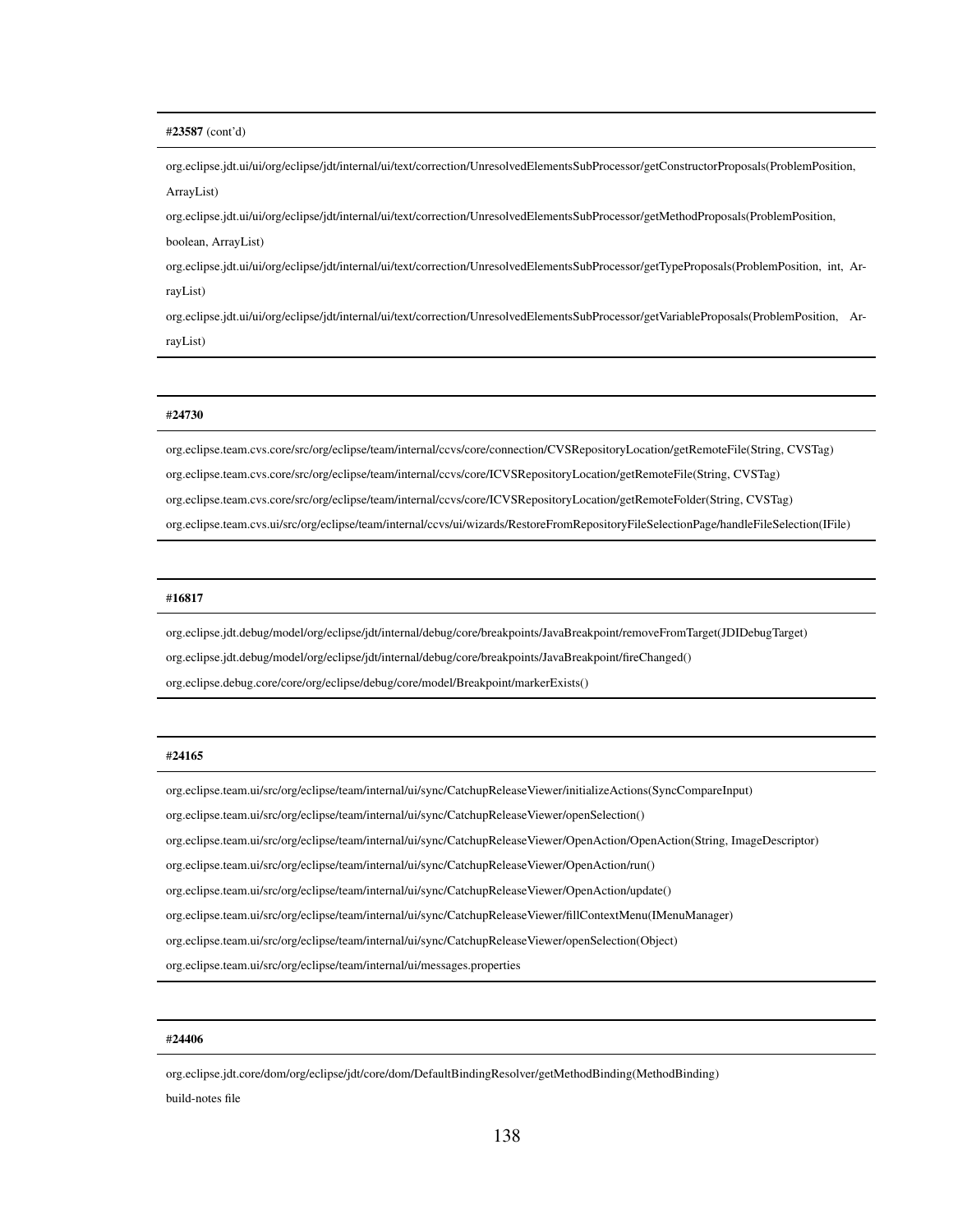## #24406 (cont'd)

org.eclipse.jdt.core.tests.model/src/org/eclipse/jdt/core/tests/dom/ASTConverterTest2/test0418()

## #24424

org.eclipse.debug.core/core/org/eclipse/debug/core/model/Breakpoint/delete()

org.eclipse.jdt.debug.tests/tests/org/eclipse/jdt/debug/tests/AbstractDebugTest/setSuspendOnUncaughtExceptionsPreference(boolean)

org.eclipse.jdt.debug.tests/tests/org/eclipse/jdt/debug/tests/ProjectCreationDecorator/testProjectCreation()

build-notes-jdt-debug file

## #24449

org.eclipse.jdt.core/dom/org/eclipse/jdt/core/dom/DefaultBindingResolver/getMethodBinding(MethodBinding) org.eclipse.jdt.core/dom/org/eclipse/jdt/core/dom/DefaultBindingResolver/resolveName(Name)

org.eclipse.jdt.core/dom/org/eclipse/jdt/core/dom/DefaultBindingResolver/getVariableBinding(VariableBinding)

build-notes file

## #24594

org.eclipse.ant.core/src ant/org/eclipse/ant/internal/core/ant/InternalAntRunner/processCommandLine(List) org.eclipse.ant.core/src ant/org/eclipse/ant/internal/core/ant/InternalAntRunner/processTargets(List) org.eclipse.ant.tests.core/tests/org/eclipse/ant/tests/core/tests/OptionTests/testSpecifyTargetAsArgWithOther Options() org.eclipse.ant.tests.core/tests/org/eclipse/ant/tests/core/tests/OptionTests/testSpecifyTargetsAsArgWithOther Options() org.eclipse.ant.core/src ant/org/eclipse/ant/internal/core/ant/InternalAntRunner/getArgument(List, String) org.eclipse.ant.core/src ant/org/eclipse/ant/internal/core/ant/InternalAntRunner/getArguments(List, String) org.eclipse.ant.core/src ant/org/eclipse/ant/internal/core/ant/InternalAntRunner/processCommandLine(List) org.eclipse.ant.core/src ant/org/eclipse/ant/internal/core/ant/InternalAntRunner/preprocessCommandLine(List)

## #24622

org.eclipse.jdt.core/dom/org/eclipse/jdt/core/dom/ASTConverter/getOperatorFor(int)

org.eclipse.jdt.core/dom/org/eclipse/jdt/core/dom/ASTConverter/convert(BinaryExpression)

build-notes file

## #24756

org.eclipse.ant.core/src ant/org/eclipse/ant/internal/core/ant/InternalAntRunner/createLogger()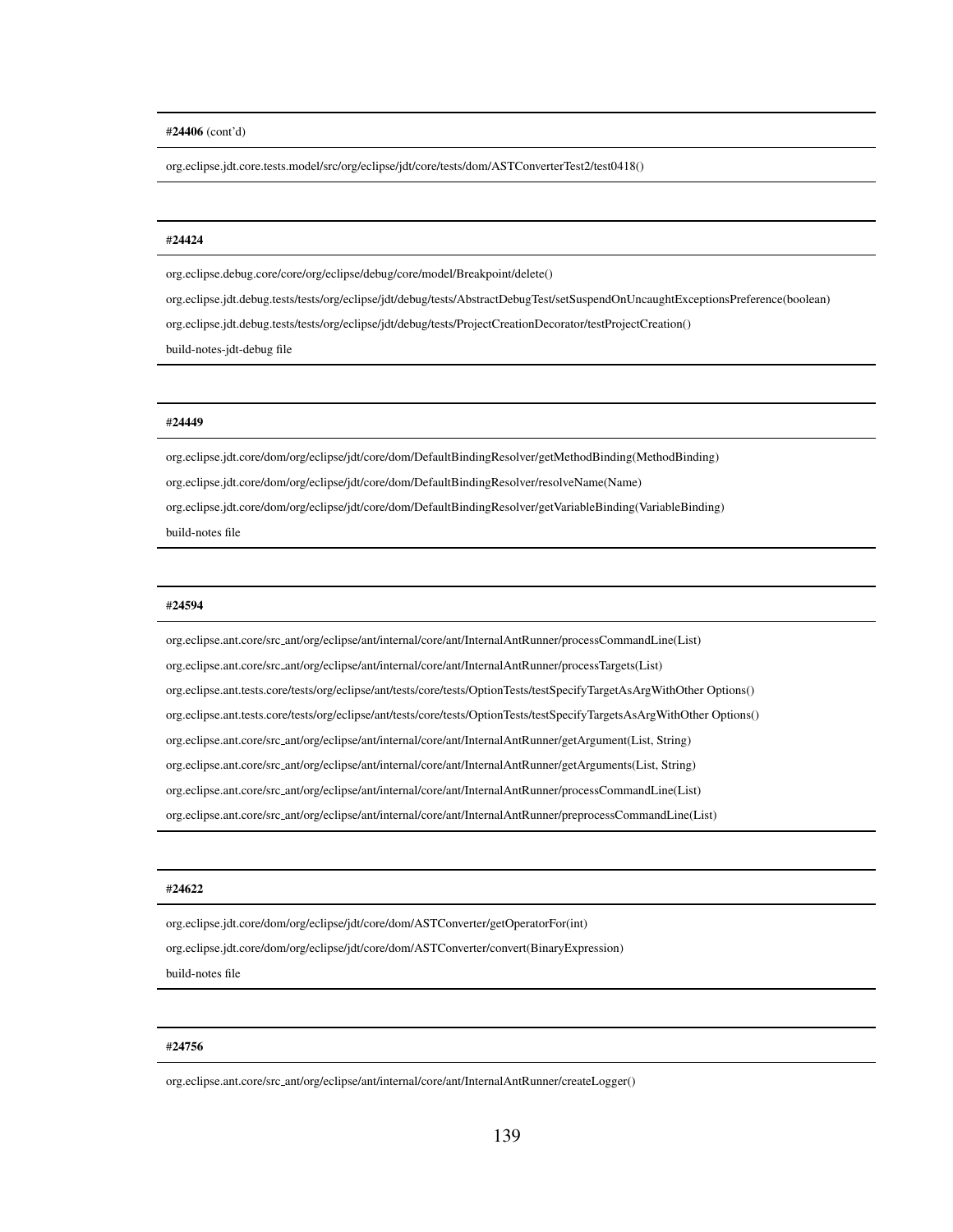## #24756 (cont'd)

org.eclipse.ant.core/src ant/org/eclipse/ant/internal/core/ant/InternalAntRunner/run(List)

org.eclipse.ant.core/src ant/org/eclipse/ant/internal/core/ant/InternalAntRunner/fireBuildFinished(Project, Throwable)

## #24828

org.eclipse.jdt.debug.ui/ui/org/eclipse/jdt/debug/ui/launchConfigurations/AppletMainTab/createControl(Composite) org.eclipse.jdt.debug.ui/ui/org/eclipse/jdt/debug/ui/launchConfigurations/AppletMainTab/initializeFrom(ILaunchConfiguration) org.eclipse.jdt.debug.ui/ui/org/eclipse/jdt/debug/ui/launchConfigurations/AppletMainTab/updateProjectFromConfig(ILaunchConfiguration) org.eclipse.jdt.debug.ui/ui/org/eclipse/jdt/debug/ui/launchConfigurations/AppletMainTab/updateMainTypeFromConfig(ILaunchConfiguration) org.eclipse.jdt.debug.ui/ui/org/eclipse/jdt/debug/ui/launchConfigurations/AppletMainTab/performApply(ILaunchConfiguration-WorkingCopy)

org.eclipse.jdt.debug.ui/ui/org/eclipse/jdt/debug/ui/launchConfigurations/AppletMainTab/dispose()

org.eclipse.jdt.debug.ui/ui/org/eclipse/jdt/debug/ui/launchConfigurations/AppletMainTab/createVerticalSpacer(Composite)

org.eclipse.jdt.debug.ui/ui/org/eclipse/jdt/debug/ui/launchConfigurations/AppletMainTab/handleSearchButtonSelected()

org.eclipse.jdt.debug.ui/ui/org/eclipse/jdt/debug/ui/launchConfigurations/AppletMainTab/handleProjectButtonSelected()

org.eclipse.jdt.debug.ui/ui/org/eclipse/jdt/debug/ui/launchConfigurations/AppletMainTab/chooseJavaProject()

org.eclipse.jdt.debug.ui/ui/org/eclipse/jdt/debug/ui/launchConfigurations/AppletMainTab/getJavaProject()

org.eclipse.jdt.debug.ui/ui/org/eclipse/jdt/debug/ui/launchConfigurations/AppletMainTab/getWorkspaceRoot()

org.eclipse.jdt.debug.ui/ui/org/eclipse/jdt/debug/ui/launchConfigurations/AppletMainTab/getJavaModel()

org.eclipse.jdt.debug.ui/ui/org/eclipse/jdt/debug/ui/launchConfigurations/AppletMainTab/isValid(ILaunchConfiguration)

org.eclipse.jdt.debug.ui/ui/org/eclipse/jdt/debug/ui/launchConfigurations/AppletMainTab/initializeDefaults(IJavaElement,

ILaunchConfigurationWorkingCopy)

org.eclipse.jdt.debug.ui/ui/org/eclipse/jdt/debug/ui/launchConfigurations/AppletMainTab/setDefaults(ILaunchConfigurationWorkingCopy) org.eclipse.jdt.debug.ui/ui/org/eclipse/jdt/debug/ui/launchConfigurations/AppletMainTab/initializeMainTypeAndName(IJavaElement, ILaunchConfigurationWorkingCopy)

org.eclipse.jdt.debug.ui/ui/org/eclipse/jdt/debug/ui/launchConfigurations/AppletMainTab/initializeDefaultVM(ILaunchConfigurationWorkingCopy)

org.eclipse.jdt.debug.ui/ui/org/eclipse/jdt/debug/ui/launchConfigurations/AppletMainTab/initializeHardCodedDefaults(ILaunchConfiguration-WorkingCopy)

org.eclipse.jdt.debug.ui/ui/org/eclipse/jdt/debug/ui/launchConfigurations/AppletMainTab/getName()

org.eclipse.jdt.debug.ui/ui/org/eclipse/jdt/debug/ui/launchConfigurations/AppletMainTab/getImage()

org.eclipse.jdt.debug.ui/ui/org/eclipse/jdt/debug/ui/launchConfigurations/AppletMainTab/getProjectOutputDirectory()

org.eclipse.jdt.debug.ui/ui/org/eclipse/jdt/internal/debug/ui/launcher/JavaAppletLaunchShortcut/createConfiguration(IType)

org.eclipse.jdt.debug.ui/ui/org/eclipse/jdt/internal/debug/ui/launcher/JavaAppletTabGroup/createTabs(ILaunchConfigurationDialog, String)

org.eclipse.jdt.debug.ui/ui/org/eclipse/jdt/internal/debug/ui/launcher/LauncherMessages.properties

org.eclipse.jdt.debug.ui/plugin.properties

build-notes-jdt-debug file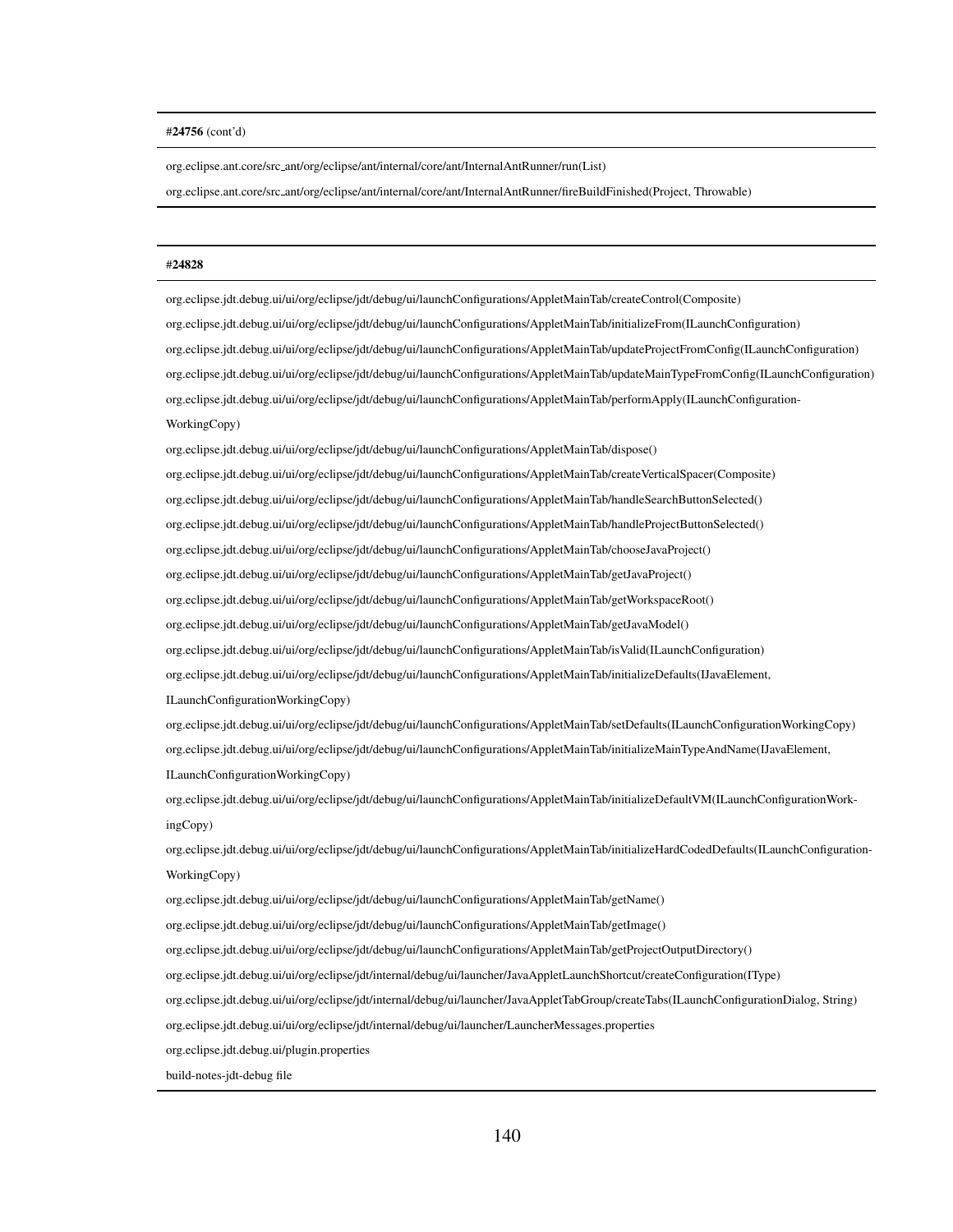## #25124

org.eclipse.jdt.core/compiler/org/eclipse/jdt/internal/compiler/parser/Parser/consumeFieldDeclaration() org.eclipse.jdt.core.tests.model/src/org/eclipse/jdt/core/tests/dom/ASTConverterTest/test0362() org.eclipse.jdt.core.tests.model/src/org/eclipse/jdt/core/tests/dom/ASTConverterTest/test0319() org.eclipse.jdt.core.tests.model/src/org/eclipse/jdt/core/tests/dom/ASTConverterTest/test0246() org.eclipse.jdt.core.tests.model/src/org/eclipse/jdt/core/tests/dom/ASTConverterTest/test0022() org.eclipse.jdt.core.tests.model/src/org/eclipse/jdt/core/tests/dom/ASTConverterTest/test0392() org.eclipse.jdt.core.tests.model/src/org/eclipse/jdt/core/tests/dom/ASTConverterTest/test0130() org.eclipse.jdt.core.tests.model/src/org/eclipse/jdt/core/tests/dom/ASTConverterTest/test0030() org.eclipse.jdt.core.tests.model/src/org/eclipse/jdt/core/tests/dom/ASTConverterTest/test0146() org.eclipse.jdt.core.tests.model/src/org/eclipse/jdt/core/tests/dom/ASTConverterTest/test0108() org.eclipse.jdt.core.tests.model/src/org/eclipse/jdt/core/tests/dom/ASTConverterTest/test0016() org.eclipse.jdt.core.tests.model/src/org/eclipse/jdt/core/tests/dom/ASTConverterTest/test0381() org.eclipse.jdt.core.tests.model/src/org/eclipse/jdt/core/tests/dom/ASTConverterTest/test0074() org.eclipse.jdt.core.tests.model/src/org/eclipse/jdt/core/tests/dom/ASTConverterTest/test0205() org.eclipse.jdt.core.tests.model/src/org/eclipse/jdt/core/tests/dom/ASTConverterTest/test0221() org.eclipse.jdt.core.tests.model/src/org/eclipse/jdt/core/tests/dom/ASTConverterTest/test0040() org.eclipse.jdt.core.tests.model/src/org/eclipse/jdt/core/tests/dom/ASTConverterTest/test0397() org.eclipse.jdt.core.tests.model/src/org/eclipse/jdt/core/tests/dom/ASTConverterTest/test0127() org.eclipse.jdt.core.tests.model/src/org/eclipse/jdt/core/tests/dom/ASTConverterTest/test0264() org.eclipse.jdt.core.tests.model/src/org/eclipse/jdt/core/tests/dom/ASTConverterTest/test0279() org.eclipse.jdt.core.tests.model/src/org/eclipse/jdt/core/tests/dom/ASTConverterTest/test0330() org.eclipse.jdt.core.tests.model/src/org/eclipse/jdt/core/tests/dom/ASTConverterTest/test0107() org.eclipse.jdt.core.tests.model/src/org/eclipse/jdt/core/tests/dom/ASTConverterTest/test0080() org.eclipse.jdt.core.tests.model/src/org/eclipse/jdt/core/tests/dom/ASTConverterTest/test0018() org.eclipse.jdt.core.tests.model/src/org/eclipse/jdt/core/tests/dom/ASTConverterTest/test0220() org.eclipse.jdt.core.tests.model/src/org/eclipse/jdt/core/tests/dom/ASTConverterTest/test0129() org.eclipse.jdt.core.tests.model/src/org/eclipse/jdt/core/tests/dom/ASTConverterTest/test0036() org.eclipse.jdt.core.tests.model/src/org/eclipse/jdt/core/tests/dom/ASTConverterTest/test0027() org.eclipse.jdt.core.tests.model/src/org/eclipse/jdt/core/tests/dom/ASTConverterTest/test0035() org.eclipse.jdt.core.tests.model/src/org/eclipse/jdt/core/tests/dom/ASTConverterTest/test0243() org.eclipse.jdt.core.tests.model/src/org/eclipse/jdt/core/tests/dom/ASTConverterTest/test0331() org.eclipse.jdt.core.tests.model/src/org/eclipse/jdt/core/tests/dom/ASTConverterTest/test0126() org.eclipse.jdt.core.tests.model/src/org/eclipse/jdt/core/tests/dom/ASTConverterTest/test0055() org.eclipse.jdt.core.tests.model/src/org/eclipse/jdt/core/tests/dom/ASTConverterTest/test0338() org.eclipse.jdt.core.tests.model/src/org/eclipse/jdt/core/tests/dom/ASTConverterTest/test0172() org.eclipse.jdt.core.tests.model/src/org/eclipse/jdt/core/tests/dom/ASTConverterTest/test0181() org.eclipse.jdt.core.tests.model/src/org/eclipse/jdt/core/tests/dom/ASTConverterTest/test0136()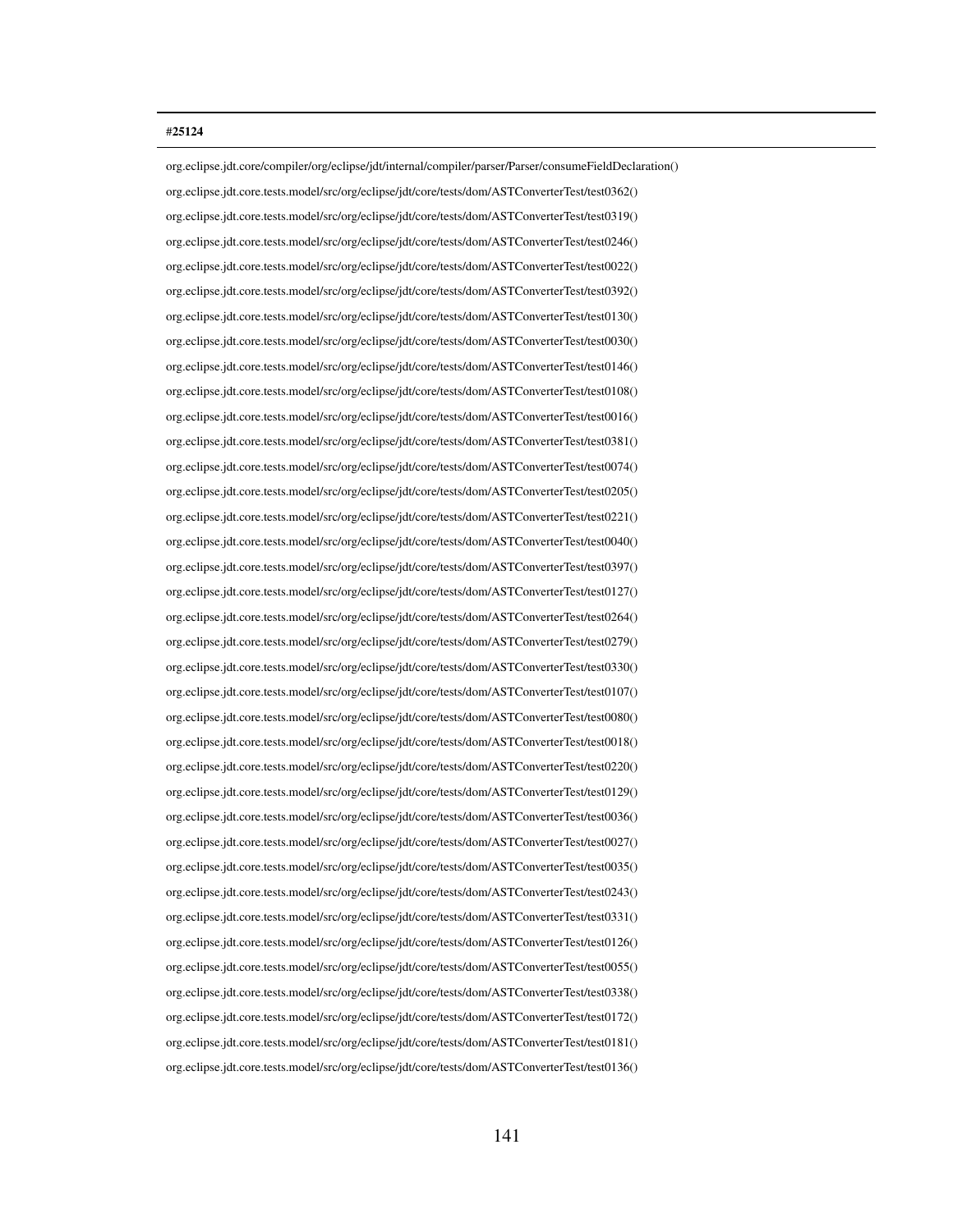org.eclipse.jdt.core.tests.model/src/org/eclipse/jdt/core/tests/dom/ASTConverterTest/test0072() org.eclipse.jdt.core.tests.model/src/org/eclipse/jdt/core/tests/dom/ASTConverterTest/test0088() org.eclipse.jdt.core.tests.model/src/org/eclipse/jdt/core/tests/dom/ASTConverterTest/test0104() org.eclipse.jdt.core.tests.model/src/org/eclipse/jdt/core/tests/dom/ASTConverterTest/test0021() org.eclipse.jdt.core.tests.model/src/org/eclipse/jdt/core/tests/dom/ASTConverterTest/test0282() org.eclipse.jdt.core.tests.model/src/org/eclipse/jdt/core/tests/dom/ASTConverterTest/test0203() org.eclipse.jdt.core.tests.model/src/org/eclipse/jdt/core/tests/dom/ASTConverterTest/test0109() org.eclipse.jdt.core.tests.model/src/org/eclipse/jdt/core/tests/dom/ASTConverterTest/test0161() org.eclipse.jdt.core.tests.model/src/org/eclipse/jdt/core/tests/dom/ASTConverterTest/test0233() org.eclipse.jdt.core.tests.model/src/org/eclipse/jdt/core/tests/dom/ASTConverterTest/test0374() org.eclipse.jdt.core.tests.model/src/org/eclipse/jdt/core/tests/dom/ASTConverterTest/test0145() org.eclipse.jdt.core.tests.model/src/org/eclipse/jdt/core/tests/dom/ASTConverterTest/test0017() org.eclipse.jdt.core.tests.model/src/org/eclipse/jdt/core/tests/dom/ASTConverterTest/test0033() org.eclipse.jdt.core.tests.model/src/org/eclipse/jdt/core/tests/dom/ASTConverterTest/test0232() org.eclipse.jdt.core.tests.model/src/org/eclipse/jdt/core/tests/dom/ASTConverterTest/test0390() org.eclipse.jdt.core.tests.model/src/org/eclipse/jdt/core/tests/dom/ASTConverterTest/test0063() org.eclipse.jdt.core.tests.model/src/org/eclipse/jdt/core/tests/dom/ASTConverterTest/test0054() org.eclipse.jdt.core.tests.model/src/org/eclipse/jdt/core/tests/dom/ASTConverterTest/test0034() org.eclipse.jdt.core.tests.model/src/org/eclipse/jdt/core/tests/dom/ASTConverterTest/test0253() org.eclipse.jdt.core.tests.model/src/org/eclipse/jdt/core/tests/dom/ASTConverterTest/test0105() org.eclipse.jdt.core.tests.model/src/org/eclipse/jdt/core/tests/dom/ASTConverterTest/test0277() org.eclipse.jdt.core.tests.model/src/org/eclipse/jdt/core/tests/dom/ASTConverterTest/test0269() org.eclipse.jdt.core.tests.model/src/org/eclipse/jdt/core/tests/dom/ASTConverterTest/test0011() org.eclipse.jdt.core.tests.model/src/org/eclipse/jdt/core/tests/dom/ASTConverterTest/test0313() org.eclipse.jdt.core.tests.model/src/org/eclipse/jdt/core/tests/dom/ASTConverterTest/getASTNodeToCompare(CompilationUnit) org.eclipse.jdt.core.tests.model/src/org/eclipse/jdt/core/tests/dom/ASTConverterTest/test0076() org.eclipse.jdt.core.tests.model/src/org/eclipse/jdt/core/tests/dom/ASTConverterTest/test0207() org.eclipse.jdt.core.tests.model/src/org/eclipse/jdt/core/tests/dom/ASTConverterTest/test0266() org.eclipse.jdt.core.tests.model/src/org/eclipse/jdt/core/tests/dom/ASTConverterTest/test0060() org.eclipse.jdt.core.tests.model/src/org/eclipse/jdt/core/tests/dom/ASTConverterTest/test0081() org.eclipse.jdt.core.tests.model/src/org/eclipse/jdt/core/tests/dom/ASTConverterTest/test0192() org.eclipse.jdt.core.tests.model/src/org/eclipse/jdt/core/tests/dom/ASTConverterTest/test0276() org.eclipse.jdt.core.tests.model/src/org/eclipse/jdt/core/tests/dom/ASTConverterTest/test0037() org.eclipse.jdt.core.tests.model/src/org/eclipse/jdt/core/tests/dom/ASTConverterTest/test0342() org.eclipse.jdt.core.tests.model/src/org/eclipse/jdt/core/tests/dom/ASTConverterTest/test0283() org.eclipse.jdt.core.tests.model/src/org/eclipse/jdt/core/tests/dom/ASTConverterTest/test0369() org.eclipse.jdt.core.tests.model/src/org/eclipse/jdt/core/tests/dom/ASTConverterTest/test0183()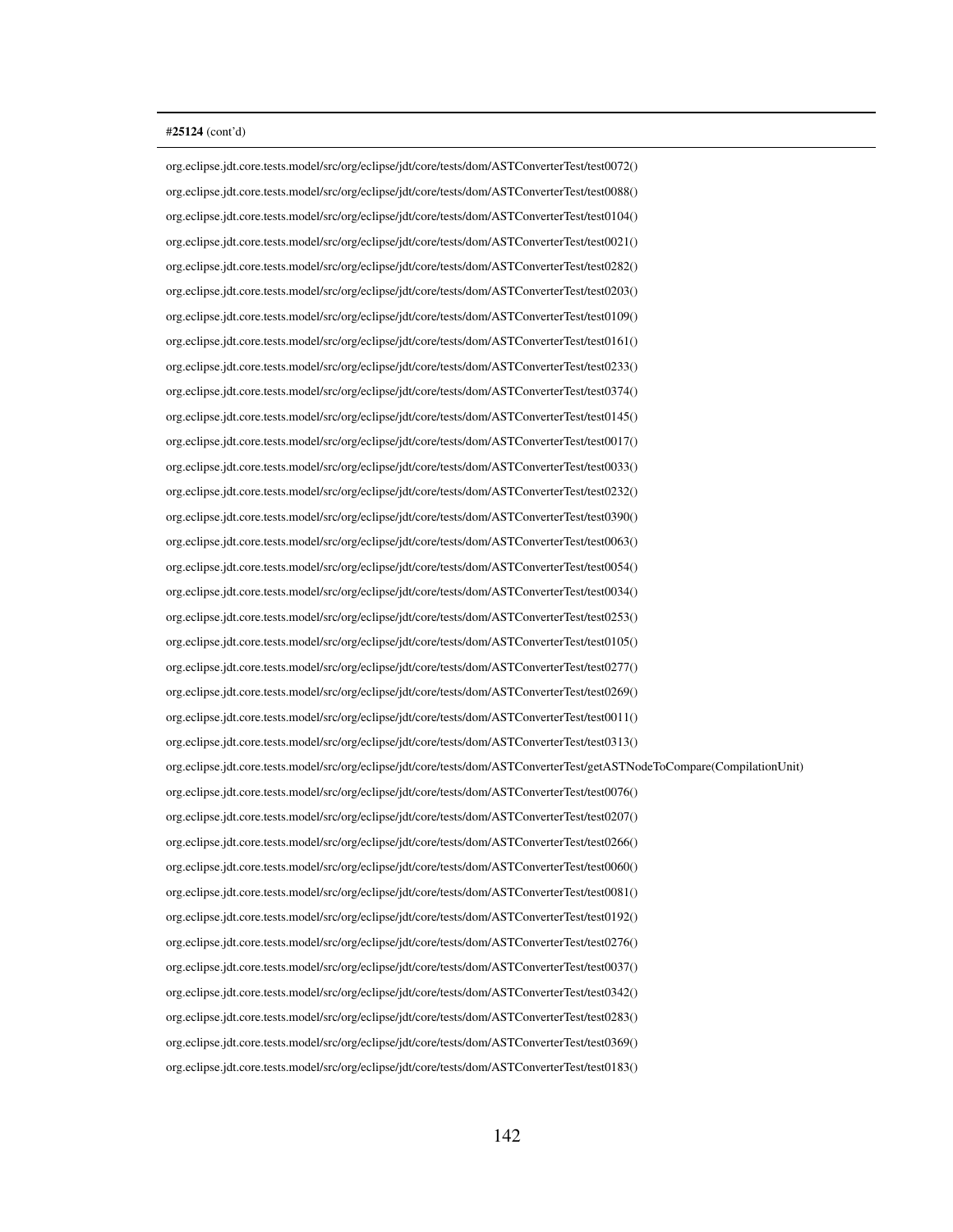org.eclipse.jdt.core.tests.model/src/org/eclipse/jdt/core/tests/dom/ASTConverterTest/test0173() org.eclipse.jdt.core.tests.model/src/org/eclipse/jdt/core/tests/dom/ASTConverterTest/test0245() org.eclipse.jdt.core.tests.model/src/org/eclipse/jdt/core/tests/dom/ASTConverterTest/test0318() org.eclipse.jdt.core.tests.model/src/org/eclipse/jdt/core/tests/dom/ASTConverterTest/test0135() org.eclipse.jdt.core.tests.model/src/org/eclipse/jdt/core/tests/dom/ASTConverterTest/test0301() org.eclipse.jdt.core.tests.model/src/org/eclipse/jdt/core/tests/dom/ASTConverterTest/test0038() org.eclipse.jdt.core.tests.model/src/org/eclipse/jdt/core/tests/dom/ASTConverterTest/test0291() org.eclipse.jdt.core.tests.model/src/org/eclipse/jdt/core/tests/dom/ASTConverterTest/test0065() org.eclipse.jdt.core.tests.model/src/org/eclipse/jdt/core/tests/dom/ASTConverterTest/test0174() org.eclipse.jdt.core.tests.model/src/org/eclipse/jdt/core/tests/dom/ASTConverterTest/test0217() org.eclipse.jdt.core.tests.model/src/org/eclipse/jdt/core/tests/dom/ASTConverterTest/test0236() org.eclipse.jdt.core.tests.model/src/org/eclipse/jdt/core/tests/dom/ASTConverterTest/test0223() org.eclipse.jdt.core.tests.model/src/org/eclipse/jdt/core/tests/dom/ASTConverterTest/test0187() org.eclipse.jdt.core.tests.model/src/org/eclipse/jdt/core/tests/dom/ASTConverterTest/test0057() org.eclipse.jdt.core.tests.model/src/org/eclipse/jdt/core/tests/dom/ASTConverterTest/test0164() org.eclipse.jdt.core.tests.model/src/org/eclipse/jdt/core/tests/dom/ASTConverterTest/test0106() org.eclipse.jdt.core.tests.model/src/org/eclipse/jdt/core/tests/dom/ASTConverterTest/test0376() org.eclipse.jdt.core.tests.model/src/org/eclipse/jdt/core/tests/dom/ASTConverterTest/test0222() org.eclipse.jdt.core.tests.model/src/org/eclipse/jdt/core/tests/dom/ASTConverterTest/test0290() org.eclipse.jdt.core.tests.model/src/org/eclipse/jdt/core/tests/dom/ASTConverterTest/test0352() org.eclipse.jdt.core.tests.model/src/org/eclipse/jdt/core/tests/dom/ASTConverterTest/test0061() org.eclipse.jdt.core.tests.model/src/org/eclipse/jdt/core/tests/dom/ASTConverterTest/test0326() org.eclipse.jdt.core.tests.model/src/org/eclipse/jdt/core/tests/dom/ASTConverterTest/test0349() org.eclipse.jdt.core.tests.model/src/org/eclipse/jdt/core/tests/dom/ASTConverterTest/getASTNode(CompilationUnit, int) org.eclipse.jdt.core.tests.model/src/org/eclipse/jdt/core/tests/dom/ASTConverterTest/getASTNode(CompilationUnit, int, int, int) org.eclipse.jdt.core.tests.model/src/org/eclipse/jdt/core/tests/dom/ASTConverterTest/test0361() org.eclipse.jdt.core.tests.model/src/org/eclipse/jdt/core/tests/dom/ASTConverterTest/test0278() org.eclipse.jdt.core.tests.model/src/org/eclipse/jdt/core/tests/dom/ASTConverterTest/test0340() org.eclipse.jdt.core.tests.model/src/org/eclipse/jdt/core/tests/dom/ASTConverterTest/test0097() org.eclipse.jdt.core.tests.model/src/org/eclipse/jdt/core/tests/dom/ASTConverterTest/test0357() org.eclipse.jdt.core.tests.model/src/org/eclipse/jdt/core/tests/dom/ASTConverterTest/test0235() org.eclipse.jdt.core.tests.model/src/org/eclipse/jdt/core/tests/dom/ASTConverterTest/test0204() org.eclipse.jdt.core.tests.model/src/org/eclipse/jdt/core/tests/dom/ASTConverterTest/test0165() org.eclipse.jdt.core.tests.model/src/org/eclipse/jdt/core/tests/dom/ASTConverterTest/test0297() org.eclipse.jdt.core.tests.model/src/org/eclipse/jdt/core/tests/dom/ASTConverterTest/test0013() org.eclipse.jdt.core.tests.model/src/org/eclipse/jdt/core/tests/dom/ASTConverterTest/test0388() org.eclipse.jdt.core.tests.model/src/org/eclipse/jdt/core/tests/dom/ASTConverterTest/test0121()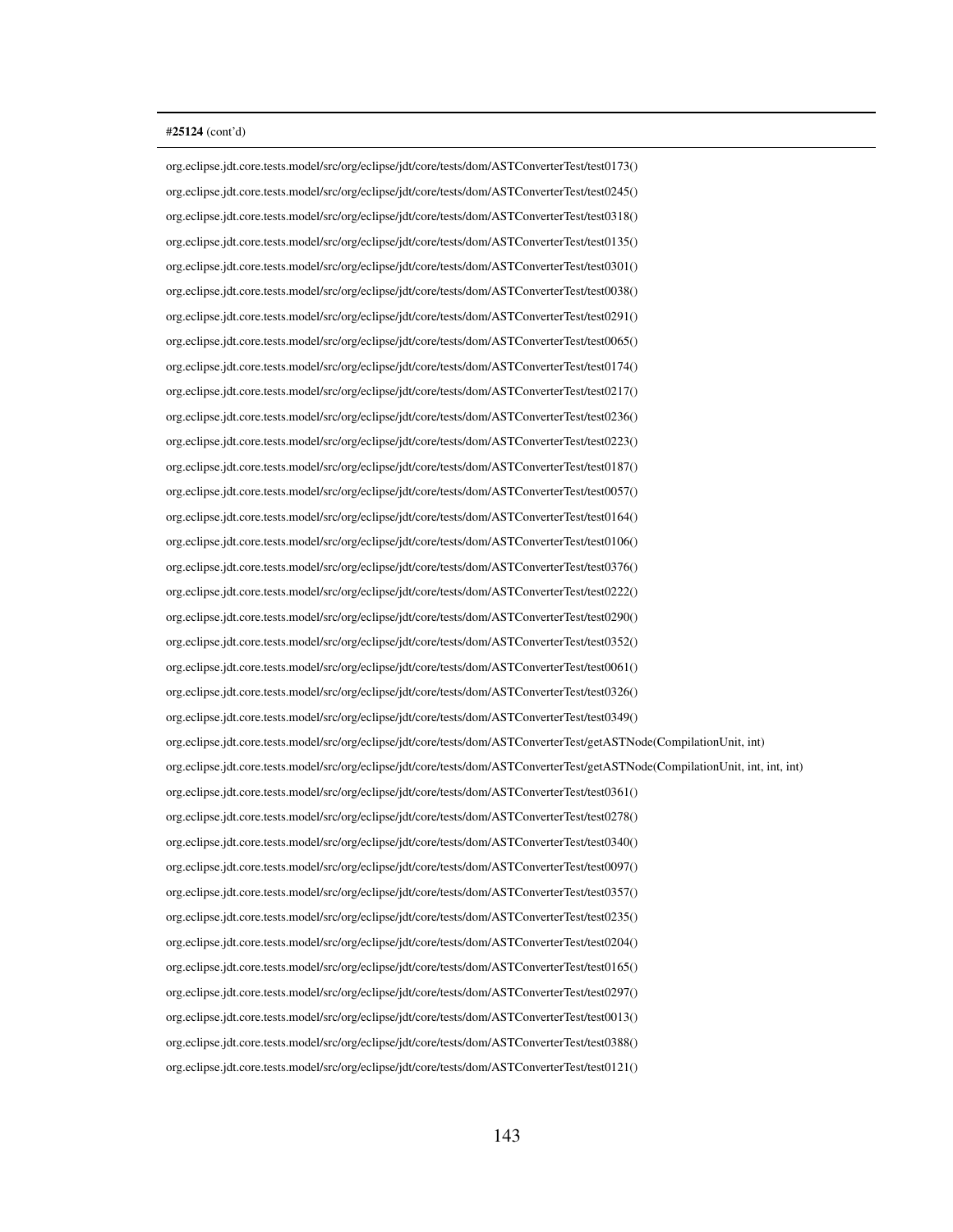org.eclipse.jdt.core.tests.model/src/org/eclipse/jdt/core/tests/dom/ASTConverterTest/test0260() org.eclipse.jdt.core.tests.model/src/org/eclipse/jdt/core/tests/dom/ASTConverterTest/test0118() org.eclipse.jdt.core.tests.model/src/org/eclipse/jdt/core/tests/dom/ASTConverterTest/test0251() org.eclipse.jdt.core.tests.model/src/org/eclipse/jdt/core/tests/dom/ASTConverterTest/test0400() org.eclipse.jdt.core.tests.model/src/org/eclipse/jdt/core/tests/dom/ASTConverterTest/test0186() org.eclipse.jdt.core.tests.model/src/org/eclipse/jdt/core/tests/dom/ASTConverterTest/test0250() org.eclipse.jdt.core.tests.model/src/org/eclipse/jdt/core/tests/dom/ASTConverterTest/test0156() org.eclipse.jdt.core.tests.model/src/org/eclipse/jdt/core/tests/dom/ASTConverterTest/test0240() org.eclipse.jdt.core.tests.model/src/org/eclipse/jdt/core/tests/dom/ASTConverterTest/test0062() org.eclipse.jdt.core.tests.model/src/org/eclipse/jdt/core/tests/dom/ASTConverterTest/test0231() org.eclipse.jdt.core.tests.model/src/org/eclipse/jdt/core/tests/dom/ASTConverterTest/test0286() org.eclipse.jdt.core.tests.model/src/org/eclipse/jdt/core/tests/dom/ASTConverterTest/test0385() org.eclipse.jdt.core.tests.model/src/org/eclipse/jdt/core/tests/dom/ASTConverterTest/test0103() org.eclipse.jdt.core.tests.model/src/org/eclipse/jdt/core/tests/dom/ASTConverterTest/test0189() org.eclipse.jdt.core.tests.model/src/org/eclipse/jdt/core/tests/dom/ASTConverterTest/test0259() org.eclipse.jdt.core.tests.model/src/org/eclipse/jdt/core/tests/dom/ASTConverterTest/test0216() org.eclipse.jdt.core.tests.model/src/org/eclipse/jdt/core/tests/dom/ASTConverterTest/test0096() org.eclipse.jdt.core.tests.model/src/org/eclipse/jdt/core/tests/dom/ASTConverterTest/test0049() org.eclipse.jdt.core.tests.model/src/org/eclipse/jdt/core/tests/dom/ASTConverterTest/test0399() org.eclipse.jdt.core.tests.model/src/org/eclipse/jdt/core/tests/dom/ASTConverterTest/test0239() org.eclipse.jdt.core.tests.model/src/org/eclipse/jdt/core/tests/dom/ASTConverterTest/test0014() org.eclipse.jdt.core.tests.model/src/org/eclipse/jdt/core/tests/dom/ASTConverterTest/test0196() org.eclipse.jdt.core.tests.model/src/org/eclipse/jdt/core/tests/dom/ASTConverterTest/test0320() org.eclipse.jdt.core.tests.model/src/org/eclipse/jdt/core/tests/dom/ASTConverterTest/test0180() org.eclipse.jdt.core.tests.model/src/org/eclipse/jdt/core/tests/dom/ASTConverterTest/test0303() org.eclipse.jdt.core.tests.model/src/org/eclipse/jdt/core/tests/dom/ASTConverterTest/test0380() org.eclipse.jdt.core.tests.model/src/org/eclipse/jdt/core/tests/dom/ASTConverterTest/runConversion(char[], String, IJavaProject) org.eclipse.jdt.core.tests.model/src/org/eclipse/jdt/core/tests/dom/ASTConverterTest/test0193() org.eclipse.jdt.core.tests.model/src/org/eclipse/jdt/core/tests/dom/ASTConverterTest/test0391() org.eclipse.jdt.core.tests.model/src/org/eclipse/jdt/core/tests/dom/ASTConverterTest/test0053() org.eclipse.jdt.core.tests.model/src/org/eclipse/jdt/core/tests/dom/ASTConverterTest/test0293() org.eclipse.jdt.core.tests.model/src/org/eclipse/jdt/core/tests/dom/ASTConverterTest/test0048() org.eclipse.jdt.core.tests.model/src/org/eclipse/jdt/core/tests/dom/ASTConverterTest/test0258() org.eclipse.jdt.core.tests.model/src/org/eclipse/jdt/core/tests/dom/ASTConverterTest/test0359() org.eclipse.jdt.core.tests.model/src/org/eclipse/jdt/core/tests/dom/ASTConverterTest/test0287() org.eclipse.jdt.core.tests.model/src/org/eclipse/jdt/core/tests/dom/ASTConverterTest/test0084() org.eclipse.jdt.core.tests.model/src/org/eclipse/jdt/core/tests/dom/ASTConverterTest/test0334()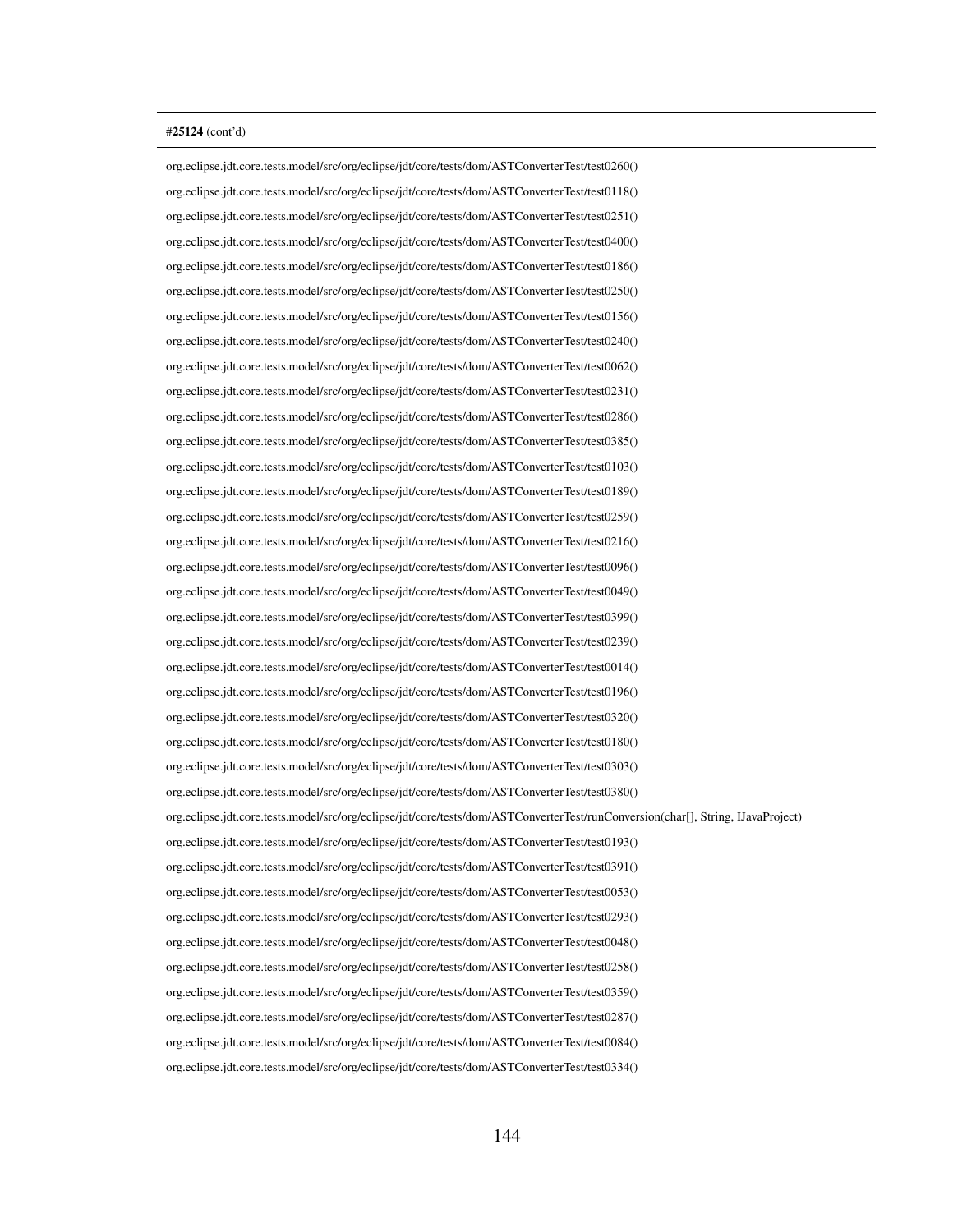org.eclipse.jdt.core.tests.model/src/org/eclipse/jdt/core/tests/dom/ASTConverterTest/test0377() org.eclipse.jdt.core.tests.model/src/org/eclipse/jdt/core/tests/dom/ASTConverterTest/test0056() org.eclipse.jdt.core.tests.model/src/org/eclipse/jdt/core/tests/dom/ASTConverterTest/test0128() org.eclipse.jdt.core.tests.model/src/org/eclipse/jdt/core/tests/dom/ASTConverterTest/test0265() org.eclipse.jdt.core.tests.model/src/org/eclipse/jdt/core/tests/dom/ASTConverterTest/test0190() org.eclipse.jdt.core.tests.model/src/org/eclipse/jdt/core/tests/dom/ASTConverterTest/test0254() org.eclipse.jdt.core.tests.model/src/org/eclipse/jdt/core/tests/dom/ASTConverterTest/test0150() org.eclipse.jdt.core.tests.model/src/org/eclipse/jdt/core/tests/dom/ASTConverterTest/test0353() org.eclipse.jdt.core.tests.model/src/org/eclipse/jdt/core/tests/dom/ASTConverterTest/test0356() org.eclipse.jdt.core.tests.model/src/org/eclipse/jdt/core/tests/dom/ASTConverterTest/test0101() org.eclipse.jdt.core.tests.model/src/org/eclipse/jdt/core/tests/dom/ASTConverterTest/test0339() org.eclipse.jdt.core.tests.model/src/org/eclipse/jdt/core/tests/dom/ASTConverterTest/test0365() org.eclipse.jdt.core.tests.model/src/org/eclipse/jdt/core/tests/dom/ASTConverterTest/test0148() org.eclipse.jdt.core.tests.model/src/org/eclipse/jdt/core/tests/dom/ASTConverterTest/test0047() org.eclipse.jdt.core.tests.model/src/org/eclipse/jdt/core/tests/dom/ASTConverterTest/test0230() org.eclipse.jdt.core.tests.model/src/org/eclipse/jdt/core/tests/dom/ASTConverterTest/test0302() org.eclipse.jdt.core.tests.model/src/org/eclipse/jdt/core/tests/dom/ASTConverterTest/test0091() org.eclipse.jdt.core.tests.model/src/org/eclipse/jdt/core/tests/dom/ASTConverterTest/test0345() org.eclipse.jdt.core.tests.model/src/org/eclipse/jdt/core/tests/dom/ASTConverterTest/test0296() org.eclipse.jdt.core.tests.model/src/org/eclipse/jdt/core/tests/dom/ASTConverterTest/test0073() org.eclipse.jdt.core.tests.model/src/org/eclipse/jdt/core/tests/dom/ASTConverterTest/test0234() org.eclipse.jdt.core.tests.model/src/org/eclipse/jdt/core/tests/dom/ASTConverterTest/test0028() org.eclipse.jdt.core.tests.model/src/org/eclipse/jdt/core/tests/dom/ASTConverterTest/test0092() org.eclipse.jdt.core.tests.model/src/org/eclipse/jdt/core/tests/dom/ASTConverterTest/test0248() org.eclipse.jdt.core.tests.model/src/org/eclipse/jdt/core/tests/dom/ASTConverterTest/test0335() org.eclipse.jdt.core.tests.model/src/org/eclipse/jdt/core/tests/dom/ASTConverterTest/test0378() org.eclipse.jdt.core.tests.model/src/org/eclipse/jdt/core/tests/dom/ASTConverterTest/test0051() org.eclipse.jdt.core.tests.model/src/org/eclipse/jdt/core/tests/dom/ASTConverterTest/test0242() org.eclipse.jdt.core.tests.model/src/org/eclipse/jdt/core/tests/dom/ASTConverterTest/test0255() org.eclipse.jdt.core.tests.model/src/org/eclipse/jdt/core/tests/dom/ASTConverterTest/test0166() org.eclipse.jdt.core.tests.model/src/org/eclipse/jdt/core/tests/dom/ASTConverterTest/test0090() org.eclipse.jdt.core.tests.model/src/org/eclipse/jdt/core/tests/dom/ASTConverterTest/test0178() org.eclipse.jdt.core.tests.model/src/org/eclipse/jdt/core/tests/dom/ASTConverterTest/test0010() org.eclipse.jdt.core.tests.model/src/org/eclipse/jdt/core/tests/dom/ASTConverterTest/test0398() org.eclipse.jdt.core.tests.model/src/org/eclipse/jdt/core/tests/dom/ASTConverterTest/getASTNode(CompilationUnit, int, int) org.eclipse.jdt.core.tests.model/src/org/eclipse/jdt/core/tests/dom/ASTConverterTest/test0019() org.eclipse.jdt.core.tests.model/src/org/eclipse/jdt/core/tests/dom/ASTConverterTest/test0311()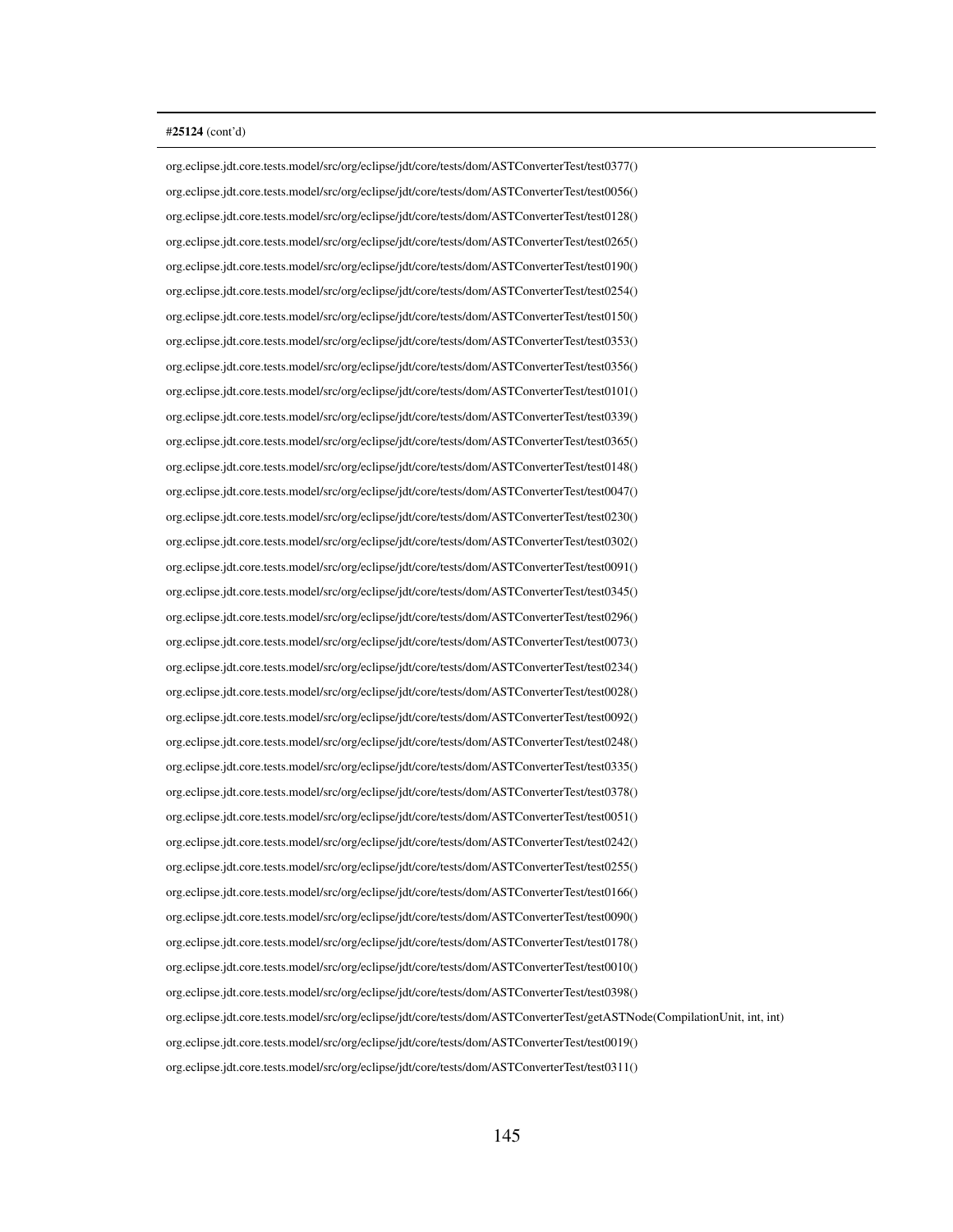org.eclipse.jdt.core.tests.model/src/org/eclipse/jdt/core/tests/dom/ASTConverterTest/test0200() org.eclipse.jdt.core.tests.model/src/org/eclipse/jdt/core/tests/dom/ASTConverterTest/test0346() org.eclipse.jdt.core.tests.model/src/org/eclipse/jdt/core/tests/dom/ASTConverterTest/test0191() org.eclipse.jdt.core.tests.model/src/org/eclipse/jdt/core/tests/dom/ASTConverterTest/test0167() org.eclipse.jdt.core.tests.model/src/org/eclipse/jdt/core/tests/dom/ASTConverterTest/test0153() org.eclipse.jdt.core.tests.model/src/org/eclipse/jdt/core/tests/dom/ASTConverterTest/test0256() org.eclipse.jdt.core.tests.model/src/org/eclipse/jdt/core/tests/dom/ASTConverterTest/test0393() org.eclipse.jdt.core.tests.model/src/org/eclipse/jdt/core/tests/dom/ASTConverterTest/test0066() org.eclipse.jdt.core.tests.model/src/org/eclipse/jdt/core/tests/dom/ASTConverterTest/test0284() org.eclipse.jdt.core.tests.model/src/org/eclipse/jdt/core/tests/dom/ASTConverterTest/test0023() org.eclipse.jdt.core.tests.model/src/org/eclipse/jdt/core/tests/dom/ASTConverterTest/test0336() org.eclipse.jdt.core.tests.model/src/org/eclipse/jdt/core/tests/dom/ASTConverterTest/test0308() org.eclipse.jdt.core.tests.model/src/org/eclipse/jdt/core/tests/dom/ASTConverterTest/test0151() org.eclipse.jdt.core.tests.model/src/org/eclipse/jdt/core/tests/dom/ASTConverterTest/suite() org.eclipse.jdt.core.tests.model/src/org/eclipse/jdt/core/tests/dom/ASTConverterTest/test0157() org.eclipse.jdt.core.tests.model/src/org/eclipse/jdt/core/tests/dom/ASTConverterTest/setupConverterJCL() org.eclipse.jdt.core.tests.model/src/org/eclipse/jdt/core/tests/dom/ASTConverterTest/test0102() org.eclipse.jdt.core.tests.model/src/org/eclipse/jdt/core/tests/dom/ASTConverterTest/test0208() org.eclipse.jdt.core.tests.model/src/org/eclipse/jdt/core/tests/dom/ASTConverterTest/test0280() org.eclipse.jdt.core.tests.model/src/org/eclipse/jdt/core/tests/dom/ASTConverterTest/test0347() org.eclipse.jdt.core.tests.model/src/org/eclipse/jdt/core/tests/dom/ASTConverterTest/test0009() org.eclipse.jdt.core.tests.model/src/org/eclipse/jdt/core/tests/dom/ASTConverterTest/test0185() org.eclipse.jdt.core.tests.model/src/org/eclipse/jdt/core/tests/dom/ASTConverterTest/test0122() org.eclipse.jdt.core.tests.model/src/org/eclipse/jdt/core/tests/dom/ASTConverterTest/test0085() org.eclipse.jdt.core.tests.model/src/org/eclipse/jdt/core/tests/dom/ASTConverterTest/test0294() org.eclipse.jdt.core.tests.model/src/org/eclipse/jdt/core/tests/dom/ASTConverterTest/test0344() org.eclipse.jdt.core.tests.model/src/org/eclipse/jdt/core/tests/dom/ASTConverterTest/test0059() org.eclipse.jdt.core.tests.model/src/org/eclipse/jdt/core/tests/dom/ASTConverterTest/test0068() org.eclipse.jdt.core.tests.model/src/org/eclipse/jdt/core/tests/dom/ASTConverterTest/test0364() org.eclipse.jdt.core.tests.model/src/org/eclipse/jdt/core/tests/dom/ASTConverterTest/test0124() org.eclipse.jdt.core.tests.model/src/org/eclipse/jdt/core/tests/dom/ASTConverterTest/test0005() org.eclipse.jdt.core.tests.model/src/org/eclipse/jdt/core/tests/dom/ASTConverterTest/test0046() org.eclipse.jdt.core.tests.model/src/org/eclipse/jdt/core/tests/dom/ASTConverterTest/test0050() org.eclipse.jdt.core.tests.model/src/org/eclipse/jdt/core/tests/dom/ASTConverterTest/test0093() org.eclipse.jdt.core.tests.model/src/org/eclipse/jdt/core/tests/dom/ASTConverterTest/test0002() org.eclipse.jdt.core.tests.model/src/org/eclipse/jdt/core/tests/dom/ASTConverterTest/test0007() org.eclipse.jdt.core.tests.model/src/org/eclipse/jdt/core/tests/dom/ASTConverterTest/test0314()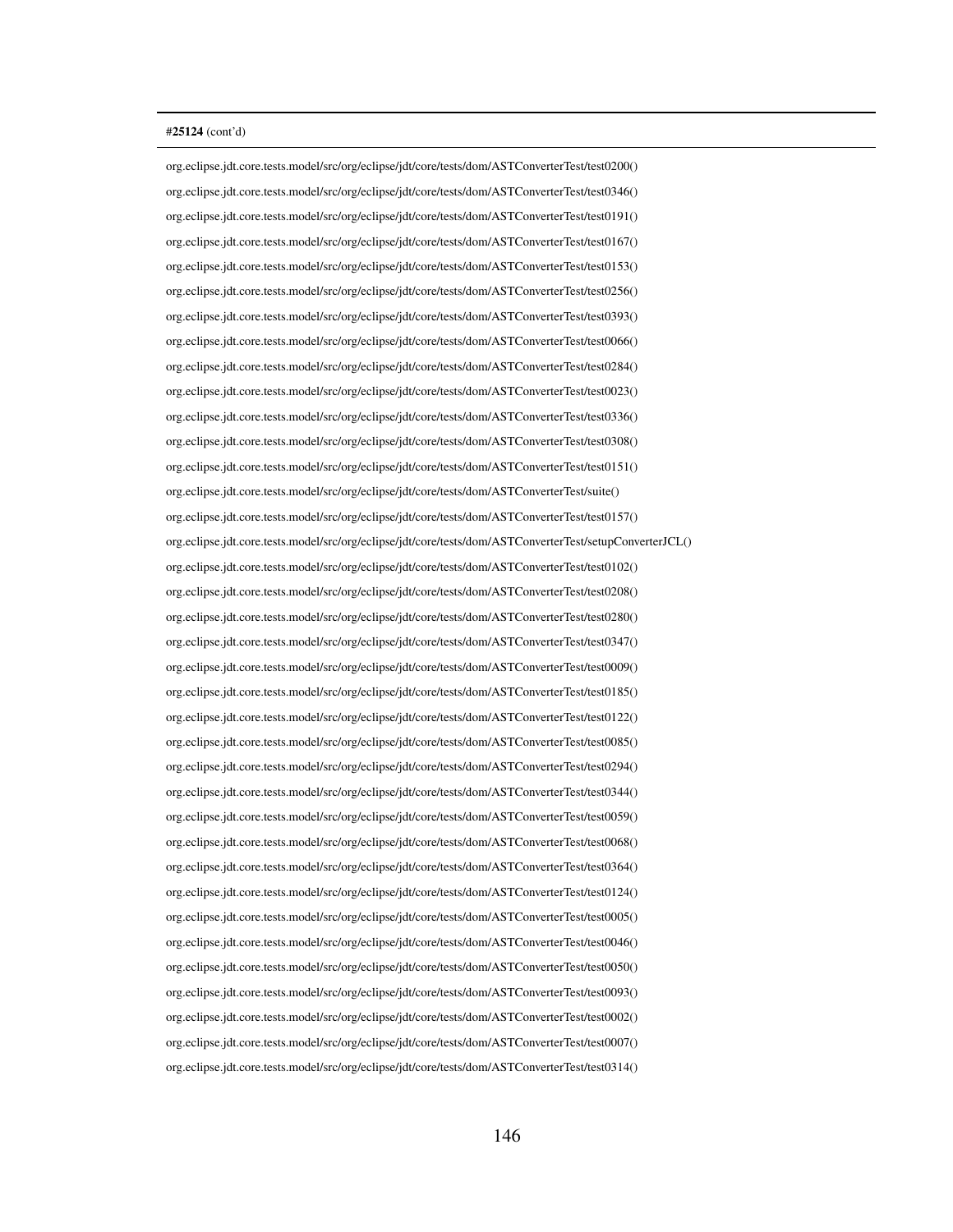org.eclipse.jdt.core.tests.model/src/org/eclipse/jdt/core/tests/dom/ASTConverterTest/test0202() org.eclipse.jdt.core.tests.model/src/org/eclipse/jdt/core/tests/dom/ASTConverterTest/getConverterJCLRootSourcePath() org.eclipse.jdt.core.tests.model/src/org/eclipse/jdt/core/tests/dom/ASTConverterTest/test0324() org.eclipse.jdt.core.tests.model/src/org/eclipse/jdt/core/tests/dom/ASTConverterTest/test0020() org.eclipse.jdt.core.tests.model/src/org/eclipse/jdt/core/tests/dom/ASTConverterTest/test0262() org.eclipse.jdt.core.tests.model/src/org/eclipse/jdt/core/tests/dom/ASTConverterTest/test0316() org.eclipse.jdt.core.tests.model/src/org/eclipse/jdt/core/tests/dom/ASTConverterTest/tearDownSuite() org.eclipse.jdt.core.tests.model/src/org/eclipse/jdt/core/tests/dom/ASTConverterTest/test0045() org.eclipse.jdt.core.tests.model/src/org/eclipse/jdt/core/tests/dom/ASTConverterTest/test0042() org.eclipse.jdt.core.tests.model/src/org/eclipse/jdt/core/tests/dom/ASTConverterTest/test0159() org.eclipse.jdt.core.tests.model/src/org/eclipse/jdt/core/tests/dom/ASTConverterTest/test0197() org.eclipse.jdt.core.tests.model/src/org/eclipse/jdt/core/tests/dom/ASTConverterTest/test0143() org.eclipse.jdt.core.tests.model/src/org/eclipse/jdt/core/tests/dom/ASTConverterTest/test0247() org.eclipse.jdt.core.tests.model/src/org/eclipse/jdt/core/tests/dom/ASTConverterTest/test0095() org.eclipse.jdt.core.tests.model/src/org/eclipse/jdt/core/tests/dom/ASTConverterTest/test0373() org.eclipse.jdt.core.tests.model/src/org/eclipse/jdt/core/tests/dom/ASTConverterTest/test0315() org.eclipse.jdt.core.tests.model/src/org/eclipse/jdt/core/tests/dom/ASTConverterTest/test0024() org.eclipse.jdt.core.tests.model/src/org/eclipse/jdt/core/tests/dom/ASTConverterTest/test0295() org.eclipse.jdt.core.tests.model/src/org/eclipse/jdt/core/tests/dom/ASTConverterTest/test0310() org.eclipse.jdt.core.tests.model/src/org/eclipse/jdt/core/tests/dom/ASTConverterTest/test0184() org.eclipse.jdt.core.tests.model/src/org/eclipse/jdt/core/tests/dom/ASTConverterTest/checkSourceRange(ASTNode, String, char[]) org.eclipse.jdt.core.tests.model/src/org/eclipse/jdt/core/tests/dom/ASTConverterTest/test0155() org.eclipse.jdt.core.tests.model/src/org/eclipse/jdt/core/tests/dom/ASTConverterTest/test0043() org.eclipse.jdt.core.tests.model/src/org/eclipse/jdt/core/tests/dom/ASTConverterTest/test0261() org.eclipse.jdt.core.tests.model/src/org/eclipse/jdt/core/tests/dom/ASTConverterTest/test0307() org.eclipse.jdt.core.tests.model/src/org/eclipse/jdt/core/tests/dom/ASTConverterTest/test0044() org.eclipse.jdt.core.tests.model/src/org/eclipse/jdt/core/tests/dom/ASTConverterTest/test0177() org.eclipse.jdt.core.tests.model/src/org/eclipse/jdt/core/tests/dom/ASTConverterTest/test0154() org.eclipse.jdt.core.tests.model/src/org/eclipse/jdt/core/tests/dom/ASTConverterTest/test0006() org.eclipse.jdt.core.tests.model/src/org/eclipse/jdt/core/tests/dom/ASTConverterTest/test0363() org.eclipse.jdt.core.tests.model/src/org/eclipse/jdt/core/tests/dom/ASTConverterTest/test0098() org.eclipse.jdt.core.tests.model/src/org/eclipse/jdt/core/tests/dom/ASTConverterTest/test0325() org.eclipse.jdt.core.tests.model/src/org/eclipse/jdt/core/tests/dom/ASTConverterTest/test0228() org.eclipse.jdt.core.tests.model/src/org/eclipse/jdt/core/tests/dom/ASTConverterTest/test0058() org.eclipse.jdt.core.tests.model/src/org/eclipse/jdt/core/tests/dom/ASTConverterTest/test0079() org.eclipse.jdt.core.tests.model/src/org/eclipse/jdt/core/tests/dom/ASTConverterTest/test0152() org.eclipse.jdt.core.tests.model/src/org/eclipse/jdt/core/tests/dom/ASTConverterTest/test0389()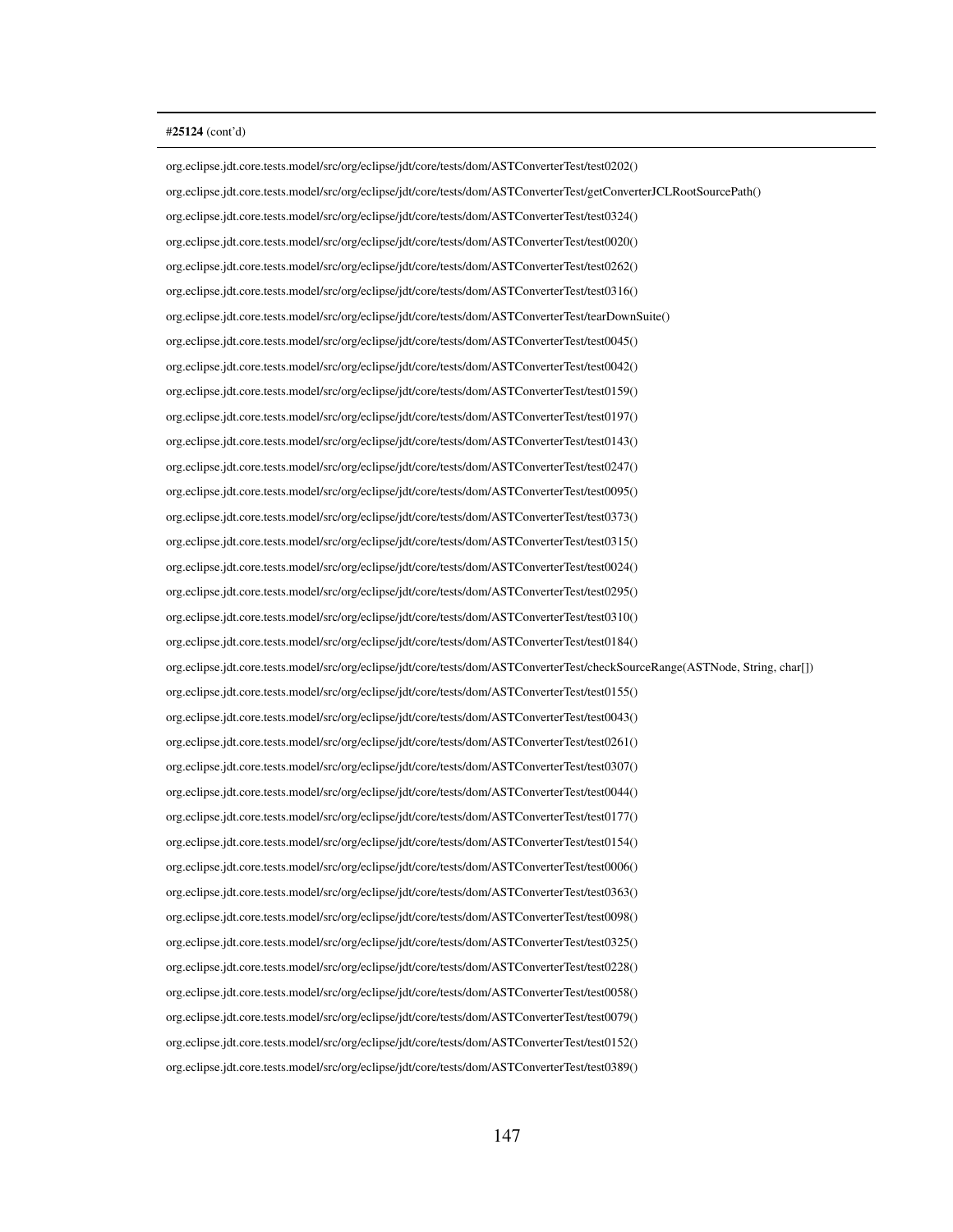org.eclipse.jdt.core.tests.model/src/org/eclipse/jdt/core/tests/dom/ASTConverterTest/test0226() org.eclipse.jdt.core.tests.model/src/org/eclipse/jdt/core/tests/dom/ASTConverterTest/test0306() org.eclipse.jdt.core.tests.model/src/org/eclipse/jdt/core/tests/dom/ASTConverterTest/test0132() org.eclipse.jdt.core.tests.model/src/org/eclipse/jdt/core/tests/dom/ASTConverterTest/test0069() org.eclipse.jdt.core.tests.model/src/org/eclipse/jdt/core/tests/dom/ASTConverterTest/test0252() org.eclipse.jdt.core.tests.model/src/org/eclipse/jdt/core/tests/dom/ASTConverterTest/test0115() org.eclipse.jdt.core.tests.model/src/org/eclipse/jdt/core/tests/dom/ASTConverterTest/test0395() org.eclipse.jdt.core.tests.model/src/org/eclipse/jdt/core/tests/dom/ASTConverterTest/test0321() org.eclipse.jdt.core.tests.model/src/org/eclipse/jdt/core/tests/dom/ASTConverterTest/test0305() org.eclipse.jdt.core.tests.model/src/org/eclipse/jdt/core/tests/dom/ASTConverterTest/test0012() org.eclipse.jdt.core.tests.model/src/org/eclipse/jdt/core/tests/dom/ASTConverterTest/test0333() org.eclipse.jdt.core.tests.model/src/org/eclipse/jdt/core/tests/dom/ASTConverterTest/test0176() org.eclipse.jdt.core.tests.model/src/org/eclipse/jdt/core/tests/dom/ASTConverterTest/test0218() org.eclipse.jdt.core.tests.model/src/org/eclipse/jdt/core/tests/dom/ASTConverterTest/test0371() org.eclipse.jdt.core.tests.model/src/org/eclipse/jdt/core/tests/dom/ASTConverterTest/test0343() org.eclipse.jdt.core.tests.model/src/org/eclipse/jdt/core/tests/dom/ASTConverterTest/test0052() org.eclipse.jdt.core.tests.model/src/org/eclipse/jdt/core/tests/dom/ASTConverterTest/test0168() org.eclipse.jdt.core.tests.model/src/org/eclipse/jdt/core/tests/dom/ASTConverterTest/test0114() org.eclipse.jdt.core.tests.model/src/org/eclipse/jdt/core/tests/dom/ASTConverterTest/test0182() org.eclipse.jdt.core.tests.model/src/org/eclipse/jdt/core/tests/dom/ASTConverterTest/test0366() org.eclipse.jdt.core.tests.model/src/org/eclipse/jdt/core/tests/dom/ASTConverterTest/test0267() org.eclipse.jdt.core.tests.model/src/org/eclipse/jdt/core/tests/dom/ASTConverterTest/test0113() org.eclipse.jdt.core.tests.model/src/org/eclipse/jdt/core/tests/dom/ASTConverterTest/getConverterJCLSourcePath() org.eclipse.jdt.core.tests.model/src/org/eclipse/jdt/core/tests/dom/ASTConverterTest/test0244() org.eclipse.jdt.core.tests.model/src/org/eclipse/jdt/core/tests/dom/ASTConverterTest/test0312() org.eclipse.jdt.core.tests.model/src/org/eclipse/jdt/core/tests/dom/ASTConverterTest/test0094() org.eclipse.jdt.core.tests.model/src/org/eclipse/jdt/core/tests/dom/ASTConverterTest/test0268() org.eclipse.jdt.core.tests.model/src/org/eclipse/jdt/core/tests/dom/ASTConverterTest/test0160() org.eclipse.jdt.core.tests.model/src/org/eclipse/jdt/core/tests/dom/ASTConverterTest/test0211() org.eclipse.jdt.core.tests.model/src/org/eclipse/jdt/core/tests/dom/ASTConverterTest/test0015() org.eclipse.jdt.core.tests.model/src/org/eclipse/jdt/core/tests/dom/ASTConverterTest/test0387() org.eclipse.jdt.core.tests.model/src/org/eclipse/jdt/core/tests/dom/ASTConverterTest/test0210() org.eclipse.jdt.core.tests.model/src/org/eclipse/jdt/core/tests/dom/ASTConverterTest/runConversion(ICompilationUnit, boolean) org.eclipse.jdt.core.tests.model/src/org/eclipse/jdt/core/tests/dom/ASTConverterTest/test0309() org.eclipse.jdt.core.tests.model/src/org/eclipse/jdt/core/tests/dom/ASTConverterTest/test0144() org.eclipse.jdt.core.tests.model/src/org/eclipse/jdt/core/tests/dom/ASTConverterTest/test0142() org.eclipse.jdt.core.tests.model/src/org/eclipse/jdt/core/tests/dom/ASTConverterTest/test0394()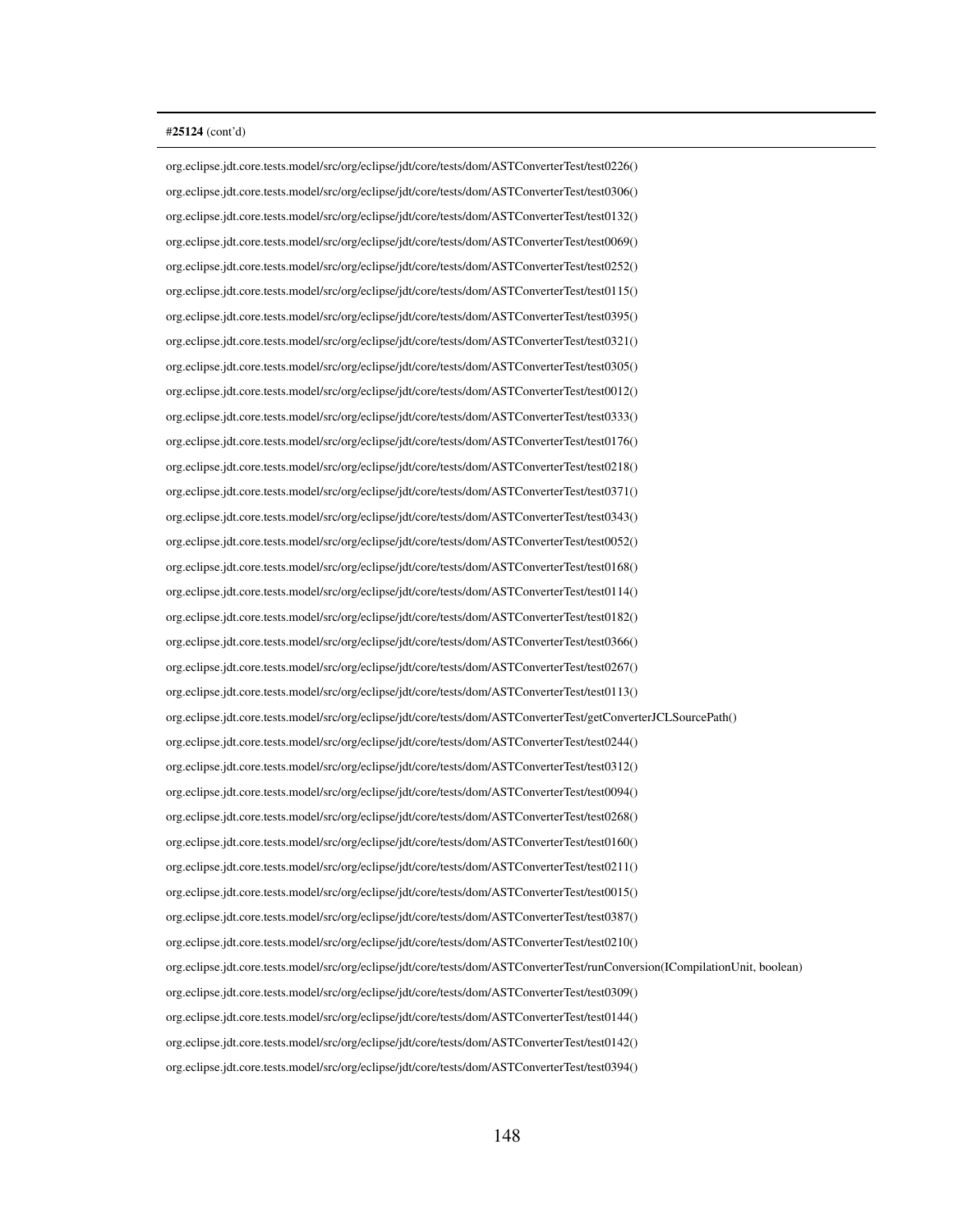org.eclipse.jdt.core.tests.model/src/org/eclipse/jdt/core/tests/dom/ASTConverterTest/test0337() org.eclipse.jdt.core.tests.model/src/org/eclipse/jdt/core/tests/dom/ASTConverterTest/getConverterJCLPath() org.eclipse.jdt.core.tests.model/src/org/eclipse/jdt/core/tests/dom/ASTConverterTest/test0067() org.eclipse.jdt.core.tests.model/src/org/eclipse/jdt/core/tests/dom/ASTConverterTest/test0275() org.eclipse.jdt.core.tests.model/src/org/eclipse/jdt/core/tests/dom/ASTConverterTest/test0285() org.eclipse.jdt.core.tests.model/src/org/eclipse/jdt/core/tests/dom/ASTConverterTest/test0358() org.eclipse.jdt.core.tests.model/src/org/eclipse/jdt/core/tests/dom/ASTConverterTest/test0158() org.eclipse.jdt.core.tests.model/src/org/eclipse/jdt/core/tests/dom/ASTConverterTest/test0089() org.eclipse.jdt.core.tests.model/src/org/eclipse/jdt/core/tests/dom/ASTConverterTest/test0125() org.eclipse.jdt.core.tests.model/src/org/eclipse/jdt/core/tests/dom/ASTConverterTest/test0227() org.eclipse.jdt.core.tests.model/src/org/eclipse/jdt/core/tests/dom/ASTConverterTest/test0304() org.eclipse.jdt.core.tests.model/src/org/eclipse/jdt/core/tests/dom/ASTConverterTest/test0201() org.eclipse.jdt.core.tests.model/src/org/eclipse/jdt/core/tests/dom/ASTConverterTest/test0209() org.eclipse.jdt.core.tests.model/src/org/eclipse/jdt/core/tests/dom/ASTConverterTest/test0111() org.eclipse.jdt.core.tests.model/src/org/eclipse/jdt/core/tests/dom/ASTConverterTest/test0292() org.eclipse.jdt.core.tests.model/src/org/eclipse/jdt/core/tests/dom/ASTConverterTest/test0329() org.eclipse.jdt.core.tests.model/src/org/eclipse/jdt/core/tests/dom/ASTConverterTest/test0219() org.eclipse.jdt.core.tests.model/src/org/eclipse/jdt/core/tests/dom/ASTConverterTest/test0375() org.eclipse.jdt.core.tests.model/src/org/eclipse/jdt/core/tests/dom/ASTConverterTest/test0140() org.eclipse.jdt.core.tests.model/src/org/eclipse/jdt/core/tests/dom/ASTConverterTest/test0078() org.eclipse.jdt.core.tests.model/src/org/eclipse/jdt/core/tests/dom/ASTConverterTest/test0041() org.eclipse.jdt.core.tests.model/src/org/eclipse/jdt/core/tests/dom/ASTConverterTest/test0083() org.eclipse.jdt.core.tests.model/src/org/eclipse/jdt/core/tests/dom/ASTConverterTest/test0175() org.eclipse.jdt.core.tests.model/src/org/eclipse/jdt/core/tests/dom/ASTConverterTest/test0004() org.eclipse.jdt.core.tests.model/src/org/eclipse/jdt/core/tests/dom/ASTConverterTest/test0225() org.eclipse.jdt.core.tests.model/src/org/eclipse/jdt/core/tests/dom/ASTConverterTest/test0273() org.eclipse.jdt.core.tests.model/src/org/eclipse/jdt/core/tests/dom/ASTConverterTest/test0169() org.eclipse.jdt.core.tests.model/src/org/eclipse/jdt/core/tests/dom/ASTConverterTest/test0075() org.eclipse.jdt.core.tests.model/src/org/eclipse/jdt/core/tests/dom/ASTConverterTest/test0116() org.eclipse.jdt.core.tests.model/src/org/eclipse/jdt/core/tests/dom/ASTConverterTest/test0384() org.eclipse.jdt.core.tests.model/src/org/eclipse/jdt/core/tests/dom/ASTConverterTest/test0070() org.eclipse.jdt.core.tests.model/src/org/eclipse/jdt/core/tests/dom/ASTConverterTest/test0270() org.eclipse.jdt.core.tests.model/src/org/eclipse/jdt/core/tests/dom/ASTConverterTest/test0224() org.eclipse.jdt.core.tests.model/src/org/eclipse/jdt/core/tests/dom/ASTConverterTest/test0100() org.eclipse.jdt.core.tests.model/src/org/eclipse/jdt/core/tests/dom/ASTConverterTest/test0351() org.eclipse.jdt.core.tests.model/src/org/eclipse/jdt/core/tests/dom/ASTConverterTest/test0141() org.eclipse.jdt.core.tests.model/src/org/eclipse/jdt/core/tests/dom/ASTConverterTest/test0133()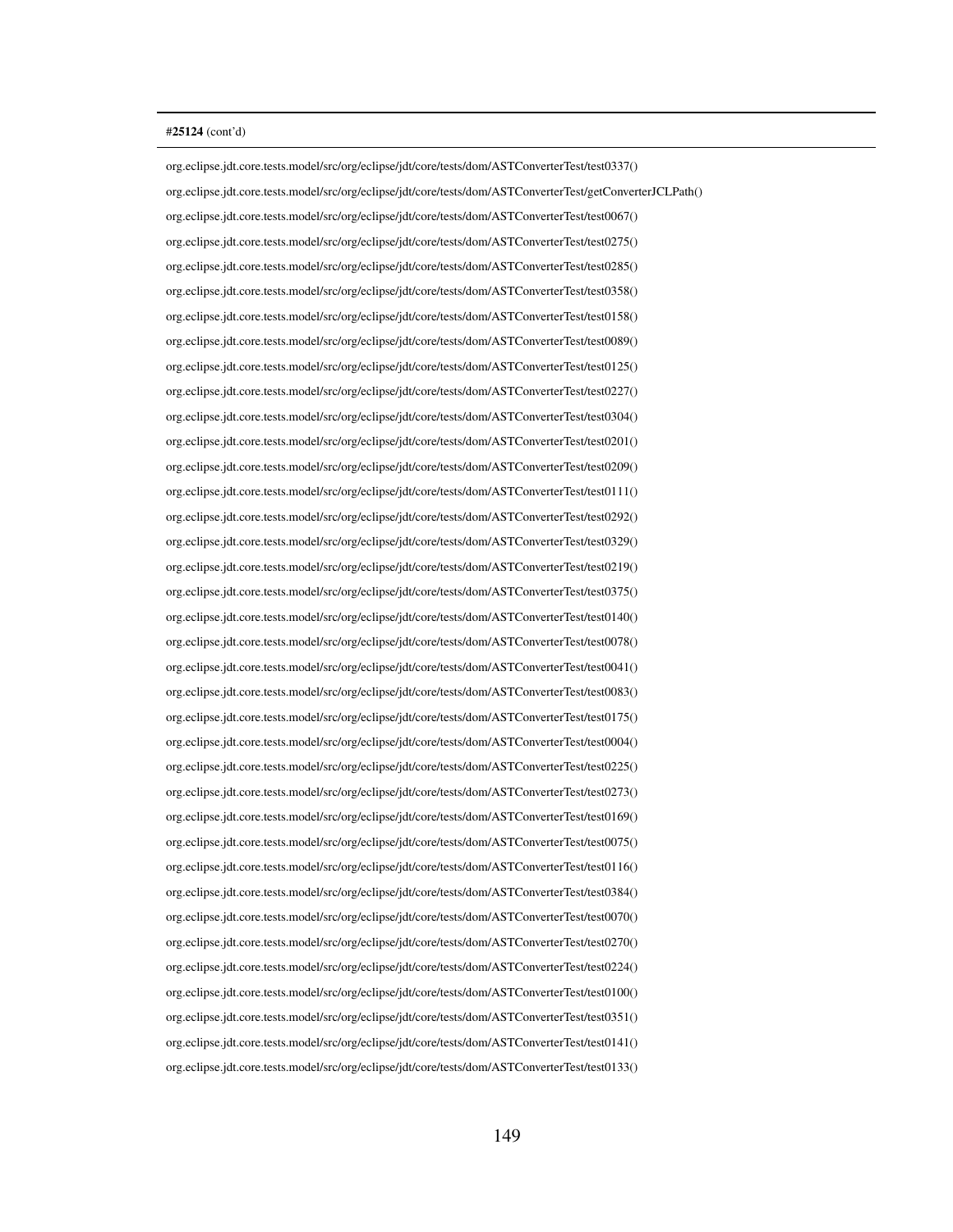org.eclipse.jdt.core.tests.model/src/org/eclipse/jdt/core/tests/dom/ASTConverterTest/test0087() org.eclipse.jdt.core.tests.model/src/org/eclipse/jdt/core/tests/dom/ASTConverterTest/test0119() org.eclipse.jdt.core.tests.model/src/org/eclipse/jdt/core/tests/dom/ASTConverterTest/test0263() org.eclipse.jdt.core.tests.model/src/org/eclipse/jdt/core/tests/dom/ASTConverterTest/test0077() org.eclipse.jdt.core.tests.model/src/org/eclipse/jdt/core/tests/dom/ASTConverterTest/test0110() org.eclipse.jdt.core.tests.model/src/org/eclipse/jdt/core/tests/dom/ASTConverterTest/test0179() org.eclipse.jdt.core.tests.model/src/org/eclipse/jdt/core/tests/dom/ASTConverterTest/test0379() org.eclipse.jdt.core.tests.model/src/org/eclipse/jdt/core/tests/dom/ASTConverterTest/test0008() org.eclipse.jdt.core.tests.model/src/org/eclipse/jdt/core/tests/dom/ASTConverterTest/test0029() org.eclipse.jdt.core.tests.model/src/org/eclipse/jdt/core/tests/dom/ASTConverterTest/test0367() org.eclipse.jdt.core.tests.model/src/org/eclipse/jdt/core/tests/dom/ASTConverterTest/test0139() org.eclipse.jdt.core.tests.model/src/org/eclipse/jdt/core/tests/dom/ASTConverterTest/test0147() org.eclipse.jdt.core.tests.model/src/org/eclipse/jdt/core/tests/dom/ASTConverterTest/test0032() org.eclipse.jdt.core.tests.model/src/org/eclipse/jdt/core/tests/dom/ASTConverterTest/test0162() org.eclipse.jdt.core.tests.model/src/org/eclipse/jdt/core/tests/dom/ASTConverterTest/test0123() org.eclipse.jdt.core.tests.model/src/org/eclipse/jdt/core/tests/dom/ASTConverterTest/test0138() org.eclipse.jdt.core.tests.model/src/org/eclipse/jdt/core/tests/dom/ASTConverterTest/test0149() org.eclipse.jdt.core.tests.model/src/org/eclipse/jdt/core/tests/dom/ASTConverterTest/test0194() org.eclipse.jdt.core.tests.model/src/org/eclipse/jdt/core/tests/dom/ASTConverterTest/test0317() org.eclipse.jdt.core.tests.model/src/org/eclipse/jdt/core/tests/dom/ASTConverterTest/test0213() org.eclipse.jdt.core.tests.model/src/org/eclipse/jdt/core/tests/dom/ASTConverterTest/test0368() org.eclipse.jdt.core.tests.model/src/org/eclipse/jdt/core/tests/dom/ASTConverterTest/test0370() org.eclipse.jdt.core.tests.model/src/org/eclipse/jdt/core/tests/dom/ASTConverterTest/test0360() org.eclipse.jdt.core.tests.model/src/org/eclipse/jdt/core/tests/dom/ASTConverterTest/test0212() org.eclipse.jdt.core.tests.model/src/org/eclipse/jdt/core/tests/dom/ASTConverterTest/test0170() org.eclipse.jdt.core.tests.model/src/org/eclipse/jdt/core/tests/dom/ASTConverterTest/test0322() org.eclipse.jdt.core.tests.model/src/org/eclipse/jdt/core/tests/dom/ASTConverterTest/test0327() org.eclipse.jdt.core.tests.model/src/org/eclipse/jdt/core/tests/dom/ASTConverterTest/test0271() org.eclipse.jdt.core.tests.model/src/org/eclipse/jdt/core/tests/dom/ASTConverterTest/test0120() org.eclipse.jdt.core.tests.model/src/org/eclipse/jdt/core/tests/dom/ASTConverterTest/test0026() org.eclipse.jdt.core.tests.model/src/org/eclipse/jdt/core/tests/dom/ASTConverterTest/test0003() org.eclipse.jdt.core.tests.model/src/org/eclipse/jdt/core/tests/dom/ASTConverterTest/test0341() org.eclipse.jdt.core.tests.model/src/org/eclipse/jdt/core/tests/dom/ASTConverterTest/test0299() org.eclipse.jdt.core.tests.model/src/org/eclipse/jdt/core/tests/dom/ASTConverterTest/test0289() org.eclipse.jdt.core.tests.model/src/org/eclipse/jdt/core/tests/dom/ASTConverterTest/test0372() org.eclipse.jdt.core.tests.model/src/org/eclipse/jdt/core/tests/dom/ASTConverterTest/test0064() org.eclipse.jdt.core.tests.model/src/org/eclipse/jdt/core/tests/dom/ASTConverterTest/test0298()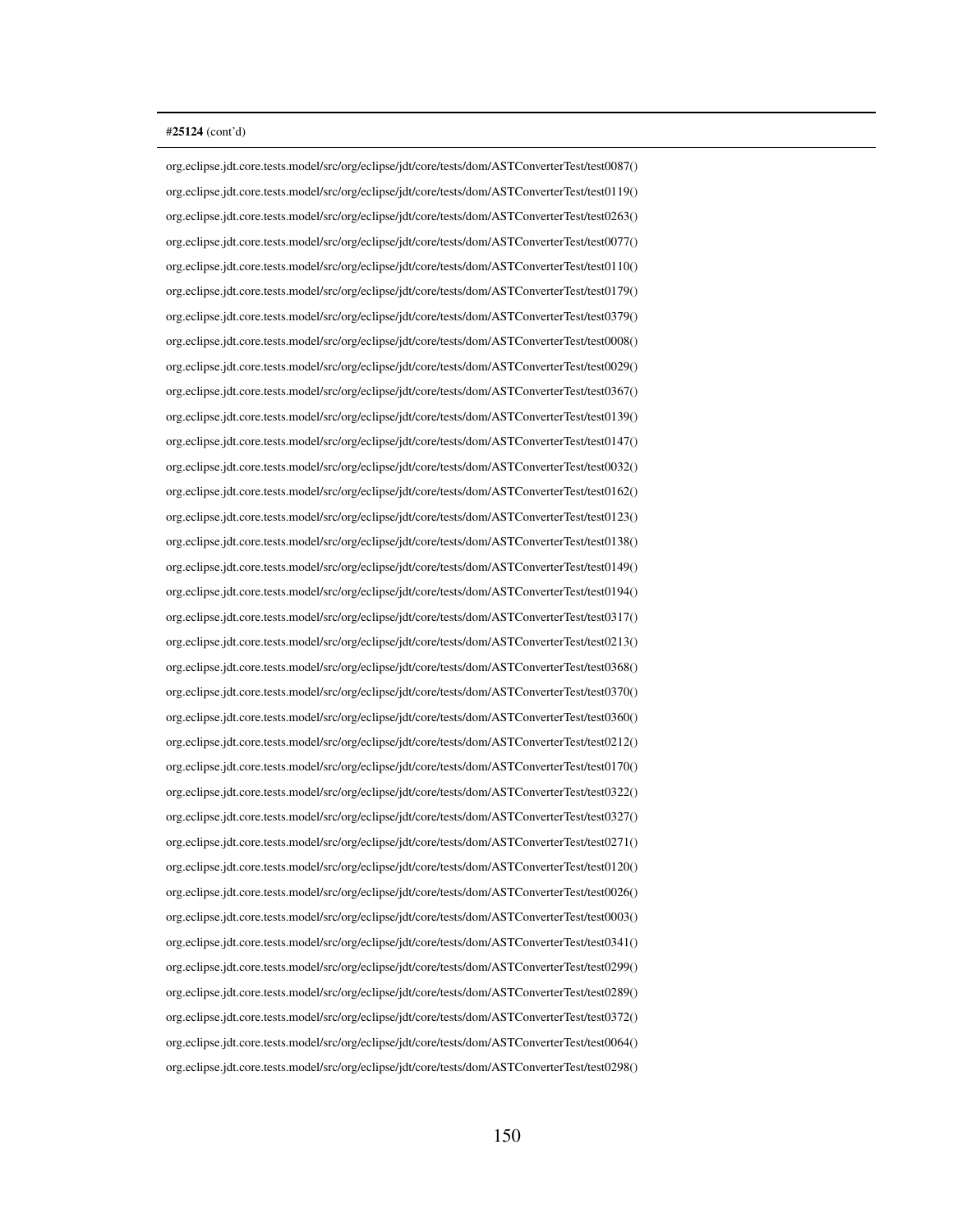org.eclipse.jdt.core.tests.model/src/org/eclipse/jdt/core/tests/dom/ASTConverterTest/test0137() org.eclipse.jdt.core.tests.model/src/org/eclipse/jdt/core/tests/dom/ASTConverterTest/isMalformed(ASTNode) org.eclipse.jdt.core.tests.model/src/org/eclipse/jdt/core/tests/dom/ASTConverterTest/test0237() org.eclipse.jdt.core.tests.model/src/org/eclipse/jdt/core/tests/dom/ASTConverterTest/test0300() org.eclipse.jdt.core.tests.model/src/org/eclipse/jdt/core/tests/dom/ASTConverterTest/test0188() org.eclipse.jdt.core.tests.model/src/org/eclipse/jdt/core/tests/dom/ASTConverterTest/test0328() org.eclipse.jdt.core.tests.model/src/org/eclipse/jdt/core/tests/dom/ASTConverterTest/test0163() org.eclipse.jdt.core.tests.model/src/org/eclipse/jdt/core/tests/dom/ASTConverterTest/test0323() org.eclipse.jdt.core.tests.model/src/org/eclipse/jdt/core/tests/dom/ASTConverterTest/test0082() org.eclipse.jdt.core.tests.model/src/org/eclipse/jdt/core/tests/dom/ASTConverterTest/test0195() org.eclipse.jdt.core.tests.model/src/org/eclipse/jdt/core/tests/dom/ASTConverterTest/test0396() org.eclipse.jdt.core.tests.model/src/org/eclipse/jdt/core/tests/dom/ASTConverterTest/test0348() org.eclipse.jdt.core.tests.model/src/org/eclipse/jdt/core/tests/dom/ASTConverterTest/test0117() org.eclipse.jdt.core.tests.model/src/org/eclipse/jdt/core/tests/dom/ASTConverterTest/test0214() org.eclipse.jdt.core.tests.model/src/org/eclipse/jdt/core/tests/dom/ASTConverterTest/test0025() org.eclipse.jdt.core.tests.model/src/org/eclipse/jdt/core/tests/dom/ASTConverterTest/test0039() org.eclipse.jdt.core.tests.model/src/org/eclipse/jdt/core/tests/dom/ASTConverterTest/test0382() org.eclipse.jdt.core.tests.model/src/org/eclipse/jdt/core/tests/dom/ASTConverterTest/test0229() org.eclipse.jdt.core.tests.model/src/org/eclipse/jdt/core/tests/dom/ASTConverterTest/test0249() org.eclipse.jdt.core.tests.model/src/org/eclipse/jdt/core/tests/dom/ASTConverterTest/test0134() org.eclipse.jdt.core.tests.model/src/org/eclipse/jdt/core/tests/dom/ASTConverterTest/test0199() org.eclipse.jdt.core.tests.model/src/org/eclipse/jdt/core/tests/dom/ASTConverterTest/test0288() org.eclipse.jdt.core.tests.model/src/org/eclipse/jdt/core/tests/dom/ASTConverterTest/test0071() org.eclipse.jdt.core.tests.model/src/org/eclipse/jdt/core/tests/dom/ASTConverterTest/test0198() org.eclipse.jdt.core.tests.model/src/org/eclipse/jdt/core/tests/dom/ASTConverterTest/test0031() org.eclipse.jdt.core.tests.model/src/org/eclipse/jdt/core/tests/dom/ASTConverterTest/test0086() org.eclipse.jdt.core.tests.model/src/org/eclipse/jdt/core/tests/dom/ASTConverterTest/test0350() org.eclipse.jdt.core.tests.model/src/org/eclipse/jdt/core/tests/dom/ASTConverterTest/test0112() org.eclipse.jdt.core.tests.model/src/org/eclipse/jdt/core/tests/dom/ASTConverterTest/test0257() org.eclipse.jdt.core.tests.model/src/org/eclipse/jdt/core/tests/dom/ASTConverterTest/test0355() org.eclipse.jdt.core.tests.model/src/org/eclipse/jdt/core/tests/dom/ASTConverterTest/test0272() org.eclipse.jdt.core.tests.model/src/org/eclipse/jdt/core/tests/dom/ASTConverterTest/test0171() org.eclipse.jdt.core.tests.model/src/org/eclipse/jdt/core/tests/dom/ASTConverterTest/test0332() org.eclipse.jdt.core.tests.model/src/org/eclipse/jdt/core/tests/dom/ASTConverterTest/test0383() org.eclipse.jdt.core.tests.model/src/org/eclipse/jdt/core/tests/dom/ASTConverterTest/test0001() org.eclipse.jdt.core.tests.model/src/org/eclipse/jdt/core/tests/dom/ASTConverterTest/test0215() org.eclipse.jdt.core.tests.model/src/org/eclipse/jdt/core/tests/dom/ASTConverterTest/test0099()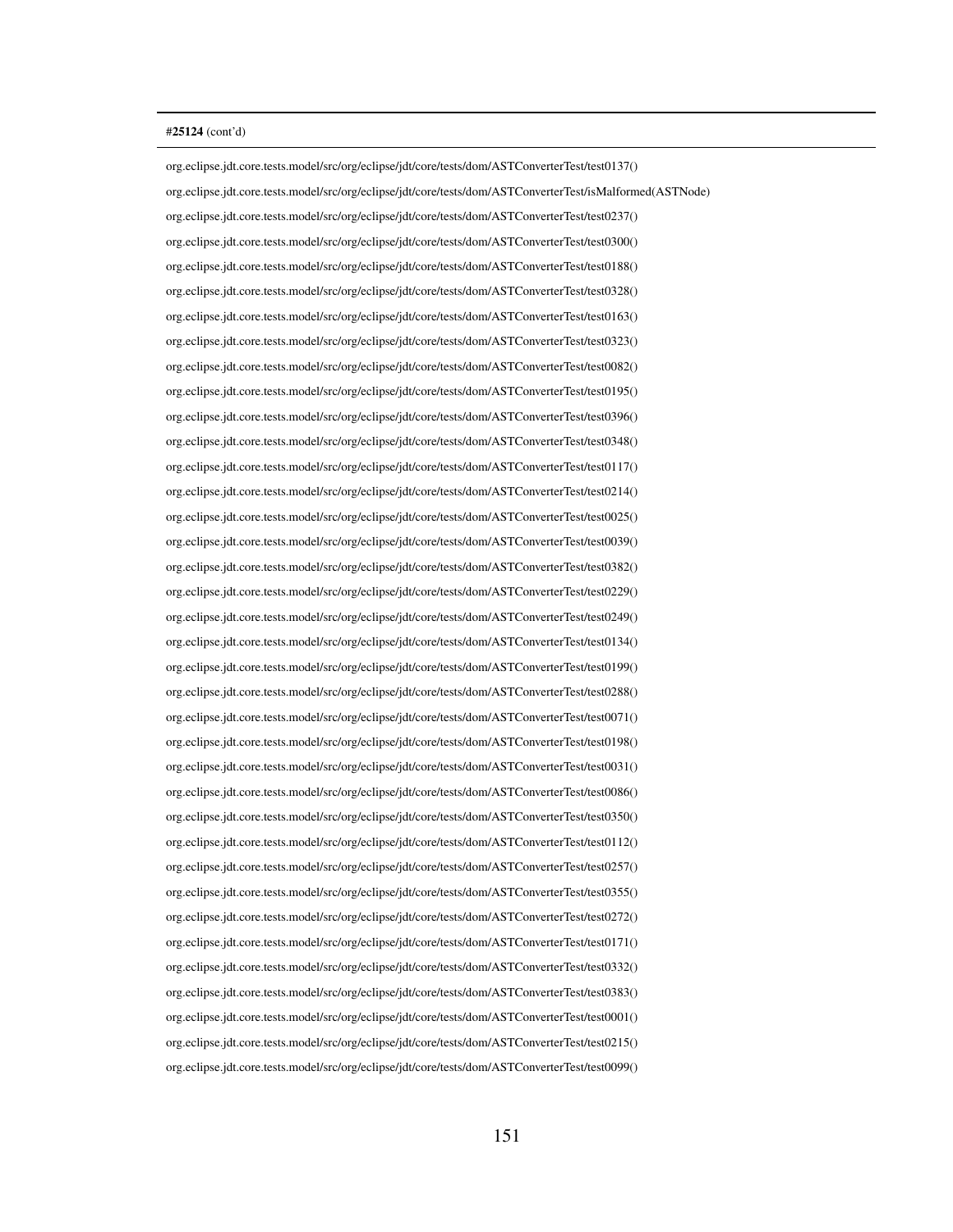org.eclipse.jdt.core.tests.model/src/org/eclipse/jdt/core/tests/dom/ASTConverterTest/test0131() org.eclipse.jdt.core.tests.model/src/org/eclipse/jdt/core/tests/dom/ASTConverterTest/test0274() org.eclipse.jdt.core.tests.model/src/org/eclipse/jdt/core/tests/dom/ASTConverterTest/test0386() org.eclipse.jdt.core.tests.model/src/org/eclipse/jdt/core/tests/dom/ASTConverterTest/test0354() org.eclipse.jdt.core.tests.model/src/org/eclipse/jdt/core/tests/dom/ASTConverterTest/test0241() org.eclipse.jdt.core.tests.model/src/org/eclipse/jdt/core/tests/dom/ASTConverterTest/setUpSuite() org.eclipse.jdt.core.tests.model/src/org/eclipse/jdt/core/tests/dom/ASTConverterTest/test0238() org.eclipse.jdt.core.tests.model/src/org/eclipse/jdt/core/tests/dom/ASTConverterTest/test0206() org.eclipse.jdt.core.tests.model/src/org/eclipse/jdt/core/tests/dom/ASTConverterTest/test0281() org.eclipse.jdt.core.tests.model/src/org/eclipse/jdt/core/tests/dom/ASTConverterTest2/test0447() org.eclipse.jdt.core.tests.model/src/org/eclipse/jdt/core/tests/dom/ASTConverterTest2/suite() org.eclipse.jdt.core.tests.compiler/src/org/eclipse/jdt/core/tests/compiler/parser/DietRecoveryTest/test98() org.eclipse.jdt.core.tests.compiler/src/org/eclipse/jdt/core/tests/compiler/parser/DietRecoveryTest/test74() org.eclipse.jdt.core.tests.compiler/src/org/eclipse/jdt/core/tests/compiler/parser/DietRecoveryTest/test87() build-notes file

## #25133

org.eclipse.ant.core/src ant/org/eclipse/ant/internal/core/ant/InternalAntRunner/loadPropertyFiles() org.eclipse.ant.core/src ant/org/eclipse/ant/internal/core/ant/InternalAntRunner/addInputHandler(Project) org.eclipse.ant.core/src ant/org/eclipse/ant/internal/core/ant/InternalAntRunner/processProperties(List) org.eclipse.ant.core/src ant/org/eclipse/ant/internal/core/ant/InternalAntRunner/run(List) org.eclipse.ant.core/src ant/org/eclipse/ant/internal/core/ant/InternalAntRunner/processCommandLine(List) org.eclipse.ant.core/src ant/org/eclipse/ant/internal/core/ant/InternalAntRunner/preprocessCommandLine(List) org.eclipse.ant.tests.core/tests/org/eclipse/ant/tests/core/tests/OptionTests/testSpecifyTargetAsArgAndQuiet() org.eclipse.ant.tests.core/tests/org/eclipse/ant/tests/core/tests/OptionTests/testSpecifyTargetsAsArgWithOther Options() org.eclipse.ant.tests.core/tests/org/eclipse/ant/tests/core/tests/OptionTests/testPropertyFileWithNoArg() org.eclipse.ant.tests.core/tests/org/eclipse/ant/tests/core/tests/OptionTests/testPropertyFileWithMinusDTaking Precedence() org.eclipse.ant.tests.core/tests/org/eclipse/ant/tests/core/tests/OptionTests/testPropertyFileFileNotFound() org.eclipse.ant.tests.core/tests/org/eclipse/ant/tests/core/tests/OptionTests/testSpecifyTargetAsArgWithOtherOptions() org.eclipse.ant.tests.core/tests/org/eclipse/ant/tests/core/tests/OptionTests/testPropertyFile() org.eclipse.ant.tests.core/tests/org/eclipse/ant/tests/core/tests/OptionTests/testSpecifyBadTargetAsArg() org.eclipse.ant.tests.core/tests/org/eclipse/ant/tests/core/AbstractAntTest/getPropertyFileName() org.eclipse.ant.tests.core/tests/org/eclipse/ant/tests/core/ProjectCreationDecorator/testProjectCreation() org.eclipse.ant.tests.core/.classpath org.eclipse.ant.core/src ant/org/eclipse/ant/internal/core/ant/InternalAntRunner/addInputHandler(Project)

org.eclipse.ant.core/src ant/org/eclipse/ant/internal/core/ant/InternalAntRunner/processProperties(List) org.eclipse.ant.core/src ant/org/eclipse/ant/internal/core/ant/InternalAntRunner/preprocessCommandLine(List)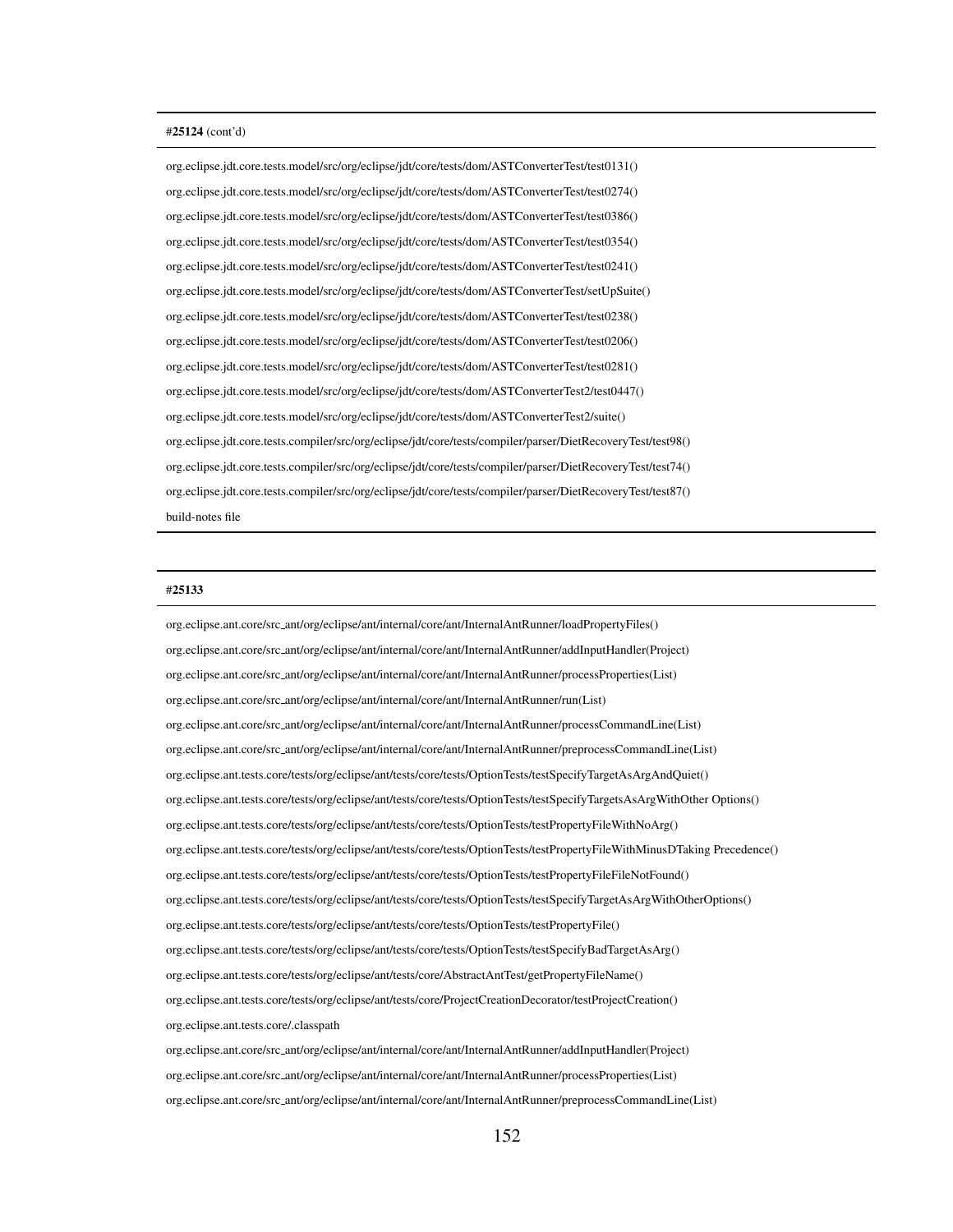# #25133 (cont'd)

org.eclipse.ant.core/src ant/org/eclipse/ant/internal/core/ant/InternalAntRunner/loadPropertyFiles()

org.eclipse.ant.core/src ant/org/eclipse/ant/internal/core/ant/InternalAntRunner/getFileRelativeToBaseDir(String)

org.eclipse.ant.core/src ant/org/eclipse/ant/internal/core/ant/InternalAntRunner/createLogFile(String)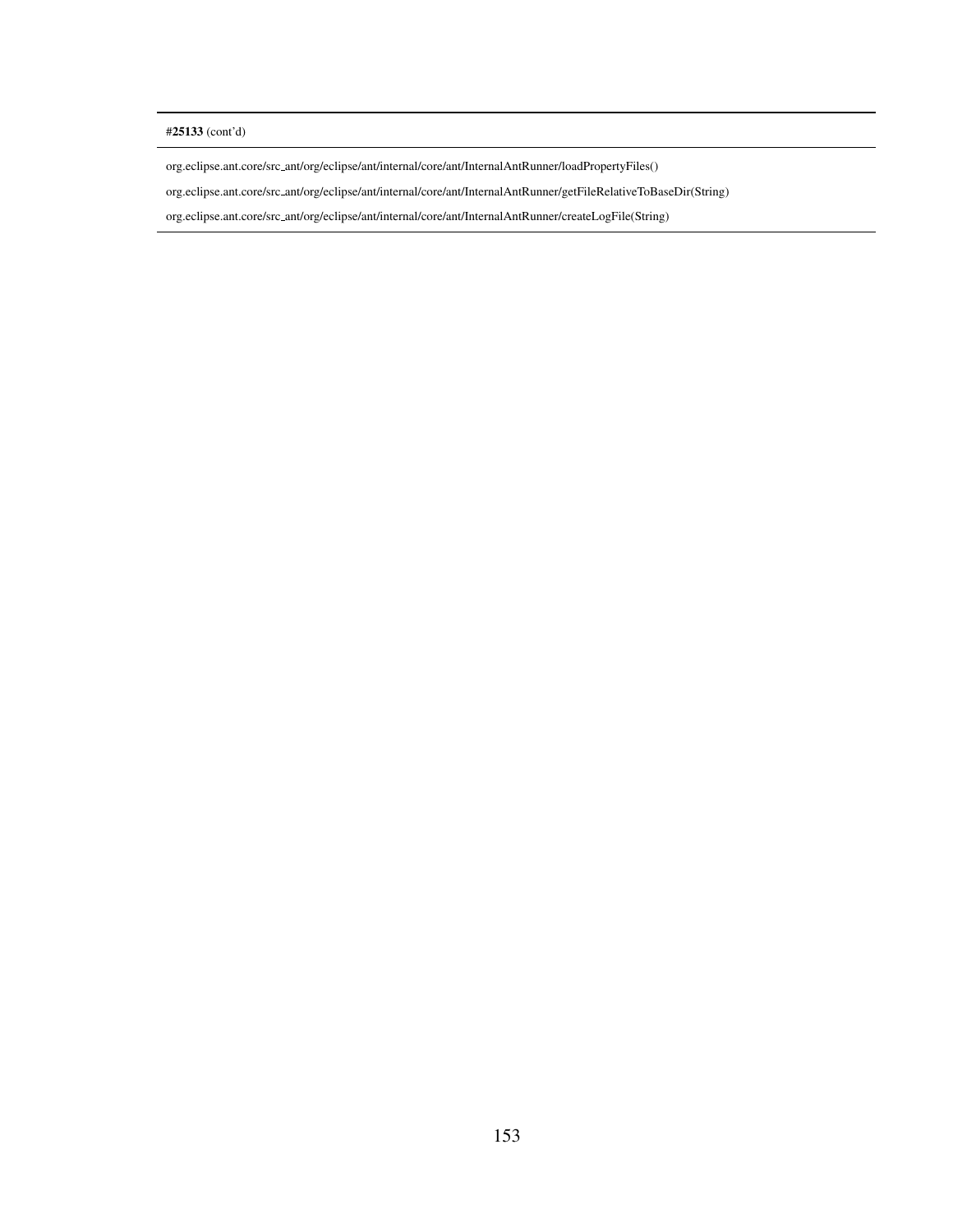| Bug ID |                 | $\omega_{\text{file}} = 2$ |        |                             | $\omega_{\text{file}} = 3$ |        |                 | $\omega_{\rm file}=4$ |        |                 | $\omega_{\text{file}} = 5$ |        |
|--------|-----------------|----------------------------|--------|-----------------------------|----------------------------|--------|-----------------|-----------------------|--------|-----------------|----------------------------|--------|
|        | $\mathrm{pr}_m$ | $rc_m$                     | $tp_m$ | $\widetilde{\mathrm{pr}_m}$ | $rc_m$                     | $tp_m$ | $\mathrm{pr}_m$ | $rc_m$                | $tp_m$ | $\mathrm{pr}_m$ | $rc_m$                     | $tp_m$ |
| 24635  | 0.35            | 0.87                       | 1.00   | 0.46                        | 0.87                       | 1.00   | 0.81            | 0.84                  | 1.00   | 0.80            | 0.70                       | 0.97   |
| 21330  | 0.13            | 0.04                       | 0.42   | 0.23                        | 0.02                       | 0.26   | 0.00            | 0.00                  | 0.21   | 0.00            | 0.00                       | 0.11   |
| 24657  | 0.31            | 0.05                       | 0.59   | 0.52                        | 0.07                       | 0.31   | 0.68            | 0.05                  | 0.25   | 0.63            | 0.03                       | 0.16   |
| 25041  | 0.08            | 0.02                       | 0.40   | 0.15                        | 0.01                       | 0.33   | 0.05            | 0.00                  | 0.19   | 0.00            | 0.00                       | 0.09   |
| 13907  | 0.01            | 0.16                       | 0.83   | 0.07                        | 0.16                       | 0.83   | 0.23            | 0.08                  | 0.83   | 0.00            | 0.00                       | 0.67   |
| 23096  | 0.04            | 0.13                       | 0.73   | 0.29                        | 0.13                       | 0.55   | 0.50            | 0.10                  | 0.55   | 0.50            | 0.10                       | 0.55   |
| 24668  | 0.00            | 0.00                       | 0.33   | 0.00                        | 0.00                       | 0.33   | N/A             | N/A                   | 0.00   | N/A             | N/A                        | 0.00   |
| 23587  | 0.29            | 0.12                       | 0.44   | 0.22                        | 0.05                       | 0.24   | 0.21            | 0.02                  | 0.15   | 0.50            | 0.04                       | 0.09   |
| 24730  | 0.00            | 0.00                       | 0.25   | N/A                         | N/A                        | 0.00   | N/A             | N/A                   | 0.00   | N/A             | N/A                        | 0.00   |
| 16817  | 0.00            | 0.00                       | 0.33   | 0.00                        | 0.00                       | 0.33   | N/A             | N/A                   | 0.00   | N/A             | N/A                        | 0.00   |
| 24165  | 0.38            | 0.10                       | 0.38   | 0.00                        | 0.00                       | 0.25   | 0.00            | 0.00                  | 0.25   | 0.00            | 0.00                       | 0.13   |
| 24406  | 0.00            | 0.00                       | 0.50   | N/A                         | N/A                        | 0.00   | N/A             | N/A                   | 0.00   | N/A             | N/A                        | 0.00   |
| 24424  | 0.00            | 0.00                       | 0.67   | 0.00                        | 0.00                       | 0.33   | 0.00            | 0.00                  | 0.33   | 0.00            | 0.00                       | 0.33   |
| 24449  | 0.00            | 0.00                       | 0.67   | 0.00                        | 0.00                       | 0.33   | 0.00            | 0.00                  | 0.33   | 0.00            | 0.00                       | 0.33   |
| 24594  | 0.19            | 0.22                       | 0.43   | 0.36                        | 0.22                       | 0.43   | 0.03            | 0.17                  | 0.29   | 0.08            | 0.17                       | 0.29   |
| 24622  | 0.00            | 0.00                       | 0.50   | 0.00                        | 0.00                       | 0.50   | N/A             | N/A                   | 0.00   | N/A             | N/A                        | 0.00   |
| 24756  | 0.06            | 1.00                       | 1.00   | 0.13                        | 1.00                       | 1.00   | 0.27            | 1.00                  | 1.00   | 0.09            | 0.33                       | 1.00   |
| 24828  | 0.00            | 0.00                       | 0.08   | 0.00                        | 0.00                       | 0.08   | 0.00            | 0.00                  | 0.08   | 0.00            | 0.00                       | 0.08   |
| 25124  | 0.98            | 0.01                       | 0.08   | 0.99                        | 0.02                       | 0.02   | 0.99            | 0.02                  | 0.02   | 0.99            | 0.02                       | 0.02   |
| 25133  | 0.31            | 0.14                       | 0.21   | 0.31                        | 0.08                       | 0.21   | 0.14            | 0.07                  | 0.16   | 0.38            | 0.07                       | 0.16   |
| Mean   | 0.16            | 0.14                       | 0.49   | 0.21                        | 0.15                       | 0.37   | 0.26            | 0.16                  | 0.28   | 0.26            | 0.10                       | 0.25   |

A.3 Task-wise Results for the Method-Level CHB Approach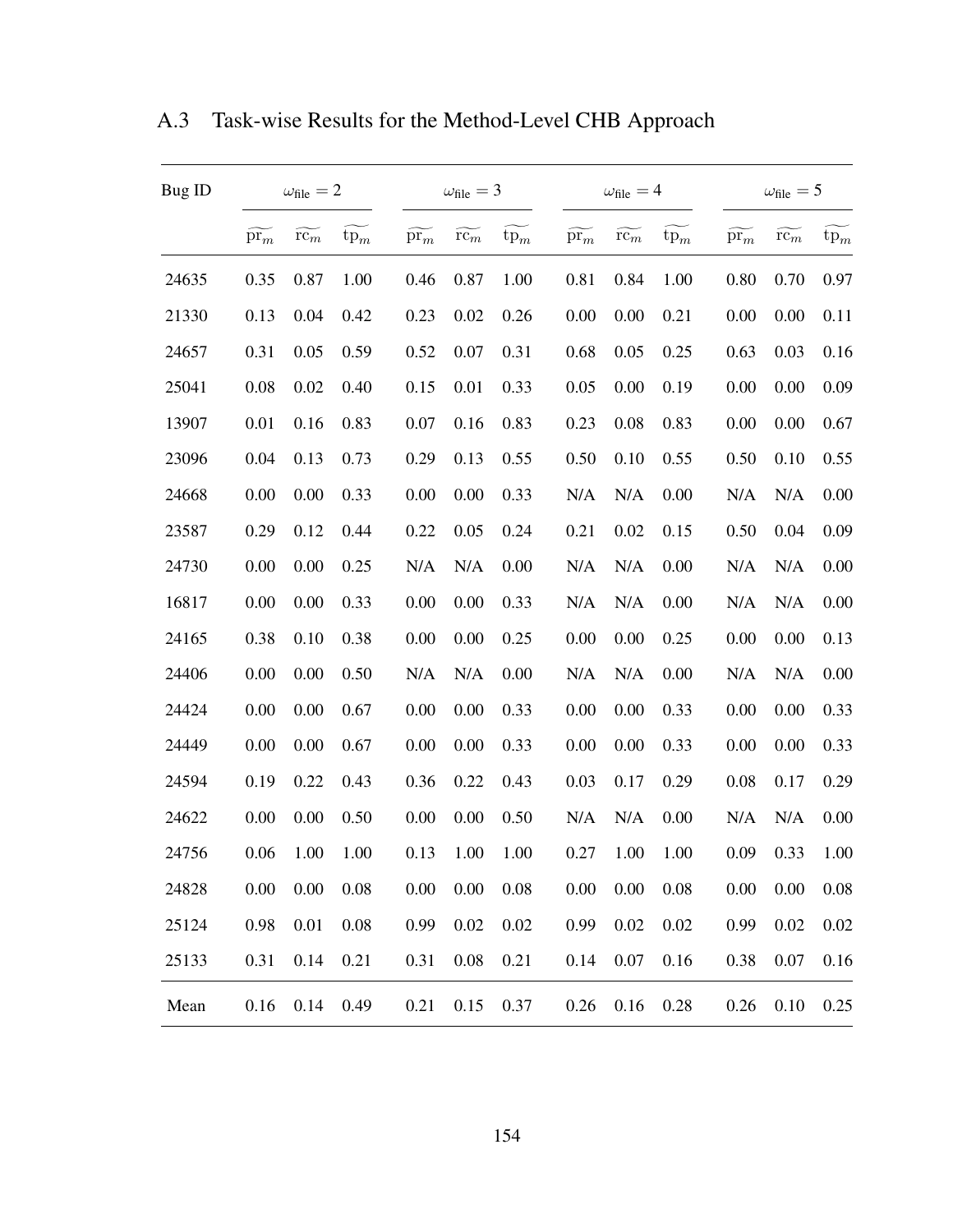| Bug ID |               | $\omega_{\text{file}} = 6$  |        |                         | $\omega_{\text{file}} = 7$ |        |                 | $\omega_{\rm file}=8$ |        |                         | $\omega_{\text{file}} = 9$ |                 |
|--------|---------------|-----------------------------|--------|-------------------------|----------------------------|--------|-----------------|-----------------------|--------|-------------------------|----------------------------|-----------------|
|        | $\text{pr}_m$ | $\widetilde{\mathrm{rc}_m}$ | $tp_m$ | $\tilde{\mathrm{pr}_m}$ | $rc_m$                     | $tp_m$ | $\mathrm{pr}_m$ | $rc_m$                | $tp_m$ | $\tilde{\mathrm{pr}}_m$ | $rc_m$                     | $\mathrm{tp}_m$ |
| 24635  | 0.81          | 0.70                        | 0.93   | 0.85                    | 0.70                       | 0.90   | 0.88            | 0.58                  | 0.90   | 0.84                    | 0.46                       | 0.66            |
| 21330  | 0.00          | 0.00                        | 0.05   | 0.00                    | 0.00                       | 0.05   | 0.00            | 0.00                  | 0.05   | N/A                     | N/A                        | 0.00            |
| 24657  | 0.65          | 0.03                        | 0.16   | N/A                     | N/A                        | 0.00   | N/A             | N/A                   | 0.00   | N/A                     | N/A                        | 0.00            |
| 25041  | 0.00          | 0.00                        | 0.07   | 0.00                    | 0.00                       | 0.01   | N/A             | N/A                   | 0.00   | N/A                     | N/A                        | 0.00            |
| 13907  | 0.00          | 0.00                        | 0.33   | N/A                     | N/A                        | 0.00   | N/A             | N/A                   | 0.00   | N/A                     | N/A                        | 0.00            |
| 23096  | 0.75          | 0.15                        | 0.36   | 1.00                    | 0.13                       | 0.27   | 1.00            | 0.10                  | 0.18   | 1.00                    | 0.10                       | 0.18            |
| 24668  | N/A           | N/A                         | 0.00   | N/A                     | N/A                        | 0.00   | N/A             | N/A                   | 0.00   | N/A                     | N/A                        | 0.00            |
| 23587  | 0.67          | 0.02                        | 0.09   | 0.00                    | 0.00                       | 0.03   | N/A             | N/A                   | 0.00   | N/A                     | N/A                        | 0.00            |
| 24730  | N/A           | N/A                         | 0.00   | N/A                     | N/A                        | 0.00   | N/A             | N/A                   | 0.00   | N/A                     | N/A                        | 0.00            |
| 16817  | N/A           | N/A                         | 0.00   | N/A                     | N/A                        | 0.00   | N/A             | N/A                   | 0.00   | N/A                     | N/A                        | 0.00            |
| 24165  | 0.00          | 0.00                        | 0.13   | 0.00                    | 0.00                       | 0.13   | 0.00            | 0.00                  | 0.13   | 0.00                    | 0.00                       | 0.13            |
| 24406  | N/A           | N/A                         | 0.00   | N/A                     | N/A                        | 0.00   | N/A             | N/A                   | 0.00   | N/A                     | N/A                        | 0.00            |
| 24424  | 0.00          | 0.00                        | 0.33   | 0.00                    | 0.00                       | 0.33   | 0.00            | 0.00                  | 0.33   | N/A                     | N/A                        | 0.00            |
| 24449  | 0.00          | 0.00                        | 0.33   | N/A                     | N/A                        | 0.00   | N/A             | N/A                   | 0.00   | N/A                     | N/A                        | 0.00            |
| 24594  | 0.00          | 0.00                        | 0.14   | 0.00                    | 0.00                       | 0.14   | 0.00            | 0.00                  | 0.14   | N/A                     | N/A                        | 0.00            |
| 24622  | N/A           | N/A                         | 0.00   | N/A                     | N/A                        | 0.00   | N/A             | N/A                   | 0.00   | N/A                     | N/A                        | 0.00            |
| 24756  | 0.00          | 0.00                        | 1.00   | 0.00                    | 0.00                       | 0.67   | 0.00            | 0.00                  | 0.33   | N/A                     | N/A                        | 0.00            |
| 24828  | 0.00          | 0.00                        | 0.08   | 0.00                    | 0.00                       | 0.08   | 0.00            | 0.00                  | 0.08   | 0.00                    | 0.00                       | 0.08            |
| 25124  | 0.98          | 0.02                        | 0.02   | 1.00                    | 0.01                       | 0.02   | 1.00            | 0.00                  | 0.01   | N/A                     | N/A                        | 0.00            |
| 25133  | 0.46          | 0.07                        | 0.16   | 0.63                    | 0.06                       | 0.11   | 0.00            | 0.00                  | 0.05   | N/A                     | N/A                        | 0.00            |
| Mean   | 0.29          | 0.07                        | 0.21   | 0.29                    | 0.07                       | 0.14   | 0.29            | 0.07                  | 0.11   | 0.46                    | 0.14                       | 0.05            |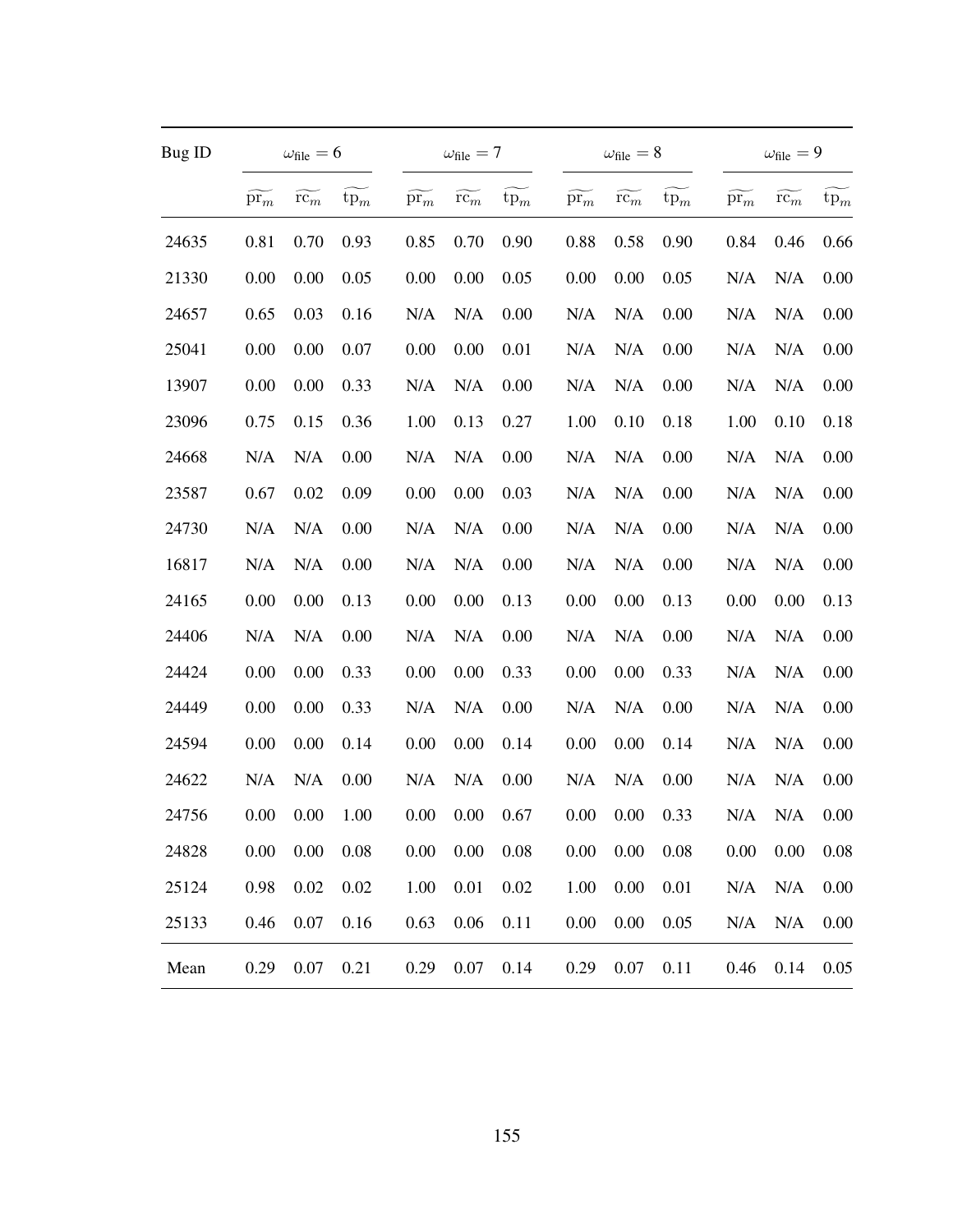| Bug ID |                       | $\omega_{\text{file}} = 10$ |        |                 | $\omega_{\text{file}} = 11$ |        |                 | $\omega_{\rm file}=12$ |        |               | $\omega_{\text{file}} = 13$ |        |
|--------|-----------------------|-----------------------------|--------|-----------------|-----------------------------|--------|-----------------|------------------------|--------|---------------|-----------------------------|--------|
|        | $\bar{\mathrm{pr}}_m$ | $\widetilde{\mathrm{rc}_m}$ | $tp_m$ | $\mathrm{pr}_m$ | $rc_m$                      | $tp_m$ | $\mathrm{pr}_m$ | $rc_m$                 | $tp_m$ | $\text{pr}_m$ | $rc_m$                      | $tp_m$ |
| 24635  | 0.87                  | 0.48                        | 0.62   | 0.88            | 0.45                        | 0.62   | 0.90            | 0.37                   | 0.62   | 0.94          | 0.27                        | 0.55   |
| 21330  | N/A                   | N/A                         | 0.00   | N/A             | N/A                         | 0.00   | N/A             | N/A                    | 0.00   | N/A           | N/A                         | 0.00   |
| 24657  | N/A                   | N/A                         | 0.00   | N/A             | N/A                         | 0.00   | N/A             | N/A                    | 0.00   | N/A           | N/A                         | 0.00   |
| 25041  | N/A                   | N/A                         | 0.00   | N/A             | N/A                         | 0.00   | N/A             | N/A                    | 0.00   | N/A           | N/A                         | 0.00   |
| 13907  | N/A                   | N/A                         | 0.00   | N/A             | N/A                         | 0.00   | N/A             | N/A                    | 0.00   | N/A           | N/A                         | 0.00   |
| 23096  | N/A                   | N/A                         | 0.00   | N/A             | N/A                         | 0.00   | N/A             | N/A                    | 0.00   | N/A           | N/A                         | 0.00   |
| 24668  | N/A                   | N/A                         | 0.00   | N/A             | N/A                         | 0.00   | N/A             | N/A                    | 0.00   | N/A           | N/A                         | 0.00   |
| 23587  | N/A                   | N/A                         | 0.00   | N/A             | N/A                         | 0.00   | N/A             | N/A                    | 0.00   | N/A           | N/A                         | 0.00   |
| 24730  | N/A                   | N/A                         | 0.00   | N/A             | N/A                         | 0.00   | N/A             | N/A                    | 0.00   | N/A           | N/A                         | 0.00   |
| 16817  | N/A                   | N/A                         | 0.00   | N/A             | N/A                         | 0.00   | N/A             | N/A                    | 0.00   | N/A           | N/A                         | 0.00   |
| 24165  | 0.00                  | 0.00                        | 0.13   | 0.00            | 0.00                        | 0.13   | 0.00            | 0.00                   | 0.13   | 0.00          | 0.00                        | 0.13   |
| 24406  | N/A                   | N/A                         | 0.00   | N/A             | N/A                         | 0.00   | N/A             | N/A                    | 0.00   | N/A           | N/A                         | 0.00   |
| 24424  | N/A                   | N/A                         | 0.00   | N/A             | N/A                         | 0.00   | N/A             | N/A                    | 0.00   | N/A           | N/A                         | 0.00   |
| 24449  | N/A                   | N/A                         | 0.00   | N/A             | N/A                         | 0.00   | N/A             | N/A                    | 0.00   | N/A           | N/A                         | 0.00   |
| 24594  | N/A                   | N/A                         | 0.00   | N/A             | N/A                         | 0.00   | N/A             | N/A                    | 0.00   | N/A           | N/A                         | 0.00   |
| 24622  | N/A                   | N/A                         | 0.00   | N/A             | N/A                         | 0.00   | N/A             | N/A                    | 0.00   | N/A           | N/A                         | 0.00   |
| 24756  | N/A                   | N/A                         | 0.00   | N/A             | N/A                         | 0.00   | N/A             | N/A                    | 0.00   | N/A           | N/A                         | 0.00   |
| 24828  | 0.00                  | 0.00                        | 0.08   | 0.00            | 0.00                        | 0.08   | 0.00            | 0.00                   | 0.08   | 0.00          | 0.00                        | 0.04   |
| 25124  | N/A                   | N/A                         | 0.00   | N/A             | N/A                         | 0.00   | N/A             | N/A                    | 0.00   | N/A           | N/A                         | 0.00   |
| 25133  | N/A                   | N/A                         | 0.00   | N/A             | N/A                         | 0.00   | N/A             | N/A                    | 0.00   | N/A           | N/A                         | 0.00   |
| Mean   | 0.29                  | 0.16                        | 0.04   | 0.29            | 0.15                        | 0.04   | 0.30            | 0.12                   | 0.04   | 0.94          | 0.27                        | 0.04   |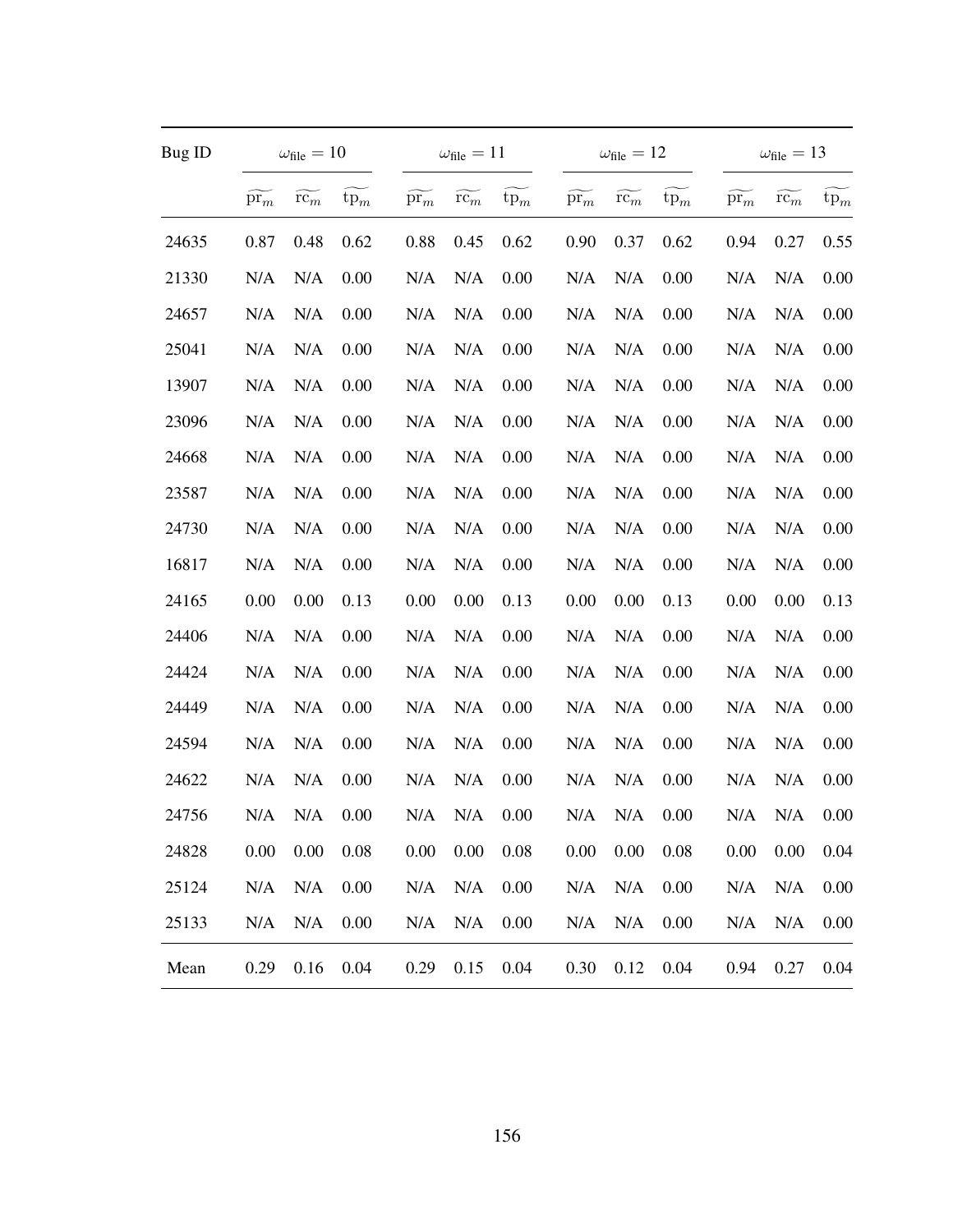| Bug ID |                 | $\omega_{\text{file}} = 14$ |        |                 | $\omega_{\text{file}} = 15$ |          |                 | $\omega_{\rm file}=16$ |        |               | $\omega_{\rm file}=17$ |        |
|--------|-----------------|-----------------------------|--------|-----------------|-----------------------------|----------|-----------------|------------------------|--------|---------------|------------------------|--------|
|        | $\mathrm{pr}_m$ | $\widetilde{\mathrm{rc}_m}$ | $tp_m$ | $\mathrm{pr}_m$ | $rc_m$                      | $tp_m$   | $\mathrm{pr}_m$ | $rc_m$                 | $tp_m$ | $\text{pr}_m$ | $rc_m$                 | $tp_m$ |
| 24635  | 1.00            | 0.16                        | 0.34   | 1.00            | 0.17                        | 0.31     | 1.00            | 0.15                   | 0.31   | 1.00          | 0.13                   | 0.28   |
| 21330  | N/A             | N/A                         | 0.00   | N/A             | N/A                         | 0.00     | N/A             | N/A                    | 0.00   | N/A           | N/A                    | 0.00   |
| 24657  | N/A             | N/A                         | 0.00   | N/A             | N/A                         | 0.00     | N/A             | N/A                    | 0.00   | N/A           | N/A                    | 0.00   |
| 25041  | N/A             | N/A                         | 0.00   | N/A             | N/A                         | 0.00     | N/A             | N/A                    | 0.00   | N/A           | N/A                    | 0.00   |
| 13907  | N/A             | N/A                         | 0.00   | N/A             | N/A                         | 0.00     | N/A             | N/A                    | 0.00   | N/A           | N/A                    | 0.00   |
| 23096  | N/A             | N/A                         | 0.00   | N/A             | N/A                         | 0.00     | N/A             | N/A                    | 0.00   | N/A           | N/A                    | 0.00   |
| 24668  | N/A             | N/A                         | 0.00   | N/A             | N/A                         | 0.00     | N/A             | N/A                    | 0.00   | N/A           | N/A                    | 0.00   |
| 23587  | N/A             | N/A                         | 0.00   | N/A             | N/A                         | 0.00     | N/A             | N/A                    | 0.00   | N/A           | N/A                    | 0.00   |
| 24730  | N/A             | N/A                         | 0.00   | N/A             | N/A                         | 0.00     | N/A             | N/A                    | 0.00   | N/A           | N/A                    | 0.00   |
| 16817  | N/A             | N/A                         | 0.00   | N/A             | N/A                         | 0.00     | N/A             | N/A                    | 0.00   | N/A           | N/A                    | 0.00   |
| 24165  | 0.00            | 0.00                        | 0.13   | 0.00            | 0.00                        | 0.13     | 0.00            | 0.00                   | 0.13   | N/A           | N/A                    | 0.00   |
| 24406  | N/A             | N/A                         | 0.00   | N/A             | N/A                         | 0.00     | N/A             | N/A                    | 0.00   | N/A           | N/A                    | 0.00   |
| 24424  | N/A             | N/A                         | 0.00   | N/A             | N/A                         | 0.00     | N/A             | N/A                    | 0.00   | N/A           | N/A                    | 0.00   |
| 24449  | N/A             | N/A                         | 0.00   | N/A             | N/A                         | 0.00     | N/A             | N/A                    | 0.00   | N/A           | N/A                    | 0.00   |
| 24594  | N/A             | N/A                         | 0.00   | N/A             | N/A                         | 0.00     | N/A             | N/A                    | 0.00   | N/A           | N/A                    | 0.00   |
| 24622  | N/A             | N/A                         | 0.00   | N/A             | N/A                         | 0.00     | N/A             | N/A                    | 0.00   | N/A           | N/A                    | 0.00   |
| 24756  | N/A             | N/A                         | 0.00   | N/A             | N/A                         | 0.00     | N/A             | N/A                    | 0.00   | N/A           | N/A                    | 0.00   |
| 24828  | 0.00            | 0.00                        | 0.04   | 0.00            | 0.00                        | 0.04     | 0.00            | 0.00                   | 0.04   | 0.00          | 0.00                   | 0.04   |
| 25124  | N/A             | N/A                         | 0.00   | N/A             | N/A                         | 0.00     | N/A             | N/A                    | 0.00   | N/A           | N/A                    | 0.00   |
| 25133  | N/A             | N/A                         | 0.00   | N/A             | N/A                         | 0.00     | N/A             | N/A                    | 0.00   | N/A           | N/A                    | 0.00   |
| Mean   | 0.33            | 0.05                        | 0.03   | 0.33            | 0.06                        | $0.02\,$ | 0.33            | 0.05                   | 0.02   | 0.50          | 0.07                   | 0.02   |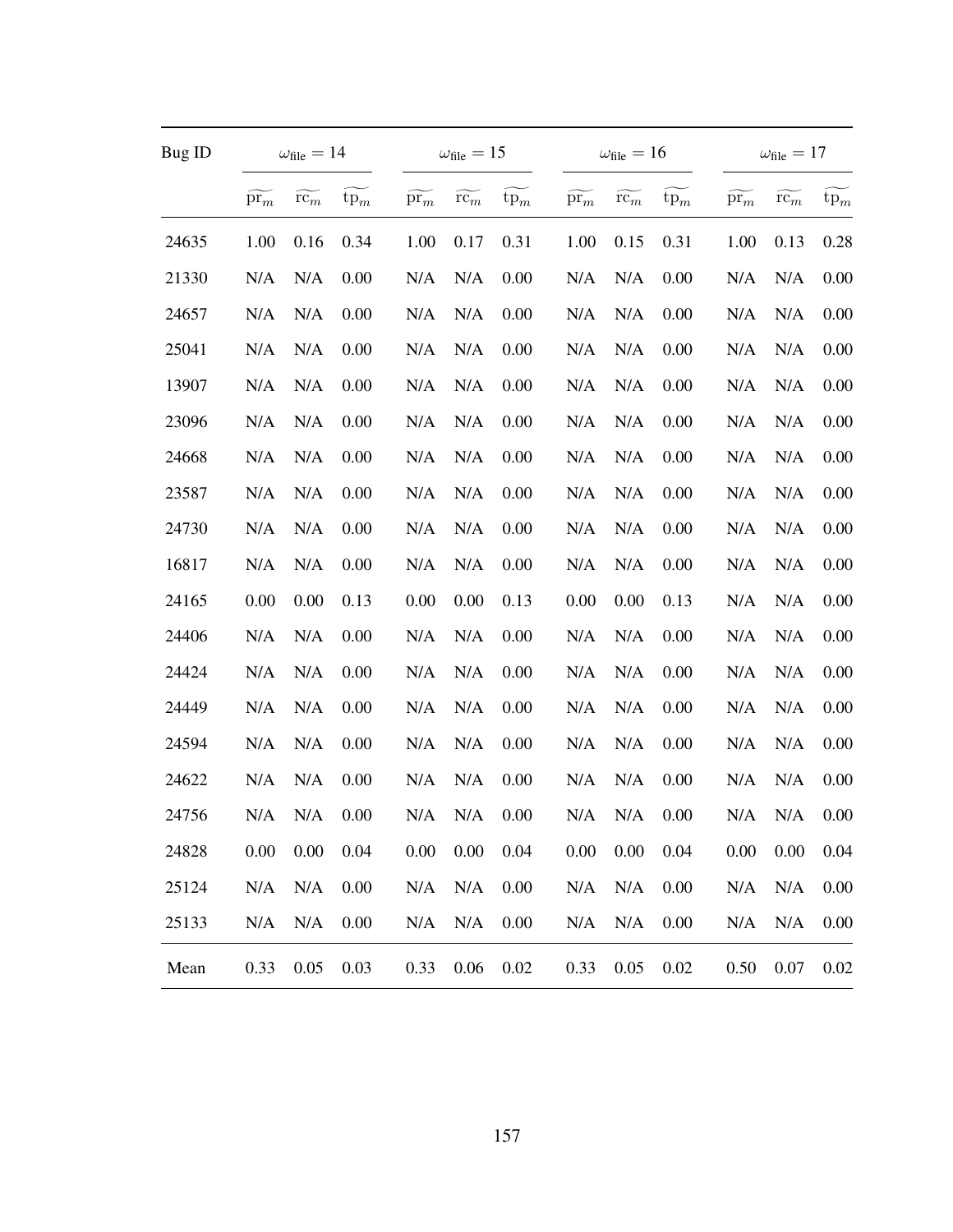| Bug ID |                             | $\omega_{\text{file}} = 18$ |        |                             | $\omega_{\text{file}} = 19$ |        |                             | $\omega_{\text{file}} = 20$ |        |
|--------|-----------------------------|-----------------------------|--------|-----------------------------|-----------------------------|--------|-----------------------------|-----------------------------|--------|
|        | $\widetilde{\mathrm{pr}_m}$ | $r\widetilde{c_m}$          | $tp_m$ | $\widetilde{\mathrm{pr}_m}$ | $\widetilde{\mathrm{rc}_m}$ | $tp_m$ | $\widetilde{\mathrm{pr}_m}$ | $rc_m$                      | $tp_m$ |
| 24635  | 1.00                        | 0.11                        | 0.14   | 1.00                        | 0.04                        | 0.07   | N/A                         | N/A                         | 0.00   |
| 21330  | N/A                         | N/A                         | 0.00   | N/A                         | N/A                         | 0.00   | N/A                         | N/A                         | 0.00   |
| 24657  | N/A                         | N/A                         | 0.00   | N/A                         | N/A                         | 0.00   | N/A                         | N/A                         | 0.00   |
| 25041  | N/A                         | N/A                         | 0.00   | N/A                         | N/A                         | 0.00   | N/A                         | N/A                         | 0.00   |
| 13907  | N/A                         | N/A                         | 0.00   | N/A                         | N/A                         | 0.00   | N/A                         | N/A                         | 0.00   |
| 23096  | N/A                         | N/A                         | 0.00   | N/A                         | N/A                         | 0.00   | N/A                         | N/A                         | 0.00   |
| 24668  | N/A                         | N/A                         | 0.00   | N/A                         | N/A                         | 0.00   | N/A                         | N/A                         | 0.00   |
| 23587  | N/A                         | N/A                         | 0.00   | N/A                         | N/A                         | 0.00   | N/A                         | N/A                         | 0.00   |
| 24730  | N/A                         | N/A                         | 0.00   | N/A                         | N/A                         | 0.00   | N/A                         | N/A                         | 0.00   |
| 16817  | N/A                         | N/A                         | 0.00   | N/A                         | N/A                         | 0.00   | N/A                         | N/A                         | 0.00   |
| 24165  | N/A                         | N/A                         | 0.00   | N/A                         | N/A                         | 0.00   | N/A                         | N/A                         | 0.00   |
| 24406  | N/A                         | N/A                         | 0.00   | N/A                         | N/A                         | 0.00   | N/A                         | N/A                         | 0.00   |
| 24424  | N/A                         | N/A                         | 0.00   | N/A                         | N/A                         | 0.00   | N/A                         | N/A                         | 0.00   |
| 24449  | N/A                         | N/A                         | 0.00   | N/A                         | N/A                         | 0.00   | N/A                         | N/A                         | 0.00   |
| 24594  | N/A                         | N/A                         | 0.00   | N/A                         | N/A                         | 0.00   | N/A                         | N/A                         | 0.00   |
| 24622  | N/A                         | N/A                         | 0.00   | N/A                         | N/A                         | 0.00   | N/A                         | N/A                         | 0.00   |
| 24756  | N/A                         | N/A                         | 0.00   | N/A                         | N/A                         | 0.00   | N/A                         | N/A                         | 0.00   |
| 24828  | 0.00                        | 0.00                        | 0.04   | 0.00                        | 0.00                        | 0.04   | 0.00                        | 0.00                        | 0.04   |
| 25124  | N/A                         | N/A                         | 0.00   | N/A                         | N/A                         | 0.00   | N/A                         | N/A                         | 0.00   |
| 25133  | N/A                         | N/A                         | 0.00   | N/A                         | N/A                         | 0.00   | N/A                         | N/A                         | 0.00   |
| Mean   | 0.50                        | 0.05                        | 0.01   | 0.50                        | $0.02\,$                    | 0.01   | 0.00                        | 0.00                        | 0.00   |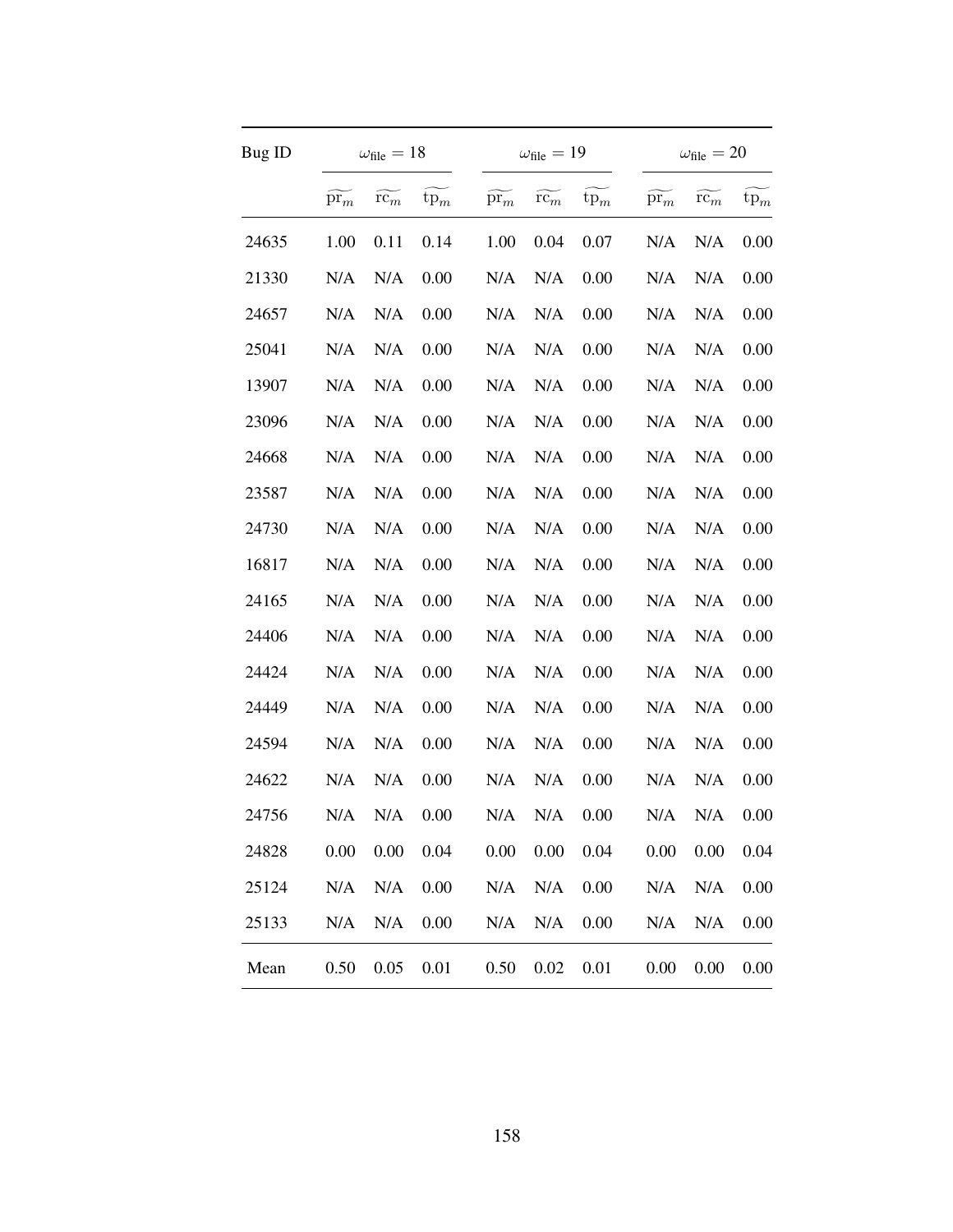| Bug ID |                             | $\omega_{\text{file}} = 2$ |        |                             | $\omega_{\text{file}} = 3$ |        |                 | $\omega_{\text{file}} = 4$ |        |                 | $\omega_{\text{file}} = 5$ |        |
|--------|-----------------------------|----------------------------|--------|-----------------------------|----------------------------|--------|-----------------|----------------------------|--------|-----------------|----------------------------|--------|
|        | $\widetilde{\mathrm{pr}_m}$ | $r\bar{c_m}$               | $tp_m$ | $\widetilde{\mathrm{pr}_m}$ | $r\bar{c_m}$               | $tp_m$ | $\mathrm{pr}_m$ | $r\bar{c_m}$               | $tp_m$ | $\mathrm{pr}_m$ | $r\bar{c_m}$               | $tp_m$ |
| 24635  | 0.42                        | 0.87                       | 1.00   | 0.76                        | 0.87                       | 1.00   | 0.81            | 0.74                       | 0.97   | 0.81            | 0.72                       | 0.93   |
| 21330  | 0.13                        | 1.00                       | 1.00   | 0.23                        | 0.86                       | 1.00   | 0.28            | 0.68                       | 1.00   | 0.27            | 0.50                       | 1.00   |
| 24657  | 0.05                        | 0.80                       | 0.83   | 0.06                        | 0.64                       | 0.83   | 0.10            | 0.64                       | 0.83   | 0.10            | 0.48                       | 0.83   |
| 25041  | 0.30                        | 0.40                       | 0.96   | 0.42                        | 0.26                       | 0.96   | 0.49            | 0.20                       | 0.93   | 0.46            | 0.15                       | 0.82   |
| 13907  | 0.02                        | 0.50                       | 1.00   | 0.03                        | 0.50                       | 1.00   | 0.05            | 0.50                       | 1.00   | 0.08            | 0.50                       | 1.00   |
| 23096  | 0.03                        | 0.48                       | 1.00   | 0.04                        | 0.44                       | 0.86   | 0.09            | 0.44                       | 0.86   | 0.09            | 0.33                       | 0.86   |
| 23587  | 0.29                        | 0.54                       | 1.00   | 0.41                        | 0.46                       | 1.00   | 0.45            | 0.36                       | 1.00   | 0.50            | 0.32                       | 1.00   |
| 24730  | 0.01                        | 0.50                       | 0.67   | 0.04                        | 0.50                       | 0.67   | 0.06            | 0.50                       | 0.67   | 0.11            | 0.50                       | 0.67   |
| 16817  | 0.00                        | 0.00                       | 1.00   | 0.00                        | 0.00                       | 1.00   | 0.00            | 0.00                       | 1.00   | 0.00            | 0.00                       | 1.00   |
| 24165  | 0.04                        | 0.33                       | 1.00   | 0.00                        | 0.00                       | 1.00   | 0.00            | 0.00                       | 0.67   | 0.00            | 0.00                       | 0.67   |
| 24406  | 0.09                        | 0.50                       | 0.67   | 0.18                        | 0.50                       | 0.67   | 0.00            | 0.00                       | 0.33   | 0.00            | 0.00                       | 0.33   |
| 24424  | 0.02                        | 0.33                       | 1.00   | 0.04                        | 0.33                       | 1.00   | 0.12            | 0.33                       | 1.00   | 0.28            | 0.33                       | 1.00   |
| 24594  | 0.00                        | 0.00                       | 0.50   | 0.00                        | 0.00                       | 0.50   | 0.00            | 0.00                       | 0.50   | 0.00            | 0.00                       | 0.50   |
| 24828  | 0.02                        | 0.17                       | 0.29   | 0.00                        | 0.00                       | 0.29   | 0.00            | 0.00                       | 0.29   | 0.00            | 0.00                       | 0.29   |
| 25124  | 0.06                        | 0.13                       | 0.80   | 0.16                        | 0.17                       | 0.60   | 0.00            | 0.00                       | 0.40   | 0.00            | 0.00                       | 0.40   |
| 25133  | 0.00                        | 0.00                       | 0.17   | 0.00                        | 0.00                       | 0.17   | 0.00            | 0.00                       | 0.17   | 0.00            | 0.00                       | 0.17   |
| Mean   | 0.09                        | 0.41                       | 0.81   | 0.15                        | 0.35                       | 0.36   | 0.15            | 0.27                       | 0.28   | 0.17            | 0.24                       | 0.25   |

A.4 Task-wise Results for the File-Level CHB Approach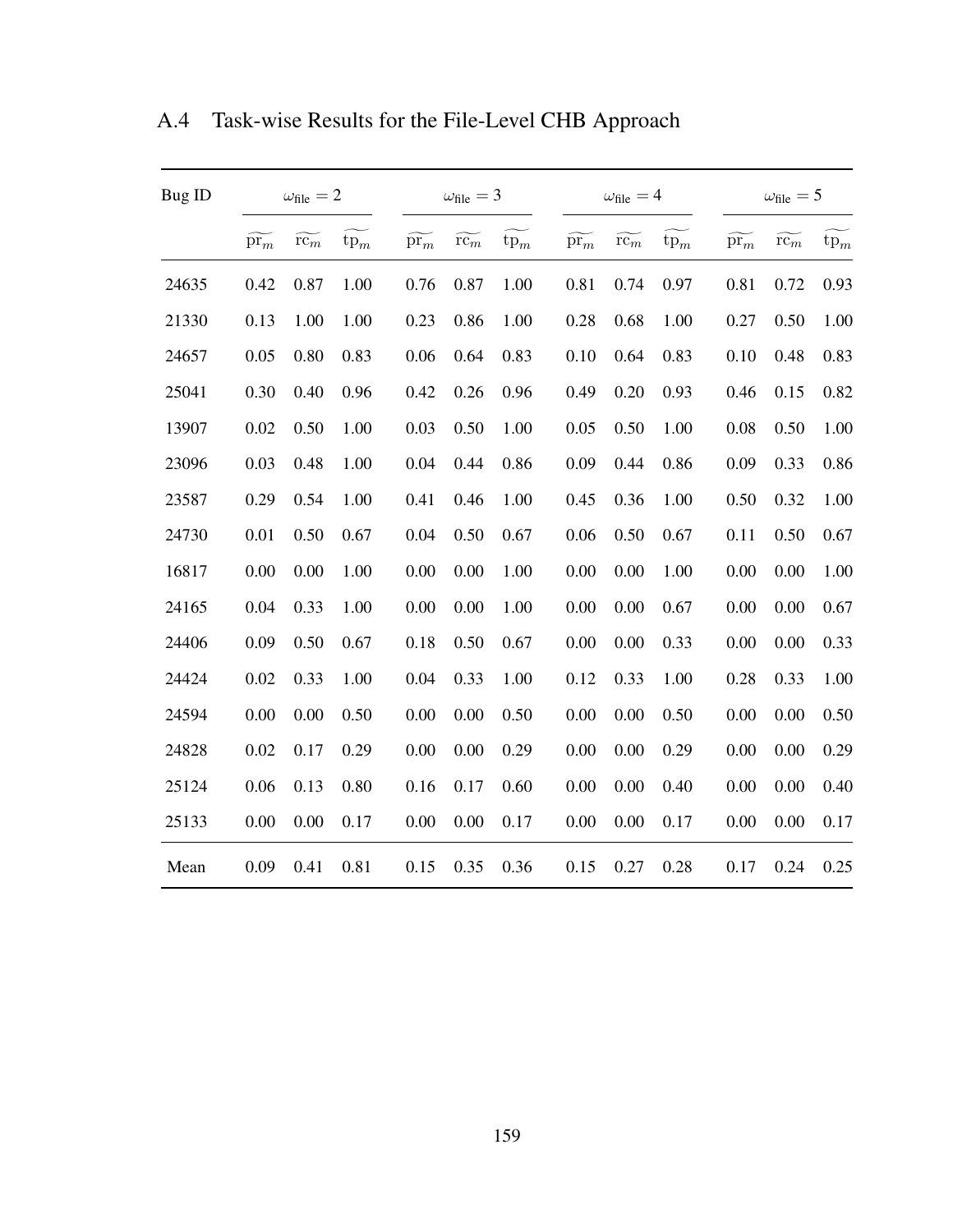| Bug ID |                             | $\omega_{\text{file}} = 6$  |        |                             | $\omega_{\text{file}} = 7$  |        |                             | $\omega_{\text{file}} = 8$  |        |                             | $\omega_{\text{file}} = 9$  |                 |
|--------|-----------------------------|-----------------------------|--------|-----------------------------|-----------------------------|--------|-----------------------------|-----------------------------|--------|-----------------------------|-----------------------------|-----------------|
|        | $\widetilde{\mathrm{pr}_m}$ | $\widetilde{\mathrm{rc}}_m$ | $tp_m$ | $\widetilde{\mathrm{pr}_m}$ | $\widetilde{\mathrm{rc}}_m$ | $tp_m$ | $\widetilde{\mathrm{pr}_m}$ | $\widetilde{\mathrm{rc}_m}$ | $tp_m$ | $\widetilde{\mathrm{pr}_m}$ | $\widetilde{\mathrm{rc}}_m$ | $\mathrm{tp}_m$ |
| 24635  | 0.86                        | 0.67                        | 0.93   | 0.84                        | 0.45                        | 0.69   | 0.87                        | 0.46                        | 0.66   | 0.88                        | 0.48                        | 0.62            |
| 21330  | 0.33                        | 0.41                        | 0.88   | 0.35                        | 0.29                        | 0.88   | 0.36                        | 0.24                        | 0.88   | 0.36                        | 0.19                        | 0.75            |
| 24657  | 0.13                        | 0.40                        | 0.83   | 0.12                        | 0.32                        | 0.83   | 0.13                        | 0.24                        | 0.83   | 0.15                        | 0.16                        | 0.83            |
| 25041  | 0.47                        | 0.14                        | 0.61   | 0.46                        | 0.12                        | 0.57   | 0.38                        | 0.09                        | 0.54   | 0.44                        | 0.07                        | 0.46            |
| 13907  | 0.09                        | 0.33                        | 1.00   | 0.11                        | 0.33                        | 1.00   | 0.13                        | 0.33                        | 0.50   | 0.17                        | 0.33                        | 0.50            |
| 23096  | 0.10                        | 0.20                        | 0.71   | 0.13                        | 0.20                        | 0.71   | 0.20                        | 0.17                        | 0.57   | 0.42                        | 0.17                        | 0.57            |
| 23587  | 0.43                        | 0.33                        | 0.75   | 0.61                        | 0.40                        | 0.63   | 0.62                        | 0.34                        | 0.63   | 0.78                        | 0.43                        | 0.50            |
| 24730  | 0.15                        | 0.50                        | 0.67   | 0.56                        | 0.50                        | 0.67   | 0.56                        | 0.50                        | 0.67   | 0.56                        | 0.50                        | 0.67            |
| 16817  | 0.00                        | 0.00                        | 1.00   | 0.00                        | 0.00                        | 1.00   | 0.00                        | 0.00                        | 0.50   | 0.00                        | 0.00                        | 0.50            |
| 24165  | 0.00                        | 0.00                        | 0.67   | 0.00                        | 0.00                        | 0.67   | 0.00                        | 0.00                        | 0.33   | 0.00                        | 0.00                        | 0.33            |
| 24406  | 0.00                        | 0.00                        | 0.33   | 0.00                        | 0.00                        | 0.33   | 0.00                        | 0.00                        | 0.33   | 0.00                        | 0.00                        | 0.33            |
| 24424  | 0.33                        | 0.33                        | 1.00   | 0.33                        | 0.33                        | 1.00   | 0.50                        | 0.50                        | 0.67   | 0.00                        | 0.00                        | 0.67            |
| 24594  | 0.00                        | 0.00                        | 0.50   | 0.00                        | 0.00                        | 0.50   | 0.00                        | 0.00                        | 0.50   | 0.00                        | 0.00                        | 0.50            |
| 24828  | 0.00                        | 0.00                        | 0.29   | 0.00                        | 0.00                        | 0.29   | 0.00                        | 0.00                        | 0.29   | 0.00                        | 0.00                        | 0.29            |
| 25124  | 0.00                        | 0.00                        | 0.40   | 0.00                        | 0.00                        | 0.40   | 0.00                        | 0.00                        | 0.40   | 0.00                        | 0.00                        | 0.20            |
| 25133  | 0.00                        | 0.00                        | 0.17   | 0.00                        | 0.00                        | 0.17   | 0.00                        | 0.00                        | 0.17   | 0.00                        | 0.00                        | 0.17            |
| Mean   | 0.18                        | 0.21                        | 0.22   | 0.22                        | 0.18                        | 0.19   | 0.24                        | 0.18                        | 0.19   | 0.23                        | 0.15                        | 0.16            |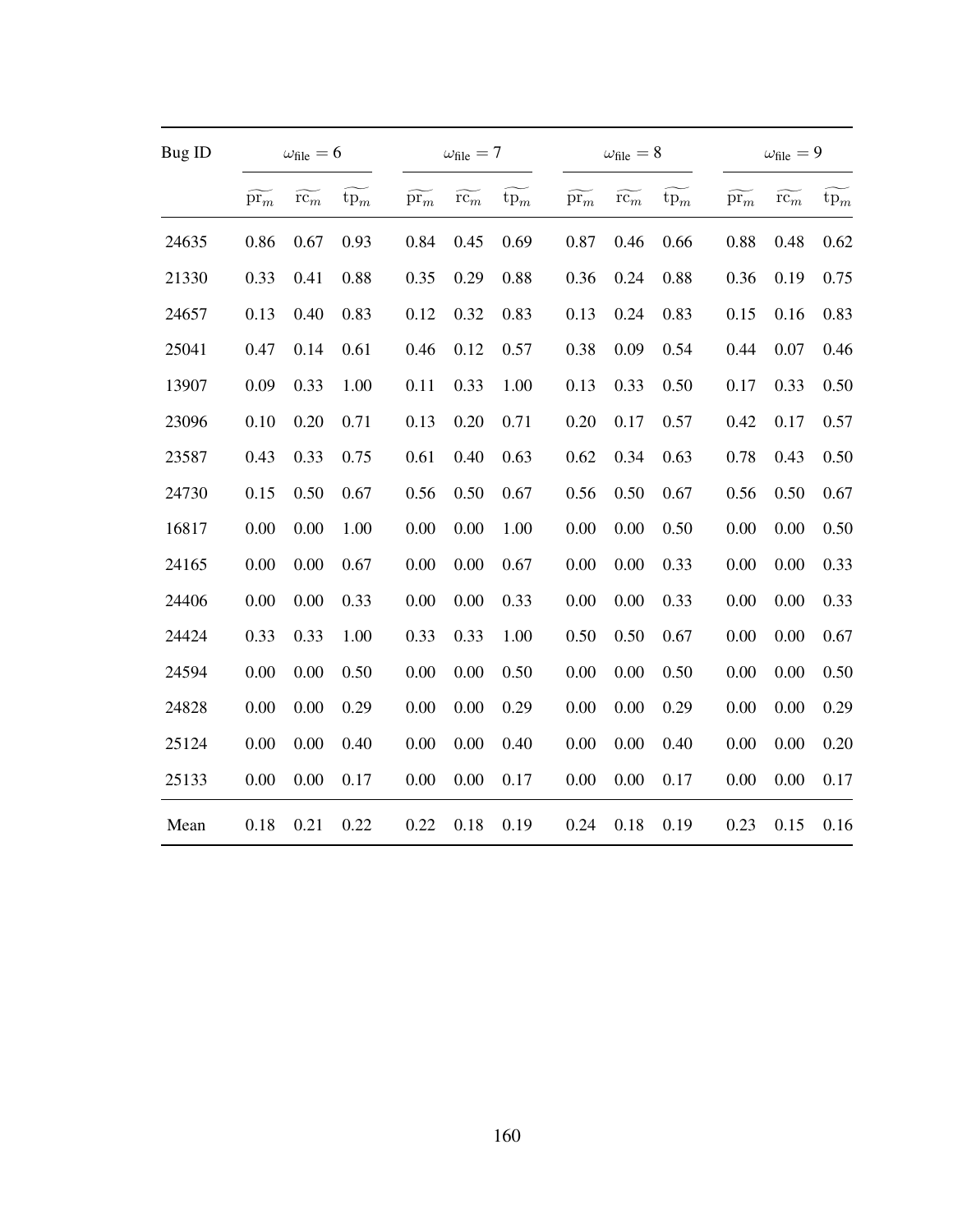| Bug ID |                             | $\omega_{\text{file}} = 10$ |        |                             | $\omega_{\text{file}} = 11$ |        |                             | $\omega_{\text{file}} = 12$ |        |                             | $\omega_{\text{file}} = 13$ |                 |
|--------|-----------------------------|-----------------------------|--------|-----------------------------|-----------------------------|--------|-----------------------------|-----------------------------|--------|-----------------------------|-----------------------------|-----------------|
|        | $\widetilde{\mathrm{pr}_m}$ | $\widetilde{\mathrm{rc}}_m$ | $tp_m$ | $\widetilde{\mathrm{pr}_m}$ | $\widetilde{\mathrm{rc}}_m$ | $tp_m$ | $\widetilde{\mathrm{pr}_m}$ | $\widetilde{\mathrm{rc}_m}$ | $tp_m$ | $\widetilde{\mathrm{pr}_m}$ | $\widetilde{\mathrm{rc}}_m$ | $\mathrm{tp}_m$ |
| 24635  | 0.88                        | 0.41                        | 0.62   | 0.92                        | 0.34                        | 0.59   | 0.91                        | 0.15                        | 0.48   | 0.95                        | 0.14                        | 0.38            |
| 21330  | 0.33                        | 0.14                        | 0.75   | 0.37                        | 0.14                        | 0.75   | 0.35                        | 0.14                        | 0.50   | 0.54                        | 0.14                        | 0.50            |
| 24657  | 0.17                        | 0.16                        | 0.83   | 0.29                        | 0.10                        | 0.67   | 0.30                        | 0.10                        | 0.67   | 0.44                        | 0.13                        | 0.50            |
| 25041  | 0.46                        | 0.07                        | 0.43   | 0.45                        | 0.09                        | 0.29   | 0.38                        | 0.08                        | 0.25   | 0.41                        | 0.08                        | 0.25            |
| 13907  | 0.31                        | 0.33                        | 0.50   | 0.56                        | 0.33                        | 0.50   | 0.58                        | 0.33                        | 0.50   | 0.63                        | 0.33                        | 0.50            |
| 23096  | 0.21                        | 0.11                        | 0.43   | 0.38                        | 0.11                        | 0.43   | 0.39                        | 0.11                        | 0.43   | 0.42                        | 0.11                        | 0.43            |
| 23587  | 0.86                        | 0.43                        | 0.50   | 0.86                        | 0.36                        | 0.50   | 0.83                        | 0.29                        | 0.50   | 0.80                        | 0.29                        | 0.38            |
| 24730  | 0.60                        | 0.50                        | 0.67   | 0.60                        | 0.50                        | 0.67   | 0.00                        | 0.00                        | 0.33   | 0.00                        | 0.00                        | 0.33            |
| 16817  | 0.00                        | 0.00                        | 0.50   | 0.00                        | 0.00                        | 0.50   | 0.00                        | 0.00                        | 0.50   | 0.00                        | 0.00                        | 0.50            |
| 24165  | 0.00                        | 0.00                        | 0.33   | 0.00                        | 0.00                        | 0.33   | 0.00                        | 0.00                        | 0.33   | 0.00                        | 0.00                        | 0.33            |
| 24406  | 0.00                        | 0.00                        | 0.33   | 0.00                        | 0.00                        | 0.33   | 0.00                        | 0.00                        | 0.33   | 0.00                        | 0.00                        | 0.33            |
| 24424  | 0.00                        | 0.00                        | 0.67   | N/A                         | N/A                         | 0.00   | N/A                         | N/A                         | 0.00   | N/A                         | N/A                         | 0.00            |
| 24594  | 0.00                        | 0.00                        | 0.50   | 0.00                        | 0.00                        | 0.50   | 0.00                        | 0.00                        | 0.50   | N/A                         | N/A                         | 0.00            |
| 24828  | 0.00                        | 0.00                        | 0.29   | 0.00                        | 0.00                        | 0.29   | 0.00                        | 0.00                        | 0.29   | 0.00                        | 0.00                        | 0.14            |
| 25124  | 0.00                        | 0.00                        | 0.20   | 0.00                        | 0.00                        | 0.20   | 0.00                        | 0.00                        | 0.20   | 0.00                        | 0.00                        | 0.20            |
| 25133  | 0.00                        | 0.00                        | 0.17   | 0.00                        | 0.00                        | 0.17   | 0.00                        | 0.00                        | 0.17   | N/A                         | N/A                         | 0.00            |
| Mean   | 0.24                        | 0.14                        | 0.15   | 0.29                        | 0.13                        | 0.42   | 0.25                        | 0.08                        | 0.37   | 0.32                        | 0.09                        | 0.30            |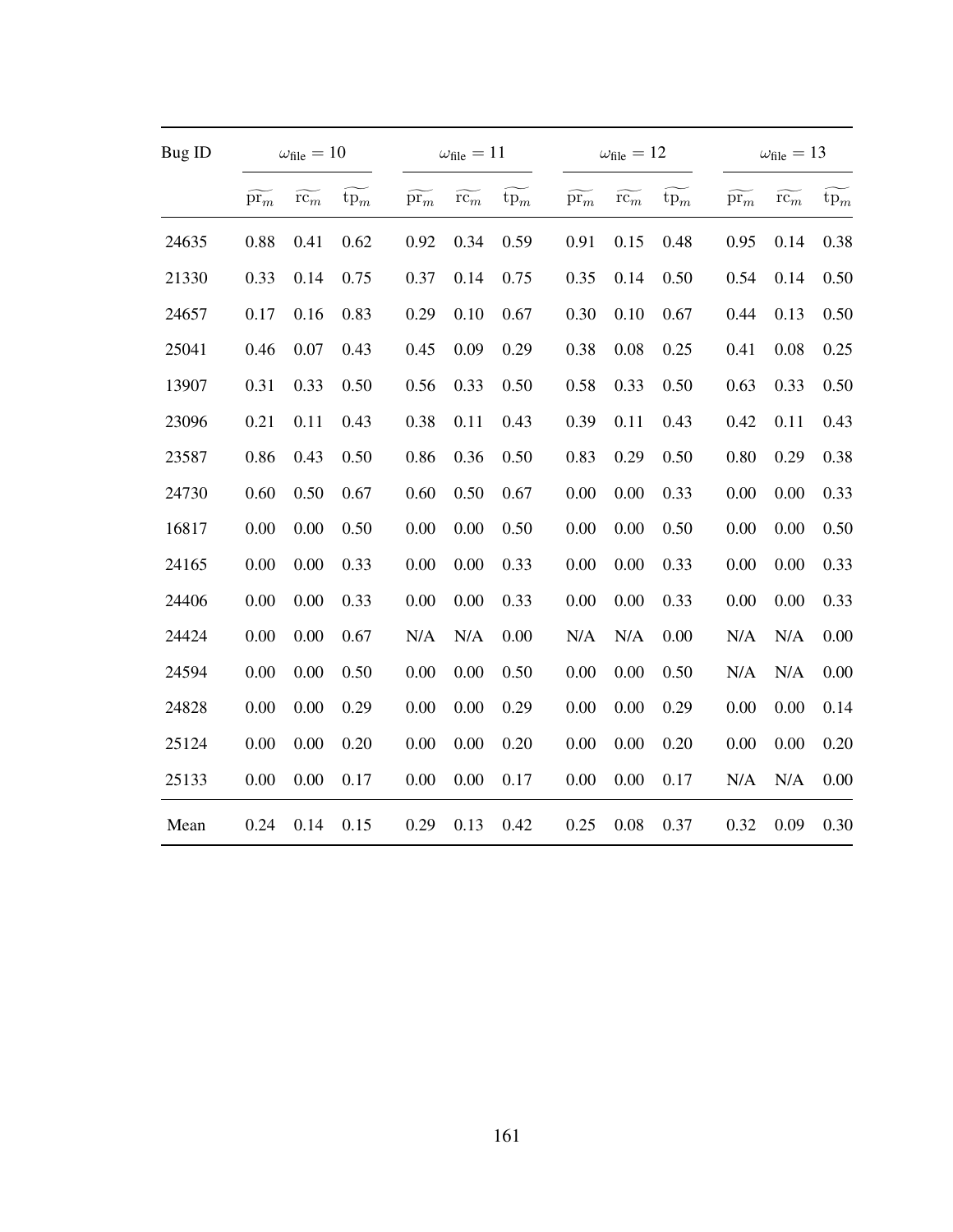| Bug ID |                             | $\omega_{\text{file}} = 14$ |        |                             | $\omega_{\text{file}} = 15$ |        |                             | $\omega_{\text{file}} = 16$ |        |                             | $\omega_{\text{file}} = 17$ |                 |
|--------|-----------------------------|-----------------------------|--------|-----------------------------|-----------------------------|--------|-----------------------------|-----------------------------|--------|-----------------------------|-----------------------------|-----------------|
|        | $\widetilde{\mathrm{pr}_m}$ | $\widetilde{\mathrm{rc}}_m$ | $tp_m$ | $\widetilde{\mathrm{pr}_m}$ | $\widetilde{\mathrm{rc}_m}$ | $tp_m$ | $\widetilde{\mathrm{pr}_m}$ | $\widetilde{\mathrm{rc}_m}$ | $tp_m$ | $\widetilde{\mathrm{pr}_m}$ | $\widetilde{\mathrm{rc}}_m$ | $\mathrm{tp}_m$ |
| 24635  | 0.94                        | 0.15                        | 0.31   | 1.00                        | 0.13                        | 0.28   | 1.00                        | 0.08                        | 0.21   | 1.00                        | 0.04                        | 0.14            |
| 21330  | 0.00                        | 0.00                        | 0.25   | 0.00                        | 0.00                        | 0.25   | 0.00                        | 0.00                        | 0.25   | 0.00                        | 0.00                        | 0.25            |
| 24657  | 0.44                        | 0.13                        | 0.50   | 0.00                        | 0.00                        | 0.33   | 0.00                        | 0.00                        | 0.33   | 0.00                        | 0.00                        | 0.33            |
| 25041  | 0.41                        | 0.06                        | 0.25   | 0.45                        | 0.05                        | 0.25   | 0.47                        | 0.05                        | 0.25   | 0.52                        | 0.04                        | 0.25            |
| 13907  | 0.75                        | 0.33                        | 0.50   | 1.00                        | 0.33                        | 0.50   | 1.00                        | 0.33                        | 0.50   | 1.00                        | 0.33                        | 0.50            |
| 23096  | 0.50                        | 0.11                        | 0.43   | 0.67                        | 0.11                        | 0.43   | 0.67                        | 0.11                        | 0.43   | 0.67                        | 0.11                        | 0.43            |
| 23587  | 1.00                        | 0.19                        | 0.38   | N/A                         | N/A                         | 0.00   | N/A                         | N/A                         | 0.00   | N/A                         | N/A                         | 0.00            |
| 24730  | 0.00                        | 0.00                        | 0.33   | N/A                         | N/A                         | 0.00   | N/A                         | N/A                         | 0.00   | N/A                         | N/A                         | 0.00            |
| 16817  | 0.00                        | 0.00                        | 0.50   | 0.00                        | 0.00                        | 0.50   | 0.00                        | 0.00                        | 0.50   | N/A                         | N/A                         | 0.00            |
| 24165  | 0.00                        | 0.00                        | 0.33   | 0.00                        | 0.00                        | 0.33   | 0.00                        | 0.00                        | 0.33   | N/A                         | N/A                         | 0.00            |
| 24406  | 0.00                        | 0.00                        | 0.33   | 0.00                        | 0.00                        | 0.33   | 0.00                        | 0.00                        | 0.33   | 0.00                        | 0.00                        | 0.33            |
| 24424  | N/A                         | N/A                         | 0.00   | N/A                         | N/A                         | 0.00   | N/A                         | N/A                         | 0.00   | N/A                         | N/A                         | 0.00            |
| 24594  | N/A                         | N/A                         | 0.00   | N/A                         | N/A                         | 0.00   | N/A                         | N/A                         | 0.00   | N/A                         | N/A                         | 0.00            |
| 24828  | 0.00                        | 0.00                        | 0.14   | 0.00                        | 0.00                        | 0.14   | 0.00                        | 0.00                        | 0.14   | 0.00                        | 0.00                        | 0.14            |
| 25124  | 0.00                        | 0.00                        | 0.20   | 0.00                        | 0.00                        | 0.20   | 0.00                        | 0.00                        | 0.20   | 0.00                        | 0.00                        | 0.20            |
| 25133  | N/A                         | N/A                         | 0.00   | N/A                         | N/A                         | 0.00   | N/A                         | N/A                         | 0.00   | N/A                         | N/A                         | 0.00            |
| Mean   | 0.31                        | 0.08                        | 0.28   | 0.28                        | 0.06                        | 0.22   | 0.29                        | 0.05                        | 0.22   | 0.35                        | 0.06                        | 0.16            |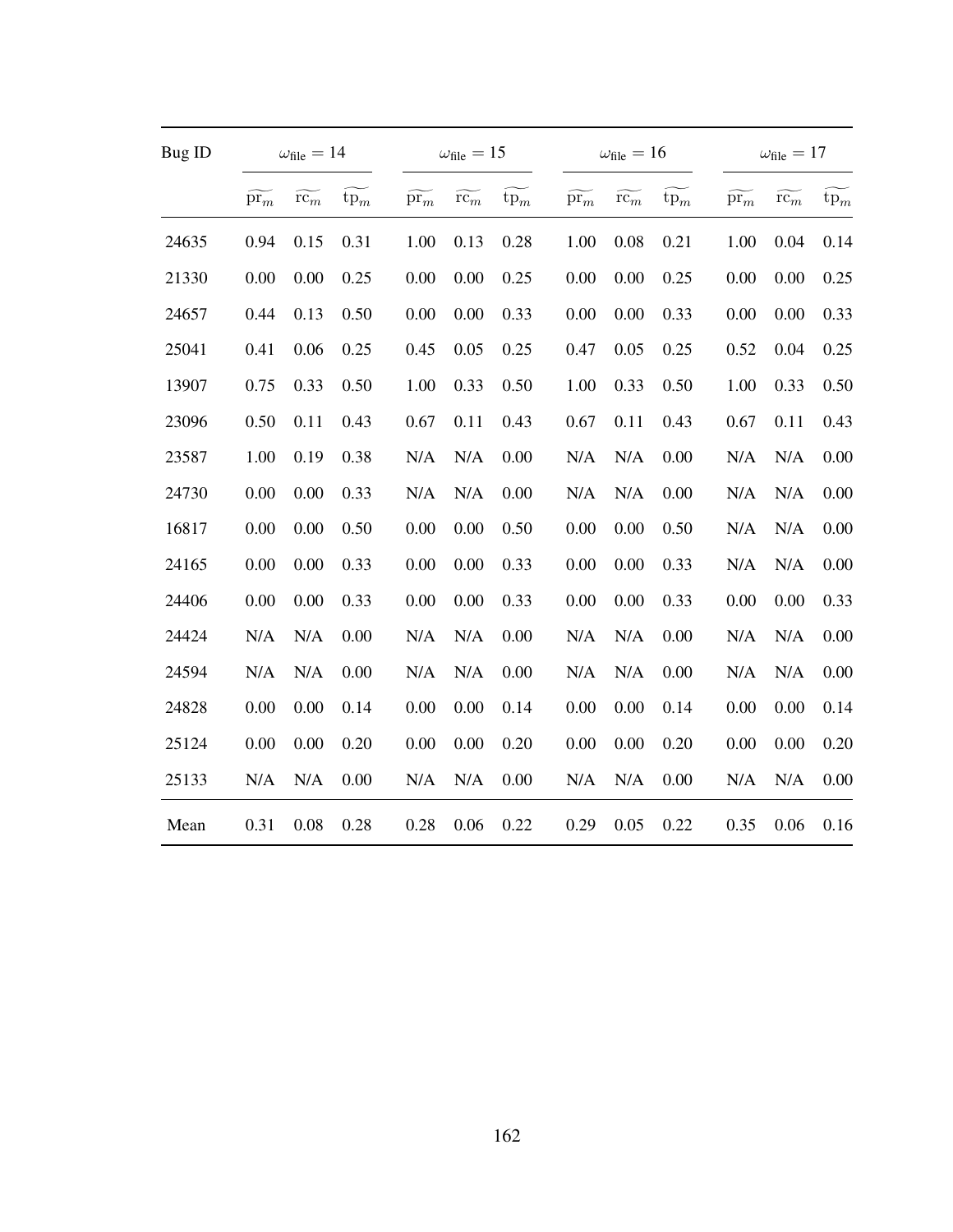| Bug ID |                             | $\omega_{\text{file}} = 18$ |        |                             | $\omega_{\text{file}} = 19$ |        |                             | $\omega_{\rm file}=20$      |        |                             | $\omega_{\text{file}} = 21$ |                 |
|--------|-----------------------------|-----------------------------|--------|-----------------------------|-----------------------------|--------|-----------------------------|-----------------------------|--------|-----------------------------|-----------------------------|-----------------|
|        | $\widetilde{\mathrm{pr}_m}$ | $\widetilde{\mathrm{rc}_m}$ | $tp_m$ | $\widetilde{\mathrm{pr}_m}$ | $\widetilde{\mathrm{rc}_m}$ | $tp_m$ | $\widetilde{\mathrm{pr}_m}$ | $\widetilde{\mathrm{rc}_m}$ | $tp_m$ | $\widetilde{\mathrm{pr}_m}$ | $\widetilde{\mathrm{rc}}_m$ | $\textrm{tp}_m$ |
| 24635  | 1.00                        | 0.04                        | 0.07   | N/A                         | N/A                         | 0.00   | N/A                         | N/A                         | 0.00   | N/A                         | N/A                         | 0.00            |
| 21330  | 0.00                        | 0.00                        | 0.13   | N/A                         | N/A                         | 0.00   | N/A                         | N/A                         | 0.00   | N/A                         | N/A                         | 0.00            |
| 24657  | 0.00                        | 0.00                        | 0.33   | 0.00                        | 0.00                        | 0.33   | 0.00                        | 0.00                        | 0.17   | 0.00                        | 0.00                        | 0.17            |
| 25041  | 0.52                        | 0.04                        | 0.25   | 0.43                        | 0.04                        | 0.21   | 0.44                        | 0.04                        | 0.21   | 0.29                        | 0.03                        | 0.18            |
| 13907  | 1.00                        | 0.33                        | 0.50   | N/A                         | N/A                         | 0.00   | N/A                         | N/A                         | 0.00   | N/A                         | N/A                         | 0.00            |
| 23096  | 0.67                        | 0.11                        | 0.43   | 0.00                        | 0.00                        | 0.14   | 0.00                        | 0.00                        | 0.14   | 0.00                        | 0.00                        | 0.14            |
| 23587  | N/A                         | N/A                         | 0.00   | N/A                         | N/A                         | 0.00   | N/A                         | N/A                         | 0.00   | N/A                         | N/A                         | 0.00            |
| 24730  | N/A                         | N/A                         | 0.00   | N/A                         | N/A                         | 0.00   | N/A                         | N/A                         | 0.00   | N/A                         | N/A                         | 0.00            |
| 16817  | N/A                         | N/A                         | 0.00   | N/A                         | N/A                         | 0.00   | N/A                         | N/A                         | 0.00   | N/A                         | N/A                         | 0.00            |
| 24165  | N/A                         | N/A                         | 0.00   | N/A                         | N/A                         | 0.00   | N/A                         | N/A                         | 0.00   | N/A                         | N/A                         | 0.00            |
| 24406  | 0.00                        | 0.00                        | 0.33   | 0.00                        | 0.00                        | 0.33   | 0.00                        | 0.00                        | 0.33   | 0.00                        | 0.00                        | 0.33            |
| 24424  | N/A                         | N/A                         | 0.00   | N/A                         | N/A                         | 0.00   | N/A                         | N/A                         | 0.00   | N/A                         | N/A                         | 0.00            |
| 24594  | N/A                         | N/A                         | 0.00   | N/A                         | N/A                         | 0.00   | N/A                         | N/A                         | 0.00   | N/A                         | N/A                         | 0.00            |
| 24828  | 0.00                        | 0.00                        | 0.14   | 0.00                        | 0.00                        | 0.14   | 0.00                        | 0.00                        | 0.14   | 0.00                        | 0.00                        | 0.14            |
| 25124  | 0.00                        | 0.00                        | 0.20   | N/A                         | N/A                         | 0.00   | N/A                         | N/A                         | 0.00   | N/A                         | N/A                         | 0.00            |
| 25133  | N/A                         | N/A                         | 0.00   | N/A                         | N/A                         | 0.00   | N/A                         | N/A                         | 0.00   | N/A                         | N/A                         | 0.00            |
| Mean   | 0.35                        | 0.06                        | 0.15   | 0.09                        | 0.01                        | 0.07   | 0.09                        | 0.01                        | 0.06   | 0.06                        | 0.01                        | 0.06            |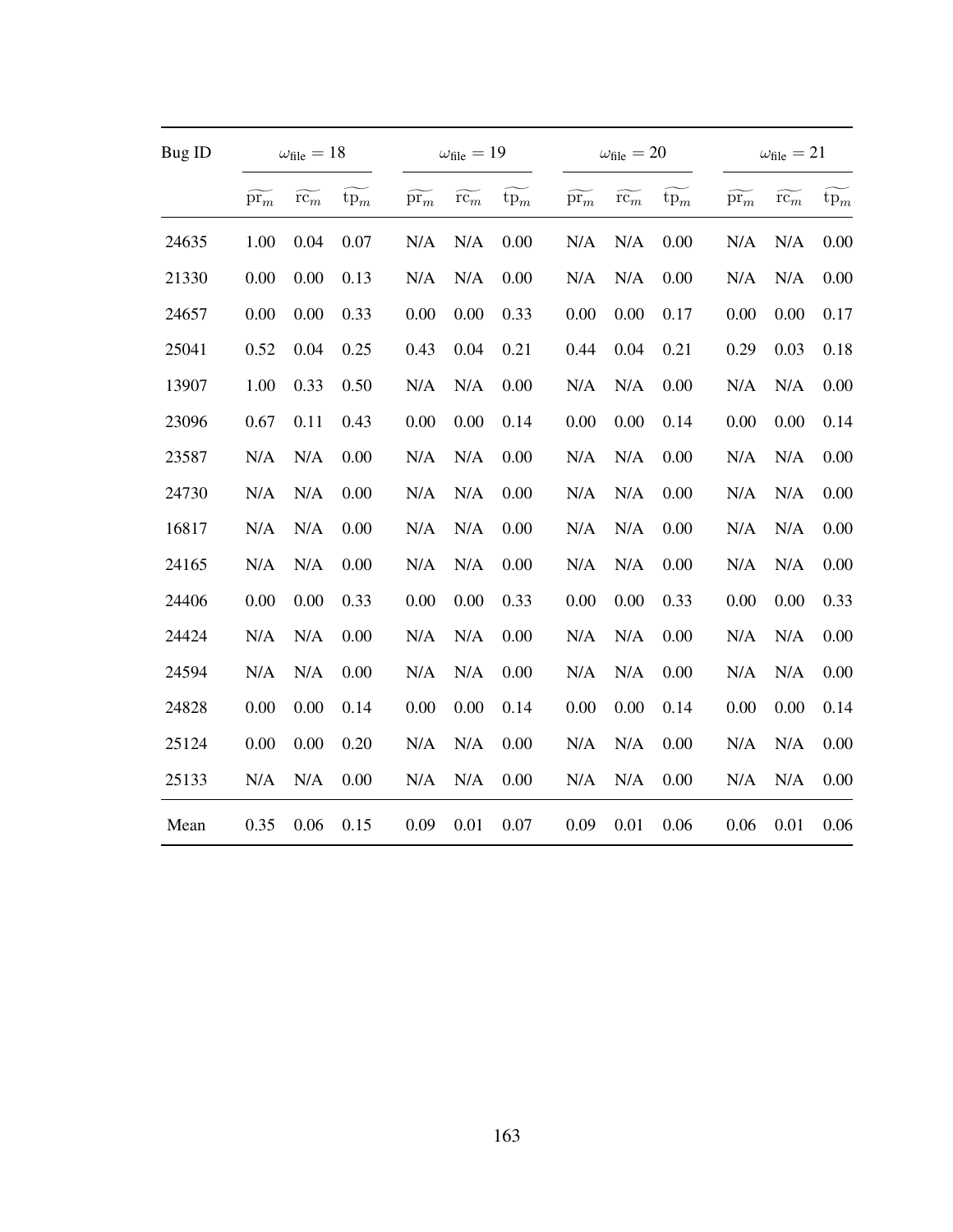| <b>Bug ID</b> |                             | $\omega_{\text{file}} = 22$ |        |                             | $\omega_{\text{file}} = 23$ |        |                             | $\omega_{\rm file}=24$ |        |                             | $\omega_{\text{file}} = 25$ |        |
|---------------|-----------------------------|-----------------------------|--------|-----------------------------|-----------------------------|--------|-----------------------------|------------------------|--------|-----------------------------|-----------------------------|--------|
|               | $\widetilde{\mathrm{pr}_m}$ | $\widetilde{\mathrm{rc}_m}$ | $tp_m$ | $\widetilde{\mathrm{pr}_m}$ | $\widetilde{\mathrm{rc}_m}$ | $tp_m$ | $\widetilde{\mathrm{pr}_m}$ | $r\bar{c_m}$           | $tp_m$ | $\widetilde{\mathrm{pr}_m}$ | $\widetilde{\mathrm{rc}_m}$ | $tp_m$ |
| 24635         | N/A                         | N/A                         | 0.00   | N/A                         | N/A                         | 0.00   | N/A                         | N/A                    | 0.00   | N/A                         | N/A                         | 0.00   |
| 21330         | N/A                         | N/A                         | 0.00   | N/A                         | N/A                         | 0.00   | N/A                         | N/A                    | 0.00   | N/A                         | N/A                         | 0.00   |
| 24657         | 0.00                        | 0.00                        | 0.17   | 0.00                        | 0.00                        | 0.17   | 0.00                        | 0.00                   | 0.17   | 0.00                        | 0.00                        | 0.17   |
| 25041         | 0.49                        | 0.03                        | 0.18   | 0.49                        | 0.03                        | 0.18   | 0.49                        | 0.03                   | 0.18   | 0.51                        | 0.03                        | 0.18   |
| 13907         | N/A                         | N/A                         | 0.00   | N/A                         | N/A                         | 0.00   | N/A                         | N/A                    | 0.00   | N/A                         | N/A                         | 0.00   |
| 23096         | 0.00                        | 0.00                        | 0.14   | 0.00                        | 0.00                        | 0.14   | 0.00                        | 0.00                   | 0.14   | N/A                         | N/A                         | 0.00   |
| 23587         | N/A                         | N/A                         | 0.00   | N/A                         | N/A                         | 0.00   | N/A                         | N/A                    | 0.00   | N/A                         | N/A                         | 0.00   |
| 24730         | N/A                         | N/A                         | 0.00   | N/A                         | N/A                         | 0.00   | N/A                         | N/A                    | 0.00   | N/A                         | N/A                         | 0.00   |
| 16817         | N/A                         | N/A                         | 0.00   | N/A                         | N/A                         | 0.00   | N/A                         | N/A                    | 0.00   | N/A                         | N/A                         | 0.00   |
| 24165         | N/A                         | N/A                         | 0.00   | N/A                         | N/A                         | 0.00   | N/A                         | N/A                    | 0.00   | N/A                         | N/A                         | 0.00   |
| 24406         | 0.00                        | 0.00                        | 0.33   | N/A                         | N/A                         | 0.00   | N/A                         | N/A                    | 0.00   | N/A                         | N/A                         | 0.00   |
| 24424         | N/A                         | N/A                         | 0.00   | N/A                         | N/A                         | 0.00   | N/A                         | N/A                    | 0.00   | N/A                         | N/A                         | 0.00   |
| 24594         | N/A                         | N/A                         | 0.00   | N/A                         | N/A                         | 0.00   | N/A                         | N/A                    | 0.00   | N/A                         | N/A                         | 0.00   |
| 24828         | 0.00                        | 0.00                        | 0.14   | 0.00                        | 0.00                        | 0.14   | 0.00                        | 0.00                   | 0.14   | 0.00                        | 0.00                        | 0.14   |
| 25124         | N/A                         | N/A                         | 0.00   | N/A                         | N/A                         | 0.00   | N/A                         | N/A                    | 0.00   | N/A                         | N/A                         | 0.00   |
| 25133         | N/A                         | N/A                         | 0.00   | N/A                         | N/A                         | 0.00   | N/A                         | N/A                    | 0.00   | N/A                         | N/A                         | 0.00   |
| Mean          | 0.10                        | 0.01                        | 0.06   | 0.12                        | 0.01                        | 0.04   | 0.12                        | 0.01                   | 0.04   | 0.17                        | 0.01                        | 0.03   |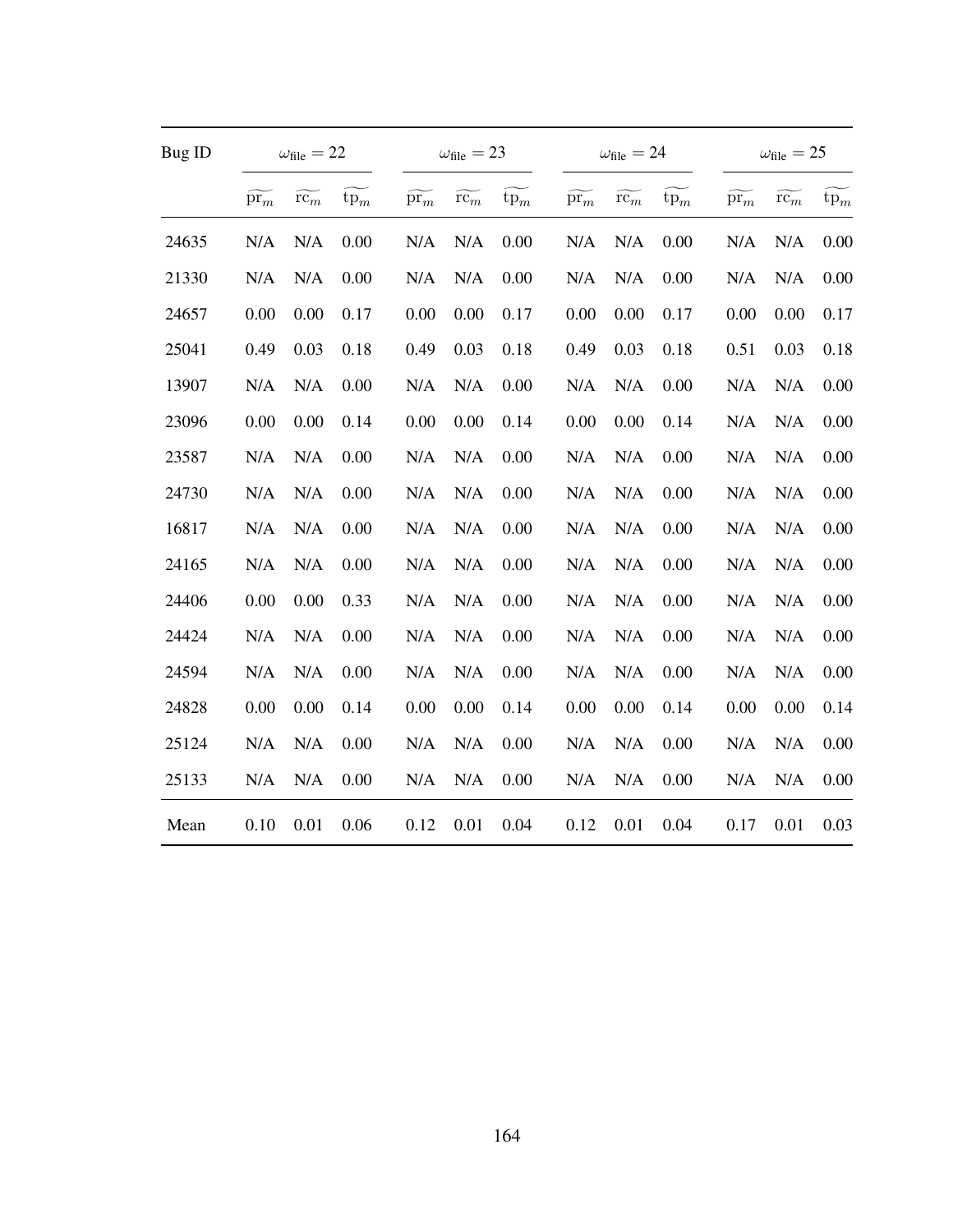| Bug ID |                             | $\omega_{\text{file}} = 26$ |        |                             | $\omega_{\text{file}} = 27$ |        |                             | $\omega_{\rm file}=28$      |        |                             | $\omega_{\rm file}=29$      |                 |
|--------|-----------------------------|-----------------------------|--------|-----------------------------|-----------------------------|--------|-----------------------------|-----------------------------|--------|-----------------------------|-----------------------------|-----------------|
|        | $\widetilde{\mathrm{pr}_m}$ | $\widetilde{\mathrm{rc}_m}$ | $tp_m$ | $\widetilde{\mathrm{pr}_m}$ | $\widetilde{\mathrm{rc}}_m$ | $tp_m$ | $\widetilde{\mathrm{pr}_m}$ | $\widetilde{\mathrm{rc}_m}$ | $tp_m$ | $\widetilde{\mathrm{pr}_m}$ | $\widetilde{\mathrm{rc}}_m$ | $\mathrm{tp}_m$ |
| 24635  | N/A                         | N/A                         | 0.00   | N/A                         | N/A                         | 0.00   | N/A                         | N/A                         | 0.00   | N/A                         | N/A                         | 0.00            |
| 21330  | N/A                         | N/A                         | 0.00   | N/A                         | N/A                         | 0.00   | N/A                         | N/A                         | 0.00   | N/A                         | N/A                         | 0.00            |
| 24657  | 0.00                        | 0.00                        | 0.17   | 0.00                        | 0.00                        | 0.17   | 0.00                        | 0.00                        | 0.17   | 0.00                        | 0.00                        | 0.17            |
| 25041  | 0.25                        | 0.02                        | 0.11   | 0.25                        | 0.02                        | 0.11   | 0.38                        | 0.04                        | 0.07   | 0.38                        | 0.04                        | 0.07            |
| 13907  | N/A                         | N/A                         | 0.00   | N/A                         | N/A                         | 0.00   | N/A                         | N/A                         | 0.00   | N/A                         | N/A                         | 0.00            |
| 23096  | N/A                         | N/A                         | 0.00   | N/A                         | N/A                         | 0.00   | N/A                         | N/A                         | 0.00   | N/A                         | N/A                         | 0.00            |
| 23587  | N/A                         | N/A                         | 0.00   | N/A                         | N/A                         | 0.00   | N/A                         | N/A                         | 0.00   | N/A                         | N/A                         | 0.00            |
| 24730  | N/A                         | N/A                         | 0.00   | N/A                         | N/A                         | 0.00   | N/A                         | N/A                         | 0.00   | N/A                         | N/A                         | 0.00            |
| 16817  | N/A                         | N/A                         | 0.00   | N/A                         | N/A                         | 0.00   | N/A                         | N/A                         | 0.00   | N/A                         | N/A                         | 0.00            |
| 24165  | N/A                         | N/A                         | 0.00   | N/A                         | N/A                         | 0.00   | N/A                         | N/A                         | 0.00   | N/A                         | N/A                         | 0.00            |
| 24406  | N/A                         | N/A                         | 0.00   | N/A                         | N/A                         | 0.00   | N/A                         | N/A                         | 0.00   | N/A                         | N/A                         | 0.00            |
| 24424  | N/A                         | N/A                         | 0.00   | N/A                         | N/A                         | 0.00   | N/A                         | N/A                         | 0.00   | N/A                         | N/A                         | 0.00            |
| 24594  | N/A                         | N/A                         | 0.00   | N/A                         | N/A                         | 0.00   | N/A                         | N/A                         | 0.00   | N/A                         | N/A                         | 0.00            |
| 24828  | 0.00                        | 0.00                        | 0.14   | 0.00                        | 0.00                        | 0.14   | 0.00                        | 0.00                        | 0.14   | 0.00                        | 0.00                        | 0.14            |
| 25124  | N/A                         | N/A                         | 0.00   | N/A                         | N/A                         | 0.00   | N/A                         | N/A                         | 0.00   | N/A                         | N/A                         | 0.00            |
| 25133  | N/A                         | N/A                         | 0.00   | N/A                         | N/A                         | 0.00   | N/A                         | N/A                         | 0.00   | N/A                         | N/A                         | 0.00            |
| Mean   | 0.08                        | 0.01                        | 0.03   | 0.08                        | 0.01                        | 0.03   | 0.13                        | 0.01                        | 0.02   | 0.13                        | 0.01                        | 0.02            |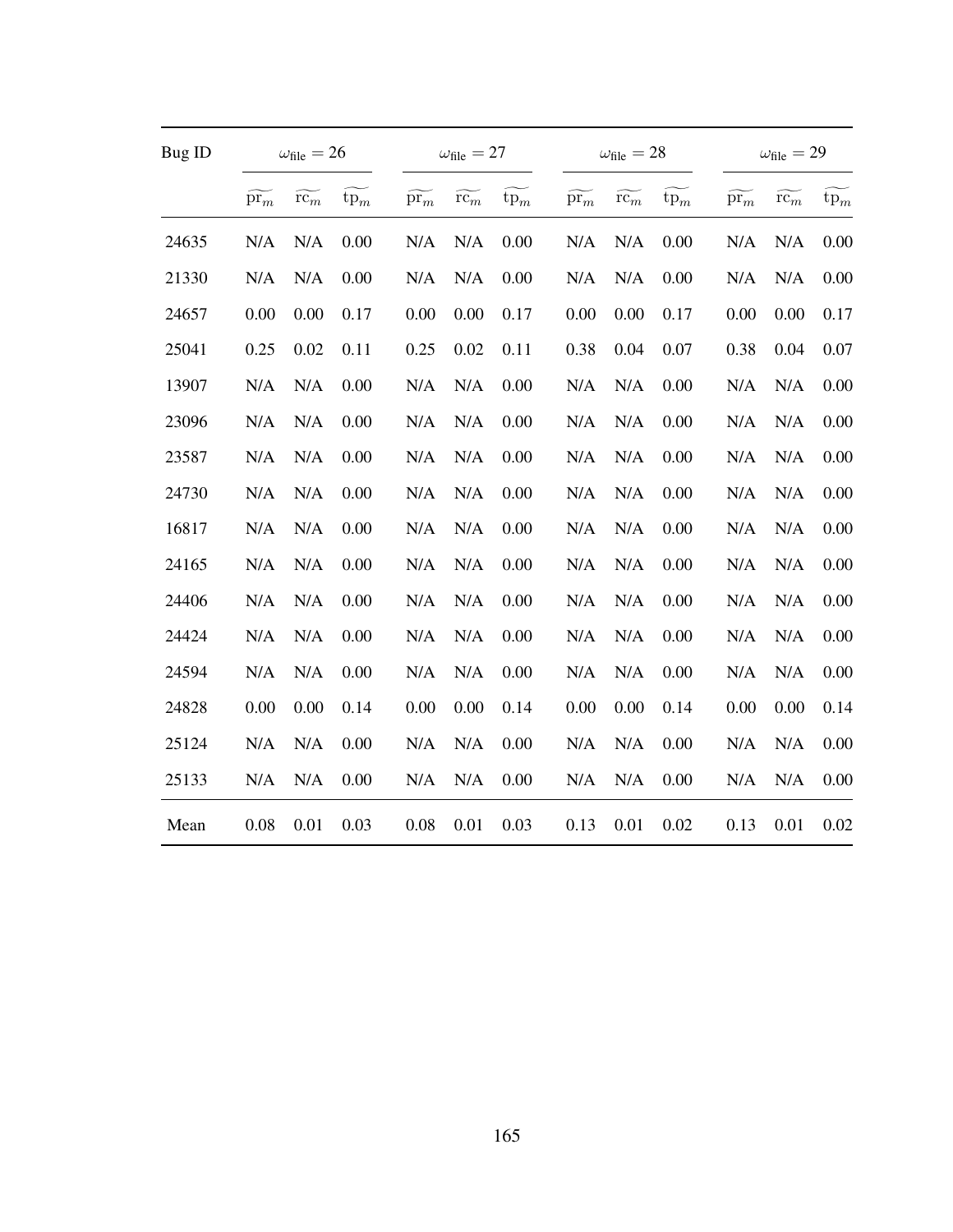| Bug ID | $=$ 30<br>$\omega_{\rm file}$ |                             |          |  |  |
|--------|-------------------------------|-----------------------------|----------|--|--|
|        | $\mathrm{pr}_m$               | $\widetilde{\mathrm{rc}_m}$ | $tp_m$   |  |  |
| 24635  | N/A                           | N/A                         | 0.00     |  |  |
| 21330  | N/A                           | N/A                         | 0.00     |  |  |
| 24657  | 0.00                          | 0.00                        | 0.17     |  |  |
| 25041  | 0.38                          | 0.04                        | 0.07     |  |  |
| 13907  | N/A                           | N/A                         | 0.00     |  |  |
| 23096  | N/A                           | N/A                         | 0.00     |  |  |
| 23587  | N/A                           | N/A                         | 0.00     |  |  |
| 24730  | N/A                           | N/A                         | 0.00     |  |  |
| 16817  | N/A                           | N/A                         | 0.00     |  |  |
| 24165  | N/A                           | N/A                         | 0.00     |  |  |
| 24406  | N/A                           | N/A                         | 0.00     |  |  |
| 24424  | N/A                           | N/A                         | $0.00\,$ |  |  |
| 24594  | N/A                           | N/A                         | $0.00\,$ |  |  |
| 24828  | 0.00                          | 0.00                        | 0.14     |  |  |
| 25124  | N/A                           | N/A                         | 0.00     |  |  |
| 25133  | N/A                           | N/A                         | 0.00     |  |  |
| Mean   | 0.13                          | 0.01                        | 0.02     |  |  |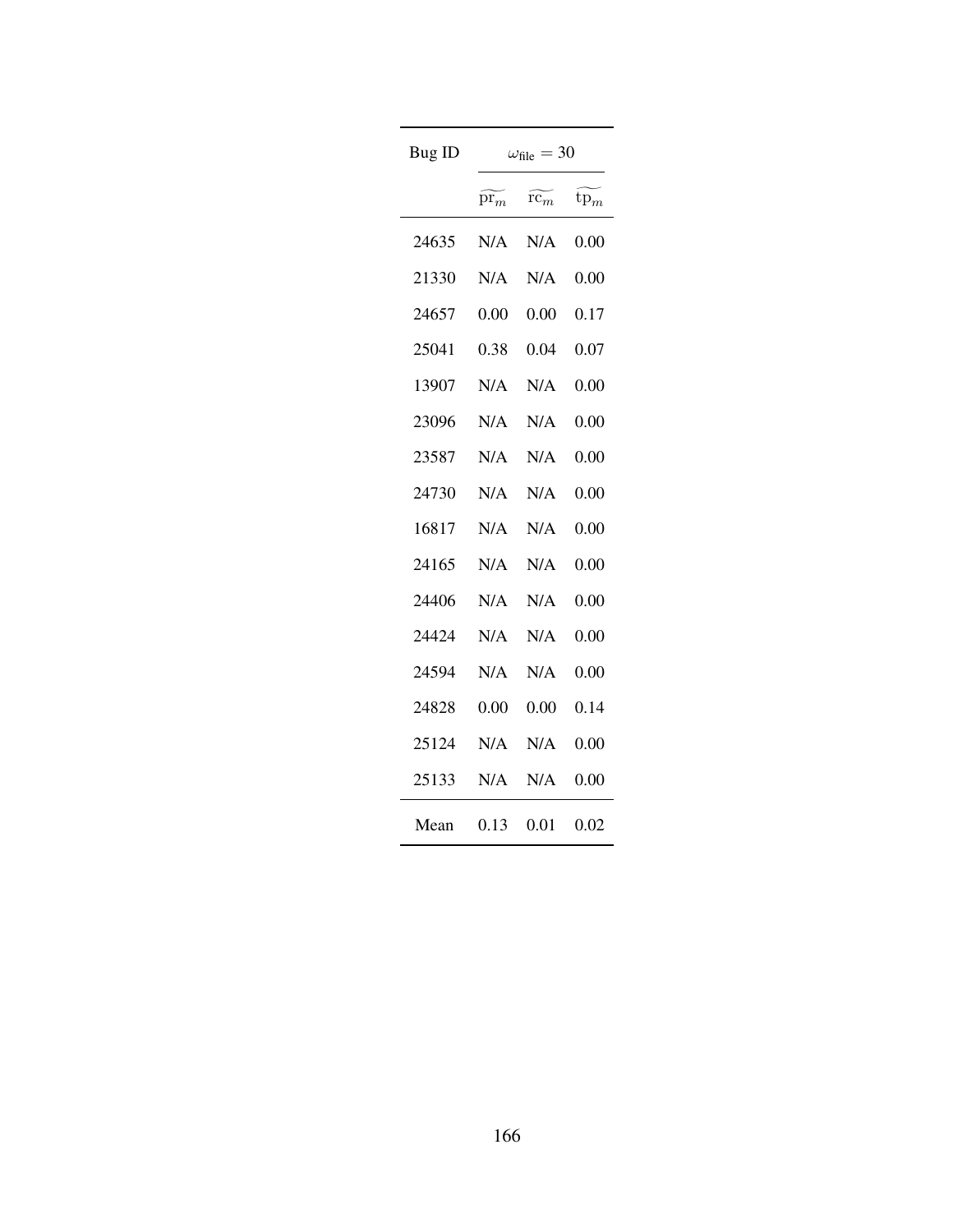|               | CHB, file-level                                                                                                            |      |             | CHB, method-level  |      |      |
|---------------|----------------------------------------------------------------------------------------------------------------------------|------|-------------|--------------------|------|------|
|               | $\omega$ pr' <sub>avg</sub> rc' <sub>avg</sub> tp' <sub>avg</sub> pr' <sub>avg</sub> rc' <sub>avg</sub> tp' <sub>avg</sub> |      |             |                    |      |      |
| $2^{\circ}$   | 0.23                                                                                                                       |      |             | 0.58 0.87 0.36     | 0.20 | 0.23 |
| $\mathcal{E}$ | 0.38                                                                                                                       | 0.51 | $0.85$ 0.35 |                    | 0.28 | 0.15 |
| 4             | 0.43                                                                                                                       | 0.44 |             | $0.81 \qquad 0.49$ | 0.31 | 0.12 |
| $\mathcal{F}$ | 0.42                                                                                                                       | 0.39 |             | $0.78$ 0.53        | 0.29 | 0.11 |

A.5 Additional Results for the Method-Level CHB Approach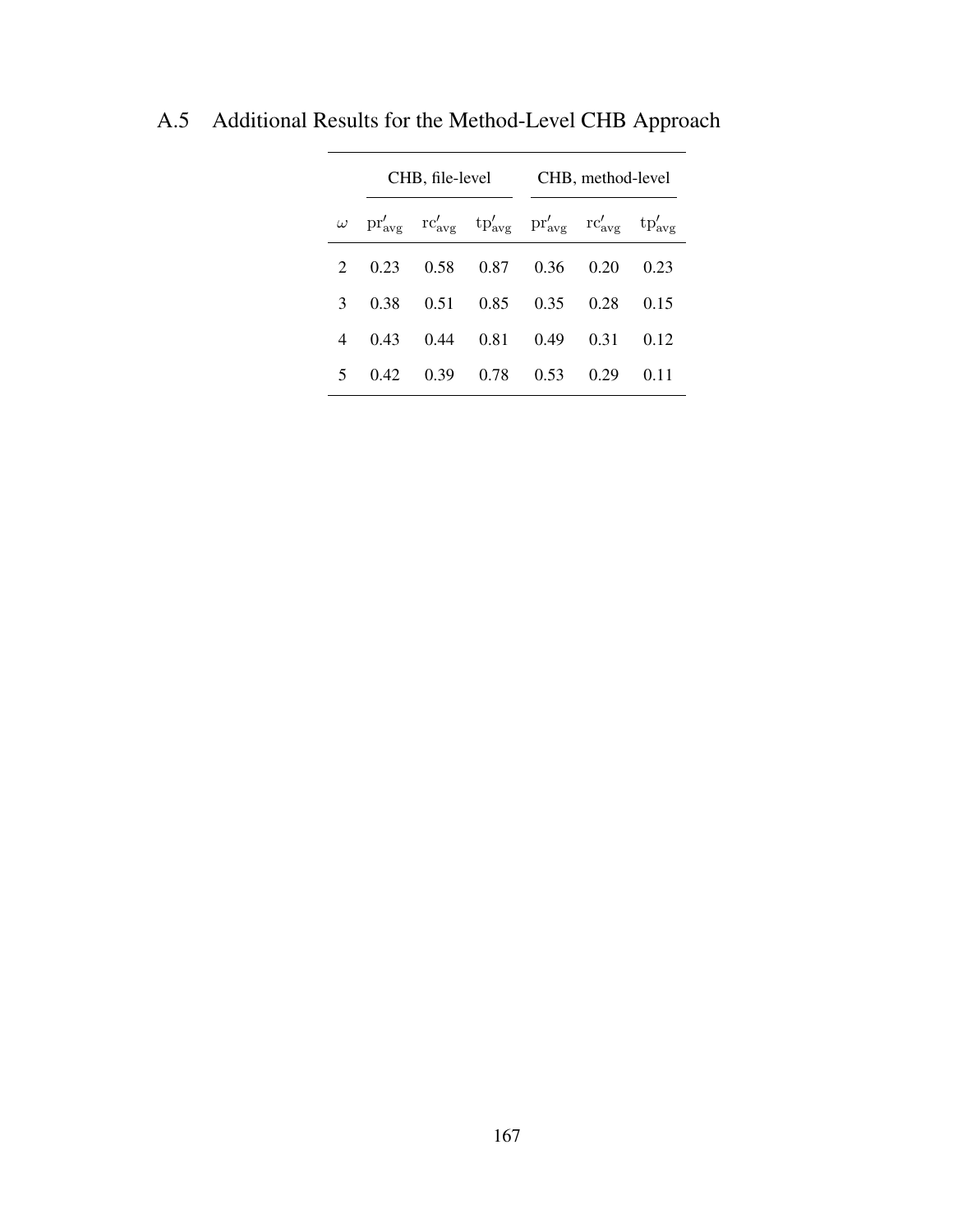# Bibliography

- [1] Eclipse build notes for latest release 2.0. http://archive.eclipse.org/ eclipse/downloads/drops/R-2.0-200206271835/buildNotes.php.
- [2] Eclipse build notes for latest release 2.1. http://archive.eclipse.org/ eclipse/downloads/drops/R-2.1-200303272130/buildNotes.php.
- [3] Deepak Advani, Youssef Hassoun, and Steve Counsell. Extracting refactoring trends from open-source software and a possible solution to the 'related refactoring' conundrum. In *Proceedings of the 2006 ACM Symposium on Applied Computing*, pages 1713–1720, 2006.
- [4] Hiralal Agrawal and Joseph R. Horgan. Dynamic program slicing. In *Proceedings of the ACM SIGPLAN 1990 Conference on Programming Language Design and Implementation*, pages 246–256, 1990.
- [5] Rakesh Agrawal, Tomasz Imielinski, and Arun Swami. Mining association rules between ´ sets of items in large databases. In *Proceedings of the 1993 ACM SIGMOD International Conference on Management of Data*, pages 207–216, 1993.
- [6] Taweesup Apiwattanapong, Alessandro Orso, and Mary Jean Harrold. A differencing algorithm for object-oriented programs. In *Proceedings of the 19th IEEE International Conference on Automated Software Engineering*, pages 2–13, 2004.
- [7] Taweesup Apiwattanapong, Alessandro Orso, and Mary Jean Harrold. Efficient and precise dynamic impact analysis using execute-after sequences. In *Proceedings of the 27th International Conference on Software Engineering*, pages 432–441, 2005.
- [8] Taweesup Apiwattanapong, Alessandro Orso, and Mary Jean Harrold. Jdiff: A differencing technique and tool for object-oriented programs. *Automated Software Engineering*,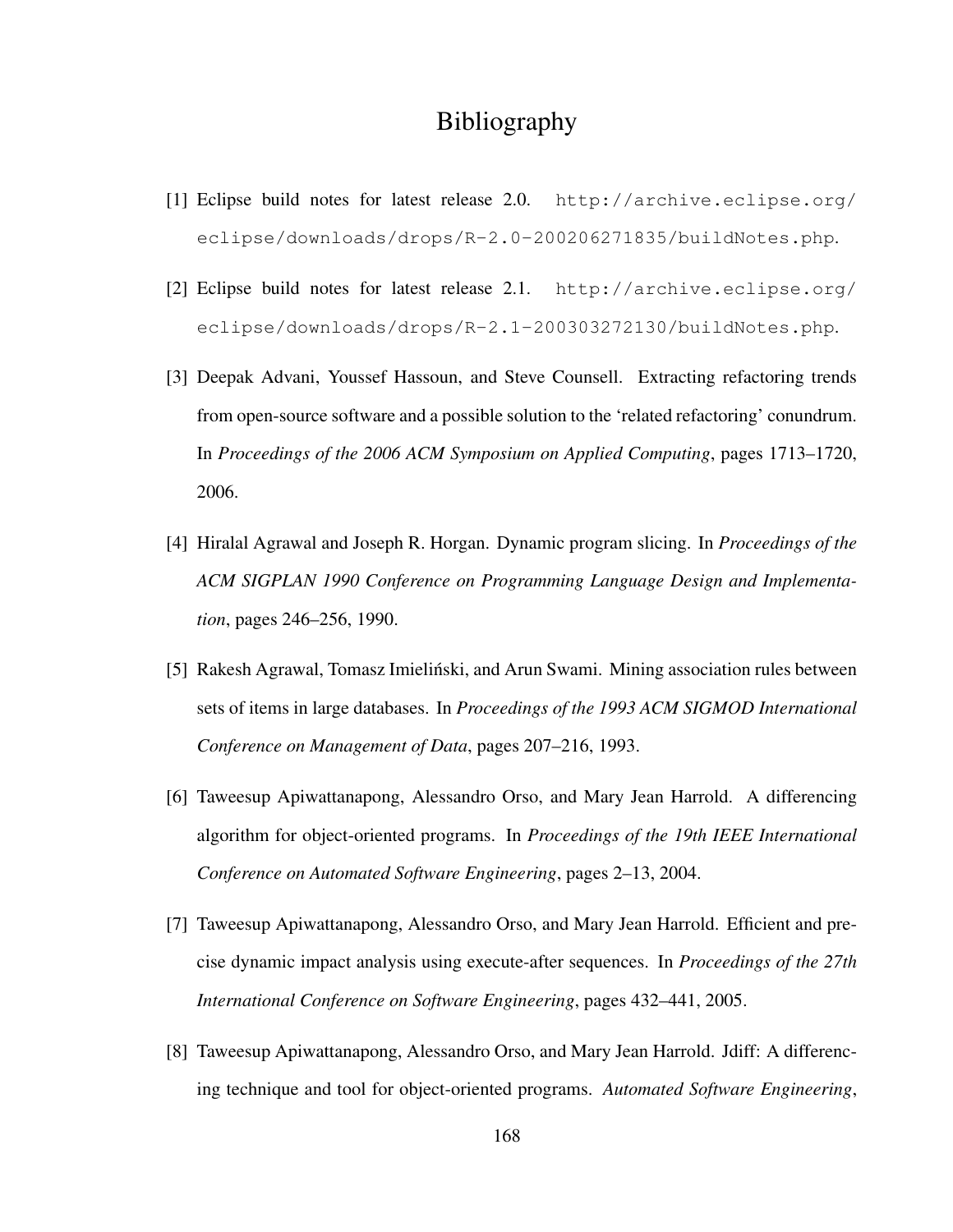14(1):3–36, 2007.

- [9] L. A. Belady and M. M. Lehman. A model of large program development. *IBM Systems Journal*, 15(3):225–252, 1976.
- [10] T. J. Biggerstaff. The library scaling problem and the limits of concrete component reuse. In *Proceedings of the 3rd International Conference on Software Reuse*, pages 102–109, 1994.
- [11] Elizabeth Burd and Malcolm Munro. Investigating the maintenance implications of the replication of code. In *Proceedings of the International Conference on Software Maintenance*, page 322, 1997.
- [12] Doug Burdick, Manuel Calimlim, and Johannes Gehrke. Mafia: A maximal frequent itemset algorithm for transactional databases. In *Proceedings of the 17th International Conference on Data Engineering*, pages 443–452, 2001.
- [13] Gerardo Canfora and Luigi Cerulo. Impact analysis by mining software and change request repositories. In *Proceedings of the 11th IEEE International Software Metrics Symposium*, pages 29–1–29–9, 2005.
- [14] Gerardo Canfora and Luigi Cerulo. Fine grained indexing of software repositories to support impact analysis. In *Proceedings of the 2006 International Workshop on Mining Software Repositories*, pages 105–111, 2006.
- [15] Davor Cubranić and Gail C. Murphy. Hipikat: Recommending pertinent software development artifacts. In *Proceedings of the 25th International Conference on Software Engineering*, pages 408–418, 2003.
- [16] S. R. Dalal, A. Jain, N. Karunanithi, J. M. Leaton, C. M. Lott, G. C. Patton, and B. M. Horowitz. Model-based testing in practice. In *Proceedings of the 21st international conference on Software engineering*, pages 285–294, 1999.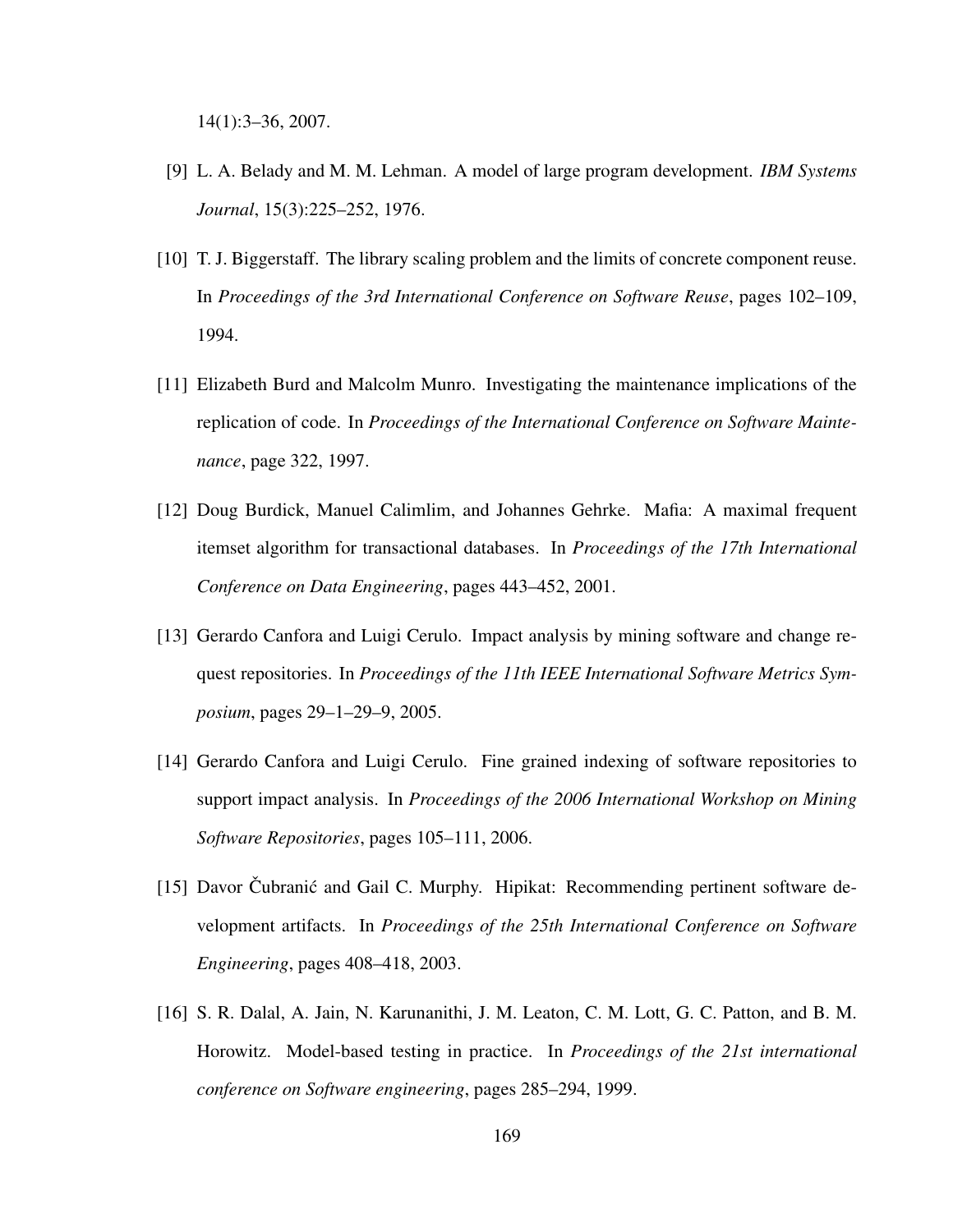- [17] Martin Fowler. *Refactoring: Improving the Design of Existing Code*. Addison-Wesley, Boston, MA, USA, 1999.
- [18] Harald Gall, Karin Hajek, and Mehdi Jazayeri. Detection of logical coupling based on product release history. In *Proceedings of the International Conference on Software Maintenance*, pages 190–198, 1998.
- [19] Karam Gouda and Mohammed J. Zaki. Efficiently mining maximal frequent itemsets. In *Proceedings of the IEEE International Conference on Data Mining*, pages 163–170, 2001.
- [20] Gösta Grahne and Jianfei Zhu. High performance mining of maximal frequent itemsets. In *Proceedings of the SIAM '03 Workshop on High Performance Data Mining: Pervasive and Data Stream Mining*, pages 135–143, 2003.
- [21] William G. Griswold and David Notkin. Automated assistance for program restructuring. *ACM Transactions on Software Engineering and Methodology*, 2(3):228–269, 1993.
- [22] Jiawei Han, Jian Pei, and Yiwen Yin. Mining frequent patterns without candidate generation. In *Proceedings of the 2000 ACM SIGMOD International Conference on Management of Data*, pages 1–12, 2000.
- [23] Reid Holmes and Gail C. Murphy. Using structural context to recommend source code examples. In *Proceedings of the 27th International Conference on Software Engineering*, pages 117–125, 2005.
- [24] Reid Holmes and Robert J. Walker. Supporting the investigation and planning of pragmatic reuse tasks. In *Proceedings of the International Conference on Software Engineering*, pages 447–457, 2007.
- [25] Miryung Kim and David Notkin. Using a clone genealogy extractor for understanding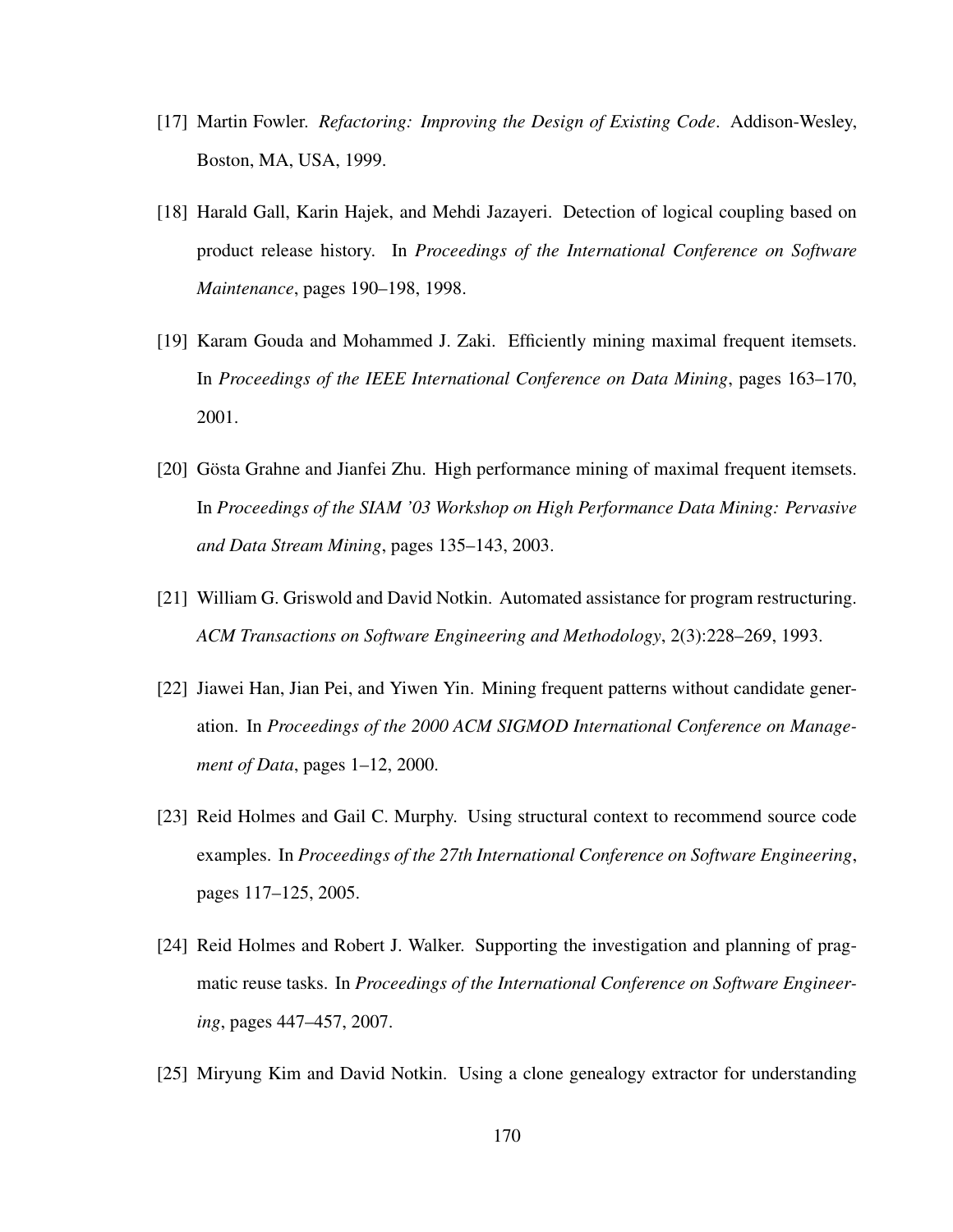and supporting evolution of code clones. In *Proceedings of the 2005 International Workshop on Mining Software Repositories*, pages 1–5, 2005.

- [26] Miryung Kim, David Notkin, and Dan Grossman. Automatic inference of structural changes for matching across program versions. In *Proceedings of the 29th International Conference on Software Engineering*, pages 333–343, 2007.
- [27] Miryung Kim, Vibha Sazawal, David Notkin, and Gail Murphy. An empirical study of code clone genealogies. In *Proceedings of the 10th European Software Engineering Conference held jointly with the 13th ACM SIGSOFT International Symposium on Foundations of Software Engineering*, pages 187–196, 2005.
- [28] Sunghun Kim, Kai Pan, and E. James Whitehead, Jr. When functions change their names: Automatic detection of origin relationships. In *Proceedings of the 12th Working Conference on Reverse Engineering*, pages 143–152, 2005.
- [29] K. Kontogiannis. Evaluation experiments on the detection of programming patterns using software metrics. In *Proceedings of the Fourth Working Conference on Reverse Engineering*, pages 44–54, 1997.
- [30] J. Laski and W. Szermer. Identification of program modifications and its applications in software maintenance. In *Proceedings of the 1992 Conference on Software Maintenance*, 1992.
- [31] Thomas D. LaToza, Gina Venolia, and Robert DeLine. Maintaining mental models: a study of developer work habits. In *Proceedings of the 28th International Conference on Software Engineering*, pages 492–501, 2006.
- [32] M. M. Lehman and F. N. Parr. Program evolution and its impact on software engineering. In *Proceedings of the 2nd International Conference on Software Engineering*, pages 350– 357, 1976.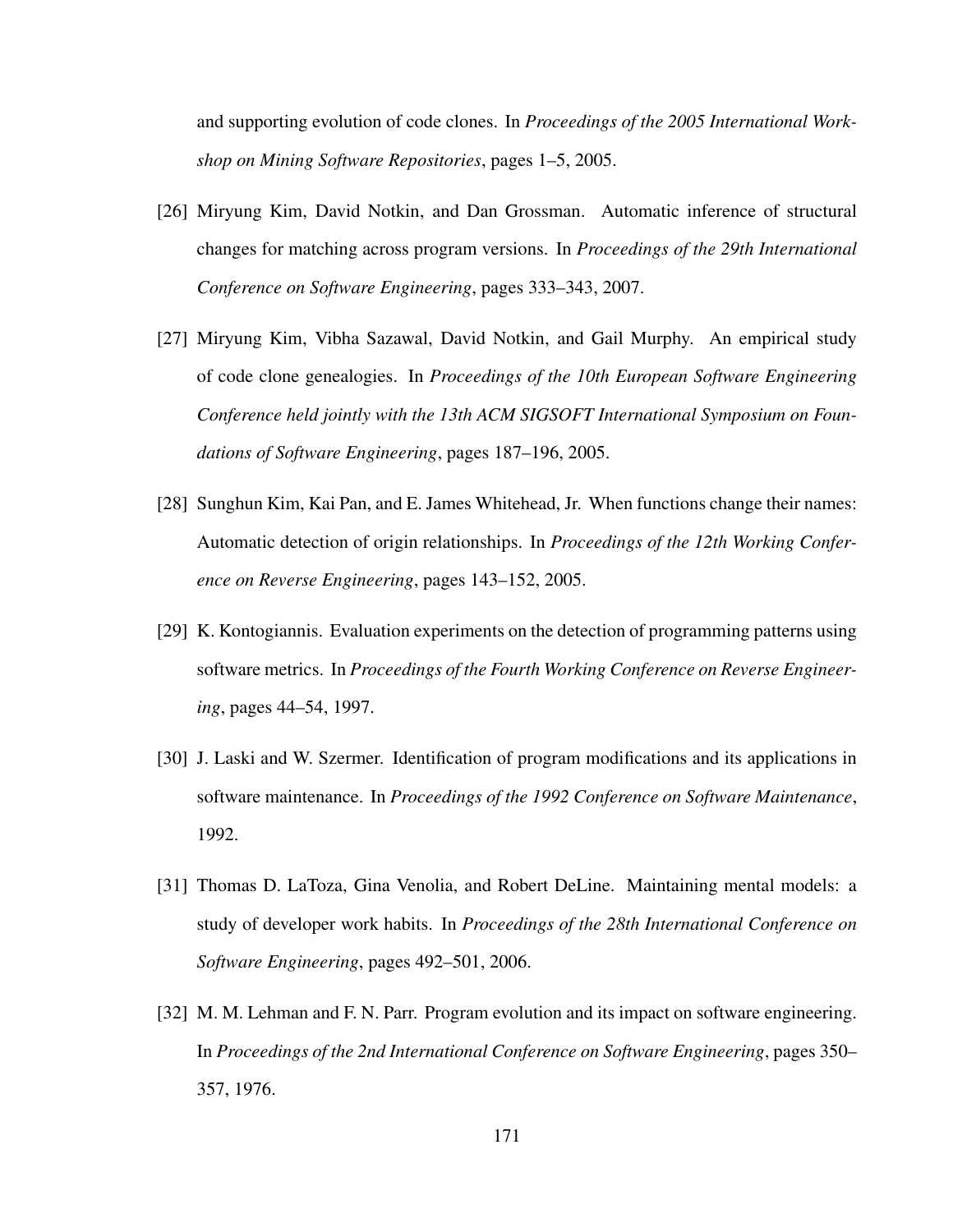- [33] B.P. Lientz and E.B. Swanson. *Software Maintenance Management*. Addison-Wesley, 1980.
- [34] Benjamin Livshits and Thomas Zimmermann. DynaMine: Finding common error patterns by mining software revision histories. In *Proceedings of the 10th European Software Engineering Conference held jointly with the 13th ACM SIGSOFT International Symposium on Foundations of Software Engineering*, pages 296–305, 2005.
- [35] Audris Mockus, Roy Fielding, and James Herbsleb. Two case studies of open source software development: Apache and Mozilla. *ACM Transactions on Software Engineering and Methodology*, 11(3):309–346, 2002.
- [36] Alessandro Orso, Nanjuan Shi, and Mary Jean Harrold. Scaling regression testing to large software systems. In *Proceedings of the 12th ACM SIGSOFT International Symposium on Foundations of Software Engineering*, pages 241–251, 2004.
- [37] Janice Singer. Practices of software maintenance. In *Proceedings of the International Conference on Software Maintenance*, page 139, 1998.
- [38] Robert J. Walker, Reid Holmes, Ian Hedgeland, Puneet Kapur, and Andrew Smith. A lightweight approach to technical risk estimation via probabilistic impact analysis. In *Proceedings of the 2006 International Workshop on Mining Software Repositories*, pages 98–104, 2006.
- [39] Mark Weiser. Program slicing. In *Proceedings of the 5th International Conference on Software Engineering*, pages 439–449, 1981.
- [40] Zhenchang Xing and Eleni Stroulia. Refactoring practice: How it is and how it should be supported - an eclipse case study. In *ICSM '06: Proceedings of the 22nd IEEE International Conference on Software Maintenance*, pages 458–468, 2006.